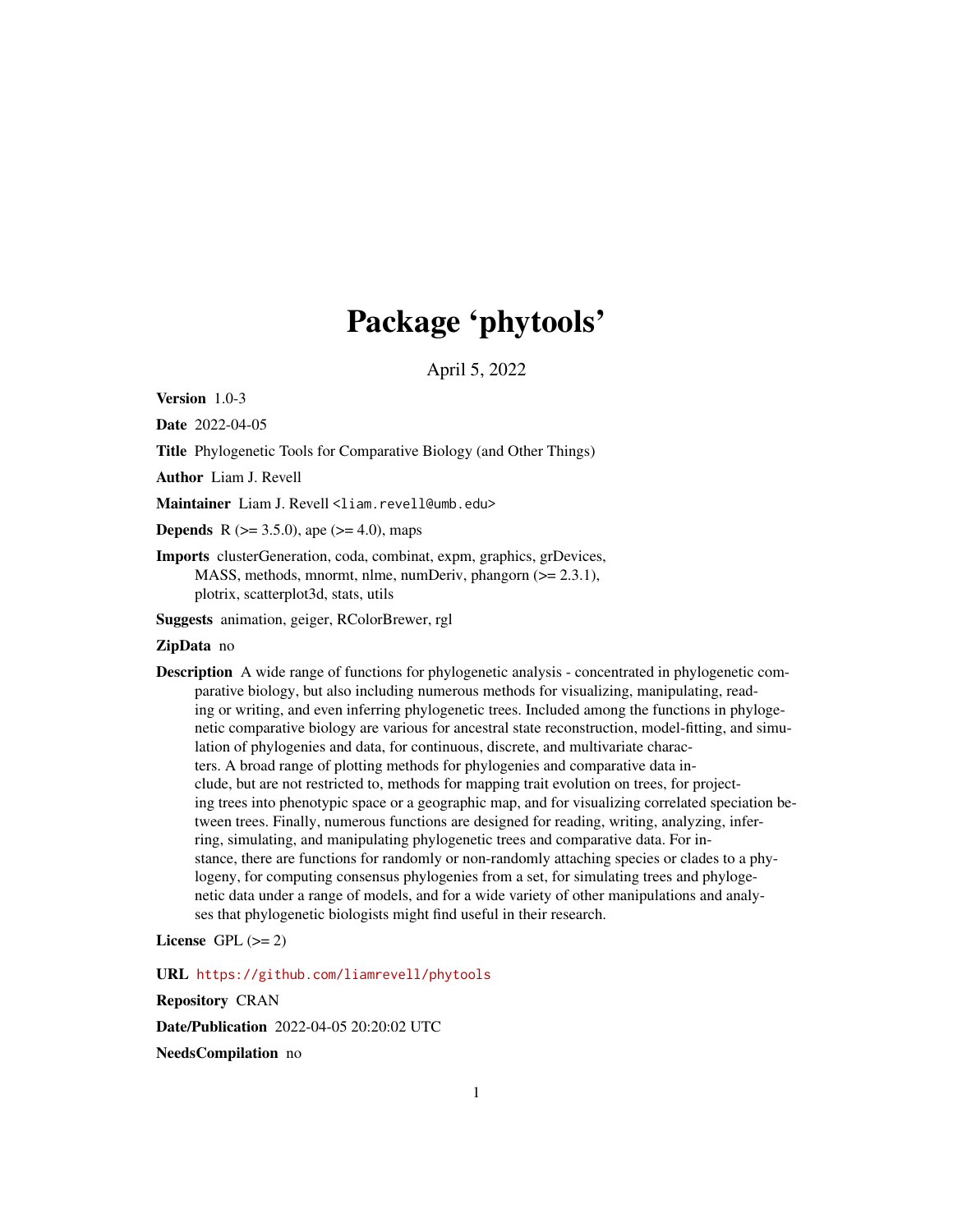# R topics documented:

|                  | 5              |
|------------------|----------------|
|                  | 6              |
|                  | $\overline{7}$ |
|                  | 9              |
|                  | 9              |
|                  | 11             |
|                  | 12             |
|                  | 13             |
|                  | 14             |
|                  | 15             |
|                  | 17             |
|                  | 18             |
|                  | 20             |
|                  | 22             |
|                  | 23             |
|                  | 24             |
|                  | 25             |
|                  | 26             |
|                  | 27             |
|                  | 27             |
|                  | 28             |
|                  | 30             |
|                  | 31             |
|                  | 32             |
|                  | 33             |
|                  | 35             |
|                  | 36             |
|                  | 38             |
|                  | 38             |
|                  | 39             |
|                  | 40             |
|                  | 41             |
|                  | 43             |
|                  | 45             |
|                  | 46             |
|                  | 47             |
|                  | 48             |
|                  |                |
| densityMap       | 49<br>51       |
| densityTree      | 53             |
| describe.simmap  | 54             |
| di2multi.simmap  |                |
| dotTree          | 55             |
|                  | 57             |
| drop.leaves      | 57             |
| drop.tip.contMap | 58             |
|                  | 59             |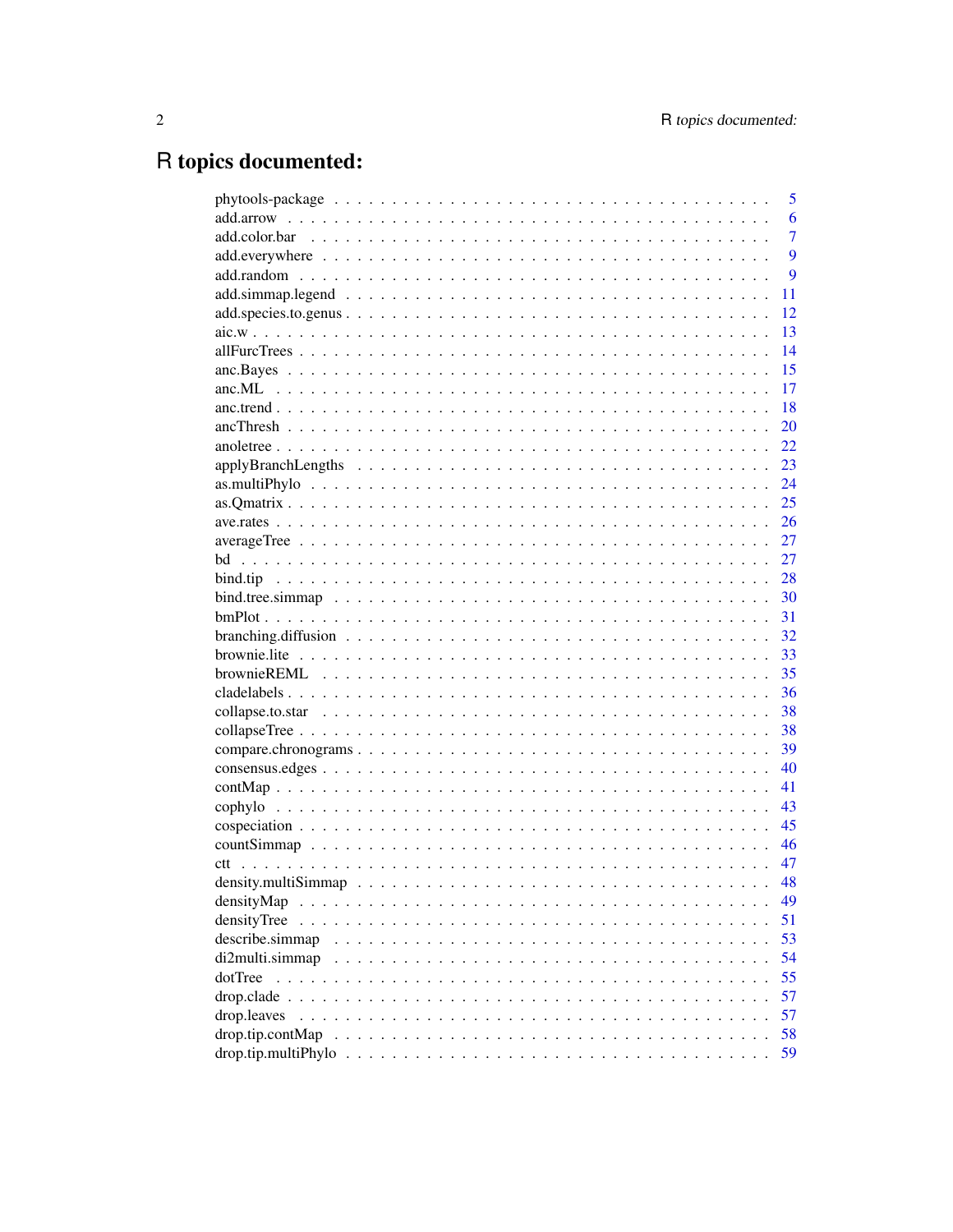|       |  |  |  |  |  |  |  |  | 60 |
|-------|--|--|--|--|--|--|--|--|----|
|       |  |  |  |  |  |  |  |  | 61 |
|       |  |  |  |  |  |  |  |  | 62 |
|       |  |  |  |  |  |  |  |  | 63 |
|       |  |  |  |  |  |  |  |  | 64 |
|       |  |  |  |  |  |  |  |  | 65 |
|       |  |  |  |  |  |  |  |  | 66 |
|       |  |  |  |  |  |  |  |  | 68 |
|       |  |  |  |  |  |  |  |  | 70 |
|       |  |  |  |  |  |  |  |  | 71 |
|       |  |  |  |  |  |  |  |  | 72 |
|       |  |  |  |  |  |  |  |  | 73 |
|       |  |  |  |  |  |  |  |  | 75 |
|       |  |  |  |  |  |  |  |  | 76 |
|       |  |  |  |  |  |  |  |  | 78 |
|       |  |  |  |  |  |  |  |  | 79 |
|       |  |  |  |  |  |  |  |  | 80 |
|       |  |  |  |  |  |  |  |  | 82 |
|       |  |  |  |  |  |  |  |  | 83 |
| fitMk |  |  |  |  |  |  |  |  | 84 |
|       |  |  |  |  |  |  |  |  | 88 |
|       |  |  |  |  |  |  |  |  | 89 |
|       |  |  |  |  |  |  |  |  | 90 |
|       |  |  |  |  |  |  |  |  | 91 |
|       |  |  |  |  |  |  |  |  | 92 |
|       |  |  |  |  |  |  |  |  | 93 |
|       |  |  |  |  |  |  |  |  | 94 |
|       |  |  |  |  |  |  |  |  | 94 |
|       |  |  |  |  |  |  |  |  | 95 |
|       |  |  |  |  |  |  |  |  | 96 |
|       |  |  |  |  |  |  |  |  | 97 |
|       |  |  |  |  |  |  |  |  | 98 |
|       |  |  |  |  |  |  |  |  | 99 |
|       |  |  |  |  |  |  |  |  | 99 |
|       |  |  |  |  |  |  |  |  |    |
|       |  |  |  |  |  |  |  |  |    |
|       |  |  |  |  |  |  |  |  |    |
|       |  |  |  |  |  |  |  |  |    |
|       |  |  |  |  |  |  |  |  |    |
| ltt   |  |  |  |  |  |  |  |  |    |
|       |  |  |  |  |  |  |  |  |    |
|       |  |  |  |  |  |  |  |  |    |
|       |  |  |  |  |  |  |  |  |    |
|       |  |  |  |  |  |  |  |  |    |
|       |  |  |  |  |  |  |  |  |    |
|       |  |  |  |  |  |  |  |  |    |
|       |  |  |  |  |  |  |  |  |    |
|       |  |  |  |  |  |  |  |  |    |
|       |  |  |  |  |  |  |  |  |    |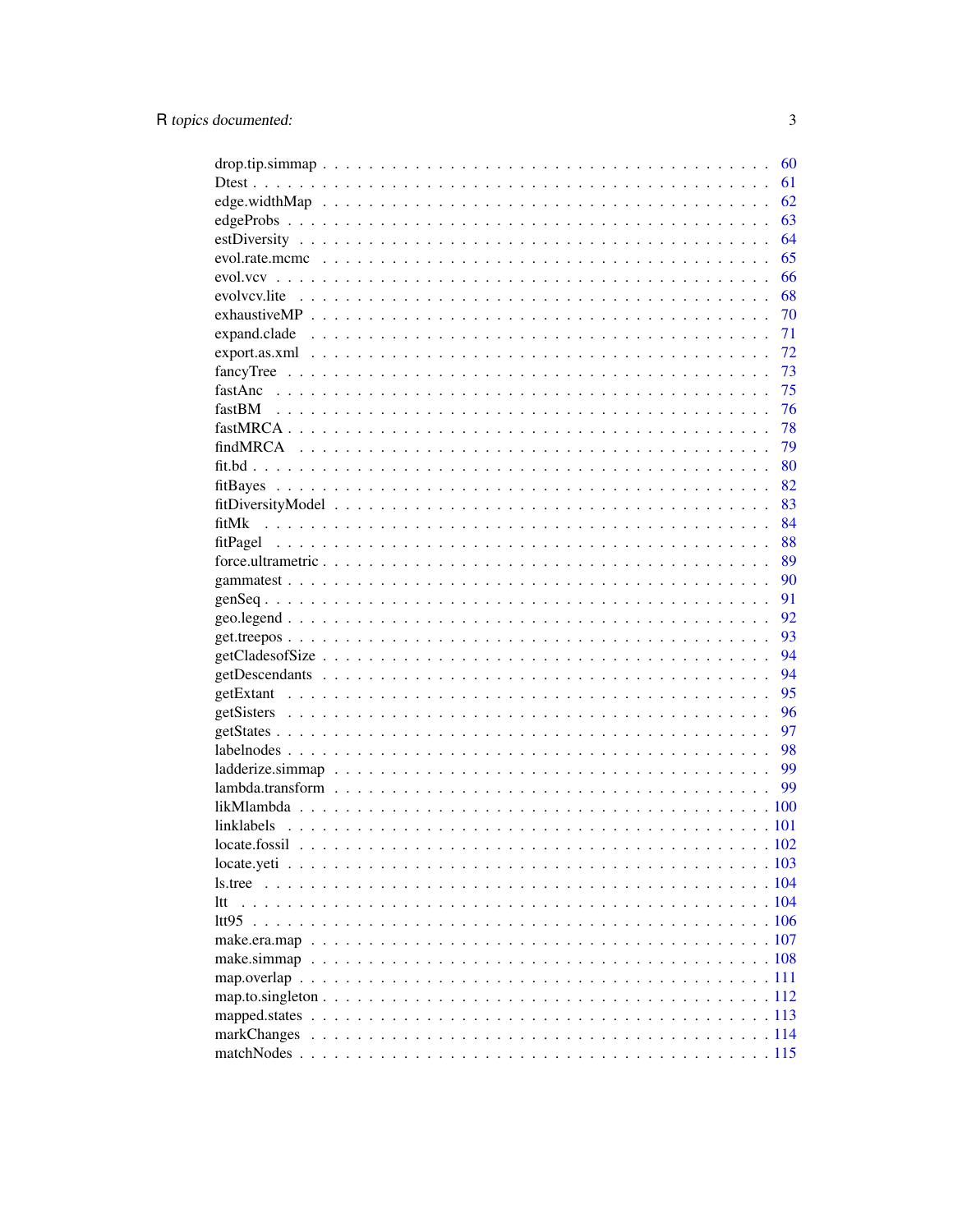| rateshift |  |  |  |  |  |  |  |  |  |  |  |  |
|-----------|--|--|--|--|--|--|--|--|--|--|--|--|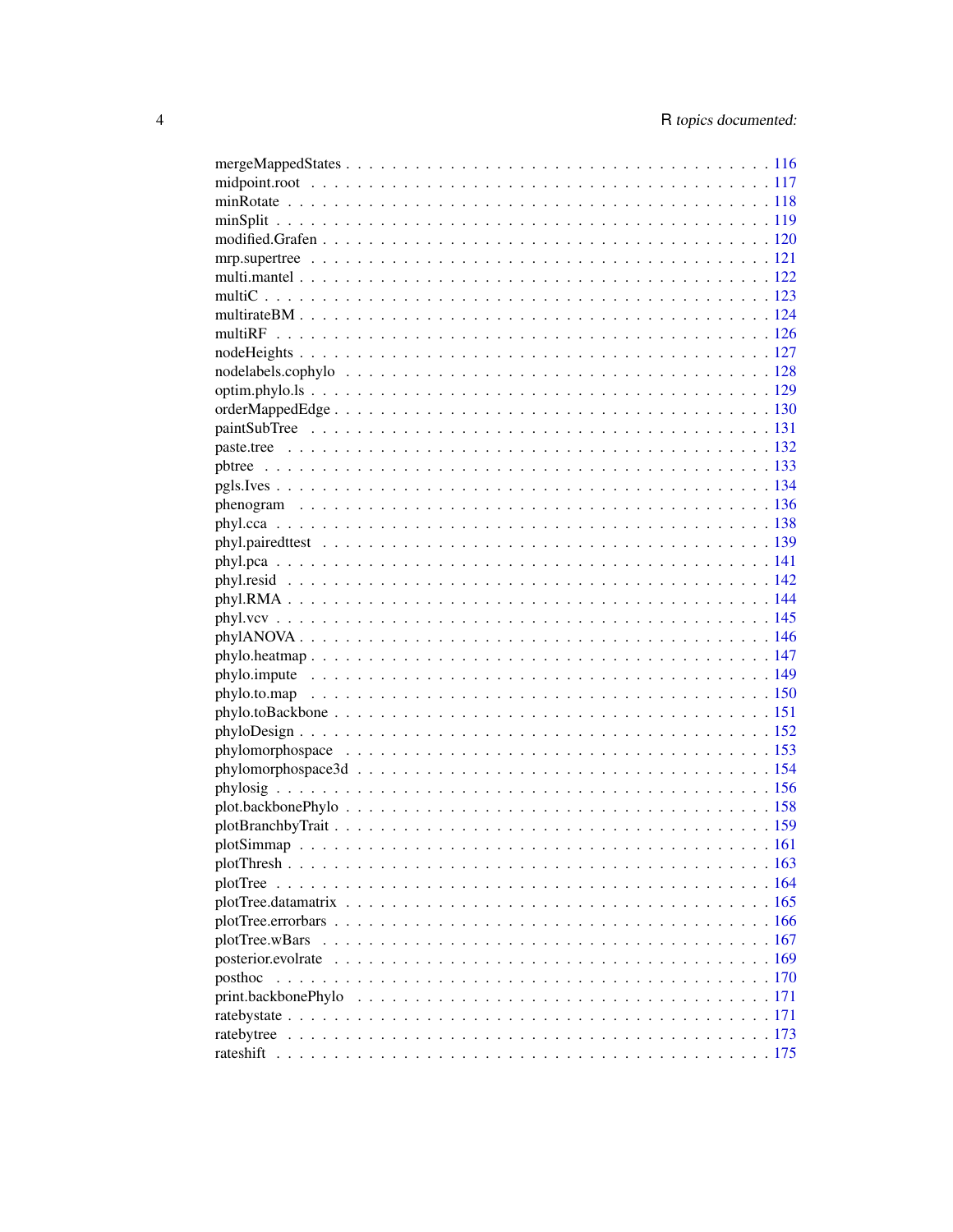<span id="page-4-0"></span>

| writeNexus |
|------------|
|            |
| 213        |

# **Index**

phytools-package

phytools: Phylogenetic Tools for comparative biology (and other things)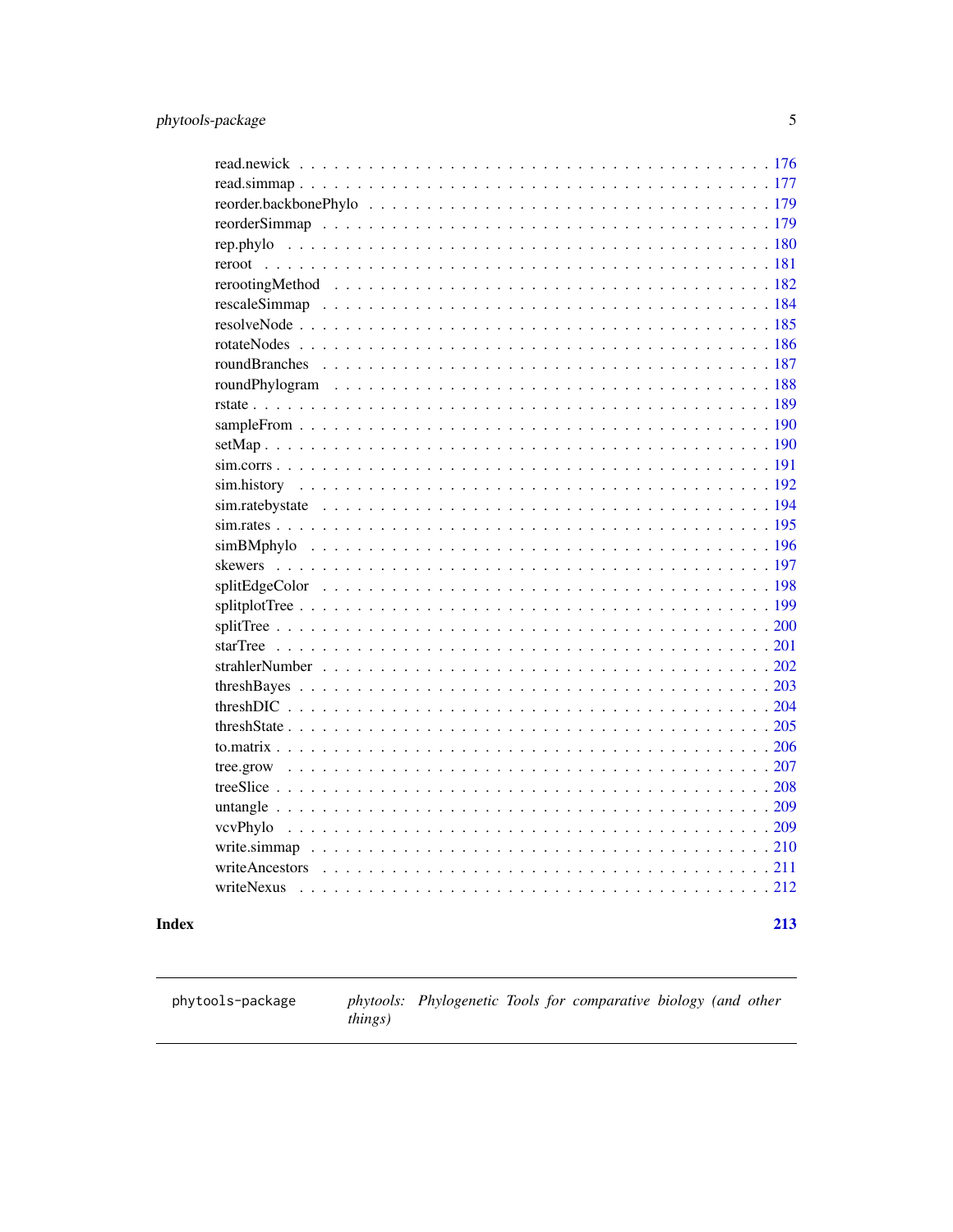#### Description

phytools provides functions for phylogenetic comparative biology; as well as several other functions for tree inference, manipulation, and analysis that are not implemented in other R packages.

The complete list of functions can be displayed with library(help=phytools).

The *phytools* development page is <https://github.com/liamrevell/phytools/>. More information on *phytools* can also be found at <http://blog.phytools.org> or <http://www.phytools.org>.

If you use *phytools* (or other packages that depend on *phytools*) in a publication, please *cite it*. The appropriate citation for *phytools* is listed below or can be obtained using citation("phytools") with the package installed.

#### Author(s)

Liam J. Revell

Maintainer: Liam J. Revell <liam.revell@umb.edu>

# References

Revell, L. J. (2012) phytools: An R package for phylogenetic comparative biology (and other things). *Methods Ecol. Evol.*, 3, 217-223.

add.arrow *Add an arrow pointing to a tip or node on the tree*

### Description

This function adds an arrow or a set of arrows to a plotted tree.

#### Usage

add.arrow(tree=NULL, tip, ...)

#### Arguments

| tree       | an object of class "phylo", "contMap", or "densityMap". If not supplied, the<br>function will obtain the last plotted phylogeny from the environmental variable<br>last_plot.phylo.                                                                                                                                                                                          |
|------------|------------------------------------------------------------------------------------------------------------------------------------------------------------------------------------------------------------------------------------------------------------------------------------------------------------------------------------------------------------------------------|
| tip        | label of tip or tip or node number; or vector of such values. If t ree=NULL then<br>the tip label(s) or node number(s) must be supplied.                                                                                                                                                                                                                                     |
| $\ddots$ . | optional arguments to control the shape and size of the arrow including: its<br>length (arr1) in the units of the plot; the length of the arrowhead (hed1); the<br>total angle between the wings in the arrowhead (angle); the line width for the<br>plotted lines (1wd); the offset from the tip or end of tip label, in character widths<br>(offset); and the color (col). |

<span id="page-5-0"></span>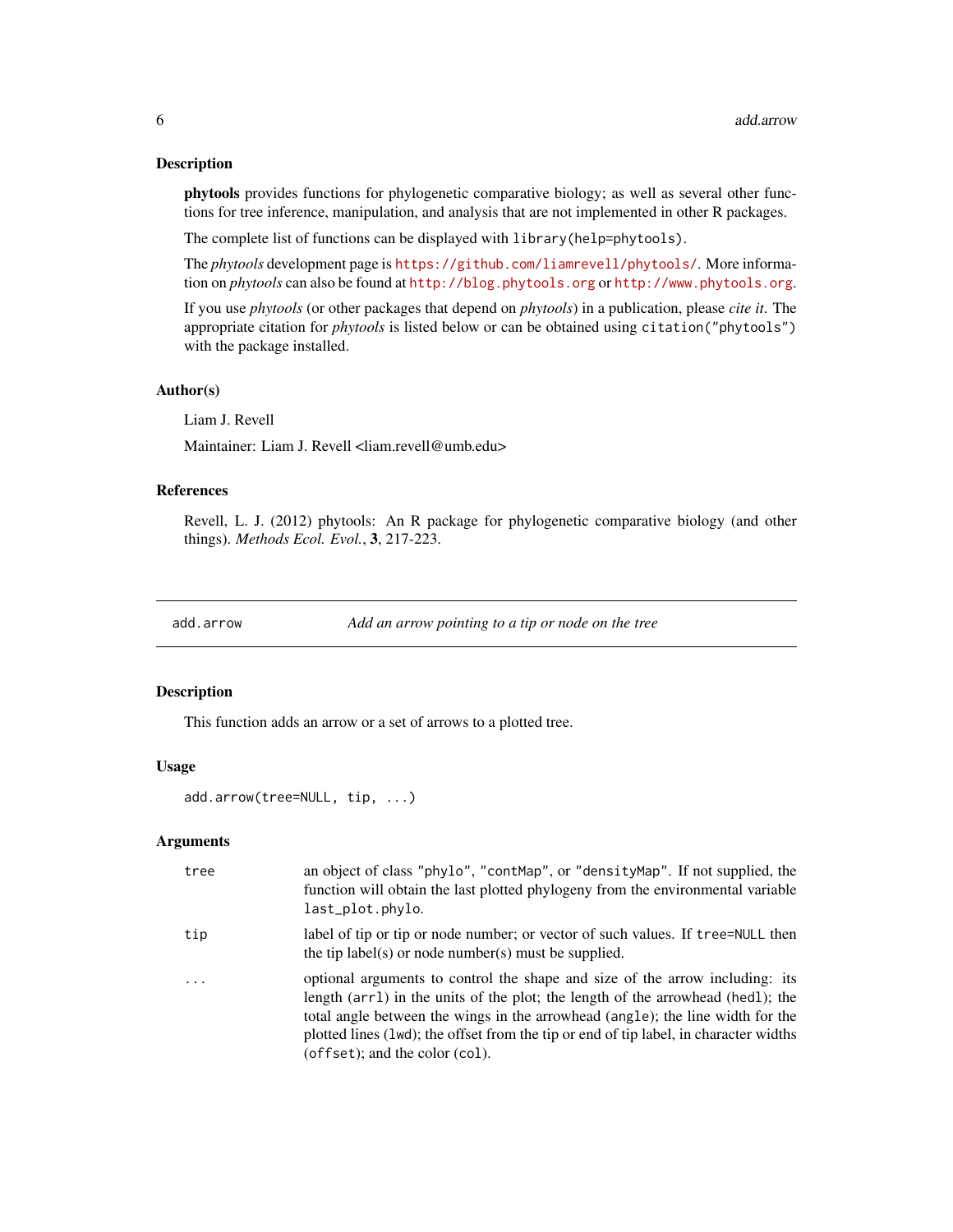#### <span id="page-6-0"></span>add.color.bar 7

# Details

This function presently works for radial (type="fan") and right facing square phylograms (type= "phylogram"). Trees can be plotted using phytools function plotTree, plotSimmap, contMap, densityMap, and ape S3 method plot.phylo.

#### Author(s)

Liam Revell <liam.revell@umb.edu>

# References

Revell, L. J. (2012) phytools: An R package for phylogenetic comparative biology (and other things). *Methods Ecol. Evol.*, 3, 217-223.

# See Also

#### [nodelabels](#page-0-0)

#### Examples

```
## show arrows with a black outline
data(anoletree)
plotTree(anoletree,type="fan",fsize=0.7,ftype="i")
add.arrow(anoletree,tip=c("cuvieri","krugi",
    "pulchellus","poncensis","stratulus",
    "evermanni","cooki","cristatellus",
    "gundlachi","occultus"),lwd=5,arrl=1)
add.arrow(anoletree,tip="cuvieri",col="green",
   lwd=3,arrl=1)
add.arrow(anoletree,tip=c("krugi","pulchellus",
    "poncensis"),col="#E4D96F",lwd=3,arrl=1)
add.arrow(anoletree,tip=c("stratulus","evermanni"),
    col="darkgreen",lwd=3,arrl=1)
add.arrow(anoletree,tip=c("cooki","cristatellus",
    "gundlachi"),col="brown",lwd=3,arrl=1)
add.arrow(anoletree,tip="occultus",col="darkgrey",
   lwd=3,arrl=1)
legend(x="topleft",c("crown-giant","grass-bush","trunk-crown","trunk-ground",
    "twig"),pch=22,pt.bg=c("green","#E4D96F","darkgreen",
    "brown","darkgrey"),cex=0.9,
    pt.cex=2,title="PR ecomorphs",bty="n")
par(max=c(5.1,4.1,4.1,2.1)) ## reset margins to default
```
add.color.bar *Add color bar to a plot*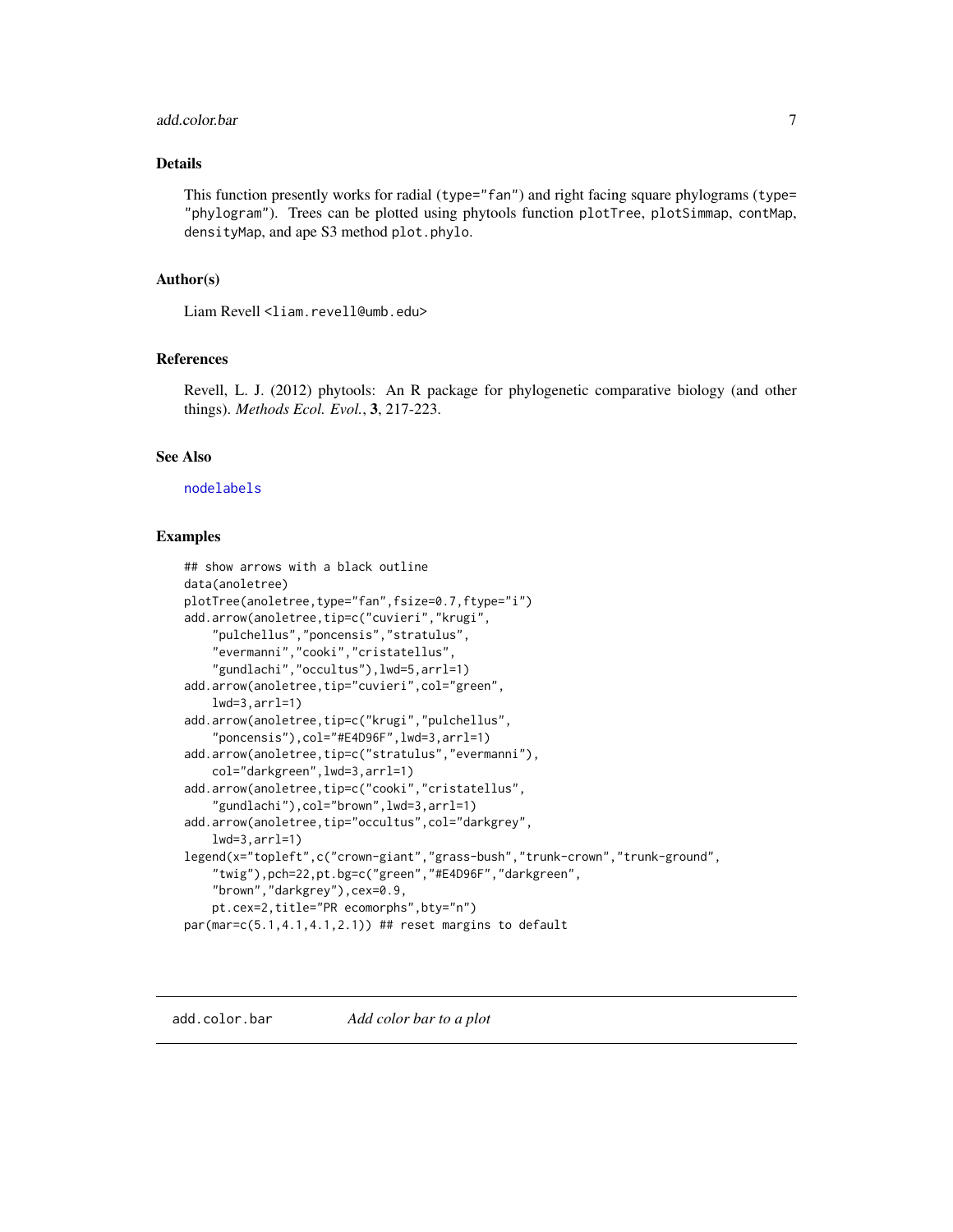# Description

This function adds a color bar to a plot created by [plotBranchbyTrait](#page-158-1). A color bar can be added by clicking on a location within the plot (when prompt=TRUE) or by setting prompt=FALSE and supplying  $x \& y$  coordinates for the object. This function is also used internally by S3 methods [plot.contMap](#page-40-1) and [plot.densityMap](#page-48-1), as well as by [errorbar.contMap](#page-40-1).

# Usage

```
add.color.bar(leg, cols, title=NULL, lims=c(0,1), digits=1, prompt=TRUE,
  lwd=4, outline=TRUE, ...)
```
#### Arguments

| leg       | numerical value for the length of the legend.                                                                                                                                                                                                                                                      |
|-----------|----------------------------------------------------------------------------------------------------------------------------------------------------------------------------------------------------------------------------------------------------------------------------------------------------|
| cols      | colors for the legend.                                                                                                                                                                                                                                                                             |
| title     | text to plot above the bar.                                                                                                                                                                                                                                                                        |
| lims      | range for the bar.                                                                                                                                                                                                                                                                                 |
| digits    | digits for plotted numbers.                                                                                                                                                                                                                                                                        |
| prompt    | logical value indicating whether the location of the legend should be obtained<br>interactively.                                                                                                                                                                                                   |
| lwd       | width of the plotted bar.                                                                                                                                                                                                                                                                          |
| outline   | logical value indicated whether or not to outline the plotted color bar with a 1 pt<br>line.                                                                                                                                                                                                       |
| $\ddotsc$ | optional arguments including: x x-coordinate of the legend (if prompt=FALSE);<br>y y-coordinate of the legend; subtitle optional legend subtitle; direction<br>direction of the color bar (i.e., increase from left to right or from right to left);<br>and f size, font size for the legend text. |

# Author(s)

Liam Revell <liam.revell@umb.edu>

#### References

Revell, L. J. (2013) Two new graphical methods for mapping trait evolution on phylogenies. *Methods in Ecology and Evolution*, 4, 754-759.

#### See Also

[contMap](#page-40-2), [densityMap](#page-48-2), [errorbar.contMap](#page-40-1), [plotBranchbyTrait](#page-158-1)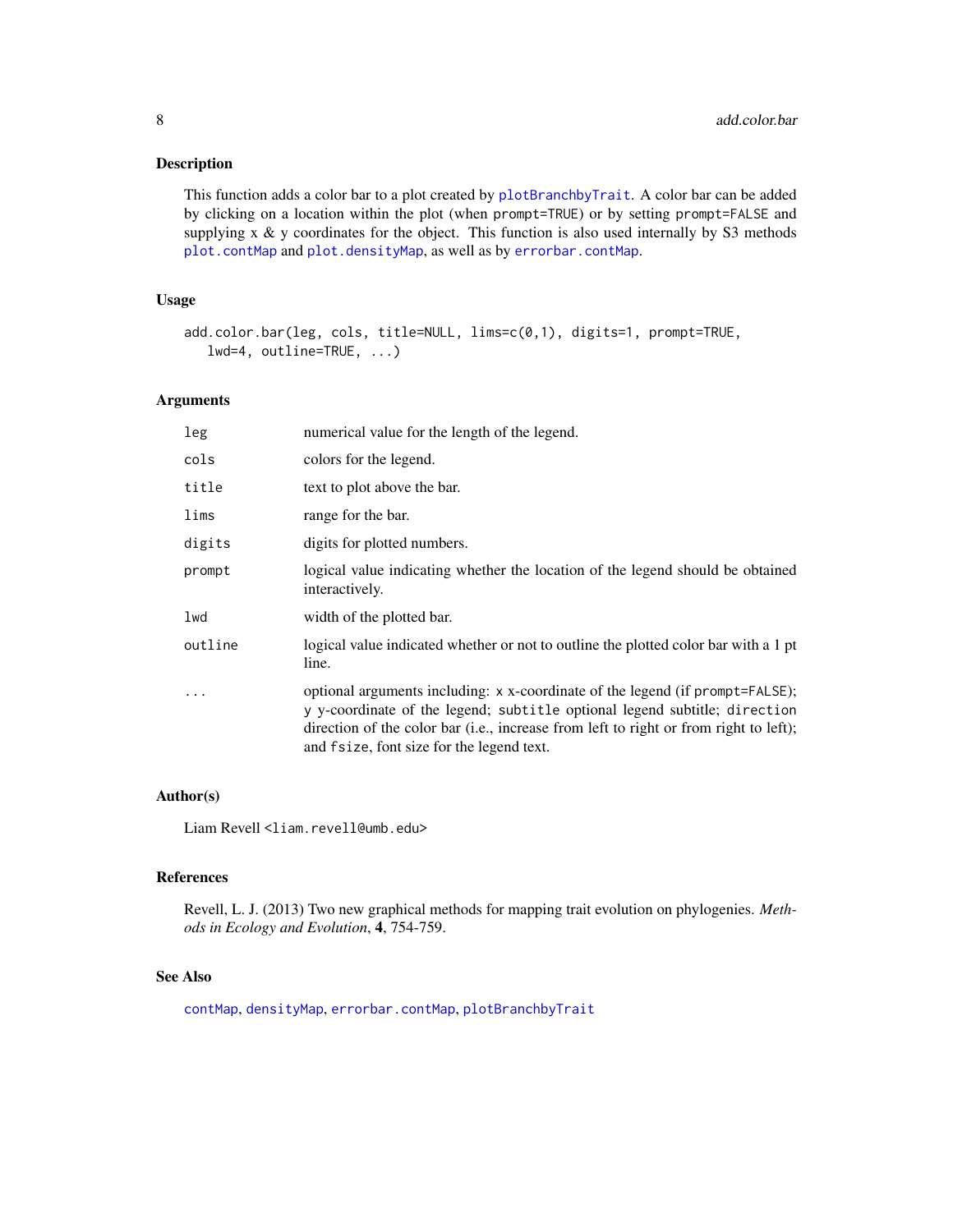<span id="page-8-1"></span><span id="page-8-0"></span>add.everywhere *Add tip to all edges in a tree*

#### Description

This function adds a tip to all branches of the tree and returns a a list of trees as an object of class "multiPhylo".

#### Usage

add.everywhere(tree, tip.name)

# Arguments

| tree     | an object of class "phylo".                     |
|----------|-------------------------------------------------|
| tip.name | a string containing the name of the tip to add. |

# Value

A list of trees as an object of class "multiPhylo". Since the tip can be added to any branch, the length of the list is equal to the number of edges in tree.

# Author(s)

Liam Revell <liam.revell@umb.edu>

# References

Revell, L. J. (2012) phytools: An R package for phylogenetic comparative biology (and other things). *Methods Ecol. Evol.*, 3, 217-223.

#### See Also

[allFurcTrees](#page-13-1), [exhaustiveMP](#page-69-1)

<span id="page-8-2"></span>add.random *Add tips at random to the tree*

#### Description

This function adds new tips at random to a tree with branch lengths. If no edge lengths are provided, and the tree is ultrametric, then edge lengths are assigned to keep the tree ultrametric. The probability that at new tip is added along any branch is directly proportional to the length of the branch.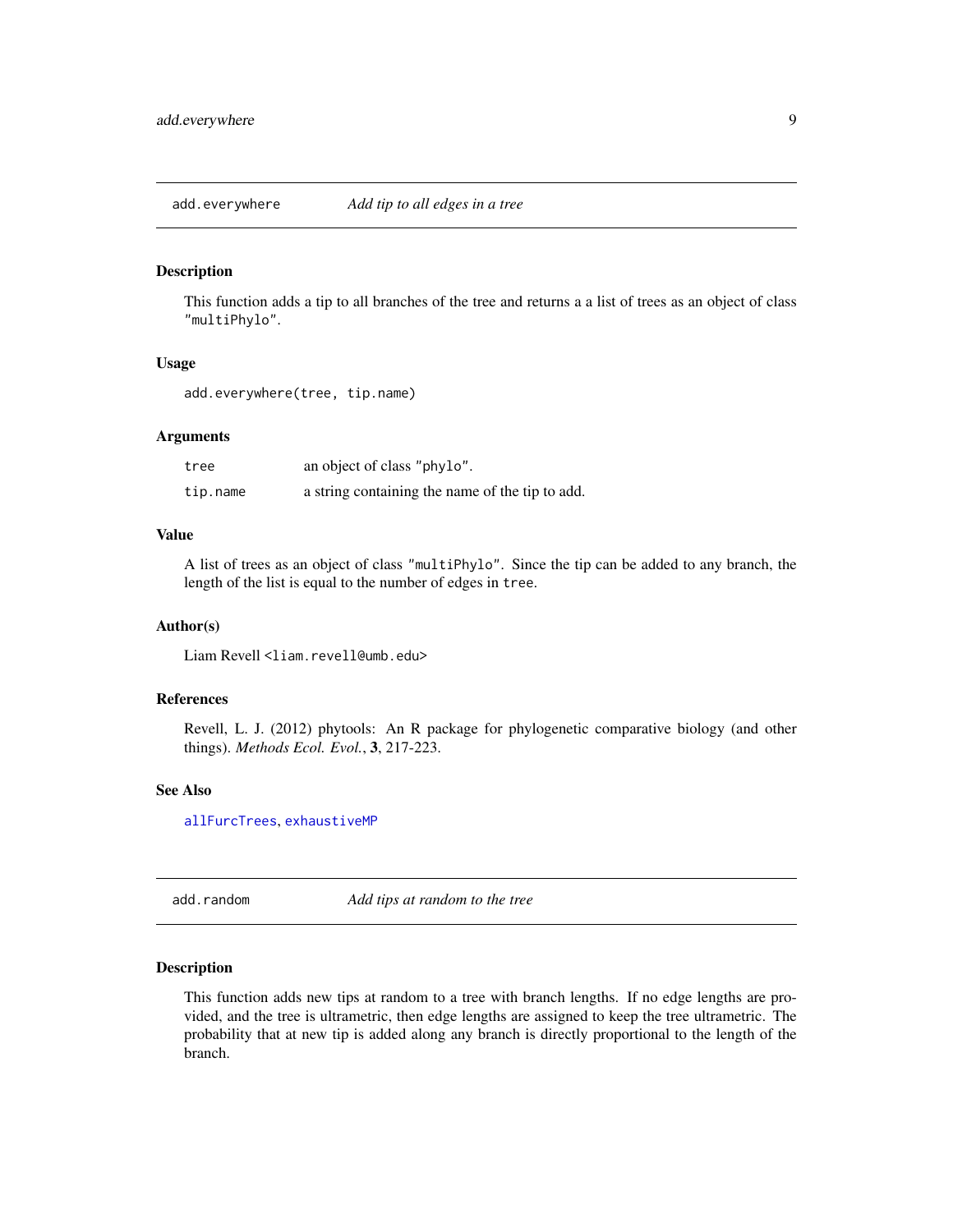add.random(tree, n=NULL, tips=NULL, edge.length=NULL, order=c("random","input"))

#### Arguments

| tree        | an object of class "phylo".                                                                                                                                                                                                                                                                                                                                 |
|-------------|-------------------------------------------------------------------------------------------------------------------------------------------------------------------------------------------------------------------------------------------------------------------------------------------------------------------------------------------------------------|
| n           | a number of tips to add to the tree. If NULL, will use length(tips). If tips is<br>specified, then n is also ignored, regardless of its value.                                                                                                                                                                                                              |
| tips        | a set of tip names for the added tips. If NULL, names will be supplied                                                                                                                                                                                                                                                                                      |
| edge.length | terminal edge length for the added tips. If NULL, and is ultrametric (tree)<br>$=$ TRUE, then edge lengths will be assigned to keep the tree ultrametric. Note that<br>if edge lengths are assigned and $n>1$ , then the assigned terminal edge lengths<br>are not guaranteed as subsequent random tip addition could occur along the new<br>terminal edge. |
| order       | addition order for the new tips.                                                                                                                                                                                                                                                                                                                            |

# Details

Note that sometimes the resultant tree plotted with [plot.phylo](#page-0-0) or [plotSimmap](#page-160-1) may display with branches crossing. If so, the tree can be 'untangled' using [untangle](#page-208-1).

# Value

```
An object of class "phylo".
```
# Author(s)

Liam Revell <liam.revell@umb.edu>

# References

Revell, L. J. (2012) phytools: An R package for phylogenetic comparative biology (and other things). *Methods Ecol. Evol.*, 3, 217-223.

# See Also

[allFurcTrees](#page-13-1), [add.everywhere](#page-8-1)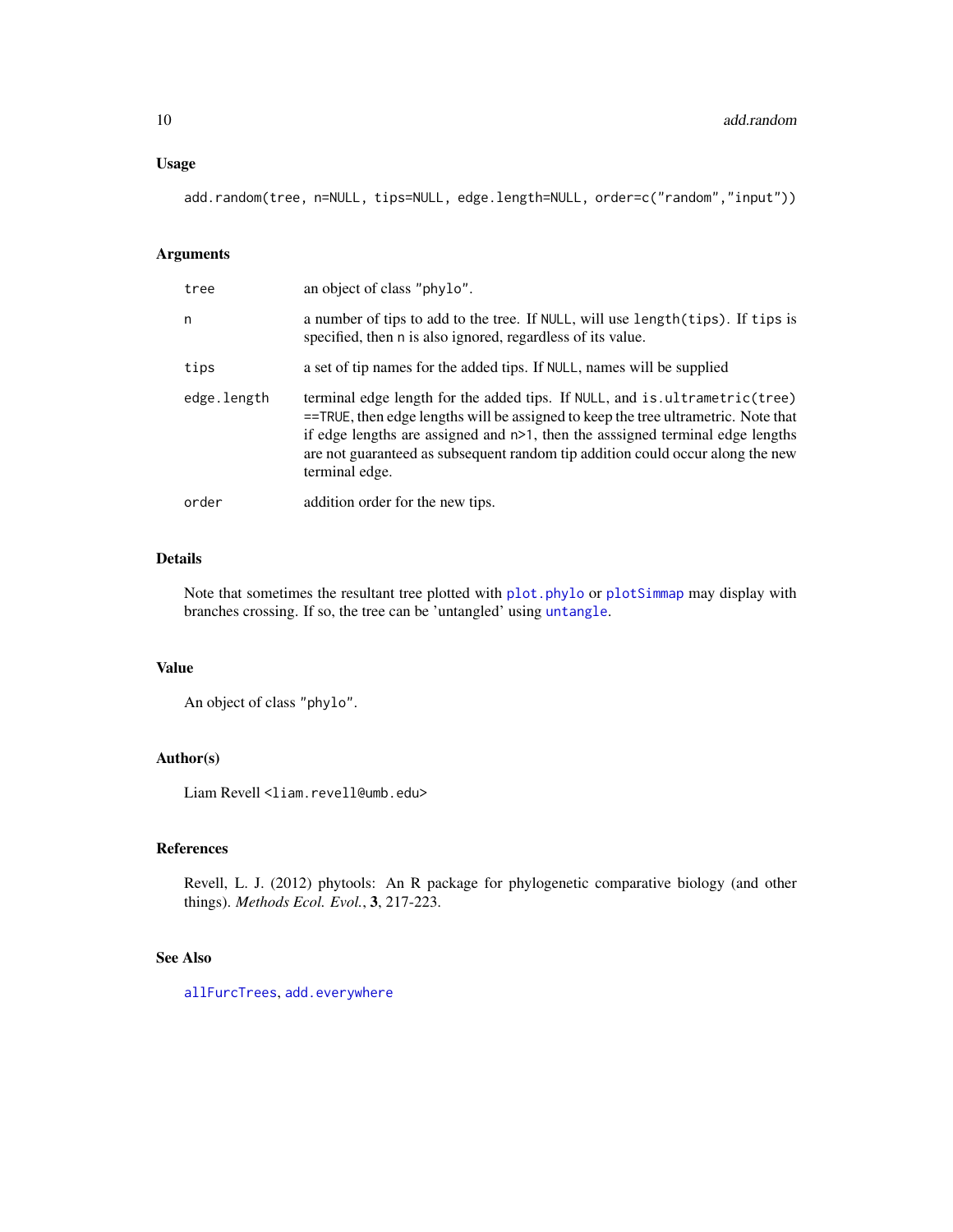# <span id="page-10-0"></span>Description

This function adds a legend (by default, interactively) to a plotted stochastic character mapped tree.

#### Usage

```
add.simmap.legend(leg=NULL, colors, prompt=TRUE, vertical=TRUE, ...)
```
# Arguments

| leg      | states for the discrete character in the order of colors.                                                                                                                                |
|----------|------------------------------------------------------------------------------------------------------------------------------------------------------------------------------------------|
| colors   | colors for the legend in the order of leg, or, if leg=NULL, named vector of colors<br>in which names (colors are the states of the mapped discrete character.                            |
| prompt   | logical value indicating whether the location of the legend should be obtained<br>interactively (i.e., by clicking in the plotting area).                                                |
| vertical | logical value indiciating whether to plot the legend vertically (if TRUE) or hori-<br>zontally.                                                                                          |
| $\cdot$  | optional arguments including: x x-coordinate of the legend (if prompt=FALSE);<br>y y-coordinate of the legend; and shape which can be shape="square", the<br>default, or shape="circle". |

# Author(s)

Liam Revell <liam.revell@umb.edu>

# References

Revell, L. J. (2012) phytools: An R package for phylogenetic comparative biology (and other things). *Methods Ecol. Evol.*, 3, 217-223.

# See Also

[plotSimmap](#page-160-1)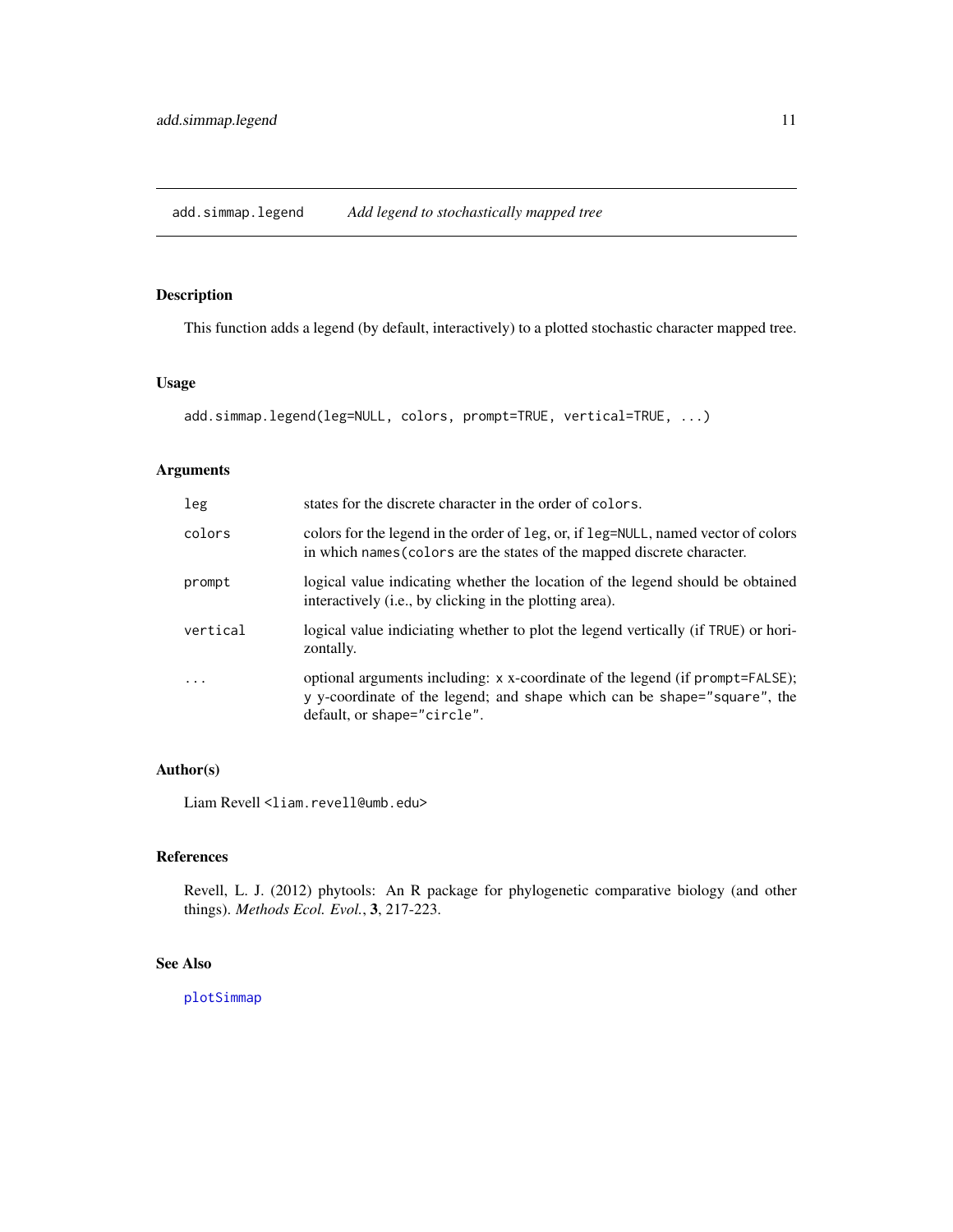<span id="page-11-0"></span>add.species.to.genus *Add species to genus on a phylogeny or bind simulated species subtrees to a backbone genus tree*

#### Description

add.species.to.genus adds an additional species to a genus on a phylogeny.

genus.to.species.tree simulates pure-birth subtrees and then binds them at a random height along the terminal edge leading to each corresponding genus on a genus-level backbone tree.

# Usage

add.species.to.genus(tree, species, genus=NULL, where=c("root","random")) genus.to.species.tree(tree, species)

#### Arguments

| tree    | an object of class "phylo". In the case of genus. to. species. tree this should<br>be a genus-level backbone tree.                                                                                                                                                                                   |
|---------|------------------------------------------------------------------------------------------------------------------------------------------------------------------------------------------------------------------------------------------------------------------------------------------------------|
| species | string contain species name in the format "Genus_species" or "Genus species".                                                                                                                                                                                                                        |
| genus   | for add. species. to. genus, optional argument containing the genus to which<br>species is to be attached. If NULL then genus will be extracted from species.                                                                                                                                        |
| where   | for add. species. to genus, the location to attach species to the tree. where=<br>"root" will cause the species to be attached to the MRCA of all members of<br>genus. where="random" will cause species to be attached at random to the<br>subtree descended from the MRCA of all members of genus. |

# Details

For add. species. to.genus, if genus contains only one species and where="root", then species will be attached midway along the branch leading to the one species. If where="random" then species will be added at a random position along the edge. If genus cannot be found in the tree, then the original tree is returned and a warning printed. If the tree is not ultrametric, then the resultant tree may not contain branch lengths and a warning will be printed. Note that for some cases in which a tree is read in from file, R may initially think it is ultrametric, but then later (as tips are added) decide that it is not due to rounding of the edge lengths when it was written to file. This can most likely be resolved by using [force.ultrametric](#page-88-1) to coerce the tree to be exactly ultrametric (to the maximum numerical precision permitted by  $R$ ) before adding tips to the tree. If genus is non-monophyletic then species will be attached to the most inclusive group containing members of genus and a warning will be printed.

#### Value

An object of class "phylo".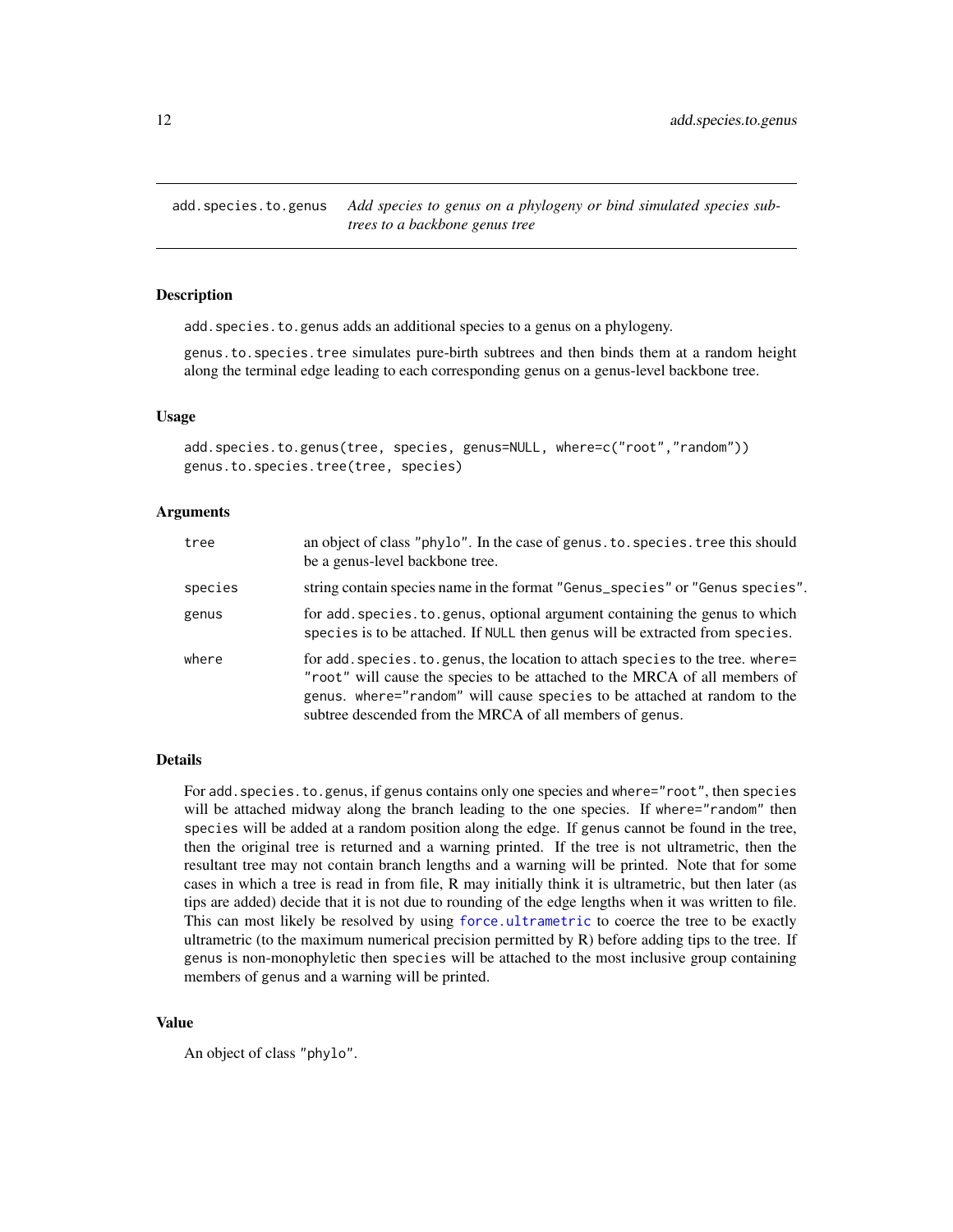#### <span id="page-12-0"></span> $aic.w$  13

# Author(s)

Liam Revell <liam.revell@umb.edu>

# References

Revell, L. J. (2012) phytools: An R package for phylogenetic comparative biology (and other things). *Methods Ecol. Evol.*, 3, 217-223.

### See Also

[add.random](#page-8-2), [bind.tip](#page-27-1)

aic.w *Computes AIC weights*

#### Description

This function computes AIC weights for a set of fitted models. It returns an object of class "aic.w" which is just a vector which allows it to be automatically printed with a numerical precision of 8 significant digits.

#### Usage

aic.w(aic)

# Arguments

aic vector of AIC values for different fitted models. If the vector has names, these names will be inherited by the vector returned by the function.

#### Value

A vector of AIC weights.

#### Author(s)

Liam Revell <liam.revell@umb.edu>

# References

Revell, L. J. (2012) phytools: An R package for phylogenetic comparative biology (and other things). *Methods Ecol. Evol.*, 3, 217-223.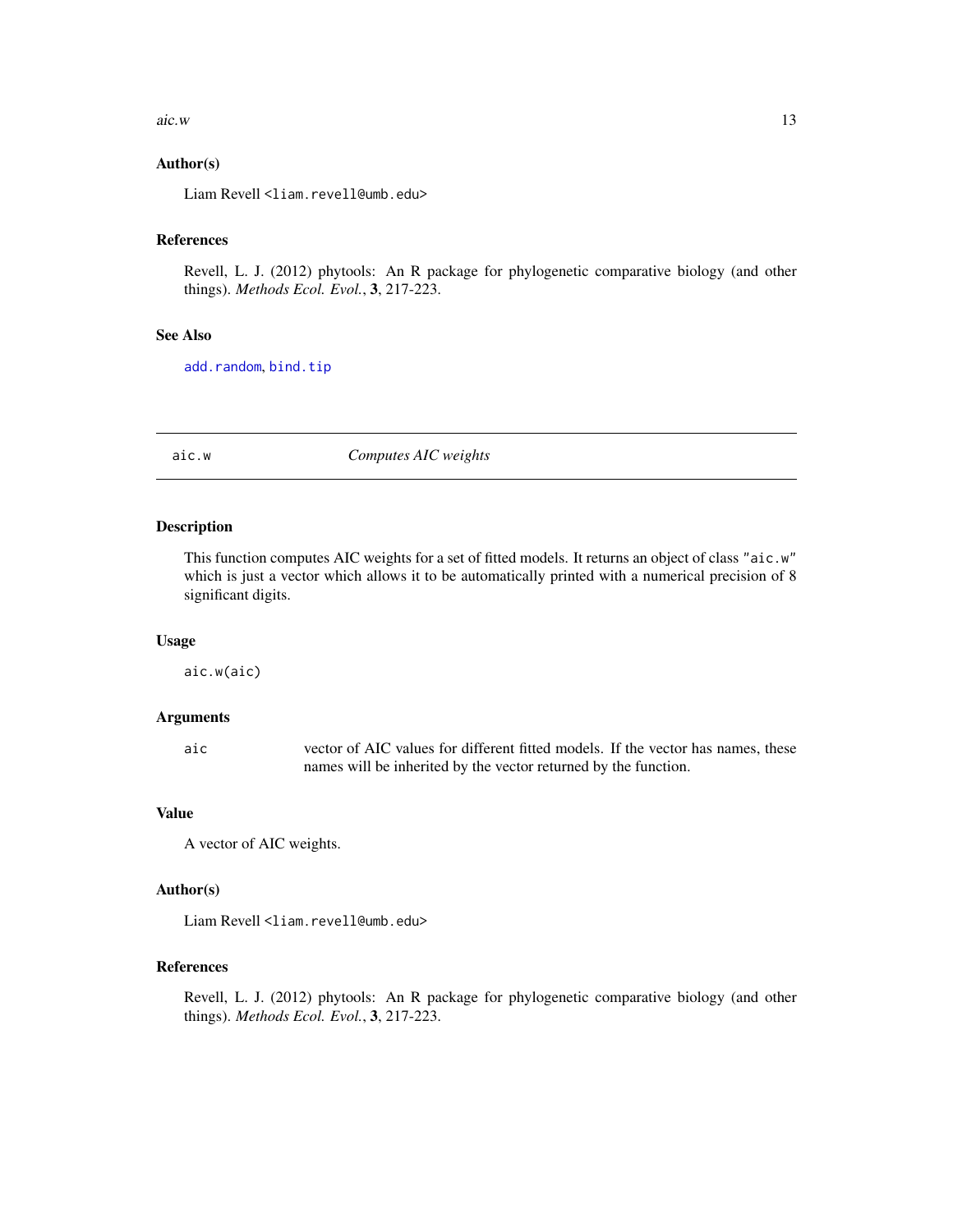<span id="page-13-1"></span><span id="page-13-0"></span>

# Description

This function creates all possible unrooted bi- and multifurcating trees and returns a list of trees as an object of class "multiPhylo".

#### Usage

allFurcTrees(n, tip.label=NULL, to.plot=TRUE)

#### Arguments

|           | an integer giving the desired number of species.                       |
|-----------|------------------------------------------------------------------------|
| tip.label | an optional vector of length n containing the tip names.               |
| to.plot   | an optional logical value indicating whether or not to plot the trees. |

# Details

This function should be used with caution for n greater than about 8, as in this case the number of possible trees is extremely large.

# Value

A list of trees as an object of class "multiPhylo".

# Author(s)

Liam Revell <liam.revell@umb.edu>

#### References

Felsenstein, J. 2004. *Inferring Phylogenies*. Sinauer.

Revell, L. J. (2012) phytools: An R package for phylogenetic comparative biology (and other things). *Methods Ecol. Evol.*, 3, 217-223.

# See Also

[add.everywhere](#page-8-1), [exhaustiveMP](#page-69-1)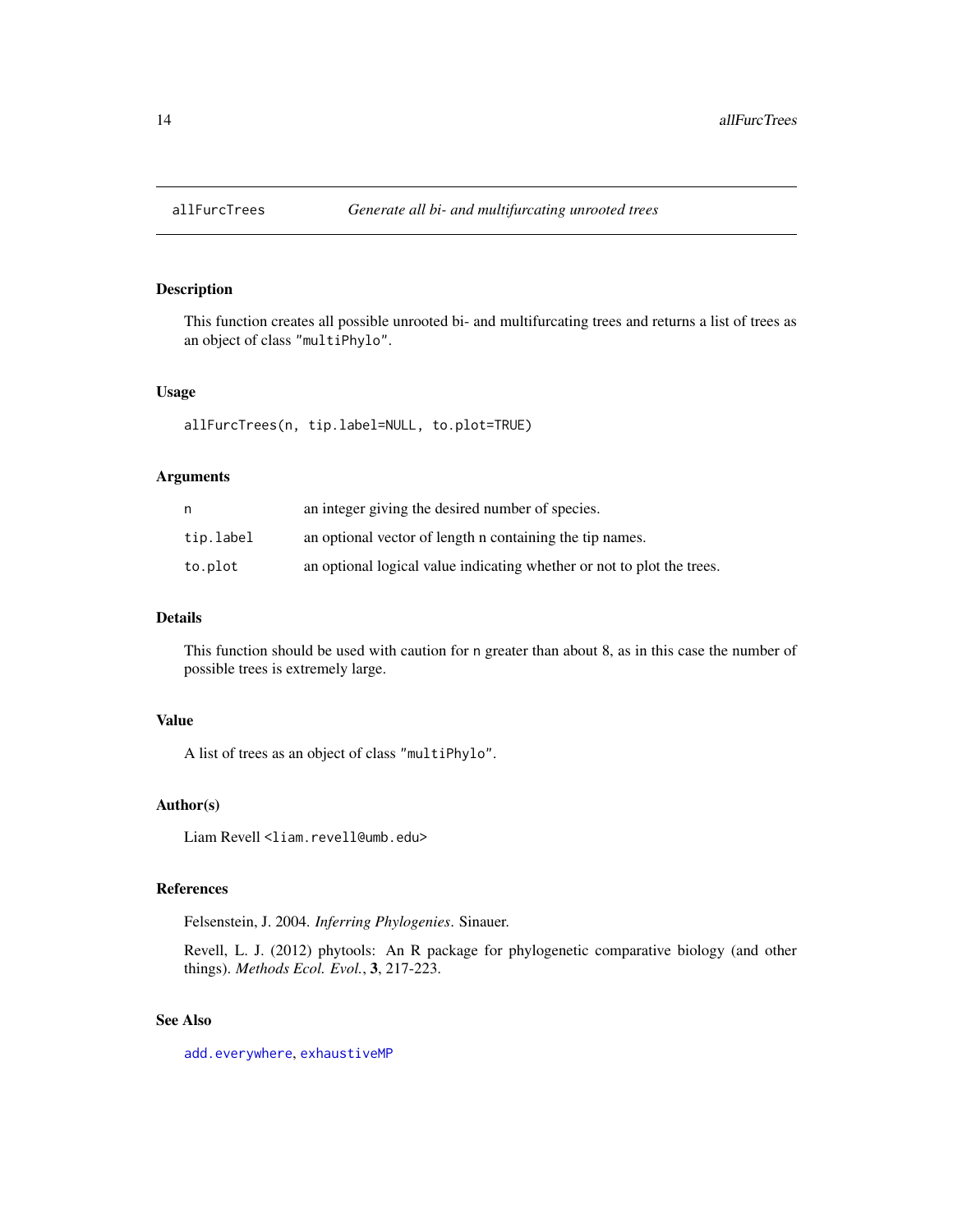# <span id="page-14-0"></span>anc. Bayes 15

# Examples

```
## compute & plot all bi- and multifurcating
## trees for six taxa
trees<-allFurcTrees(n=6)
par(mfrow=c(16,15))
nulo<-sapply(trees,plot,type="unrooted",
   no.margin=TRUE)
par(mfrow=c(1,1))
```
<span id="page-14-1"></span>anc.Bayes *Bayesian ancestral character estimation*

# Description

This function uses Bayesian MCMC to sample from the posterior distribution for the states at internal nodes in the tree.

#### Usage

```
anc.Bayes(tree, x, ngen=10000, control=list(), ...)
## S3 method for class 'anc.Bayes'
plot(x, \ldots)## S3 method for class 'anc.Bayes'
density(x, ...)
```
# Arguments

| tree     | an object of class "phylo".                                                                                                                                                                                                                                                                                                                                                                                                                                                                                                                                                                                                                                                                                                  |
|----------|------------------------------------------------------------------------------------------------------------------------------------------------------------------------------------------------------------------------------------------------------------------------------------------------------------------------------------------------------------------------------------------------------------------------------------------------------------------------------------------------------------------------------------------------------------------------------------------------------------------------------------------------------------------------------------------------------------------------------|
| X        | a vector of tip values for species; names $(x)$ should be the species names. In the<br>case of the plot and density methods, an object of class "anc. Bayes".                                                                                                                                                                                                                                                                                                                                                                                                                                                                                                                                                                |
| ngen     | a integer indicating the number of generations for the MCMC.                                                                                                                                                                                                                                                                                                                                                                                                                                                                                                                                                                                                                                                                 |
| control  | a list of control parameters containing the following elements: sig2: starting<br>value for $\sigma^2$ (BM rate); a: starting for the state at the root node; y: starting<br>values for the states at all internal nodes excluding the root (should be labeled<br>with node numbers); pr. mean: means for the prior distributions in the following<br>order - sig2, a, y, note that the prior probability distribution is exponential for<br>sig2 and normal for a and y; pr. var: variances on the prior distributions, same<br>order as pr. mean (but the variance is not used for sig2); prop: variances on the<br>normal proposal distributions in the same order as pr.mean; sample: sample<br>frequency from the MCMC. |
| $\cdots$ | optional arguments, including to be passed to plot and density methods.                                                                                                                                                                                                                                                                                                                                                                                                                                                                                                                                                                                                                                                      |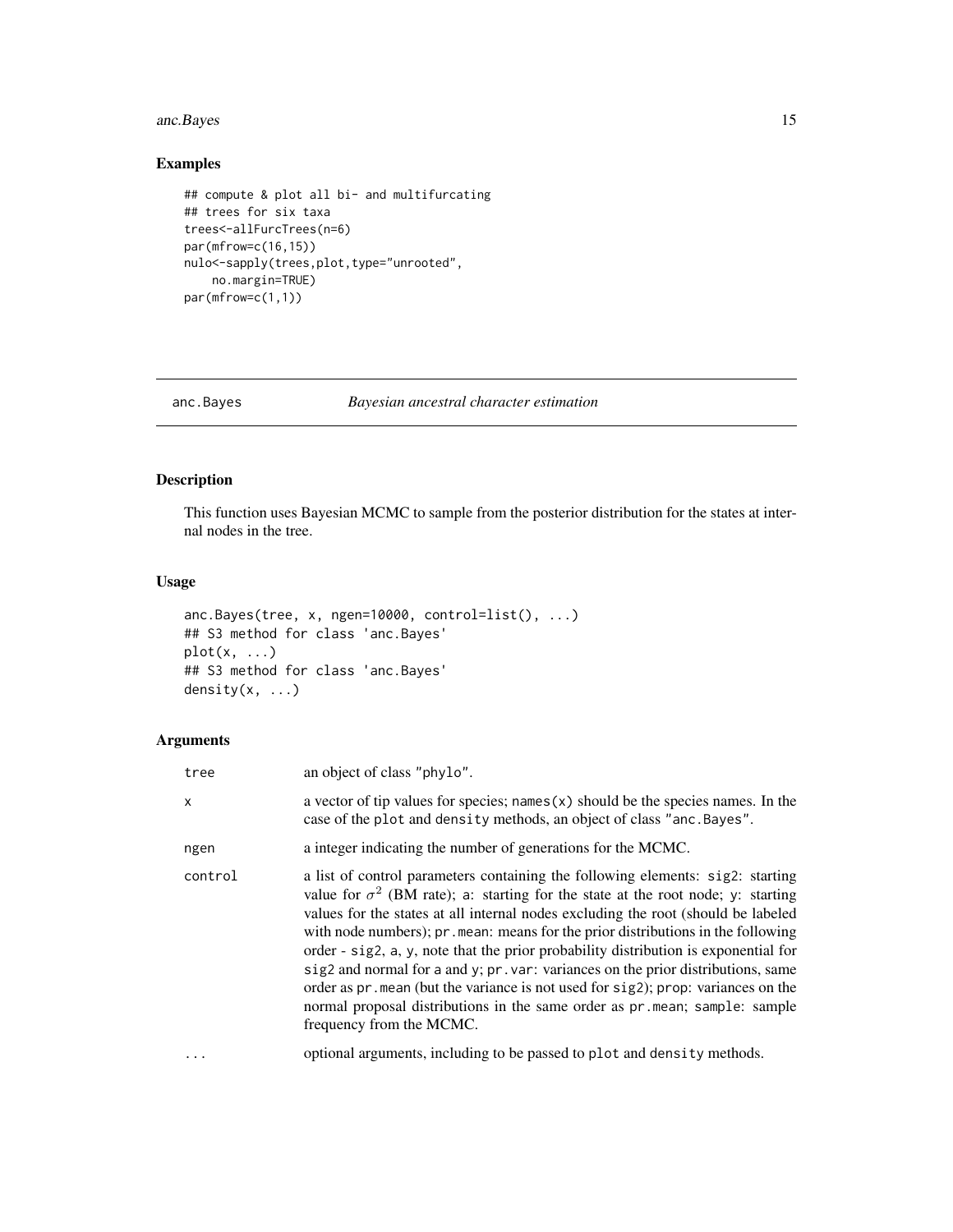# Details

plot.anc.Bayes generates a likelihood profile plot of the MCMC by default, but can also create a profile plot for any of the sampled variables by using the optional argument what. For instance, what=40 (or, equivalently, what="40") will create a profile plot of the MCMC for node 40. Additional arguments are passed to [plot](#page-0-0).

density.anc.Bayes computes a posterior density from the MCMC sample. Like plot.anc.Bayes takes the optional argument what, but unlike plot.anc.Bayes computes the posterior density for the root node by default. The object computed by this function is of class "density" and can be visualized using [plot.density](#page-0-0). Burn-in (in generations) can be set using the optional argument burnin, otherwise it will be assumed to be 20

The print and summary methods for this object class also return (invisibly) a vector of estimated ancestral states based on a user-supplied burn-in (or 20% of the number of generations of MCMC, if no burn-in is provided). Burn-in can be specified with the optional argument burnin.

# Value

anc.Bayes returns an object of class "anc.Bayes" including at least two components:

| mcmc | a data frame with rows ngen/sample+1 containing the posterior sample and     |
|------|------------------------------------------------------------------------------|
|      | likelihoods. Matrix columns are labeled either sig2 or by the node number of |
|      | the internal node.                                                           |
| tree | our input phylogeny.                                                         |

#### Author(s)

Liam Revell <liam.revell@umb.edu>

#### References

Revell, L. J. (2012) phytools: An R package for phylogenetic comparative biology (and other things). *Methods Ecol. Evol.*, 3, 217-223.

#### See Also

[ace](#page-0-0), [anc.ML](#page-16-1), [anc.trend](#page-17-1), [evol.rate.mcmc](#page-64-1), [fastAnc](#page-74-1)

# Examples

```
## set seed
set.seed(77)
## load data from Garland et al. (1992)
data(mammal.tree)
data(mammal.data)
## extract character of interest
ln.bodyMass<-log(setNames(mammal.data$bodyMass,
    rownames(mammal.data)))
## run MCMC (should be run at least 1e6 generations)
mcmc<-anc.Bayes(mammal.tree,ln.bodyMass,
   ngen=50000)
```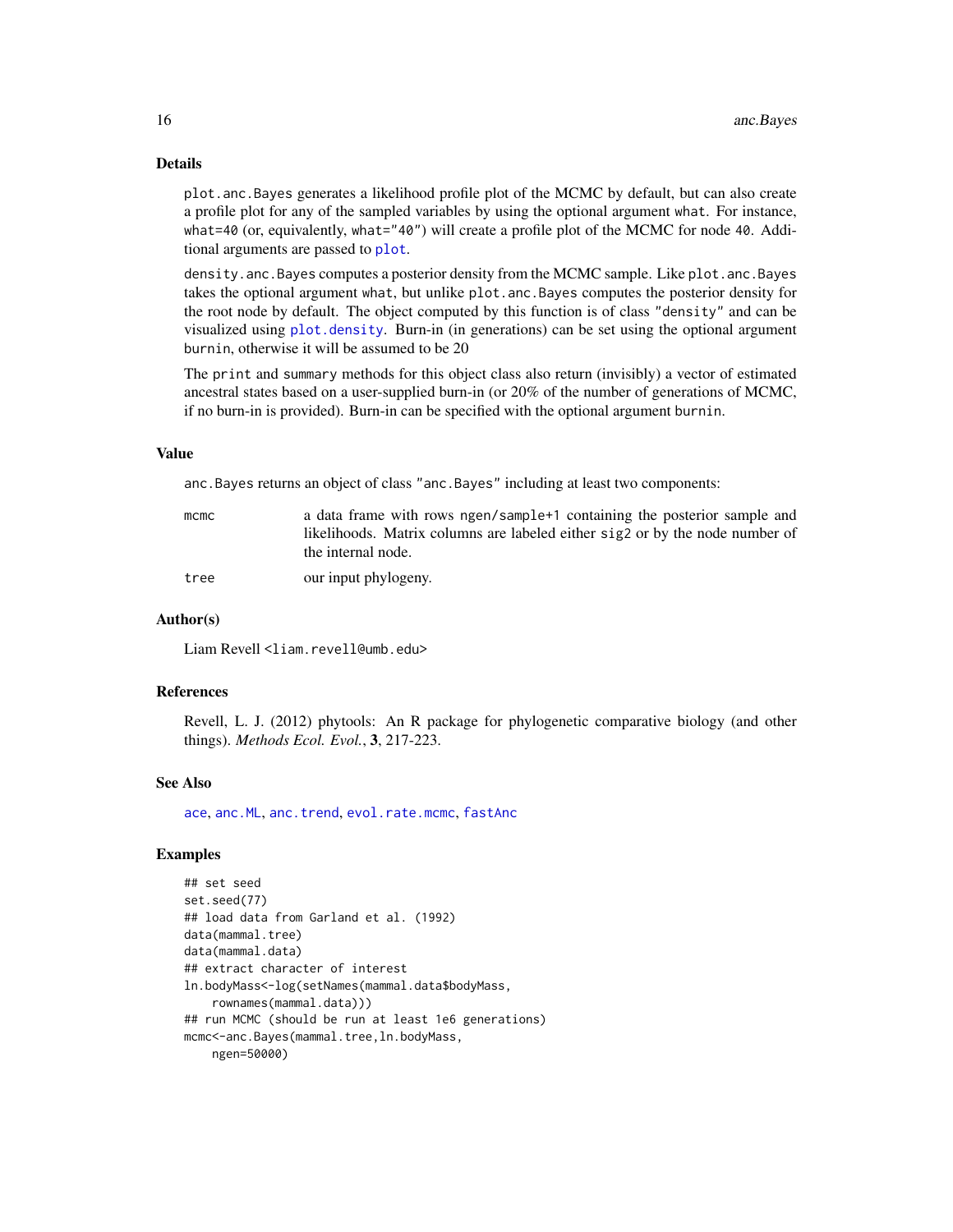#### <span id="page-16-0"></span>anc.ML 17

```
print(mcmc,printlen=20) ## estimates
par(mfrow=c(2,1))
plot(mcmc,bty="l",main="Likelihood-profile from MCMC",
    font.main=3) ## likelihood-profile
plot(density(mcmc,what=Ntip(mammal.tree)+1,
   burnin=20000),bty="l",
   main="Posterior density for root state of log(body mass)",
    font.main=3)
par(mfrow=c(1,1)) ## reset par to default
```
<span id="page-16-1"></span>

anc.ML *Ancestral character estimation using likelihood*

# Description

This function estimates the evolutionary parameters and ancestral states for Brownian evolution using likelihood. It is also possible (for model="BM") to allow for missing data for some tip taxa.

#### Usage

anc.ML(tree, x, maxit=2000, model=c("BM","OU","EB"), ...)

#### Arguments

| tree     | an object of class "phylo".                                                                                                                                                                                                            |
|----------|----------------------------------------------------------------------------------------------------------------------------------------------------------------------------------------------------------------------------------------|
| $\times$ | a vector of tip values for species; names $(x)$ should be the species names.                                                                                                                                                           |
| maxit    | an optional integer value indicating the maximum number of iterations for opti-<br>mization.                                                                                                                                           |
| model    | model of continuous character evolution ont he tree. It's possible that only<br>model="BM" & model="EB" work in the present version as model="00" has not<br>be thoroughly tested $\&$ some bugs were reported for an earlier version. |
|          | other arguments.                                                                                                                                                                                                                       |

#### Details

Because this function relies on a high dimensional numerical optimization of the likelihood function, [fastAnc](#page-74-1) should probably be preferred for most purposes. If using [anc.ML](#page-16-1), users should be cautious to ensure convergence. This has been ameliorated in *phytools* >= 0.2-48 by seeding the ML optimization with the result from [fastAnc](#page-74-1). For model="EB" this should also not be a problem as the numerical optimization is performed for only sig2 and r, while the ML values of the ancestral states are obtained during every iteration of the optimization algorithmically using the re-rooting method.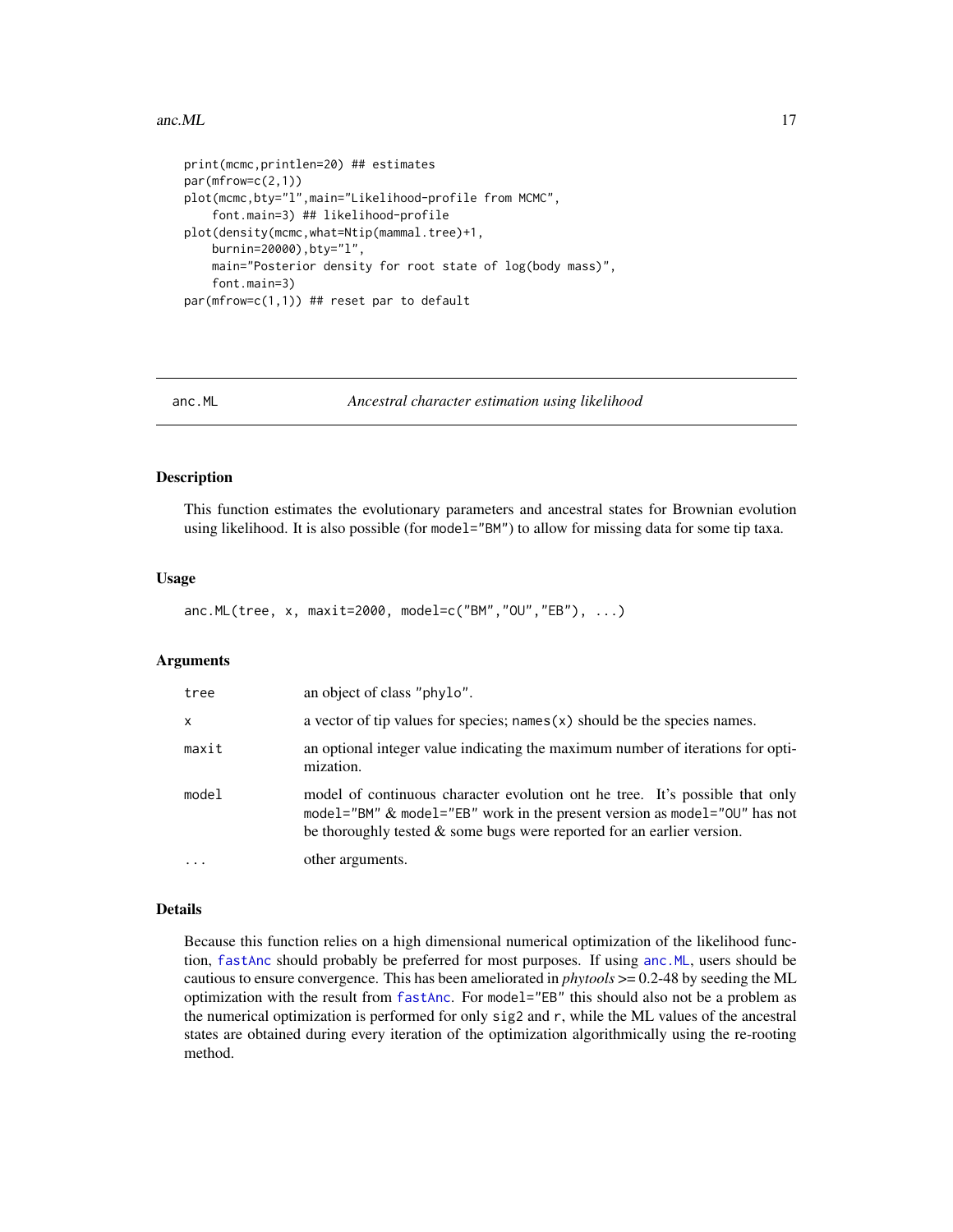# Value

An object of class "anc.ML" with at least the following four elements (if not more, depending on model):

| sig2        | the variance of the BM process.                                |
|-------------|----------------------------------------------------------------|
| ace         | a vector with the ancestral states.                            |
| logLik      | the log-likelihood.                                            |
| convergence | the value of convergence returned by $\phi$ optim (0 is good). |

# Author(s)

Liam Revell <liam.revell@umb.edu>

#### References

Revell, L. J. (2012) phytools: An R package for phylogenetic comparative biology (and other things). *Methods Ecol. Evol.*, 3, 217-223.

Schluter, D., Price, T., Mooers, A. O., and Ludwig, D. (1997) Likelihood of ancestor states in adaptive radiation. *Evolution* 51, 1699-1711.

# See Also

[ace](#page-0-0), [anc.Bayes](#page-14-1), [fastAnc](#page-74-1), [optim](#page-0-0)

# Examples

```
## load data from Garland et al. (1992)
data(mammal.tree)
data(mammal.data)
## extract character of interest
ln.bodyMass<-log(setNames(mammal.data$bodyMass,
    rownames(mammal.data)))
## estimate ancestral state under BM model
fit.BM<-anc.ML(mammal.tree,ln.bodyMass)
print(fit.BM)
```
<span id="page-17-1"></span>anc.trend *Ancestral character estimation with a trend*

# Description

This function estimates the evolutionary parameters and ancestral states for Brownian evolution with directional trend.

#### Usage

anc.trend(tree, x, maxit=2000)

<span id="page-17-0"></span>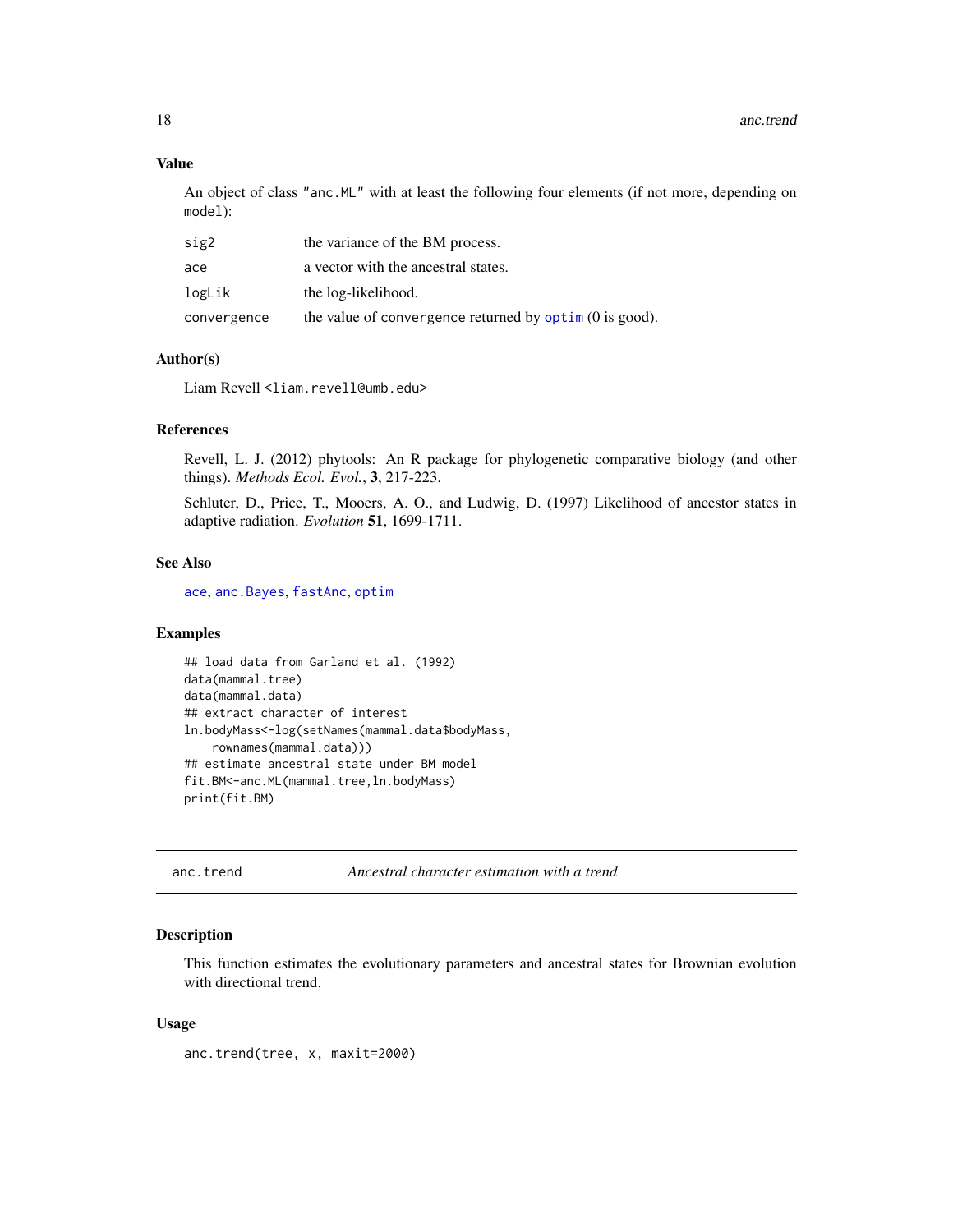#### anc.trend 19

#### **Arguments**

| tree         | an object of class "phylo".                                                                  |
|--------------|----------------------------------------------------------------------------------------------|
| $\mathsf{x}$ | a vector of tip values for species; names $(x)$ should be the species names.                 |
| maxit        | an optional integer value indicating the maximum number of iterations for opti-<br>mization. |

# Details

Note that this will generally only work and produce sensible results for a phylogeny with some noncontemporary tips (i.e., a tree with some fossil species). The function uses [optim](#page-0-0) with method= "L-BFGS-B"; however optimization is only constrained for the sig2 which must be >0.

# Value

An object of class "anc.trend" with the following components:

| ace         | a vector with the ancestral states.                            |
|-------------|----------------------------------------------------------------|
| mu          | a trend parameter per unit time.                               |
| sig2        | the variance of the BM process, $\sigma^2$ .                   |
| logL        | the log-likelihood.                                            |
| convergence | the value of \$convergence returned by $option()$ (0 is good). |

# Author(s)

Liam Revell <liam.revell@umb.edu>

# References

Revell, L. J. (2012) phytools: An R package for phylogenetic comparative biology (and other things). *Methods Ecol. Evol.*, 3, 217-223.

### See Also

[ace](#page-0-0), [anc.Bayes](#page-14-1), [anc.ML](#page-16-1), [optim](#page-0-0)

# Examples

```
## simulate tree & data using fastBM with a trend (m!=0)
tree<-rtree(n=26,tip.label=LETTERS)
x<-fastBM(tree,mu=4,internal=TRUE)
a<-x[as.character(1:tree$Nnode+Ntip(tree))]
x<-x[tree$tip.label]
## fit no trend model
fit.bm<-anc.ML(tree,x,model="BM")
print(fit.bm)
## fit trend model
fit.trend<-anc.trend(tree,x)
print(fit.trend)
## compare trend vs. no-trend models & estimates
```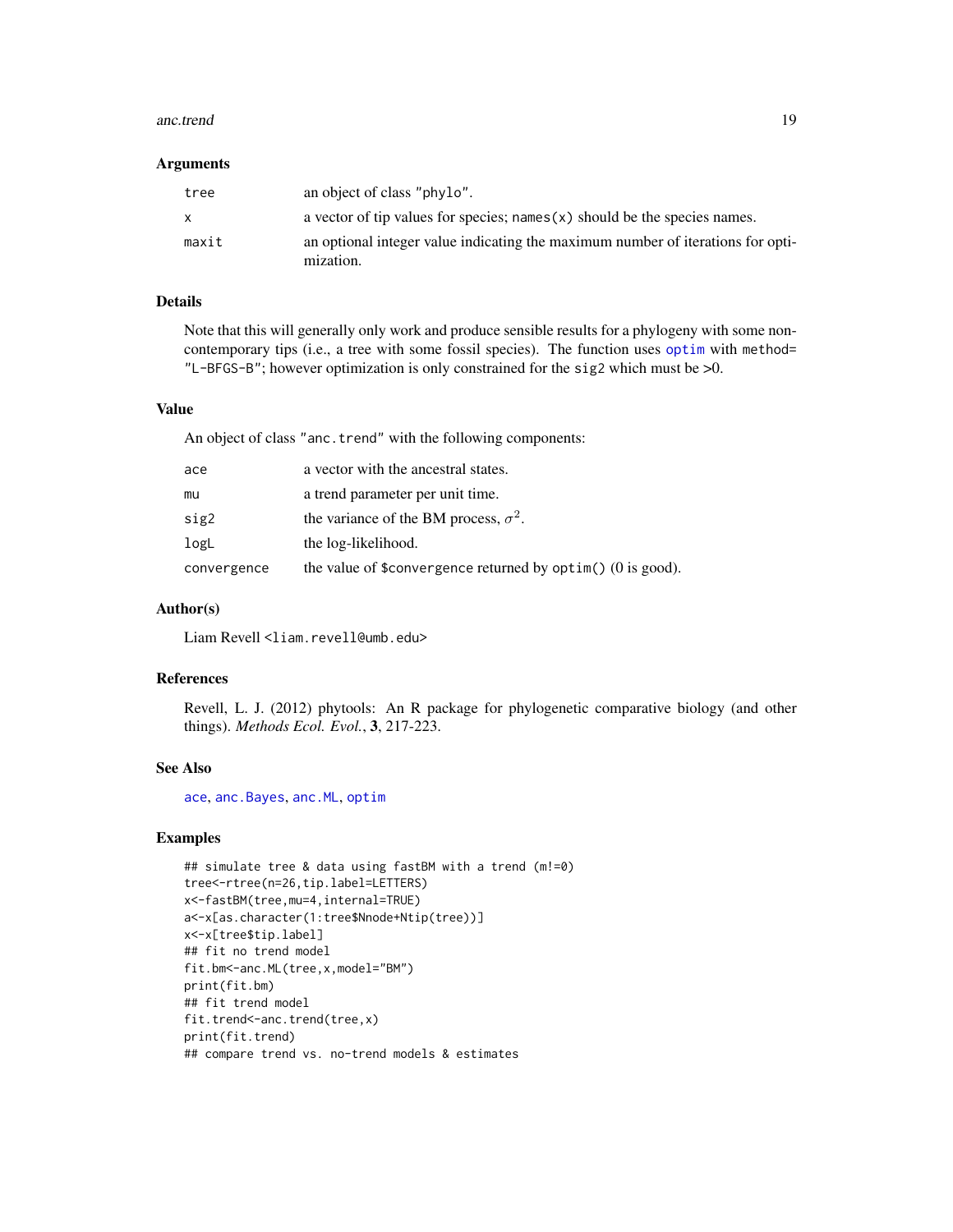```
AIC(fit.bm,fit.trend)
layout(matrix(c(3,4,1,2,5,6),3,2,byrow=TRUE),
    heights=c(1.5,3,1.5),widths=c(3,3))
xlim<-ylim<-range(c(a,fit.bm$ace,
    fit.trend$ace))
plot(a,fit.bm$ace,pch=19,
   col=make.transparent("blue",0.5),
   xlab="true ancestral states",
   ylab="ML estimates",
   main=paste("Comparison of true and estimated",
    "\nstates under a no-trend model"),font.main=3,
    cex.main=1.2,bty="l",cex=1.5,
    xlim=xlim,ylim=ylim)
lines(xlim,ylim,lty="dotted")
plot(a,fit.trend$ace,pch=19,
    col=make.transparent("blue", 0.5),
   xlab="true ancestral states",
   ylab="ML estimates",
    main=paste("Comparison of true and estimated",
    "\nstates under a trend model"),font.main=3,
   cex.main=1.2,bty="l",cex=1.5,
    xlim=xlim,ylim=ylim)
lines(xlim,ylim,lty="dotted")
par(mfrow=c(1,1))
```

| ancThresh |  |
|-----------|--|
|           |  |

h *Ancestral character estimation under the threshold model using Bayesian MCMC*

#### Description

This function uses Bayesian MCMC to estimate ancestral states and thresholds for a discrete character under the threshold model from quantitative genetics (Felsenstein 2012).

# Usage

```
ancThresh(tree, x, ngen=100000, sequence=NULL, method="mcmc",
   model=c("BM","OU","lambda"), control=list(), ...)
```
#### Arguments

| tree     | phylogenetic tree.                                                                                                                                                                                             |
|----------|----------------------------------------------------------------------------------------------------------------------------------------------------------------------------------------------------------------|
| x        | a named vector containing discrete character states; or a matrix containing the<br>tip species, in rows, and probabilities of being in each state, in columns.                                                 |
| ngen     | number of generations to run the MCMC.                                                                                                                                                                         |
| sequence | assumed ordering of the discrete character state. If not supplied and x is a vector<br>then numerical/alphabetical order is assumed; if not supplied and x is a matrix,<br>then the column order of x is used. |

<span id="page-19-0"></span>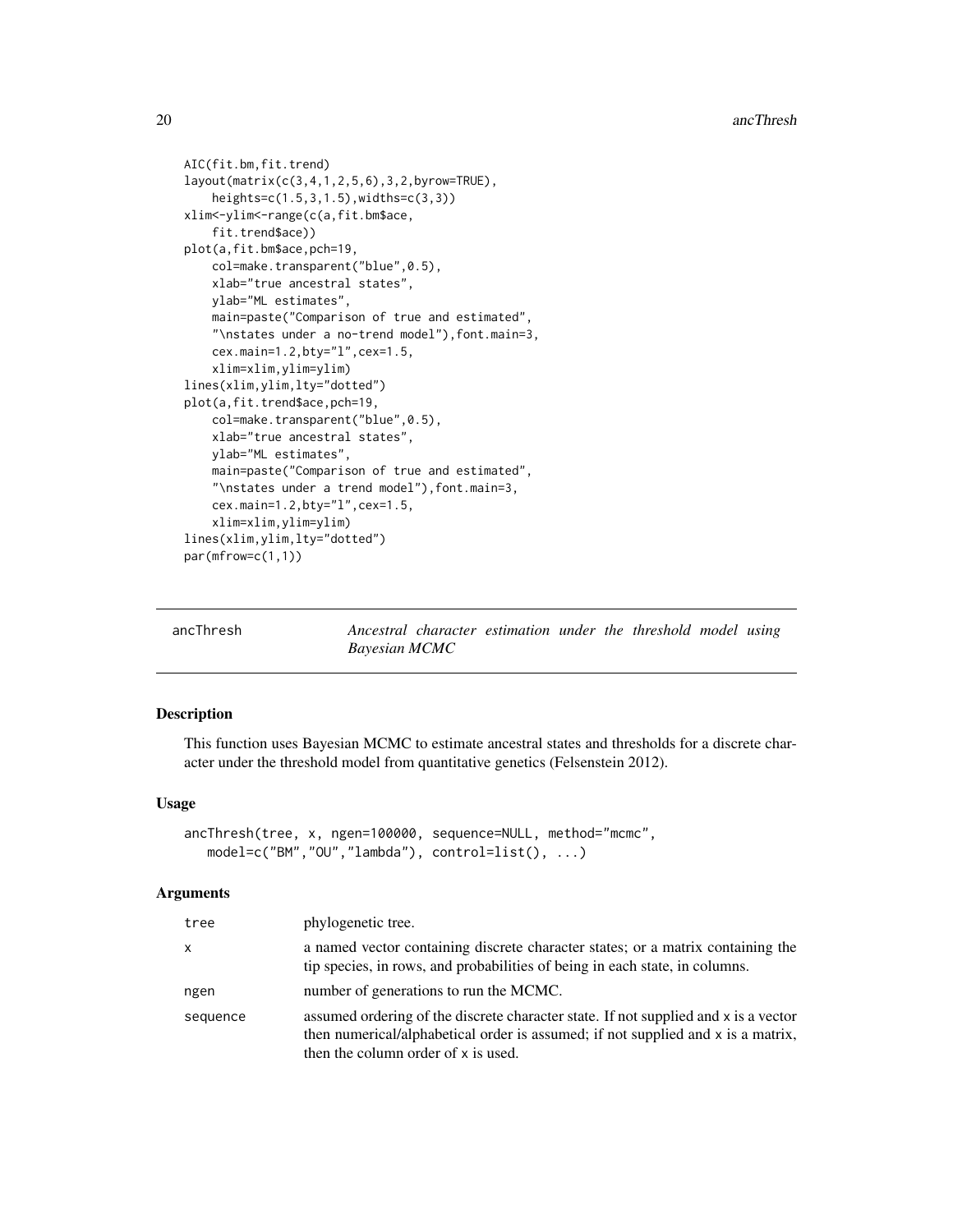| method   | only method currently available is "mcmc".                                                                                                                                                                                                                                                                                                                                                                                                                                                                                                                                                                                                                                                                                                                                                                                                                                                                                                                                                                                                                                 |
|----------|----------------------------------------------------------------------------------------------------------------------------------------------------------------------------------------------------------------------------------------------------------------------------------------------------------------------------------------------------------------------------------------------------------------------------------------------------------------------------------------------------------------------------------------------------------------------------------------------------------------------------------------------------------------------------------------------------------------------------------------------------------------------------------------------------------------------------------------------------------------------------------------------------------------------------------------------------------------------------------------------------------------------------------------------------------------------------|
| model    | model for the evolution of the liability. Options are "BM" (Brownian motion, the<br>default), "00" (Ornstein-Uhlenbeck), or "lambda" (the $\lambda$ model).                                                                                                                                                                                                                                                                                                                                                                                                                                                                                                                                                                                                                                                                                                                                                                                                                                                                                                                |
| control  | list containing the following elements: sample, the sampling interval; propliab<br>variance of the proposal distribution for liabilities; propthresh variance on the<br>proposal distribution for the thresholds; propalpha variance on the proposal<br>distribution for alpha (for model="00"); pr. anc prior probability distribution<br>on the ancestral states for each node, in a matrix - not all nodes need to be<br>supplied; pr. th prior density on the thresholds; burnin number of generations<br>to exclude for burn-in when plotting posterior probabilities on the tree; plot<br>logical value indicating whether or not to plot the posterior probabilities; print<br>logical value indicating whether or not to print the state of the MCMC; piecol<br>colors for the posterior probabilities plotted as pie charts at internal nodes; and<br>tipcol which indicates whether the tip colors should be based on the input data<br>("input") or sampled tip liabilities ("estimated"). These will only differ if<br>there is uncertainty in the tip states. |
| $\cdots$ | additional arguments to be passed to plotThresh (called internally).                                                                                                                                                                                                                                                                                                                                                                                                                                                                                                                                                                                                                                                                                                                                                                                                                                                                                                                                                                                                       |

# Details

print and plot S3 methods are now available for the object class "ancThresh".

#### Value

This function returns an object of class "ancThresh" containing the posterior sample from our analysis, although with other components.

#### Author(s)

Liam Revell <liam.revell@umb.edu>

# References

Felsenstein, J. (2012) A comparative method for both discrete and continuous characters using the threshold model. *American Naturalist*, 179, 145-156.

Revell, L. J. (2014) Ancestral character estimation under the threshold model from quantitative genetics. *Evolution*, 68, 743-759.

#### See Also

[anc.Bayes](#page-14-1), [threshBayes](#page-202-1)

# Examples

```
## Not run:
## load data from Revell & Collar (2009)
data(sunfish.tree)
data(sunfish.data)
## extract character of interest
```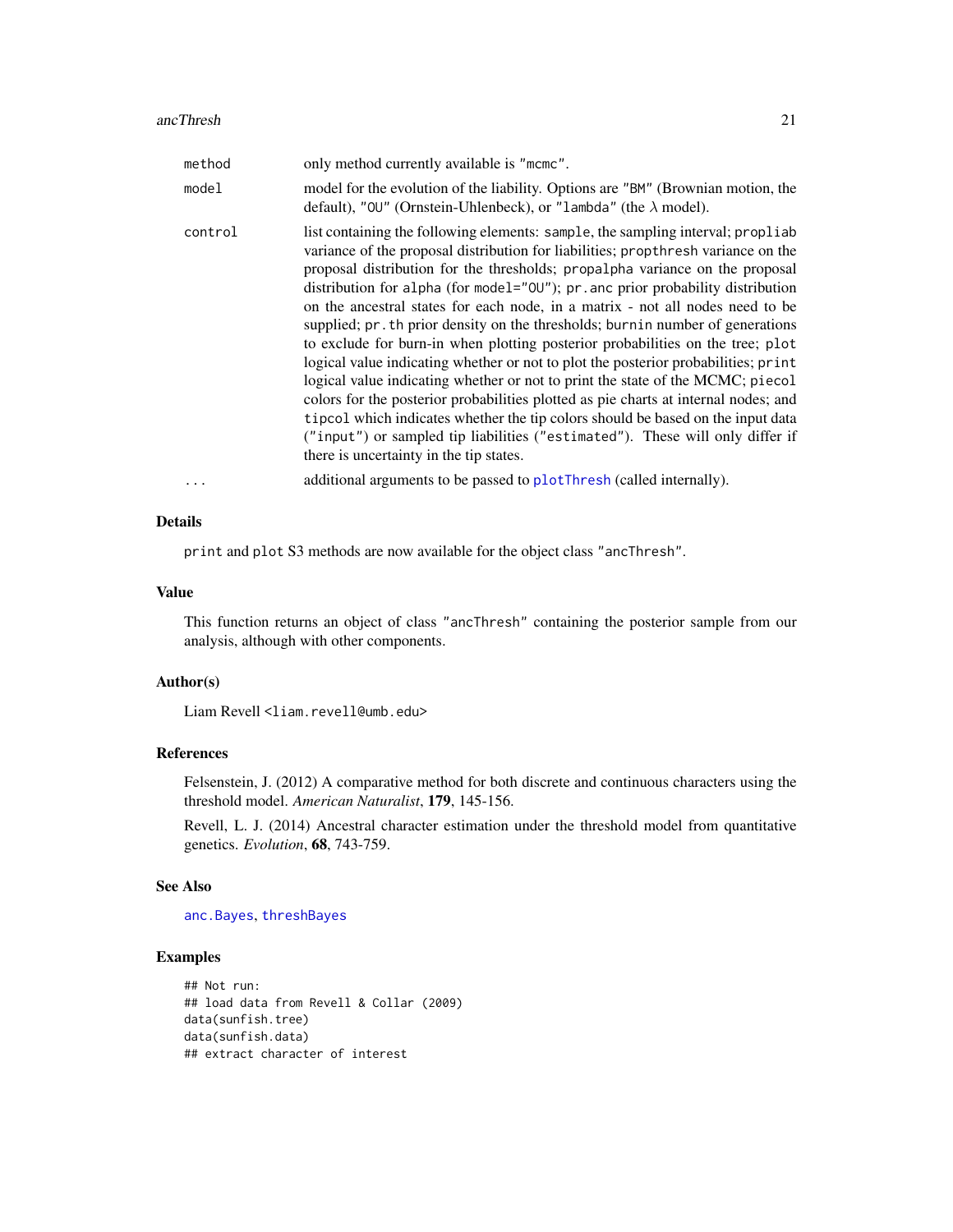#### 22 anoletree and the state of the state of the state of the state of the state of the state of the state of the state of the state of the state of the state of the state of the state of the state of the state of the state

```
fmode<-setNames(sunfish.data$feeding.mode,
    rownames(sunfish.data))
## run MCMC
mcmc<-ancThresh(sunfish.tree,fmode,ngen=1000000)
## plot results
plot(mcmc,mar=c(0.1,0.1,4.1,0.1))
title(main="Posterior probabilities for node states",
    font.main=3)
## End(Not run)
```
anoletree *Phylogenetic datasets*

### **Description**

anoletree is a phylogeny of Greater Antillean anole species with a mapped discrete character *ecomorph class*. anole.data is a data frame of morphological characters. Data and tree are from Mahler et al. (2010).

flatworm.tree and flatworm.data are a phylogeny and dataset of habitat preferences for flatworms from Benitez-Alvarez et al. (2000). flatworm.tree has been made ultrametric using penalized likelihood.

mammal.tree and mammal.data are the phylogeny and dataset for mammal body size and home range size from Garland et al. (1992).

salamanders is a phylogeny of *Plethodon* salamanders from Highton and Larson (1979). According to Wikipedia, the genus *Plethodon* contains 55 species in total.

sunfish.tree and sunfish.data are the phylogeny and dataset for Centrarchidae and buccal morphology (respectively) from Revell and Collar (2009).

vertebrate. tree is a time-calibrated phylogeny of vertebrates and vertebrate. data is a dataset of phenotypic traits. The phylogeny is from <http://www.timetree.org/> (Hedges et al. 2006).

wasp.trees and wasp.data are the phylogeny and host-parasite associations from Lopez-Vaamonde et al. (2001).

#### Usage

```
data(anole.data)
data(anoletree)
data(flatworm.tree)
data(flatworm.data)
data(mammal.data)
data(mammal.tree)
data(salamanders)
data(sunfish.data)
data(sunfish.tree)
data(vertebrate.tree)
data(vertebrate.data)
data(wasp.data)
data(wasp.trees)
```
<span id="page-21-0"></span>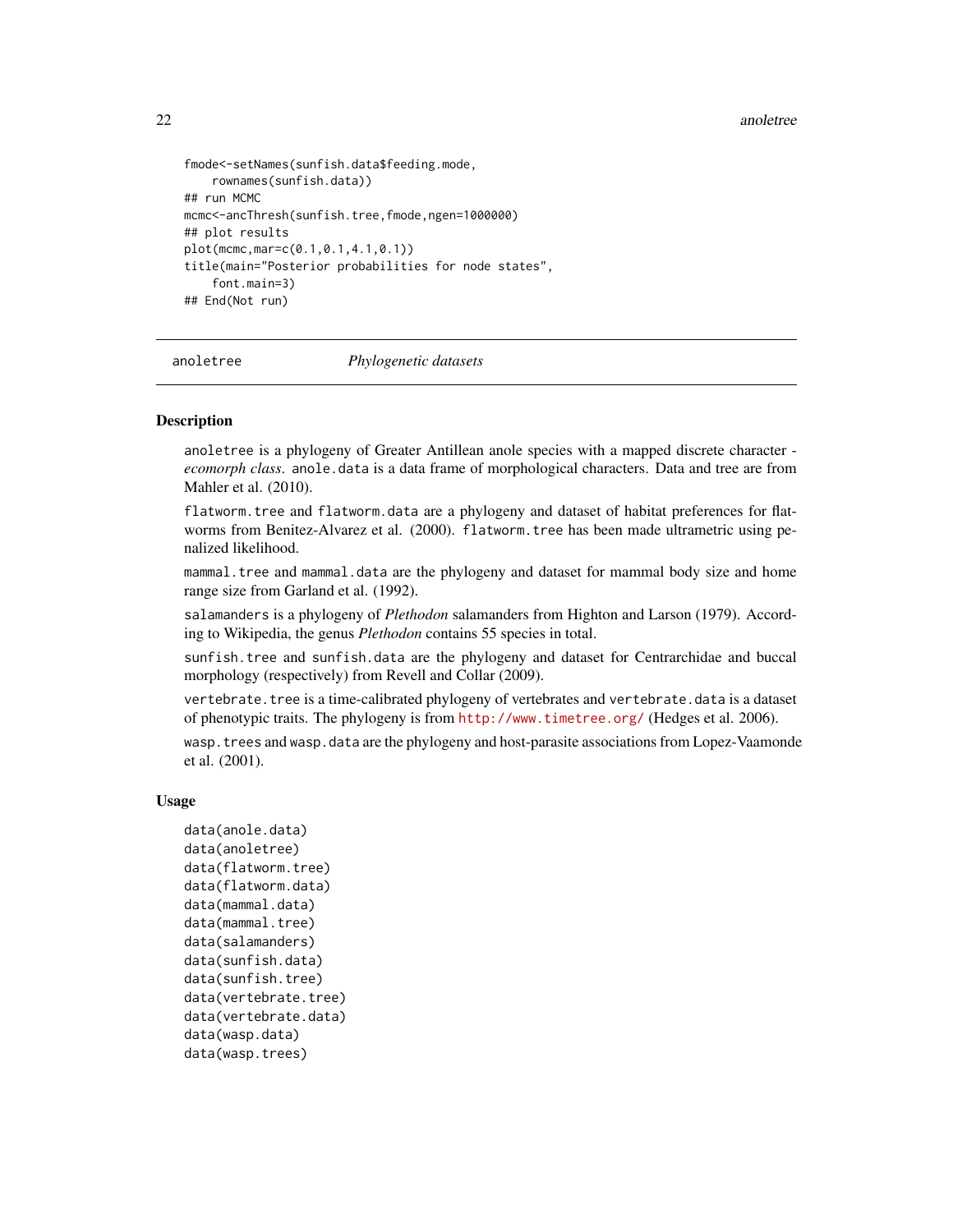#### <span id="page-22-0"></span>Format

anoletree is an object of class "simmap". anole.data is a data frame.

flatworm.tree is an object of class "phylo". flatworm.data is a data frame.

mammal.tree is an object of class "phylo".mammal.data is a data frame.

salamanders is an object of class "phylo".

sunfish.tree is an object of class "simmap". sunfish.data is a data frame.

vertebrate.tree is an object of class "phylo". vertebrate.data is a data frame.

wasp.trees is an object of class "multiPhylo". wasp.data is a data frame.

#### Source

Benitez-Alvarez, L., A. Maria Leal-Zanchet, A. Oceguera-Figueroa, R. Lopes Ferreira, D. de Medeiros Bento, J. Braccini, R. Sluys, and M. Riutort. (2020) Phylogeny and biogeography of the Cavernicola (Platyhelminthes: Tricladida): Relicts of an epigean group sheltering in caves? *Molecular Phylogenetics and Evolution*, 145, 106709.

Garland, T., Jr., P. H. Harvey, and A. R. Ives. (1992) Procedures for the analysis of comparative data using phylogenetically independent contrasts. *Systematic Biology*, 41, 18-32.

Hedges, S. B., J. Dudley, and S. Kumar. (2006) TimeTree: A public knowledgebase of divergence times among organisms. *Bioinformatics*, 22, 2971-2972.

Highton, R., and A. Larson. (1979) The genetic relationships of the salamanders of the genus *Plethodon*. *Systematic Zoology*, 28, 579-599.

Lopez-Vaamonde, C., J. Y. Rasplus, G. D. Weiblen, and J. M. Cook. (2001) Molecular phylogenies of fig wasps: Partial cocladogenesis of pollinators and parasites. *Molecular Phylogenetics and Evolution*, 21, 55-71.

Mahler, D. L, L. J. Revell, R. E. Glor, and J. B. Losos. (2010) Ecological opportunity and the rate of morphological evolution in the diversification of Greater Antillean anoles. *Evolution*, 64, 2731-2745.

Revell, L. J., and D. C. Collar. (2009) Phylogenetic analysis of the evolutionary correlation using likelihood. *Evolution*, 63, 1090-1100.

applyBranchLengths *Applies the branch lengths of a reference tree to a target*

#### Description

This function applies the set of branch lengths from a reference tree to a target tree while reconciling any mappings (as in read. simmap) with the new branch lengths.

#### Usage

applyBranchLengths(tree, edge.length)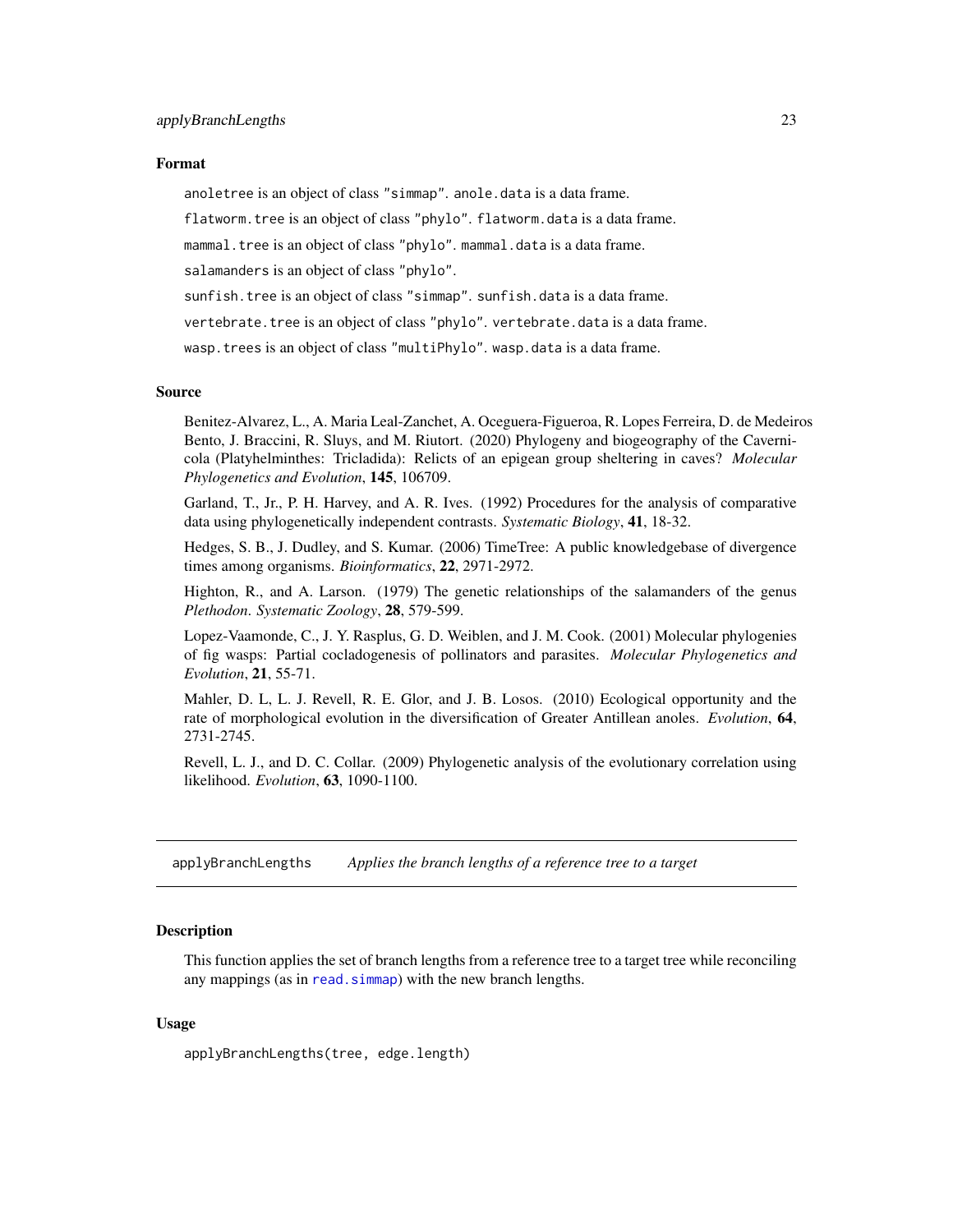#### <span id="page-23-0"></span>Arguments

| tree        | target tree.                                    |
|-------------|-------------------------------------------------|
| edge.length | number of digits for rounding. Passed to round. |

# Value

An object of class "phylo" or "simmap".

# Author(s)

Liam Revell <liam.revell@umb.edu>

# References

Revell, L. J. (2012) phytools: An R package for phylogenetic comparative biology (and other things). *Methods Ecol. Evol.*, 3, 217-223.

as.multiPhylo *Conversion to object of class* "multiPhylo"

# Description

This function converts between object classes.

# Usage

```
as.multiPhylo(x, ...)
## S3 method for class 'multiSimmap'
as.multiPhylo(x, ...)
## S3 method for class 'phylo'
as.multiPhylo(x, ...)
```
#### Arguments

x object to be converted to "multiPhylo". Presently an object of class "multiSimmap", or an object of class "phylo". In the latter case an object of class "multiPhylo" with length 1 is generated. ... optional arguments.

#### Value

An object of class "multiPhylo".

#### Author(s)

Liam Revell <liam.revell@umb.edu>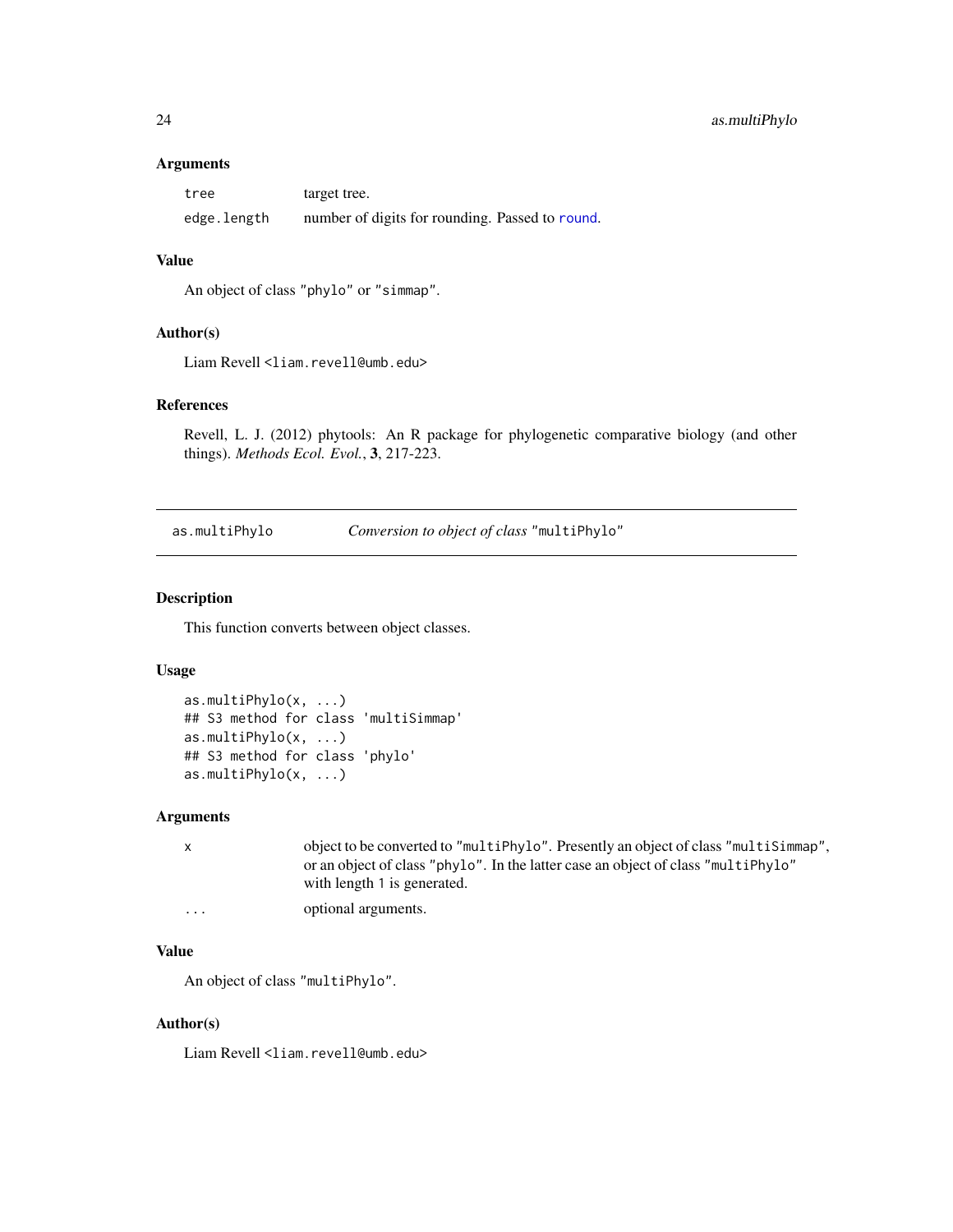# <span id="page-24-0"></span>as.Qmatrix 25

# References

Revell, L. J. (2012) phytools: An R package for phylogenetic comparative biology (and other things). *Methods Ecol. Evol.*, 3, 217-223.

as.Qmatrix *Convert a fitted M*k *model to a Q-matrix*

#### Description

This function extracts a Q-matrix (in the form of an object of class "Qmatrix" from a fitted M*k* model.

#### Usage

```
as.Qmatrix(x, \ldots)## S3 method for class 'fitMk'
as.Qmatrix(x, \ldots)## S3 method for class 'Qmatrix'
plot(x, \ldots)## S3 method for class 'Qmatrix'
print(x, \ldots)
```
#### Arguments

| X        | fitted Mk model. (For instance, an object of class "fitMk".) In the case of |
|----------|-----------------------------------------------------------------------------|
|          | print.Qmatrix, an object of class "Qmatrix".                                |
| $\cdots$ | optional arguments.                                                         |

# Value

An object of class "Qmatrix".

plot. Qmatrix invisibly returns the coordinates of vertices of the plotted  $Q$ -matrix.

# Author(s)

Liam Revell <liam.revell@umb.edu>, Joan Maspons

# References

Revell, L. J. (2012) phytools: An R package for phylogenetic comparative biology (and other things). *Methods Ecol. Evol.*, 3, 217-223.

### See Also

[fitMk](#page-83-1)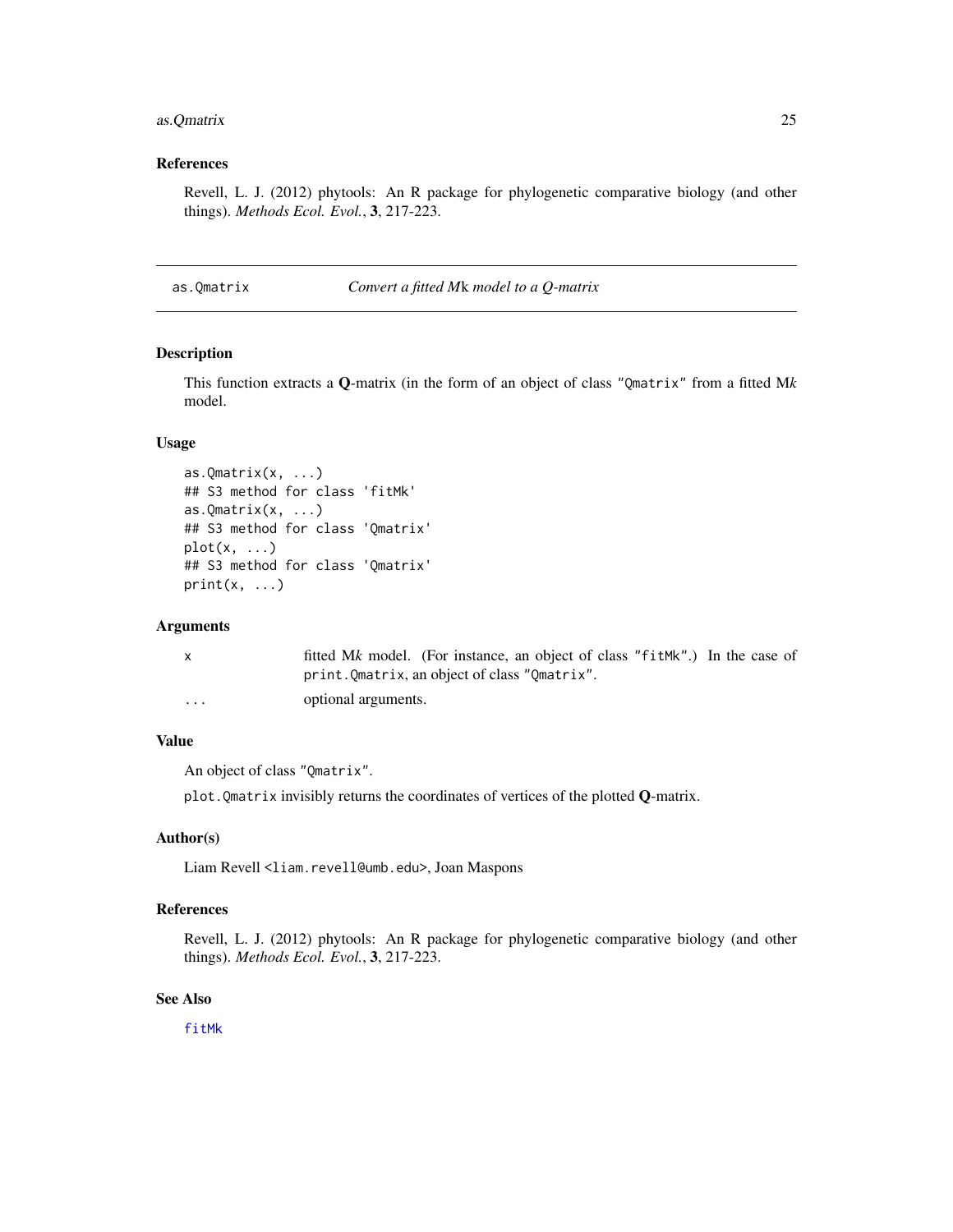<span id="page-25-0"></span>

# Description

Primarily used internally by [posterior.evolrate](#page-168-1).

#### Usage

```
ave.rates(tree, shift, tips, sig1, sig2, ave.shift, showTree=TRUE)
```
# Arguments

| tree      | a tree.                                                           |
|-----------|-------------------------------------------------------------------|
| shift     | the shift point for this sample.                                  |
| tips      | tip names tipward of shift.                                       |
| sig1      | $\sigma_1^2$ .                                                    |
| sig2      | $\sigma_2^2$ .                                                    |
| ave.shift | average shift from all samples.                                   |
| showTree  | logical value indicating whether to plot the rate-stretched tree. |

# Value

A list of the rates.

# Author(s)

Liam Revell <liam.revell@umb.edu>

# References

Revell, L. J. (2012) phytools: An R package for phylogenetic comparative biology (and other things). *Methods Ecol. Evol.*, 3, 217-223.

#### See Also

[evol.rate.mcmc](#page-64-1), [minSplit](#page-118-1), [posterior.evolrate](#page-168-1)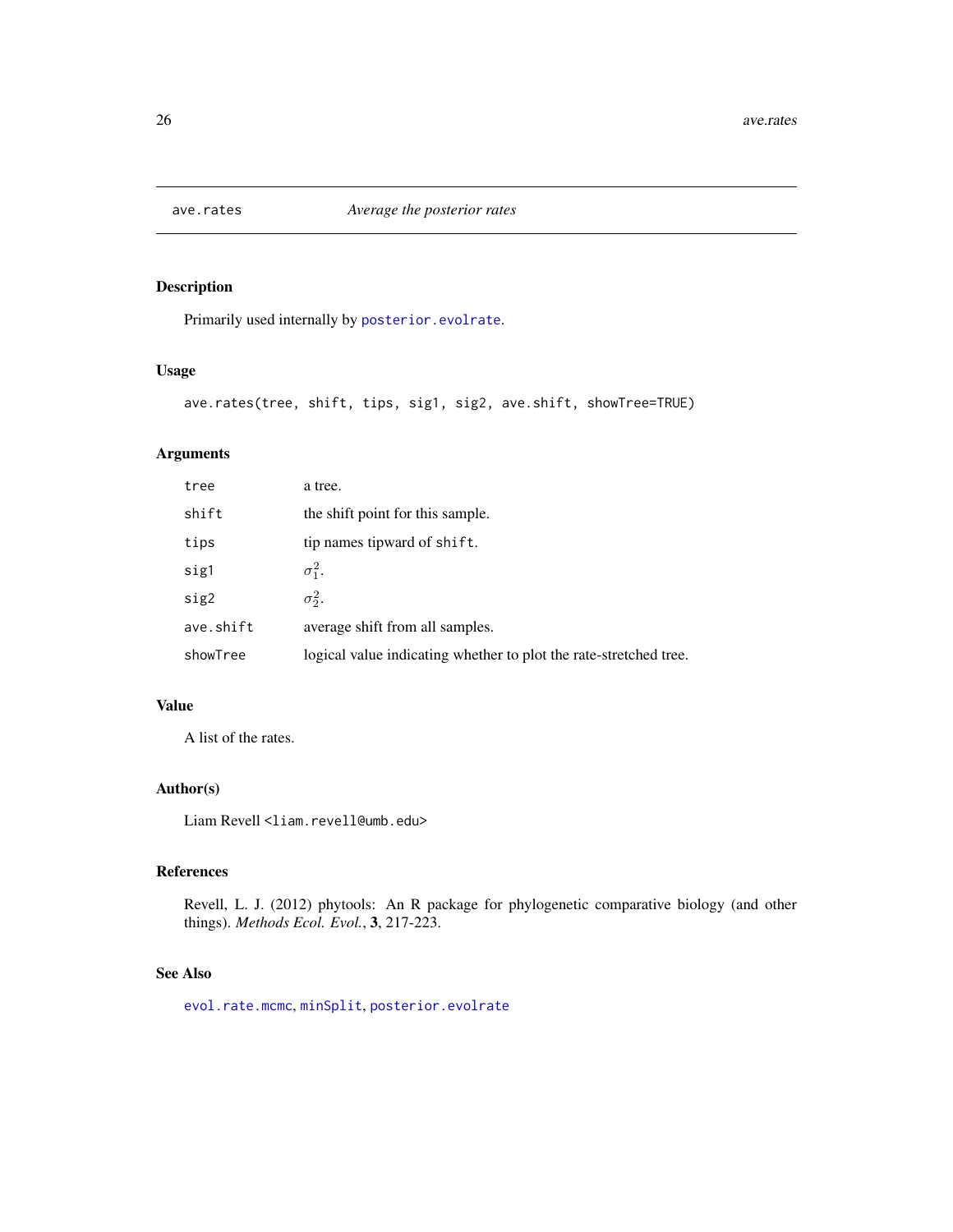<span id="page-26-0"></span>

#### Description

These functions compute average trees or consensus trees by various criteria.

# Usage

```
averageTree(trees, start=NULL, method="quadratic.path.difference",
   tol=1e-12, quiet=FALSE, ...)
ls.consensus(trees, start=NULL, tol=1e-12, quiet=FALSE, ...)
minTreeDist(tree, trees, method="quadratic.path.difference", ...)
```
#### Arguments

| trees    | object of class "multiPhylo".                                                                                                                              |
|----------|------------------------------------------------------------------------------------------------------------------------------------------------------------|
| tree     | object of class "phylo". For minTreeDist the tree on which to find the edge<br>lengths that minimize the distance to the phylogenies in trees.             |
| start    | starting tree for optimization.                                                                                                                            |
| method   | distance criterion for minimization. Options are "symmetric.difference",<br>"branch.score.difference", "path.difference", and "quadratic.path.difference". |
| tol      | tolerance value for optimization.                                                                                                                          |
| quiet    | logical value indicating whether to run "quietly" or not.                                                                                                  |
| $\cdots$ | other arguments to be passed internally.                                                                                                                   |
|          |                                                                                                                                                            |

#### Value

An object of class "phylo" with edge lengths.

# Author(s)

Liam Revell <liam.revell@umb.edu>

bd *Convert object of class "birthdeath" to raw birth & death rates*

# Description

This function converts an object of class "birthdeath" to a vector with the ML birth & death rates.

Note that this is somewhat unnecessary as *phytools* now contains functions to fit birth-death and pure-birth diversification models from trees ([fit.bd](#page-79-1) and [fit.yule](#page-79-2)) that also take into account incomplete sampling fraction.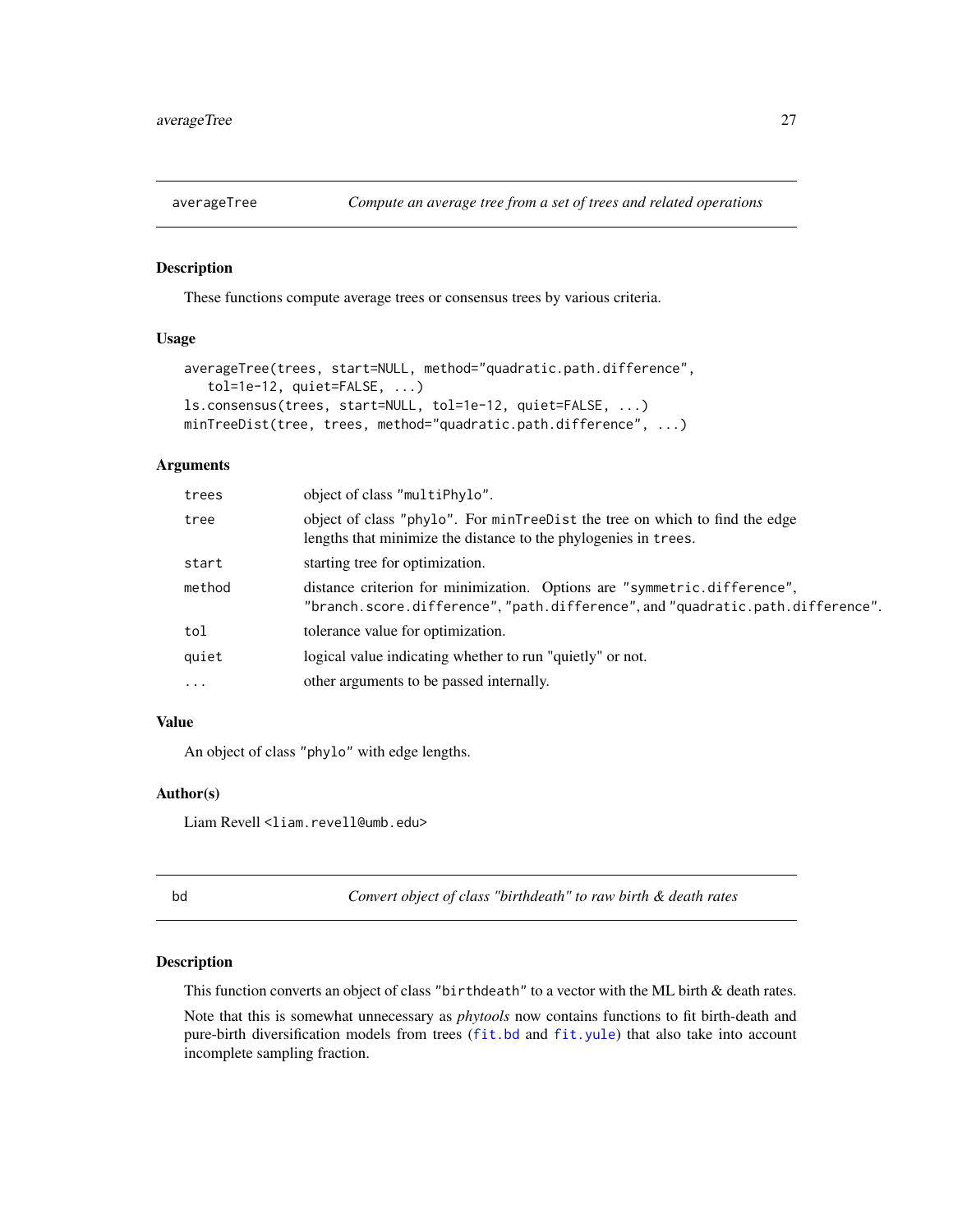# Usage

bd(x)

# Arguments

x object of class "birthdeath".

# Value

A vector.

# Author(s)

Liam Revell <liam.revell@umb.edu>

# References

Revell, L. J. (2012) phytools: An R package for phylogenetic comparative biology (and other things). *Methods Ecol. Evol.*, 3, 217-223.

# See Also

[birthdeath](#page-0-0), [fit.bd](#page-79-1), [fit.yule](#page-79-2)

<span id="page-27-1"></span>bind.tip *Attaches a new tip to a tree*

# Description

Functions adds a new tip to the tree. If the tree is ultrametric and no branch length is specified, then edge.length is scaled so that the tree remains ultrametric after the new tip is added.

# Usage

```
bind.tip(tree, tip.label, edge.length=NULL, where=NULL, position=0,
   interactive=FALSE, ...)
```
#### Arguments

| tree        | receptor tree.                                                                                                                                                                                                                                                                                                                          |
|-------------|-----------------------------------------------------------------------------------------------------------------------------------------------------------------------------------------------------------------------------------------------------------------------------------------------------------------------------------------|
| tip.label   | a string containing the species name for the new tip.                                                                                                                                                                                                                                                                                   |
| edge.length | edge length for the new tip (a scalar).                                                                                                                                                                                                                                                                                                 |
| where       | node number to attach new tip. If position > 0 then then tip will be attached<br><i>rootward</i> of the specified node. Node numbers can also be tips, in which case<br>the new tip will be added along the terminal edge. To find out the tip number for<br>given species with name "species" type: which(tree\$tip.label=="species"). |

<span id="page-27-0"></span>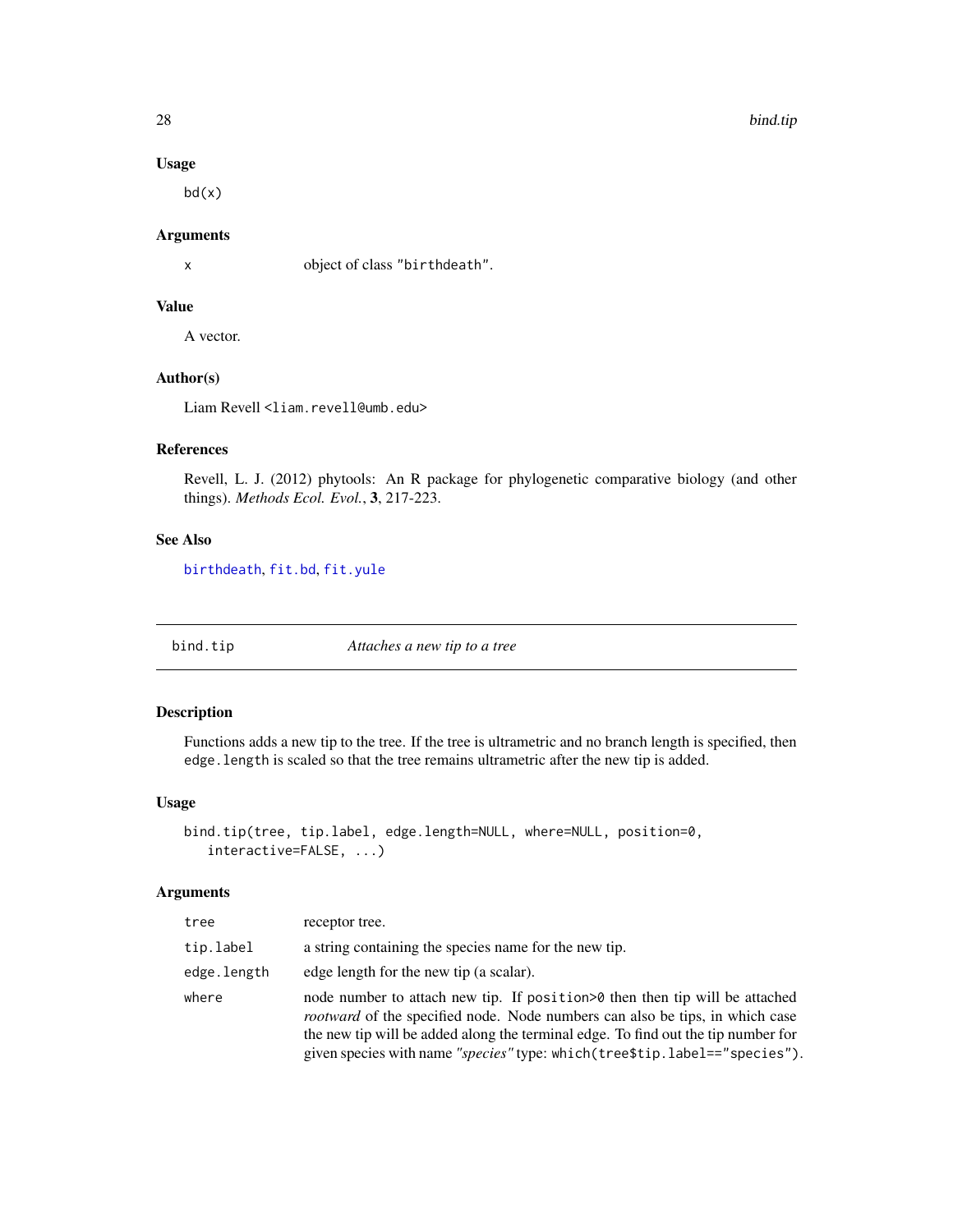#### bind.tip 29

| position                | distance <i>rootward</i> of the node to add the new tip.                                                   |
|-------------------------|------------------------------------------------------------------------------------------------------------|
| interactive             | logical value indicating whether or not the species should be added interactively.<br>(Defaults to FALSE.) |
| $\cdot$ $\cdot$ $\cdot$ | arguments to be passed to plotTree (for interactive=TRUE.)                                                 |

# Details

Wrapper function for 'ape' [bind.tree](#page-0-0). Note that interactive=TRUE works only for right-facing phylograms.

#### Value

An object of class "phylo".

#### Author(s)

Liam Revell <liam.revell@umb.edu>

# References

Revell, L. J. (2012) phytools: An R package for phylogenetic comparative biology (and other things). *Methods Ecol. Evol.*, 3, 217-223.

#### Examples

```
set.seed(123)
## generate tree
tree<-pbtree(b=0.1, n=10)
## plot original tree
plot(tree)
axisPhylo()
## add an extant tip ("t_extant") sister to taxon 't5'
## with divergence time of 4.5 Ma
node <- which(tree$tip.label=="t5")
tree <- bind.tip(tree, tip.label="t_extant",
   where=node, position=4.5)
# plot to see the result
plot(tree)
axisPhylo()
## add an extinct tip ("t_extinct") sister to 't2' with
## divergence time of 7.8 Ma and duration (edge length) of
## 3.3 Ma
node <- which(tree$tip.label=="t2")
tree <- bind.tip(tree, tip.label="t_extinct", where=node,
    position=7.8, edge.length=3.3)
## plot to see the result
plot(tree)
axisPhylo()
```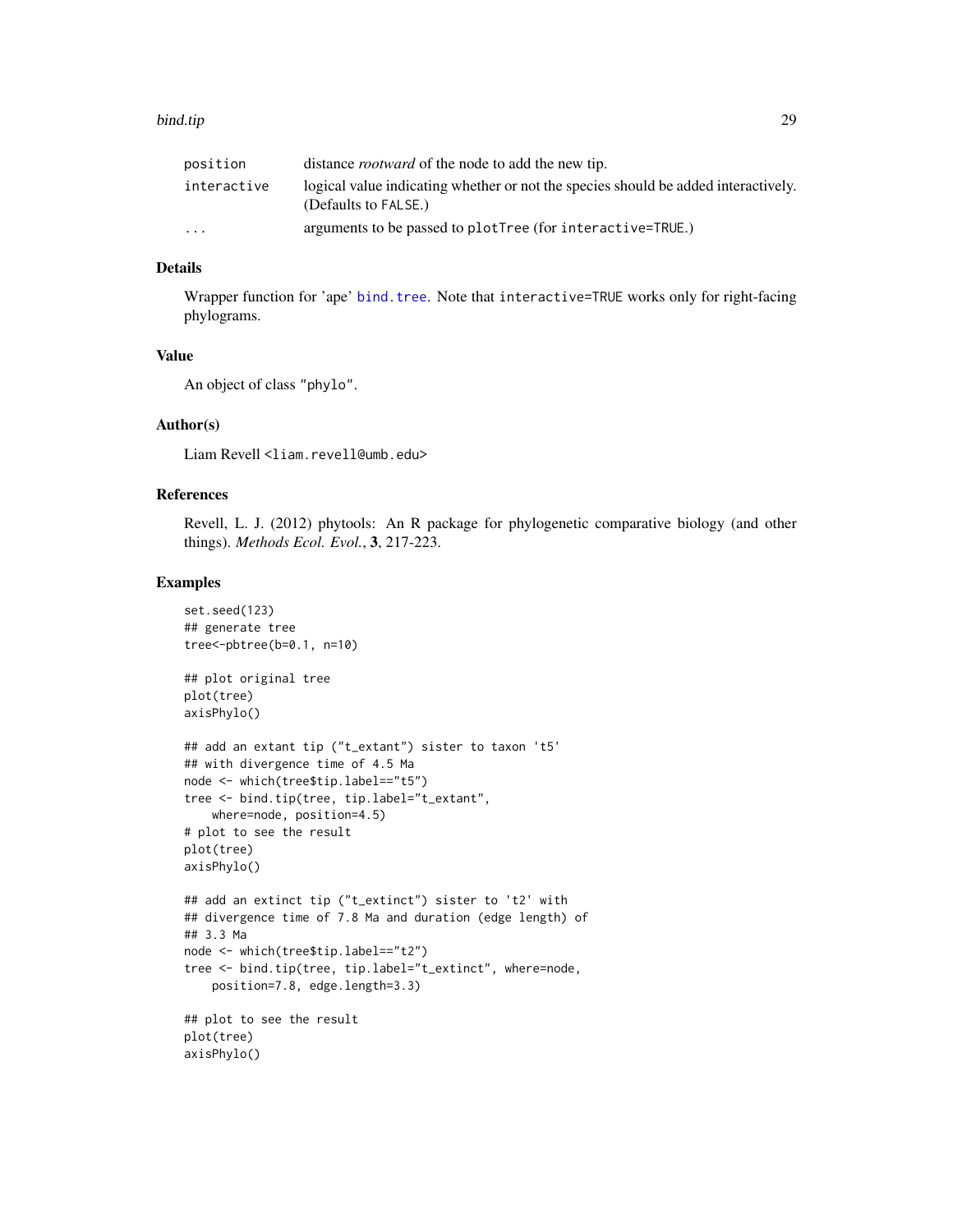<span id="page-29-0"></span>bind.tree.simmap *Attaches a new tip to a tree*

# Description

This function grafts tree y onto tree x at node where.

# Usage

```
bind.tree.simmap(x, y, where="root")
```
# Arguments

| X        | an object of class "simmap". (The receptor tree.)                |
|----------|------------------------------------------------------------------|
| <b>y</b> | an object of class "simmap". (The tree being grafted.)           |
| where    | node number to attach new tip, or the root node if where="root". |

# Details

This function wraps around [bind.tree](#page-0-0) for objects of class "simmap"; however it presently only allows y to be grafted at a node of x and it does not allow y to possess a root edge.

#### Value

An object of class "simmap".

# Author(s)

Liam Revell <liam.revell@umb.edu>

# References

Revell, L. J. (2012) phytools: An R package for phylogenetic comparative biology (and other things). *Methods Ecol. Evol.*, 3, 217-223.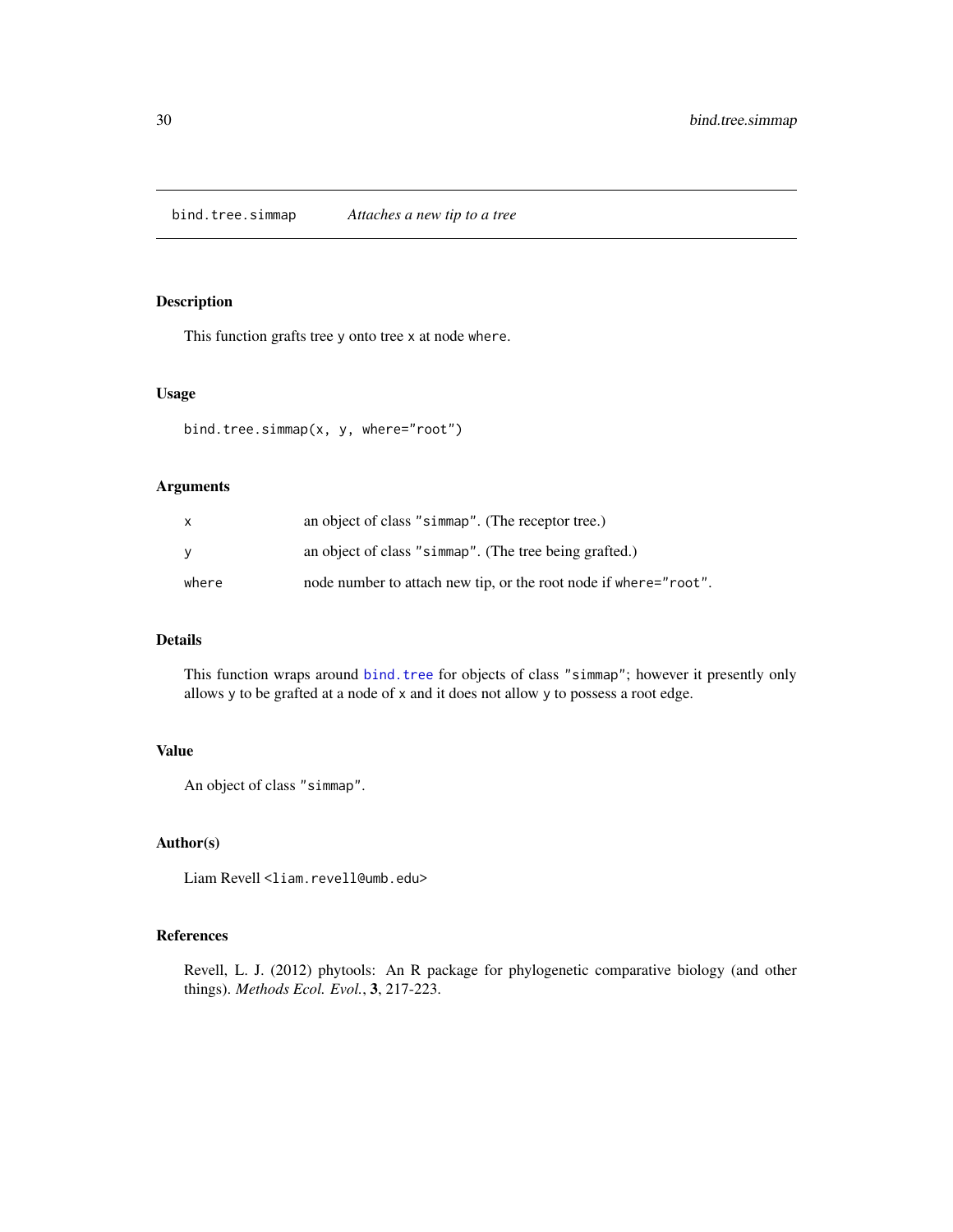<span id="page-30-1"></span><span id="page-30-0"></span>bmPlot *Simulates and visualizes discrete-time Brownian evolution on a phylogeny*

#### Description

This function conducts discrete-time Brownian motion simulation on an input tree, plots the outcome, and returns the tip and internal node states to the user as a named vector.

The function will first rescale and round the branch lengths to integer length, if they are not already in integer values. If integer branch lengths are provided, the user should also set ngen to be equal to the total height of the tree in generations (and thus avoid rescaling).

For type="threshold" the visualization is of the threshold model (Felsenstein 2012), in which the evolving character is liability and the segments of evolution are colored by their value for the threshold trait. If type="threshold" is used, the function requires at least one addition input: thresholds, a vector containing the ordered thresholds between states. The user can also provide the colors for plotting in colors. Note that one more color than threshold should be provided as one threshold implies two states; two thresholds, three states; etc. If no value for colors is provided, the function will recycle a set of four colors up to the number of times required by thresholds. Finally, the optional argument return.tree=TRUE will tell the function to return a list with the tip and note states and an object of class "phylo" with (for type="threshold"), the state for the threshold model through time mapped on the branches of the tree in discrete time.

#### Usage

```
bmPlot(tree, type="BM", anc=0, sig2=1/1000, ngen=1000, ...)
```
#### Arguments

| tree | a phylogenetic tree in "phylo" format.                                                |
|------|---------------------------------------------------------------------------------------|
| type | the type of plot to create. See Description.                                          |
| anc  | the ancestral value for the root node.                                                |
| sig2 | the BM rate (variance of the Brownian evolution process), $\sigma^2$ .                |
| ngen | number of generations for the simulation: will rescale the tree to this total length. |
| .    | arguments to be passed to different methods.                                          |

#### Value

This function conducts and plots discrete time Brownian simulation and returns a vector containing the simulated states at internal nodes and tips of the tree.

It also returns, by default (although this can be turned off) a tree with the branch lengths in discrete time and with a mapped discrete character (for type="threshold").

# Author(s)

Liam Revell <liam.revell@umb.edu>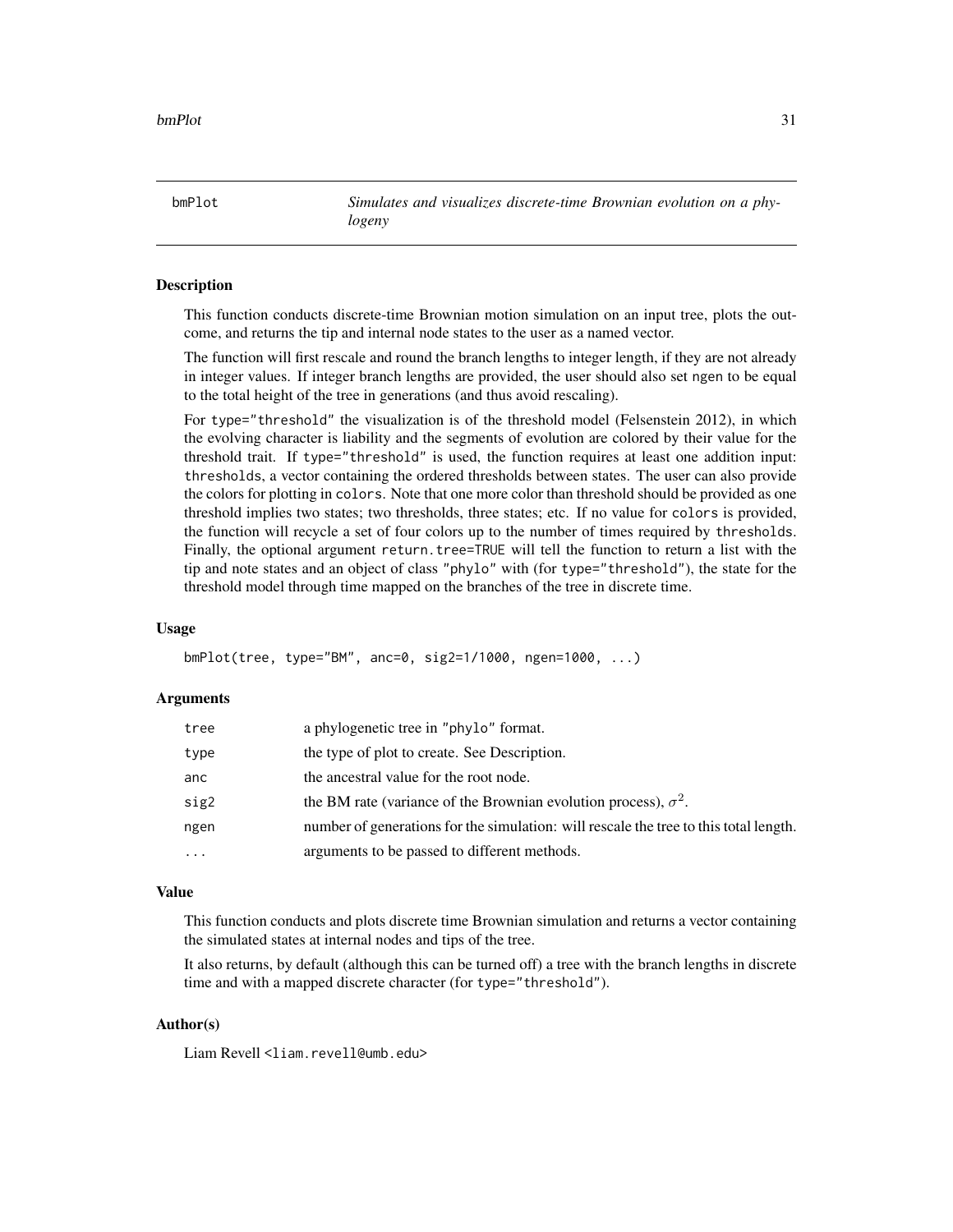#### <span id="page-31-0"></span>References

Felsenstein, J. 2012. A comparative method for both discrete and continuous characters using the threshold model. *American Naturalist*, 179, 145-156.

Revell, L. J. (2012) phytools: An R package for phylogenetic comparative biology (and other things). *Methods Ecol. Evol.*, 3, 217-223.

Revell, L. J. (2014) Ancestral character estimation under the threshold model from quantitative genetics. *Evolution*, bold68, 743-759.

# See Also

[fastBM](#page-75-1), [pbtree](#page-132-1), [phenogram](#page-135-1), [threshBayes](#page-202-1)

#### Examples

```
set.seed(999)
## plot BM simulation on 12 taxon tree
tree<-pbtree(n=12)
par(mfrow=c(1,2),mar=c(5.1,4.1,4.1,0.1))
x<-bmPlot(tree,bty="l")
plotTree(tree,direction="upwards",
    mar=c(5.1,0.1,4.1,1.1),ftype="off")
## reset par to default values
par(mfrow=c(1,1),mar=c(5.1,4.1,4.1,2.1))
## plot simulation of a threshold character
par(mfrow=c(1,2),mar=c(5.1,4.1,4.1,0.1))
tt<-bmPlot(tree,type="threshold",thresholds=c(0,1,2),
   bty="l")
plot(tt$tree,direction="upwards",
   mar=c(5.1,0.1,4.1,1.1),ftype="off",
   colors=setNames(c("black","red","blue"),
    letters[1:3]),lwd=3)
## reset par to default values
par(mfrow=c(1,1),mar=c(5.1,4.1,4.1,2.1))
```
branching.diffusion *Animation of branching random diffusion*

# Description

This function creates an animation of branching random diffusion (i.e., BM with speciation).

#### Usage

```
branching.diffusion(sig2=1, b=0.0023, time.stop=1000, ylim=NULL,
   smooth=TRUE, pause=0.02, record=NULL, path=NULL, ...)
```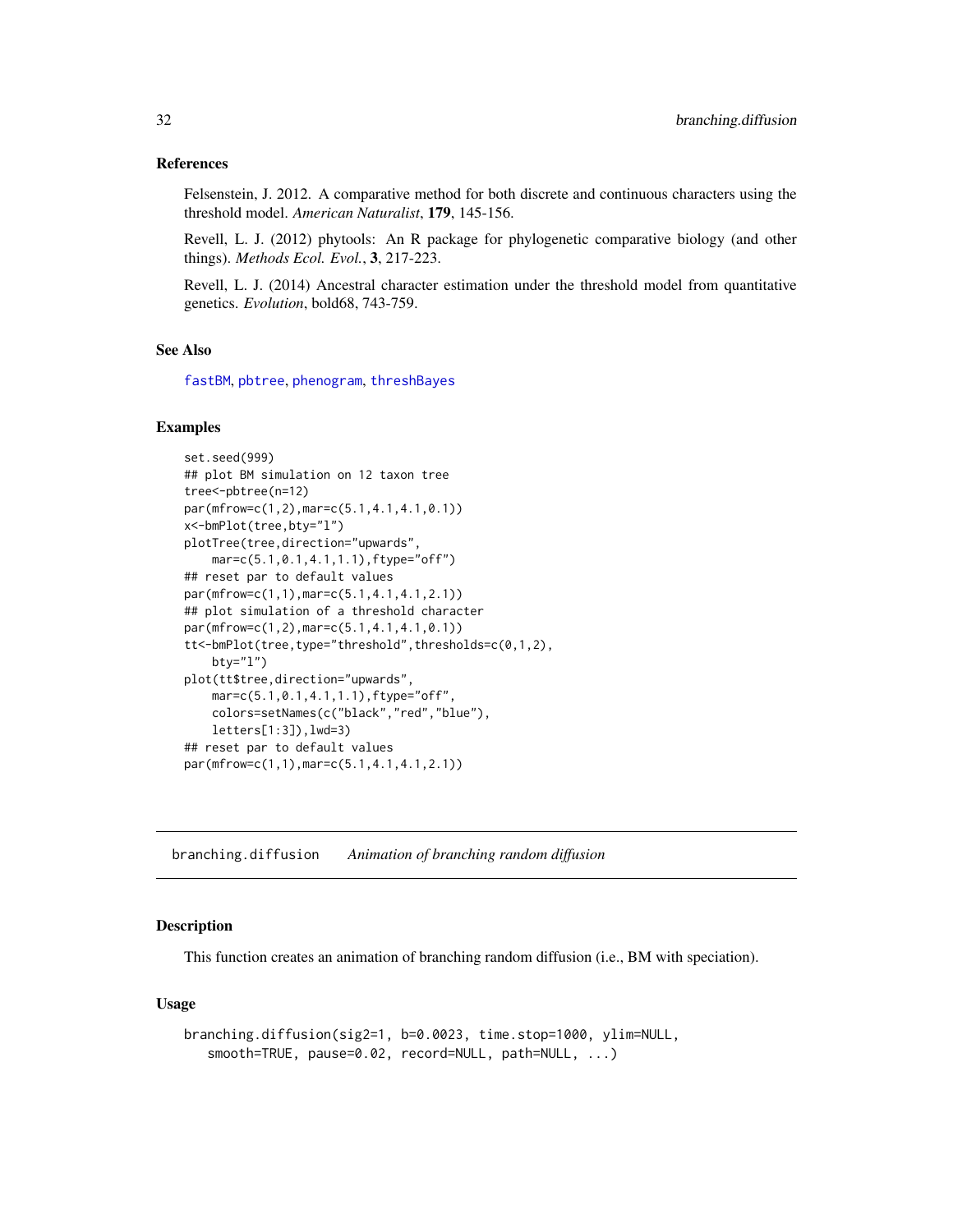#### <span id="page-32-0"></span>brownie.lite 33

#### **Arguments**

| sig2      | variance of BM process, $\sigma^2$ .                                                                                                                                                                                              |
|-----------|-----------------------------------------------------------------------------------------------------------------------------------------------------------------------------------------------------------------------------------|
| b         | birthrate for branching process.                                                                                                                                                                                                  |
| time.stop | number of generations to run.                                                                                                                                                                                                     |
| ylim      | <i>y</i> limits (for plotting).                                                                                                                                                                                                   |
| smooth    | no longer used.                                                                                                                                                                                                                   |
| pause     | pause (in s) between generations.                                                                                                                                                                                                 |
| record    | filename for video file output (no video if NULL).                                                                                                                                                                                |
| path      | full path to file for video rendering. (By default branching diffusion will<br>look for the executable ffmpeg.exe in the directory C:/Program Files/ffmpeg/bin,<br>even though this will not make sense on non-Windows machines.) |
| $\ddotsc$ | optional arguments.                                                                                                                                                                                                               |

# Value

An animated plot and (optionally) a recorded video file. For animation to be recorded to file, the function requires the package *animation* as well as a video renderer.

# Author(s)

Liam Revell <liam.revell@umb.edu>

### References

Revell, L. J. (2012) phytools: An R package for phylogenetic comparative biology (and other things). *Methods Ecol. Evol.*, 3, 217-223.

#### See Also

[bmPlot](#page-30-1), [fastBM](#page-75-1)

<span id="page-32-1"></span>brownie.lite *Likelihood test for rate variation in a continuous trait*

# Description

This function takes an object of class "phylo" or class "simmap" with a mapped binary or multistate trait (see read. simmap) and data for a single continuously valued character. It then fits the Brownian rate variation ("noncensored") model of O'Meara et al. (2006; *Evolution*). This is also the basic model implemented in Brian O'Meara's *Brownie* software.

#### Usage

```
brownie.lite(tree, x, maxit=2000, test="chisq", nsim=100, se=NULL, ...)
```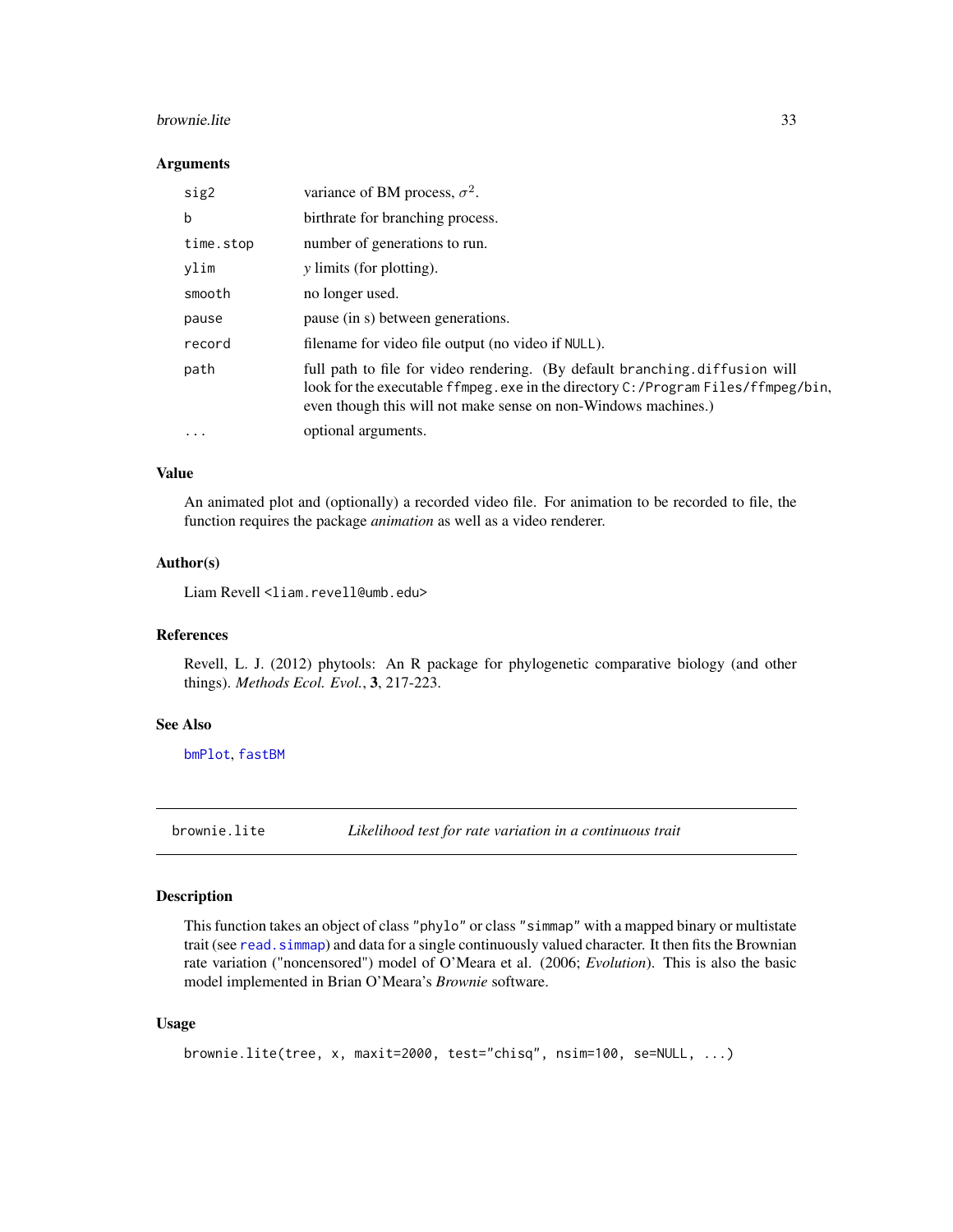# Arguments

| tree  | a phylogenetic tree either as an object of class "phylo" or "simmap". (See<br>read.simmap, make.simmap, or paint SubTree for more details about the latter<br>object class.) |
|-------|------------------------------------------------------------------------------------------------------------------------------------------------------------------------------|
| X     | a vector of tip values for species. names $(x)$ should be the species names.                                                                                                 |
| maxit | an optional integer value indicating the maximum number of iterations for opti-<br>mization - may need to be increased for large trees.                                      |
| test  | an optional string indicating the method for hypothesis testing - options are<br>"chisq" or "simulation".                                                                    |
| nsim  | number of simulations (only used if test="simulation").                                                                                                                      |
| se    | a vector containing the standard errors for each estimated mean in x.                                                                                                        |
| .     | optional arguments.                                                                                                                                                          |

# Details

Sampling error in the estimation of species means can also be accounted for by assigning the vector se with the species specific sampling errors for x.

#### Value

An object of class "brownie.lite" containing the following components:

| sig2.single    | is the rate, $\sigma^2$ , for a single-rate model. This is usually the "null" model.                                                           |
|----------------|------------------------------------------------------------------------------------------------------------------------------------------------|
| a.single       | is the estimated state at the root node for the single rate model.                                                                             |
| var.single     | variance on the single rate estimator - obtained from the Hessian.                                                                             |
| logL1          | log-likelihood of the single-rate model.                                                                                                       |
| k <sub>1</sub> | number of parameters in the single rate model (always 2).                                                                                      |
| sig2.multiple  | is a length p (for p rates) vector of BM rates ( $\sigma_1^2$ , $\sigma_2^2$ , and so on) from the multi-<br>rate model.                       |
| a.multiple     | is the estimated state at the root node for the multi-rate model.                                                                              |
| var.multiple   | $p \times p$ variance-covariance matrix for the p rates - the square-roots of the diago-<br>nals should give the standard error for each rate. |
| logL.multiple  | log-likelihood of the multi-rate model.                                                                                                        |
| k <sub>2</sub> | number of parameters in the multi-rate model $(p+1)$ .                                                                                         |
| P.chisq        | P-value for a likelihood ratio test against the $\chi^2$ distribution; or                                                                      |
| P.sim          | P-value for a likelihood ratio test agains a simulated null distribution.                                                                      |
| convergence    | logical value indicating if the likelihood optimization converged.                                                                             |

# Author(s)

Liam Revell <liam.revell@umb.edu>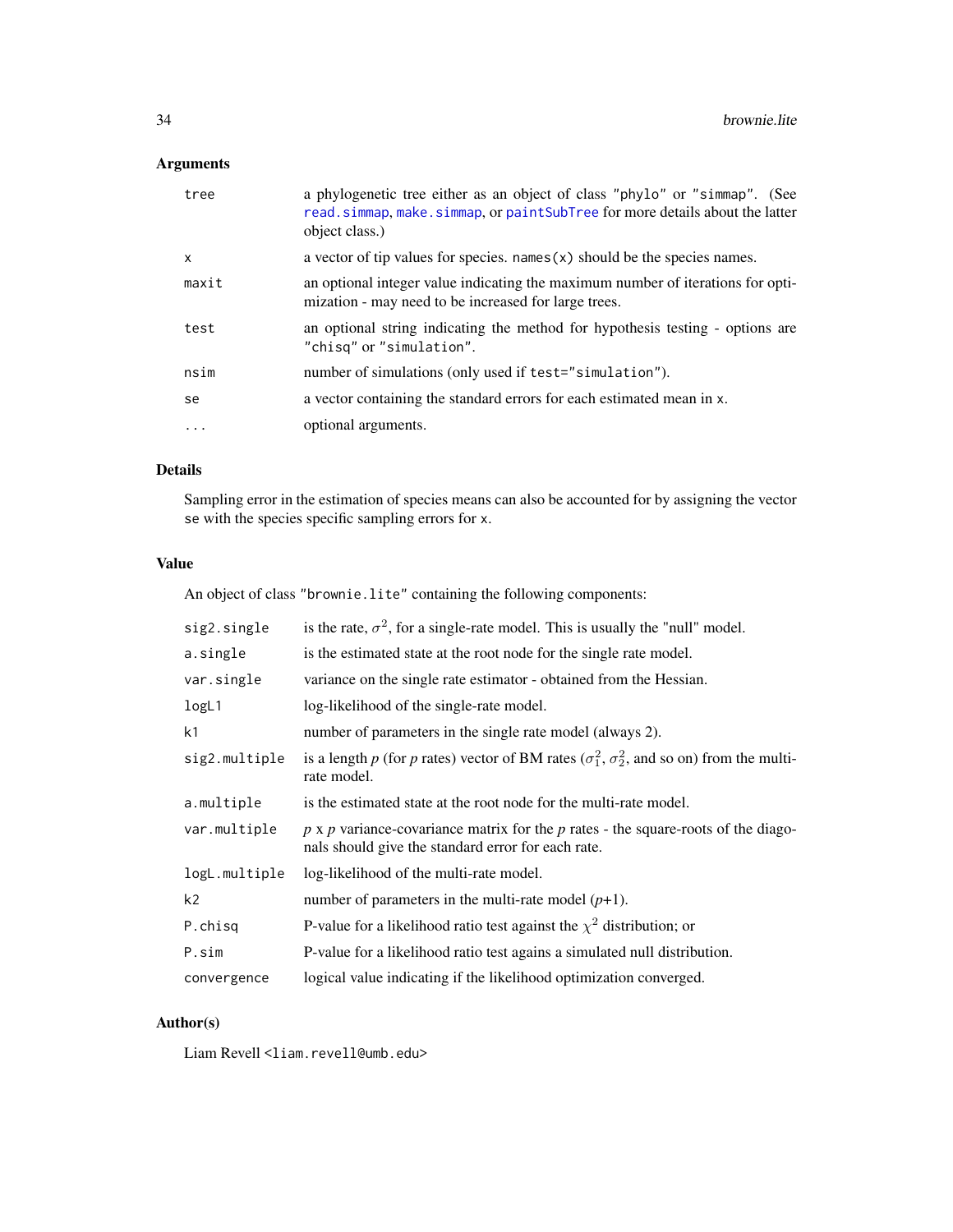# <span id="page-34-0"></span>brownieREML 35

#### References

O'Meara, B. C., C. Ane, M. J. Sanderson, and P. C. Wainwright. (2006) Testing for different rates of continuous trait evolution using likelihood. *Evolution*, 60, 922-933.

Revell, L. J. (2012) phytools: An R package for phylogenetic comparative biology (and other things). *Methods Ecol. Evol.*, 3, 217-223.

#### See Also

[brownieREML](#page-34-1), [evol.vcv](#page-65-1), [ratebytree](#page-172-1)

#### Examples

```
## load data from Revell & Collar (2009)
data(sunfish.tree)
data(sunfish.data)
## extract character of interest
buccal.length<-setNames(sunfish.data$buccal.length,
    rownames(sunfish.data))
## fit model
multiBM.fit<-brownie.lite(sunfish.tree,
   buccal.length)
print(multiBM.fit)
```
<span id="page-34-1"></span>

brownieREML *REML version of brownie.lite*

#### Description

This function takes an object of class "phylo" or an object of class "simmap" with a mapped binary or multistate trait (see read. simmap) and data for a single continuously valued character. It then uses restricted maximum likelihood (REML) to fit the Brownian rate variation ("noncensored") model of O'Meara et al. (2006; *Evolution*). This function is similar to [brownie.lite](#page-32-1) but uses REML (which is faster and unbiased) instead of ML. REML optimization takes advantage of Felsenstein's (1985) contrasts algorithm.

#### Usage

```
brownieREML(tree, x, maxit=2000, ...)
```
#### Arguments

| tree      | an object of class "phylo" or "simmap". (See read. simmap and make. simmap<br>for more information about the latter object class.)      |
|-----------|-----------------------------------------------------------------------------------------------------------------------------------------|
| x         | a vector of tip values for species. names $(x)$ should be the species names.                                                            |
| maxit     | an optional integer value indicating the maximum number of iterations for opti-<br>mization - may need to be increased for large trees. |
| $\ddotsc$ | optional arguments.                                                                                                                     |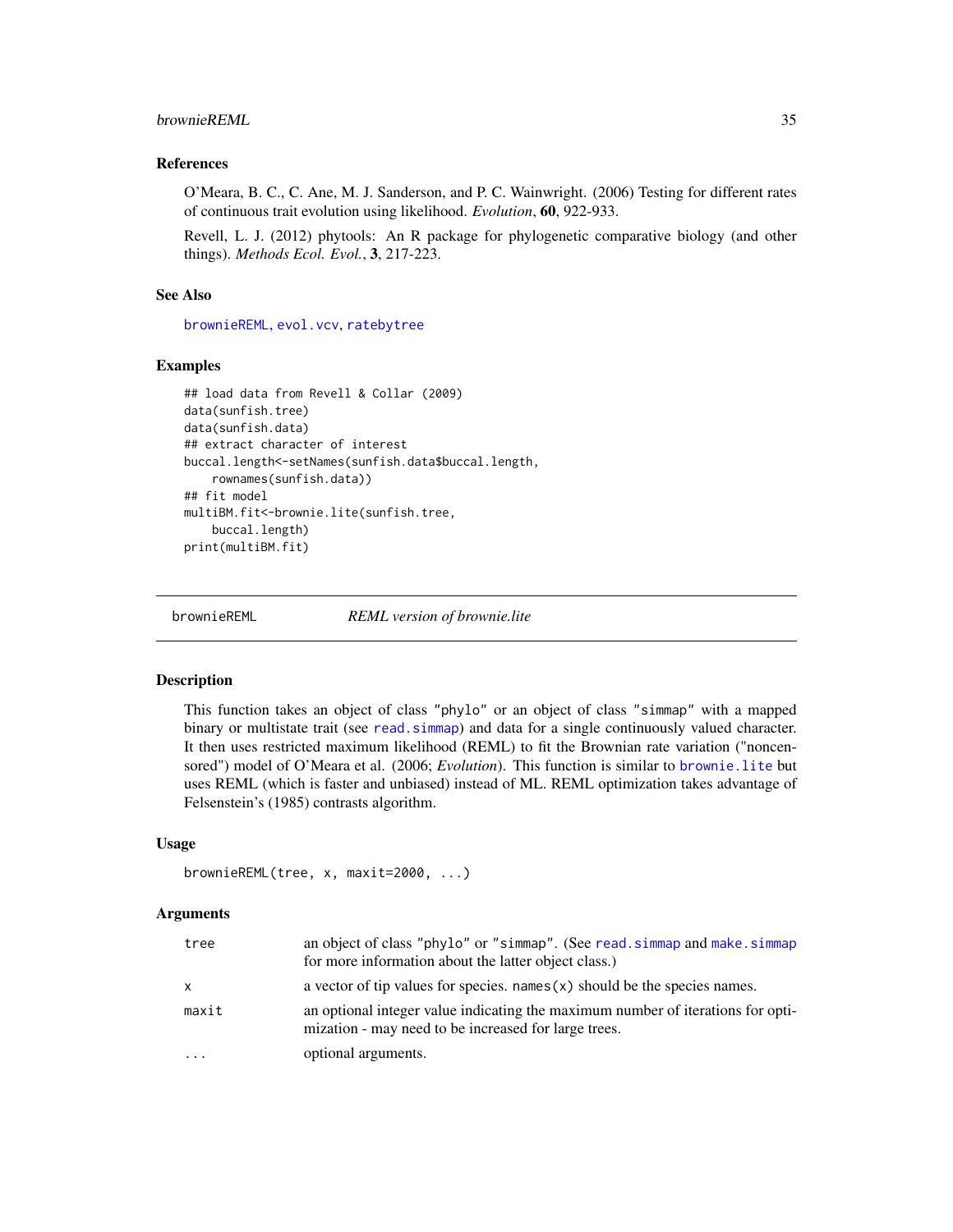An object of class "brownieREML" containing the following components:

| sig2.single   | is the rate, $\sigma^2$ , for a single rate model - this is usually the "null" model.                                    |
|---------------|--------------------------------------------------------------------------------------------------------------------------|
| logL1         | log-likelihood of the single-rate model.                                                                                 |
| sig2.multiple | is a length p (for p rates) vector of BM rates ( $\sigma_1^2$ , $\sigma_2^2$ , and so on) from the multi-<br>rate model. |
| logL2         | log-likelihood of the multi-rate model.                                                                                  |
| convergence   | numerical value from optim.                                                                                              |

#### Author(s)

Liam Revell <liam.revell@umb.edu>

#### References

Felsenstein, J. 1985. Phylogenies and the comparative method. *American Naturalist*, 125, 1-15.

O'Meara, B. C., C. Ane, M. J. Sanderson, and P. C. Wainwright. 2006. Testing for different rates of continuous trait evolution using likelihood. *Evolution*, 60, 922-933.

Revell, L. J. (2012) phytools: An R package for phylogenetic comparative biology (and other things). *Methods Ecol. Evol.*, 3, 217-223.

# See Also

[brownie.lite](#page-32-1), [evol.vcv](#page-65-1), [evol.rate.mcmc](#page-64-1), [ratebytree](#page-172-1)

cladelabels *Add labels to subtrees of a plotted phylogeny*

### Description

This function adds clade labels to a plotted tree.

# Usage

```
cladelabels(tree=NULL, text, node, offset=NULL, wing.length=NULL, cex=1,
   orientation="vertical")
arc.cladelabels(tree=NULL, text, node=NULL, ln.offset=1.02,
   lab.offset=1.06, cex=1, orientation="curved",...)
```
<span id="page-35-0"></span>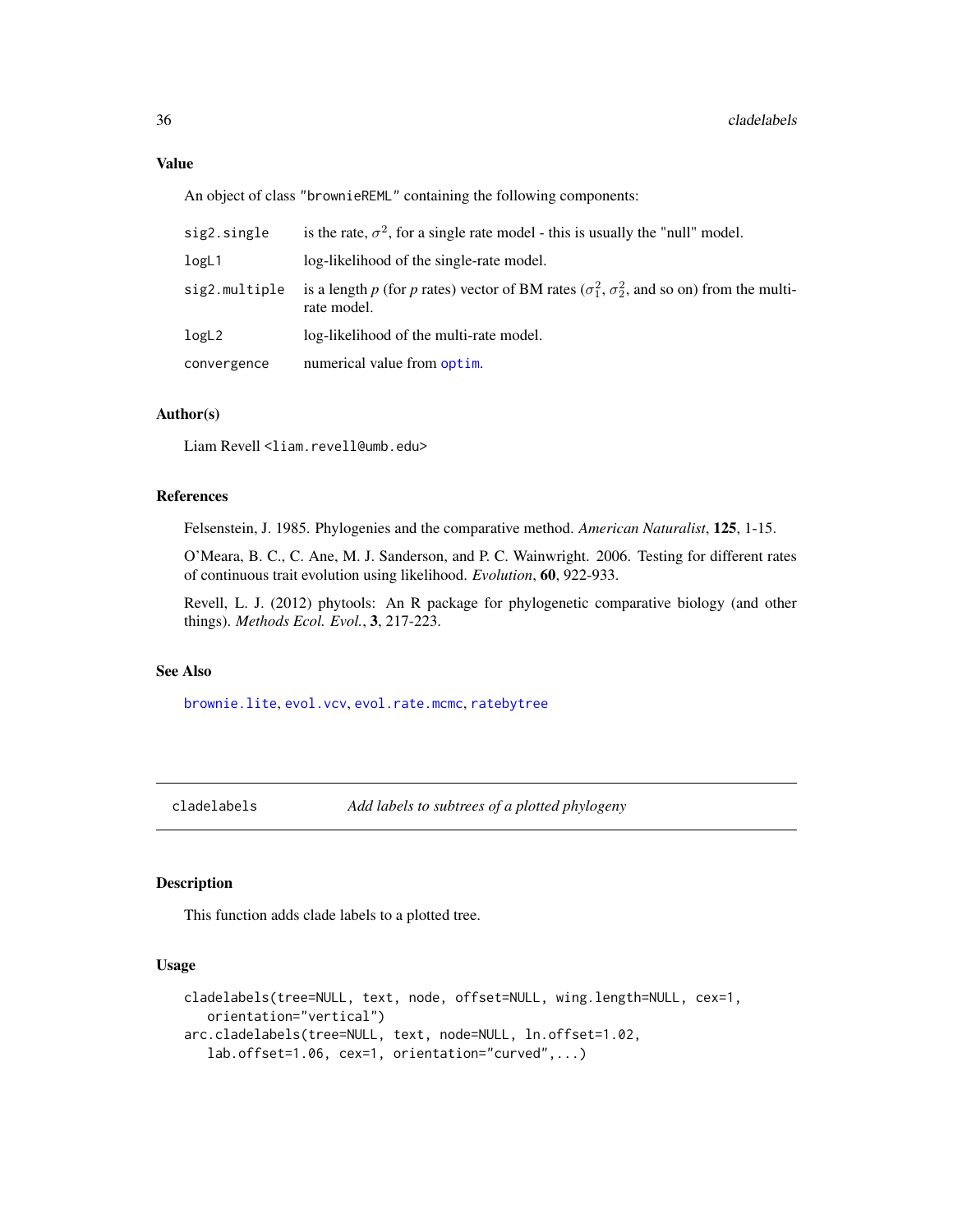#### cladelabels 37

### Arguments

| tree        | an object of class "phylo". If not supplied, the function will obtain the last<br>plotted phylogeny from the environmental variable last_plot.phylo.                                                                                                               |
|-------------|--------------------------------------------------------------------------------------------------------------------------------------------------------------------------------------------------------------------------------------------------------------------|
| text        | desired clade label text.                                                                                                                                                                                                                                          |
| node        | node number for the most recent common ancestor of members of the clade.<br>For arc.cladelabels this defaults to NULL which means that the node of the<br>clade to be labeled should be specified interactively (that is, by clicking on the<br>graphical device). |
| offset      | offset (as a multiplier of character width) for the label. Defaults to offset=1 if<br>tree is supplied or offset=8 otherwise.                                                                                                                                      |
| wing.length | length of the wings to add to the top $\&$ bottom of the label bar (in character<br>widths).                                                                                                                                                                       |
| cex         | character expansion factor.                                                                                                                                                                                                                                        |
| orientation | orientation of the text. Can be orientation = "vertical" (the default) or<br>"horizontal".                                                                                                                                                                         |
| ln.offset   | line offset (as a function of total tree height) for arc.cladelabels.                                                                                                                                                                                              |
| lab.offset  | label offset for arc. cladelabels.                                                                                                                                                                                                                                 |
| $\cdots$    | optional arguments for arc.cladelabels.                                                                                                                                                                                                                            |

# Details

cladelabels presently works only for rightward facing plotted phylogenies - but no warning will be returned if your tree does not conform to this requirement!

arc.cladelabels is designed to do a similar thing to cladelabels, but for plotted fan trees. This function checks to ensure that the most recently plotted tree was plotted with type="fan" style.

## Author(s)

Liam Revell <liam.revell@umb.edu>

## References

Paradis, E., J. Claude, and K. Strimmer (2004) APE: Analyses of phylogenetics and evolution in R language. *Bioinformatics*, 20, 289-290.

Revell, L. J. (2012) phytools: An R package for phylogenetic comparative biology (and other things). *Methods Ecol. Evol.*, 3, 217-223.

# See Also

[nodelabels](#page-0-0)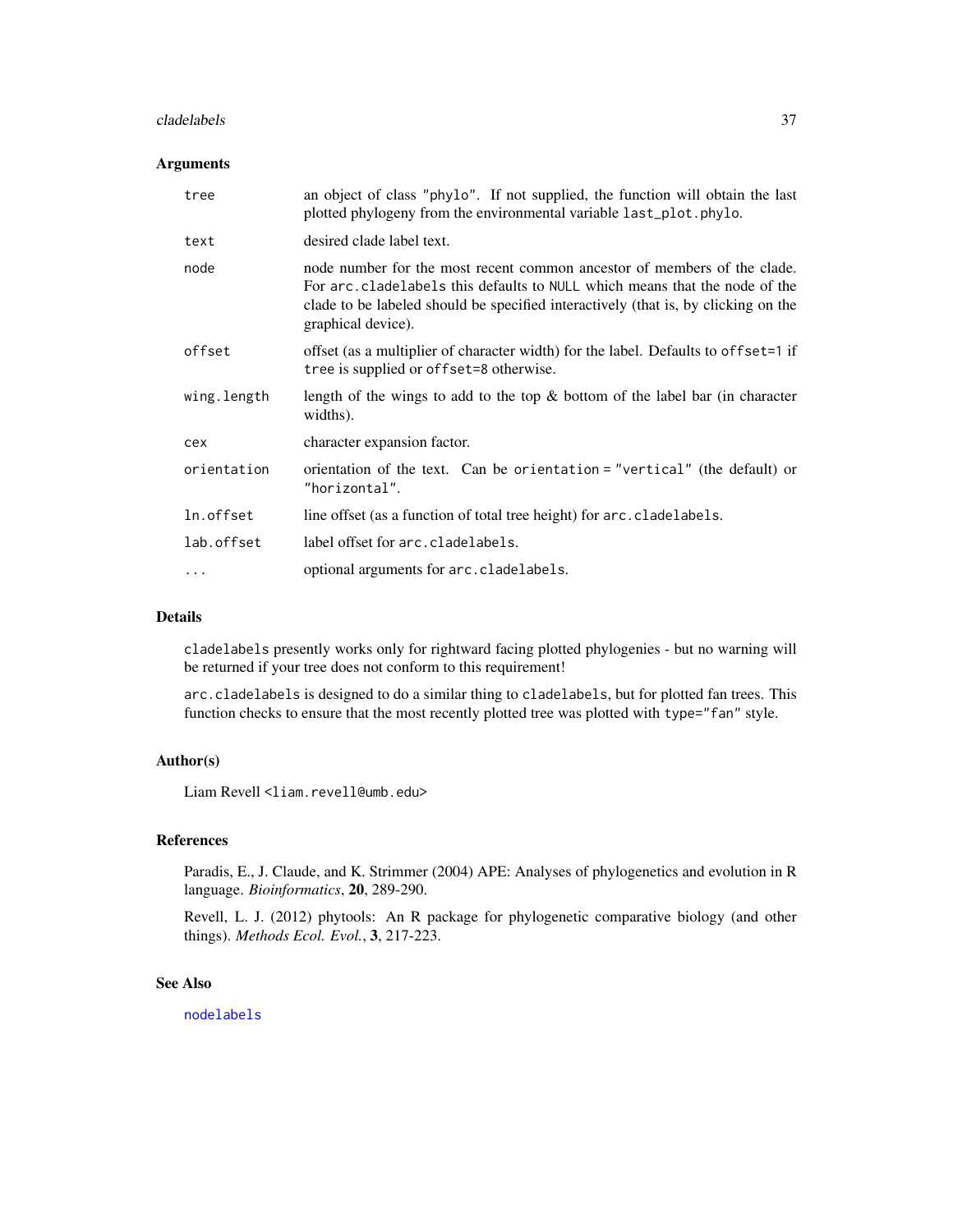This function collapses a subtree to a star. If the tree has edge lengths, the function will keep the tips at the same height above the root as in the original tree.

If node is the global root of the tree a star phylogeny will be created.

### Usage

collapse.to.star(tree, node)

# Arguments

| tree | an object of class "phylo".         |
|------|-------------------------------------|
| node | node for the clade to be collapsed. |

### Value

An object of class "phylo".

#### Author(s)

Liam Revell <liam.revell@umb.edu>

# References

Revell, L. J. (2012) phytools: An R package for phylogenetic comparative biology (and other things). *Methods Ecol. Evol.*, 3, 217-223.

#### See Also

[splitTree](#page-199-0), [starTree](#page-200-0)

collapseTree *Interactive tree visualizer*

### Description

Function creates an interactive visualization of collapsing & expanding clades on the tree.

```
collapseTree(tree, ...)
```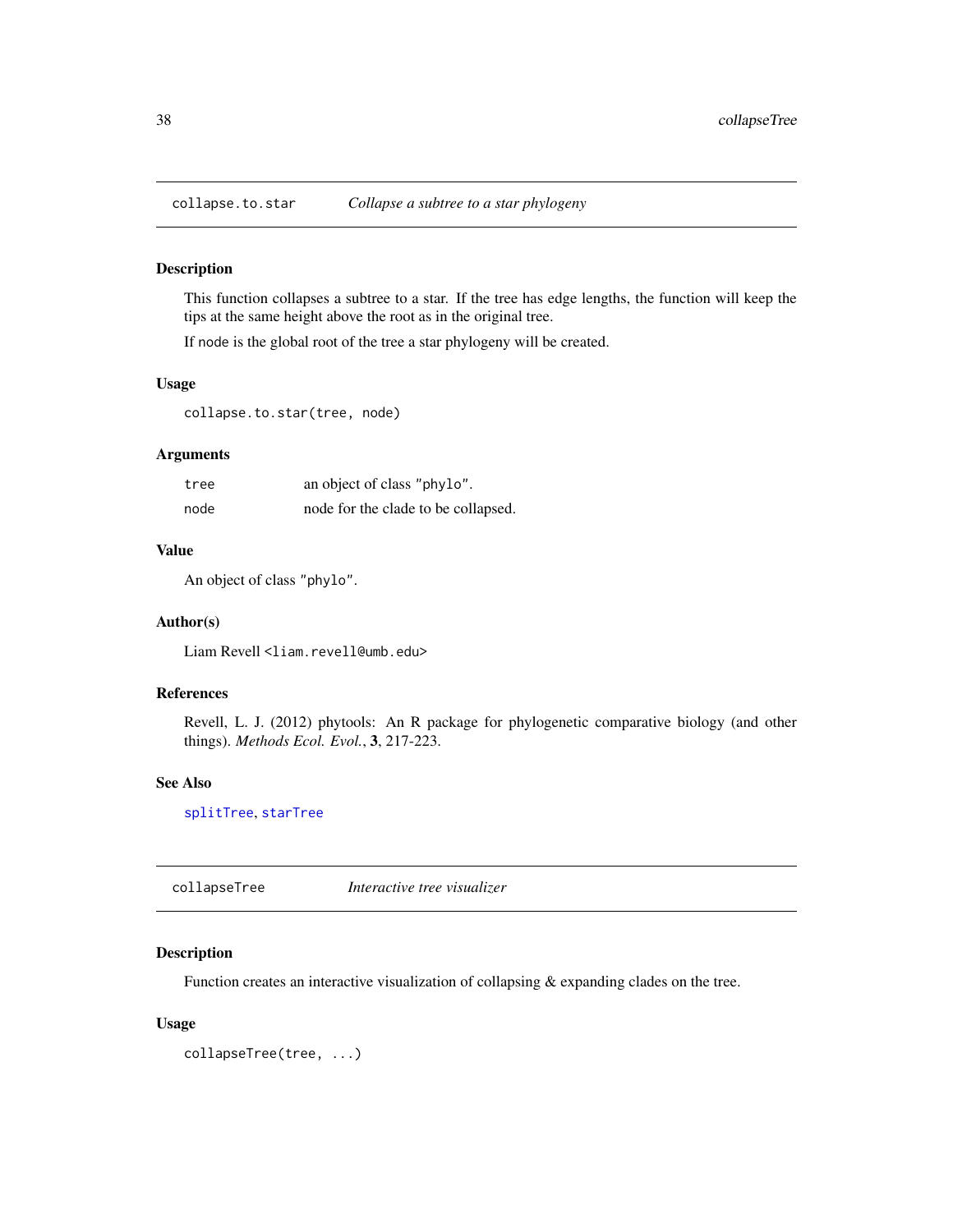#### Arguments

| an object of class "phylo".<br>tree                                                                                                                                                                                                                                 |  |
|---------------------------------------------------------------------------------------------------------------------------------------------------------------------------------------------------------------------------------------------------------------------|--|
| optional arguments. These <i>mostly</i> match the arguments of plotSimmap, but<br>.<br>also include the argument drop. extinct=TRUE which will (if the input tree is<br>ultrametric) drop any 'extinct' lineages from the tree that is returned by the<br>function. |  |

### Details

Function first plots a fan style tree, and then the user collapses node on the tree by clicking on them. Collapsed nodes are collapsed to the common ancestor of the clade. Nodes that have been collapsed can also be expanded by clicking. Right-click to end.

# Value

Returns the final plotted tree.

### Author(s)

Liam Revell <liam.revell@umb.edu>

#### References

Revell, L. J. (2012) phytools: An R package for phylogenetic comparative biology (and other things). *Methods Ecol. Evol.*, 3, 217-223.

#### See Also

[plotTree](#page-163-0), [plotSimmap](#page-160-0)

# Examples

```
## Not run:
data(anoletree)
pruned<-collapseTree(anoletree)
## End(Not run)
```

| compare.chronograms | Compares two chronograms with precisely matching nodes in a visual |
|---------------------|--------------------------------------------------------------------|
|                     | manner                                                             |

# Description

This function plots two trees, with semi-transparent colors by default, & uses arrows to highlight differences in depth of corresponding nodes between the trees.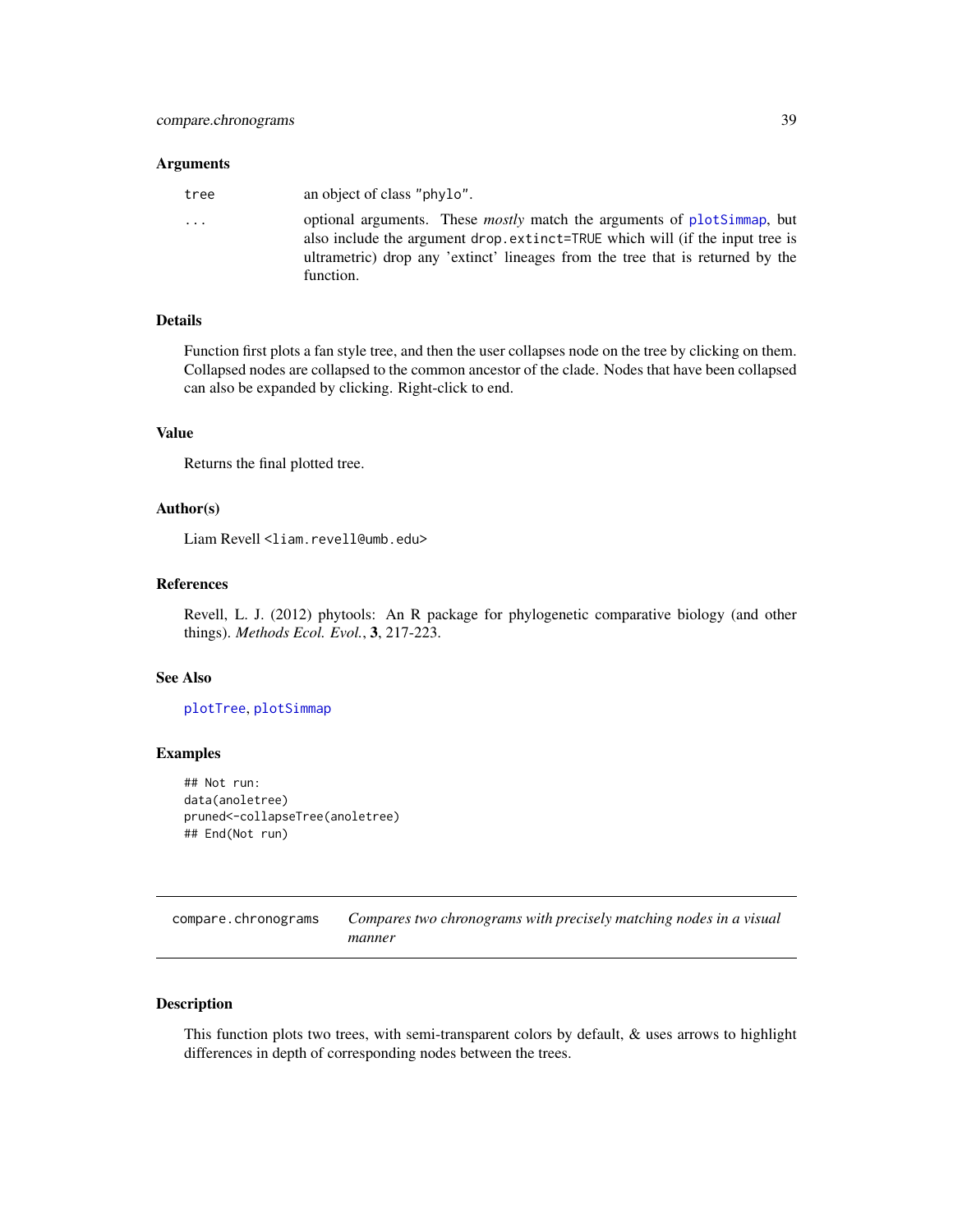### Usage

compare.chronograms(t1, t2, ...)

# Arguments

| t 1                  | object of class "phylo".                                                                                           |
|----------------------|--------------------------------------------------------------------------------------------------------------------|
| t2                   | object of class "phylo" that matches $t_1$ precisely in topology & node rotations,<br>but differs in edge lengths. |
| $\ddot{\phantom{0}}$ | optional arguments.                                                                                                |

# Value

Function creates a plot.

## Author(s)

Liam Revell <liam.revell@umb.edu>

## References

Revell, L. J. (2012) phytools: An R package for phylogenetic comparative biology (and other things). *Methods Ecol. Evol.*, 3, 217-223.

consensus.edges *Compute consensus edges for a tree under some criterion*

# Description

This function computes consensus edge lengths by different methods.

#### Usage

```
consensus.edges(trees, method=c("mean.edge","least.squares"), ...)
```
### Arguments

| trees  | object of class "multiphylo" in which the trees must have edge lengths. This<br>could be, for instance, a sample from the posterior distribution of trees in a<br>Bayesian analysis.                                                                                                                                                                                                                     |
|--------|----------------------------------------------------------------------------------------------------------------------------------------------------------------------------------------------------------------------------------------------------------------------------------------------------------------------------------------------------------------------------------------------------------|
| method | method for computing the edge lengths. Could be the mean of all trees in which<br>the edge is present, or it could be the least-squares edge lengths computed on<br>the mean patristic distance matrices from the input phylogenies in trees. Note<br>that in the latter case the phangorn function nnls. tree is used and the option<br>rooted will be set to is. rooted (tree) for the consensus tree. |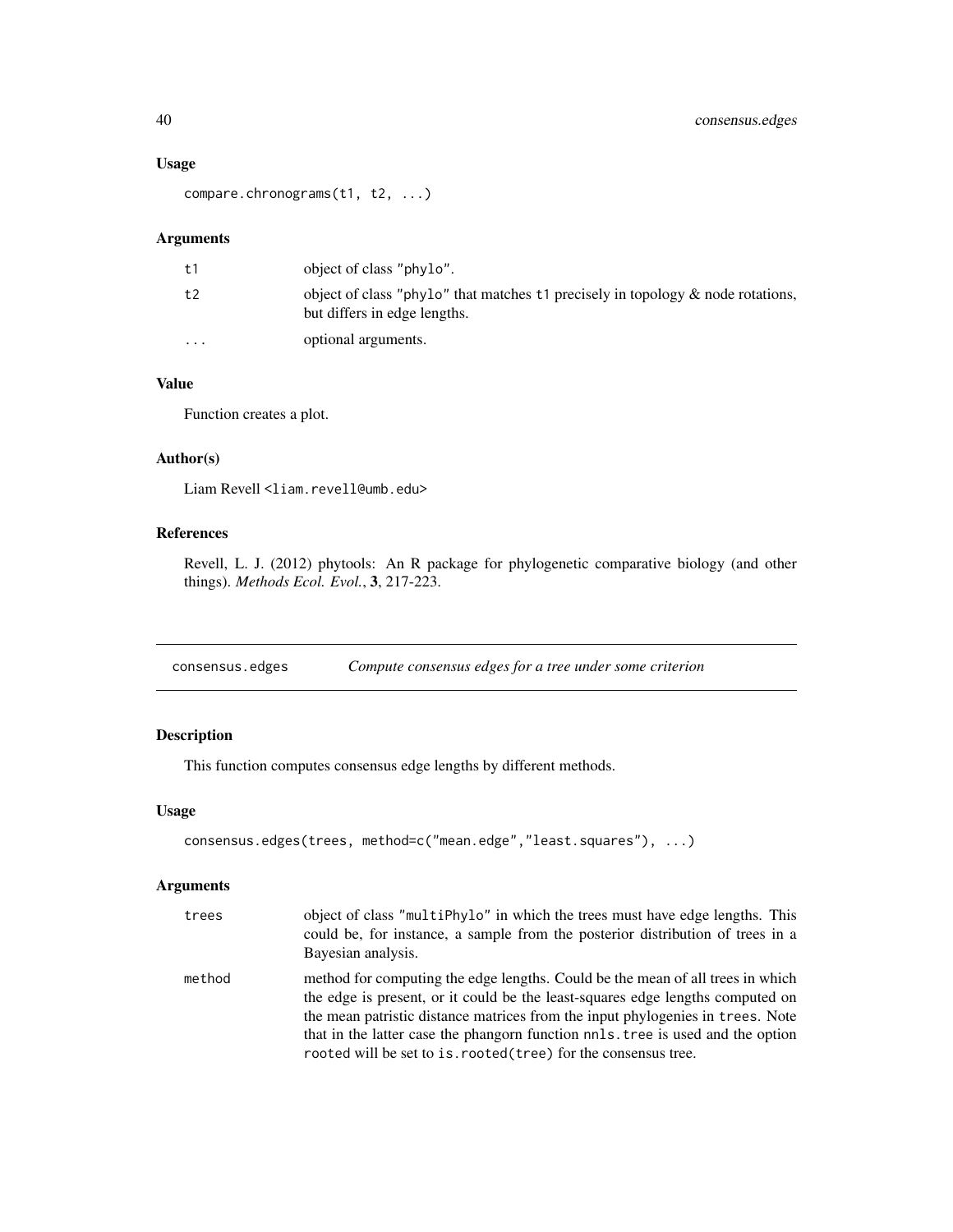#### contMap 41

... optional arguments, the most popular of which is consensus.tree - a user supplied consensus tree. Another optional argument for method="mean.edge" is if.absent which tells the function how to include absent edges in the computation of average edge lengths. Possible values are "zero" (the default) or "ignore".

### Value

An object of class "phylo" with edge lengths.

# Author(s)

Liam Revell <liam.revell@umb.edu>

<span id="page-40-0"></span>contMap *Map continuous trait evolution on the tree*

#### Description

Function plots a tree with a mapped continuous character. The mapping is accomplished by estimating states at internal nodes using ML with [fastAnc](#page-74-0), and then interpolating the states along each edge using equation [2] of Felsenstein (1985).

errorbar.contMap adds error bars to an existing plot.

### Usage

```
contMap(tree, x, res=100, fsize=NULL, ftype=NULL, lwd=4, legend=NULL,
   lims=NULL, outline=TRUE, sig=3, type="phylogram", direction="rightwards",
   plot=TRUE, ...)
## S3 method for class 'contMap'
plot(x, \ldots)errorbar.contMap(obj, ...)
```
#### Arguments

| tree         | object of class "phylo".                                                                                                                                                                          |
|--------------|---------------------------------------------------------------------------------------------------------------------------------------------------------------------------------------------------|
| $\mathsf{x}$ | a numerical vector of phenotypic trait values for species. $names(x)$ should con-<br>tain the species names and match tree \$tip. label. Or, for plot. cont Map, an<br>object of class "contMap". |
| res          | resolution for gradient plotting. Larger numbers (to a point) indicate a finer<br>(smoother) gradient.                                                                                            |
| fsize        | relative font size - can be a vector of length 2 in which the first element gives<br>the font size for the tip labels $\&$ the second element giving the font size for the<br>legend.             |
| ftype        | font type - see options in plotSimmap. As with fsize, this can be a vector with<br>the second element giving font type for the legend.                                                            |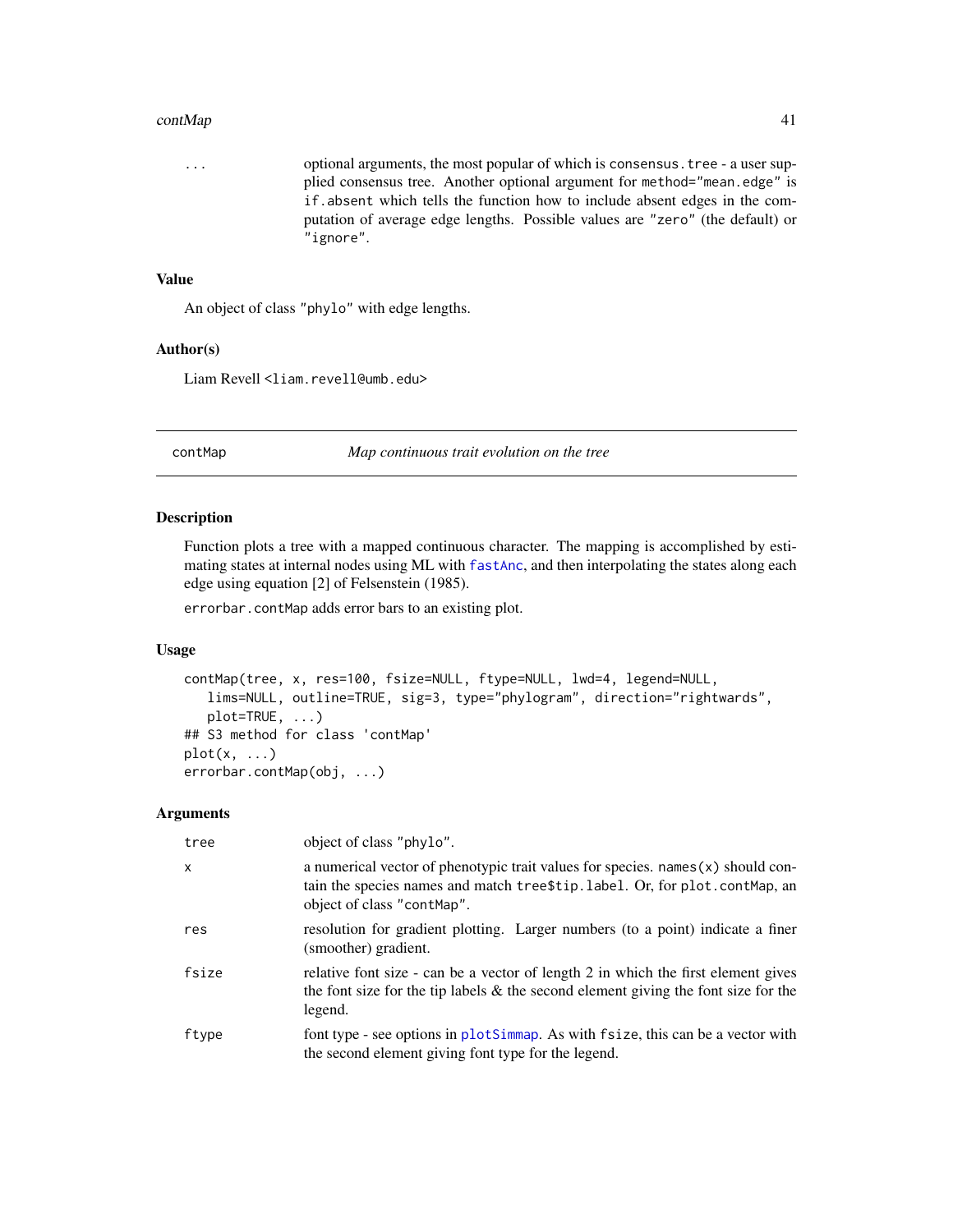| lwd       | line width for branches. Can be a single integer number or a vector. In the latter<br>case, the second number will be taken to be the desired legend width.                                                                                                                                                                                                                                                                                                                                                                                                                                                                                                                                                                                                                                                                                                                                                                                                                  |
|-----------|------------------------------------------------------------------------------------------------------------------------------------------------------------------------------------------------------------------------------------------------------------------------------------------------------------------------------------------------------------------------------------------------------------------------------------------------------------------------------------------------------------------------------------------------------------------------------------------------------------------------------------------------------------------------------------------------------------------------------------------------------------------------------------------------------------------------------------------------------------------------------------------------------------------------------------------------------------------------------|
| legend    | if FALSE no legend is plotted; if a numeric value, it gives the length of the legend<br>in units of branch length. Default is 0.5 times the total tree length.                                                                                                                                                                                                                                                                                                                                                                                                                                                                                                                                                                                                                                                                                                                                                                                                               |
| lims      | range for the color map. By default, this will be $c(min(x), max(x))$ , and should<br>always include this range.                                                                                                                                                                                                                                                                                                                                                                                                                                                                                                                                                                                                                                                                                                                                                                                                                                                             |
| outline   | logical value indicating whether or not to outline the branches of the tree in<br>black.                                                                                                                                                                                                                                                                                                                                                                                                                                                                                                                                                                                                                                                                                                                                                                                                                                                                                     |
| sig       | the number of decimal places to show on the legend limits.                                                                                                                                                                                                                                                                                                                                                                                                                                                                                                                                                                                                                                                                                                                                                                                                                                                                                                                   |
| type      | type of plot desired. Options are "phylogram" for a rightward square phylo-<br>gram; and "fan" for a circular phylogram.                                                                                                                                                                                                                                                                                                                                                                                                                                                                                                                                                                                                                                                                                                                                                                                                                                                     |
| direction | plotting direction for type="phylogram".                                                                                                                                                                                                                                                                                                                                                                                                                                                                                                                                                                                                                                                                                                                                                                                                                                                                                                                                     |
| plot      | logical value indicating whether or not to plot the tree. If plot=FALSE then an<br>object of class "contMap" will be returned without plotting.                                                                                                                                                                                                                                                                                                                                                                                                                                                                                                                                                                                                                                                                                                                                                                                                                              |
| obj       | object of class "contMap".                                                                                                                                                                                                                                                                                                                                                                                                                                                                                                                                                                                                                                                                                                                                                                                                                                                                                                                                                   |
| .         | optional arguments for plot.contMap which include all the arguments of contMap<br>except for tree, x, res, and lims. Also method, "fastAnc", "anc. ML", or<br>"user" (for user-supplied states) specifying which function to use for ances-<br>tral state estimation; hold specifies whether or not to hold output to graphical<br>device before plotting (defaults to hold=TRUE); and anc.states a vector con-<br>taining some or multiple ancestral user-supplied ancestral states at nodes. Some<br>other plotting arguments, such as xlim and ylim, may also work. Optional<br>arguments for errorbar.contMap include x, a vector containing the original<br>trait values mapped onto the tree (otherwise these will be obtained from obj),<br>scale.by.ci, a logical argument (defaulting to TRUE) that determines whether<br>or not the length of the error bars will be scaled by the CI width, and lwd, which<br>detemines the line width of the plotted error bars. |

# Value

Plots a tree. An object of class "contMap" is returned invisibly. errorbar.contMap adds colorful error bars to a plotted tree.

# Author(s)

Liam Revell <liam.revell@umb.edu>

# References

Felsenstein, J. 1985. Phylogenies and the comparative method. *American Naturalist*, 125, 1-15.

Revell, L. J. (2012) phytools: An R package for phylogenetic comparative biology (and other things). *Methods Ecol. Evol.*, 3, 217-223.

Revell, L. J. 2013. Two new graphical methods for mapping trait evolution on phylogenies. *Methods in Ecology and Evolution*, 4, 754-759.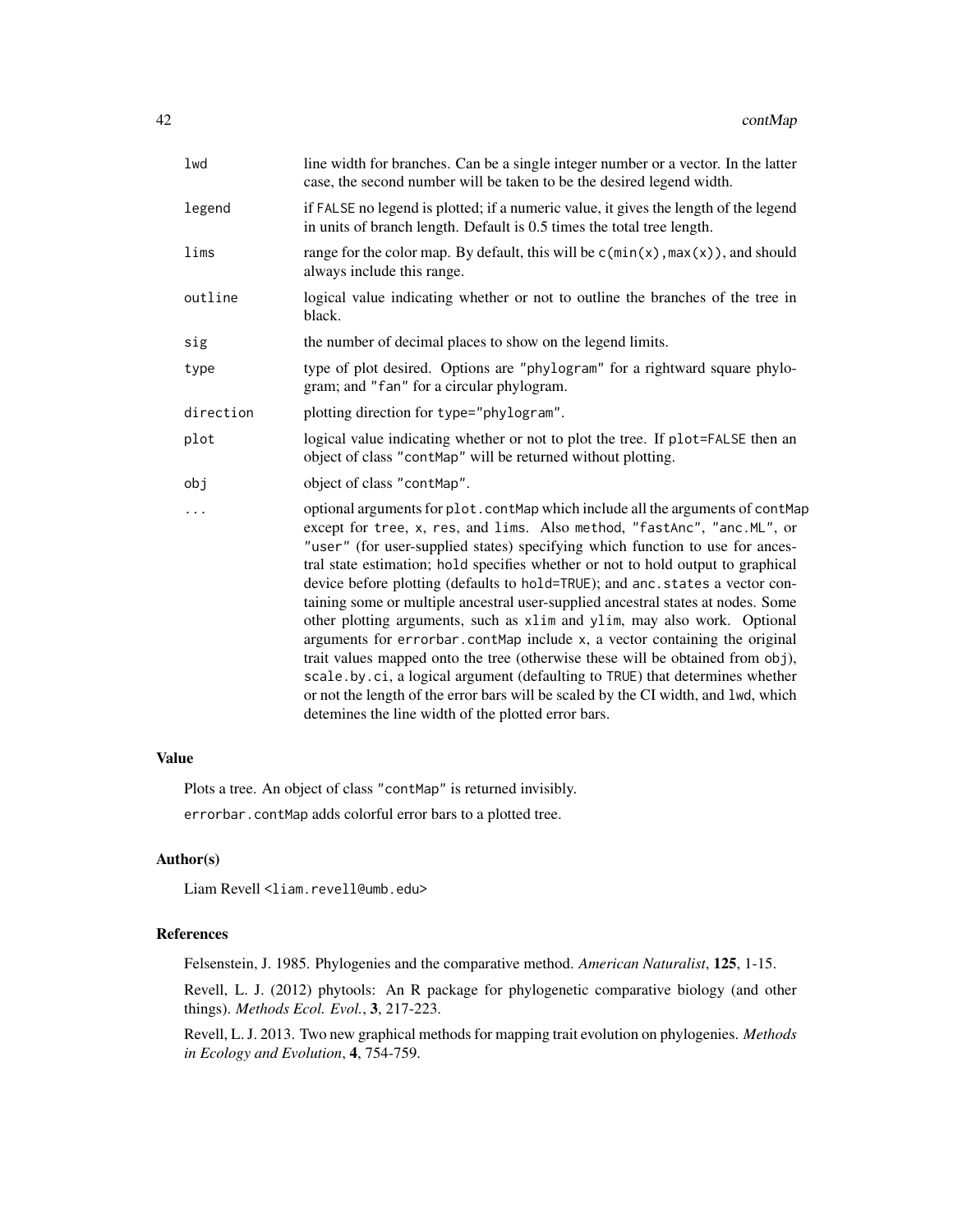#### cophylo 43

### See Also

[anc.ML](#page-16-0), [densityMap](#page-48-0), [fastAnc](#page-74-0), [plotSimmap](#page-160-0)

#### Examples

```
## load data from Garland et al. (1992)
data(mammal.tree)
data(mammal.data)
## extract character of interest
ln.bodyMass<-log(setNames(mammal.data$bodyMass,
    rownames(mammal.data)))
## create "contMap" object
mammal.contMap<-contMap(mammal.tree,
    ln.bodyMass,plot=FALSE,res=200)
## change color scheme
mammal.contMap<-setMap(mammal.contMap,
    c("white","#FFFFB2","#FECC5C","#FD8D3C",
    "#E31A1C"))
plot(mammal.contMap,fsize=c(0.7,0.8),
    leg.txt="log(body mass)")
par(mar=c(5.1,4.1,4.1,2.1)) ## reset margins to default
```
<span id="page-42-0"></span>cophylo *Creates a co-phylogenetic plot*

# Description

This function creates an object of class "cophylo" or, in the case of plot.cophylo, plots that object. The function can (optionally) first attempt to rotate the nodes of both trees to optimize vertical matching of tips.

cotangleplot creates a co-phylogenetic plot in which the edges of the matched trees are crossing.

### Usage

```
cophylo(tr1, tr2, assoc=NULL, rotate=TRUE, ...)
## S3 method for class 'cophylo'
plot(x, \ldots)cotangleplot(tr1, tr2, type=c("cladogram","phylogram"),
use.edge.length=TRUE, tangle=c("both","tree1","tree2"), ...)
```
#### **Arguments**

| tr1   | object of class "phylo".                                                                                                                                                                                                                        |
|-------|-------------------------------------------------------------------------------------------------------------------------------------------------------------------------------------------------------------------------------------------------|
| tr2   | object of class "phylo".                                                                                                                                                                                                                        |
| assoc | matrix containing the tip labels in tr1 to match to the tip labels in tr2. Note<br>that not all labels in either tree need to be included; and, furthermore, one label<br>in tr1 can be matched with more than one label in tr2, or vice versa. |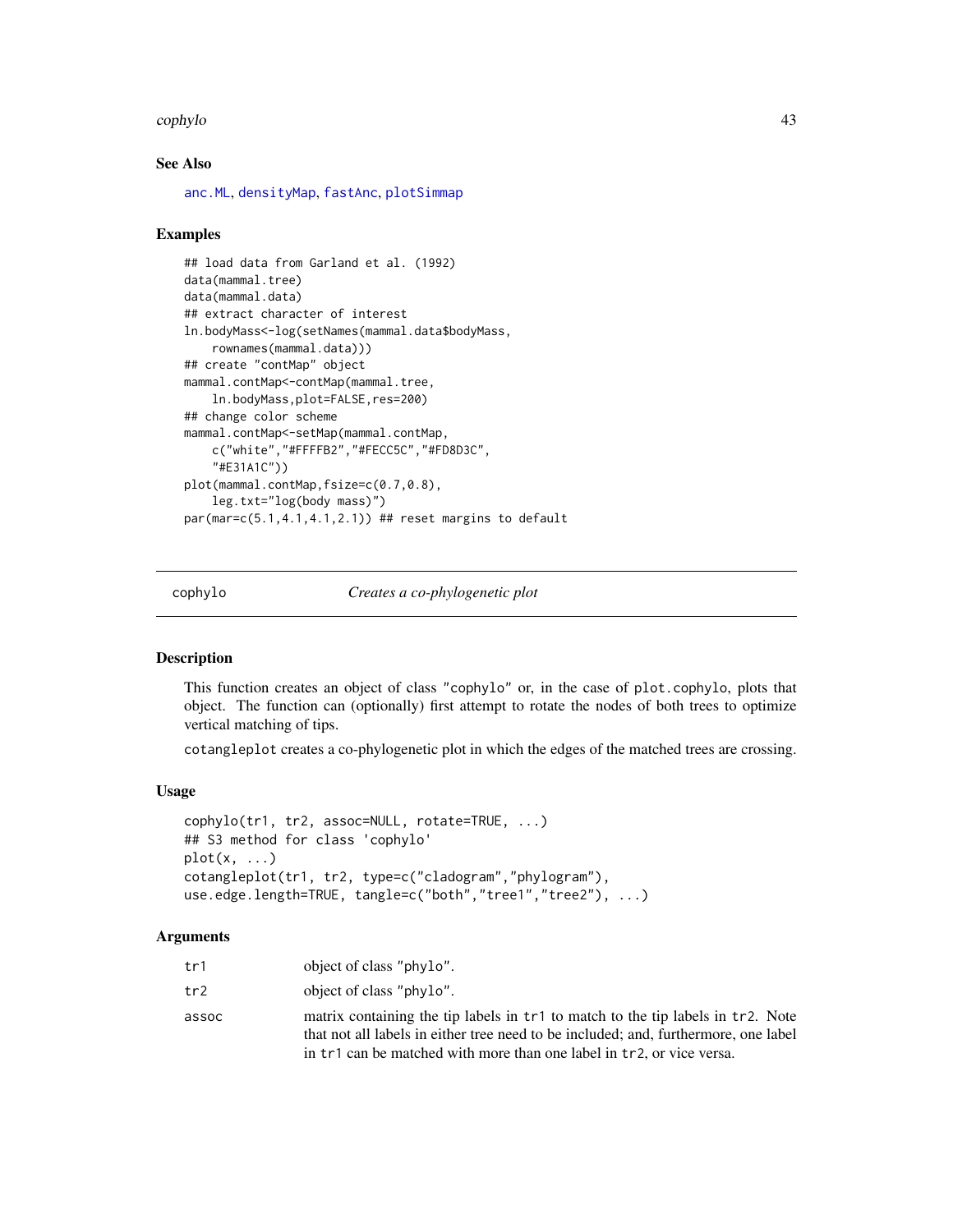| rotate          | logical argument indicating whether nodes on both trees should be rotated to<br>attempt to match in vertical position.                                                                                                                                                                                                                                                                                                                                                                                                                                                                                                                                                                                                                                                                                                                                                                                                                                                                                                                                                                                                                                                                                                                                                                                                                                                            |
|-----------------|-----------------------------------------------------------------------------------------------------------------------------------------------------------------------------------------------------------------------------------------------------------------------------------------------------------------------------------------------------------------------------------------------------------------------------------------------------------------------------------------------------------------------------------------------------------------------------------------------------------------------------------------------------------------------------------------------------------------------------------------------------------------------------------------------------------------------------------------------------------------------------------------------------------------------------------------------------------------------------------------------------------------------------------------------------------------------------------------------------------------------------------------------------------------------------------------------------------------------------------------------------------------------------------------------------------------------------------------------------------------------------------|
| X               | in the case of plot. cophylo, an object of class "cophylo" to be plotted.                                                                                                                                                                                                                                                                                                                                                                                                                                                                                                                                                                                                                                                                                                                                                                                                                                                                                                                                                                                                                                                                                                                                                                                                                                                                                                         |
| type            | for cotangleplot, the tree plotting style.                                                                                                                                                                                                                                                                                                                                                                                                                                                                                                                                                                                                                                                                                                                                                                                                                                                                                                                                                                                                                                                                                                                                                                                                                                                                                                                                        |
| use.edge.length |                                                                                                                                                                                                                                                                                                                                                                                                                                                                                                                                                                                                                                                                                                                                                                                                                                                                                                                                                                                                                                                                                                                                                                                                                                                                                                                                                                                   |
|                 | for cotangleplot, a logical value indicating whether or not to plot trees with<br>edge lengths.                                                                                                                                                                                                                                                                                                                                                                                                                                                                                                                                                                                                                                                                                                                                                                                                                                                                                                                                                                                                                                                                                                                                                                                                                                                                                   |
| tangle          | for cotangleplot, whether to tangle the left tree, the right tree, or both.                                                                                                                                                                                                                                                                                                                                                                                                                                                                                                                                                                                                                                                                                                                                                                                                                                                                                                                                                                                                                                                                                                                                                                                                                                                                                                       |
| .               | optional arguments to be passed to tipRotate, or, in the case of plot.cophylo,<br>to the internally used tree plotting function, phylogram. phylogram takes sim-<br>ilar arguments to plotSimmap, such as fsize, ftype, lwd, and pts, though not<br>all options from plotSimmap and plotTree are available. If fsize is supplied<br>as a vector, different size fonts for the left & right facing trees may be used. In<br>addition, the optional argument scale.bar, which should be a vector containing<br>the lengths of the scale bars desired for the right & left trees, will add scale bars<br>to the plot when supplied to plot.cophylo. If either tree contains polytomies,<br>the cophylo argument rotate.multi should be set to TRUE. If curved link-<br>ing lines are desired, the plot.cophylo argument link.type should be set to<br>"curved". Other arguments for the plot method include link.col, link.lty,<br>and link. lwd, which can be supplied as a scalar or a vector in which the order<br>of the elements corresponds to the order of the associations in assoc. Finally,<br>edge.col, a list consisting of two vectors (left and right) can be used to spec-<br>ify the edge colors of the two left & right plotted trees. Note that the edge order<br>is the same as in the <i>rotated</i> trees, assuming that a rotation has been performed<br>on x. |

### Details

If no matrix of associations, assoc, is provided, then cophylo will look for exact matches of tip labels between trees.

#### Value

An object of class "cophylo" which includes the following components or a pair of plotted facing phylogenies with links between tips as specified in assoc.

# Author(s)

Liam Revell <liam.revell@umb.edu>

# References

Revell, L. J. (2012) phytools: An R package for phylogenetic comparative biology (and other things). *Methods Ecol. Evol.*, 3, 217-223.

# See Also

[cophyloplot](#page-0-0), [plotSimmap](#page-160-0)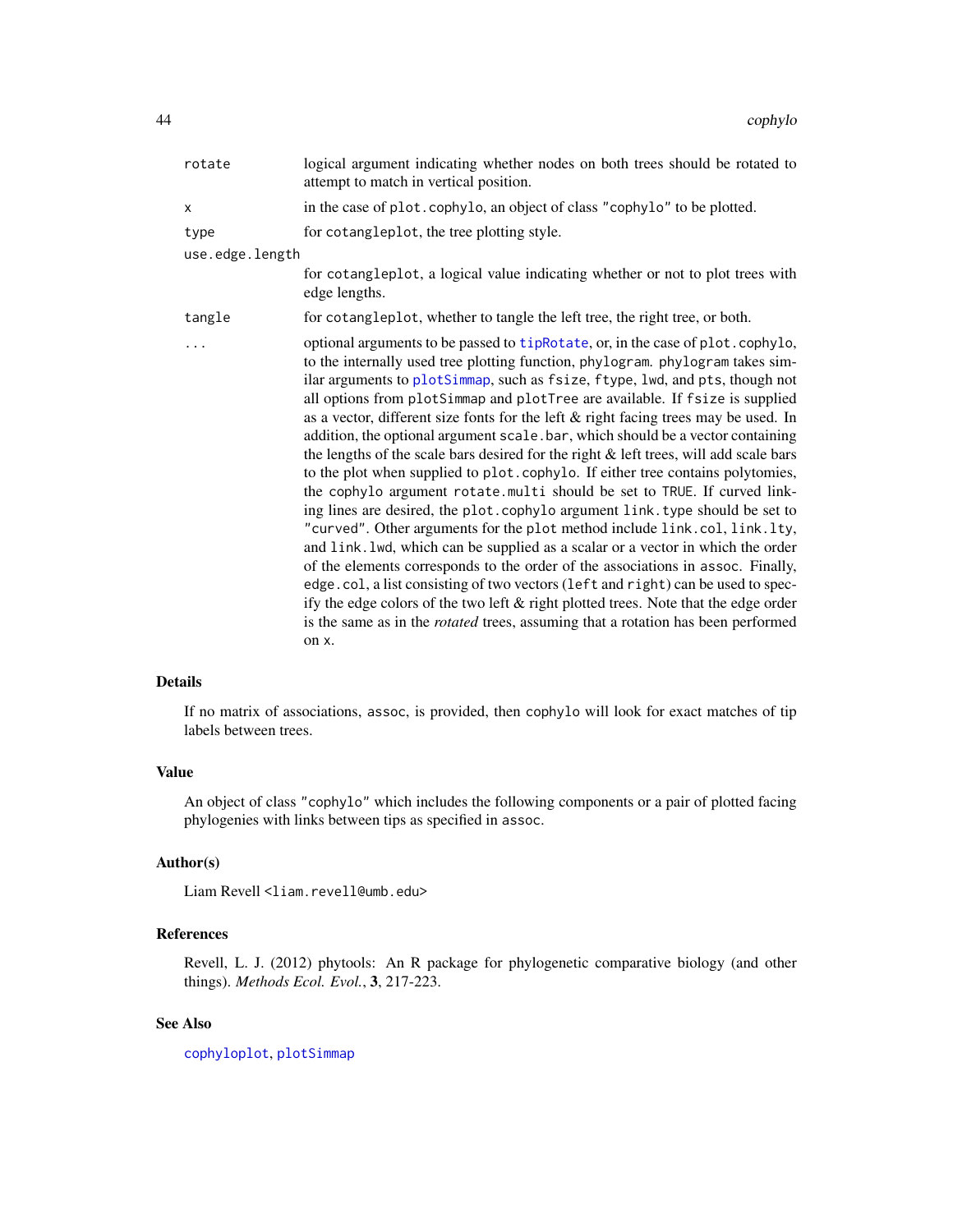# cospeciation 45

# Examples

```
## load data from Lopez-Vaamonde et al. (2001)
data(wasp.trees)
data(wasp.data)
## create co-phylogenetic object
wasp.cophylo<-cophylo(wasp.trees[[1]],wasp.trees[[2]],
    assoc=wasp.data)
## plot co-phylogenies
plot(wasp.cophylo,link.type="curved",link.lwd=4,
     link.lty="solid",link.col=make.transparent("red",
     0.25))
par(mar=c(5.1,4.1,4.1,2.1))
```
cospeciation *Conducts a statistical test of cospeciation between two trees*

### Description

This function conducts a test for cospeciation based on tree distance, applying a distance metric selected by the user.

Note that this method should be prone to be quite liberal as the null hypothesis is no similarity between trees!

#### Usage

```
cospeciation(t1, t2, distance=c("RF","SPR"),
   method=c("simulation","permutation"), assoc=NULL,
   nsim=100, ...)
## S3 method for class 'cospeciation'
plot(x, \ldots)## S3 method for class 'cospeciation'
print(x, \ldots)
```
#### Arguments

| object of class "phylo".                                                                                                                                                                                                                                                                                            |
|---------------------------------------------------------------------------------------------------------------------------------------------------------------------------------------------------------------------------------------------------------------------------------------------------------------------|
| object of class "phylo".                                                                                                                                                                                                                                                                                            |
| distance method to compare trees.                                                                                                                                                                                                                                                                                   |
| method to use (simulation of pure-birth trees, or permutation of tip labels on a<br>fixed tree) to obtain a null distribution of tree distances via distance.                                                                                                                                                       |
| matrix containing the tip labels in t1 to match to the tip labels in t2. Note that<br>not all labels in either tree need to be included; however, unlike cophylo, one<br>label in t1 cannot be matched with more than one label in t2, nor vice versa. If<br>NULL then an exact match of tip labels will be sought. |
| number of simulations or permutations.                                                                                                                                                                                                                                                                              |
| for plot and print methods, an object of class "cospeciation".                                                                                                                                                                                                                                                      |
| optional arguments.                                                                                                                                                                                                                                                                                                 |
|                                                                                                                                                                                                                                                                                                                     |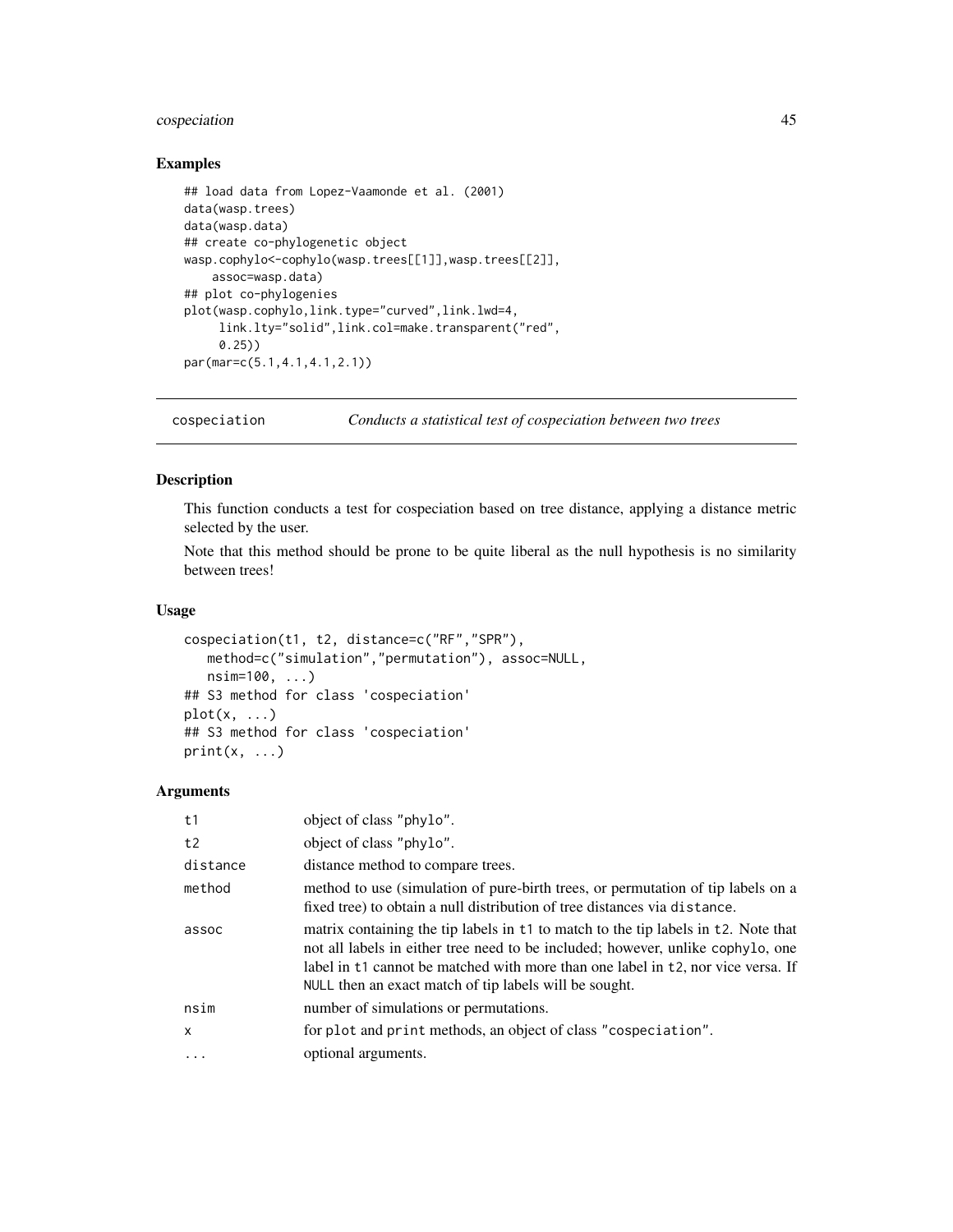# Value

An object of class "cospeciation", which includes the test-statistic, the null distribution, and a p-value for the test of the null hypothesis of no topological similarity between the two trees.

### Author(s)

Liam Revell <liam.revell@umb.edu>

### References

Revell, L. J. (2012) phytools: An R package for phylogenetic comparative biology (and other things). *Methods Ecol. Evol.*, 3, 217-223.

# See Also

#### [cophylo](#page-42-0)

### Examples

```
## load data from Lopez-Vaamonde et al. (2001)
data(wasp.trees)
data(wasp.data)
## test for cospeciation
wasp.cosp<-cospeciation(wasp.trees[[1]],wasp.trees[[2]],
    assoc=wasp.data)
print(wasp.cosp)
plot(wasp.cosp)
title(main=paste("Simulated distribution of RF distances\n",
    "between unassociated trees"),font.main=3)
```
<span id="page-45-0"></span>countSimmap *Counts the number of character changes on a object of class "simmap" or "multiSimmap"*

### Description

This function takes a tree or a set of trees with a mapped discrete character (that is, an object of class "simmap" or "multiSimmap"), and computes the total number of character changes as well as the number of character changes between all states.

```
countSimmap(tree, states=NULL, message=TRUE)
```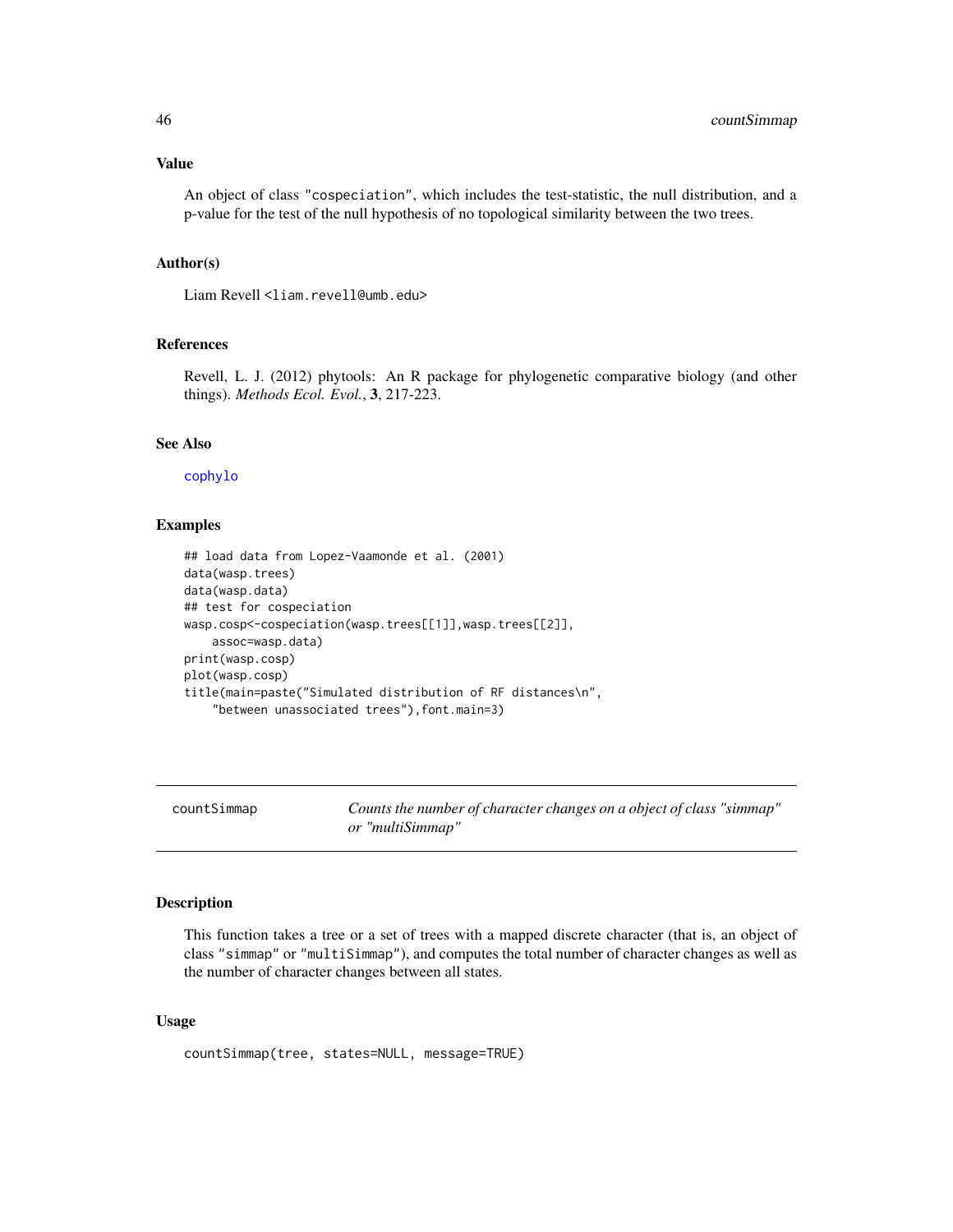### Arguments

| tree    | an object of class "simmap" or "multiSimmap".                                                                                                                                                                  |
|---------|----------------------------------------------------------------------------------------------------------------------------------------------------------------------------------------------------------------|
| states  | optional argument with the states for the mapped character. If not provided,<br>these will be computed from the tree. This is useful if averaging across many<br>trees, some of which may lack certain states. |
| message | optional logical argument indicating whether or not to return an informative<br>message about the function output.                                                                                             |

# Value

A list with up to three elements: N is an integer value giving the total number of character changes on the tree; Tr gives the number of of transitions between row and column states (or a matrix containing both N and the transitions between states, in rows, for an object of class "multiPhylo"); and (optionally) message contains an explanatory message about the function output.

### Author(s)

Liam Revell <liam.revell@umb.edu>

# References

Revell, L. J. (2012) phytools: An R package for phylogenetic comparative biology (and other things). *Methods Ecol. Evol.*, 3, 217-223.

# Examples

## load data from Revell & Collar (2009) data(anoletree) anoletree countSimmap(anoletree)

ctt *Generates (or simulates) a 'changes through time' plot from a set of stochastic map character histories*

#### Description

This function generates a 'changes through time' plot in the style of a lineage-through-time (LTT) plot. It shows the mean rate or the mean number of changes per unit time from a set of stochastic character map trees.

```
ctt(trees, segments=20, ...)
sim.ctt(tree, Q, anc=NULL, nmaps=100, ...)
sim.multiCtt(tree, Q, anc=NULL, nmaps=100, nsim=100, ...)
```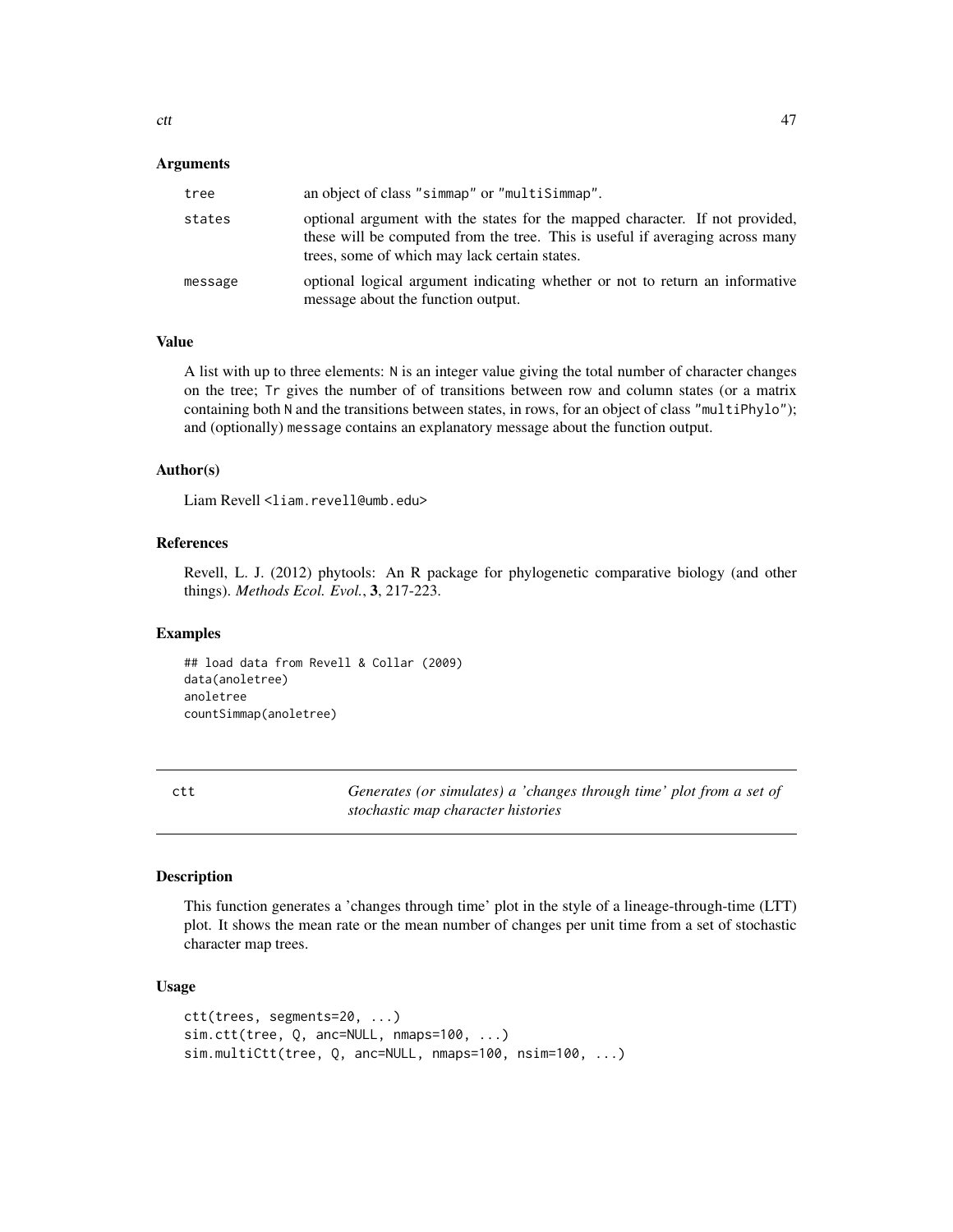# Arguments

| trees    | an object of class "multiSimmap".                         |
|----------|-----------------------------------------------------------|
| segments | number of segments to break up the history of the tree.   |
| tree     | for sim. ctt, an object of class "phylo".                 |
| 0        | for sim. ctt, a transition matrix to use for simulation.  |
| anc      | ancestral state at the root node for simulation.          |
| nmaps    | number of stochastic maps per simulation.                 |
| nsim     | for sim. multiCtt only, the number of simulations to run. |
|          | optional arguments.                                       |

# Value

An object of class "ctt" or "multiCtt".

# Author(s)

Liam Revell <liam.revell@umb.edu>

### References

Revell, L. J. (2012) phytools: An R package for phylogenetic comparative biology (and other things). *Methods Ecol. Evol.*, 3, 217-223.

### See Also

## [ltt](#page-103-0)

density.multiSimmap *Computes a posterior distribution for the number and types of changes on the tree*

# Description

This function summarizes the result of one or more stochastic maps.

```
## S3 method for class 'multiSimmap'
density(x, ...)
## S3 method for class 'changesMap'
plot(x, \ldots)
```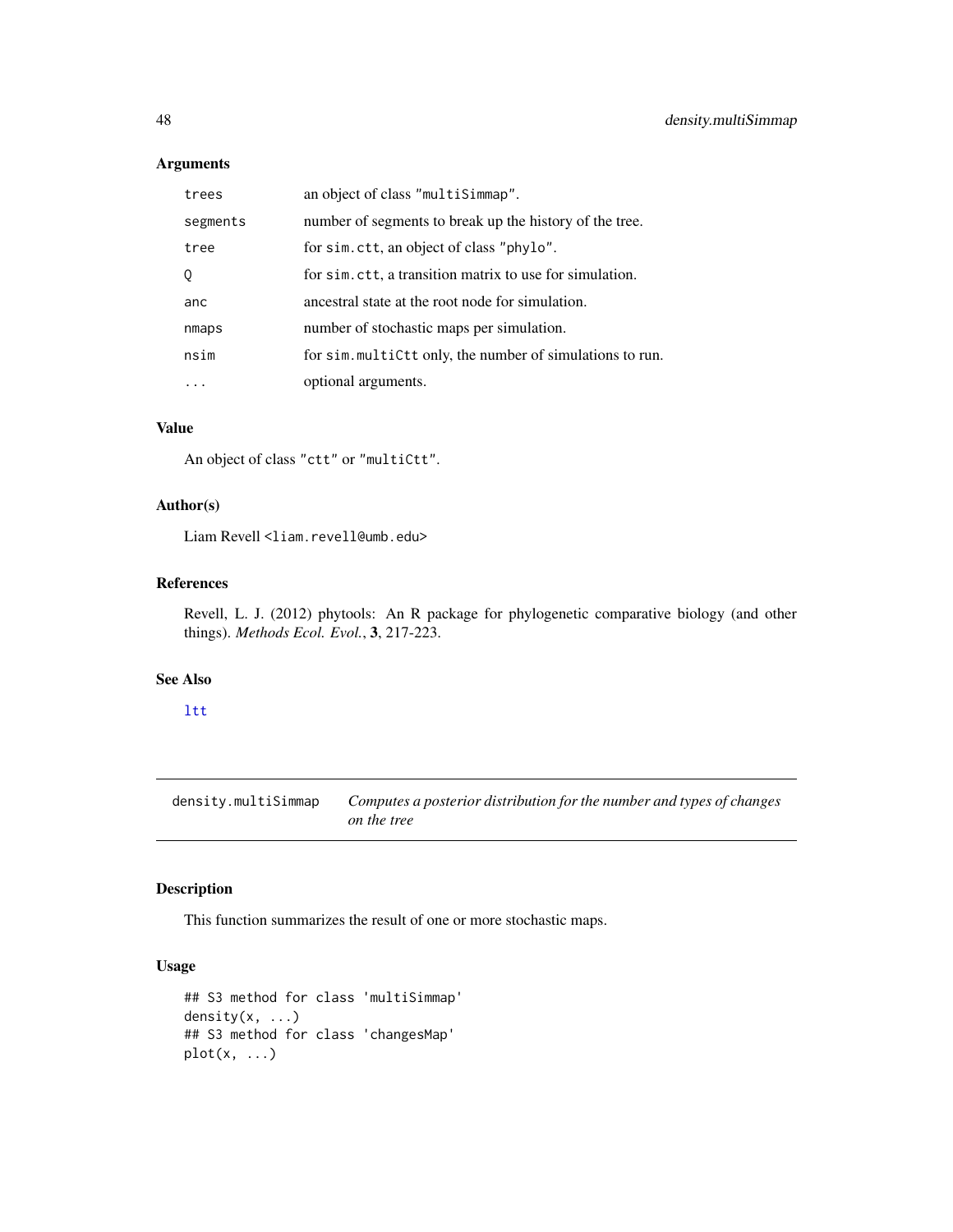### densityMap 49

#### Arguments

| X.       | object of class "multiSimmap" (see make.simmap), or, in the case plot.changesMap,<br>an object of class "changes Map" produced via a call to density. multiSimmap. |
|----------|--------------------------------------------------------------------------------------------------------------------------------------------------------------------|
| $\cdots$ | optional arguments. For density multisimizing these consist of bw (bandwidth)<br>$\&$ method ("changes", "densityMap", or "timings").                              |

#### **Details**

In density.multiSimmap method="changes", the default, results in a posterior distribution of the number & types of changes on the tree. If the package *coda* has been installed, then the function HPD.interval is used to compute a 95-percent high probability density interval for the number of changes of each type on the tree. Otherwise, the central 95-percent of the posterior sample is returned as an estimate of the 95-percent HPD interval for each change type. The method also computes the full posterior density for each change type using a bandwidth specified by the user. method="densityMap" computes a standard ["densityMap"](#page-48-0) object, and thus only permits binary characters. Finally method="changes" has not yet been implemented.

plot.changesMap plots the posterior density returned by density.multiSimmap for method= "changes".

### Value

For method="changes" density.multiSimmap returns an object of class "changesMap".

For method="densityMap" density.multiSimmap returns an object of class ["densityMap"](#page-48-0).

plot.changesMap generates a plot.

### Author(s)

Liam Revell <liam.revell@umb.edu>

### References

Revell, L. J. (2012) phytools: An R package for phylogenetic comparative biology (and other things). *Methods Ecol. Evol.*, 3, 217-223.

<span id="page-48-0"></span>densityMap *Plot posterior density of stochastic mapping on a tree*

#### Description

Function plots a tree with the posterior density for a mapped character from stochastic character mapping on the tree. Since the mapped value is the probability of being in state "1", only binary [0,1] characters are allowed.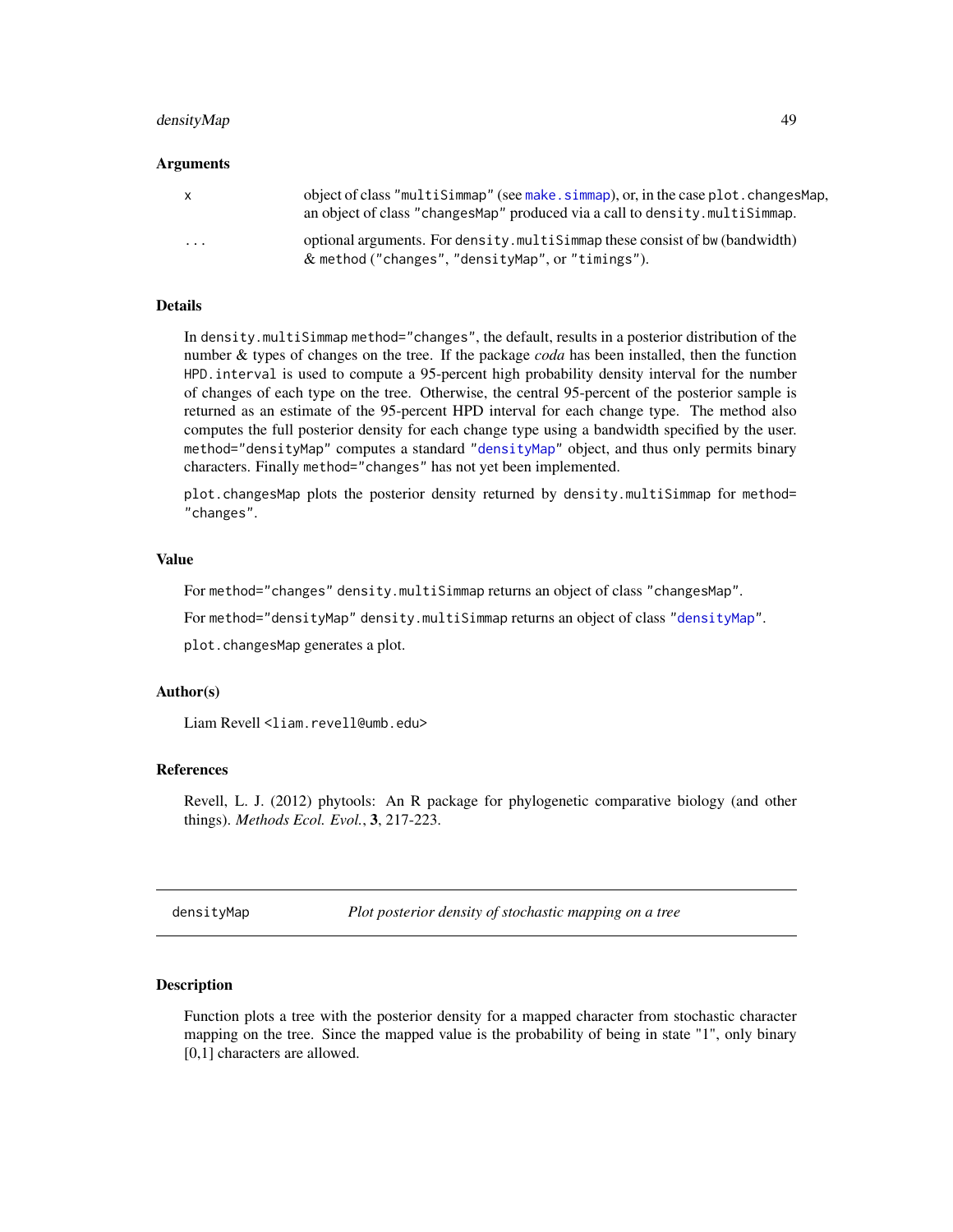# Usage

```
densityMap(trees, res=100, fsize=NULL, ftype=NULL, lwd=3, check=FALSE,
  legend=NULL, outline=FALSE, type="phylogram", direction="rightwards",
   plot=TRUE, ...)
## S3 method for class 'densityMap'
plot(x, \ldots)
```
# Arguments

| trees     | set of phylogenetic trees in a modified "multiPhylo" object. Values for a<br>two-state discrete character are mapped on the tree. See make.simmap and<br>read.simmap for details.                                                                                                                                                                                                                                                                                                                                                                                                                                                                        |
|-----------|----------------------------------------------------------------------------------------------------------------------------------------------------------------------------------------------------------------------------------------------------------------------------------------------------------------------------------------------------------------------------------------------------------------------------------------------------------------------------------------------------------------------------------------------------------------------------------------------------------------------------------------------------------|
| res       | resolution for gradient plotting. Larger numbers indicate a finer (smoother) gra-<br>dient.                                                                                                                                                                                                                                                                                                                                                                                                                                                                                                                                                              |
| fsize     | relative font size - can be a vector with the second element giving the font size<br>for the legend.                                                                                                                                                                                                                                                                                                                                                                                                                                                                                                                                                     |
| ftype     | font type - see options in plotSimmap. As with fsize, can be a vector with the<br>second element giving font type for the legend.                                                                                                                                                                                                                                                                                                                                                                                                                                                                                                                        |
| lwd       | line width for branches. If a vector of two elements is supplied, the second<br>element will be taken to be the desired width of the legend bar.                                                                                                                                                                                                                                                                                                                                                                                                                                                                                                         |
| check     | check to make sure that the topology and branch lengths of all phylogenies in<br>trees are equal.                                                                                                                                                                                                                                                                                                                                                                                                                                                                                                                                                        |
| legend    | if FALSE no legend is plotted; if a numeric value, it gives the length of the legend<br>in units of branch length. Default is 0.5 times the total tree length.                                                                                                                                                                                                                                                                                                                                                                                                                                                                                           |
| outline   | logical value indicating whether or not to outline the branches of the tree in<br>black.                                                                                                                                                                                                                                                                                                                                                                                                                                                                                                                                                                 |
| type      | type of plot desired. Options are "phylogram" for a rightward square phylo-<br>gram; and "fan" for a circular phylogram.                                                                                                                                                                                                                                                                                                                                                                                                                                                                                                                                 |
| plot      | logical value indicating whether or not to plot the tree. If plot=FALSE then an<br>object of class "densityMap" will be returned without plotting.                                                                                                                                                                                                                                                                                                                                                                                                                                                                                                       |
| direction | plotting direction for type="phylogram".                                                                                                                                                                                                                                                                                                                                                                                                                                                                                                                                                                                                                 |
| X         | for plot.densityMap, an object of class "densityMap".                                                                                                                                                                                                                                                                                                                                                                                                                                                                                                                                                                                                    |
| .         | optional arguments for plot.densityMap. These include all the arguments of<br>densityMap except trees and res. Additional optional arguments include mar<br>(margins), offset (tip label offset: in units of the edge length or character<br>widths, as in plotSimmap), and hold (whether or not to use dev. hold to hold<br>output to graphical device before plotting; defaults to hold=TRUE). Also, the ar-<br>gument states can be used to 'order' the states on the probability axis (that is,<br>which state should correspond to a posterior probability of $0$ or $1$ ). Some other<br>plotting arguments, such as xlim and ylim, may also work. |

### Value

Plots a tree and returns an object of class "densityMap" invisibly.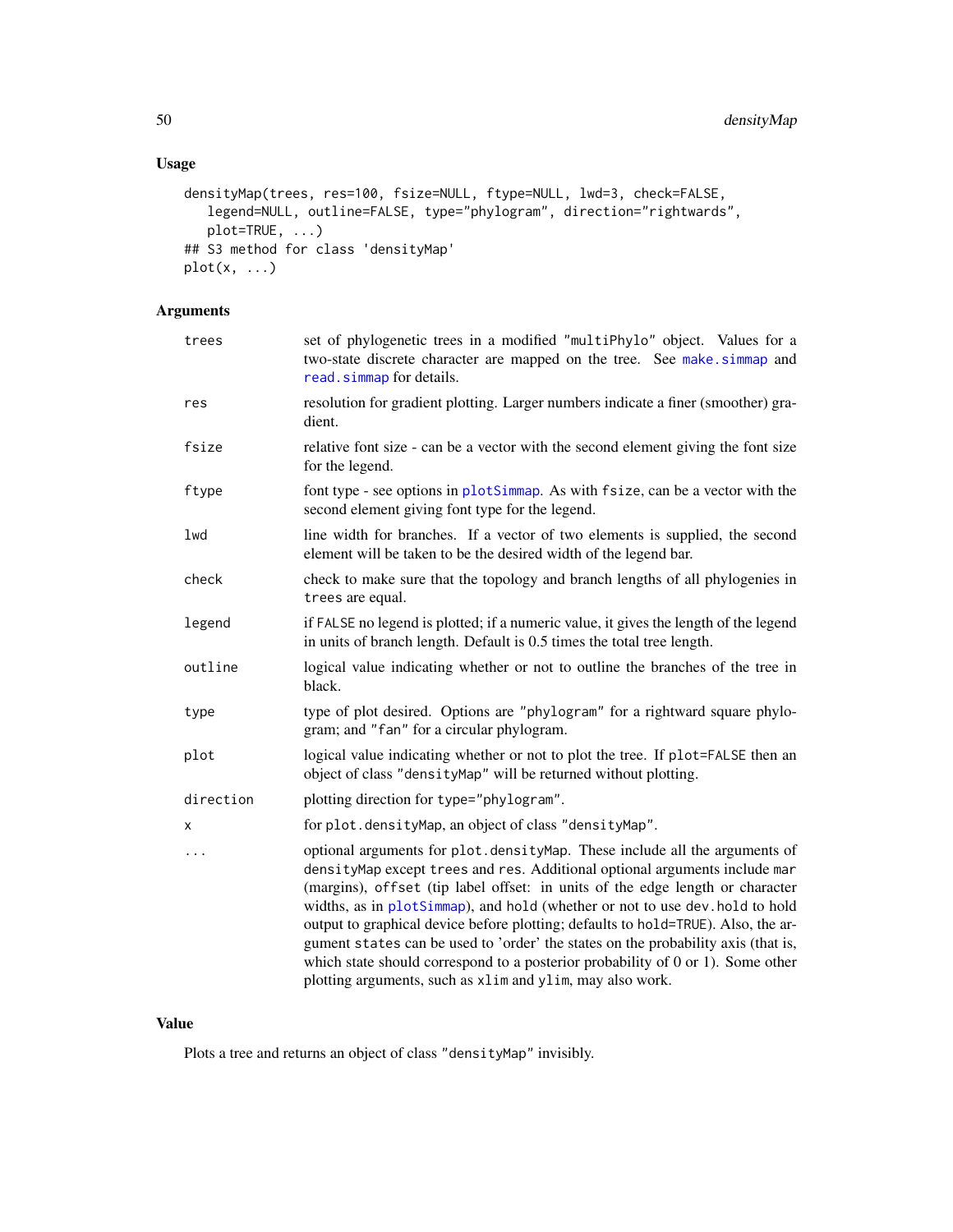## densityTree 51

### Author(s)

Liam Revell <liam.revell@umb.edu>

#### References

Bollback, J. P. 2006. Stochastic character mapping of discrete traits on phylogenies. *BMC Bioinformatics*, 7, 88.

Huelsenbeck, J. P., R. Neilsen, and J. P. Bollback. 2003. Stochastic mapping of morphological characters. *Systematic Biology*, 52, 131-138.

Revell, L. J. (2012) phytools: An R package for phylogenetic comparative biology (and other things). *Methods Ecol. Evol.*, 3, 217-223.

Revell, L. J. 2013. Two new graphical methods for mapping trait evolution on phylogenies. *Methods in Ecology and Evolution*, 4, 754-759.

### See Also

[make.simmap](#page-107-0), [plotSimmap](#page-160-0), [read.simmap](#page-176-0)

#### Examples

```
## Not run:
## load tree and data from Revell & Collar (2009)
data(sunfish.tree)
data(sunfish.data)
## extract discrete character (feeding mode)
fmode<-setNames(sunfish.data$feeding.mode,
     rownames(sunfish.data))
## do stochastic mapping
smap.trees<-make.simmap(sunfish.tree,fmode,model="ER",
     nsim=100)
## compute "densityMap" object
sunfish.dmap<-densityMap(smap.trees,plot=FALSE,
res=50) ## res should be higher
## plot density map
plot(sunfish.dmap,lwd=5,outline=TRUE)
par(max=c(5.1,4.1,4.1,2.1)) ## reset margins to default
## End(Not run)
```
densityTree *Plots a posterior sample of trees*

#### Description

Functions plots a posterior sample of trees, including with mapped discrete characters.

make.transparent is used internally and converts a color to transparent with a certain user-specified alpha level.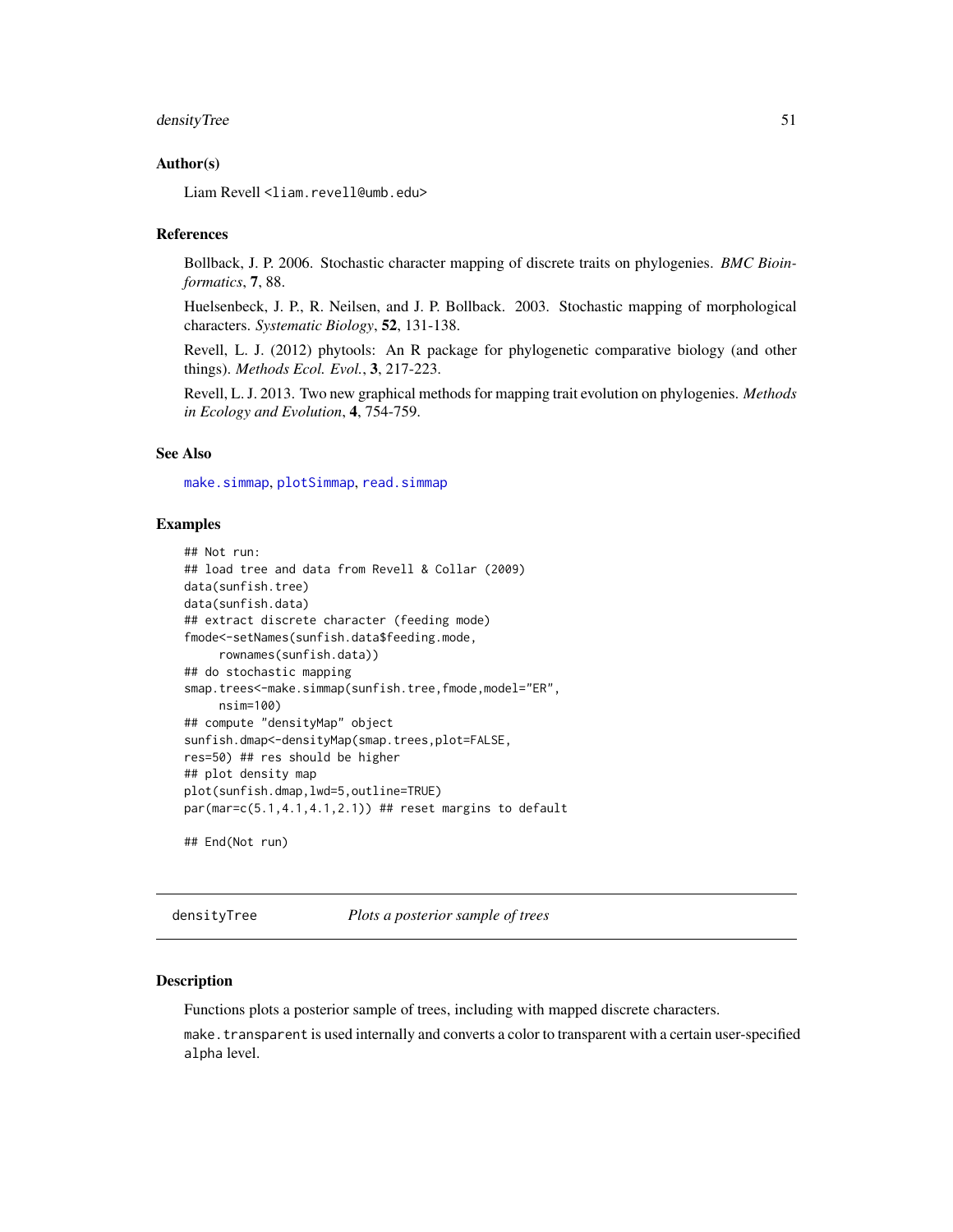# Usage

```
densityTree(trees, colors="blue", alpha=NULL, method="plotTree",
   fix.depth=FALSE, use.edge.length=TRUE, compute.consensus=TRUE,
   use.gradient=FALSE, show.axis=TRUE, ...)
make.transparent(color, alpha)
```
### Arguments

| trees             | an object of class "multiPhylo" or "multiSimmap".                                                                                                                                                                   |  |
|-------------------|---------------------------------------------------------------------------------------------------------------------------------------------------------------------------------------------------------------------|--|
| colors            | a color or a named vector of colors in which names correspond to mapped states<br>in an object of class "multiSimmap".                                                                                              |  |
| alpha             | transparency level for plotted trees which is passed to internally used function,<br>make.transparent. (0 is fully transparent, which 1 is fully opaque.) By default<br>will be one divided by the number of trees. |  |
| method            | plotting method to be used internally. Can be "plotTree" or "plotSimmap".                                                                                                                                           |  |
| fix.depth         | logical value indicating whether or not to plot trees with a fixed depth or to<br>permit plotted trees to have different depths.                                                                                    |  |
| use.edge.length   |                                                                                                                                                                                                                     |  |
|                   | logical value indicating whether to use the edge lengths of the input tree. De-<br>faults to use.edge.length=TRUE unless any input tree edge lengths are NULL.                                                      |  |
| compute.consensus |                                                                                                                                                                                                                     |  |
|                   | logical value indicating whether or not to use the tip order from a consensus tree.<br>(Defaults to compute.consensus=TRUE Defaulted to FALSE in earlier version of<br>this function.)                              |  |
| use.gradient      | logical value indicating whether to plot all trees slightly offset using a rainbow<br>color gradient. (Defaults to use.gradient=FALSE.)                                                                             |  |
| show.axis         | logical value indicating whether or not to include a horizontal axis in the plot.                                                                                                                                   |  |
| .                 | arguments to be passed to plotTree or plotSimmap. Some may be ignored if<br>they are incompatible with the method.                                                                                                  |  |
| color             | in make. transparent, the color (or colors in a vector) to render transparent.                                                                                                                                      |  |

### Value

Function creates a plot.

# Author(s)

Liam Revell <liam.revell@umb.edu>

### References

Revell, L. J. (2012) phytools: An R package for phylogenetic comparative biology (and other things). *Methods Ecol. Evol.*, 3, 217-223.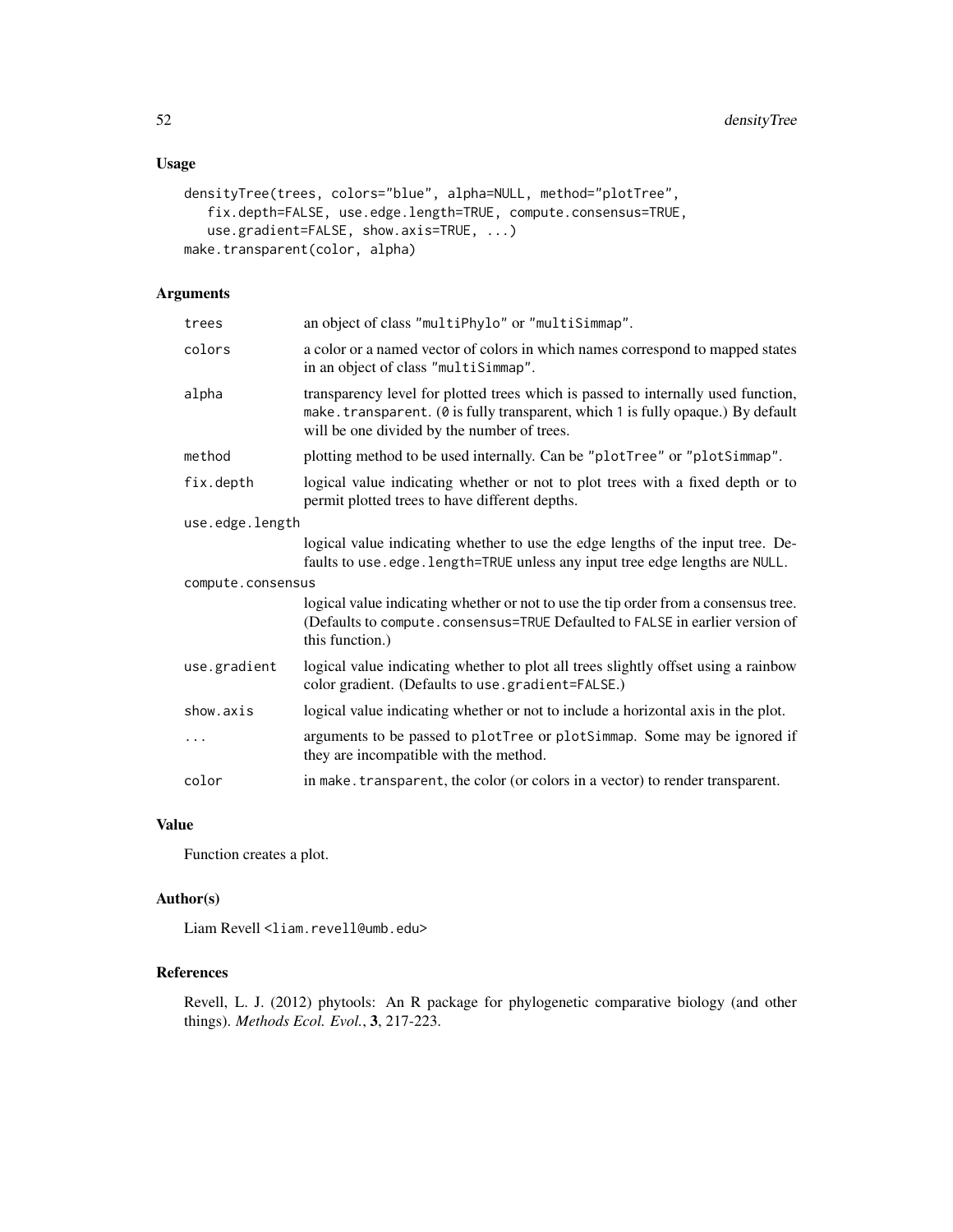This function summarizes the result of one or more stochastic maps.

### Usage

```
describe.simmap(tree, ...)
## S3 method for class 'simmap'
summary(object, ...)
## S3 method for class 'multiSimmap'
summary(object, ...)
## S3 method for class 'describe.simmap'
plot(x, \ldots)
```
# Arguments

| tree                    | a single tree or a set of trees as an object of class "simmap" or "multiSimmap",<br>respectively.                                                                                                                                                                                                                                                                                                                                               |
|-------------------------|-------------------------------------------------------------------------------------------------------------------------------------------------------------------------------------------------------------------------------------------------------------------------------------------------------------------------------------------------------------------------------------------------------------------------------------------------|
| object                  | object of class "simmap" or "multiSimmap".                                                                                                                                                                                                                                                                                                                                                                                                      |
| $\mathsf{x}$            | for S3 plot method, an object of class "describe.simmap".                                                                                                                                                                                                                                                                                                                                                                                       |
| $\cdot$ $\cdot$ $\cdot$ | optional arguments which include: plot, a logical value indicating whether or<br>not to plot the posterior probabilities at nodes (default is plot=FALSE); check.equal,<br>a logical value indicating whether or not to check if all trees are equal using<br>all.equal.phylo (default is check.equal=FALSE); and message, a logical in-<br>dicating whether or not to print an informative message to the screen (default is<br>message=TRUE). |

### Value

An object of class "describe.simmap" with the following elements:

| count  | a matrix containing the number and types of transitions for each tree, if tree is<br>an object of class "multiSimmap". |
|--------|------------------------------------------------------------------------------------------------------------------------|
| times  | a matrix containg the times spend in each state on each tree.                                                          |
| ace    | the posterior probabilities of each node being in each state, if t ree is an object<br>of class "multiSimmap".         |
| legend | a vector containing the plot legend, if plot=TRUE.                                                                     |

if class(tree)="simmap" then the function simply returns the results of [countSimmap](#page-45-0) combined with the states at each node of the tree and a matrix containing the total and relative times spent in each state on the tree.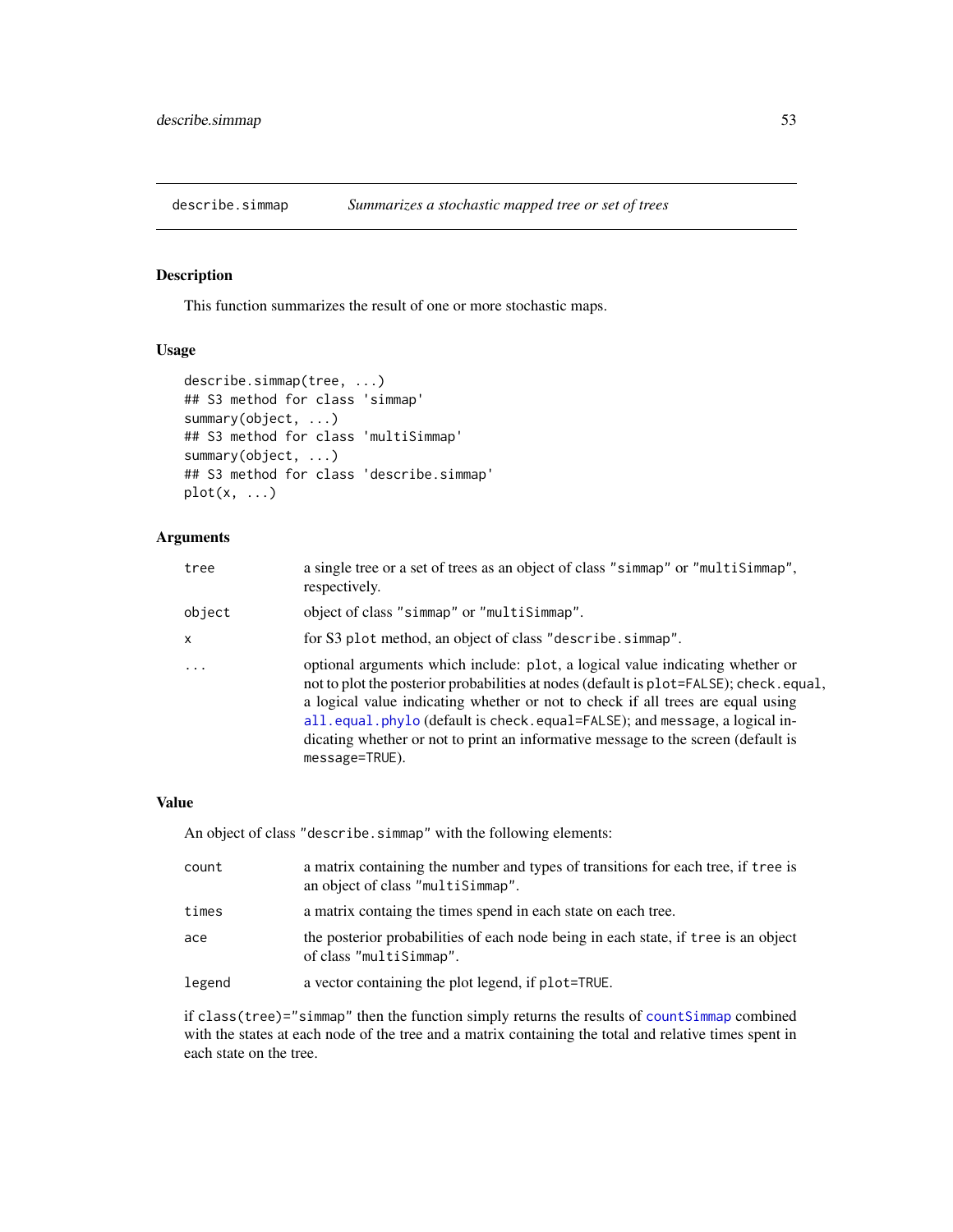#### Author(s)

Liam Revell <liam.revell@umb.edu>

#### References

Revell, L. J. (2012) phytools: An R package for phylogenetic comparative biology (and other things). *Methods Ecol. Evol.*, 3, 217-223.

di2multi.simmap *Collapse or resolve polytomies in a tree with a character painted on the edges*

### Description

The method di2multi collapses branches of zero length (or, more specifically, branches with length shorter than tol) to create a polytomy in a tree or set of trees. The method multi2di resolves polytomies by adding branches of zero length (while preserving the mappings) in a tree or set of trees.

#### Usage

```
## S3 method for class 'simmap'
di2multi(phy, ...)
## S3 method for class 'simmap'
multi2di(phy, ...)
## S3 method for class 'multiSimmap'
di2multi(phy, ...)
## S3 method for class 'multiSimmap'
multi2di(phy, ...)
## S3 method for class 'contMap'
di2multi(phy, ...)
## S3 method for class 'contMap'
multi2di(phy, ...)
## S3 method for class 'densityMap'
di2multi(phy, ...)
## S3 method for class 'densityMap'
multi2di(phy, ...)
```
## Arguments

| phy                     | object of class "simmap", "multiSimmap", "contMap", or "densityMap" con-<br>taining a character mapped onto the edges of a tree or set of trees.                |
|-------------------------|-----------------------------------------------------------------------------------------------------------------------------------------------------------------|
| $\cdot$ $\cdot$ $\cdot$ | optional arguments: tol, length below which edges should be treated as having<br>zero length; and random, specifying whether to resolve polytomies randomly (if |

TRUE) or in the order in which they are encountered.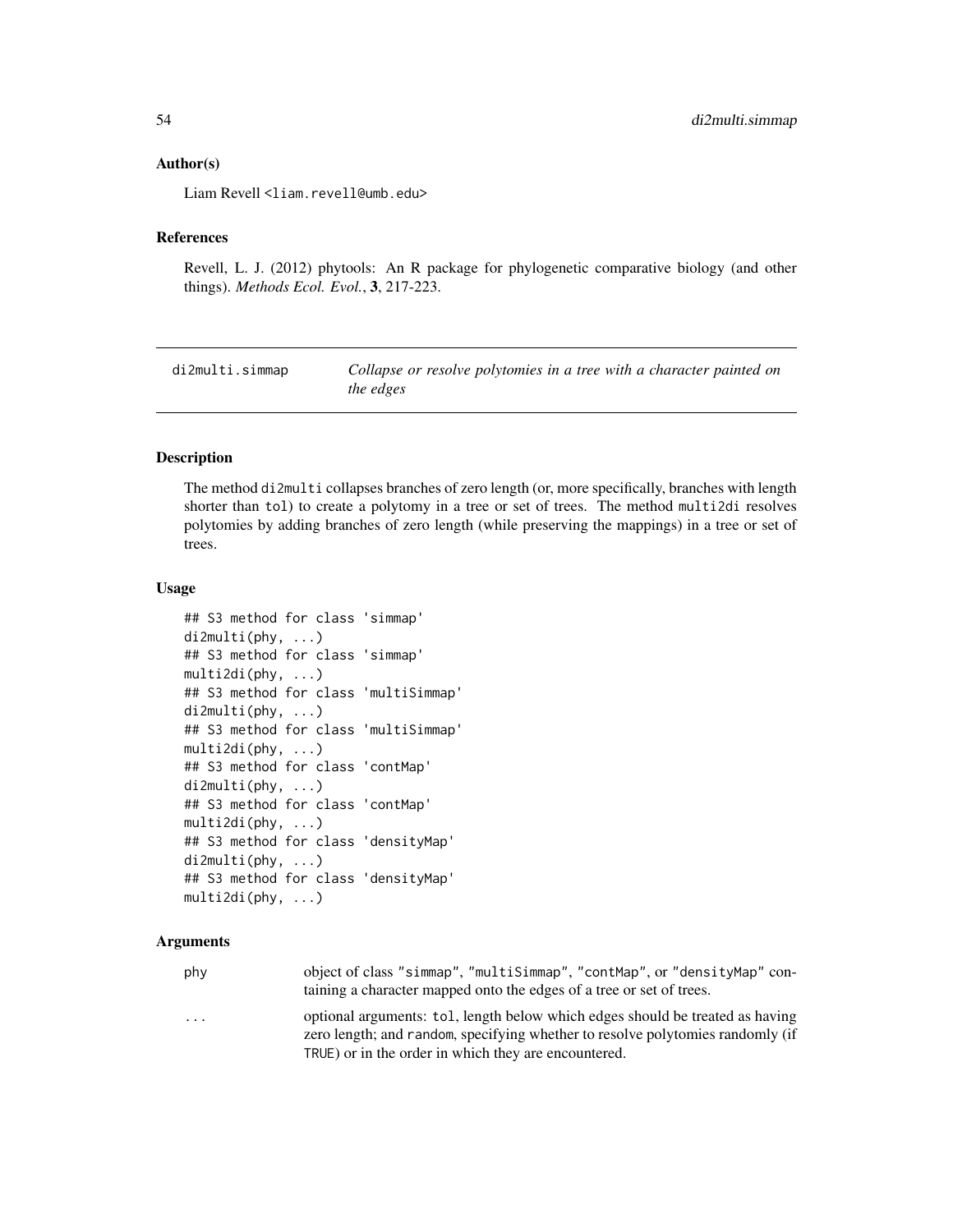#### dotTree 55

# Details

This methods should theoretically behave similarly to [di2multi](#page-0-0) and [multi2di](#page-0-0) from the *ape* package.

# Value

An object of class "simmap", "multiSimmap", "contMap", or "densityMap", depending on the class of phy.

### Author(s)

Liam Revell <liam.revell@umb.edu>

# References

Revell, L. J. (2012) phytools: An R package for phylogenetic comparative biology (and other things). *Methods Ecol. Evol.*, 3, 217-223.

# See Also

[contMap](#page-40-0), [densityMap](#page-48-0), [di2multi](#page-0-0), [make.simmap](#page-107-0), [multi2di](#page-0-0), [read.simmap](#page-176-0)

dotTree *Creates a phylogenetic dot plot*

#### Description

Creates a plot in which different sized dots/circles represent different tip values for a quantitative trait.

### Usage

```
dotTree(tree, x, legend=TRUE, method="plotTree", standardize=FALSE, ...)
dot.legend(x, y, min, max, Ntip, length=5, prompt=FALSE, method="plotTree",
   ...)
```
## Arguments

| tree   | an object of class "phylo".                                                                                                                                                                                                                                                                                                                                             |
|--------|-------------------------------------------------------------------------------------------------------------------------------------------------------------------------------------------------------------------------------------------------------------------------------------------------------------------------------------------------------------------------|
| x      | vector of trait values; or a matrix. If x is a vector it must have names that<br>correspond to the tip labels of tree. If x is a matrix (and it probably should be<br>a <i>matrix</i> , not a data frame) then the row names of the matrix should correspond<br>to the tip labels of the phylogeny. In the case of $dot$ . legend, the $x$ coordinate<br>of the legend. |
| legend | logical value indicating whether or not a legend should be plotted.                                                                                                                                                                                                                                                                                                     |
|        |                                                                                                                                                                                                                                                                                                                                                                         |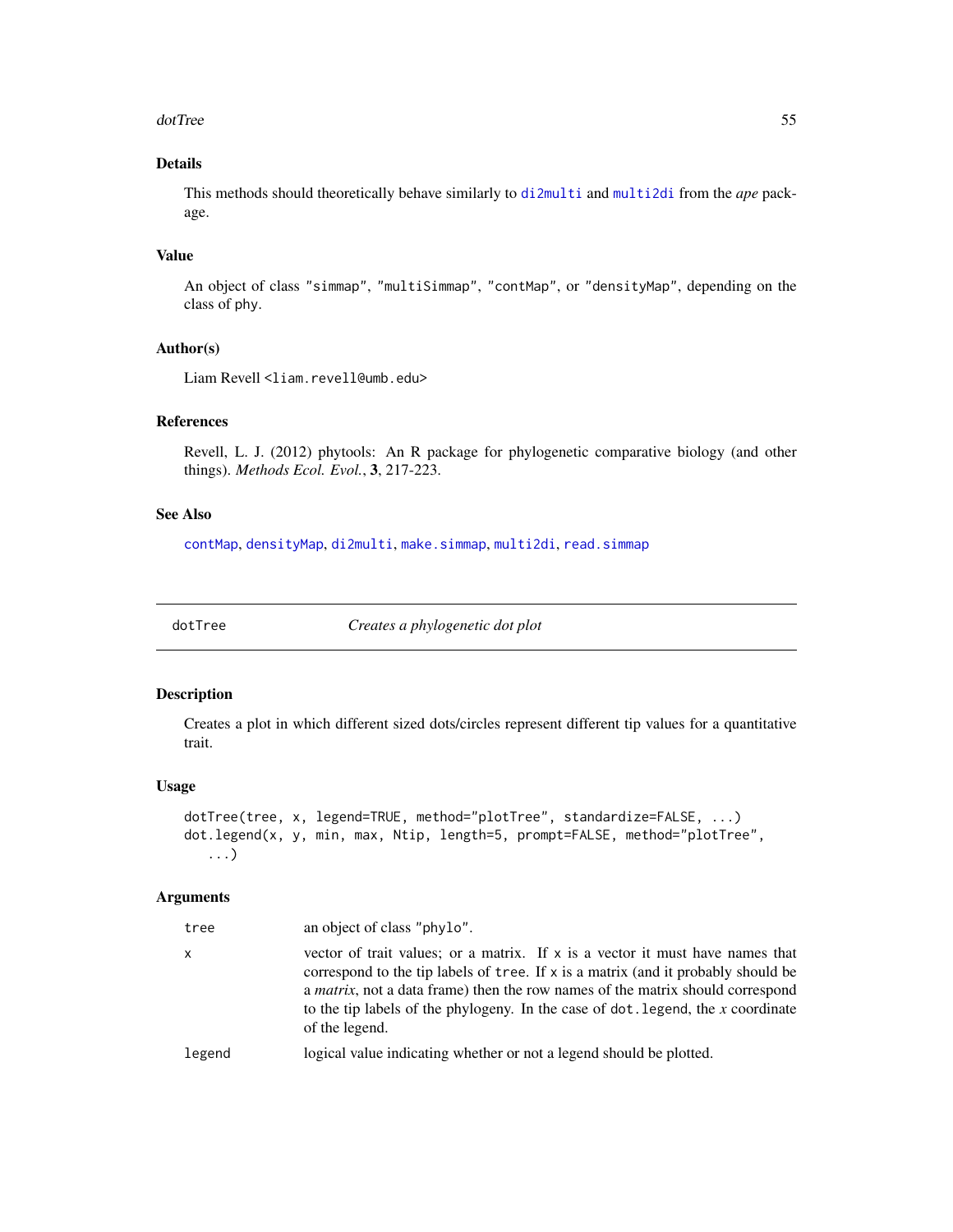| method      | tree plotting method to be used internally. Will switch to method="phylogram"<br>if the number of traits is greater than one. For dot. legend, it should be the<br>method that was used for the plot.                                                                                                                                                                                                                                                                                                                                                                    |
|-------------|--------------------------------------------------------------------------------------------------------------------------------------------------------------------------------------------------------------------------------------------------------------------------------------------------------------------------------------------------------------------------------------------------------------------------------------------------------------------------------------------------------------------------------------------------------------------------|
| standardize | a logical value indicating whether or not to standardize x, or each column of x,<br>to have a mean of zero $&$ variance of one prior to analysis.                                                                                                                                                                                                                                                                                                                                                                                                                        |
| y           | y coordinate of the legend.                                                                                                                                                                                                                                                                                                                                                                                                                                                                                                                                              |
| min         | minimum value for dot. legend.                                                                                                                                                                                                                                                                                                                                                                                                                                                                                                                                           |
| max         | maximum value for dot. legend.                                                                                                                                                                                                                                                                                                                                                                                                                                                                                                                                           |
| Ntip        | number of tips in the plotted tree for dot. legend.                                                                                                                                                                                                                                                                                                                                                                                                                                                                                                                      |
| length      | length of legend.                                                                                                                                                                                                                                                                                                                                                                                                                                                                                                                                                        |
| prompt      | logical value indicating whether or not to prompt for legend position.                                                                                                                                                                                                                                                                                                                                                                                                                                                                                                   |
|             | optional arguments. In the case of dotTree, these will be passed to plotTree<br>or a different internally used plotting function for method="phylogram". See<br>phylo. heatmap for more detail on these arguments. Other option for dotTree<br>also include data.type ("continuous" or "discrete"), colors, length, for<br>data type "continuous" the length of the legend in terms of plotted circles,<br>x. space, the spacing of the columns in the plotted data matrix, and leg. space,<br>the spacing of the legend dots (again, for data. type="continuous" only). |

#### Value

Function creates a plot.

#### Author(s)

Liam Revell <liam.revell@umb.edu>

#### References

Revell, L. J. (2012) phytools: An R package for phylogenetic comparative biology (and other things). *Methods Ecol. Evol.*, 3, 217-223.

# Examples

```
## load data from Garland et al. (1992)
data(mammal.tree)
data(mammal.data)
## log-transform trait data
log.mammal<-log(mammal.data)
## plot dotTree
dotTree(mammal.tree,log.mammal,fsize=0.7,
   standardize=TRUE,length=10)
par(mar=c(5.1,4.1,4.1,2.1)) ## reset margins to default
```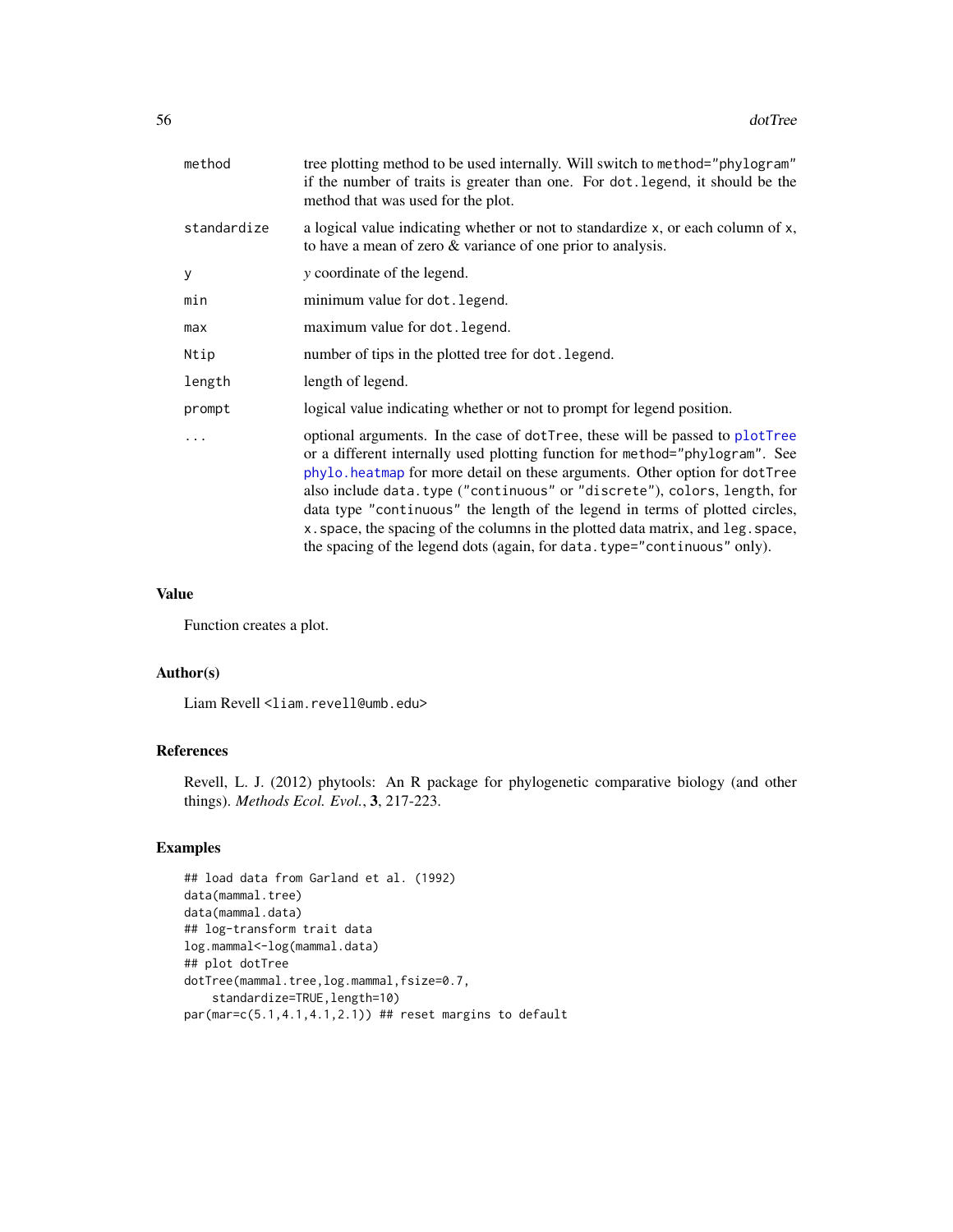Mostly internal function for [posterior.evolrate](#page-168-0); function drops the clade containing the species in tip.

### Usage

drop.clade(tree, tip)

# Arguments

| tree | object of class "phylo". |
|------|--------------------------|
| tip  | set of tips in a clade.  |

### Details

Probably should not use unless you know what you're doing.

### Value

An object of class "phylo".

#### Author(s)

Liam Revell <liam.revell@umb.edu>

# References

Revell, L. J. (2012) phytools: An R package for phylogenetic comparative biology (and other things). *Methods Ecol. Evol.*, 3, 217-223.

drop.leaves *Drop all the leaves (tips) from a tree*

# Description

Drops all the leaves from a tree, leaving behind only the structure leading to internal nodes.

### Usage

drop.leaves(tree, ...)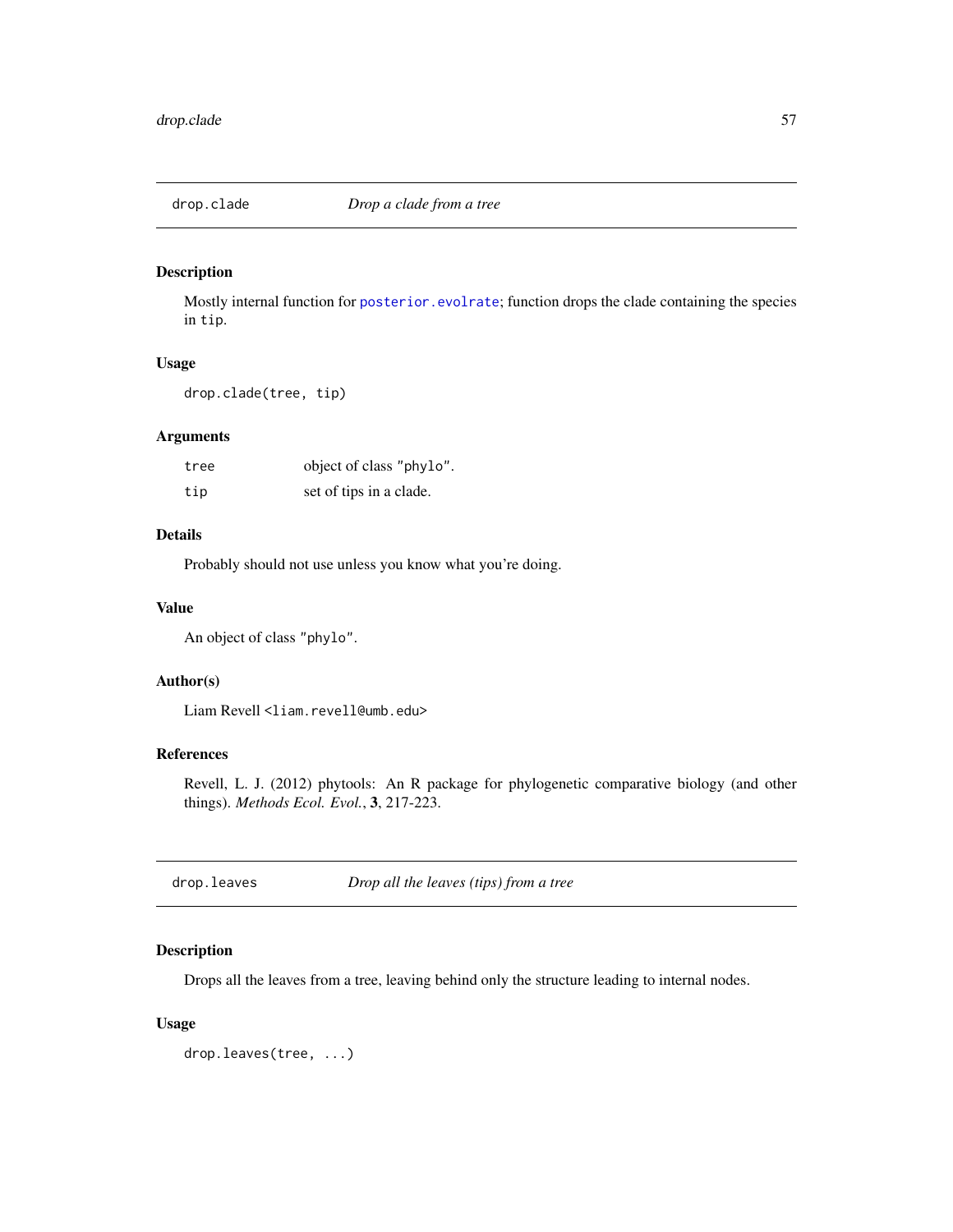#### Arguments

| tree     | object of class "phylo".                                                                                                                                |
|----------|---------------------------------------------------------------------------------------------------------------------------------------------------------|
| $\cdots$ | optional arguments. Presently includes only the logical value keep. tip. labels<br>which tells the function how to labels the tips on the reduced tree. |

### Value

An object of class "phylo".

# Author(s)

Liam Revell <liam.revell@umb.edu>

# References

Revell, L. J. (2012) phytools: An R package for phylogenetic comparative biology (and other things). *Methods Ecol. Evol.*, 3, 217-223.

drop.tip.contMap *Drop tip or tips from an object of class "contMap" or "densityMap"*

#### Description

This function drops one or multiple tips from an object of class "contMap" or "densityMap". This function is equivalent to drop. tip but for an object of this class.

### Usage

```
drop.tip.contMap(x, tip, ...)
drop.tip.densityMap(x, tip, ...)
keep.tip.contMap(x, tip, ...)
```
# Arguments

|          | an object of class "contMap" or "densityMap".       |
|----------|-----------------------------------------------------|
| tip      | name or names of species to be dropped or kept.     |
| $\cdots$ | optional arguments to be passed to drop.tip.simmap. |

# Details

For more information about objects of class "contMap" or "densityMap", please refer to the documentation pages for [contMap](#page-40-0) or [densityMap](#page-48-0), respectively.

### Value

An object of class "contMap" or "densityMap".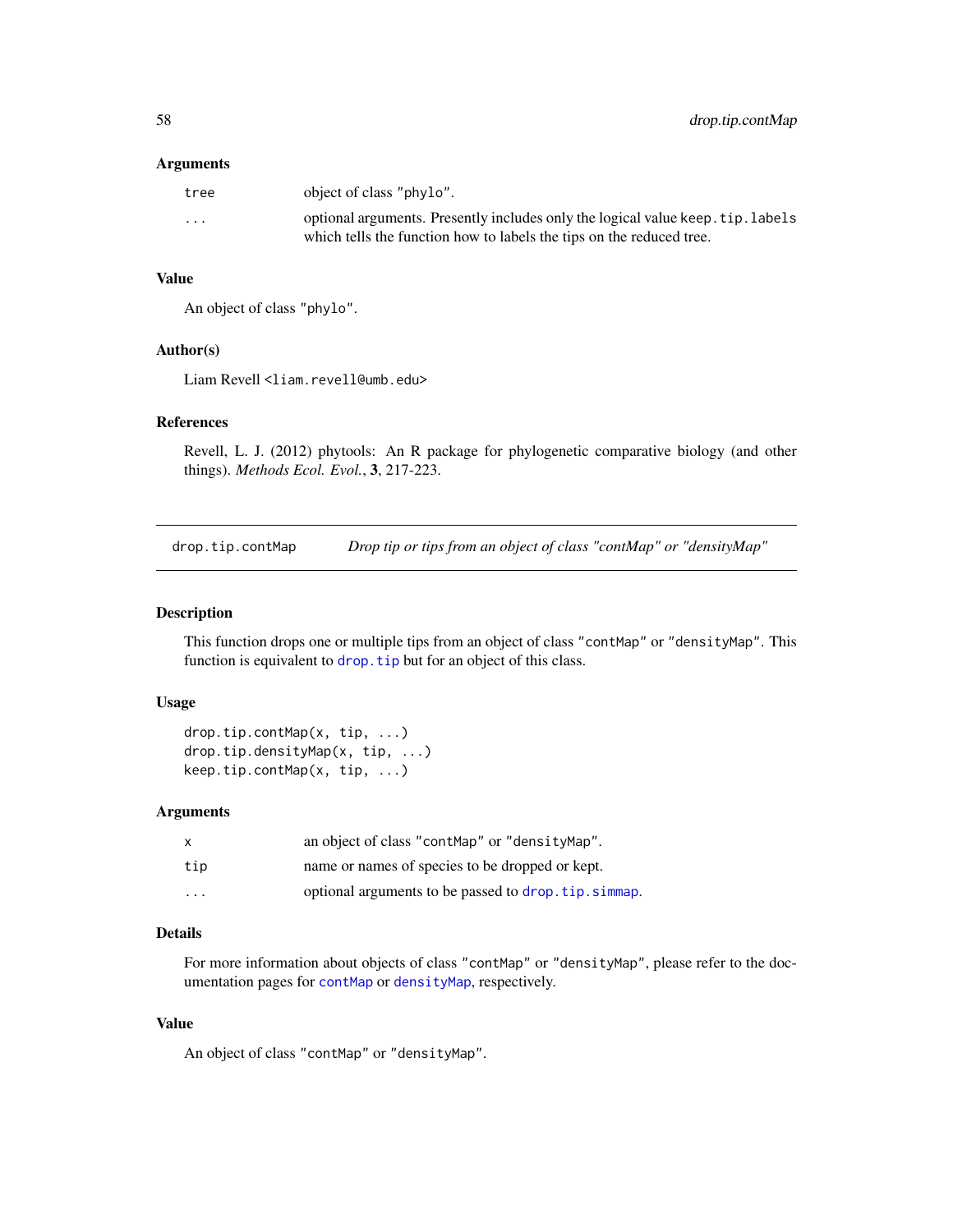# drop.tip.multiPhylo 59

### Author(s)

Liam Revell <liam.revell@umb.edu>

#### References

Revell, L. J. (2012) phytools: An R package for phylogenetic comparative biology (and other things). *Methods Ecol. Evol.*, 3, 217-223.

# See Also

[contMap](#page-40-0), [densityMap](#page-48-0), [drop.tip](#page-0-0), [drop.tip.simmap](#page-59-0), [keep.tip](#page-0-0)

drop.tip.multiPhylo *Drop tip or tips from an object of class "multiPhylo" or "multiSimmap"*

#### Description

This function drops one or multiple tips from all the trees of an object of class "multiPhylo" or "multiSimmap".

#### Usage

```
drop.tip.multiPhylo(phy, tip, ...)
drop.tip.multiSimmap(phy, tip, ...)
```
### Arguments

| phy       | an object of class "multiPhylo" or "multiSimmap".                                                                                                                           |
|-----------|-----------------------------------------------------------------------------------------------------------------------------------------------------------------------------|
| tip       | name or names of species to be dropped.                                                                                                                                     |
| $\ddotsc$ | optional arguments to be passed to drop, tip or drop, tip, simmap. Most op-<br>tional arguments work, with the exception of interactive=TRUE which will<br>return an error. |

# Details

This function merely wraps [drop.tip](#page-0-0) and [drop.tip.simmap](#page-59-0). Note that drop.tip.multiSimmap is merely just an alias of drop.tip.multiPhylo.

# Value

An object of class "multiPhylo" or "multiSimmap", depending on the input object class.

# Author(s)

Liam Revell <liam.revell@umb.edu>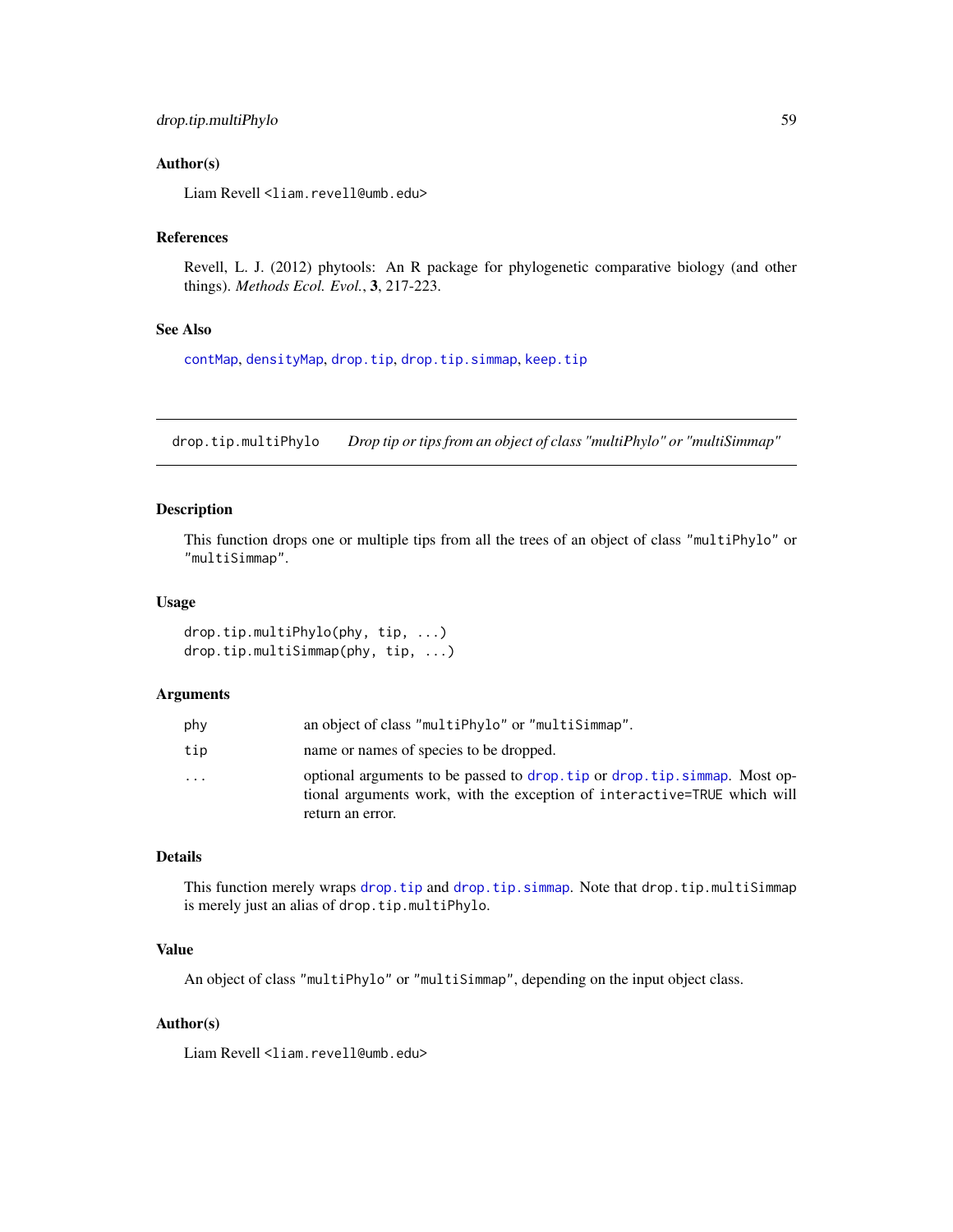#### References

Revell, L. J. (2012) phytools: An R package for phylogenetic comparative biology (and other things). *Methods Ecol. Evol.*, 3, 217-223.

#### See Also

[drop.tip](#page-0-0), [drop.tip.simmap](#page-59-0)

<span id="page-59-0"></span>drop.tip.simmap *Drop tips or extract clade from tree with mapped discrete character*

### **Description**

This function drops one or multiple tips from the modified "phylo" object with a mapped binary or multistate trait (see read. simmap) while maintaining the matrix \$mapped. edge and list of mappings by branch maps. This function is equivalent to [drop.tip](#page-0-0) but for a tree with a mapped discrete character.

[extract.clade](#page-0-0).simmap is functionally equivalent to extract.clade but preserves discrete character mappings on the tree.

### Usage

drop.tip.simmap(tree, tip, ...) extract.clade.simmap(tree, node)

#### Arguments

| tree     | a modified object of class "phylo" (see read. simmap).                                                                                                   |
|----------|----------------------------------------------------------------------------------------------------------------------------------------------------------|
| tip      | name or names of species to be dropped.                                                                                                                  |
| node     | node number for the root node of the clade to be extracted.                                                                                              |
| $\ddots$ | optional arguments. Currently the logical argument untangle which if set to<br>TRUE will call untangle before returning the "simmap" object to the user. |

#### Value

A modified object of class "phylo" containing the elements maps and \$mapped.edge with the time spent in each state along each edge of the tree.

# Author(s)

Liam Revell <liam.revell@umb.edu>

#### References

Revell, L. J. (2012) phytools: An R package for phylogenetic comparative biology (and other things). *Methods Ecol. Evol.*, 3, 217-223.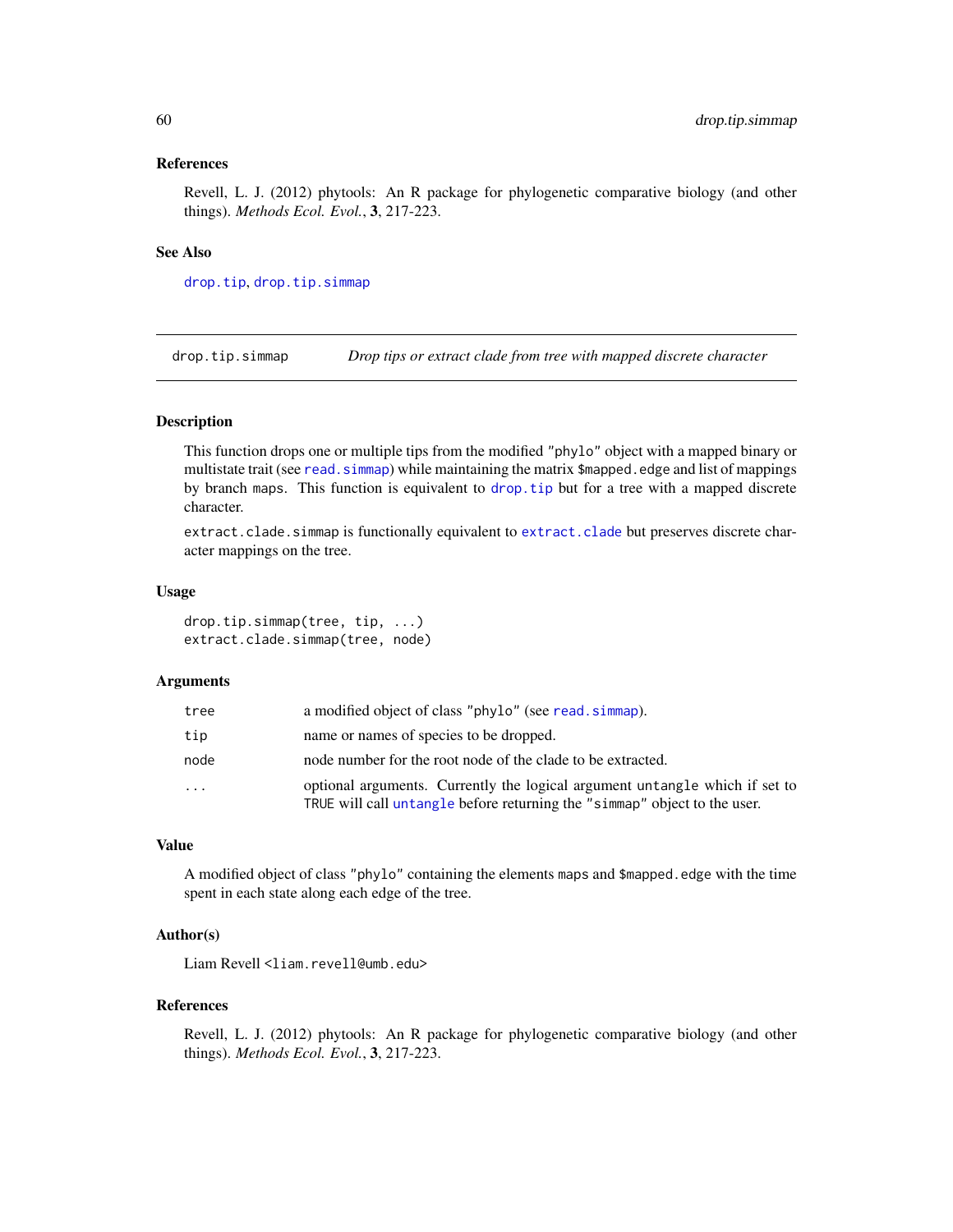#### Dtest 61

# See Also

[brownie.lite](#page-32-0), [drop.tip](#page-0-0), [extract.clade](#page-0-0), [make.simmap](#page-107-0), [read.simmap](#page-176-0), [sim.history](#page-191-0)

Dtest *Conducts correlational D-test from stochastic mapping*

# Description

This function conducts the 'D-test' of Huelsenbeck et al. (2003).

#### Usage

Dtest(t1, t2, nsim=100, ...)

# Arguments

| t1         | set of stochastic map trees (i.e., object of class "multisimmap" for character 1.<br>Note that t1 and t2 should be of the same length.                                                                            |
|------------|-------------------------------------------------------------------------------------------------------------------------------------------------------------------------------------------------------------------|
| t2         | set of stochastic map trees (i.e., object of class "multisimmap" for character 2.<br>Note that t1 and t2 should be of the same length.                                                                            |
| nsim       | number of simulations to use in the test.                                                                                                                                                                         |
| $\ddots$ . | arguments to be passed internally to make simmap. Note that (for now) these<br>must be the same for both t1 and t2 (that is to say, we are not able to assume<br>different trait evolution models for each tree). |

## Details

Note that this function has been included without much testing, and so the user should be wary.

#### Value

An object of class "Dtest".

#### Author(s)

Liam Revell <liam.revell@umb.edu>

#### References

Huelsenbeck, J. P., R. Neilsen, and J. P. Bollback (2003) Stochastic mapping of morphological characters. *Systematic Biology*, 52, 131-138.

Revell, L. J. (2012) phytools: An R package for phylogenetic comparative biology (and other things). *Methods Ecol. Evol.*, 3, 217-223.

#### See Also

[make.simmap](#page-107-0), [map.overlap](#page-110-0)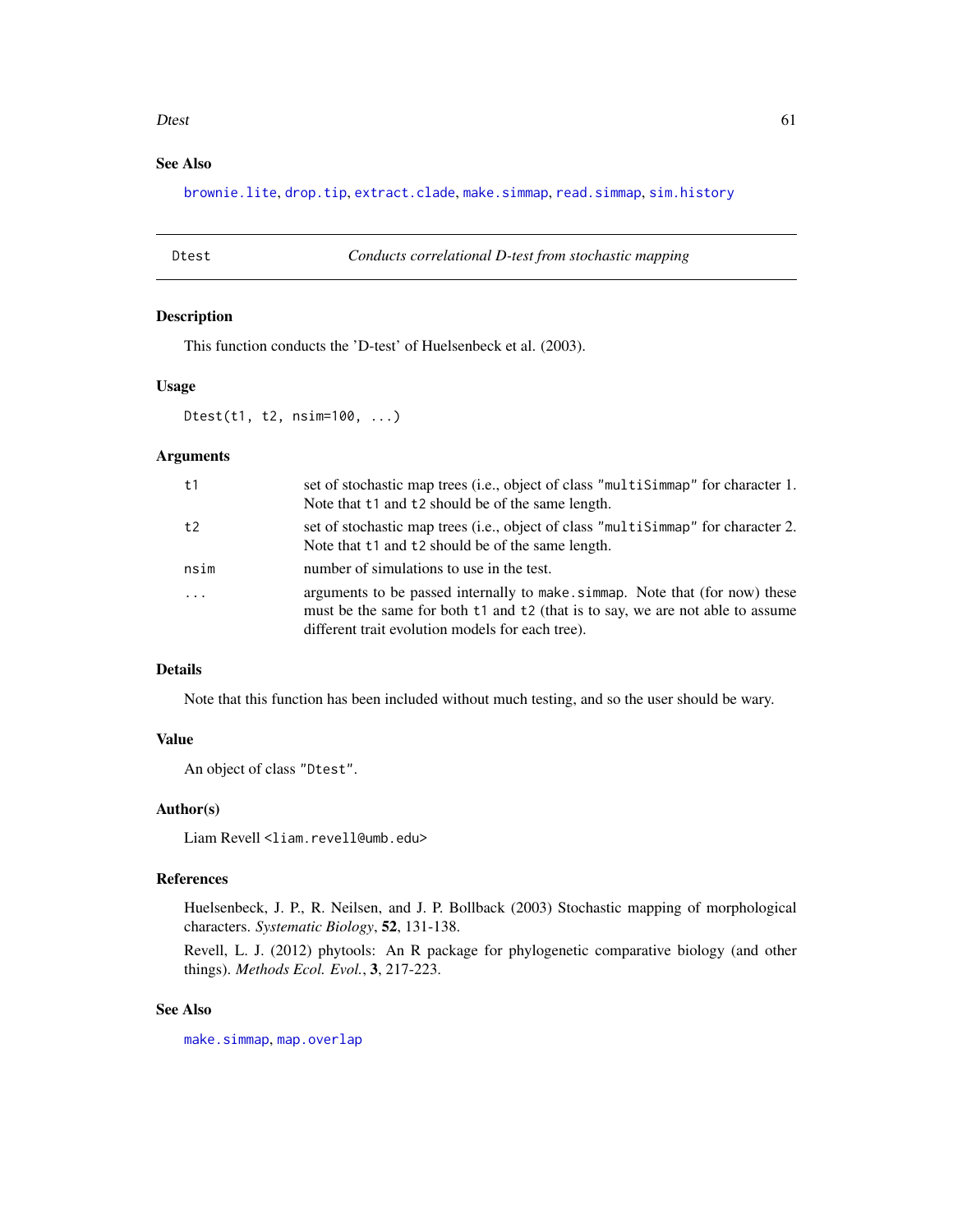Function maps a discrete character onto the edges of the tree using variable edge widths.

### Usage

```
edge.widthMap(tree, x, ...)
## S3 method for class 'edge.widthMap'
plot(x, max.width=0.9, legend="trait value", ...)
```
# Arguments

| tree      | object of class "phylo".                                                                                                                                                                                                                                           |
|-----------|--------------------------------------------------------------------------------------------------------------------------------------------------------------------------------------------------------------------------------------------------------------------|
| x         | a numerical vector of phenotypic trait values for species. $names(x)$ should con-<br>tain the species names and match tree\$tip.label. Or, for plot.edge.widthMap,<br>an object of class "edge.widthMap".                                                          |
| max.width | maximum edge width in plot units.                                                                                                                                                                                                                                  |
| legend    | label for the plot legend.                                                                                                                                                                                                                                         |
| $\ddots$  | optional arguments - especially for the plot method. Perhaps the most impor-<br>tant of these is min. width, which defaults to 0 but could probably be increased<br>for many datasets and graphical devices. Other arguments are passed internally<br>to plotTree. |

# Value

edge.widthMap returns an object of class "edge.widthMap".

plot.edge.widthMap can be used to plot this object.

#### Author(s)

Liam Revell <liam.revell@umb.edu>

### References

Revell, L. J. (2012) phytools: An R package for phylogenetic comparative biology (and other things). *Methods Ecol. Evol.*, 3, 217-223.

### See Also

[contMap](#page-40-0), [fastAnc](#page-74-0)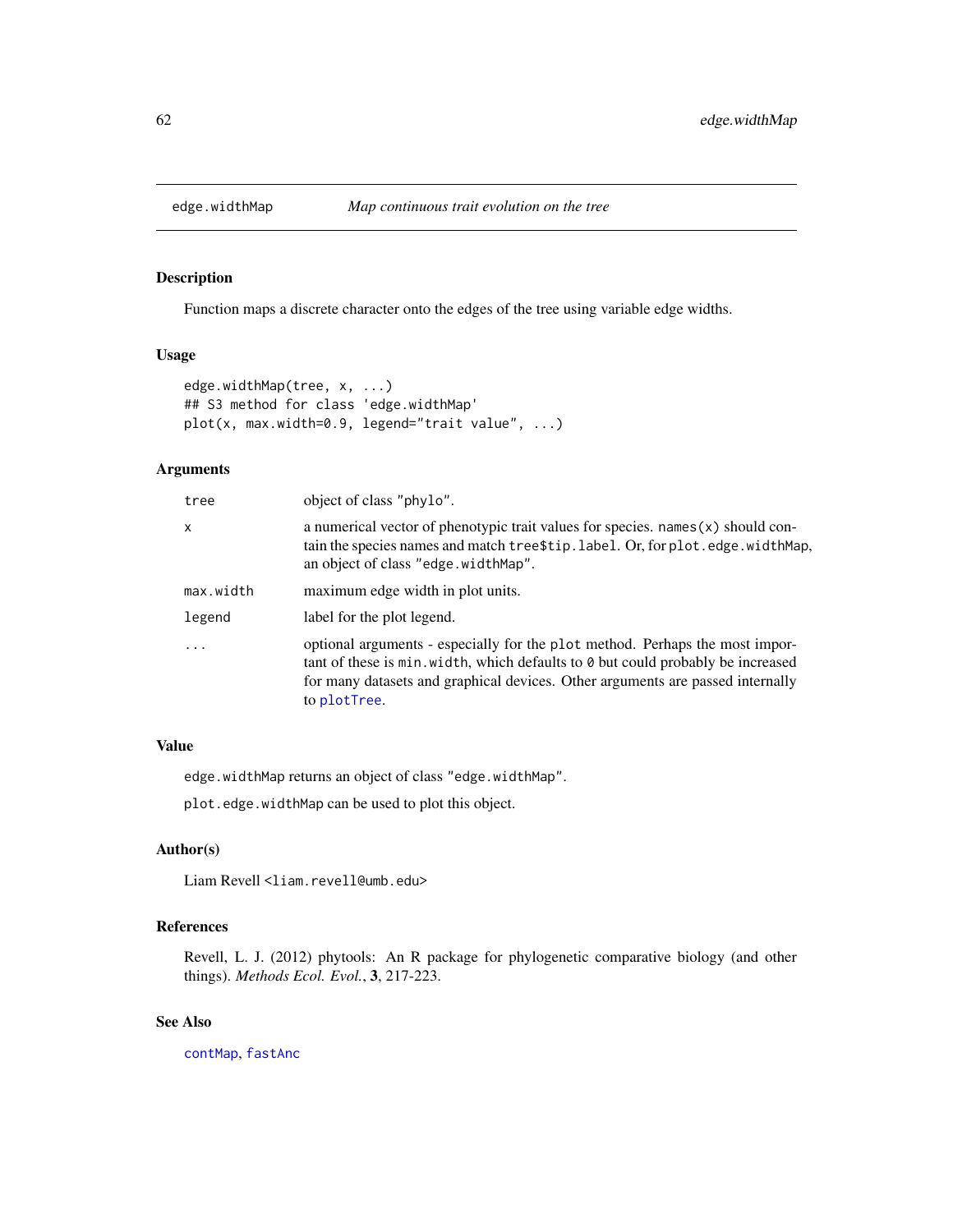#### edgeProbs 63 and the contract of the contract of the contract of the contract of the contract of the contract of the contract of the contract of the contract of the contract of the contract of the contract of the contract

### Examples

```
## load data from Garland et al. (1992)
data(mammal.tree)
data(mammal.data)
## extract character of interest
ln.bodyMass<-log(setNames(mammal.data$bodyMass,
    rownames(mammal.data)))
## create "edge.widthMap" object
mammal.ewMap<-edge.widthMap(mammal.tree,ln.bodyMass,
min.width=0.05)
## plot it
plot(mammal.ewMap,legend="log(body mass)")
par(max=c(5.1,4.1,4.1,2.1)) ## reset margins to default
```
edgeProbs *Compute the relative frequencies of state changes along edges*

#### Description

This function computes the relative frequencies of character state changes along edges from a sample of stochastically mapped character histories. This function assumes that all trees in the sample differ only in their mapped histories & not at all in topology or branch lengths. Note that it only asks whether the starting and ending states of the edge differ in a particular way, and thus ignores multiple-hits along a single edge.

### Usage

```
edgeProbs(trees)
```
# Arguments

trees an object of class "multiSimmap" containing a sample of trees that are identical in topology & branch lengths with different stochastically mapped character histories.

#### Value

The object that is returned is a matrix with the state changes  $\&$  the relative frequency of each state change. Rows are in the order of the matrix edge for any of the mapped trees.

## Author(s)

Liam Revell <liam.revell@umb.edu>

#### References

Revell, L. J. (2012) phytools: An R package for phylogenetic comparative biology (and other things). *Methods Ecol. Evol.*, 3, 217-223.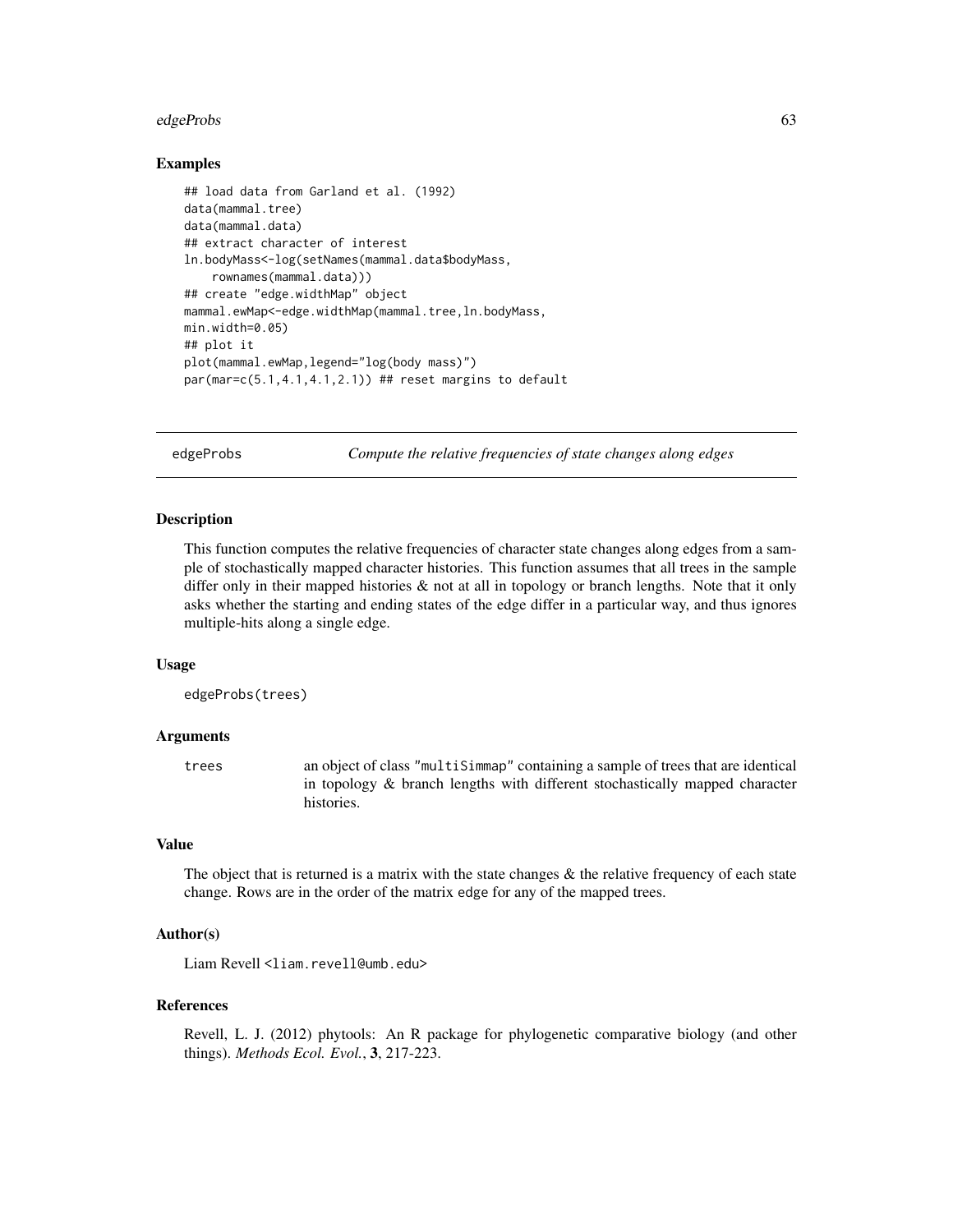# See Also

[plotSimmap](#page-160-0)

estDiversity *Estimate diversity at each node of the tree*

#### Description

This function estimates the lineage density at each node in the tree based on a biogeographic model (based on Mahler et al. 2010).

### Usage

```
estDiversity(tree, x, method=c("asr","simulation"), model="ER", ...)
```
#### Arguments

| tree       | is a phylogenetic tree in "phylo" format.                                                                                                        |
|------------|--------------------------------------------------------------------------------------------------------------------------------------------------|
| X          | a vector containing the biogeographic area for each of the tip taxa.                                                                             |
| method     | method for reconstructing ancestral biogeography.                                                                                                |
| model      | model for ancestral character estimation. In theory, any model from ace; how-<br>ever only symmetric models permitted for method="asr".          |
| $\ddots$ . | optional arguments. So far, this includes only nsim, the number of stochastic<br>mappings to conduct using make. simmap for method="simulation". |

### Details

Two different methods are implemented in the current version. For method="asr" the state at the current node, and at each position along each co-extant internal edge, is computed as the marginal (empirical Bayesian) ancestral state reconstruction using the re-rooting method of Yang (2006). The lineage density is then computed as the sum of the marginal reconstructions (posterior probabilities) times the summed marginal ancestral reconstructions across co-extant edges. In method="simulation", stochastic character mapping is used to generate optional argument nsim stochastic maps of ancestral biogeography. Then the lineage density at each node is computed as the number of co-existing lineages with the same biogeography as the focal node, averaged acrossed stochastic maps. The importance of this distinction may depend on the degree to which reconstructions at internal nodes are independent, which relates to the distinction between marginal and joint reconstruction (e.g., see Yang 2006).

### Value

A vector containing the estimated lineage density at each node

#### Author(s)

Liam Revell <liam.revell@umb.edu>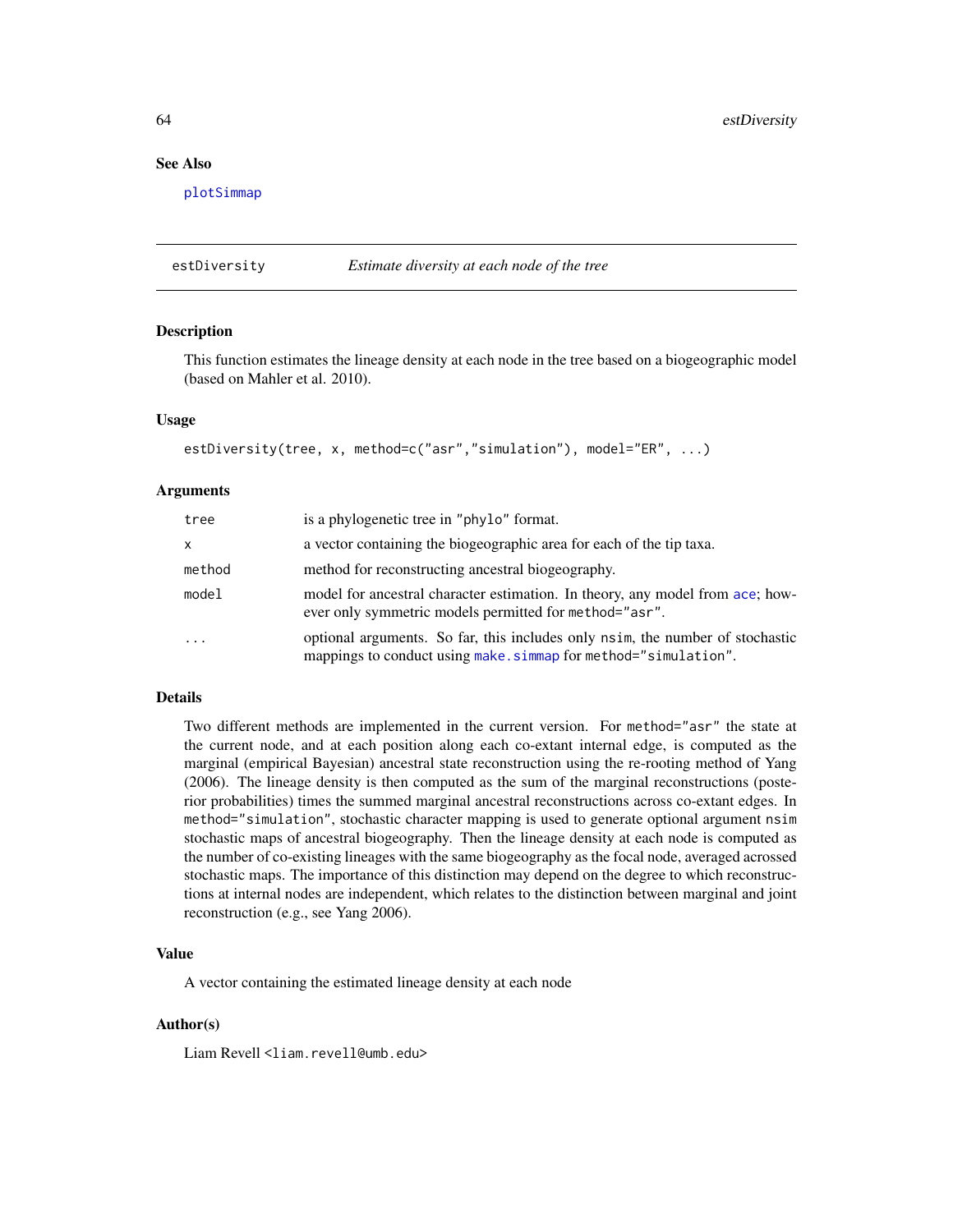# evol.rate.mcmc 65

### References

Mahler, D. L, L. J. Revell, R. E. Glor, and J. B. Losos. (2010) Ecological opportunity and the rate of morphological evolution in the diversification of Greater Antillean anoles. *Evolution*, 64, 2731-2745.

Revell, L. J. (2012) phytools: An R package for phylogenetic comparative biology (and other things). *Methods Ecol. Evol.*, 3, 217-223.

Yang, Z. (2006) *Computational Molecular Evolution*. Oxford University Press.

### See Also

[fitDiversityModel](#page-82-0)

<span id="page-64-0"></span>

| evol.rate.mcmc | Bayesian MCMC method for identifying exceptional phenotypic diver- |
|----------------|--------------------------------------------------------------------|
|                | sification in a phylogeny                                          |

# Description

This function takes a phylogenetic tree and data for a single continuously valued character and uses a Bayesian MCMC approach to identify the phylogenetic location of a shift in the evolutionary rate through time.

#### Usage

```
evol.rate.mcmc(tree, x, ngen=10000, control=list(), ...)
## S3 method for class 'evol.rate.mcmc'
print(x, \ldots)## S3 method for class 'evol.rate.mcmc'
summary(object, ...)
## S3 method for class 'summary.evol.rate.mcmc'
print(x, \ldots)## S3 method for class 'summary.evol.rate.mcmc'
plot(x, \ldots)
```
### Arguments

| tree         | an object of class "phylo" (a phylogenetic tree).                                                                                                                                                                                                                                                                                                                                  |
|--------------|------------------------------------------------------------------------------------------------------------------------------------------------------------------------------------------------------------------------------------------------------------------------------------------------------------------------------------------------------------------------------------|
| $\mathsf{x}$ | a vector of tip values for species in which names $(x)$ contains the species names<br>of tree, an object of class "evol.rate.mcmc", or (in the case of the S3 summary<br>method) an object of class "summary.evol.rate.mcmc".                                                                                                                                                      |
| ngen         | an integer value indicating the number of generations for the MCMC.                                                                                                                                                                                                                                                                                                                |
| control      | a list of control parameters containing the following elements: sig1: starting<br>value for $\sigma_1^2$ ; sig2: starting value for $\sigma_2^2$ ; a: starting value for a; sd1: standard<br>deviation for the normal proposal distribution for $\sigma_1^2$ ; sd2: standard deviation<br>for the normal proposal distribution for $\sigma_2^2$ ; kloc: scaling parameter for tree |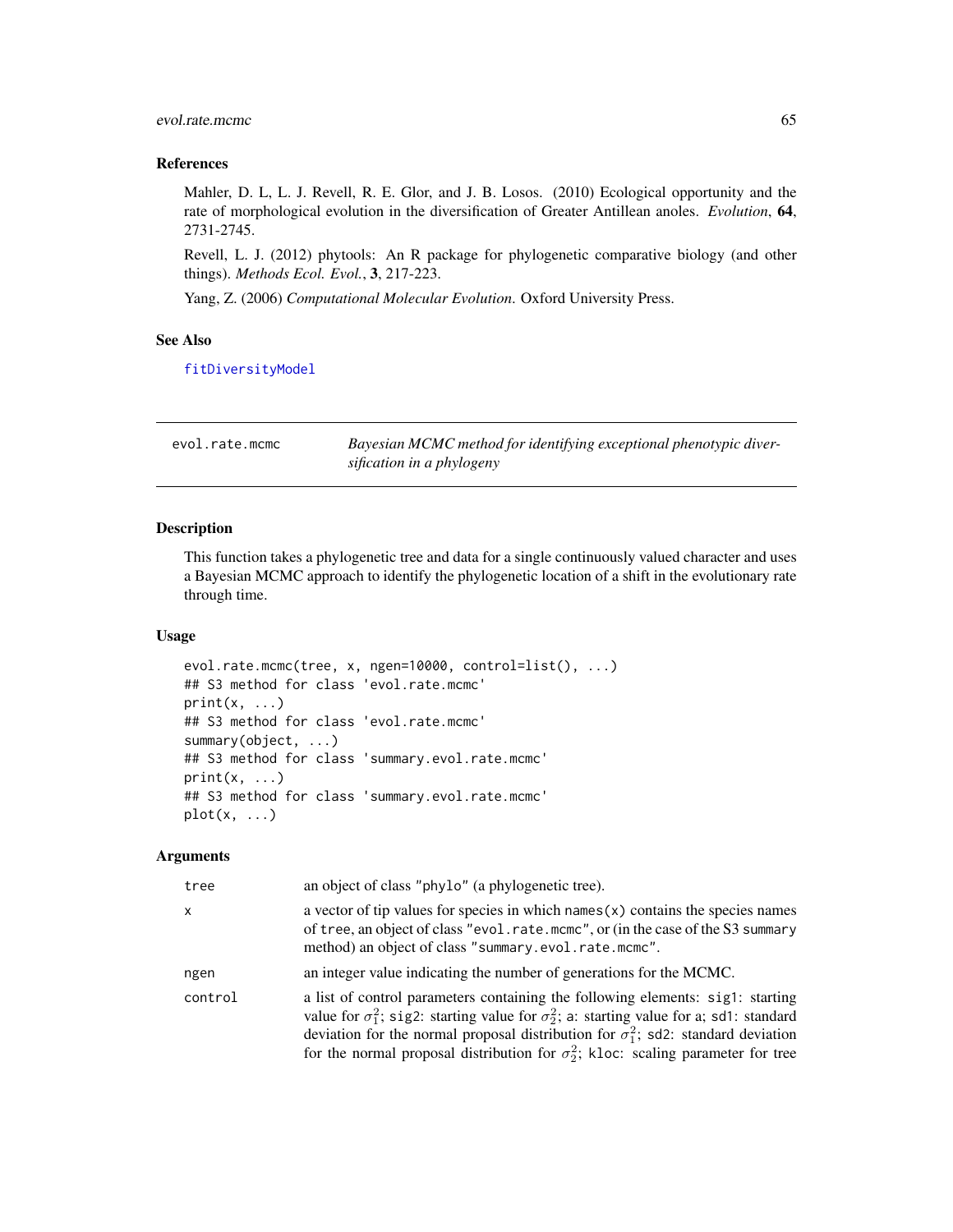|           | move proposals - $1/\lambda$ for the reflected exponential distribution; sdlnr: stan-<br>dard deviation on the log-normal prior on $\sigma_1^2/\sigma_2^2$ ; rand shift: probability of<br>proposing a random shift in the tree (improves mixing); print: print frequency<br>for the MCMC; sample: sample frequency. |
|-----------|----------------------------------------------------------------------------------------------------------------------------------------------------------------------------------------------------------------------------------------------------------------------------------------------------------------------|
| object    | for the S3 summary method, an object of class "evol.rate.mcmc".                                                                                                                                                                                                                                                      |
| $\ddotsc$ | other optional arguments.                                                                                                                                                                                                                                                                                            |

# Details

Default values of control are given in Revell et al. (2012).

#### Value

An object of class "evol.rate.mcmc" consisting of at least the following elements:

| $m$ cmc | results from the MCMC run.                                                                              |
|---------|---------------------------------------------------------------------------------------------------------|
| tips    | list of stips in rate $\sigma_1^2$ for each sampled generation of MCMC (to polarize the<br>rate shift). |

### Author(s)

Liam Revell <liam.revell@umb.edu>

## References

Revell, L. J. (2012) phytools: An R package for phylogenetic comparative biology (and other things). *Methods Ecol. Evol.*, 3, 217-223.

Revell, L. J., D. L. Mahler, P. Peres-Neto, and B. D. Redelings. (2012) A new method for identifying exceptional phenotypic diversification. *Evolution*, 66, 135-146.

#### See Also

[anc.Bayes](#page-14-0), [brownie.lite](#page-32-0), [evol.vcv](#page-65-0), [minSplit](#page-118-0), [posterior.evolrate](#page-168-0)

<span id="page-65-0"></span>evol.vcv *Likelihood test for variation in the evolutionary variance-covariance matrix*

### Description

This function takes an object of class "simmap" with a mapped binary or multistate trait and data for an arbitrary number of continuously valued character. It then fits the multiple evolutionary variance-covariance matrix (rate matrix) model of Revell & Collar (2009; *Evolution*).

```
evol.vcv(tree, X, maxit=2000, vars=FALSE, ...)
```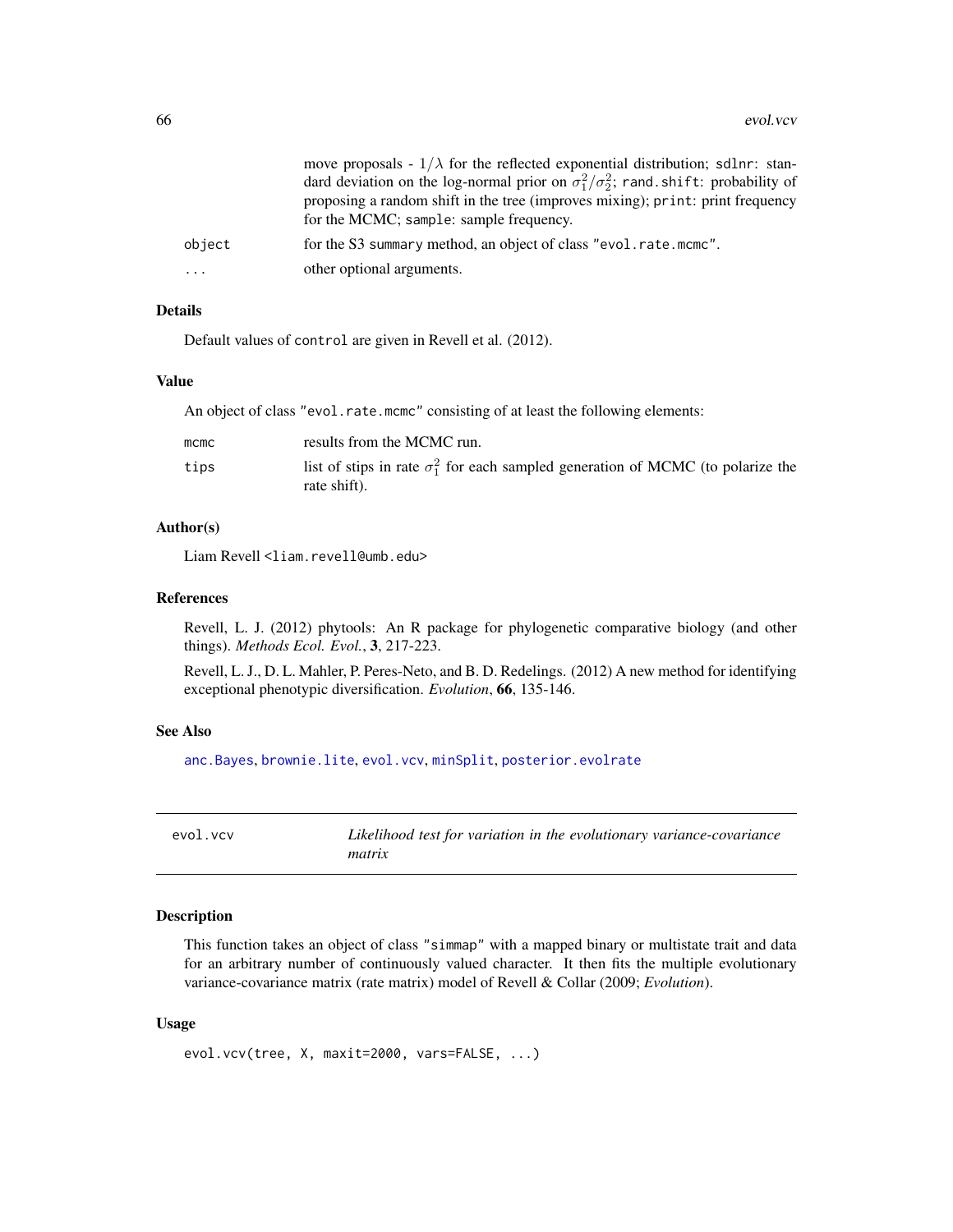#### evol.vcv 67

# Arguments

| tree  | an object of class "simmap". If tree is an object of class "phylo" then a simple<br>multivariate Brownian motion model will be fit to the data in X.                                                                                                                                                                                                                                                                                                                                                                                             |
|-------|--------------------------------------------------------------------------------------------------------------------------------------------------------------------------------------------------------------------------------------------------------------------------------------------------------------------------------------------------------------------------------------------------------------------------------------------------------------------------------------------------------------------------------------------------|
| X     | an n x m matrix of tip values for m continuously valued traits in n species - row<br>names should be species names. If X is supplied as a data frame it will be coerced<br>into a matrix without warning.                                                                                                                                                                                                                                                                                                                                        |
| maxit | an optional integer value indicating the maximum number of iterations for opti-<br>mization. This quantity may need to be increased for difficult optimizations.                                                                                                                                                                                                                                                                                                                                                                                 |
| vars  | an optional logical value indicating whether or not to estimate the variances of<br>the parameter estimates from the Hessian matrix.                                                                                                                                                                                                                                                                                                                                                                                                             |
|       | optional arguments. The most important optional argument at this time is error-vcv<br>which should contain a list of matrices of sampling variances and covariances<br>for (and between) the means of each species. The sampling variance for the<br>mean is just the square of the sampling error. Sampling covariances will tend to<br>be zero (or close to zero) if error for different traits is uncorrelated, for instance,<br>because different specimens were used to estimate the means for different traits,<br>and non-zero otherwise. |

# Details

This function performs optimization by maximizing the likelihood with respect to the Cholesky matrices using [optim](#page-0-0). Optimization is by method="Nelder-Mead". Using box constraints does not make sense here as they would be applied to the Cholesky matrix rather than the target parameters. Users may have to increase maxit for large trees and/or more than two traits.

### Value

An object of class "evol.vcv" with the following components:

| R.single      | vev matrix for the single rate matrix model.                                                      |
|---------------|---------------------------------------------------------------------------------------------------|
| vars.single   | optionally, a matrix containing the variances of the elements of R. single.                       |
| logL1         | log-likelihood for single matrix model.                                                           |
| k1            | number of parameters in the single marix model.                                                   |
| R.multiple    | m x m x p array containing the p estimated vcv matrices for the p regimes painted<br>on the tree. |
| vars.multiple | optionally, an array containing the variances of the parameter estimates in R. multiple.          |
| logL.multiple | log-likelihood of the multi-matrix model.                                                         |
| k2            | number of parameters estimated in this model.                                                     |
| P.chisq       | P-value of the $\chi^2$ test on the likelihood ratio.                                             |
| convergence   | logical value indicating whether or not the optimization has converged.                           |

# Author(s)

Liam Revell <liam.revell@umb.edu>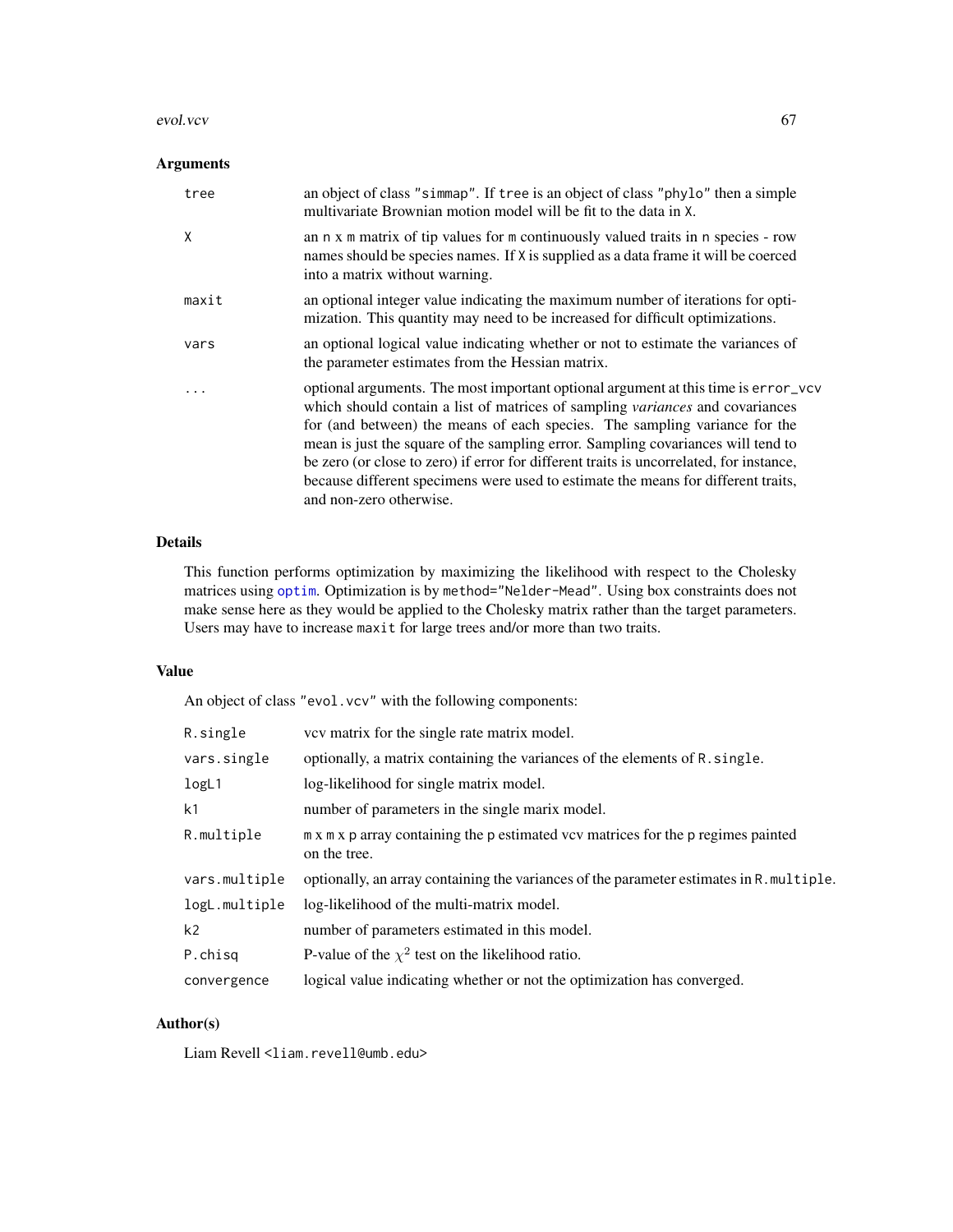#### References

Revell, L. J., and D. C. Collar (2009) Phylogenetic analysis of the evolutionary correlation using likelihood. *Evolution*, 63, 1090-1100.

Revell, L. J. (2012) phytools: An R package for phylogenetic comparative biology (and other things). *Methods Ecol. Evol.*, 3, 217-223.

### See Also

[evol.rate.mcmc](#page-64-0), [brownie.lite](#page-32-0)

#### Examples

```
## load data from Revell & Collar (2009)
data(sunfish.tree)
data(sunfish.data)
## fit multi-correlation model
sunfish.fit<-evol.vcv(sunfish.tree,sunfish.data[,2:3])
print(sunfish.fit)
```
evolvcv.lite *Likelihood test for a shift in the evolutionary correlation between traits*

#### **Description**

This function takes an object of class "simmap" with a mapped binary or multistate trait and data for two and only two continuously valued character. It then fits (by default) four different evolutionary models: common rates and correlation; different rates, common correlation; different correlations, common rates; no common structure.

In addition to the four default models specified above, evolvcv.lite now fits an additional four additional models.

The set of models to be fit can be specified using the optional argument models in multiple ways.

First, if left unspecified, then the four models listed above will be fit.

Second, if models is set to "all models" than eight models will be fit.

Lastly, one or more (up to all eight) models can be fit by encoding the models to be fit into a single vector containing a subset or all of the following elements: "1", "2", "2b", "3", "3b", "3c", and "4". These codes correspond to the following eight models: 1. common rates, common correlation; 2. different rates, common correlation; 2b. different rates for trait 1 only, common correlation; 2c. different rates for trait 2 only, common correlation; 3. common rates, different correlations; 3b. different rates for trait 1 only, different correlations; 3c. different rates for trait 2 only, different correlation; and 4. no common structure.

```
evolvcv.lite(tree, X, maxit=2000, tol=1e-10, ...)
```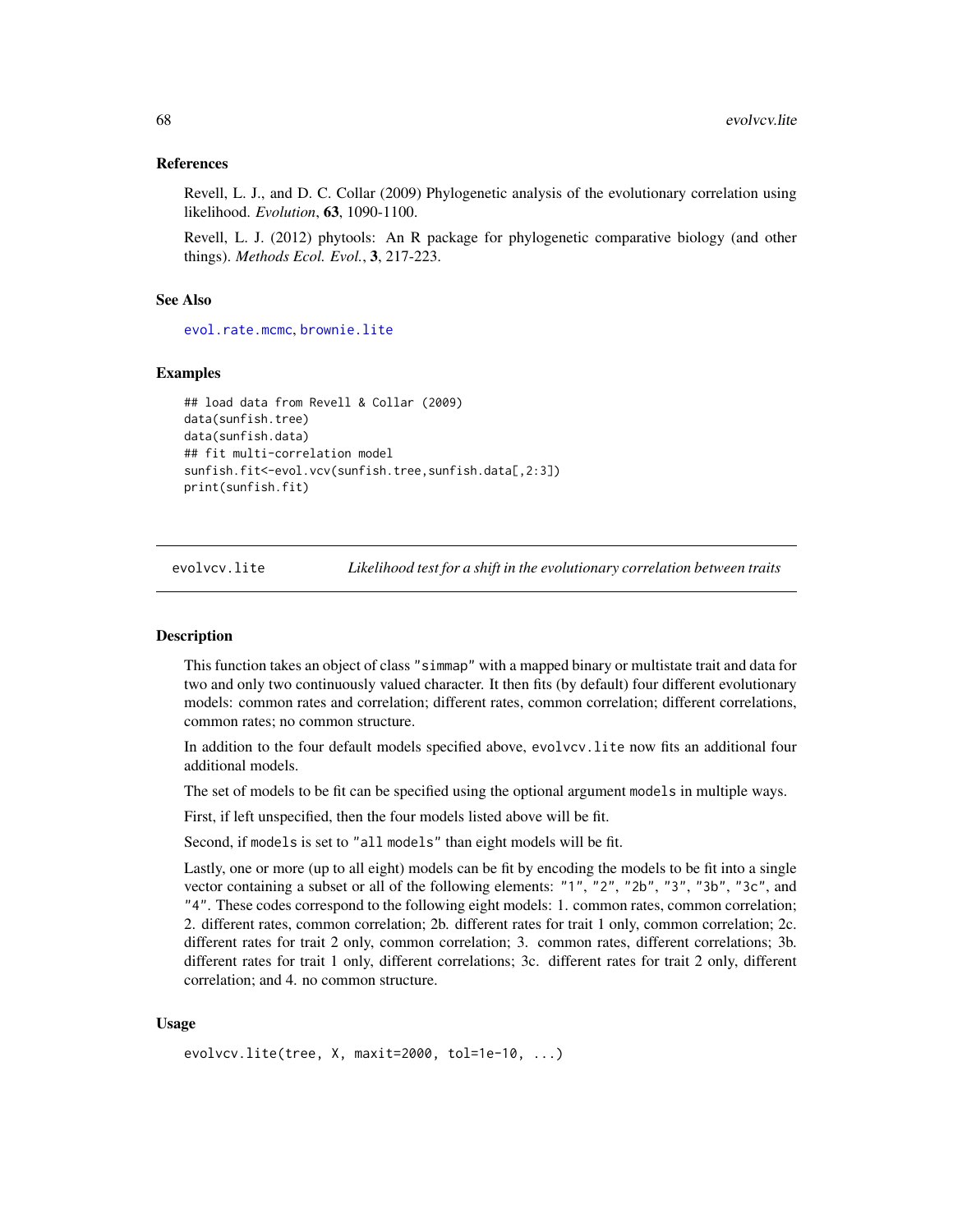#### evolvcv.lite 69

## Arguments

| tree  | an object of class "simmap". If tree is an object of class "phylo" then a simple<br>multivariate Brownian motion model will be fit to the data in X.                                                                                                                                                                                                                                                                                                                                                                                                                                                                                                                                         |
|-------|----------------------------------------------------------------------------------------------------------------------------------------------------------------------------------------------------------------------------------------------------------------------------------------------------------------------------------------------------------------------------------------------------------------------------------------------------------------------------------------------------------------------------------------------------------------------------------------------------------------------------------------------------------------------------------------------|
| X     | an n x m matrix of tip values for m continuously valued traits in n species - row<br>names should be species names. If X is supplied as a data frame it will be coerced<br>into a matrix without warning.                                                                                                                                                                                                                                                                                                                                                                                                                                                                                    |
| maxit | an optional integer value indicating the maximum number of iterations for opti-<br>mization - may need to be increased for large trees.                                                                                                                                                                                                                                                                                                                                                                                                                                                                                                                                                      |
| tol   | tolerance value for "L-BFGS-B" optimization.                                                                                                                                                                                                                                                                                                                                                                                                                                                                                                                                                                                                                                                 |
|       | other optional arguments. The most important optional argument is probably<br>models which species the models to be fit. See <i>Description</i> for more informa-<br>tion. A second useful argument is error_vcv which should be supplied as a<br>list of matrices of sampling <i>variances</i> and covariances for (and between) the<br>means of each species. The sampling variance for the mean is just the square<br>of the sampling error. Sampling covariances will tend to be zero (or close to<br>zero) if error for different traits is uncorrelated, for instance, because different<br>specimens were used to estimate the means for different traits, and non-zero<br>otherwise. |

### Value

A list with the results summarized for each model.

# Author(s)

Liam Revell <liam.revell@umb.edu>

## References

Revell, L. J., and D. C. Collar (2009) Phylogenetic analysis of the evolutionary correlation using likelihood. *Evolution*, 63, 1090-1100.

Revell, L. J., K. S. Toyama, and D. L. Mahler (Submitted) A simple hierarchical model for heterogeneity in the evolutionary correlation on a phylogenetic tree.

Revell, L. J. (2012) phytools: An R package for phylogenetic comparative biology (and other things). *Methods Ecol. Evol.*, 3, 217-223.

## See Also

[brownie.lite](#page-32-0), [evol.vcv](#page-65-0)

### Examples

```
## load data from Revell & Collar (2009)
data(sunfish.tree)
data(sunfish.data)
## fit heirarchical common-structure models
sunfish.fit<-evolvcv.lite(sunfish.tree,sunfish.data[,2:3])
print(sunfish.fit)
```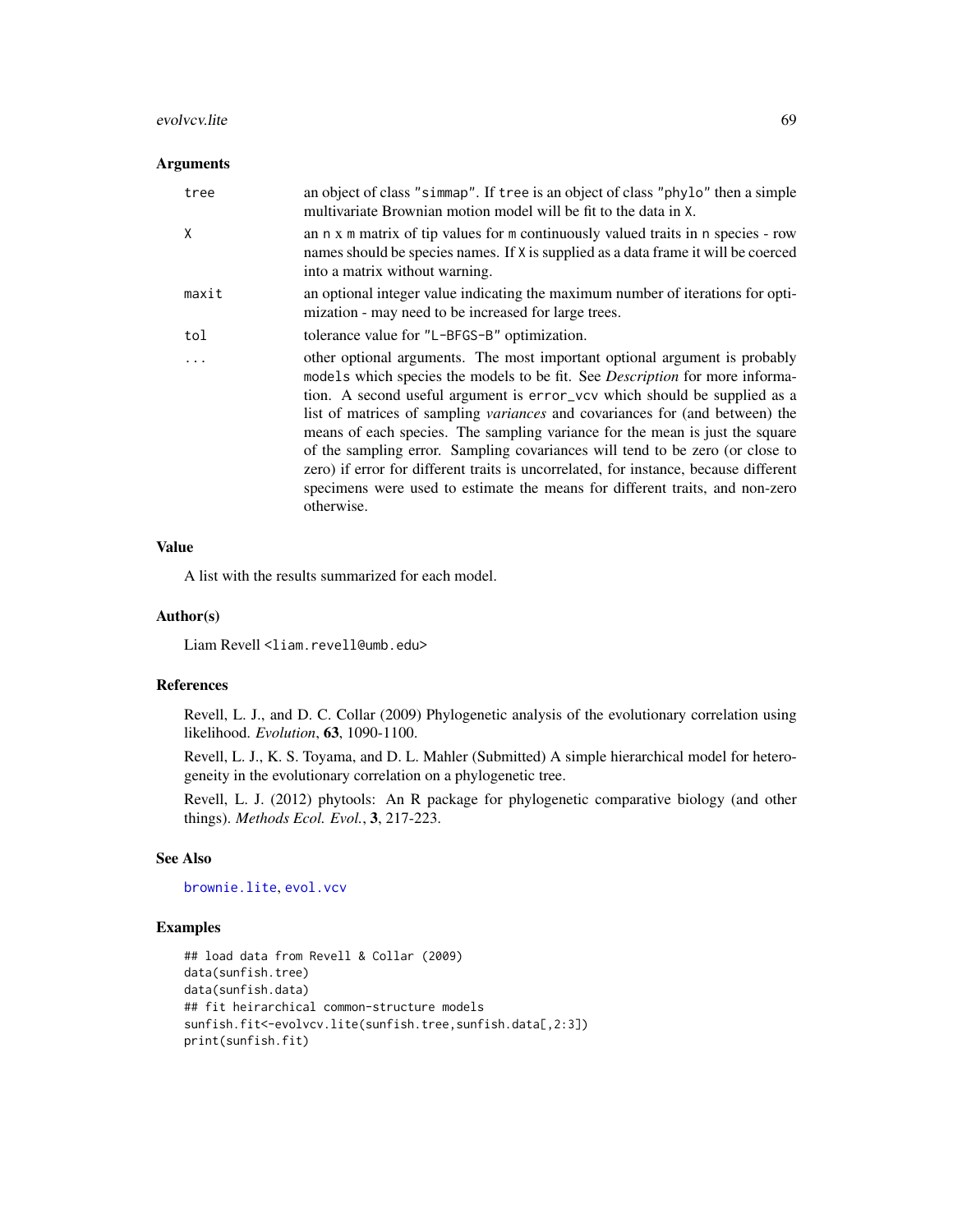This function does exhaustive and branch & bound MP searches.

#### Usage

exhaustiveMP(data, tree=NULL, method="branch.and.bound")

# Arguments

| is a phyDat (Schliep 2011) object containing DNA or other data.                                                                             |
|---------------------------------------------------------------------------------------------------------------------------------------------|
| an optional input tree (used only with method="branch.and.bound").                                                                          |
| an optional string indicatingn method to use: "branch.and.bound", imple-<br>menting a branch-and-bound search (obviously), or "exhaustive". |
|                                                                                                                                             |

# Details

Should probably not be used for more than about 8 species (and definitely not more than 10 species). Performs parsimony calculations using [parsimony](#page-0-0) in the phangorn package (Schliep, 2011).

### Value

A "phylo" or "multiPhylo" object that is the MP tree or set of MP trees. It also returns the parsimony scores in attr(trees,"pscore") or attr(trees[[i]],"pscore") for the ith tree.

## Author(s)

Liam Revell <liam.revell@umb.edu>

#### References

Felsenstein, J. (2004) *Inferring Phylogenies*. Sinauer.

Revell, L. J. (2012) phytools: An R package for phylogenetic comparative biology (and other things). *Methods Ecol. Evol.*, 3, 217-223.

Schliep, K. P. (2011) phangorn: phylogenetic analysis in R. *Bioinformatics*, 27, 592-593.

#### See Also

[mrp.supertree](#page-120-0), [optim.parsimony](#page-0-0), [pratchet](#page-0-0)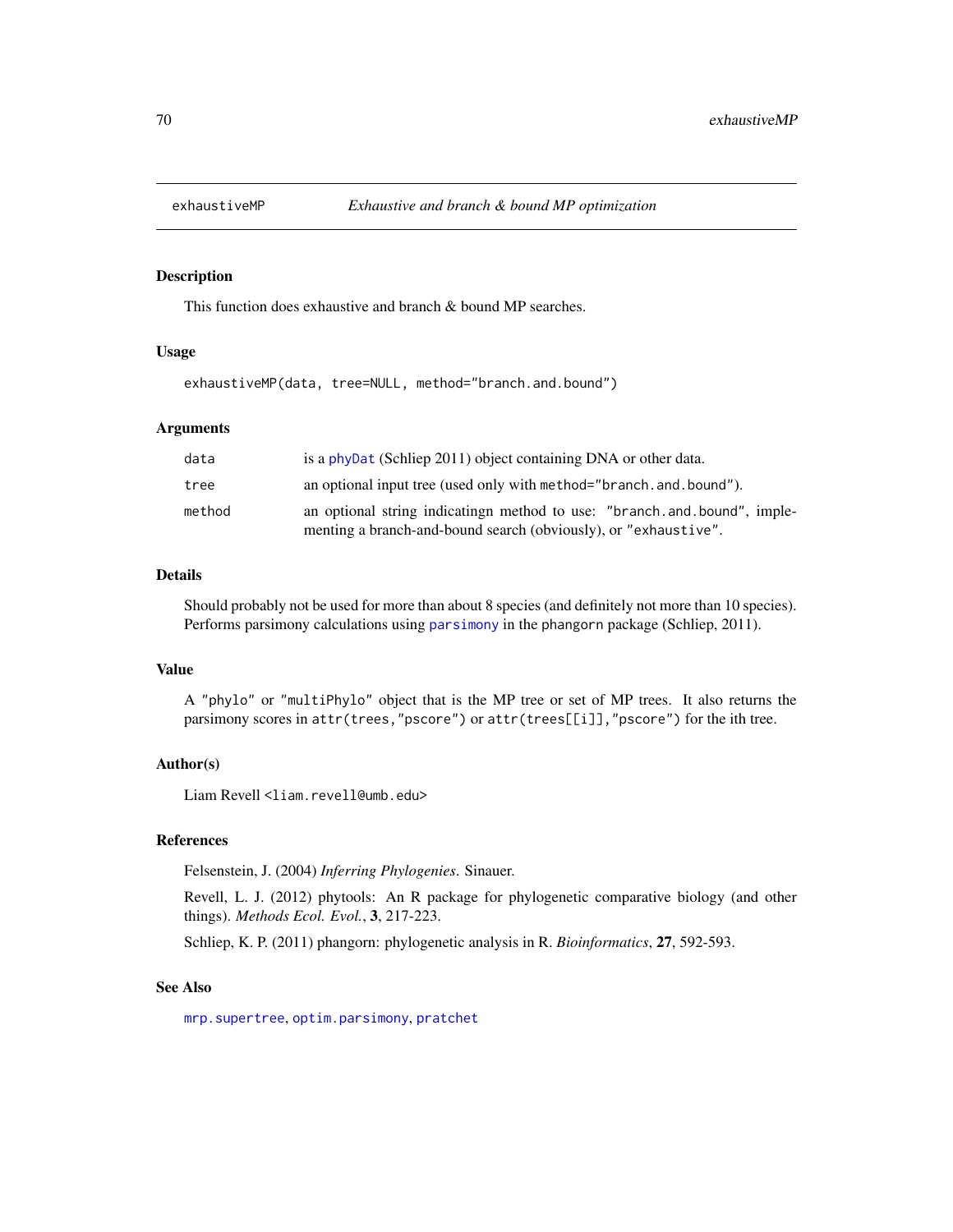The purpose of this function is to compute a custom tip-spacing for users who want to expand or contract the tip-spacing of the descendant taxa from a given node or nodes.

### Usage

```
expand.clade(tree, node, factor=5)
## S3 method for class 'expand.clade'
plot(x, \ldots)
```
# Arguments

| tree   | tree an object of class "phylo" or "simmap".                                                     |
|--------|--------------------------------------------------------------------------------------------------|
| node   | node index or vector of node indices.                                                            |
| factor | expansion factor for the tip-spacing of the taxa descended from node or nodes<br>in node.        |
| x      | for plot method, an object of class "expand. clade".                                             |
| .      | optional arguments to be passed to plotTree or plotSimmap, depending on the<br>class of x\$tree. |

# Value

The function returns an object of class "expand.clade" which consists of the (possibly re-ordered) tree and a numerical vector with the calculated tip spacing based on the expansion factor specified by the user. This object can be plotted using the S3 plot method for the object class; or it can be plotted simplying by calling a standard plotting function on the tree & tip spacings.

#### Author(s)

Liam Revell <liam.revell@umb.edu>

#### References

Revell, L. J. (2012) phytools: An R package for phylogenetic comparative biology (and other things). *Methods Ecol. Evol.*, 3, 217-223.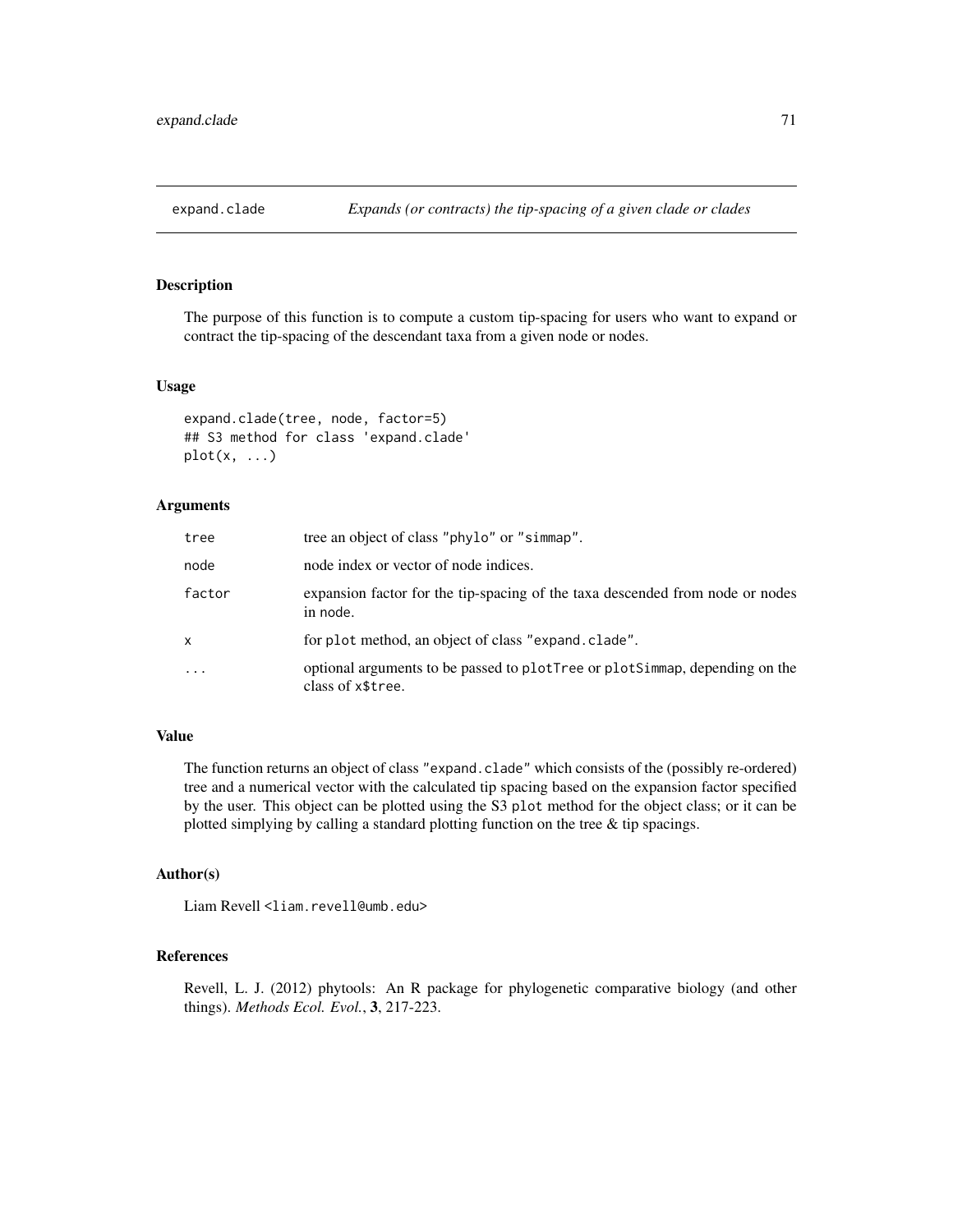This function exports trees & character data in XML format.

### Usage

```
export.as.xml(file, trees, X)
```
# Arguments

| file  | filename for export.                                                                       |
|-------|--------------------------------------------------------------------------------------------|
| trees | a phylogenetic tree or trees in "phylo" or "multiPhylo" format.                            |
|       | a matrix of class "DNAbin" or a matrix with discretely valued non-DNA charac-<br>ter data. |

#### Details

Can be used to create input file for the program SIMMAP v1.5 (Bollback 2006).

### Value

A file.

# Author(s)

Liam Revell <liam.revell@umb.edu>

### References

Bollback, J. P. (2006) Stochastic character mapping of discrete traits on phylogenies. *BMC Bioinformatics*, 7, 88.

Revell, L. J. (2012) phytools: An R package for phylogenetic comparative biology (and other things). *Methods Ecol. Evol.*, 3, 217-223.

### See Also

[make.simmap](#page-107-0), [read.nexus](#page-0-0), [read.simmap](#page-176-0), [write.simmap](#page-209-0)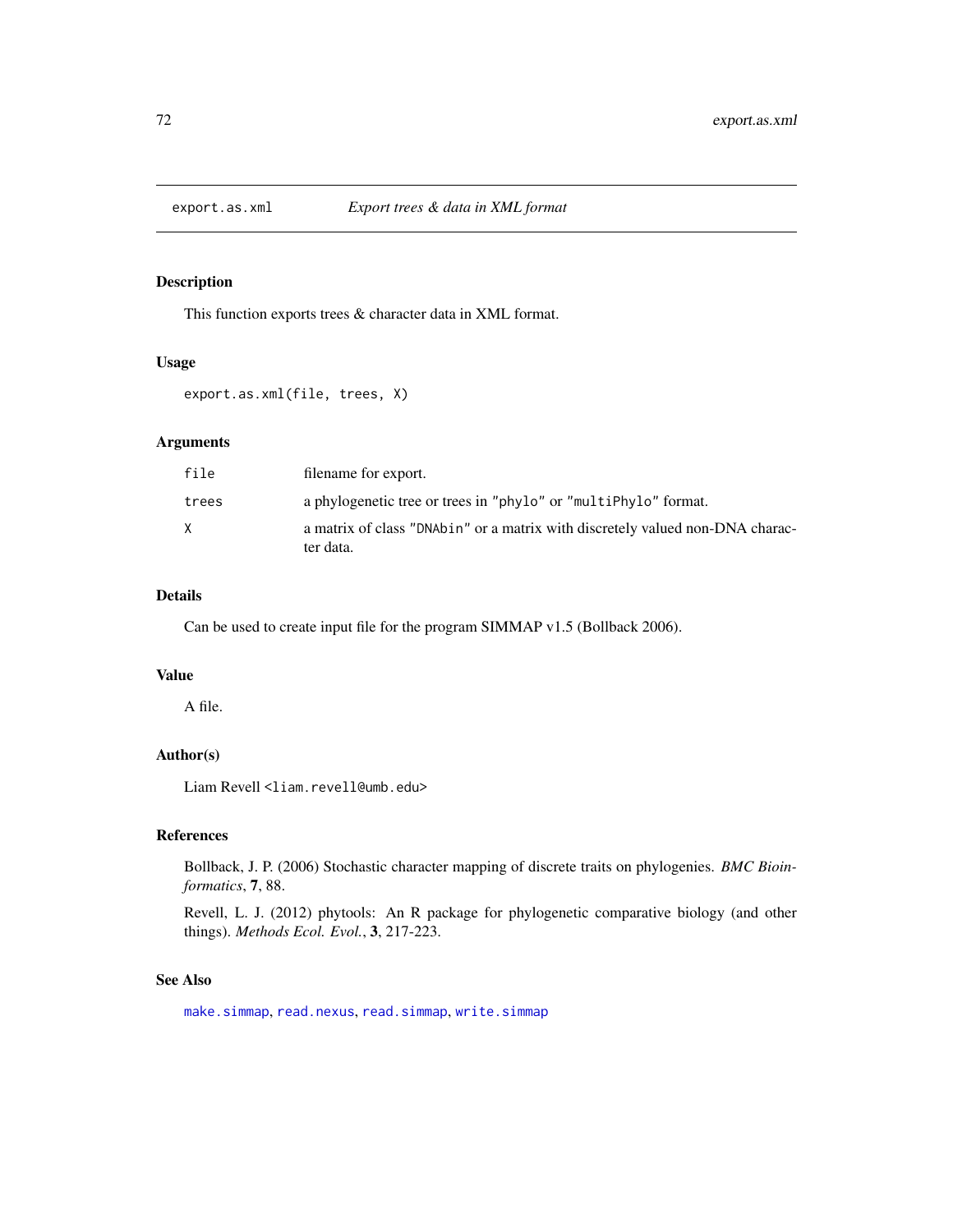<span id="page-72-0"></span>This function plots different types of phylogenetic trees.

If type="extinction" (or any unambiguous abbreviation) the function will plot a tree in which branches preceding the MRCA of all extant taxa and branches leading only to extnct lineages are plotted with dashed red lines.

If type="traitgram3d" the function will plot a three dimensional traitgram (that is, a projection of the tree into three dimensional morphospace where two dimensions are the phenotypic trait and the third axis is time since the root). In this case, the additional argument X, a matrix containing the tip values of all species (with species IDs as row names) should be supplied. Optionally, the user can also supply the matrix A, which contains the ancestral states in the tree with rows labeled by node number.

If type="droptip" the function will create a two panel figure in which the first panel is the tree with lineages to be pruned highlighted; and the second panel is the pruned tree. In this case, the additional argument tip, the tip name or vector of tip names to be dropped, must be supplied.

If type="densitymap", a posterior probability density "heat-map" is created based on a set of trees in a "multiPhylo" object containing a binary [0,1] mapped character. (See [densityMap](#page-48-0) for additional optional arguments if type="densitymap".) This option just calls the function [densityMap](#page-48-0) internally.

If type="contmap", reconstructed continuous trait evolution is mapped on the tree. Again, see [contMap](#page-40-0) for additional arguments if type="contmap". Much like type="densitymap", this option just calls the function [contMap](#page-40-0) internally.

If type="phenogram95" a 95-percent phenogram is plotted using transparency to visualize uncertainty at ancestral nodes and along branches. Most of the options of [phenogram](#page-135-0) are available.

Finally, if type="scattergram" a phylogenetic scatter plot matrix containing [contMap](#page-40-0) style trees on the diagonal and [phylomorphospace](#page-152-0) plots in non-diagonal panels is produced. For this type a trait matrix X must also be supplied. The only additional arguments available for this type are ftype, fsize, colors, and label. (See [phylomorphospace](#page-152-0) for details on how these arguments should be used.) This function calls [phyloScattergram](#page-72-0) (which is also now exported to the name space) internally. In addition to creating a plot, phyloScattergram also returns an object of class "phyloScattergram" which can be replotted using different options if desired.

Presently only type="traitgram3d" uses the list control which can be supplied the same set of control parameters as [phylomorphospace3d](#page-153-0), as well as the control parameter maxit which will be passed to [anc.ML](#page-16-0).

Finally, the optional argument hold will be passed to multiple methods if supplied. It is a logical value that indicates whether or not the output to the graphical device should be held using [dev.hold](#page-0-0) before plotting (defaults to hold=TRUE).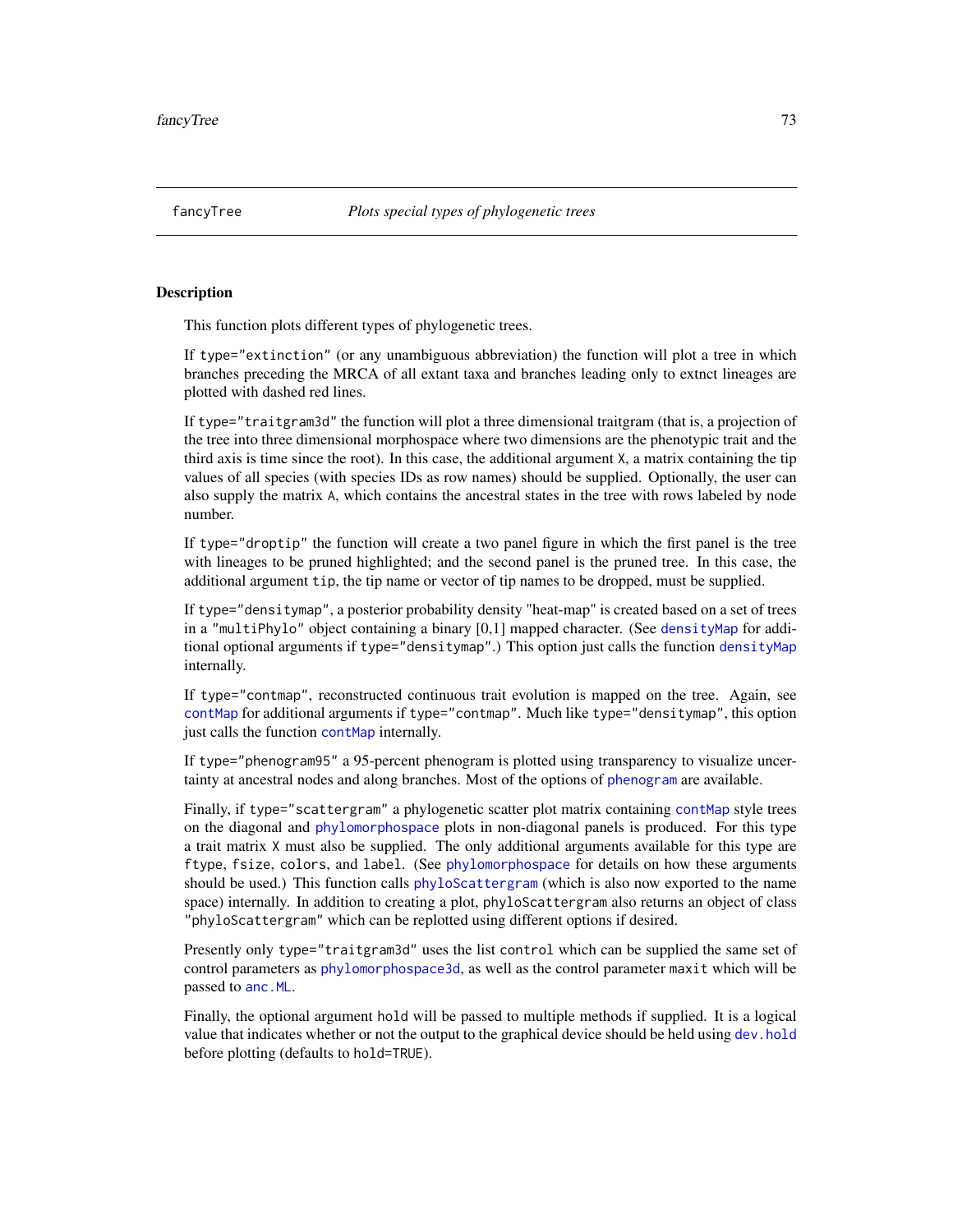## Usage

```
fancyTree(tree, type=c("extinction","traitgram3d","droptip","densitymap",
   "contmap","phenogram95","scattergram"), ..., control=list())
phyloScattergram(tree, X=NULL, ...)
phenogram95(tree, x=NULL, ...)
```
## Arguments

| tree     | an object of class "phylo".                                                                                                          |
|----------|--------------------------------------------------------------------------------------------------------------------------------------|
| type     | the type of special plot to create. See Description.                                                                                 |
| $\cdots$ | arguments to be passed to different methods. See Description.                                                                        |
| control  | a list of control parameters, depending on type.                                                                                     |
| X.       | in phyloScattergram, a matrix of continuous trait values. Row names in the<br>matrix should correspond to species names in the tree. |
| x        | in phenogram 95, a named vector with values for a continuously distributed trait.                                                    |

# Value

This function plots different types of phylogenetic trees. For type="droptip" the function also returns the pruned tree.

### Author(s)

Liam Revell <liam.revell@umb.edu>

# References

Revell, L. J. (2012) phytools: An R package for phylogenetic comparative biology (and other things). *Methods Ecol. Evol.*, 3, 217-223.

### See Also

[contMap](#page-40-0), [densityMap](#page-48-0), [drop.tip](#page-0-0), [phenogram](#page-135-0), [phylomorphospace3d](#page-153-0), [plot.phylo](#page-0-0), [plotSimmap](#page-160-0)

## Examples

```
# plot tree with extinction
set.seed(10)
tree<-pbtree(b=1,d=0.4,t=4)
fancyTree(tree,type="extinction")
```

```
## Not run:
# plot 3D traitgram
tree<-pbtree(n=50,scale=10)
Y<-sim.corrs(tree,vcv=matrix(c(1,0.75,0.75,1),2,2))
fancyTree(tree,type="traitgram3d",X=Y,
   control=list(spin=FALSE))
```
# plot with internal nodes from simulation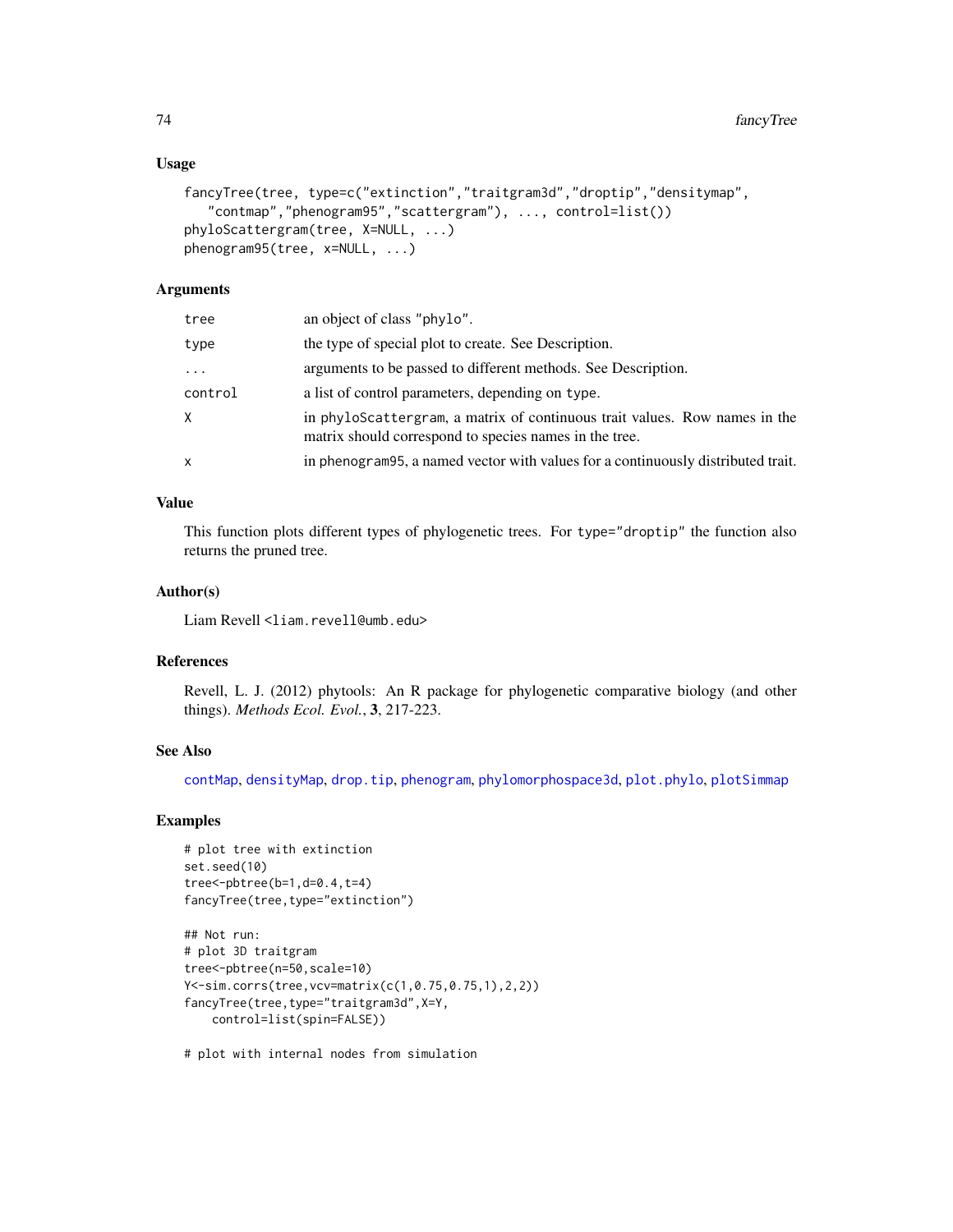#### fastAnc 75

```
Y<-sim.corrs(tree,vcv=matrix(c(1,0.75,0.75,1),
    2,2),internal=TRUE)
B<-Y[length(tree$tip)+1:tree$Nnode,]
Y<-Y[1:length(tree$tip),]
fancyTree(tree,type="traitgram3d",X=Y,A=B,
    control=list(simple.axes=TRUE,spin=FALSE))
## End(Not run)
# plot with dropped tips
tree<-pbtree(n=30)
tips<-sample(tree$tip.label)[1:10]
pruned<-fancyTree(tree,type="droptip",tip=tips)
## Not run:
# plot 95-percent CI phenogram
tree<-pbtree(n=30)
x<-fastBM(tree)
fancyTree(tree,type="phenogram95",x=x)
## End(Not run)
## reset par to defaults
par(mar=c(5.1,4.1,4.1,2.1))
par(mfrow=c(1,1))
```
fastAnc *(Reasonably) fast estimation of ML ancestral states*

## **Description**

This function performs (reasonably) fast estimation of the ML ancestral states for a continuous trait by taking advantage of the fact that the state computed for the root node of the tree during Felsenstein's (1985) contrasts algorithm is also the MLE of the root node. Thus, the function re-roots the tree at all internal nodes and computes the contrasts state at the root each time. The function can also (optionally) compute variances or 95-percent confidence intervals on the estimates.

### Usage

```
fastAnc(tree, x, vars=FALSE, CI=FALSE, ...)
```
### Arguments

| tree                    | an object of class "phylo".                                                                                                                                                       |
|-------------------------|-----------------------------------------------------------------------------------------------------------------------------------------------------------------------------------|
| X                       | a vector of tip values for species; names $(x)$ should be the species names.                                                                                                      |
| vars                    | a logical value indicating whether or not to compute variances on the ancestral<br>state estimates. Variances are based on Equation (6) of Rohlf (2001).                          |
| CI                      | a logical value indicating whether or not to compute 95-percent confidence in-<br>tervals on state estimates.                                                                     |
| $\cdot$ $\cdot$ $\cdot$ | optional arguments. Presently this consists of anc. states, a named vector con-<br>taining ancestral states to fix. Names should correspond to node numbers in the<br>input tree. |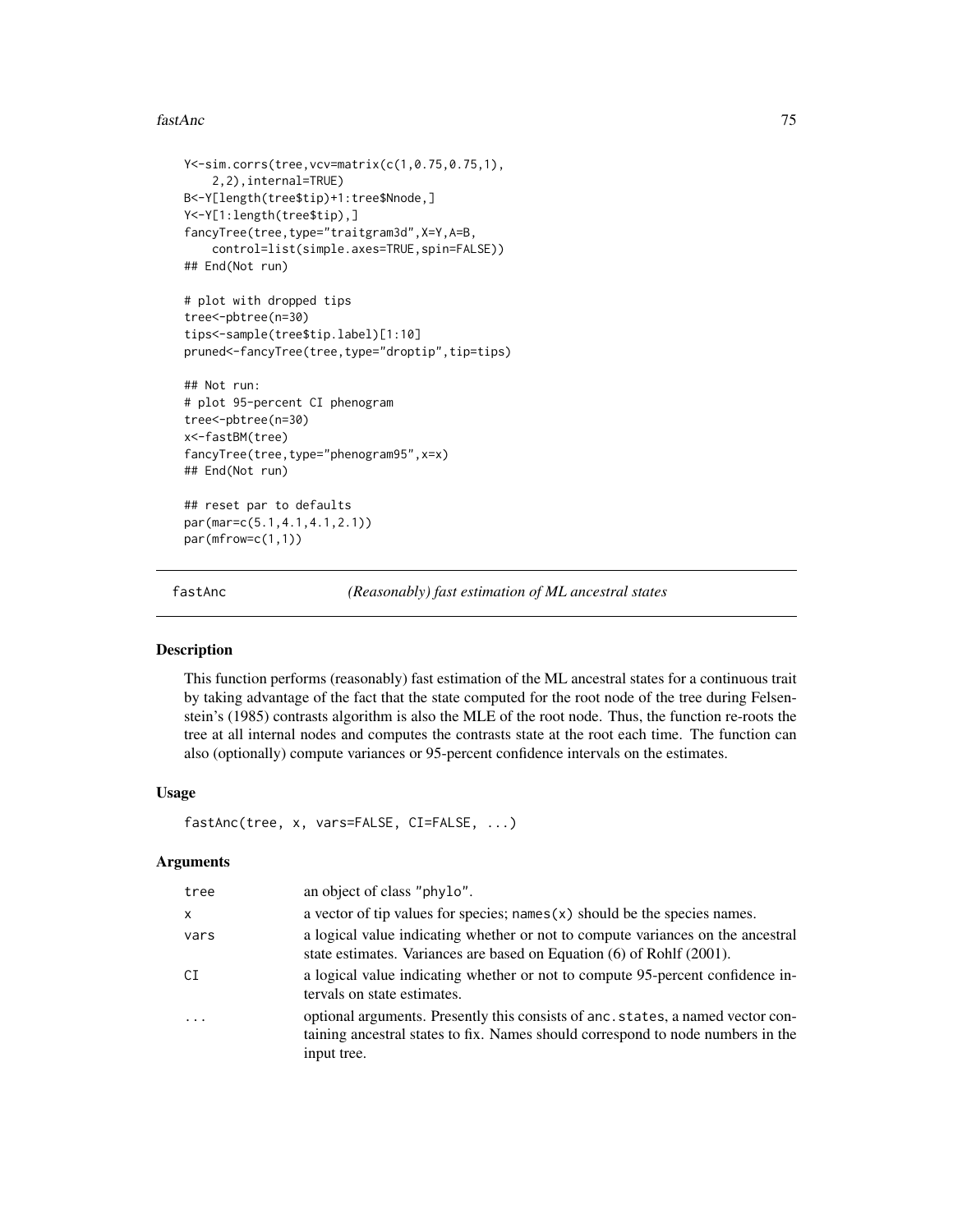## Value

An object of class "fastAnc" consisting of either: a named vector containing the states at internal nodes - names are node numbers; or a list containing ancestral state estimates (ace), variances on the estimates (var), and/or 95-percent confidence intervals (CI95).

### Author(s)

Liam Revell <liam.revell@umb.edu>

## References

Revell, L. J. (2012) phytools: An R package for phylogenetic comparative biology (and other things). *Methods Ecol. Evol.*, 3, 217-223.

## See Also

[ace](#page-0-0), [anc.Bayes](#page-14-0), [anc.ML](#page-16-0), [pic](#page-0-0)

### Examples

```
## load data from Garland et al. (1992)
data(mammal.tree)
data(mammal.data)
## extract character of interest
ln.bodyMass<-log(setNames(mammal.data$bodyMass,
    rownames(mammal.data)))
## estimate ancestral body sizes
fit.BM<-fastAnc(mammal.tree,ln.bodyMass,CI=TRUE)
print(fit.BM,printlen=10)
```
fastBM *(Reasonably) fast quantitative trait simulation on phylogenies*

#### Description

This function conducts (reasonably) fast quantitative trait simulation on a phylogeny under several different models: Brownian motion (default), BM with a trend (for mu!=0), bounds (for bounds!=c(-Inf, Inf)), and OU.

#### Usage

```
fastBM(tree, a=0, mu=0, sig2=1, bounds=c(-Inf,Inf), internal=FALSE, nsim=1,
   ...)
```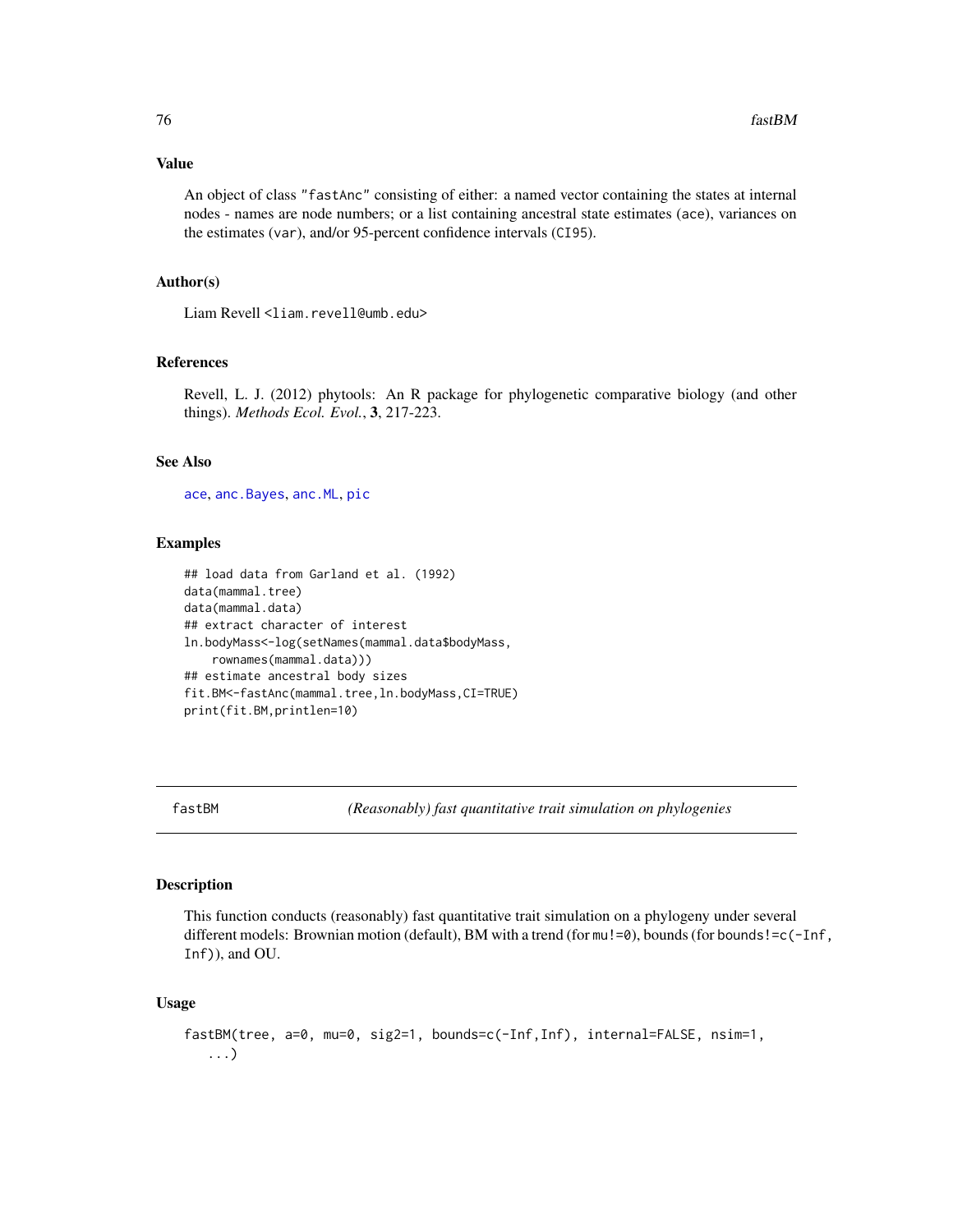#### $fastBM$  and  $77$

# Arguments

| tree      | is a phylogenetic tree in "phylo" format.                                                                                            |
|-----------|--------------------------------------------------------------------------------------------------------------------------------------|
| a         | a value for ancestral state at the root node.                                                                                        |
| mu        | an optional value for the mean of random normal changes along branches of the<br>tree - can be used to simulate a trend if $mu!=0$ . |
| sig2      | instantaneous variance of the BM process, $\sigma^2$ .                                                                               |
| bounds    | a vector with the lower and upper bounds (respectively) for bounded Brownian<br>simulation - by default simulation is unbounded.     |
| internal  | logical value indicating whether or not to return states for internal nodes.                                                         |
| nsim      | number of simulations.                                                                                                               |
| $\ddotsc$ | optional arguments alpha and theta used for OU simulation. If alpha is set<br>then mu and bounds are ignored with a warning.         |

## Value

A vector (for nsim=1) or matrix containing the tip states for the n species in the tree, and (optionally) the ancestral states for internal nodes.

# Author(s)

Liam Revell <liam.revell@umb.edu>

# References

Revell, L. J. (2012) phytools: An R package for phylogenetic comparative biology (and other things). *Methods Ecol. Evol.*, 3, 217-223.

# See Also

[sim.corrs](#page-190-0)

# Examples

```
## simulate 10 characters on the Anolis tree
## under Brownian motion
data(anoletree)
X<-fastBM(anoletree,nsim=10)
head(X)
```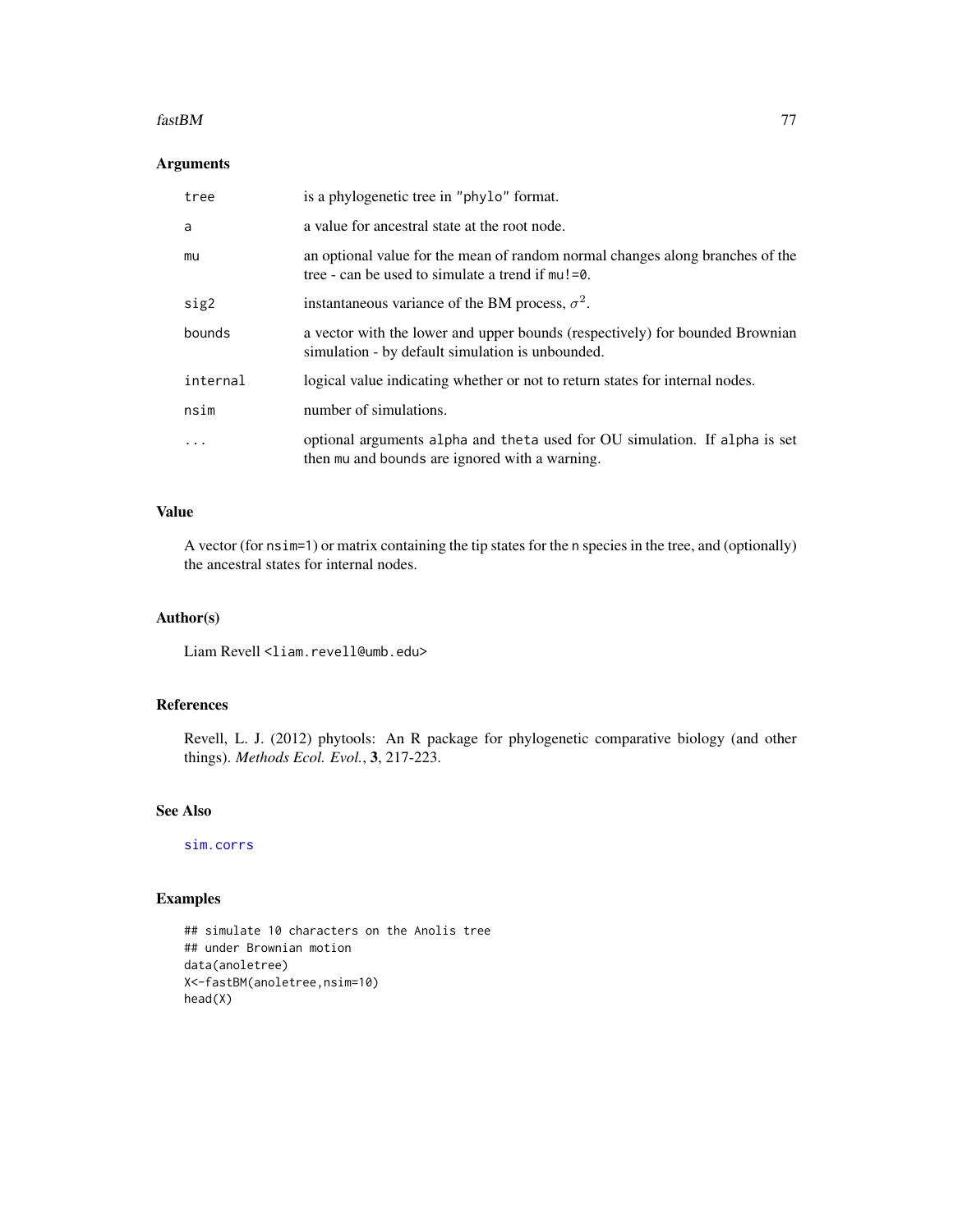This function returns the most recent common ancestor (node number) for a pair of taxa; or, in the case of fastHeight, the height above the root of the MRCA of a pair of taxa; or, in the case of fastDist, the patristic distance between a pair of taxa.

### Usage

```
fastMRCA(tree, sp1, sp2)
fastHeight(tree, sp1, sp2)
fastDist(tree, sp1, sp2)
```
### Arguments

| tree | an object of class "phylo". |
|------|-----------------------------|
| sp1  | species one name.           |
| sp2  | species two name.           |

### Details

This function is mostly redundant with [findMRCA](#page-78-0) (or findMRCA(..., type="height") in the case of fastHeight) but for very large trees will be considerably faster. (Also see [getMRCA](#page-0-0) in the ape package.)

# Value

The node number of the MRCA, the height above the root (for fastHeight), or the patristic distance between two taxa (for fastDist).

## Author(s)

Liam Revell <liam.revell@umb.edu>

### References

Revell, L. J. (2012) phytools: An R package for phylogenetic comparative biology (and other things). *Methods Ecol. Evol.*, 3, 217-223.

## See Also

[getMRCA](#page-0-0), [findMRCA](#page-78-0), [mrca](#page-0-0)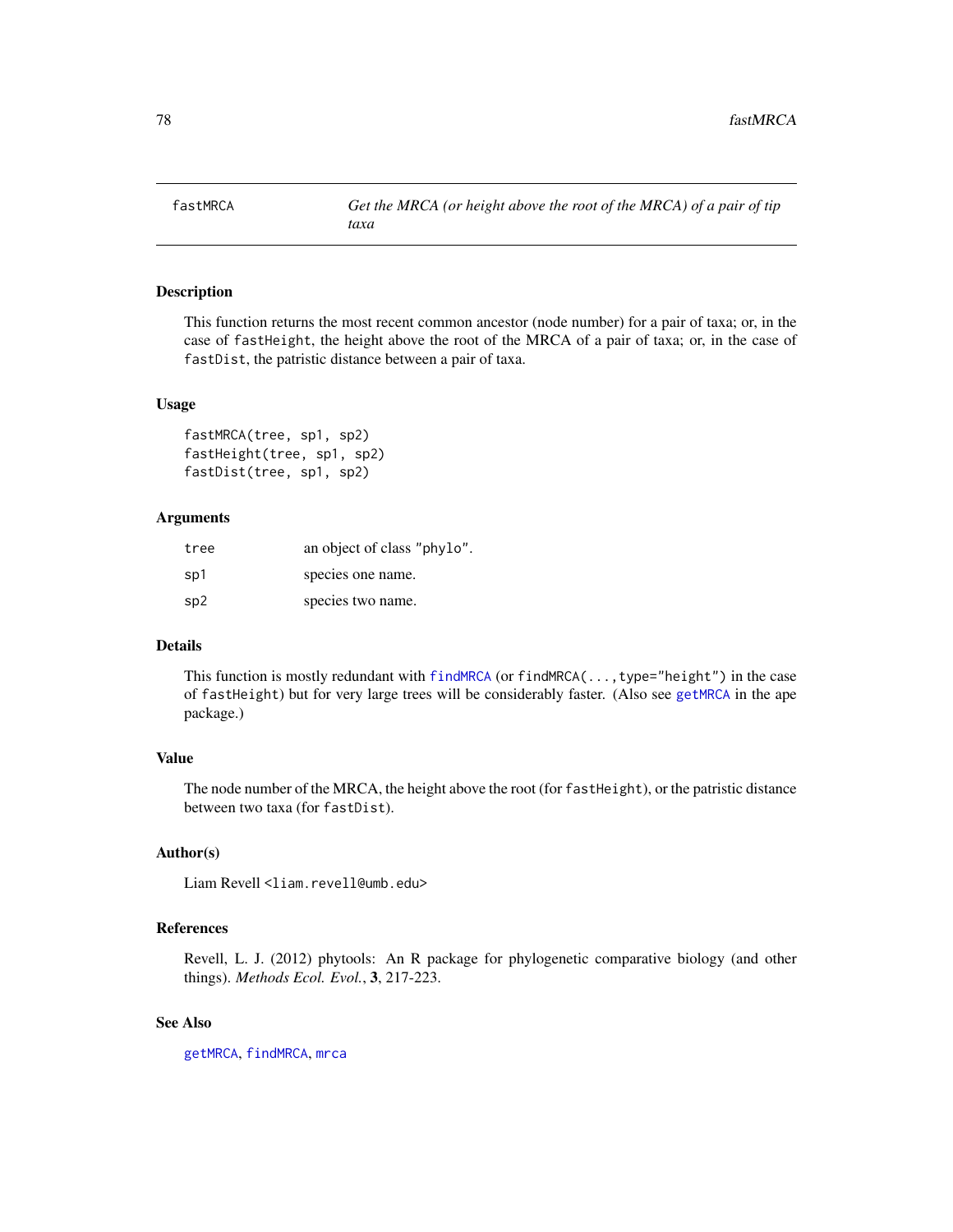#### findMRCA 79

## Examples

```
tree<-pbtree(n=2000)
anc<-fastMRCA(tree,"t1","t15")
```
<span id="page-78-0"></span>findMRCA *Get the MRCA of a set of taxa*

### Description

This function returns node number of the most recent common ancestor of a set of taxa. If tips=NULL the function is redundant with [mrca](#page-0-0) (for type="node") or vcv. phylo, but much slower (for type="height").

### Usage

findMRCA(tree, tips=NULL, type=c("node","height"))

### **Arguments**

| tree | a phylogenetic tree as an object of class "phylo".                                                                    |
|------|-----------------------------------------------------------------------------------------------------------------------|
| tips | a vector containing a set of tip labels.                                                                              |
| tvpe | either "node" to return the node of the MRCA; or "height" to return the height<br>above the root of the MRCA of tips. |

#### Details

If tips==NULL and type="node" (the default) it will return the result of a normal function call to [mrca](#page-0-0).

If tips=NULL and type="height" it will return a matrix equal to that produced by [vcv.phylo](#page-0-0).

From phytools 0.5-66 forward findMRCA uses [getMRCA](#page-0-0) in the *ape* package internally, which results in a big speed-up. Even though the two functions are thus totally redundant I have left findMRCA in the package to ensure backward compatibility.

#### Value

The node number of the MRCA, or a matrix of node numbers (if tips==NULL) - for type="node"; or the height of the MRCA, or a matrix of heights (if tips==NULL) - for type="height".

### Author(s)

Liam Revell <liam.revell@umb.edu>

#### References

Revell, L. J. (2012) phytools: An R package for phylogenetic comparative biology (and other things). *Methods Ecol. Evol.*, 3, 217-223.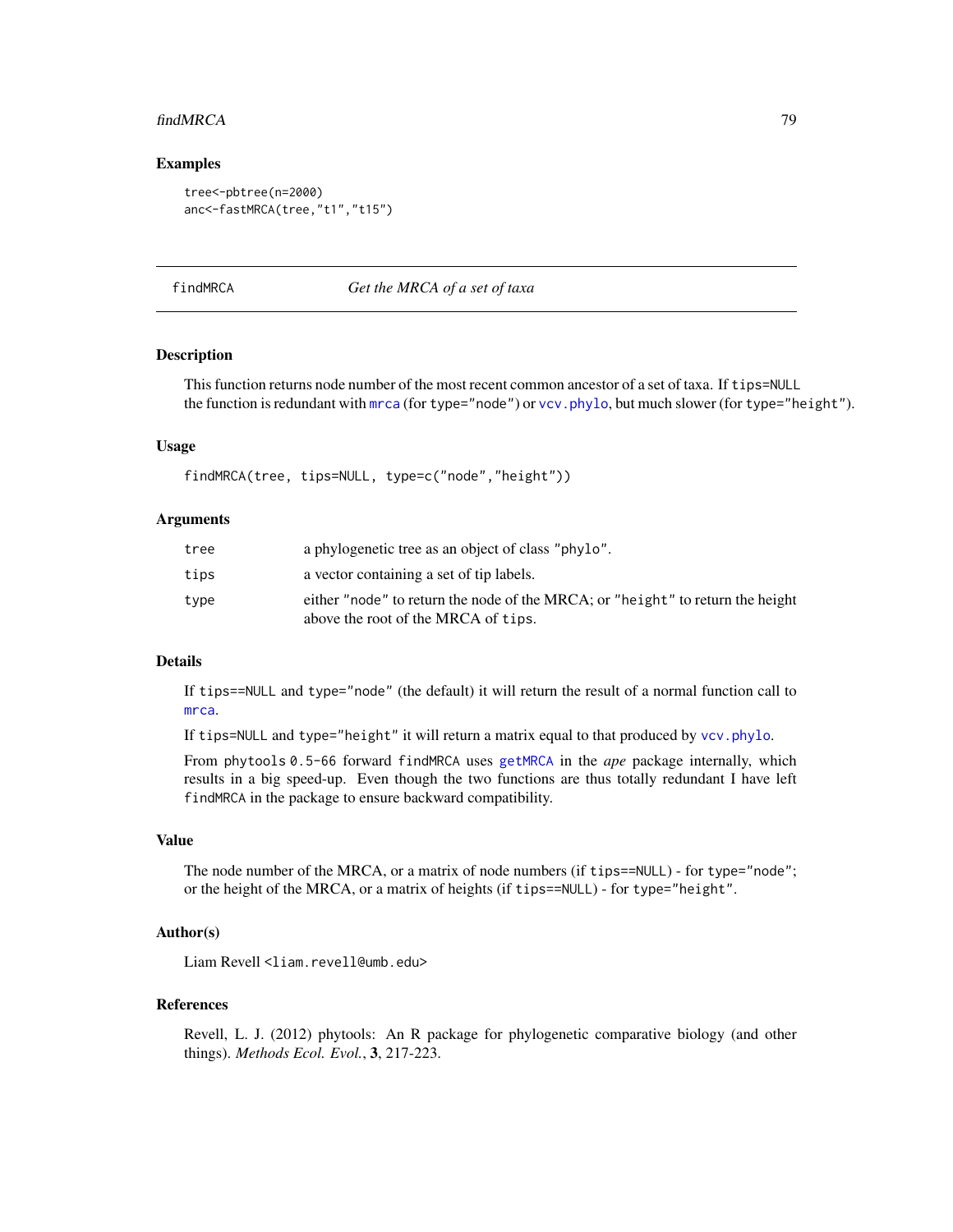# See Also

[findMRCA](#page-78-0), [mrca](#page-0-0)

### Examples

```
data(anoletree)
anc<-findMRCA(anoletree,c("cristatellus","cooki",
    "gundlachi"))
plotTree(anoletree,type="fan",fsize=0.7,lwd=1)
nodelabels(node=anc,frame="circle",pch=21,cex=1.5,
   bg="blue")
legend("topleft","common ancestor of\nPuerto Rican TG anoles",
pch=21,pt.cex=1.5,pt.bg="blue",cex=0.7,bty="n")
par(mar=c(5.1,4.1,4.1,2.1)) ## reset margin to default
```
fit.bd *Fits birth-death (speciation/extinction) model to reconstructed phylogeny*

# Description

The function fit.bd fits a birth-death model to a phylogenetic tree with edge lengths and a (potentially) incomplete sampling fraction.

The function fit.yule fits a pure-birth model with a (potentially) incomplete sampling fraction.

The function  $1$  ik. bd computes the likelihood of a set of birth  $\&$  death rates given the set of branching times computed for a tree and a sampling fraction.

## Usage

```
fit.bd(tree, b=NULL, d=NULL, rho=1, ...)
fit.yule(tree, b=NULL, d=NULL, rho=1, ...)
lik.bd(theta, t, rho=1, N=NULL)
## S3 method for class 'fit.bd'
print(x, \ldots)
```
# Arguments

| tree         | object of class "phylo".                                                            |
|--------------|-------------------------------------------------------------------------------------|
| b            | birth (speciation) rate. Presently doesn't do anything as the rate cannot be fixed. |
| d            | death (extinction) rate. Presently doesn't do anything as the rate cannot be fixed. |
| rho          | sampling fraction.                                                                  |
| theta        | vector of b and d for likelihood function.                                          |
| t            | branching times for calculation of the likelihood.                                  |
| N            | number of tips in the tree.                                                         |
| $\mathsf{x}$ | object of class "fit.bd" for print method.                                          |
| $\ddotsc$    | optional arguments.                                                                 |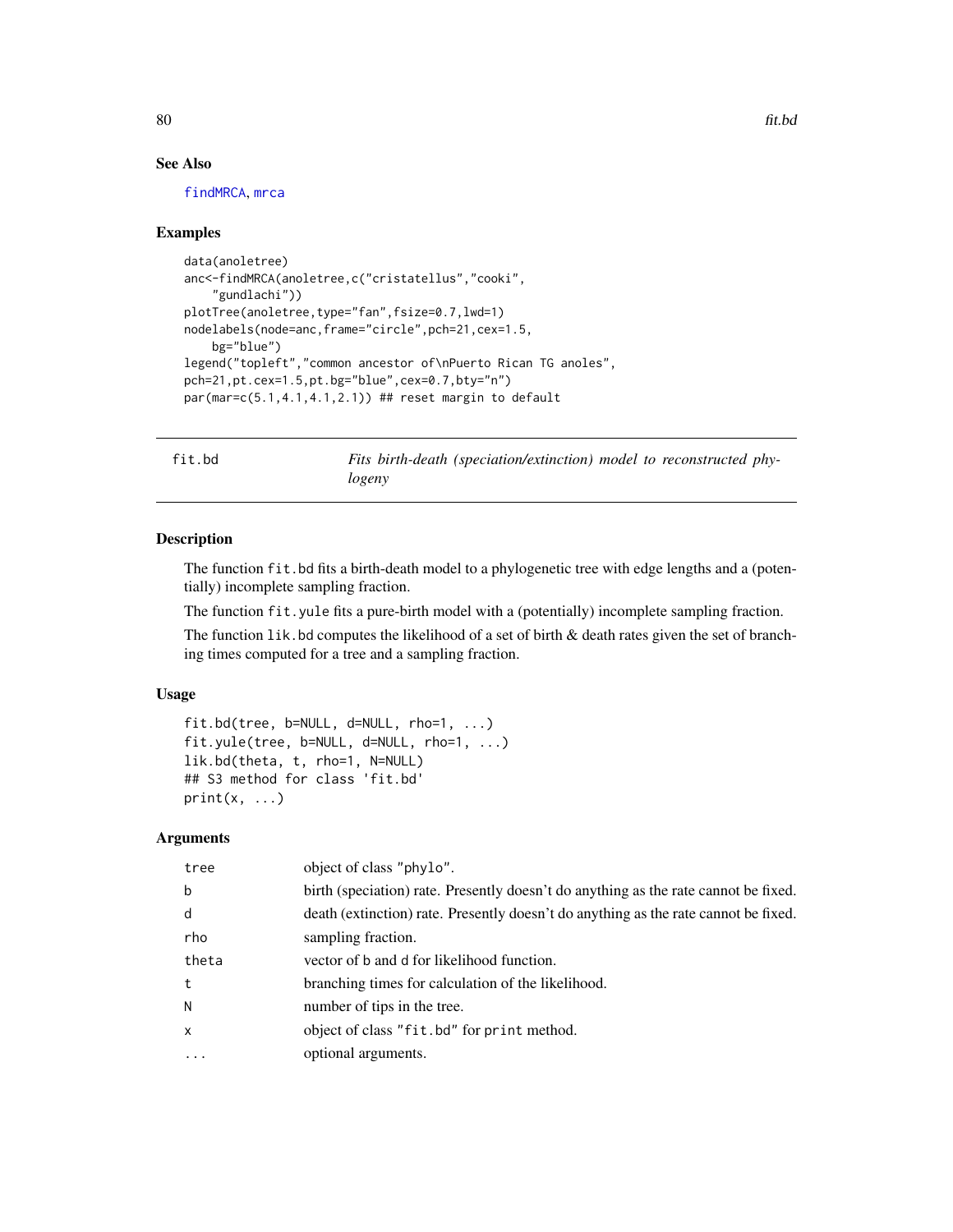### $fit,bd$  81

# Value

fit.bd returns an object of class "fit.bd" which can be printed. This object is a list containing the fitted model parameters, likelihood, optimization conditions, a summary of the optimization, and a likelihood function.

fit.yule returns an object of class "fit.yule". This object is a list containing the fitted model parameter, likelihood, optimization conditions, a summary of the optimization, and a likelihood function.

# Author(s)

Liam Revell <liam.revell@umb.edu>

## References

Nee, S., May, R. M. and Harvey, P. H. (1994) The reconstructed evolutionary process. *Philosophical Transactions of the Royal Society of London B*, 344, 305-311.

Stadler, T. (2012) How can we improve the accuracy of macroevolutionary rate estimates? *Systematic Biology*, 62, 321-329.

Revell, L. J. (2012) phytools: An R package for phylogenetic comparative biology (and other things). *Methods Ecol. Evol.*, 3, 217-223.

### See Also

[birthdeath](#page-0-0)

## Examples

```
data(salamanders)
## compute sampling fraction based on 55 species of Plethodon
sampling.f<-Ntip(salamanders)/55
## fit birth-death model
bd.fit<-fit.bd(salamanders,rho=sampling.f)
print(bd.fit)
## fit Yule model
yule.fit<-fit.yule(salamanders,rho=sampling.f)
print(yule.fit)
## compare b-d and yule models
AIC(yule.fit,bd.fit)
## create a likelihood surface for b-d model
ngrid<-100
b<-seq(0.01,0.06,length.out=ngrid)
d<-seq(0.005,0.03,length.out=ngrid)
logL<-sapply(d,function(d,b) sapply(b,function(b,d)
    bd.fit$lik(c(b,d)),d=d),b=b)contour(x=b,y=d,logL,nlevels=100,
    xlab=expression(lambda),
    ylab=expression(mu),bty="l")
title(main="Likelihood surface for plethodontid diversification",
    font.main=3)
points(bd.fit$b,bd.fit$d,cex=1.5,pch=4,
```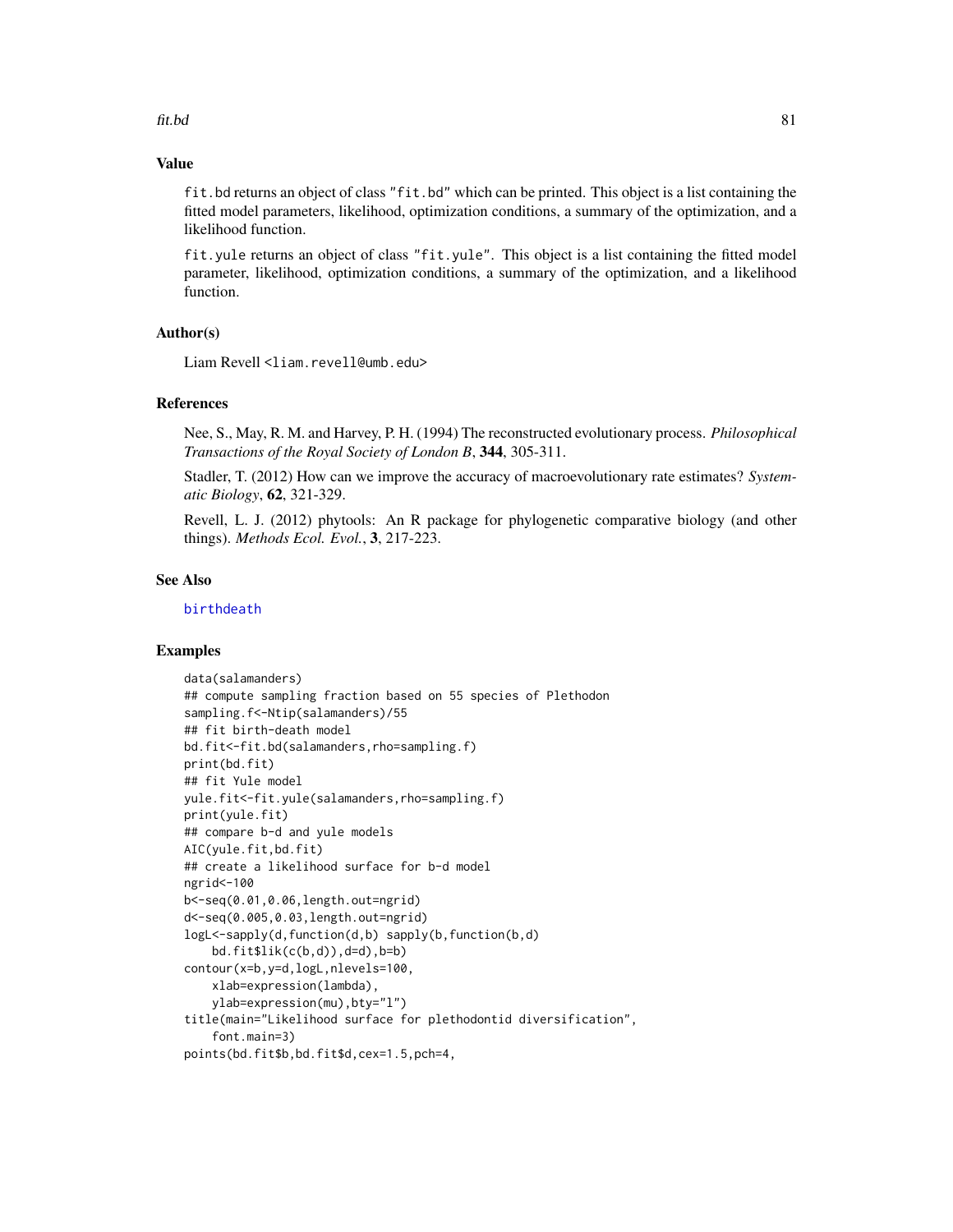```
col="blue",lwd=2)
legend("bottomright","ML solution",pch=4,col="blue",
   bg="white",pt.cex=1.5,pt.lwd=2)
```
fitBayes *Evolutionary model fitting with intraspecific variability using Bayesian MCMC*

### Description

This function uses Bayesian MCMC to sample terminal states (species means) as well as evolutionary parameters.

### Usage

fitBayes(tree, x, ngen=10000, model="BM", method="reduced", control=list())

# Arguments

| tree    | an object of class "phylo".                                                                                                                                                                                                                                                                                                                                                                                                                                                                                                                                                                                                                                                                                                                                                           |
|---------|---------------------------------------------------------------------------------------------------------------------------------------------------------------------------------------------------------------------------------------------------------------------------------------------------------------------------------------------------------------------------------------------------------------------------------------------------------------------------------------------------------------------------------------------------------------------------------------------------------------------------------------------------------------------------------------------------------------------------------------------------------------------------------------|
| x       | a vector of phenotypic values for individuals; $n = x \cdot x$ should contain the<br>species names (not individual IDs).                                                                                                                                                                                                                                                                                                                                                                                                                                                                                                                                                                                                                                                              |
| ngen    | a integer indicating the number of generations for the MCMC.                                                                                                                                                                                                                                                                                                                                                                                                                                                                                                                                                                                                                                                                                                                          |
| model   | an evolutionary model: either "BM" or "lambda".                                                                                                                                                                                                                                                                                                                                                                                                                                                                                                                                                                                                                                                                                                                                       |
| method  | a method: either "reduced" or "full".                                                                                                                                                                                                                                                                                                                                                                                                                                                                                                                                                                                                                                                                                                                                                 |
| control | a list of control parameters containing the following elements: sig2: starting<br>value for $\sigma^2$ (BM rate); 1 ambda: starting value for the $\lambda$ parameter; a: starting<br>for the state at the root node; xbar: starting values for the states at the tips;<br>int V: starting value for the intraspecific variance (reduced method); or v: start-<br>ing value for the vector of intraspecific variances for all species (full method);<br>$pr$ . mean: means for the prior distributions in the following order - sig2, lambda<br>(if applicable), a, xbar, intv or $\nu$ (if applicable), note that the prior probability<br>distribution is exponential for $sig2$ and normal for a and y; $pr.var: variances$<br>on the prior distributions, same order as pr. mean. |

#### Value

An object of class "fitBayes" that includes a matrix (mcmc) with a number of rows ngen/control\$sample+1 containing the posterior sample and likelihoods. Matrix columns are labeled by species (for species means and variances), or by the corresponding evolutionary parameter.

## Author(s)

Liam Revell <liam.revell@umb.edu>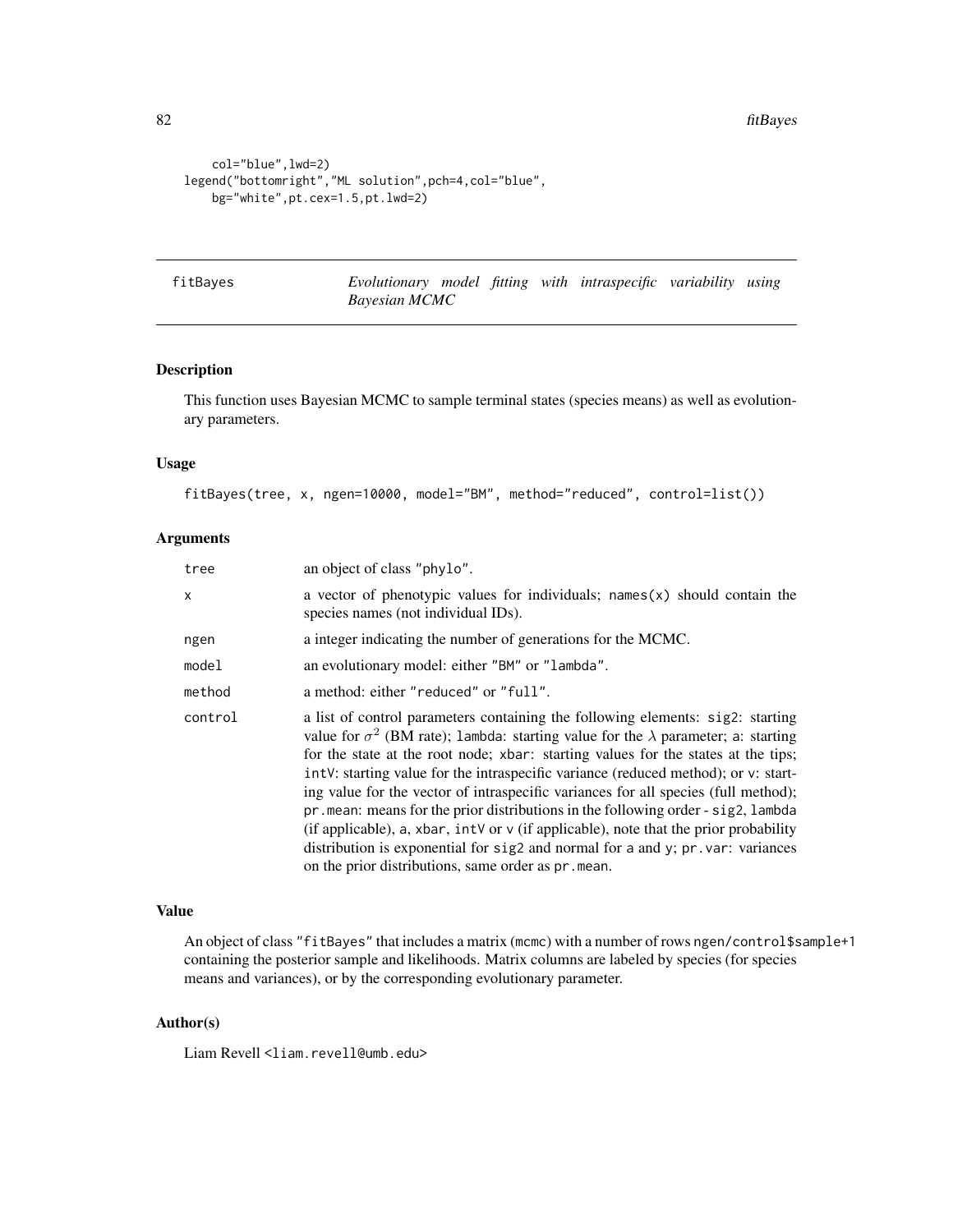# fitDiversityModel 83

## References

Revell, L. J. (2012) phytools: An R package for phylogenetic comparative biology (and other things). *Methods Ecol. Evol.*, 3, 217-223.

Revell, L. J. and R. G. Reynolds. (2012) A new Bayesian method for fitting evolutionary models to comparative data with intraspecific variation. *Evolution*, 66, 2697-2707.

# See Also

[anc.Bayes](#page-14-0), [brownie.lite](#page-32-0), [evol.rate.mcmc](#page-64-0)

fitDiversityModel *Fit diversity-dependent phenotypic evolution model*

## Description

This function fits a diversity-dependent phenotypic evolution model (based on Mahler et al. 2010).

### Usage

```
fitDiversityModel(tree, x, d=NULL, showTree=TRUE, tol=1e-6)
## S3 method for class 'fitDiversityModel'
logLik(object, ...)
## S3 method for class 'fitDiversityModel'
print(x, \ldots)
```
# Arguments

| tree         | an object of class "phylo".                                                                                                                                                                                                                                                                                           |
|--------------|-----------------------------------------------------------------------------------------------------------------------------------------------------------------------------------------------------------------------------------------------------------------------------------------------------------------------|
| $\mathsf{x}$ | a vector with tip values for a continuously distributed trait. For print method,<br>an object of class "fitDiversityModel".                                                                                                                                                                                           |
| d            | a vector containing the inferred historical diversity at each node in the tree - if<br>d=NULL (the default) function will treat the diversification as if it occurred in a<br>single geographic area.                                                                                                                 |
| showTree     | optional logical value indicating whether to plot the tree transformation implied<br>by the model.                                                                                                                                                                                                                    |
| tol          | some small value by which d is incremented during rescaling of psi for opti-<br>mization. If R thinks your matrices are singular during optimization, try increas-<br>ing tol slightly.                                                                                                                               |
| object       | for logLik method, an object of class "fitDiversityModel".                                                                                                                                                                                                                                                            |
| $\ddots$     | optional arguments for logLik and print methods. Note that for the logLik<br>method the number of fitted parameters ("df") is assumed to be 3 for the di-<br>versity dependent model (that is, if psi is estimated) and 2 for the diversity<br>independent model, unless otherwise specified (using the argument df). |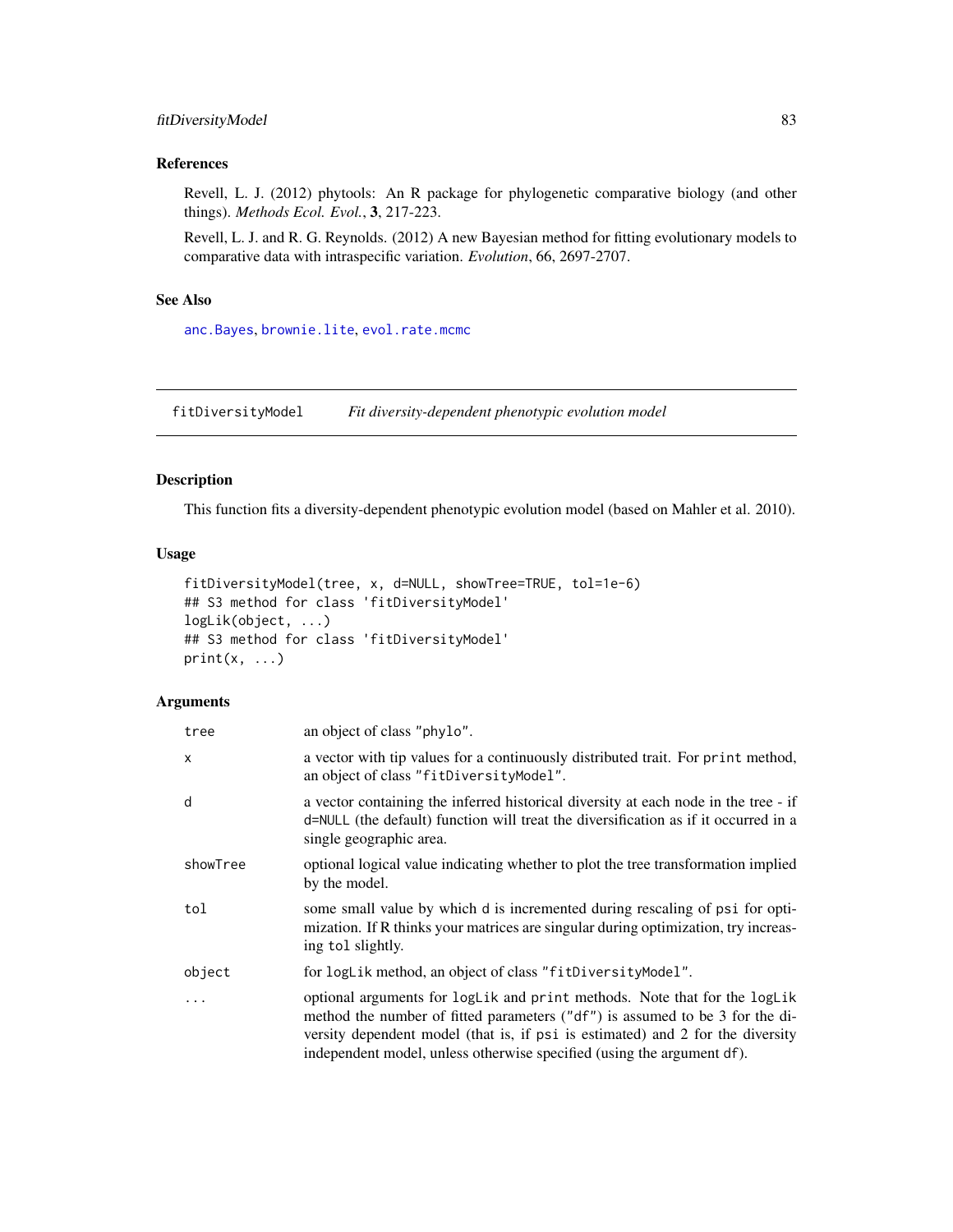#### Value

An object of class "fitDiversityModel" consisting of the following components:

| logL | log-likelihood of the fitted model.                                                           |
|------|-----------------------------------------------------------------------------------------------|
| sig0 | estimated starting value for the rate at the root of the tree, $\sigma_0^2$ .                 |
| psi  | the estimated rate of change in the rate associated with the addition of a lineage.           |
| vcv  | a matrix with the variances and covariance of the estimated parameters (from<br>the Hessian). |

# Author(s)

Liam Revell <liam.revell@umb.edu>

## References

Mahler, D. L, L. J. Revell, R. E. Glor, and J. B. Losos. 2010. Ecological opportunity and the rate of morphological evolution in the diversification of Greater Antillean anoles. *Evolution*, 64, 2731-2745.

Revell, L. J. (2012) phytools: An R package for phylogenetic comparative biology (and other things). *Methods Ecol. Evol.*, 3, 217-223.

### See Also

[brownie.lite](#page-32-0), [estDiversity](#page-63-0), [evol.rate.mcmc](#page-64-0)

<span id="page-83-0"></span>

fitMk *Fits Mk model*

### Description

The function fitMk fits a so-called extended M*k* model for discrete character evolution (Lewis, 2001).

plot.fitMk plots an object of class "fitMk" returned by fitMk. plot.gfit plots an object of class "gfit" from geiger's fitDiscrete function. Both plots portray the fitted model using a graph of arrows connecting states.

The function fitmultiMk fits an M*k* model in which the transition rates between character states are allowed to vary depending on the mapped state of a discrete character on the tree. It can be combined with, for example, [paintSubTree](#page-130-0) to test hypotheses about how the process of discrete character evolution for x varies between different parts of the tree.

The function fitpolyMk fits an M*k* model to data for a discrete character with intraspecific polymorphism. Polymorphic species should be coded with the name of the two or more states recorded for the species separated by a space (e.g., A+B would indicate that both states A and B are found in the corresponding taxon). Invariably it's assumed that transitions between states must occur through a polymorphic condition, whereas transitions *cannot* occur directly between two incompatible polymorphic conditions. For instance, a transition between A+B and B+C would have to occur through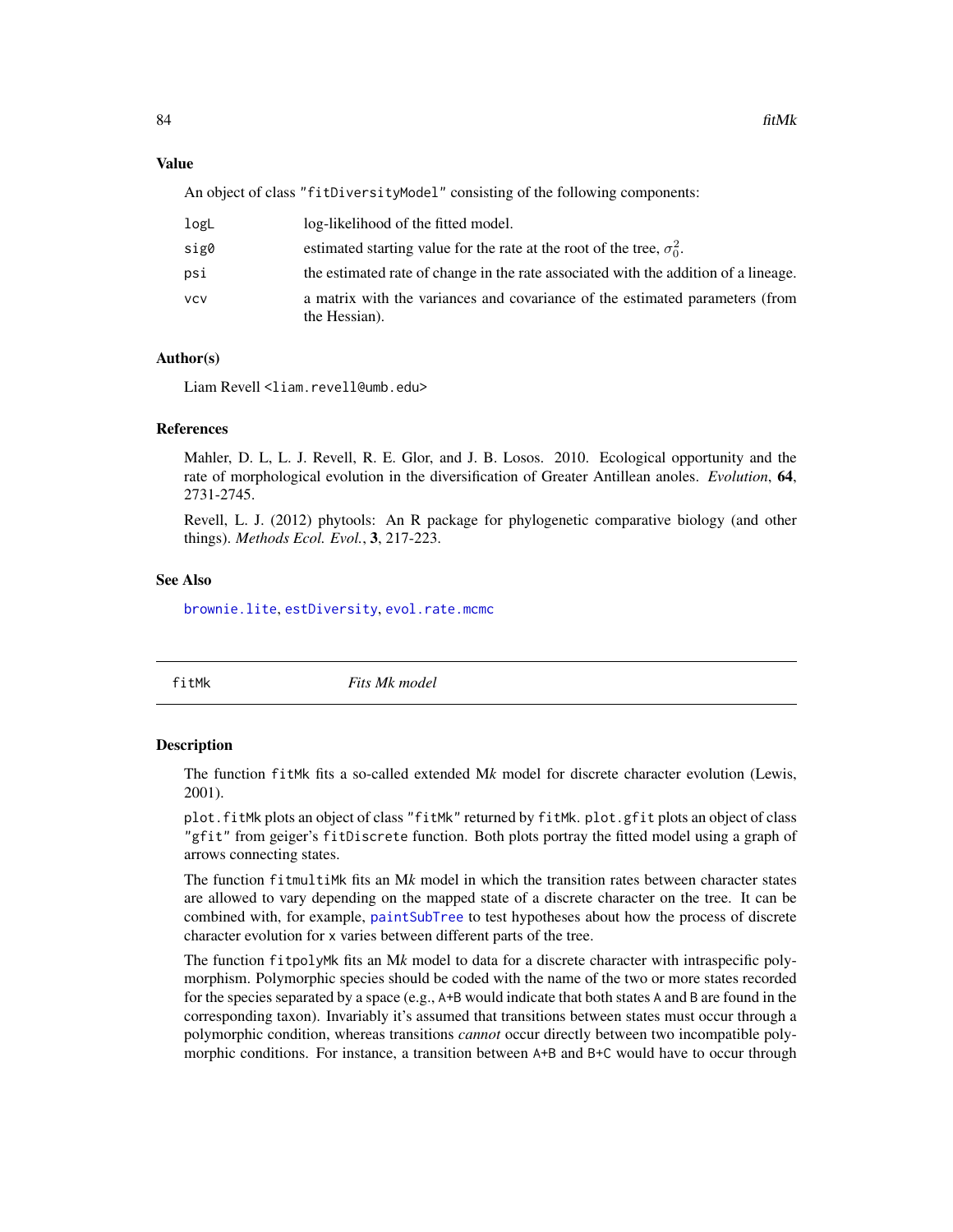### fitMk 85

the monomorphic state B. At time of writing, this function permits the models "ER" (equal rates for all permitted transitions), "SYM" (symmetric backward & forward rates for all permitted transitions), "ARD" (all-rates-different for permitted transitions), and a new model called "transient" in which the acquisition of polymorphism (e.g.,  $A \rightarrow A+B$ ) is assumed to occur at a different rate than its loss (e.g.,  $A+B \rightarrow B$ ). The method plot. fit polymant plots the fitted Mk model with intraspecific polymorphism.

The function mcmcMk runs a Bayesian MCMC version of fitMk. The shape of the prior distribution of the transition rates is Γ, with  $\alpha$  and  $\beta$  via the argument prior, which takes the form of a list. The default value of  $\alpha$  is 0.1, and  $\beta$  defaults to a value such tha  $\alpha/\beta$  is equal to the parsimony score for x divided by the sum of the edge lengths of the tree. The shape of the proposal distribution is normal, with mean zero and a variance that can be controlled by the user via the optional argument prior.var. The argument auto.tune, if TRUE or FALSE, indicates whether or not to 'tune' the proposal variance up or down to target a particular acceptance rate (defaults to 0.5). auto.tune can also be a numeric value between 0 and 1, in which case this value will be the target acceptance ratio. The argument plot indicates whether the progress of the MCMC should be plotted (defaults to TRUE, but runs much faster when set to FALSE).

The method plot.mcmcMk plots a log-likelihood trace and a trace of the rate parameters from the MCMC. (This the samem graph that is created by setting plot=TRUE in mcmcMk.) The method density.mcmcMk computes a posterior density on the transition rates in the model from the posterior sample obtained in the MCMC, will import the package *coda* if it is available, and returns an object of class "density.mcmcMk". Finally, the method plot.density.mcmcMk creates a plot of the posterior density (or a set of plots) for the transition rates between states.

Finally, the function fitHRM fits a hidden-rate M*k* model following Beaulieu et al. (2013). For the hidden-rate model we need to specify a number of rate categories for each level of the trait - and this can be a vector of different values for each trait. We can also choose a model ("ER", "SYM", or "ARD"), as well as whether or not to treat the character as a 'threshold' trait (umbral=TRUE, defaults to FALSE). This latter model is basically one that allows absorbing conditions for some hidden states. Since this can be a difficult optimization problem, the optional argument niter sets the number of optimization iterations to be run. niter defaults to niter=10.

## Usage

```
fitMk(tree, x, model="SYM", fixedQ=NULL, ...)
## S3 method for class 'fitMk'
plot(x, \ldots)## S3 method for class 'gfit'
plot(x, \ldots)fitmultiMk(tree, x, model="ER", ...)
fitpolyMk(tree, x, model="SYM", ordered=FALSE, ...)
graph.polyMk(k=2, model="SYM", ordered=FALSE, ...)
## S3 method for class 'fitpolyMk'
plot(x, \ldots)mcmcMk(tree, x, model="ER", ngen=10000, ...)
## S3 method for class 'mcmcMk'
plot(x, \ldots)## S3 method for class 'mcmcMk'
density(x, \ldots)## S3 method for class 'density.mcmcMk'
```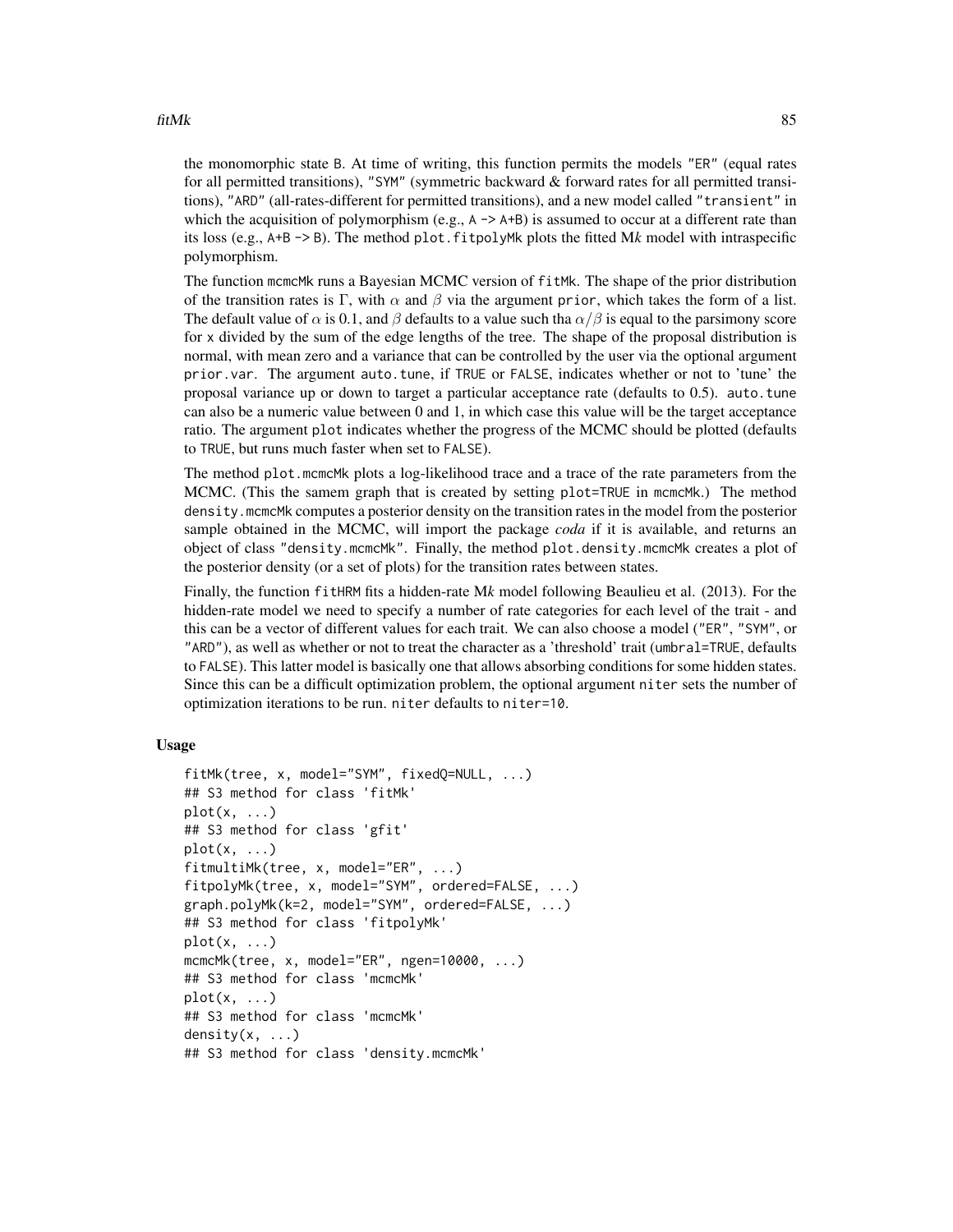```
plot(x, \ldots)fitHRM(tree, x, model="ARD", ncat=2, ...)
## S3 method for class 'fitHRM'
plot(x, \ldots)
```
## Arguments

| tree    | an object of class "phylo". In the case of fitmultimk an object of class<br>"simmap" with a mapped discrete character.                                                                                                                                                                                                                                                                                                                                                                                                                                                                                                                                                                                                                                                                                                                                                                                                                                                                                                                                                                             |
|---------|----------------------------------------------------------------------------------------------------------------------------------------------------------------------------------------------------------------------------------------------------------------------------------------------------------------------------------------------------------------------------------------------------------------------------------------------------------------------------------------------------------------------------------------------------------------------------------------------------------------------------------------------------------------------------------------------------------------------------------------------------------------------------------------------------------------------------------------------------------------------------------------------------------------------------------------------------------------------------------------------------------------------------------------------------------------------------------------------------|
| x       | a vector of tip values for species; names $(x)$ should be the species names. In the<br>case of plot and density methods, an object of the appropriate class.                                                                                                                                                                                                                                                                                                                                                                                                                                                                                                                                                                                                                                                                                                                                                                                                                                                                                                                                       |
| model   | model. See make. simmap or ace for details.                                                                                                                                                                                                                                                                                                                                                                                                                                                                                                                                                                                                                                                                                                                                                                                                                                                                                                                                                                                                                                                        |
| fixedQ  | fixed value of transition matrix 0, if one is desired.                                                                                                                                                                                                                                                                                                                                                                                                                                                                                                                                                                                                                                                                                                                                                                                                                                                                                                                                                                                                                                             |
| ordered | for fitpolyMk, a logical value indicating whether or not the character should<br>be treated as ordered. For now the function assumes alphanumerical order (i.e.,<br>numbers sorted by their initial and then successive digits followed by characters<br>or character strings in alphabetical order).                                                                                                                                                                                                                                                                                                                                                                                                                                                                                                                                                                                                                                                                                                                                                                                              |
| k       | For graph.polyMk, the number of monomorphic states for the discrete trait.                                                                                                                                                                                                                                                                                                                                                                                                                                                                                                                                                                                                                                                                                                                                                                                                                                                                                                                                                                                                                         |
| ngen    | number of generations of MCMC for mcmcMk.                                                                                                                                                                                                                                                                                                                                                                                                                                                                                                                                                                                                                                                                                                                                                                                                                                                                                                                                                                                                                                                          |
| ncat    | number of rate categories (per level of the discrete trait) in the hidden-rate<br>model.                                                                                                                                                                                                                                                                                                                                                                                                                                                                                                                                                                                                                                                                                                                                                                                                                                                                                                                                                                                                           |
|         | optional arguments, including pi, the prior distribution at the root node (defaults<br>to pi="equal"). Other options for pi include pi="fitzjohn" (which imple-<br>ments the prior distribution of Fitzjohn et al. 2009), pi="estimated" (which<br>finds the stationary distribution of state frequencies and sets that as the prior), or<br>an arbitrary prior distribution specified by the user. For plot method optional<br>arguments include (but may not be limited to): signif, the number of digits for<br>the rates to be plotted; main, a character vector of length two with the headings<br>for each subplot; cex.main, cex.traits, and cex.rates, font sizes for the var-<br>ious text elements of the plot; and show.zeros, a logical argument specifying<br>whether or not to plot arrows with the ML estimated transition rate is not differ-<br>ent from zero (with tolerance specified by the optional argument tol). Finally,<br>for fitpolyMk, max.poly can be set for the ordered=TRUE model. max.poly<br>defaults to the highest level of polymorphism observed in the data. |

### Details

Note that both fitMk and fitmultiMk recycle code from [ace](#page-0-0) in the *ape* package for computing the likelihood. fitpolyMk, mcmcMk, and fitHRM use fitMk internally to compute the likelihood.

# Value

An object of class "fitMk", "fitmultiMk", "fitpolyMk", "mcmcMk", or "fitHRM". In the case of density.mcmcMk an object of class "density.mcmcMk".

plot.fitMk, plot.gfit, and plot.HRM invisibly return the coordinates of vertices of the plotted Q-matrix.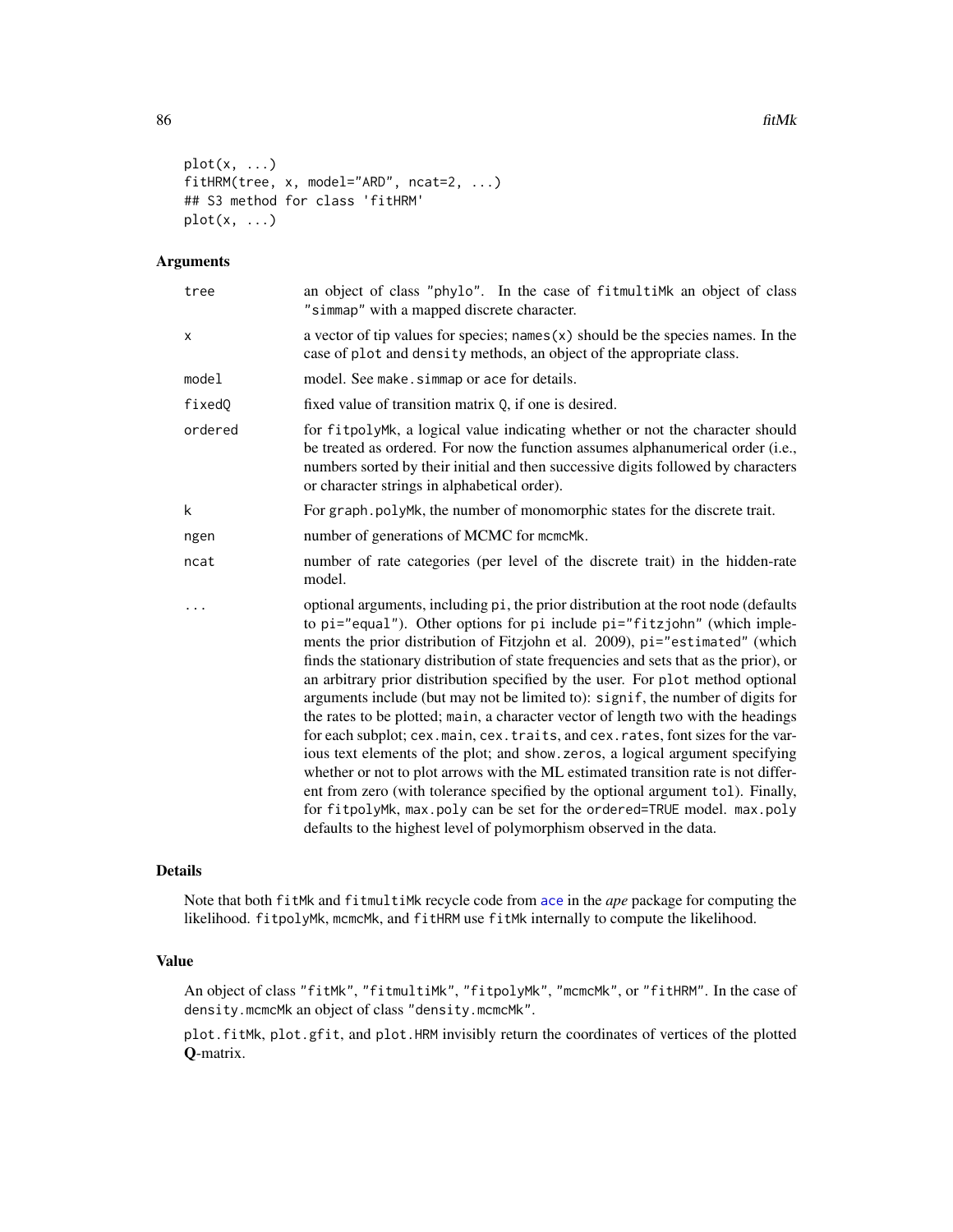#### fitMk 87

## Author(s)

Liam Revell <liam.revell@umb.edu>

### References

Beaulieu, J. M., B. C. O'Meara, and M. J. Donoghue (2013) Identifying hidden rate changes in the evolution of a binary morphological character: The evolution of plant habit in campanulid angiosperms. *Systematic Biology*, 62, 725-737.

Fitzjohn, R. G., W. P. Maddison, and S. P. Otto (2009) Estimating trait-dependent speciation and extinction rates from incompletely resolved phylogenies. *Systematic Biology*, 58, 595-611.

Lewis, P. O. (2001) A likelihood approach to estimating phylogeny from discrete morphological character data. *Systematic Biology*, 50, 913-925.

Revell, L. J. (2012) phytools: An R package for phylogenetic comparative biology (and other things). *Methods Ecol. Evol.*, 3, 217-223.

### See Also

[ace](#page-0-0), [make.simmap](#page-107-0)

## Examples

```
## load tree and data from Revell & Collar (2009)
data(sunfish.tree)
data(sunfish.data)
## extract discrete character (feeding mode)
fmode<-setNames(sunfish.data$feeding.mode,
     rownames(sunfish.data))
## fit "ER" model
fit.ER<-fitMk(sunfish.tree,fmode,model="ER")
print(fit.ER)
## fit "ARD" model
fit.ARD<-fitMk(sunfish.tree,fmode,model="ARD")
print(fit.ARD)
## compare the models
AIC(fit.ER,fit.ARD)
```

```
## load tree and data from Benitez-Alvarez et al. (2000)
data(flatworm.data)
data(flatworm.tree)
## extract discrete character (habitat)
habitat<-setNames(flatworm.data$Habitat,
rownames(flatworm.data))
## fit polymorphic models "ER" and "transient"
fitpoly.ER<-fitpolyMk(flatworm.tree,habitat,
model="ER")
fitpoly.transient<-fitpolyMk(flatworm.tree,habitat,
model="transient")
## print fitted models
print(fitpoly.ER)
print(fitpoly.transient)
```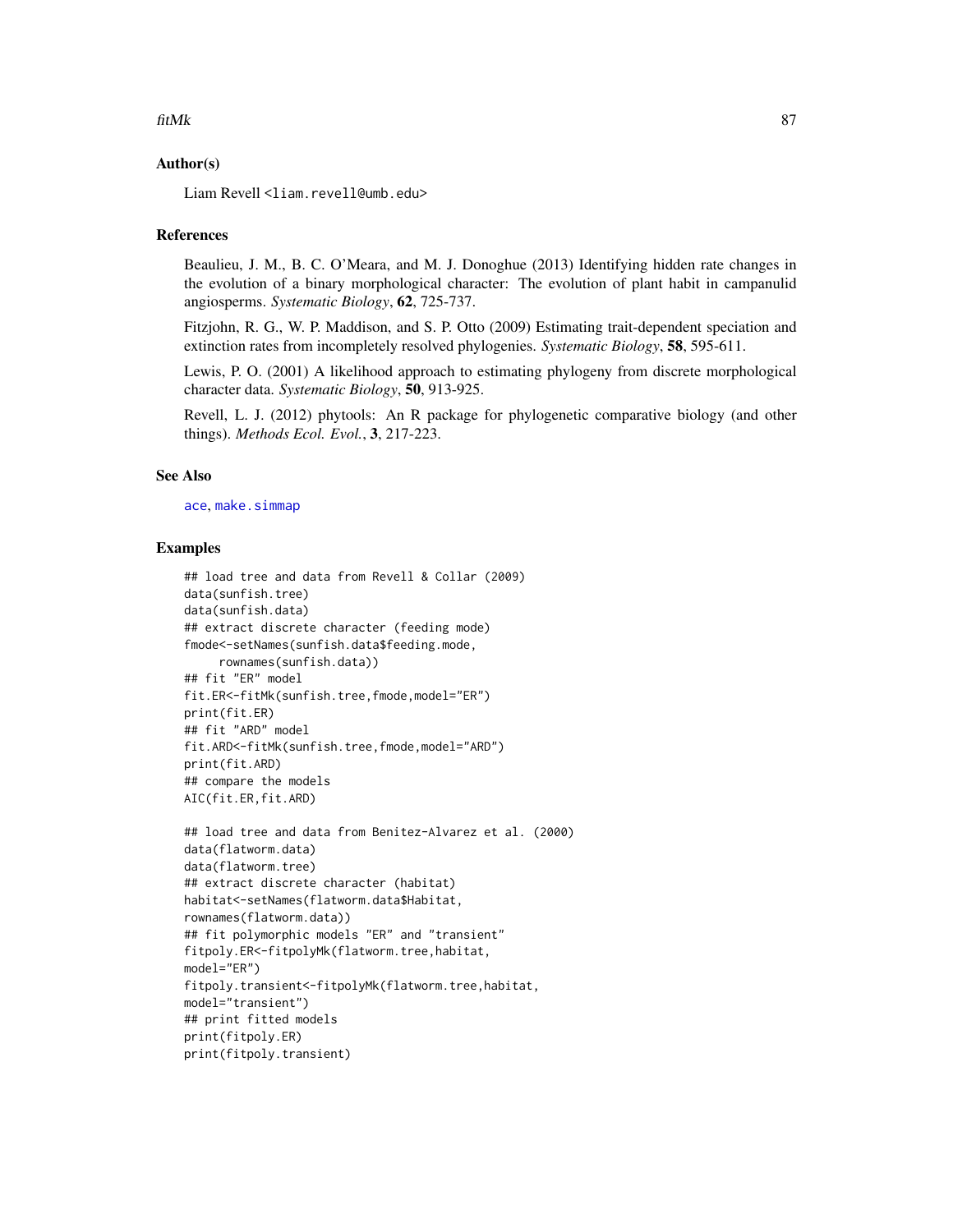88 fitPagel

```
## compare model
AIC(fitpoly.ER,fitpoly.transient)
## plot models
par(mfrow=c(2,1))
plot(fitpoly.ER)
mtext("a) ER polymorphic model",adj=0,line=1)
plot(fitpoly.transient)
mtext("b) Transient polymorphic model",adj=0,
line=1)
par(mfrow=c(1,1))
```
fitPagel *Function to test for correlated evolution of binary traits*

# Description

This function fit's Pagel's (1994) model for the correlated evolution of two binary characters.

plot.fitPagel plots the fitted models using arrows.

### Usage

```
fitPagel(tree, x, y, method="fitMk", model="ARD", dep.var="xy", ...)
## S3 method for class 'fitPagel'
plot(x, \ldots)
```
# Arguments

| tree    | an object of class "phylo".                                                                                                                                                                                                                                                                          |
|---------|------------------------------------------------------------------------------------------------------------------------------------------------------------------------------------------------------------------------------------------------------------------------------------------------------|
| x       | a vector of phenotypic values for a binary trait for the species in tree; or a<br>matrix in which the rows of x give the probability of being in each column state.<br>(The latter option is only supported for method="fitMk".) For S3 plot method,<br>an object of class "fitPagel".               |
| у       | a second binary character for the species in tree; or a matrix in which the rows<br>give the probability of being in each column state.                                                                                                                                                              |
| method  | function to use for optimization (defaults to method="fitMk"). Other options<br>are "ace" to use the ace function in ape for optimization, or to "fitDiscrete"<br>(if the geiger package is installed) to use geiger's fitDiscrete for optimization.                                                 |
| model   | model of evolution for the individual characters. Can be model="ER", "SYM"<br>(equivalent to "ER" in this case), and "ARD".                                                                                                                                                                          |
| dep.var | dependent variable. If dep. $var="xy"$ than the rate of subsitution in x depends<br>on y & vice versa. If dep. var=" $x$ " than the substitution rate in x depends on y,<br>but not the converse. Finally, if dep. var="y" than the rate of substitution in y<br>depends on x, but not the converse. |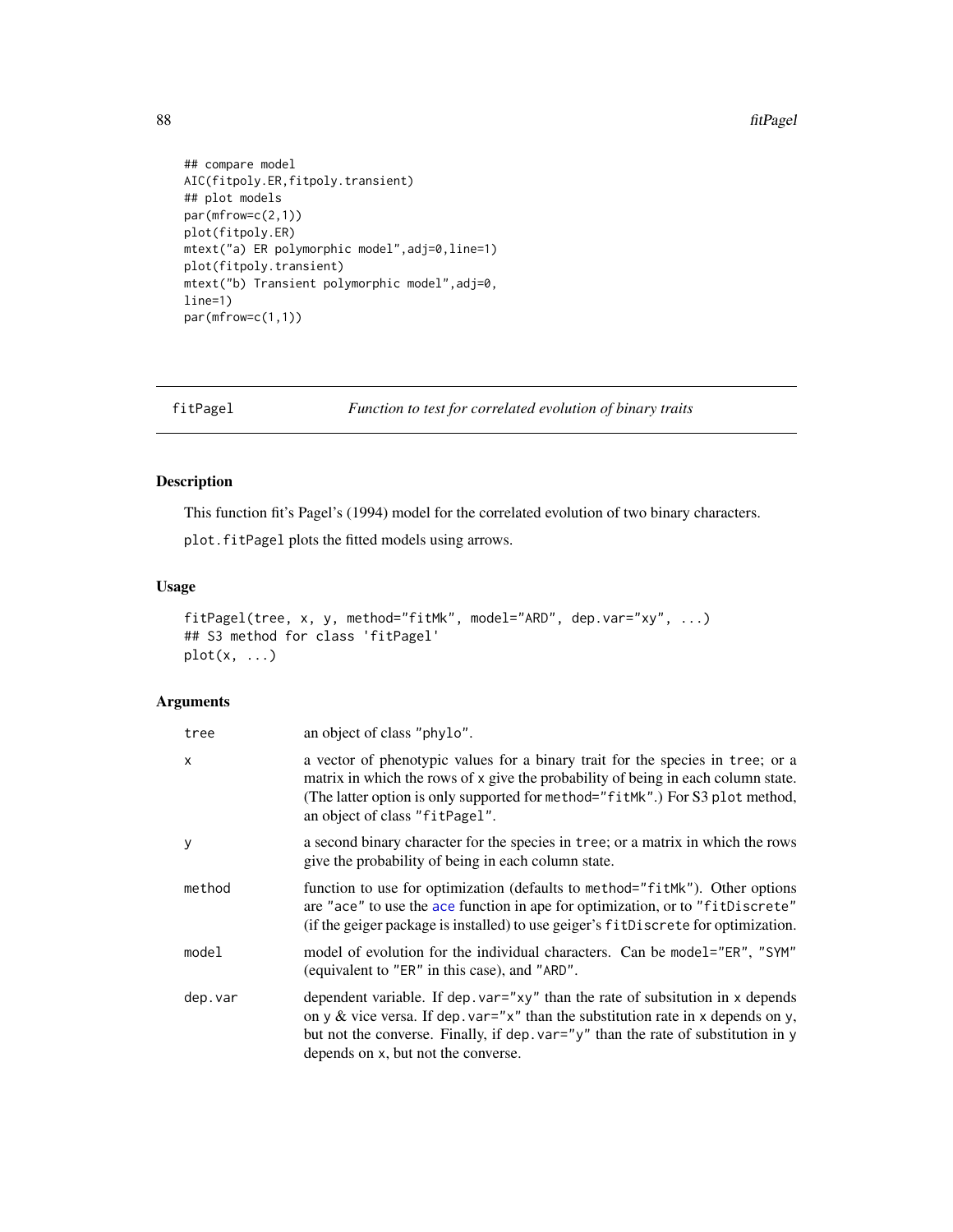## force.ultrametric 89

... optional arguments to be passed to [fitMk](#page-83-0), [ace](#page-0-0), or fitDiscrete. For plot method optional arguments include (but may not be limited to): signif, the number of digits for the rates to be plotted; main, a character vector of length two with the headings for each subplot; cex.main, cex.sub, cex.traits, and cex.rates, font sizes for the various text elements of the plot; and lwd.by.rate, a logical argument specifying whether or not to scale arrow line widths in proportion to the estimated rates.

## Value

An object of class "fitPagel" which contains the optimized matrices under an independence  $\&$  a dependence model, log-likelihoods, a likelihood ratio, and a P-value for the independence model based on a chi-squared test.

plot.fitPagel creates a plot showing the different fitted models with arrows.

### Author(s)

Liam Revell <liam.revell@umb.edu>

### References

Pagel, M. (1994) Detecting correlated evolution on phylogenies: A general method for the comparative analysis fo discrete characters. *Proceedings of the Royal Society B*, 255, 37-45.

Revell, L. J. (2012) phytools: An R package for phylogenetic comparative biology (and other things). *Methods Ecol. Evol.*, 3, 217-223.

### See Also

[ace](#page-0-0), [fitMk](#page-83-0), [make.simmap](#page-107-0)

force.ultrametric *Forces a phylogenetic tree to be ultrametric*

#### Description

This function coerces an object of class "phylo" to be ultrametric.

This is achieved either by using nnls. tree from the phangorn package to compute the set of edge lengths that result in a minimized sum-of-squares distance between the patristic distance of the output and input trees (method="nnls"); or by simply extending all the external edges of the tree to match the external edge with the greatest total height (method="extend").

Note that neither of these should be treated as formal statistical methods for inferring an ultrametric tree. Rather, this method can be deployed when a genuinely ultrametric tree read from file fails [is.ultrametric](#page-0-0) for reasons of numerical precision.

### Usage

```
force.ultrametric(tree, method=c("nnls","extend"), ...)
```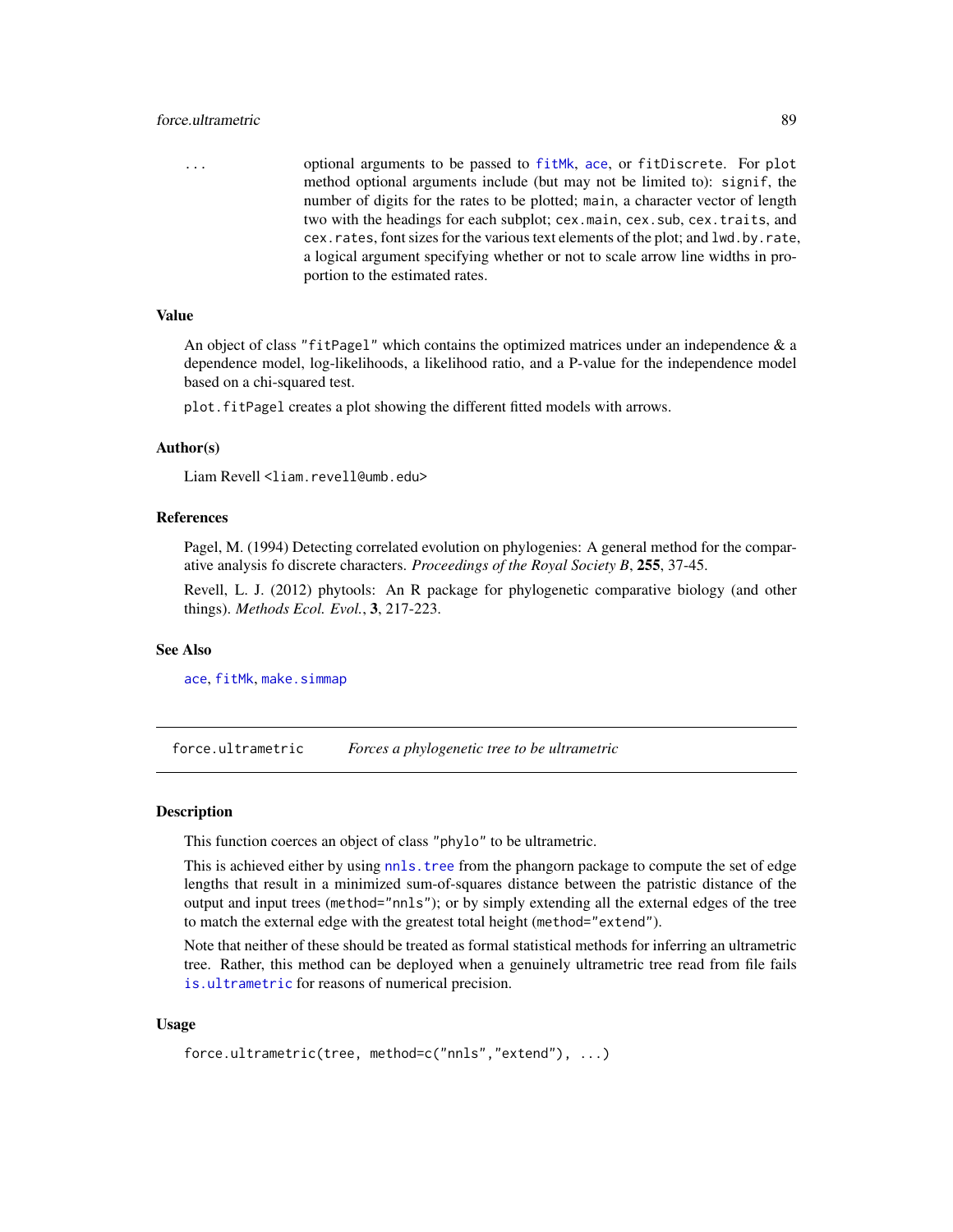## Arguments

| tree     | an object of class "phylo".                                                                                                                                                                                                            |
|----------|----------------------------------------------------------------------------------------------------------------------------------------------------------------------------------------------------------------------------------------|
| method   | the method to use to force the tree to be ultrametric. Options are "nnls" (which<br>uses the phangorn function not stree internally), or "extend".                                                                                     |
| $\cdots$ | optional arguments: principally, message. This argument (if set to FALSE)<br>can be used to suppress the default warning message that force.ultrametric<br>should not be used as a formal statistical method to ultrametricize a tree. |

## Value

An ultrametric tree in an object of class "phylo".

## Author(s)

Liam Revell <liam.revell@umb.edu>

## References

Revell, L. J. (2012) phytools: An R package for phylogenetic comparative biology (and other things). *Methods Ecol. Evol.*, 3, 217-223.

## See Also

[is.ultrametric](#page-0-0), [nnls.tree](#page-0-0)

<span id="page-89-0"></span>gammatest *Gamma test of Pybus & Harvey (2000)*

## Description

Conducts  $\gamma$ -test of Pybus & Harvey (2000).

## Usage

gammatest(x)

#### Arguments

x an object of class "ltt" resulting from a call of the function [ltt](#page-103-0).

# Value

A an object of class "gammatest" consisting of a list that contains:

| a value for the $\gamma$ -statistic.<br>gamma |  |
|-----------------------------------------------|--|
|-----------------------------------------------|--|

p two-tailed P-value for the  $\gamma$ -test.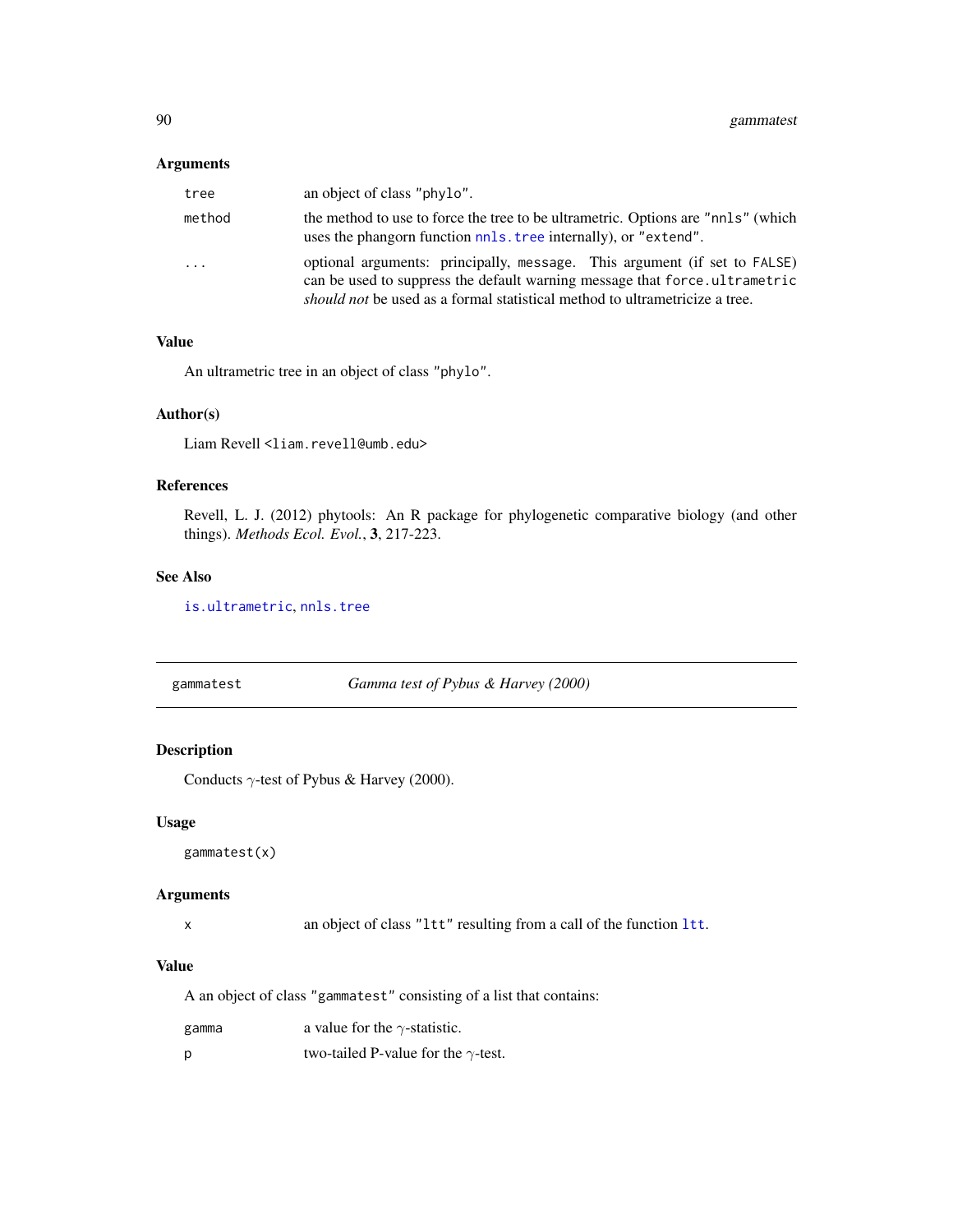#### genSeq 91

# Author(s)

Liam Revell <liam.revell@umb.edu>

# References

Pybus, O. G., and P. H. Harvey (2000) Testing macro-evolutionary models using incomplete molecular phylogenies. *Proc. R. Soc. Lond. B*, 267, 2267-2272.

Revell, L. J. (2012) phytools: An R package for phylogenetic comparative biology (and other things). *Methods Ecol. Evol.*, 3, 217-223.

## See Also

[ltt](#page-103-0), [mccr](#page-103-1)

# Examples

```
tree<-pbtree(n=200)
gammatest(ltt(tree,plot=FALSE))
```
genSeq *Simulate a DNA alignment on the tree under a model*

# Description

Simulates DNA sequence on tree under the specified model. Uses [sim.Mk](#page-191-0) internally.

#### Usage

```
genSeq(tree, l=1000, Q=NULL, rate=1, format="DNAbin", ...)
```
### Arguments

| tree      | object of class "phylo".                                                                                                                                                                |
|-----------|-----------------------------------------------------------------------------------------------------------------------------------------------------------------------------------------|
|           | length of desired sequences.                                                                                                                                                            |
| Q         | transition matrix for the simulation. Row and column names (c("a", "c", "g", "t"),<br>although not necessarily in that order) should be provided. If NULL, a single rate<br>is assumed. |
| rate      | multiplier for Q, or a vector for $\Gamma$ rate heterogeneity.                                                                                                                          |
| format    | format of the output object. Can be "DNAbin", "phyDat", or "matrix".                                                                                                                    |
| $\ddotsc$ | optional arguments.                                                                                                                                                                     |

# Value

An object of class "DNAbin" or "phyDat", or a matrix of nucleotides.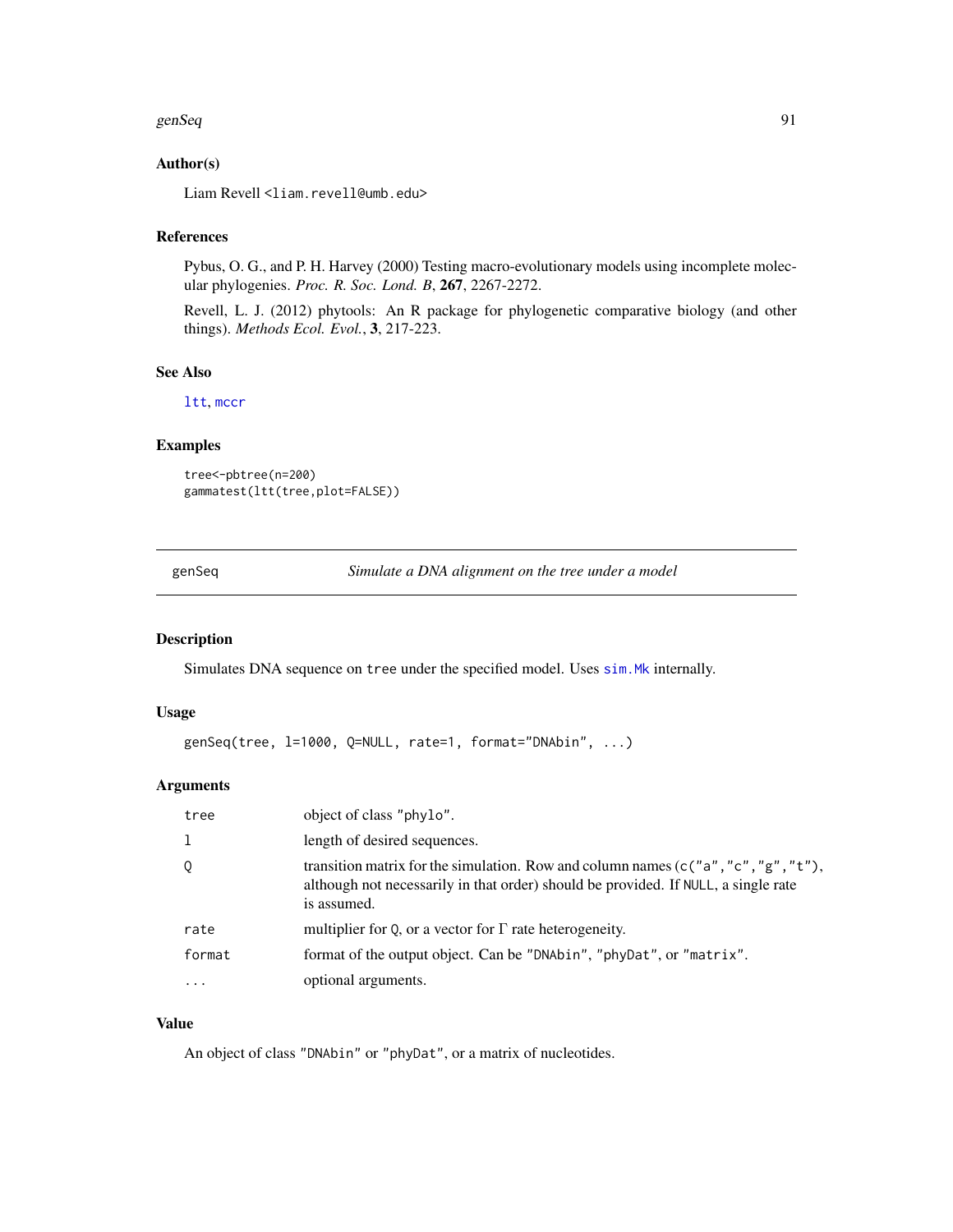### Author(s)

Liam Revell <liam.revell@umb.edu>

### References

Revell, L. J. (2012) phytools: An R package for phylogenetic comparative biology (and other things). *Methods Ecol. Evol.*, 3, 217-223.

### Examples

```
data(mammal.tree)
mammal.tree$edge.length<-mammal.tree$edge.length/
    max(nodeHeights(mammal.tree))*0.2 ## rescale tree
## simulate gamma rate heterogeneity
gg<-rgamma(n=100,shape=0.25,rate=0.25)
dna<-genSeq(mammal.tree, 1=100, rate=gg)
```
geo.legend *Adds a geological (or other temporal) legend to a plotted tree*

### Description

The function geo.legend adds a geological (or other temporal) legend to a plotted tree.

The function geo.palette returns a geological time color palette to the user.

#### Usage

```
geo.legend(leg=NULL, colors=NULL, alpha=0.2, ...)
geo.palette()
```
## Arguments

| leg      | a matrix with the starting $\&$ ending point of each plotted era in rows, $\&$ names<br>of the time periods as rownames. |
|----------|--------------------------------------------------------------------------------------------------------------------------|
| colors   | a vector of colors for the time periods of the rows in leg.                                                              |
| alpha    | transparency level to apply to colors.                                                                                   |
| $\cdots$ | optional arguments.                                                                                                      |

#### Value

geo.legend adds a visual element to a plotted tree and invisible returns an object of class geo.legend containing the time periods and colors of the painted legend.

geo.palette simply returns a geological timescale color palette as an object of class "geo.palette".

## Author(s)

Liam Revell <liam.revell@umb.edu>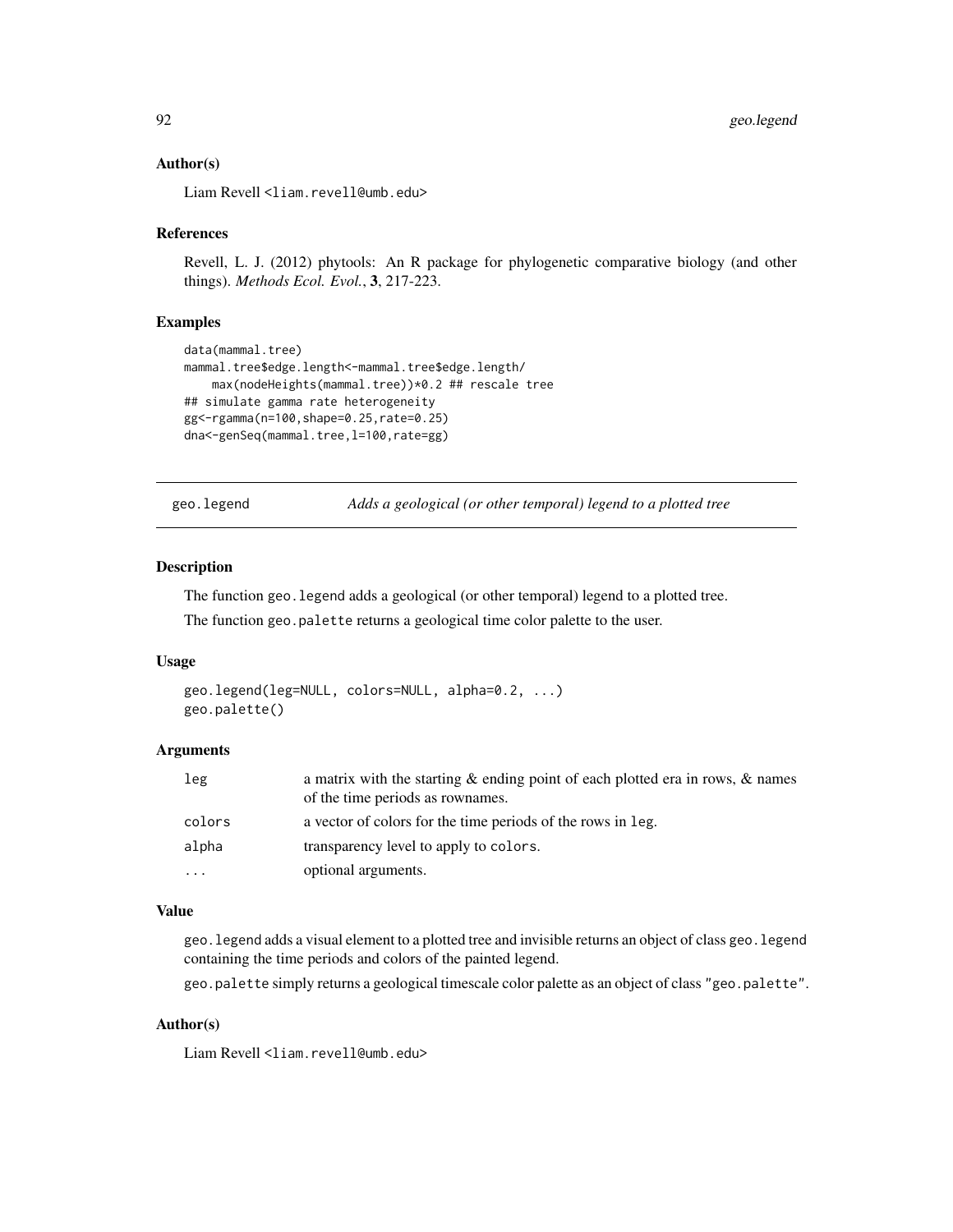# get.treepos 93

## References

Revell, L. J. (2012) phytools: An R package for phylogenetic comparative biology (and other things). *Methods Ecol. Evol.*, 3, 217-223.

get.treepos *Get position or node of a plotted tree interactively*

### Description

Both functions return the phylogenetic position of a mouse click on a plotted tree.

get.treepos returns the index of the node at the end of the selected edge, along with the branch distance to that node.

getnode simply returns the closest node to the user mouse click.

## Usage

```
get.treepos(message=TRUE, ...)
getnode(...)
```
### **Arguments**

| message                 | for get, treepos, a logical value indicating whether or not to print an instruc-<br>tional message. |
|-------------------------|-----------------------------------------------------------------------------------------------------|
| $\cdot$ $\cdot$ $\cdot$ | optional arguments.                                                                                 |

# Details

Both functions are primarily meant to be used internally by other *phytools* functions.

## Value

A list for get. treepos and a node number for getnode.

### Author(s)

Liam Revell <liam.revell@umb.edu>

# References

Revell, L. J. (2012) phytools: An R package for phylogenetic comparative biology (and other things). *Methods Ecol. Evol.*, 3, 217-223.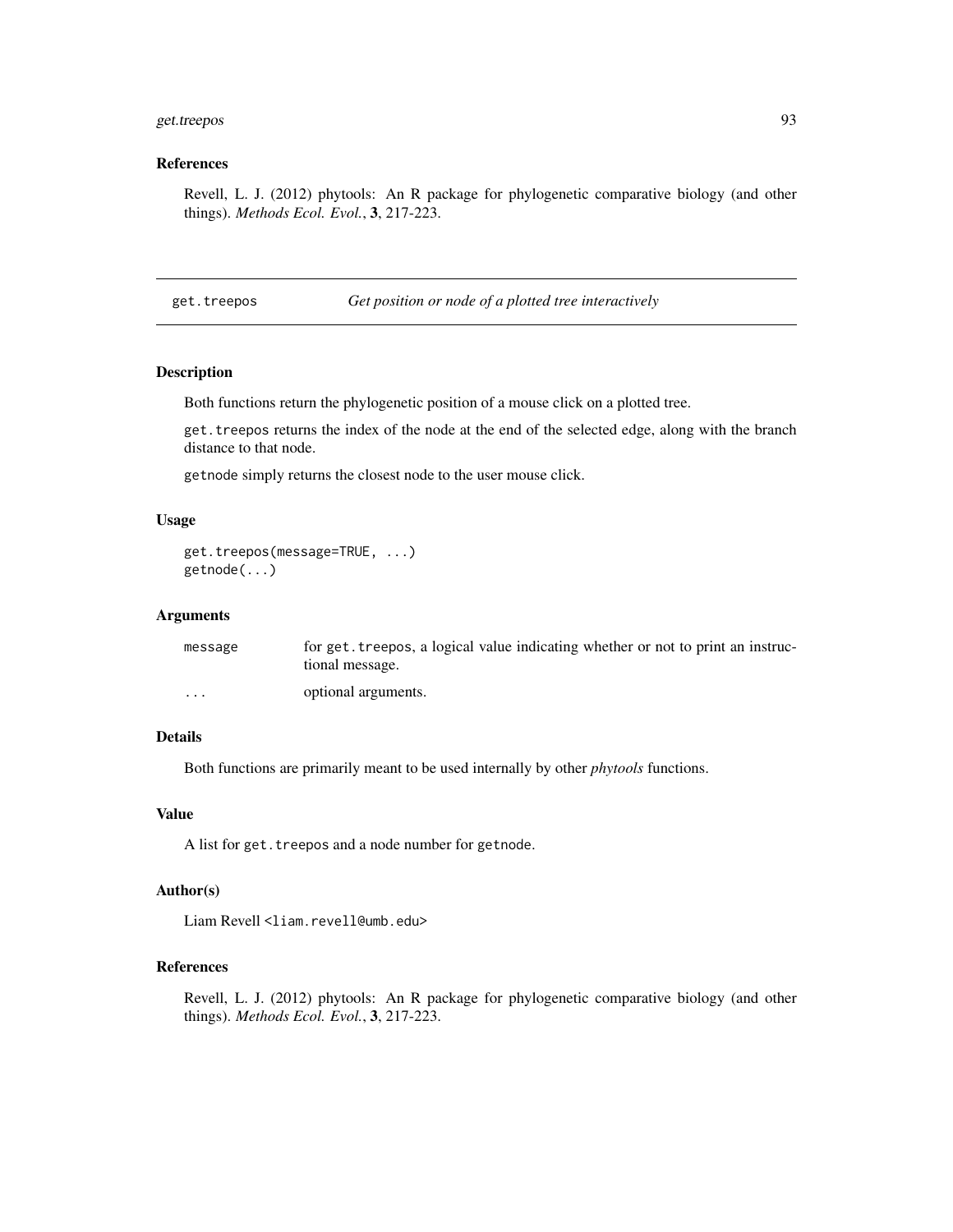This function gets all subtrees that cannot be further subdivided into two reciprocally monophyletic subtrees of size >= clade.size.

### Usage

getCladesofSize(tree, clade.size=2)

# Arguments

| tree       | is an object of class "phylo". |
|------------|--------------------------------|
| clade.size | subtree size.                  |

## Value

An object of class "multiPhylo".

#### Author(s)

Liam Revell <liam.revell@umb.edu>

#### References

Revell, L. J. (2012) phytools: An R package for phylogenetic comparative biology (and other things). *Methods Ecol. Evol.*, 3, 217-223.

### See Also

[extract.clade](#page-0-0), [getDescendants](#page-93-0)

<span id="page-93-0"></span>getDescendants *Get descendant node numbers*

## Description

getDescendants returns the set of node & tip numbers descended from node.

getParent returns the *single* parent node of a specified node number (or NULL if node is already the root).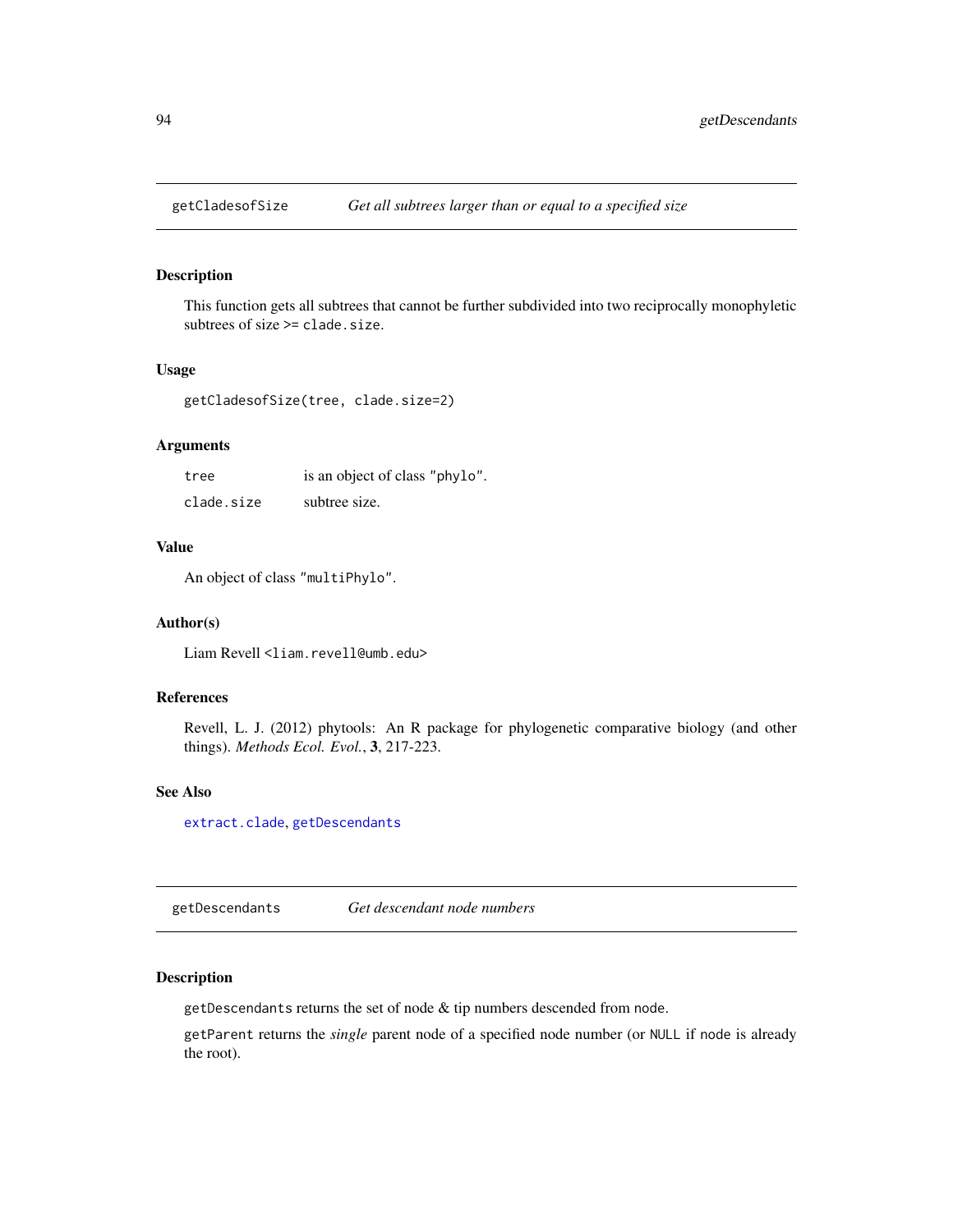#### getExtant 95

### Usage

```
getDescendants(tree, node, curr=NULL)
getParent(tree, node)
```
### Arguments

| tree | a phylogenetic tree as an object of class "phylo".                            |
|------|-------------------------------------------------------------------------------|
| node | an integer specifying a node number in the tree.                              |
| curr | the set of previously stored node numbers - used in recursive function calls. |

# Value

The set of node and tip numbers for the nodes and tips descended from node in a vector, or for getParent the single node preceding node in the tree.

### Author(s)

Liam Revell <liam.revell@umb.edu>

## References

Revell, L. J. (2012) phytools: An R package for phylogenetic comparative biology (and other things). *Methods Ecol. Evol.*, 3, 217-223.

# See Also

[Descendants](#page-0-0), [paintSubTree](#page-130-0)

getExtant *Returns a list of the extant or extinct lineages in a tree containing noncontemporaneous tips*

# Description

The function getExtant takes a tree as input and returns a vector containing the names of all the tips that have a height above the root that is equal (to a degree of numerical precision determined by tol) to the height of the highest tip.

getExtinct returns the complement.

### Usage

```
getExtant(tree, tol=1e-8)
getExtinct(tree, tol=1e-8)
```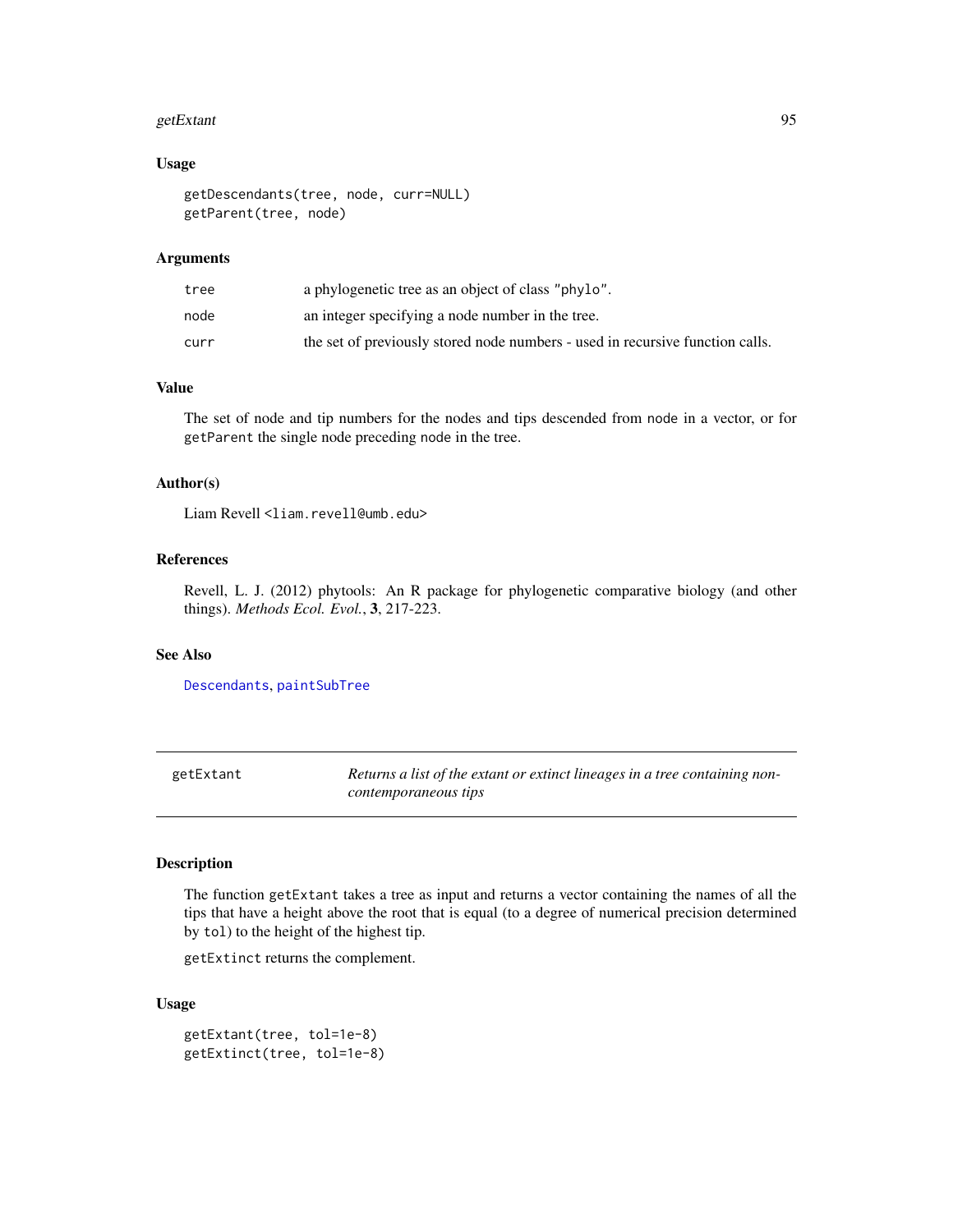### **Arguments**

| tree | a phylogeny stored as an object of class "phylo" with some tips that are non-<br>contemporaneous ( <i>i.e.</i> , end before the present). |
|------|-------------------------------------------------------------------------------------------------------------------------------------------|
| tol  | a tolerance value to account for numerical imprecision.                                                                                   |

## Value

A vector with the tip names of extant or extinct species in the tree.

#### Author(s)

Liam Revell <liam.revell@umb.edu>

#### References

Revell, L. J. (2012) phytools: An R package for phylogenetic comparative biology (and other things). *Methods Ecol. Evol.*, 3, 217-223.

# See Also

[nodeHeights](#page-126-0)

getSisters *Get the sister node number, label, or set of nodes for a node or tip*

#### Description

This function takes a tree and node or tip number of label and returns the number or label of the sister or sisters to that node or tip.

# Usage

getSisters(tree, node, mode=c("number","label"))

# Arguments

| tree | object of class "phylo".                                                                                                 |
|------|--------------------------------------------------------------------------------------------------------------------------|
| node | a node number, tip number, node label, or tip label.                                                                     |
| mode | an optional string indicating whether to return the node or tip number(s) or the<br>node or tip label(s), if applicable. |

# Value

If mode="number" this function returns an integer or vector containing the node number of numbers of the sister node or tip. If mode="label" then this function returns a list containing up to two vectors: one for the node numbers of labels of sister nodes (if applicable); and the other containing the tip labels of the sister tips.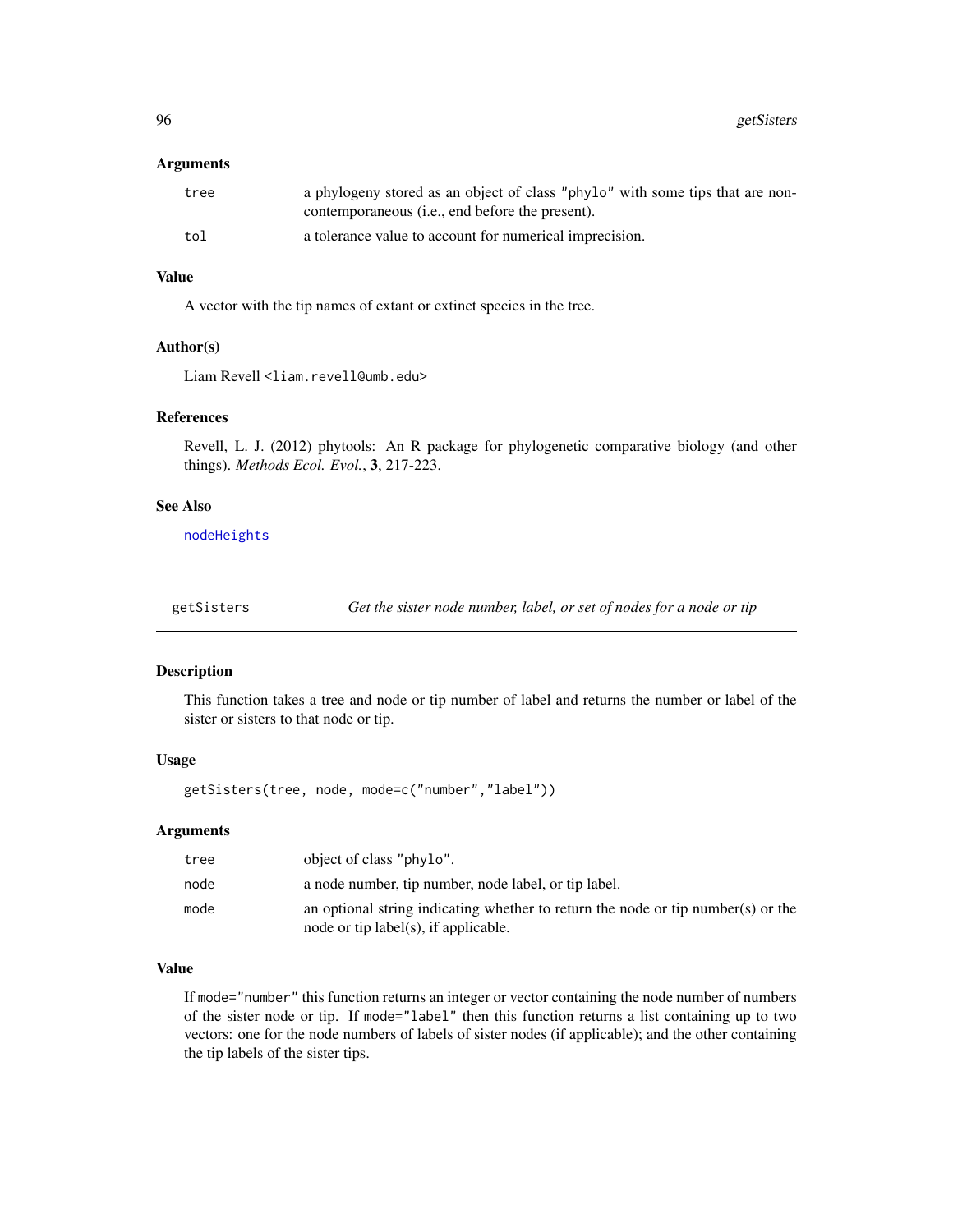#### getStates 97

## Author(s)

Liam Revell <liam.revell@umb.edu>

## References

Revell, L. J. (2012) phytools: An R package for phylogenetic comparative biology (and other things). *Methods Ecol. Evol.*, 3, 217-223.

## See Also

[getDescendants](#page-93-0), [Siblings](#page-0-0)

getStates *Get the states at nodes or tips from a mapped tree*

### Description

This function gets the states from the nodes or tips of a mapped tree (e.g., make. simmap).

## Usage

```
getStates(tree, type=c("nodes","tips","both"))
```
#### Arguments

| tree | is a modified object of class "phylo" or "multiPhylo".                        |
|------|-------------------------------------------------------------------------------|
| type | mode indicating whether to get states at the nodes (type="nodes") or the tips |
|      | $(t$ vpe="tips") of the tree.                                                 |

## Value

A named vector (for "phylo") or matrix (for "multiPhylo").

# Author(s)

Liam Revell <liam.revell@umb.edu>

## References

Revell, L. J. (2012) phytools: An R package for phylogenetic comparative biology (and other things). *Methods Ecol. Evol.*, 3, 217-223.

## See Also

[describe.simmap](#page-52-0), [make.simmap](#page-107-0), [read.simmap](#page-176-0), [sim.history](#page-191-1)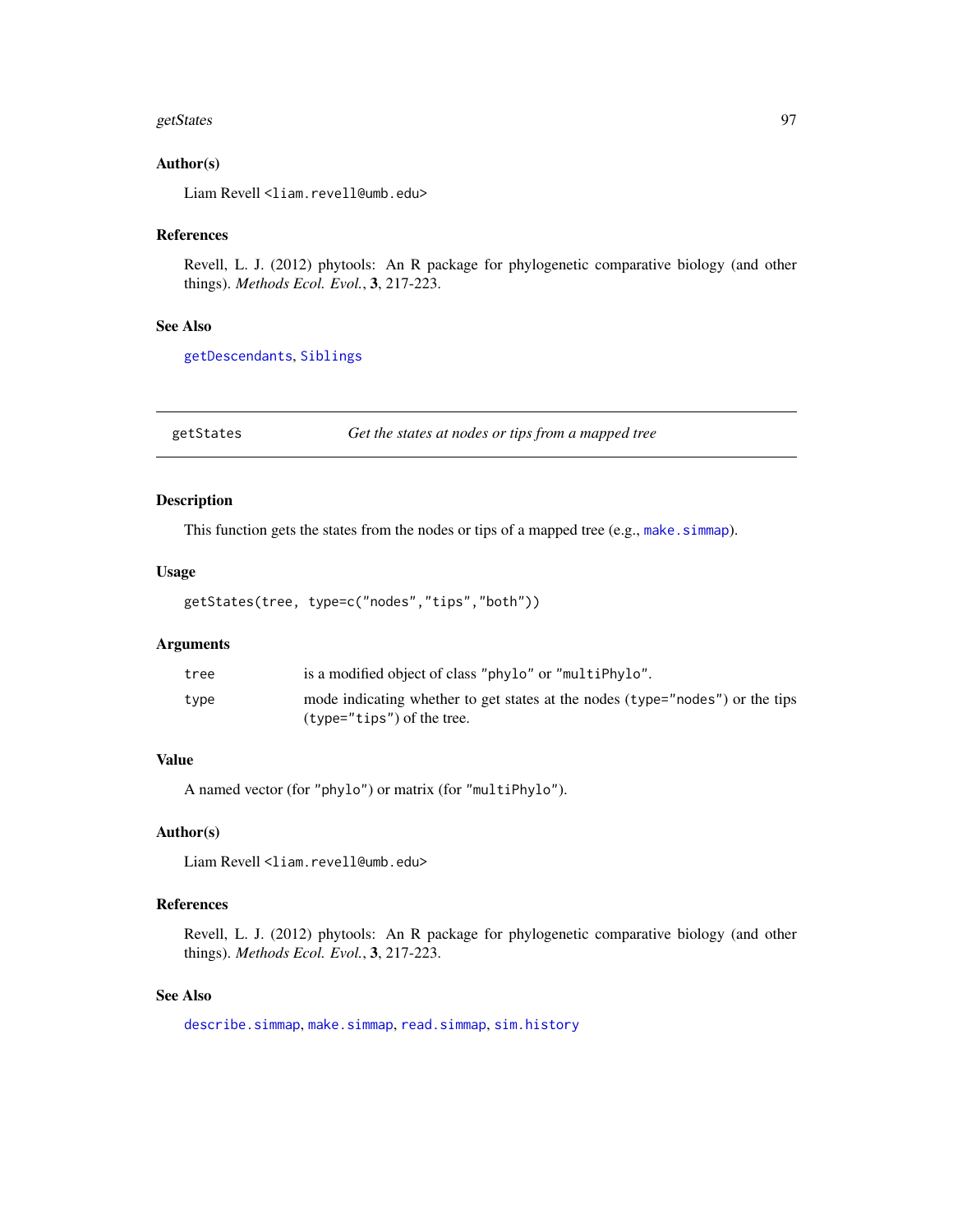Function adds node labels to a plotted object of class "phylo". The nodes to be labels can be selected interactively by the user (i.e., by clicking on the corresponding nodes of the plotted tree).

#### Usage

```
labelnodes(text, node=NULL, interactive=TRUE, shape=c("circle","ellipse",
   "rect"), ...)
```
## Arguments

| text        | text string or vector to be used as labels.                                                                          |
|-------------|----------------------------------------------------------------------------------------------------------------------|
| node        | node numbers (indices) for the labels.                                                                               |
| interactive | logical value indicating whether or not nodes should be supplied interactively.<br>(I.e., by clicking on the nodes.) |
| shape       | shape to plot around the plotted node label(s).                                                                      |
| $\cdots$    | optional arguments.                                                                                                  |

## Value

Invisibly returns a vector of the node indices for the labeled nodes.

# Author(s)

Liam Revell <liam.revell@umb.edu>

# References

Revell, L. J. (2012) phytools: An R package for phylogenetic comparative biology (and other things). *Methods Ecol. Evol.*, 3, 217-223.

## See Also

[cladelabels](#page-35-0), [nodelabels](#page-0-0)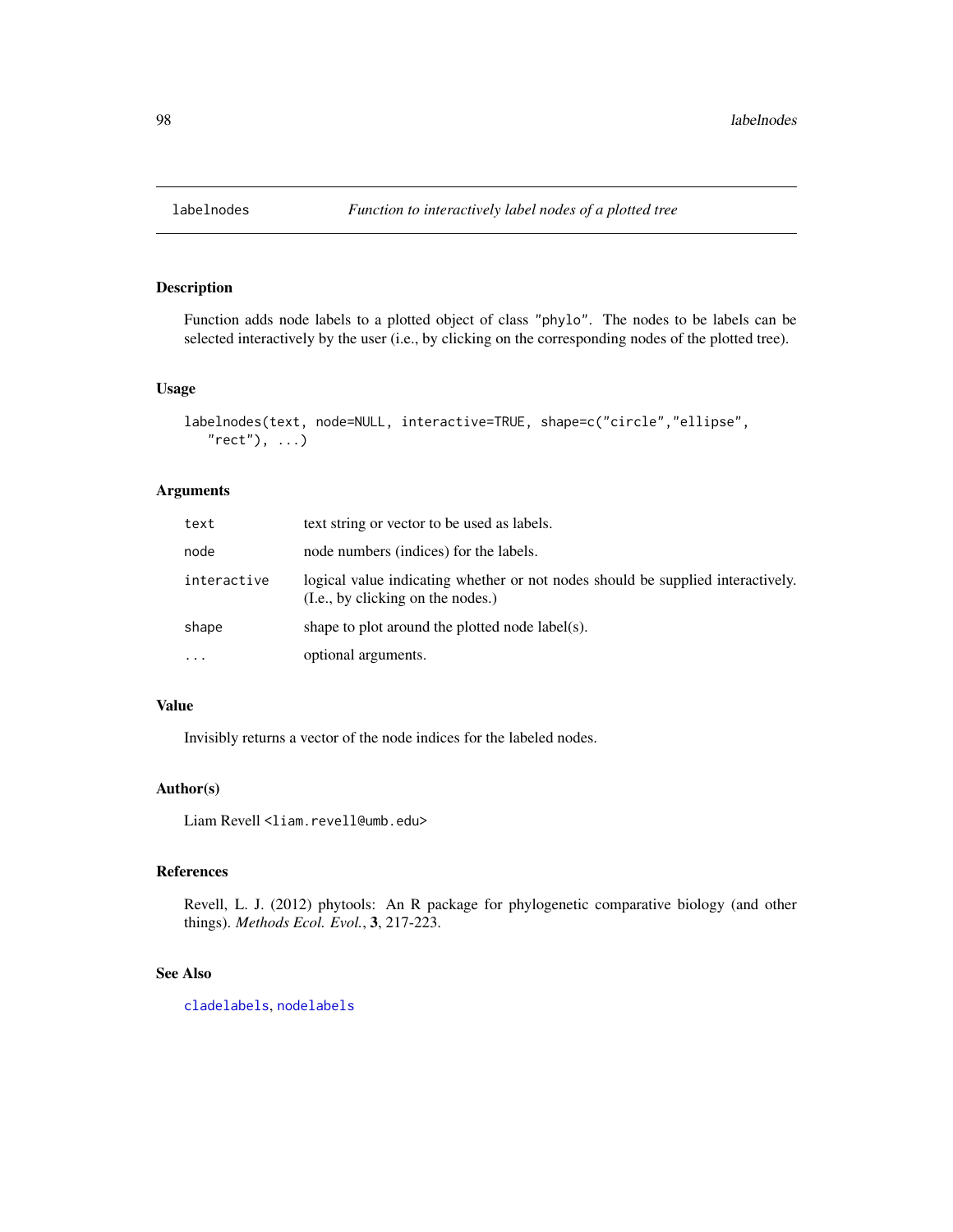ladderize.simmap *Ladderize a tree with a mapped discrete character*

## Description

This function 'ladderizes' an object of class "phylo" with a mapped discrete character. For more information see [ladderize](#page-0-0).

# Usage

```
ladderize.simmap(tree, right=TRUE)
```
### Arguments

| tree  | an object of class "simmap".                            |
|-------|---------------------------------------------------------|
| right | a logical specifying how the tree should be ladderized. |

### Value

A ladderized object of class "simmap".

## Author(s)

Liam Revell <liam.revell@umb.edu>

## References

Revell, L. J. (2012) phytools: An R package for phylogenetic comparative biology (and other things). *Methods Ecol. Evol.*, 3, 217-223.

# See Also

[make.simmap](#page-107-0), [ladderize](#page-0-0)

lambda.transform λ *transformation of matrix*

# Description

Function multiplies the off-diagonals of a square matrix by  $\lambda$ . Used internally in [phyl.pca](#page-140-0) and other functions.

#### Usage

lambda.transform(lambda, C)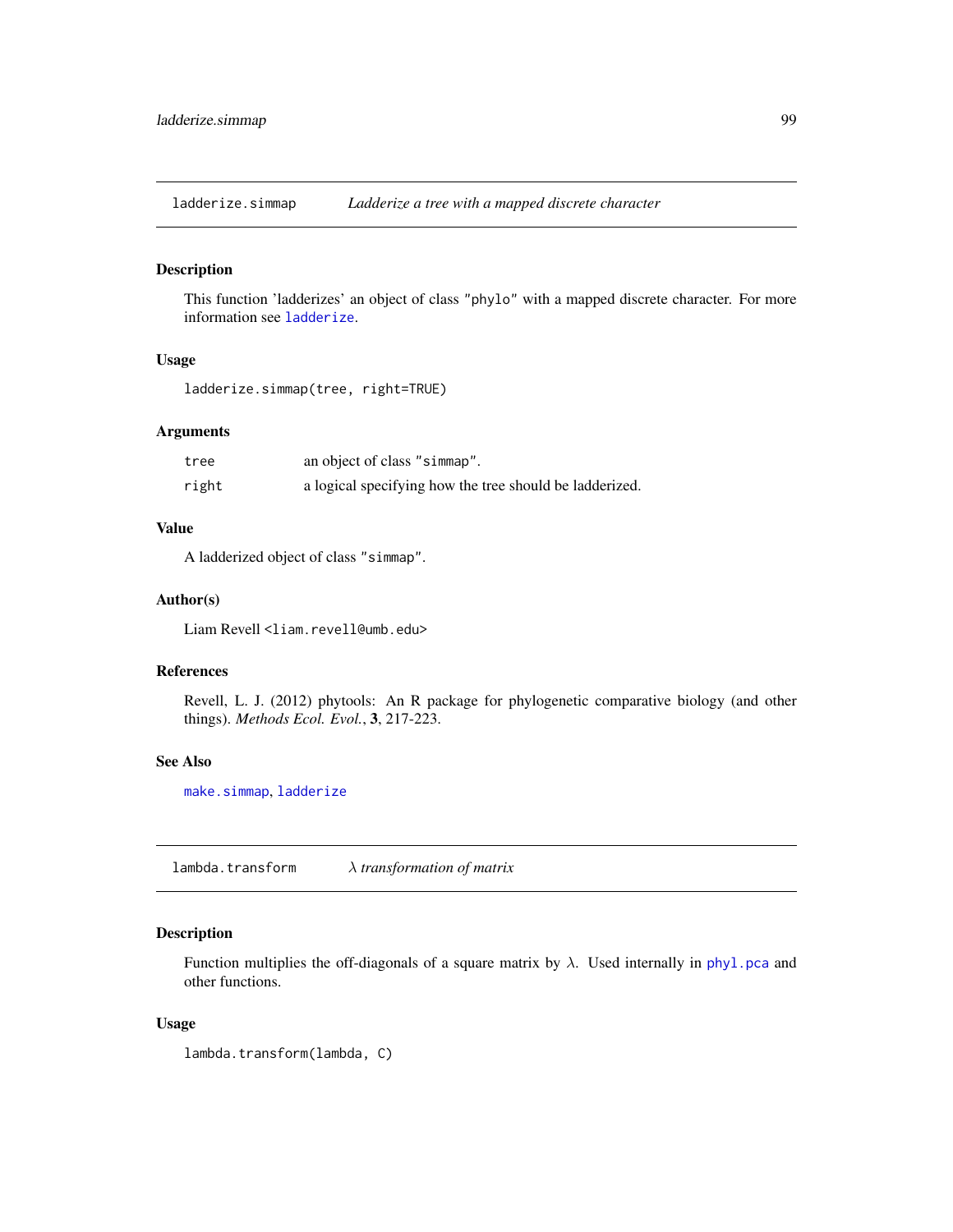## Arguments

| lambda | scalar, usually (but not necessarily) on the interval 0,1. |
|--------|------------------------------------------------------------|
|        | matrix probably returned by vcv. phylo.                    |

# Value

An among-species phylogenetic variance covariance matrix (e.g., [vcv.phylo](#page-0-0)) in which the offdiagonal elements have been multiplied by  $\lambda$ .

# Author(s)

Liam Revell <liam.revell@umb.edu>

### References

Revell, L. J. (2012) phytools: An R package for phylogenetic comparative biology (and other things). *Methods Ecol. Evol.*, 3, 217-223.

likMlambda *Likelihood for joint* λ

## Description

Computes the joint likelihood of Pagel's  $\lambda$  parameter.

## Usage

likMlambda(lambda, X, C)

### Arguments

| lambda | scalar, usually on the interval 0,1 (although not required to be).                                                                       |
|--------|------------------------------------------------------------------------------------------------------------------------------------------|
| X      | data for various continuous character, in the form of a matrix.                                                                          |
| C.     | $n \times n$ matrix (for <i>n</i> taxa) containing the height above the root for each pair of<br>taxa in the tree $(e.g., vcv, phylo)$ . |

## Details

Generally intended to be used internally by other methods that do joint optimization of  $\lambda$  (e.g., [phyl.pca](#page-140-0)).

# Value

The log-likelihood.

## Author(s)

Liam Revell <liam.revell@umb.edu>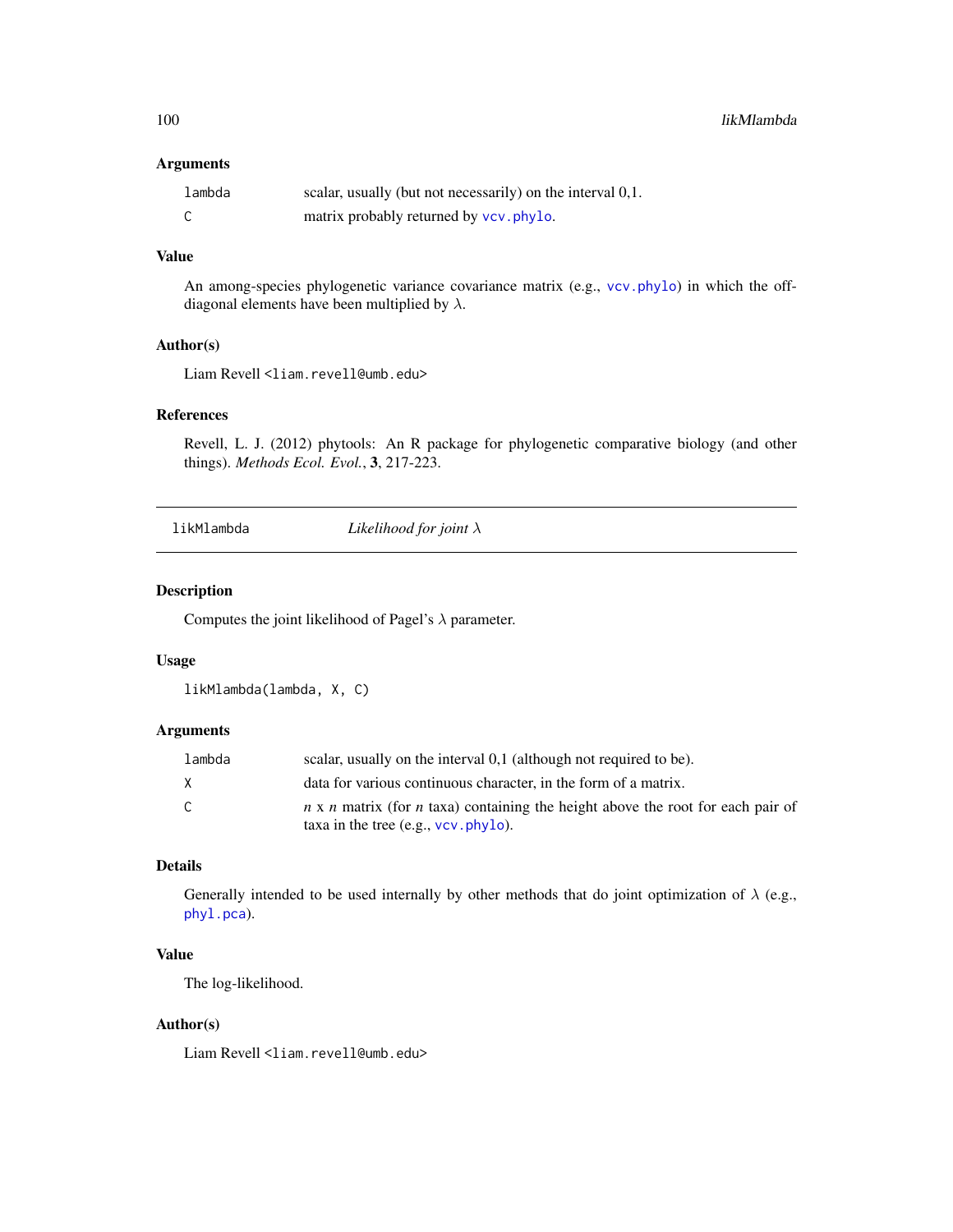#### linklabels 101

### References

Revell, L. J. (2012) phytools: An R package for phylogenetic comparative biology (and other things). *Methods Ecol. Evol.*, 3, 217-223.

linklabels *Function to add tip labels to a plotted tree with linking lines*

## Description

Function adds tip labels to a plotted tree by drawing curved, bent, or straight linking lines.

### Usage

```
linklabels(text,tips,link.type=c("bent","curved","straight"),
   ...)
```
### Arguments

| text                    | text string or vector to be used as labels.           |
|-------------------------|-------------------------------------------------------|
| tips                    | node numbers (indices) for the tips to be labeled.    |
| link.type               | manner in which to draw the linking lines.            |
| $\cdot$ $\cdot$ $\cdot$ | optional arguments, including cex, 1ty, 1wd, and col. |

### Details

The idea underlying this function is that the user should first plot the tree without tip labels, but set the area of the plotting device to be sufficient to accommodate the tip labels once they have been added. The function then can be called to add tip labels connected by linking lines to the tips of the plotted tree.

#### Value

This function annotates a plot.

## Author(s)

Liam Revell <liam.revell@umb.edu>

### References

Revell, L. J. (2012) phytools: An R package for phylogenetic comparative biology (and other things). *Methods Ecol. Evol.*, 3, 217-223.

#### See Also

[cladelabels](#page-35-0), [nodelabels](#page-0-0), [tiplabels](#page-0-0)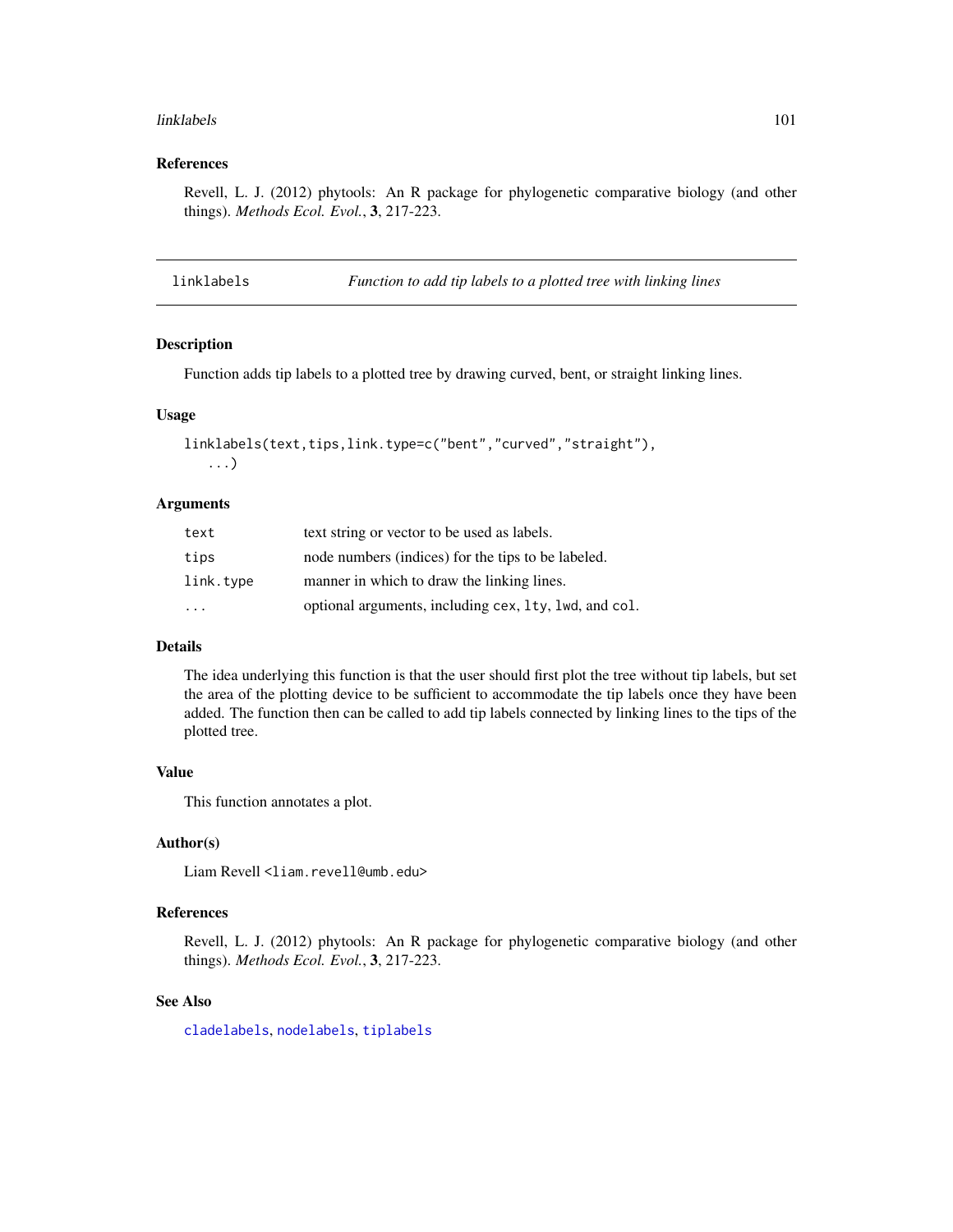This function uses ML to place a fossil lineage into a tree using continuous traits.

# Usage

```
locate.fossil(tree, X, ...)
```
## Arguments

| tree | an object of class "phylo".                                                                                                                                                                                                                                                                                                                                                                                                   |
|------|-------------------------------------------------------------------------------------------------------------------------------------------------------------------------------------------------------------------------------------------------------------------------------------------------------------------------------------------------------------------------------------------------------------------------------|
| X.   | a matrix with continuous character data.                                                                                                                                                                                                                                                                                                                                                                                      |
| .    | optional arguments including time.constraint which can be a scalar (pos-<br>itive height above the root of the fossil or negative time before present) or<br>a vector (age range of fossil, either positive or negative); edge.constraint,<br>which is equivalent to constraint in locate. yeti; plot, rotate, and quiet,<br>which have the same interpretation (and defaults) as the equivalent arguments in<br>locate.yeti. |

# Value

Optimized tree as an object of class "phylo".

# Author(s)

Liam Revell <liam.revell@umb.edu>

### References

Felsenstein, J. (1981) Maximum likelihood estimation of evolutionary trees from continuous characters. *American Journal of Human Genetics*, 25, 471-492.

Felsenstein, J. (2002) Quantitative characters, phylogenies, and morphometrics. In: MacLeod, N. and P. Forey (Eds.) *Morphology, Shape and Phylogeny* (pp. 27-44). Taylor and Francis, London.

Revell, L. J. (2012) phytools: An R package for phylogenetic comparative biology (and other things). *Methods Ecol. Evol.*, 3, 217-223.

Revell, L. J., D. L. Mahler, R. G. Reynolds, and G. J. Slater. (2015) Placing cryptic, recently extinct, or hypothesized taxa into an ultrametric phylogeny using continuous, character data: A case study with the lizard *Anolis roosevelti*. *Evolution*, 69, 1027-1035.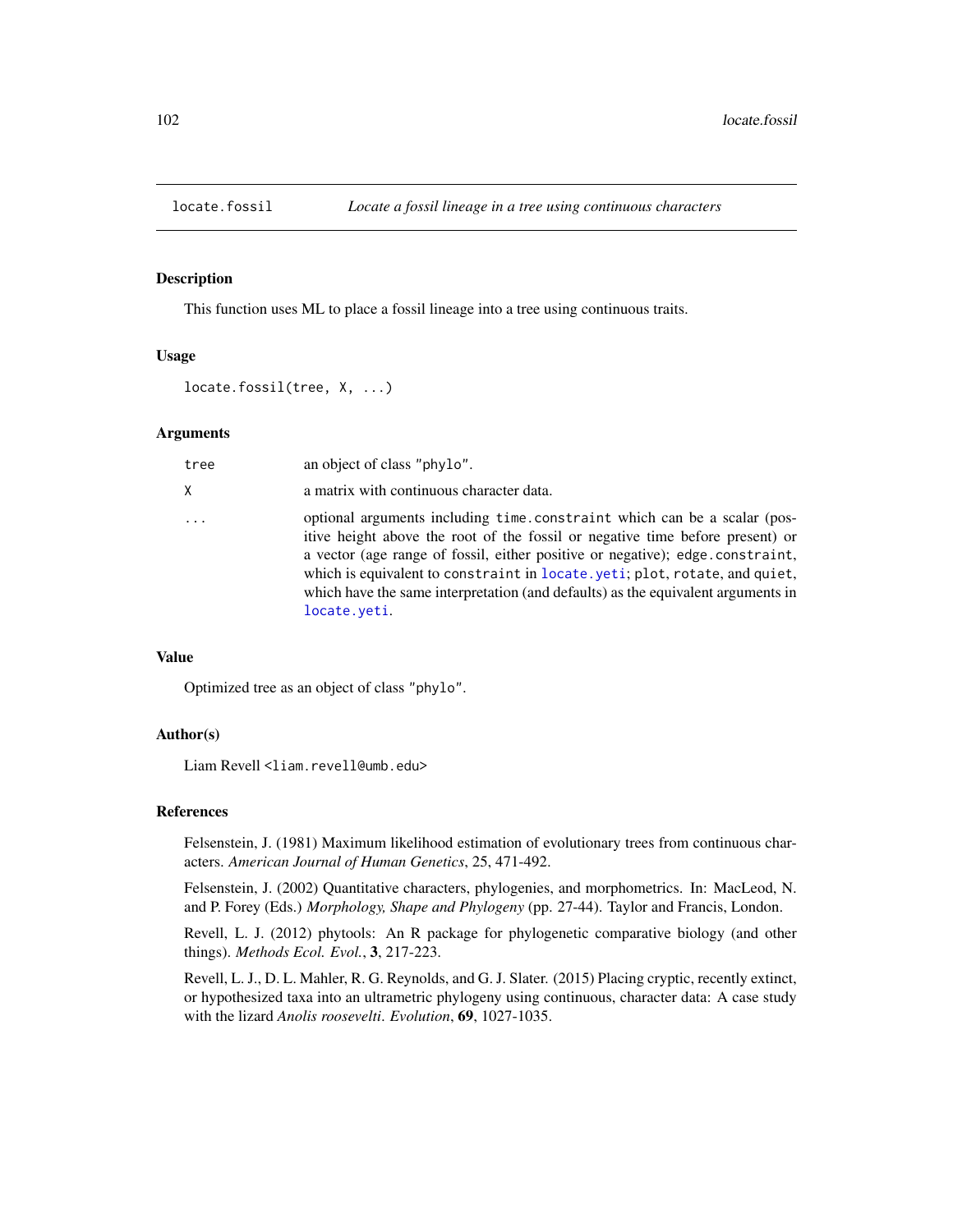<span id="page-102-0"></span>

This function uses ML (or REML) to place a recently extinct, cryptic, or missing taxon on an ultrametric (i.e., time-calibrated) phylogeny.

## Usage

```
locate.yeti(tree, X, ...)
```
### **Arguments**

| tree     | an object of class "phylo".                                                                                                                                                                                                                                                                                                                                                                                                                                                                                                    |
|----------|--------------------------------------------------------------------------------------------------------------------------------------------------------------------------------------------------------------------------------------------------------------------------------------------------------------------------------------------------------------------------------------------------------------------------------------------------------------------------------------------------------------------------------|
| Χ        | a matrix with continuous character data.                                                                                                                                                                                                                                                                                                                                                                                                                                                                                       |
| $\ddots$ | optional arguments including: method ("ML" or "REML", defaults to "ML"); search<br>("heuristic" or "exhaustive", defaults to "heuristic"); constraint, a<br>vector containing the daughter node numbers from tree\$edge for each edge<br>to try; plot a logical argument specifying whether or not to plot the likelihood<br>profile on edges (defaults to FALSE); rotate a logical indicating whether or not<br>to rotate the data based on the input tree; and quiet, which is logical and has an<br>obvious interpretation. |

#### Value

Optimized tree as an object of class "phylo".

### Author(s)

Liam Revell <liam.revell@umb.edu>

# References

Felsenstein, J. (1981) Maximum likelihood estimation of evolutionary trees from continuous characters. *American Journal of Human Genetics*, 25, 471-492.

Revell, L. J. (2012) phytools: An R package for phylogenetic comparative biology (and other things). *Methods Ecol. Evol.*, 3, 217-223.

Revell, L. J., D. L. Mahler, R. G. Reynolds, and G. J. Slater. (2015) Placing cryptic, recently extinct, or hypothesized taxa into an ultrametric phylogeny using continuous, character data: A case study with the lizard *Anolis roosevelti*. *Evolution*, 69, 1027-1035.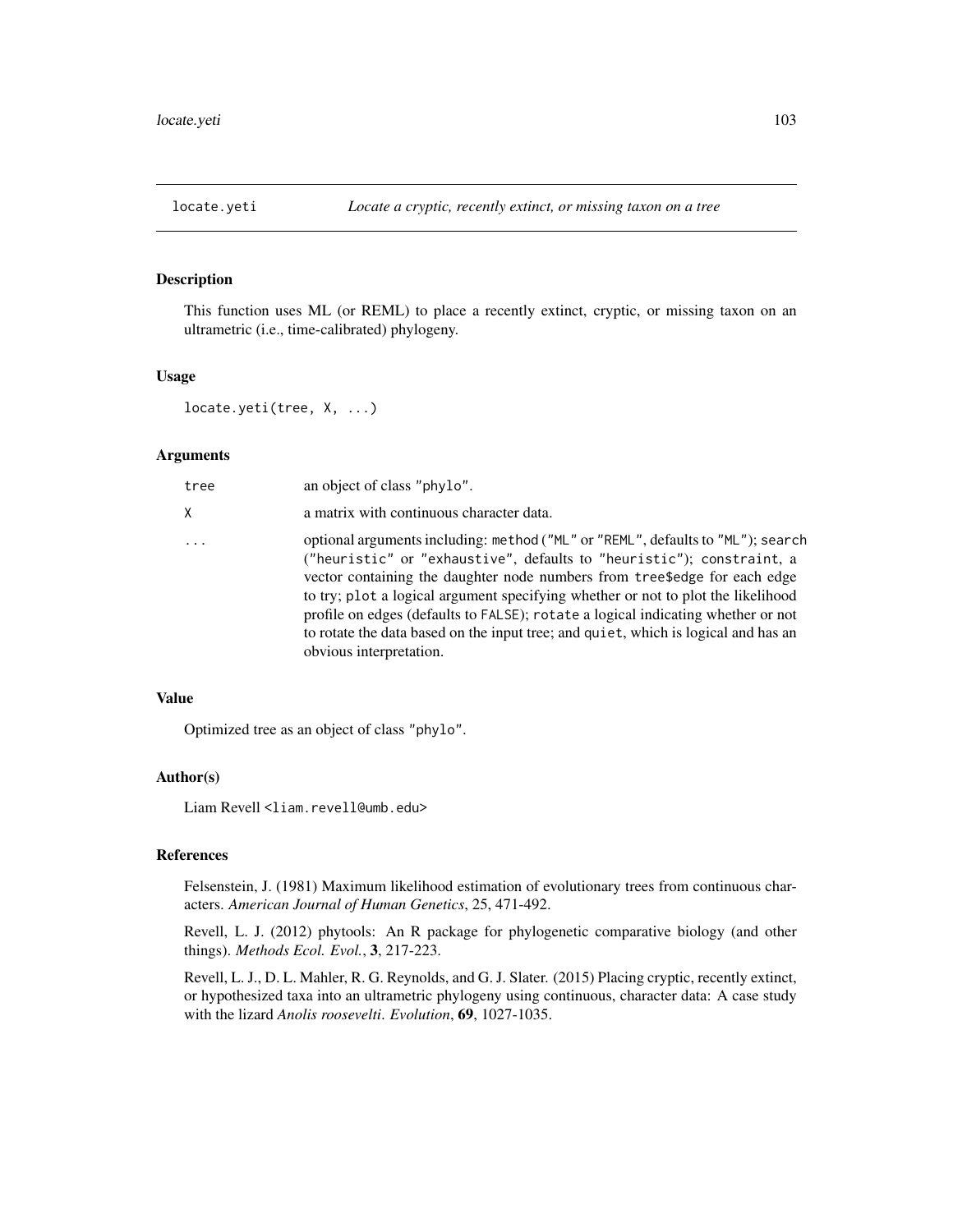Computes the least squares branch lengths conditioned on a topology and distance matrix. Generally intended as a function to be used internally by [optim.phylo.ls](#page-128-0).

### Usage

ls.tree(tree, D)

#### Arguments

| tree | phylogeny.       |
|------|------------------|
| -D   | distance matrix. |

### Value

A tree with branch lengths.

#### Author(s)

Liam Revell <liam.revell@umb.edu>

### References

Revell, L. J. (2012) phytools: An R package for phylogenetic comparative biology (and other things). *Methods Ecol. Evol.*, 3, 217-223.

<span id="page-103-0"></span>ltt *Creates lineage-through-time plot (including extinct lineages)*

# <span id="page-103-1"></span>Description

The function 1tt computes LTT plot with extant and extinct lineages, and optionally conducts  $\gamma$ -test of Pybus & Harvey (2000). The object returned by ltt can be plotted or re-plotted using [plot](#page-0-0).

The function gtt computes the value of Pybus & Harvey's  $\gamma$  statistic through time by slicing the tree at various points - by default in even intervals from the time above the root at which  $N = 3$  to the present day.

The function mccr performs the MCCR test of Pybus & Harvey (2000) which takes into account incomplete taxon sampling in computing a P-value of the  $\gamma$  statistic.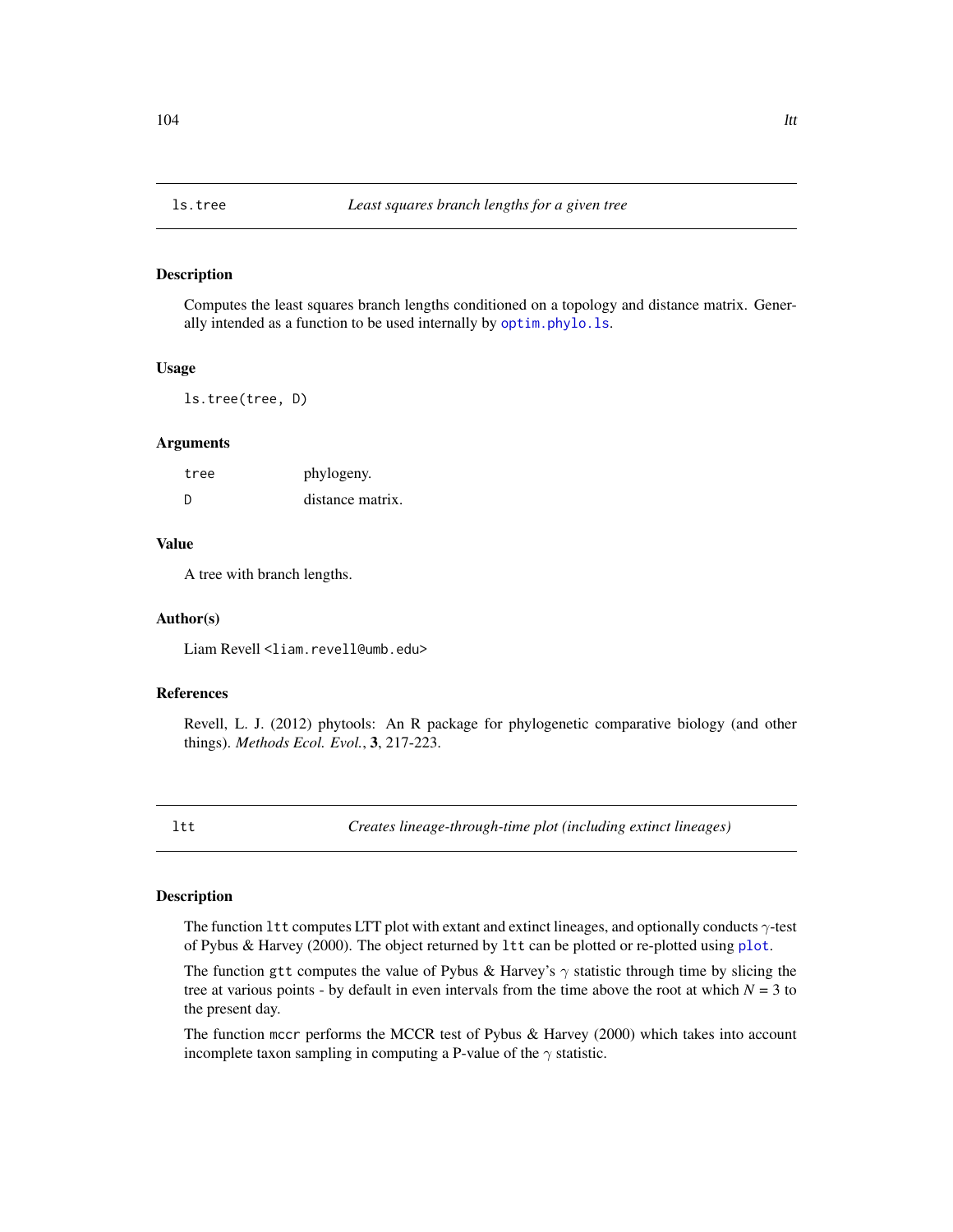# Usage

```
ltt(tree, plot=TRUE, drop.extinct=FALSE, log.lineages=TRUE, gamma=TRUE, ...)
gtt(tree, n=100, ...)
mccr(obj, rho=1, nsim=100, ...)
```
# Arguments

| tree         | is a phylogenetic tree in "phylo" format, or an object of class "multiPhylo"<br>containing a list of phylogenetic trees. |
|--------------|--------------------------------------------------------------------------------------------------------------------------|
| plot         | a logical value indicating whether or not to create LTT plot.                                                            |
| drop.extinct | logical value indicating whether or not to drop extinct tips from the tree.                                              |
| log.lineages | logical value indicating whether LTT plot should be on log-linear (default) or<br>linear-linear scale.                   |
| gamma        | logical value indicating whether or not to compute $\gamma$ from Pybus & Harvey<br>$(2000;$ <i>Proc. Roy. Soc. B</i> ).  |
| n            | for gtt the number of time intervals to use to track $\gamma$ through time.                                              |
| obj          | for meer an object of class "1tt".                                                                                       |
| rho          | for meer sampling fraction.                                                                                              |
| nsim         | for mccr number of simulations to use for the MCCR test.                                                                 |
| .            | other arguments to be passed to plotting methods. See plot. default.                                                     |
|              |                                                                                                                          |

# Details

Although it is calculated here, it's unclear how to interpret the  $\gamma$ -statistic if not all the tips in the tree are contemporaneous.

## Value

ltt returns an object of class "ltt" which includes the following components:

| times | a vector of branching times.                     |
|-------|--------------------------------------------------|
| ltt   | a vector of linages.                             |
| gamma | optionally, a value for the $\gamma$ -statistic. |
| р     | two-tailed P-value for the $\gamma$ -test.       |

If tree is an object of class "multiPhylo", then an object of class "multiLtt" is returned consisting of a list of object of class "ltt".

gtt returns an object of class "gtt".

mccr returns of object of class "mccr".

# Author(s)

Liam Revell <liam.revell@umb.edu>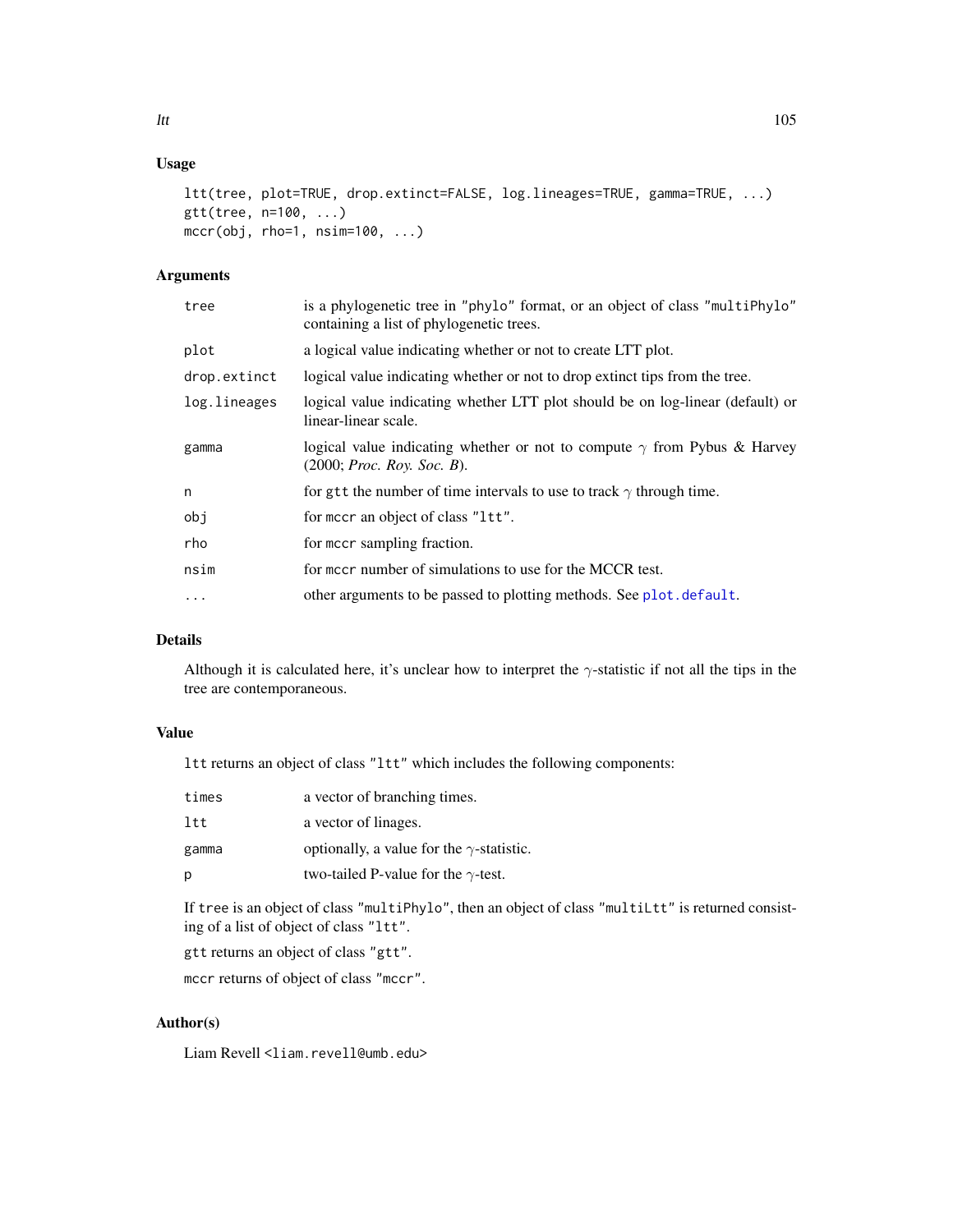## References

Pybus, O. G., and P. H. Harvey (2000) Testing macro-evolutionary models using incomplete molecular phylogenies. *Proc. R. Soc. Lond. B*, 267, 2267-2272.

Revell, L. J. (2012) phytools: An R package for phylogenetic comparative biology (and other things). *Methods Ecol. Evol.*, 3, 217-223.

## See Also

[gammatest](#page-89-0), [ltt95](#page-105-0)

## Examples

```
## LTT plots
set.seed(99)
trees<-pbtree(n=100,scale=100,nsim=10)
obj<-ltt(trees,plot=FALSE)
plot(obj,log="y",log.lineages=FALSE,
   bty="l")
title(main="LTT plots for 10 pure-birth trees",
    font.main=3)
tree<-pbtree(b=1,d=0.25,t=4)
obj<-ltt(tree,gamma=FALSE,show.tree=TRUE,
   bty="l")
title(main="LTT plot with superimposed tree",
    font.main=3)
obj
## GTT plot
data(anoletree)
anole.gtt<-gtt(anoletree,n=40)
plot(anole.gtt)
```
<span id="page-105-0"></span>ltt95 *Creates a (1-*α*)-percent CI for a set of LTTs*

#### Description

This function computes LTT plots for a set of trees & plots a  $(1-\alpha)$ -percent CI by various methods.

## Usage

```
ltt95(trees, alpha=0.05, log=FALSE, method=c("lineages","times"),
   mode=c("median","mean"), ...)
## S3 method for class 'ltt95'
plot(x, \ldots)
```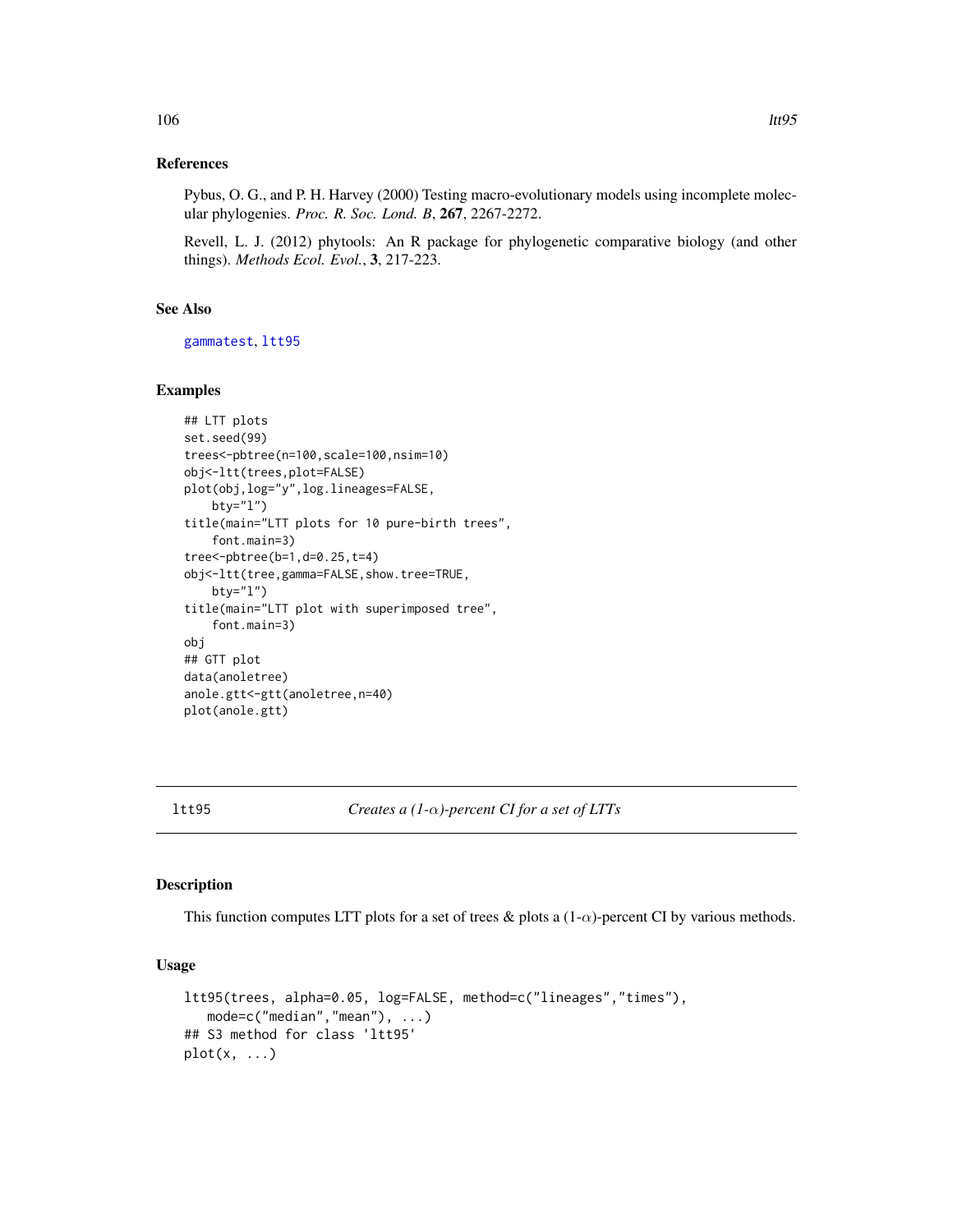# make.era.map 107

## Arguments

| trees   | is an object of class "multiPhylo" containing a list of phylogenetic trees.                                                                                                                                                                                                                                                                                                                                                                                                                                                                               |
|---------|-----------------------------------------------------------------------------------------------------------------------------------------------------------------------------------------------------------------------------------------------------------------------------------------------------------------------------------------------------------------------------------------------------------------------------------------------------------------------------------------------------------------------------------------------------------|
| alpha   | confidence level. Defaults to alpha= $\theta$ . $\theta$ 5. alpha= $\theta$ will mean that the interval<br>around <i>all</i> trees in the set will be plotted.                                                                                                                                                                                                                                                                                                                                                                                            |
| log     | logical value indicating whether or not to plot on the semi-log scale.                                                                                                                                                                                                                                                                                                                                                                                                                                                                                    |
| method  | plot the CI on the number of lineages given time ("lineages"); or on times<br>given a number of lineages ("times").                                                                                                                                                                                                                                                                                                                                                                                                                                       |
| mode    | plot the median or mean LTT.                                                                                                                                                                                                                                                                                                                                                                                                                                                                                                                              |
| X       | object of class "1tt95" for plotting method.                                                                                                                                                                                                                                                                                                                                                                                                                                                                                                              |
| $\cdot$ | optional arguments to be used by 1tt95 or the plotting method. So far: res<br>gives the number of time-steps (defaults to res=100); xaxis ("standard",<br>"negative", or "flipped") determines the scale (time from the root, time back<br>from the present, or time from the present) of the x-axis of the plot; lend de-<br>termines the line end type (as in par); shaded determines whether to plot the<br>$(1-\alpha)$ -percent CI using dotted lines (if FALSE) or shading (if TRUE); and bg is the<br>background color for shading if shaded=TRUE. |

## Details

This function creates a plot and invisibly returns an object of class "ltt95".

## Author(s)

Liam Revell <liam.revell@umb.edu>

## References

Revell, L. J. (2012) phytools: An R package for phylogenetic comparative biology (and other things). *Methods Ecol. Evol.*, 3, 217-223.

### See Also

# [ltt](#page-103-0)

make.era.map *Create "era" map on a phylogenetic tree*

# Description

This function creates a temporal map on the tree based on limits provided by the user.

# Usage

make.era.map(tree, limits, ...)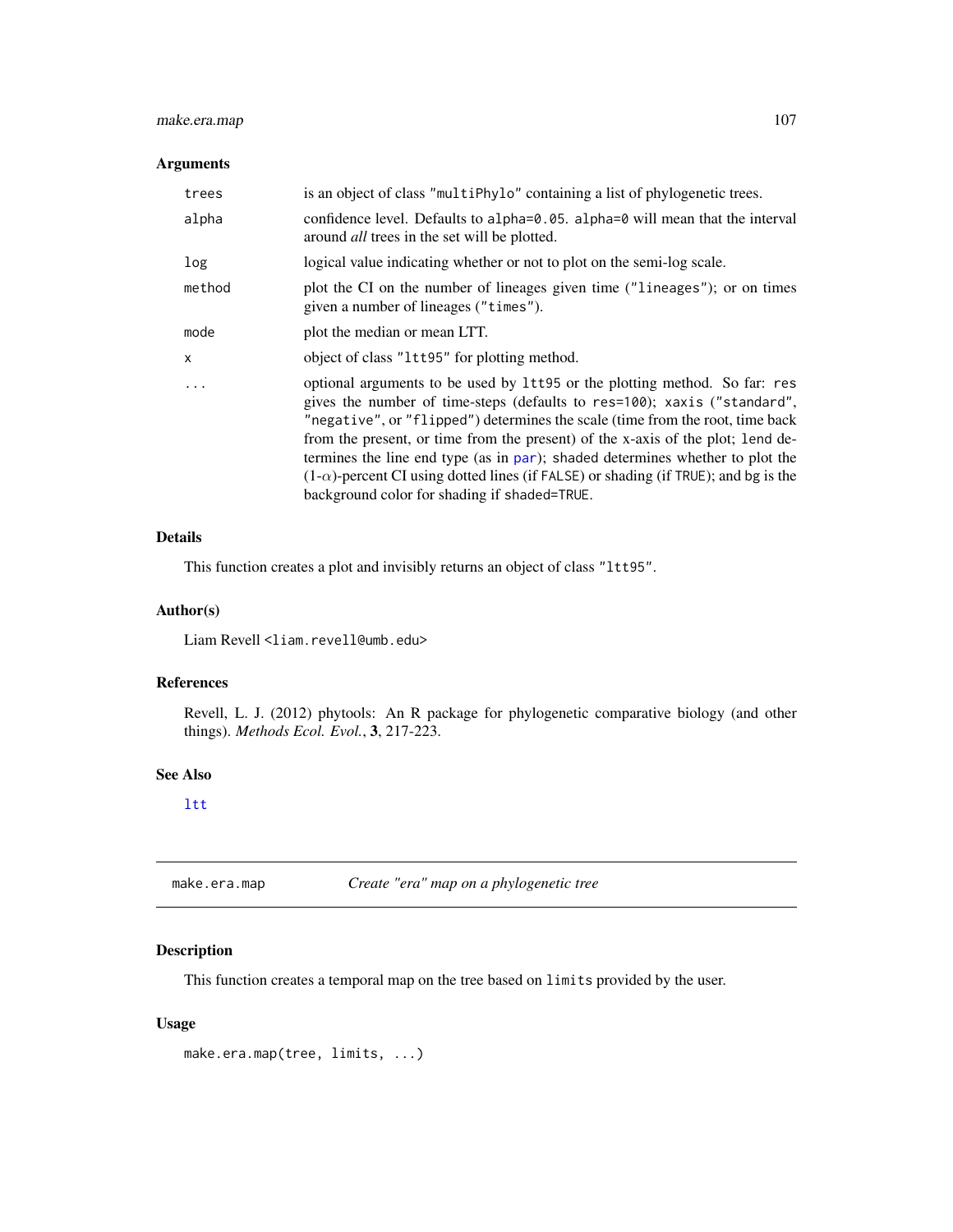#### Arguments

| tree    | an object of class "phylo".                                                                                                                                                                                                                       |
|---------|---------------------------------------------------------------------------------------------------------------------------------------------------------------------------------------------------------------------------------------------------|
| limits  | a vector containing the temporal limits, in time since the root node of the tree,<br>for the mappings. The first number should be 0, and each subsequent number<br>should be the start of each subsequent regime or era to be mapped on the tree. |
| $\cdot$ | optional arguments.                                                                                                                                                                                                                               |

# Value

An object of class "simmap" with the specified eras mapped as different regimes.

### Author(s)

Liam Revell <liam.revell@umb.edu>

### References

Revell, L. J. (2012) phytools: An R package for phylogenetic comparative biology (and other things). *Methods Ecol. Evol.*, 3, 217-223.

### See Also

[make.simmap](#page-107-0), [read.simmap](#page-176-0), [plotSimmap](#page-160-0)

### Examples

```
tree<-pbtree(n=1000,scale=100)
tree<-make.era.map(tree,c(0,25,50,75))
plot(tree,ftype="off",lwd=1)
par(mar=c(5.1,4.1,4.1,2.1)) ## reset margins to default
```
<span id="page-107-0"></span>make.simmap *Simulate stochastic character maps on a phylogenetic tree or trees*

## Description

This function performs stochastic mapping using several different alternative methods.

For Q="empirical", make.simmap first fits a continuous-time reversible Markov model for the evolution of x and then simulates stochastic character histories using that model and the tip states on the tree. This is the same procedure that is described in Bollback (2006), except that simulation is performed using a fixed value of the transition matrix, *Q*, instead of by sampling *Q* from its posterior distribution.

For  $Q="m$ cmc", make.simmap first samples  $Q$  nsim times from the posterior probability distribution of *Q* using MCMC, then it simulates nsim stochastic maps conditioned on each sampled value of *Q*.

For Q set to a matrix, make.simmap samples stochastic mappings conditioned on the fixed input matrix.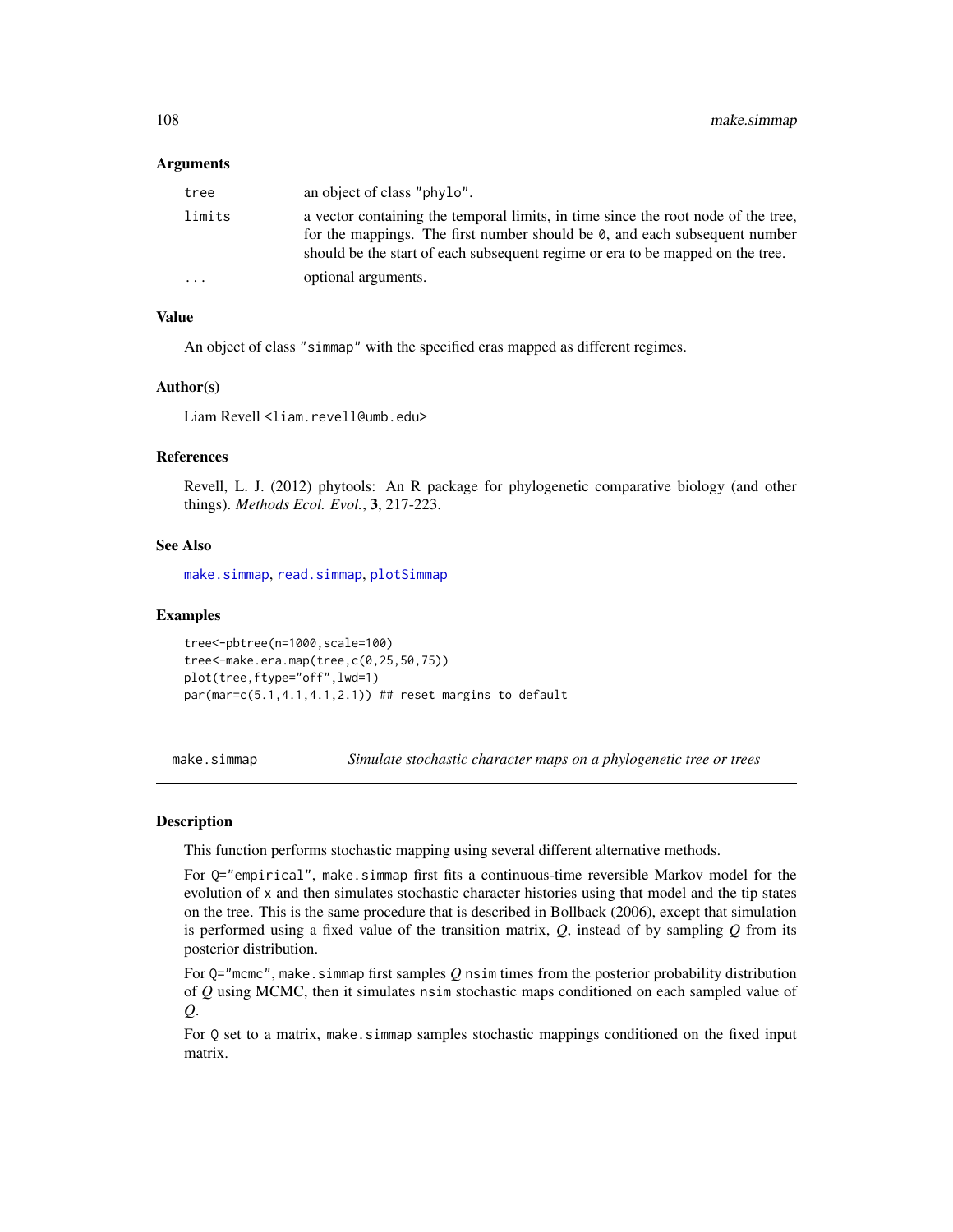#### make.simmap 109

#### Usage

```
make.simmap(tree, x, model="SYM", nsim=1, ...)
```
#### Arguments

tree a phylogenetic tree as an object of class "phylo", or a list of trees as an object of class "multiPhylo".

- x a vector containing the tip states for a discretely valued character, or a matrix containing the prior probabilities of tip states in rows and character states as column names. The names (if x is a vector) or row names (if x is a matrix) should match the tip labels of the tree. The vector can be of class "factor", "character", or "numeric" (although in the lattermost case its content should obviously be only integer values).
- model a character string containing the model or a transition model specified in the form of a matrix. See [ace](#page-0-0) for more details.
- nsim number of simulations. If tree is an object of class "multiPhylo", then nsim simulations will be conducted *per* input tree.
	- optional arguments. So far, pi gives the prior distribution on the root node of the tree. Acceptable values for pi are "equal", "estimated", or a vector with the frequencies. If pi="estimated" then the stationary distribution is estimated by numerically solving  $pi*Q=0$  for pi, and this is used as a prior on the root. If pi="fitzjohn", then the Fitzjohn et al. (2009) root prior is used. Finally, if pi is a numeric vector then the root state will be sampled from this vector. The function defaults to pi="equal" which results in the root node being sampled from the conditional scaled likelihood distribution at the root. message tells whether or not to print a message containing the rate matrix, *Q* and state frequencies. message defaults to TRUE. For optional argument Q="mcmc" (see below) the mean value of Q from the posterior sample is printed. tol gives the tolerance for zero elements in Q. (Elements less then tol will be reset to tol). Optional argument Q can be a string ("empirical" or "mcmc"), or a fixed value of the transition matrix,  $Q$ . If "empirical" than a single value of  $Q$ , the most likely value, is used for all simulations. If "mcmc", then nsim values of *Q* are first obtained from the posterior distribution for *Q* using Bayesian MCMC, then a simulated stochastic character map is generated for each sampled value of *Q*. Optional argument vQ can consist of a single numeric value or a vector containing the variances of the (normal) proposal distributions for the MCMC. The order of  $vQ$  is assumed to be in the order of the index.matrix in [ace](#page-0-0) for the chosen model. prior is a list containing alpha and beta parameters for the Γ prior distribution on the transition rates in *Q*. Note that alpha and beta can be single values or vectors, if different priors are desired for each value in the transition matrix *Q*. As for vQ, the order of prior is assumed to correspond with the order of index.matrix as in [ace](#page-0-0). prior can also be given the optional logical value use.empirical which tells the function whether or not to give the prior distribution the empirical mean for *Q*. If TRUE then only prior\$beta is used and prior\$alpha is set equal to prior\$beta times the empirical mean of *Q*. burnin and samplefreq are burn-in and sample frequency for the MCMC, respectively.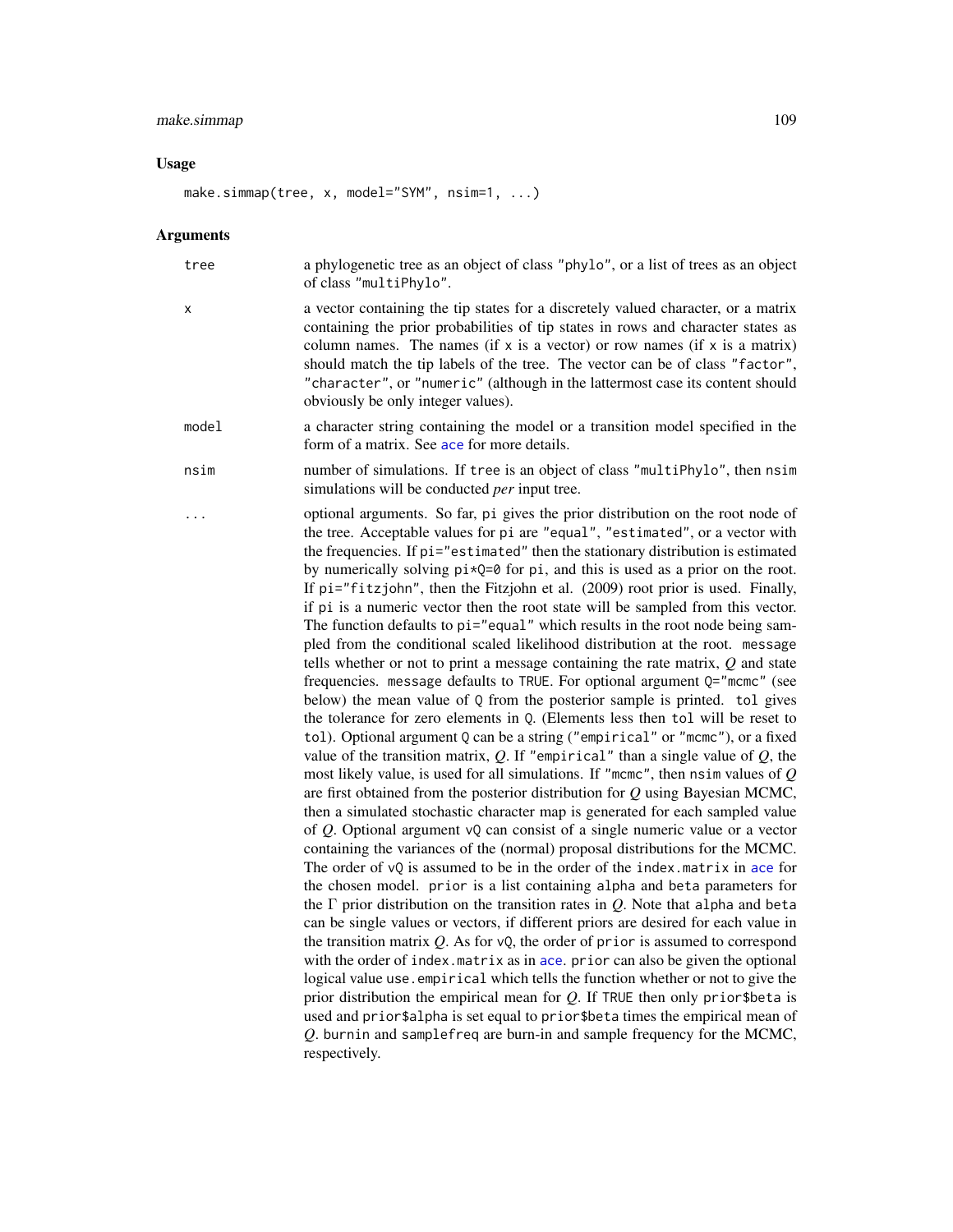#### Details

make. simmap uses code that has been adapted from *ape*'s function [ace](#page-0-0) (by Paradis et al.) to perform Felsenstein's pruning algorithm to compute the likelihood.

As of *phytools* >= 0.2-33 x can be a vector of states or a matrix containing the prior probabilities of tip states in rows. In this case the column names of x should contain the states, and the row names should contain the tip names.

Note that there was a small (but potentially significant) bug in how node states were simulated by make.simmap in versions of *phytools* <= 0.2-26. Between *phytools* 0.2-26 and 0.2-36 there was also a bug for asymmetric models of character change (e.g., model="ARD"). Finally, between *phytools* 0.2-33 and *phytools* 0.2-47 there was an error in use of the conditional likelihoods for the root node, which caused the root node of the tree to be sampled incorrectly. Giorgio Bianchini pointed out that in *phytools* 1.0-1 (and probably prior recent versions) there was an error sampling the state at the root node of the tree based on the input prior  $pi$  is upplied by a user – except for  $pi="equal"$ (a flat prior, the default) or for a prior distribution in which one or another state was known to be the global root state (e.g.,  $pi=c(1,0)$ ,  $pi=c(0,1)$ , etc.). All of these issues should be fixed in the current and all later versions.

If tree is an object of class "multiPhylo" then nsim stochastic maps are generated for each input tree.

## Value

A object of class "simmap" or "multiSimmap" which consists of an object of class "phylo" (or a list of such objects with class "multiPhylo"), with the following additional elements:

| maps        | a list of named vectors containing the times spent in each state on each branch,<br>in the order in which they occur. |
|-------------|-----------------------------------------------------------------------------------------------------------------------|
| mapped.edge | a matrix containing the total time spent in each state along each edge of the tree.                                   |
| $\circ$     | the assumed or sampled value of 0.                                                                                    |
| logL        | the log-likelihood of the assumed or sampled 0.                                                                       |

#### Author(s)

Liam Revell <liam.revell@umb.edu>

#### References

Bollback, J. P. (2006) Stochastic character mapping of discrete traits on phylogenies. *BMC Bioinformatics*, 7, 88.

Fitzjohn, R. G., W. P. Maddison, and S. P. Otto (2009) Estimating trait-dependent speciation and extinction rates from incompletely resolved phylogenies. *Systematic Biology*, 58, 595-611.

Huelsenbeck, J. P., R. Neilsen, and J. P. Bollback (2003) Stochastic mapping of morphological characters. *Systematic Biology*, 52, 131-138.

Paradis, E., J. Claude, and K. Strimmer (2004) APE: Analyses of phylogenetics and evolution in R language. *Bioinformatics*, 20, 289-290.

Revell, L. J. (2012) phytools: An R package for phylogenetic comparative biology (and other things). *Methods Ecol. Evol.*, 3, 217-223.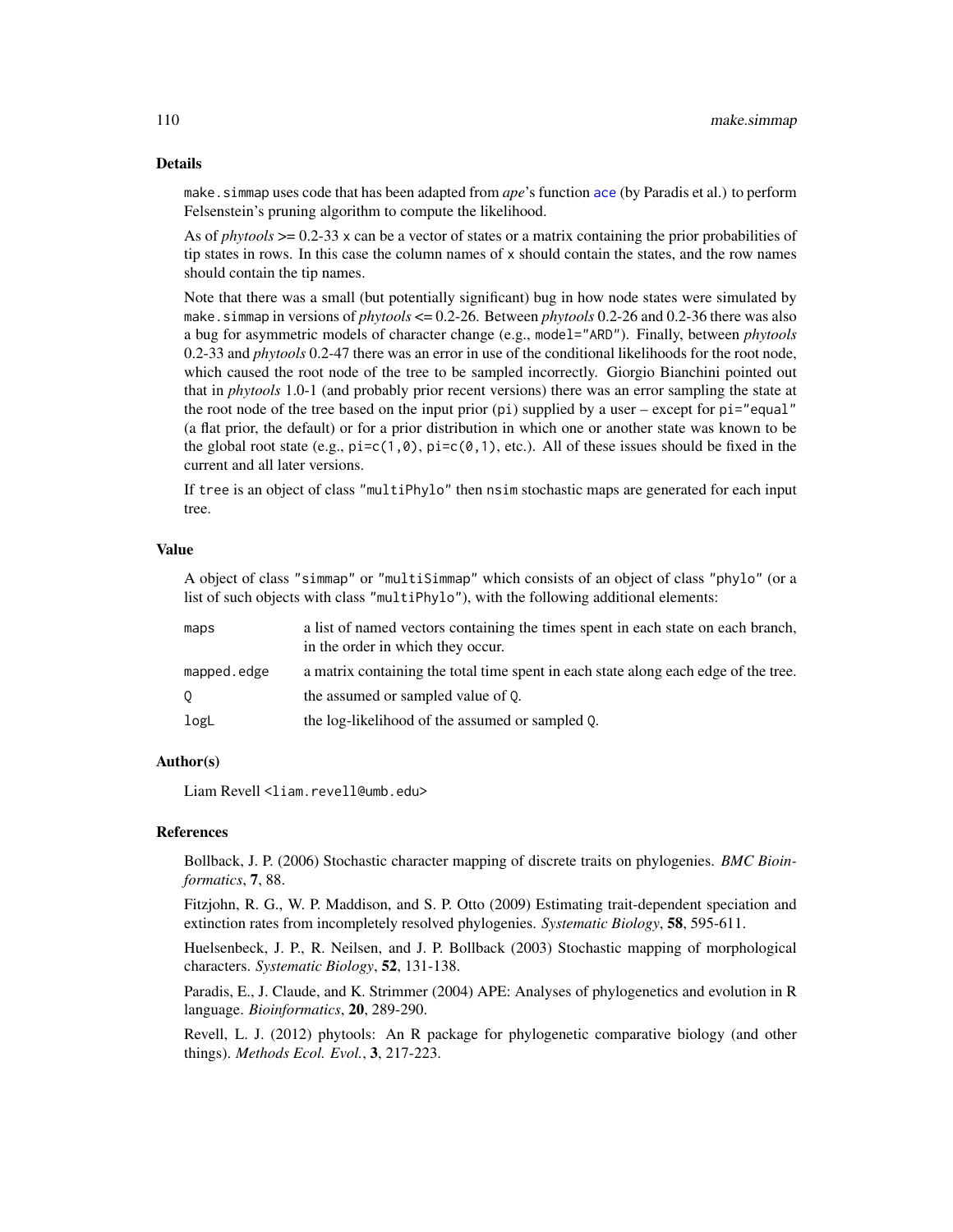## map.overlap 111

#### See Also

[brownie.lite](#page-32-0), [brownieREML](#page-34-0), [countSimmap](#page-45-0), [describe.simmap](#page-52-0), [evol.vcv](#page-65-0), [plotSimmap](#page-160-0), [read.simmap](#page-176-0), [write.simmap](#page-209-0)

## Examples

```
## Not run:
## load tree and data from Revell & Collar (2009)
data(sunfish.tree)
data(sunfish.data)
## extract discrete character (feeding mode)
fmode<-setNames(sunfish.data$feeding.mode,
    rownames(sunfish.data))
## do stochastic mapping
smap.trees<-make.simmap(sunfish.tree,fmode,model="ER",
     nsim=100)
## print a summary of the stochastic mapping
summary(smap.trees)
## plot a posterior probabilities of ancestral states
cols<-setNames(c("blue","red"),levels(fmode))
plot(summary(smap.trees),colors=cols,ftype="i")
legend("topleft",c("non-piscivorous","piscivorous"),
   pch=21,pt.bg=cols,pt.cex=2)
par(mar=c(5.1,4.1,4.1,2.1))
## plot posterior density on the number of changes
plot(density(smap.trees),bty="l")
title(main="Posterior distribution of changes of each type",
    font.main=3)
## End(Not run)
```
map.overlap *Proportional overlap between two mapped character histories on a tree*

#### Description

This function computes the fraction of a stochastic character mapping that is shared between two differently mapped trees. In map.overlap it will compute a single quantity giving the overall similarity of the maps, consequently this measure only makes sense of some or all of the states are shared between the two mapped tress. In Map.Overlap what is computed instead is a matrix in which the rows correspond to the states observed in tree1 and the columns give the states for tree2, with the numerical values of the matrix showing the total overlap between each pair of mapped states on the two trees.

#### Usage

```
map.overlap(tree1, tree2, tol=1e-6, ...)
Map.Overlap(tree1, tree2, tol=1e-06, standardize=TRUE, ...)
```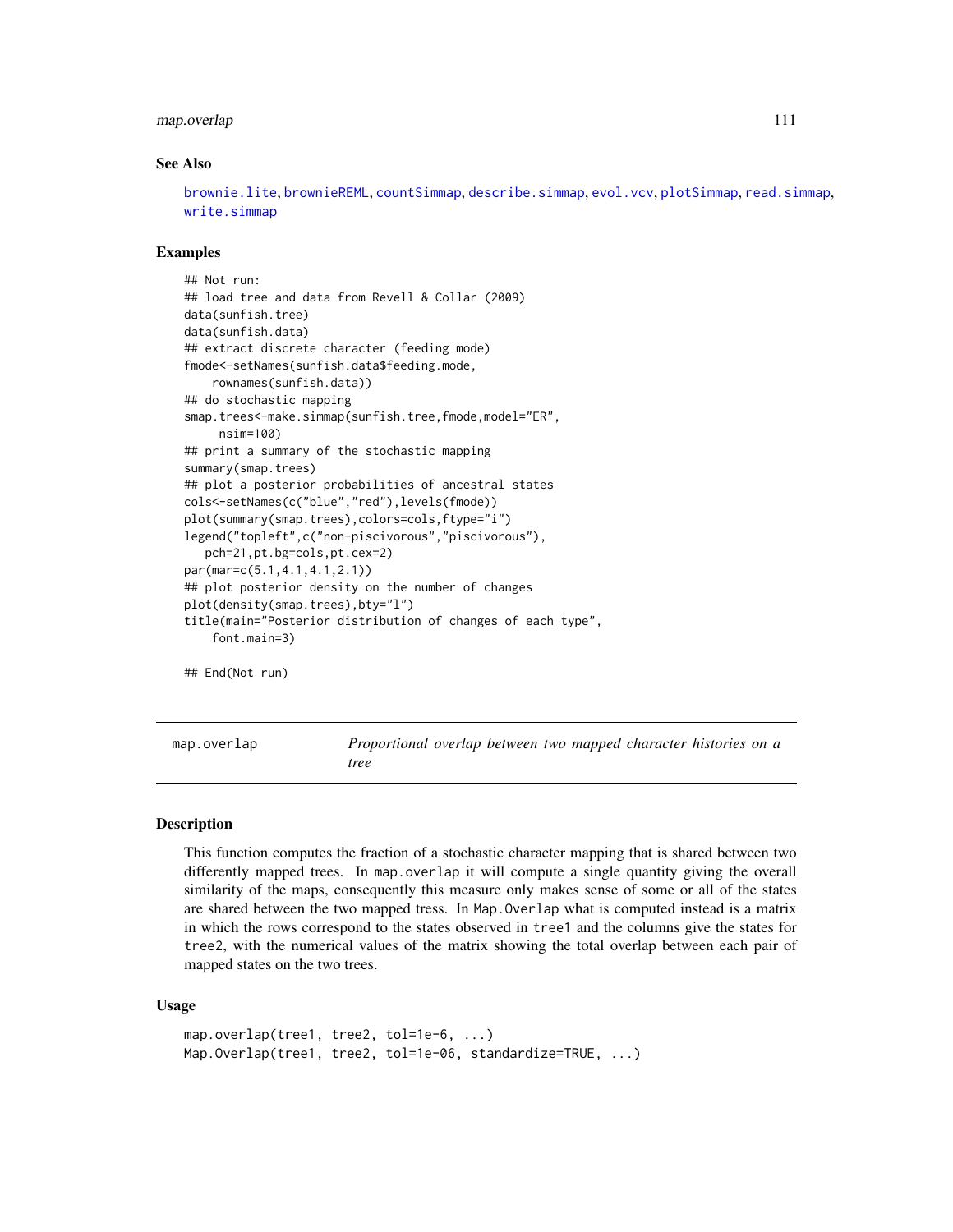## **Arguments**

| tree1       | an object of class "simmap".                                                                                                                                                                                                                                                                                    |
|-------------|-----------------------------------------------------------------------------------------------------------------------------------------------------------------------------------------------------------------------------------------------------------------------------------------------------------------|
| tree2       | an object of class "simmap".                                                                                                                                                                                                                                                                                    |
| tol         | an optional tolerance value.                                                                                                                                                                                                                                                                                    |
| standardize | for Map. Overlap, a logical value indicating whether or not to standardize over-<br>lap by dividing by the summed branch length of the tree.                                                                                                                                                                    |
| $\ddots$    | optional arguments, such as check equal, a logical value indicating whether<br>or not to check if tree1 and tree2 match in underlying topology and branch<br>lengths (they should). This value is TRUE by default, but can be set to FALSE if<br>tree1 and tree2 are known to be equal to speed up calculation. |

#### Value

A numerical value on the interval  $(0, 1)$ , for map. overlap; or a matrix whose elements should sum to 1.0 (Map.Overlap).

## Author(s)

Liam Revell <liam.revell@umb.edu>

### References

Revell, L. J. (2012) phytools: An R package for phylogenetic comparative biology (and other things). *Methods Ecol. Evol.*, 3, 217-223.

## See Also

[make.simmap](#page-107-0), [read.simmap](#page-176-0)

map.to.singleton *Converts a tree without singletons to a tree with singleton nodes*

#### Description

The function map.to.singleton takes an object of class "simmap" with a mapped discrete character and converts it to a tree with singleton nodes, in which edge has only one state. The states for each edge are stored in names(tree\$edge.length). In a sense this is just an alternative way to use the general structure of the "phylo" object to encode a tree with a mapped character.

[plotTree](#page-163-0).singletons plots a tree with singleton nodes. Note that plotTree and [plot.phylo](#page-0-0) now have no trouble graphing trees with singleton nodes - but they do this by just ignoring the singletons. plotTree.singletons marks the singletons as nodes on the plotted phylogeny.

drop.tip.singleton drops tips from the tree leaving ancestral nodes for all remaining tips as singletons.

Finally, rootedge.to.singleton converts a tree with a root edge to a tree with a singleton node instead.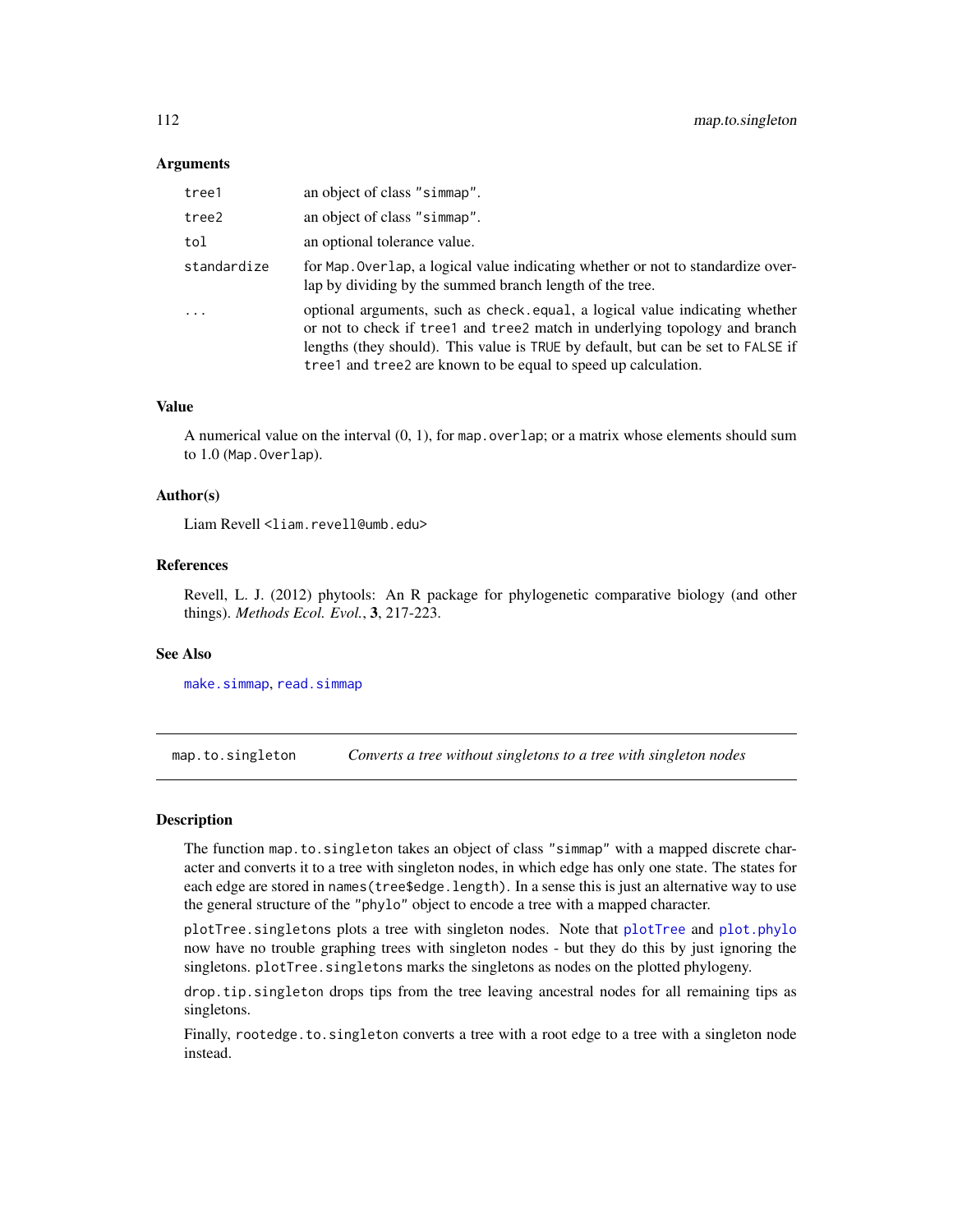# mapped.states 113

# Usage

```
map.to.singleton(tree)
plotTree.singletons(tree)
drop.tip.singleton(tree, tip)
rootedge.to.singleton(tree)
```
# Arguments

| tree | an object of class "simmap" (for map.to.singleton, or a tree with one or<br>more singleton nodes (for plotTree.singletons, drop.tip.singleton, and<br>rootedge.to.singleton). |
|------|-------------------------------------------------------------------------------------------------------------------------------------------------------------------------------|
| tip  | for drop. tip. singleton, a tip label or vector of tip labels.                                                                                                                |

## Value

An object of class "phylo" with singleton nodes. plotTree.singletons graphs a tree in which the singleton nodes are shown.

If names(tree\$edge.length)!=NULL plotTree.singletons will use a different color from [palette](#page-0-0) for each mapped state.

# Author(s)

Liam Revell <liam.revell@umb.edu>

# References

Revell, L. J. (2012) phytools: An R package for phylogenetic comparative biology (and other things). *Methods Ecol. Evol.*, 3, 217-223.

# See Also

[collapse.singles](#page-0-0), [drop.tip](#page-0-0), [make.simmap](#page-107-0)

| mapped.states | Returns a vector, matrix, or list of the mapped states on a tree or set of |
|---------------|----------------------------------------------------------------------------|
|               | trees                                                                      |

# Description

Computes and orders a vector, matrix, or list of the unique mapped states on a tree or state of trees of class "simmap" or "multiSimmap".

## Usage

```
mapped.states(tree, ...)
```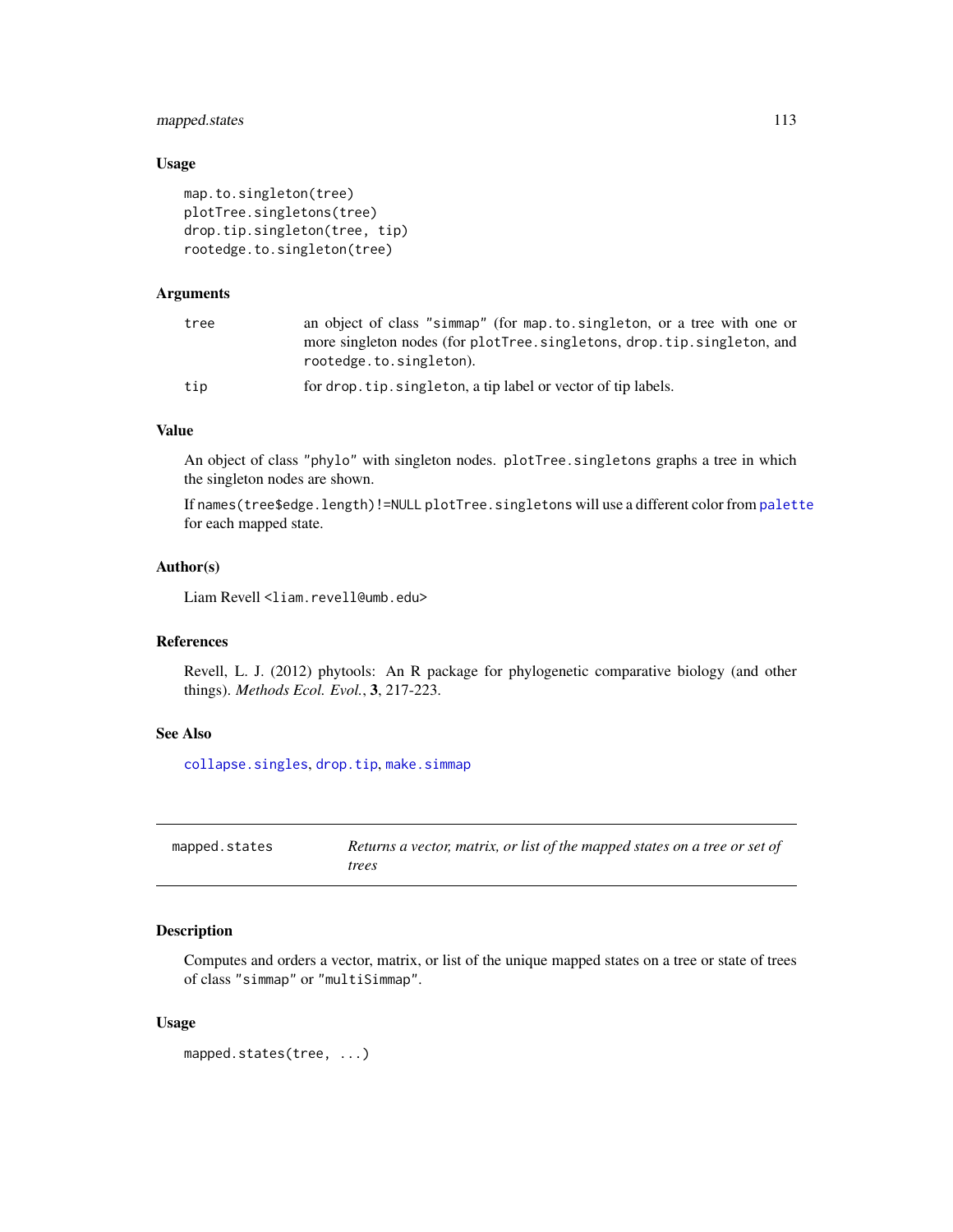# Arguments

| tree     | a single tree or a set of trees as an object of class "simmap" or "multisimmap".<br>respectively. |
|----------|---------------------------------------------------------------------------------------------------|
| $\cdots$ | optional arguments.                                                                               |

# Value

A vector, matrix, or list.

# Author(s)

Liam Revell <liam.revell@umb.edu>

# References

Revell, L. J. (2012) phytools: An R package for phylogenetic comparative biology (and other things). *Methods Ecol. Evol.*, 3, 217-223.

markChanges *Add marked changes to a plotted tree with mapped discrete character*

# Description

This function adds the reconstructed changes to a plotted tree with a stochastically mapped discrete character.

## Usage

```
markChanges(tree, colors=NULL, cex=1, lwd=2, plot=TRUE)
```
# Arguments

| tree   | an object of class "simmap".                                                              |
|--------|-------------------------------------------------------------------------------------------|
| colors | a named vector of colors used to plot the stochastically mapped character on the<br>tree. |
| сех    | expansion factor for line height.                                                         |
| lwd    | line width.                                                                               |
| plot   | logical value indicating whether the changes should be plotted or not.                    |

# Value

This function returns (invisibly) a matrix containing the x  $\&$  y coordinates of the marked changes on the plotted tree.

# Author(s)

Liam Revell <liam.revell@umb.edu>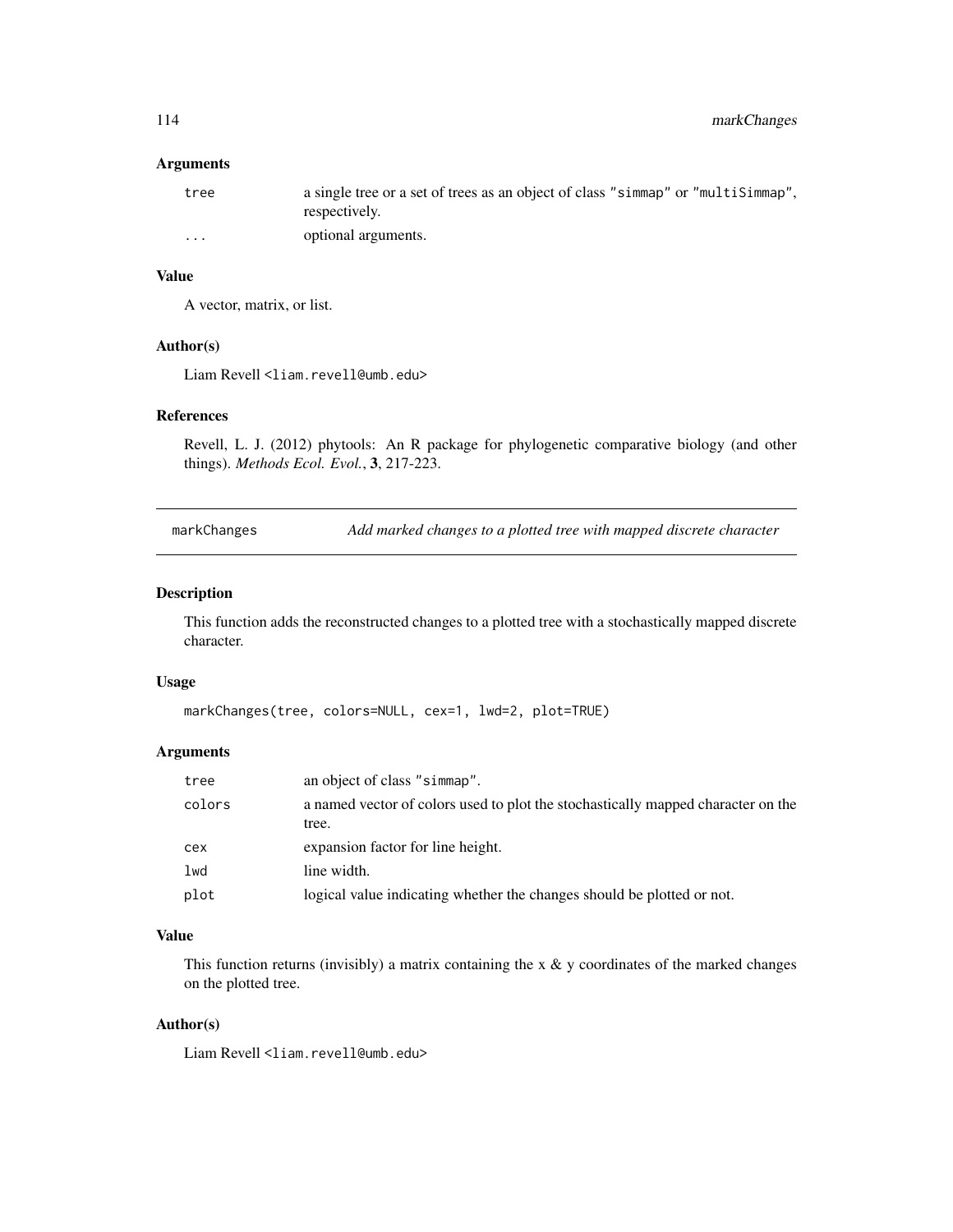#### matchNodes 115

#### References

Revell, L. J. (2012) phytools: An R package for phylogenetic comparative biology (and other things). *Methods Ecol. Evol.*, 3, 217-223.

## See Also

[plotSimmap](#page-160-0)

matchNodes *Matches nodes between two trees*

# Description

This function returns a matrix in which the first column contains *all* of the internal nodes of tr1 and the second column contains the matching nodes from tr2, inasmuch as they can be identified.

For method="descendants", pairs of matching nodes are defined by sharing all descendant leaves in common.

For method="distances", nodes are considered to matched if the share the same set of distances (or proportional distances, for optional argument corr=TRUE) to all tips.

matchLabels is functionally equivalent but matches node (tip) indices based on identifying matching in the labels only.

## Usage

matchNodes(tr1, tr2, method=c("descendants","distances"), ...) matchLabels(tr1, tr2)

#### Arguments

| tr1    | first tree.                                                                                                                                                                                                                                                                                                                                                                   |
|--------|-------------------------------------------------------------------------------------------------------------------------------------------------------------------------------------------------------------------------------------------------------------------------------------------------------------------------------------------------------------------------------|
| tr2    | second tree.                                                                                                                                                                                                                                                                                                                                                                  |
| method | method to use to match nodes between trees. "descendants" uses the tip<br>species descended from each node; "distances" uses the distances from the<br>nodes to the tips. Any umambiguous shortening of "descendants" or "distances"<br>is also permitted.                                                                                                                    |
|        | optional arguments which may or may not be used depending on the value of<br>method. tol is a tolerance value for the difference from exact matching that<br>is allowed for method="distances". corr, which is FALSE by default, indi-<br>cates whether to match nodes under method="distances" using the correlation<br>(corr=TRUE) or the absolute similarity of distances. |

#### Value

A matrix in which the first column contains the nodes of tr1 with the second column containing matching nodes in tr2, with the criterion for matching defined by method.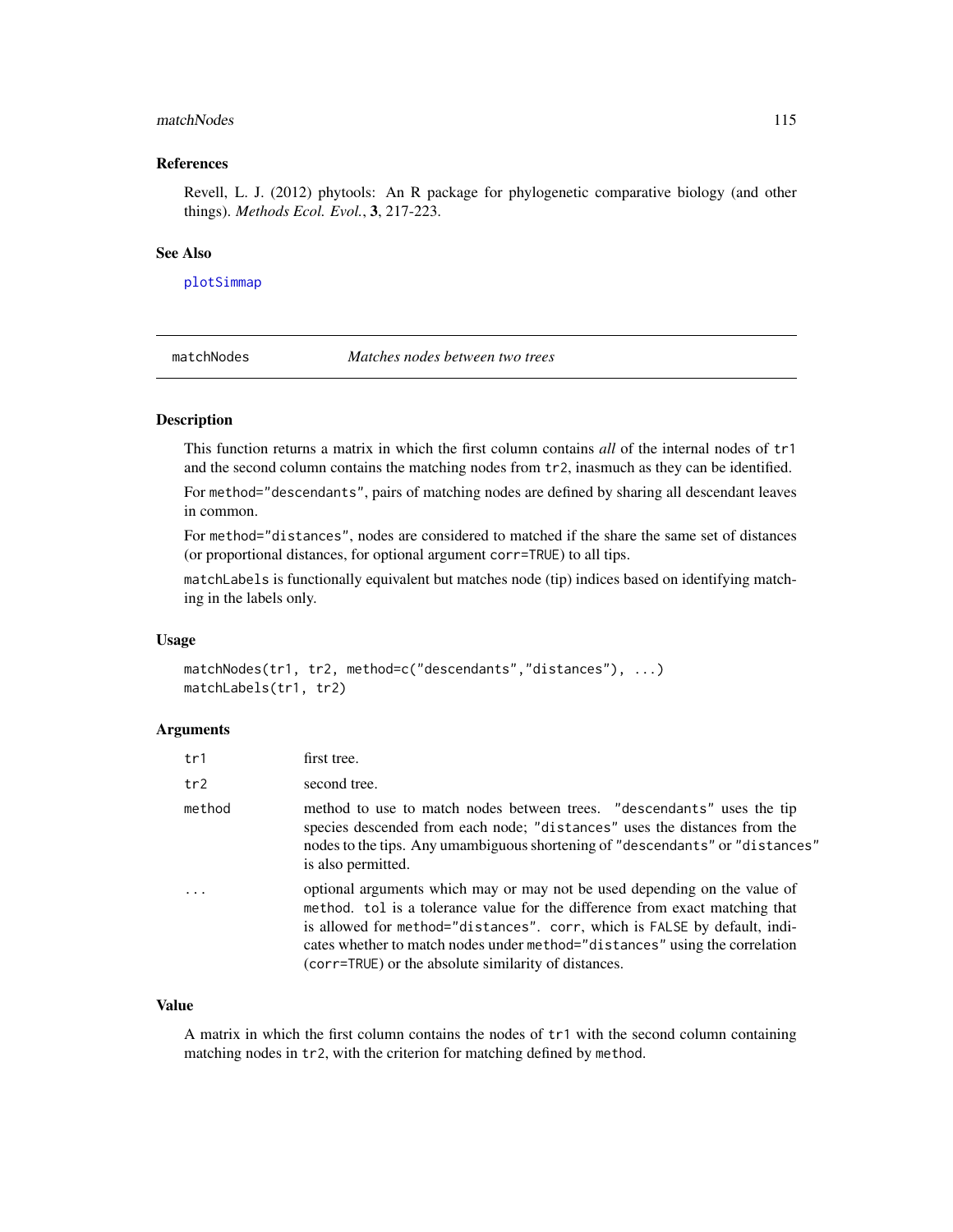## Author(s)

Liam Revell <liam.revell@umb.edu>

#### References

Revell, L. J. (2012) phytools: An R package for phylogenetic comparative biology (and other things). *Methods Ecol. Evol.*, 3, 217-223.

mergeMappedStates *Merge two or more mapped states into one state*

# Description

This function merges two or mapped states on the tree to get one new state.

For instance, one could merge the states "C", "G", and "T" and define the new the state "not-A".

## Usage

mergeMappedStates(tree, old.states, new.state)

# Arguments

| tree       | an object of class "simmap" or "multisimmap" containing one or more phylo-<br>genetic trees with a mapped discrete character. |
|------------|-------------------------------------------------------------------------------------------------------------------------------|
| old.states | states to merge.                                                                                                              |
| new.state  | name for new state.                                                                                                           |

## Value

An object of class "simmap" or "multiSimmap".

## Author(s)

Liam Revell <liam.revell@umb.edu>

# References

Revell, L. J. (2012) phytools: An R package for phylogenetic comparative biology (and other things). *Methods Ecol. Evol.*, 3, 217-223.

# See Also

[make.simmap](#page-107-0), [read.simmap](#page-176-0)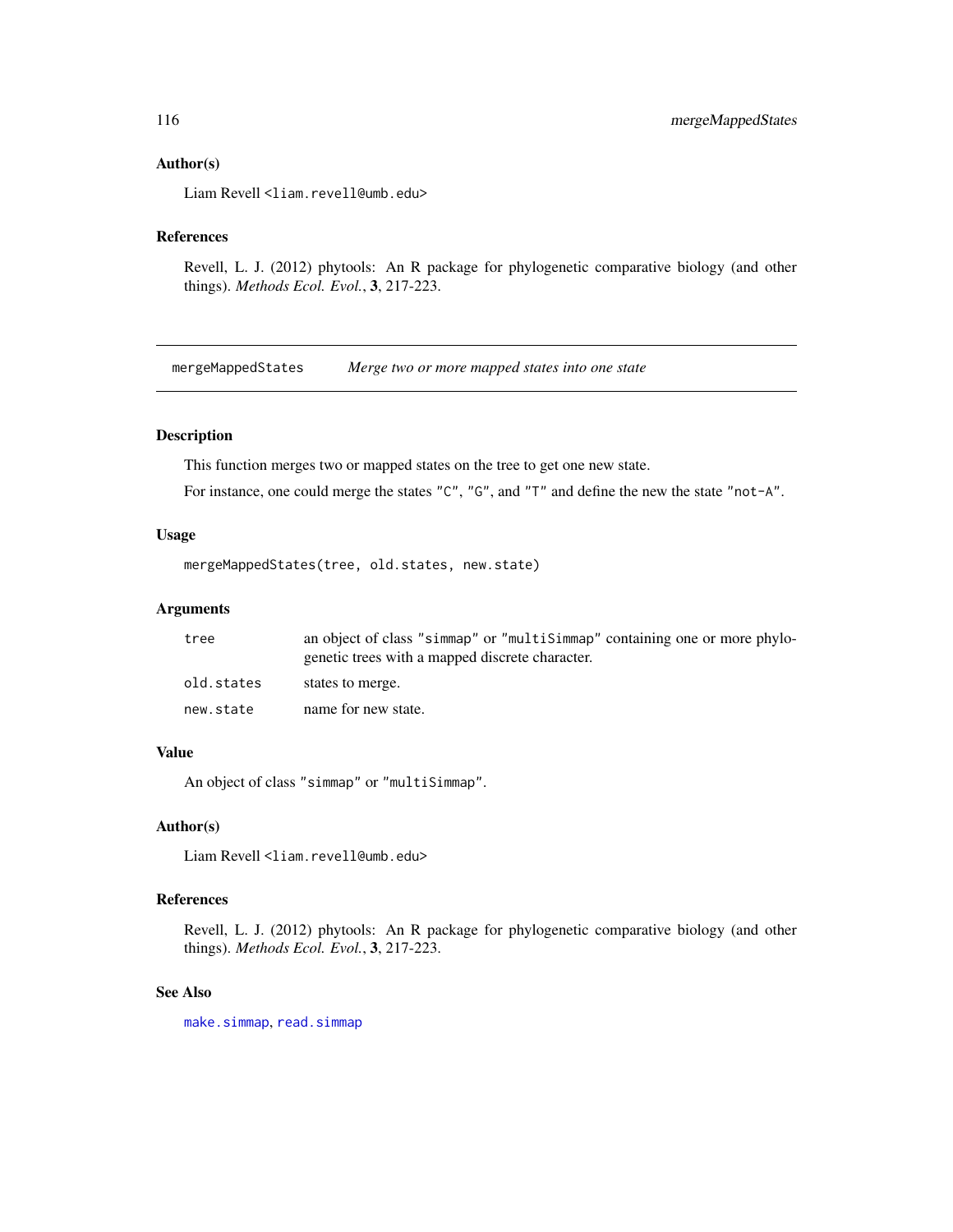This function midpoint roots a rooted or unrooted tree (Farris 1972).

## Usage

```
midpoint.root(tree)
```
#### Arguments

tree an object of class "phylo".

# Details

Midpoint rooting involves locating the midpoint of the longest path between any two tips and putting the root in that location.

This function performs the same operation as [midpoint](#page-0-0) in the phangorn package, but uses no phangorn code internally.

#### Value

An object of class "phylo" containing a rooted phylogenetic tree.

## Author(s)

Liam Revell <liam.revell@umb.edu>

#### References

Farris, J. (1972) Estimating phylogenetic trees from distance matrices. *American Naturalist*, 106, 645-667.

Paradis, E., J. Claude, and K. Strimmer (2004) APE: Analyses of phylogenetics and evolution in R language. *Bioinformatics*, 20, 289-290.

Revell, L. J. (2012) phytools: An R package for phylogenetic comparative biology (and other things). *Methods Ecol. Evol.*, 3, 217-223.

# See Also

[midpoint](#page-0-0), [reroot](#page-180-0), [root](#page-0-0)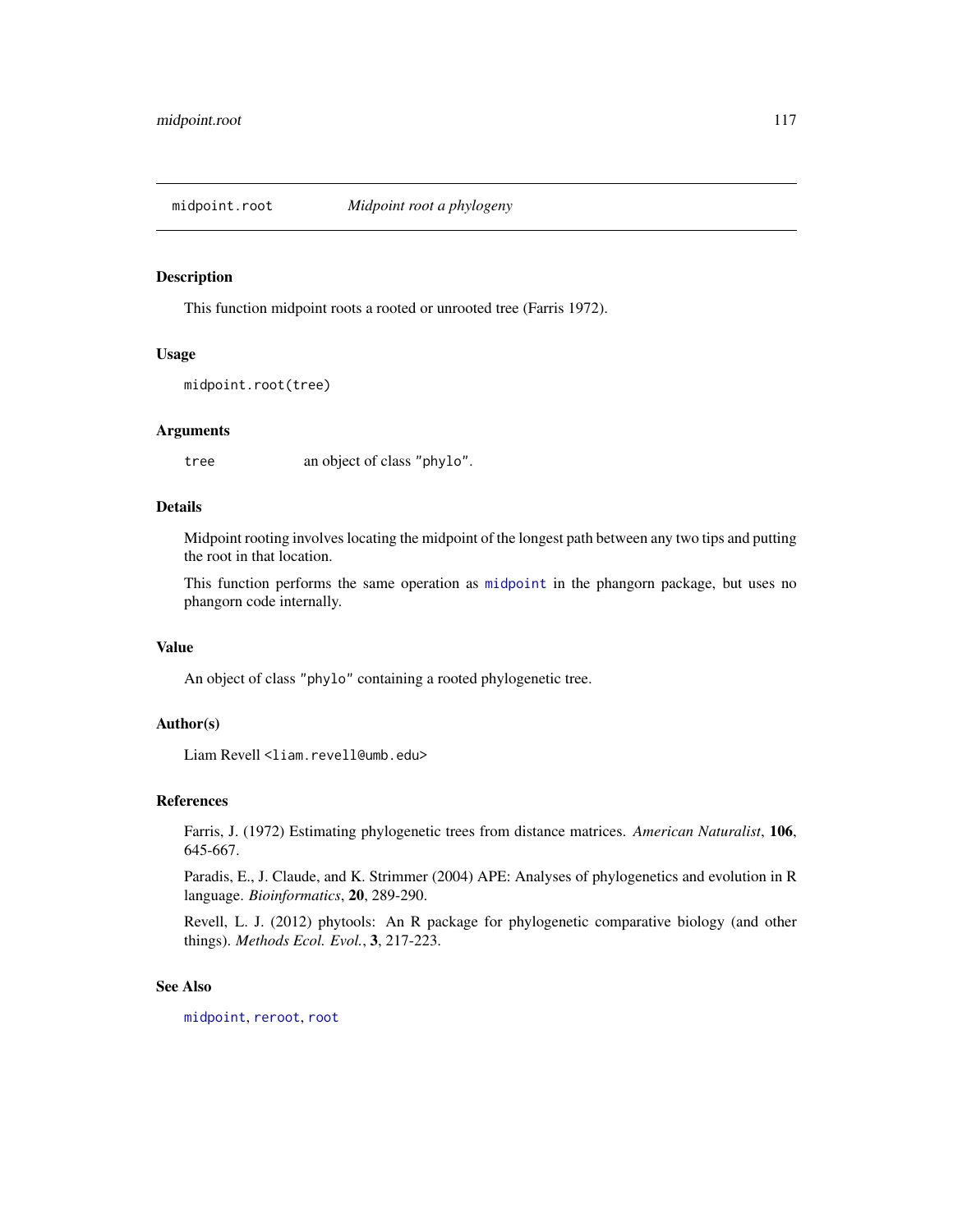This function rotates all the nodes of the tree to try and minimize the different between the order of the tips and the rank-order of a numeric vector x or (in the case of tipRotate the actual integer vector, x.

#### Usage

```
minRotate(tree, x, ...)
tipRotate(tree, x, ...)
```
## Arguments

| tree     | tree.                                                                                                                                                                                                                                                                                                                                                                                                                                                                                                                                                                                                                                                                                                                  |
|----------|------------------------------------------------------------------------------------------------------------------------------------------------------------------------------------------------------------------------------------------------------------------------------------------------------------------------------------------------------------------------------------------------------------------------------------------------------------------------------------------------------------------------------------------------------------------------------------------------------------------------------------------------------------------------------------------------------------------------|
| X.       | numeric vector.                                                                                                                                                                                                                                                                                                                                                                                                                                                                                                                                                                                                                                                                                                        |
| $\ddots$ | optional arguments to be used by tipRotate. Presently optional arguments<br>can be fn, function to be used to compute the distance between the order of<br>the tip labels in tree and the numeric vector x (presently $fn = function(x)$ x <sup>2</sup><br>by default); methods, the method or methods of tree traversal (can be "pre",<br>"post", or c("pre", "post"), for pre-, post-, or both pre- and post-order tree<br>traversal); rotate.multi, whether to rotate multifurcations in all possible ways<br>using rotate.multi (defaults to FALSE); and print, a logical argument speci-<br>fying whether to print the search progress or to behave quietly. Only the option<br>print is available for minRotate. |
|          |                                                                                                                                                                                                                                                                                                                                                                                                                                                                                                                                                                                                                                                                                                                        |

## Details

Both functions are designed primarily to be used internally by other *phytools* functions and particularly by [phylo.to.map](#page-149-0) (in the case of minRotate) and by [cophylo](#page-42-0) (in the case of tipRotate).

# Value

A node-rotated object of class "phylo".

# Author(s)

Liam Revell <liam.revell@umb.edu>

## References

Revell, L. J. (2012) phytools: An R package for phylogenetic comparative biology (and other things). *Methods Ecol. Evol.*, 3, 217-223.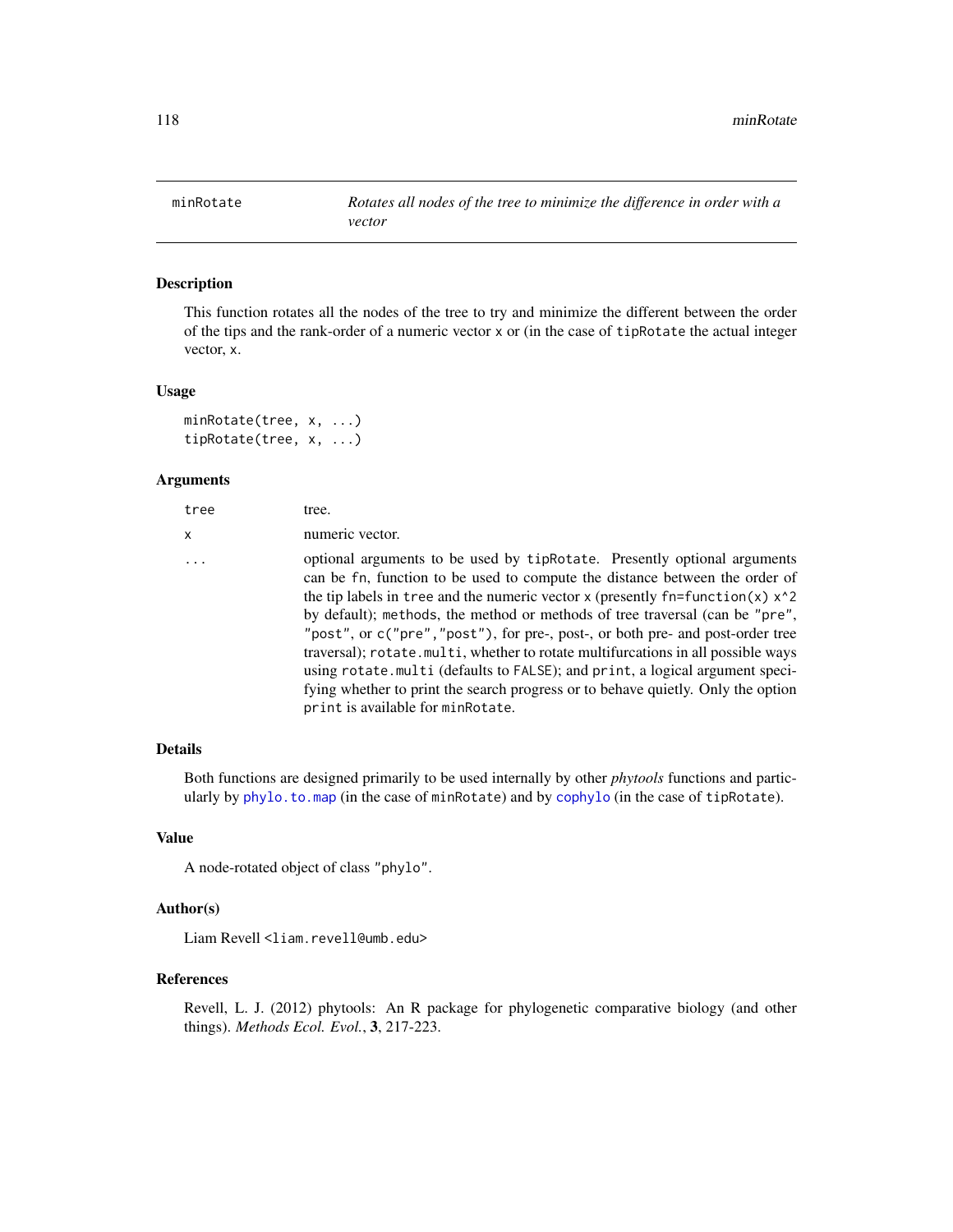This function takes a phylogenetic tree and a list of splits and identifies the split with the smallest summed or summed squared distances to all the other splits.

# Usage

minSplit(tree, split.list, method="sum", printD=FALSE)

# Arguments

| tree       | an object of class "phylo".                                                                                                                              |
|------------|----------------------------------------------------------------------------------------------------------------------------------------------------------|
| split.list | either a matrix with two named columns, "node" and "bp"; a \$mcmc matrix from<br>$evol.rate.mcmc()$ ; or the entire raw output from $evol.rate.mcmc()$ . |
| method     | an optional string indicating the criterion to minimize: options are "sum" and<br>"sumsq".                                                               |
| printD     | logical specifying whether to print distances to screen (FALSE by default).                                                                              |

## Value

A list with the following components:

| node | node for the minimum split.                                  |
|------|--------------------------------------------------------------|
| bp   | location on the branch leading to node of the minimum split. |

# Author(s)

Liam Revell <liam.revell@umb.edu>

## References

Revell, L. J. (2012) phytools: An R package for phylogenetic comparative biology (and other things). *Methods Ecol. Evol.*, 3, 217-223.

Revell, L. J., D. L. Mahler, P. Peres-Neto, and B. D. Redelings (2012) A new method for identifying exceptional phenotypic diversification. *Evolution*, 66, 135-146.

# See Also

[evol.rate.mcmc](#page-64-0), [posterior.evolrate](#page-168-0)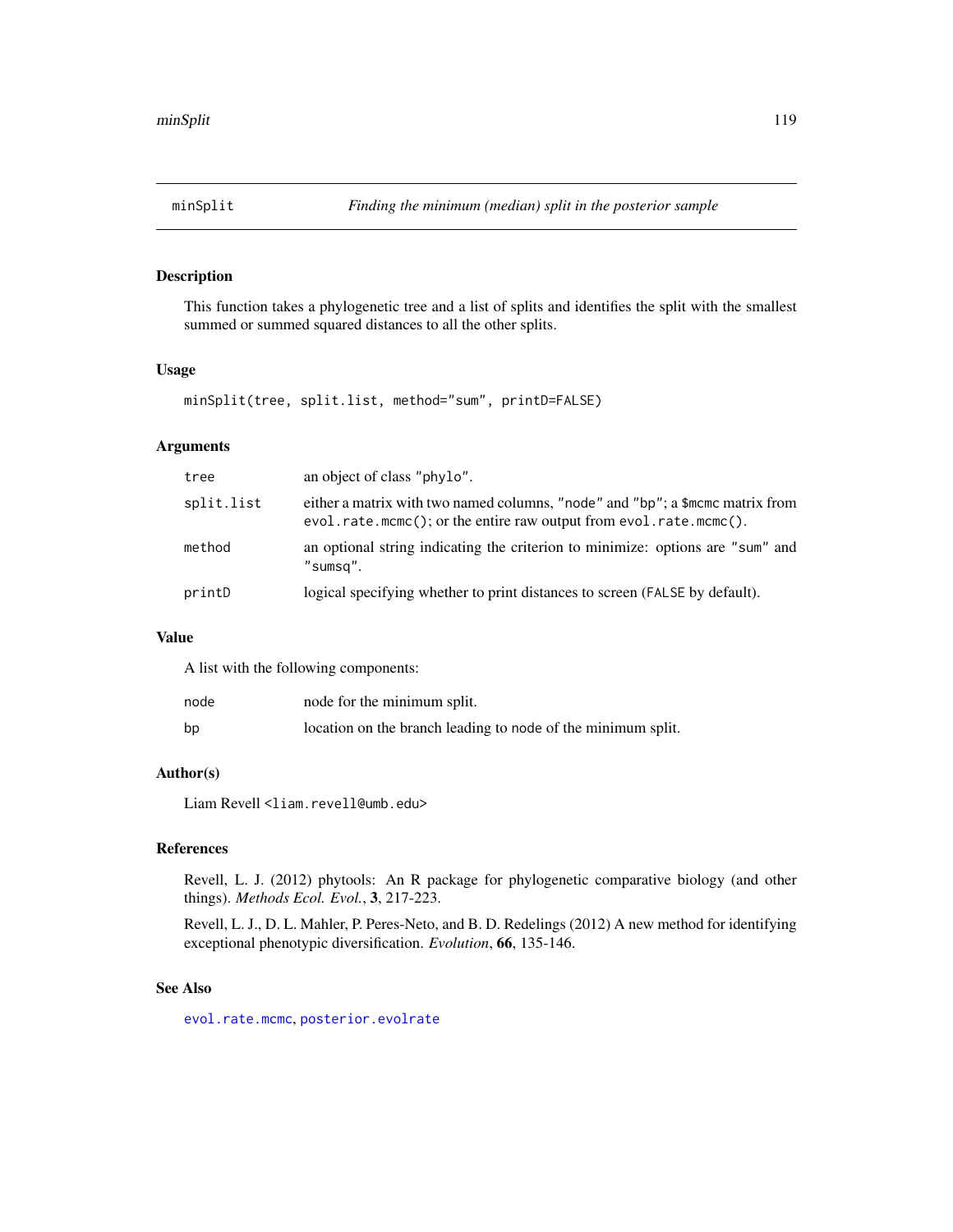This function computes modified Grafen edge lengths in which the length of the edge is determined not by the number of descendant leaves, but instead by the maximum number of node lengths in the path from the node to any leaf.

node.paths is used internally by modified.Grafen and computes the set of paths from a node to all tips descended from that node.

# Usage

```
modified.Grafen(tree, power=2)
node.paths(tree, node)
```
# Arguments

| tree  | object of class "phylo".                           |
|-------|----------------------------------------------------|
| power | power to raise the depths of each node (in nodes). |
| node  | node number for node . paths.                      |

## Value

An object of class "phylo" with edge lengths.

#### Author(s)

Liam Revell <liam.revell@umb.edu>

# References

Revell, L. J. (2012) phytools: An R package for phylogenetic comparative biology (and other things). *Methods Ecol. Evol.*, 3, 217-223.

## See Also

[compute.brlen](#page-0-0)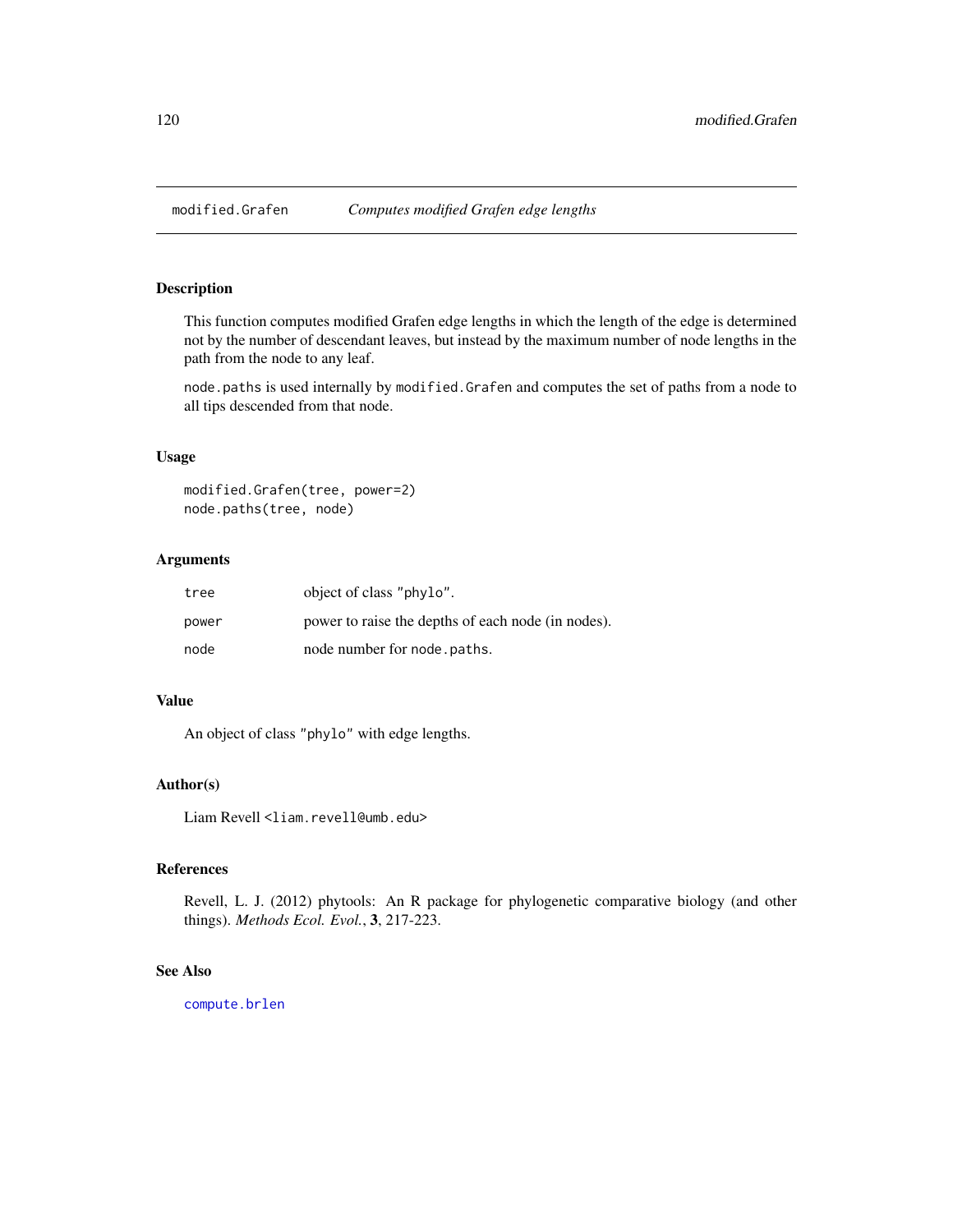This function estimates the MRP (matrix representation parsimony) supertree from a set of input trees (Baum 1992; Ragan 1992).

#### Usage

```
mrp.supertree(trees, method=c("pratchet","optim.parsimony"), ...)
compute.mr(trees, type=c("phyDat","matrix"))
```
## Arguments

| trees     | an object of class "multiPhylo" that consists of a list of phylogenetic trees.                                                      |
|-----------|-------------------------------------------------------------------------------------------------------------------------------------|
| method    | an argument specifying whether to optimize the tree using the <i>phangorn</i> parsi-<br>mony optimizer pratchet or optim.parsimony. |
| type      | for compute.mr, the type of object to return (e.g., "phyDat" or "matrix").                                                          |
| $\ddotsc$ | optional arguments - mostly to be passed to pratchet or optim. parsimony.                                                           |

### Details

mrp.supertree uses [pratchet](#page-0-0) or [optim.parsimony](#page-0-0) from the *phangorn* package (Schliep, 2011) for optimization, and [prop.part](#page-0-0) from *ape* package (Paradis et al. 2004).

See [pratchet](#page-0-0) or [optim.parsimony](#page-0-0) for optional arguments, which vary slightly depending on the method. All optional arguments of these methods are available to the user with one exception. The argument tree in [optim.parsimony](#page-0-0) is supplied instead as start. In addition to being an object of class "phylo", start can also be assigned the string values of "NJ" or "random", in which case either a neighbor-joining or random tree will be used as the starting tree for optimization.

The function compute.mr computes the matrix-representation matrix of the input trees. It is used internally by mrp.supertree, but can also be used to export an object that can be written to file if desired.

## Value

An object of class "phylo" or "multiPhylo" that is the MP or set of MP MRP trees.

In the case of compute.mr, an object of class "phyDat" or a matrix.

## Author(s)

Liam Revell <liam.revell@umb.edu>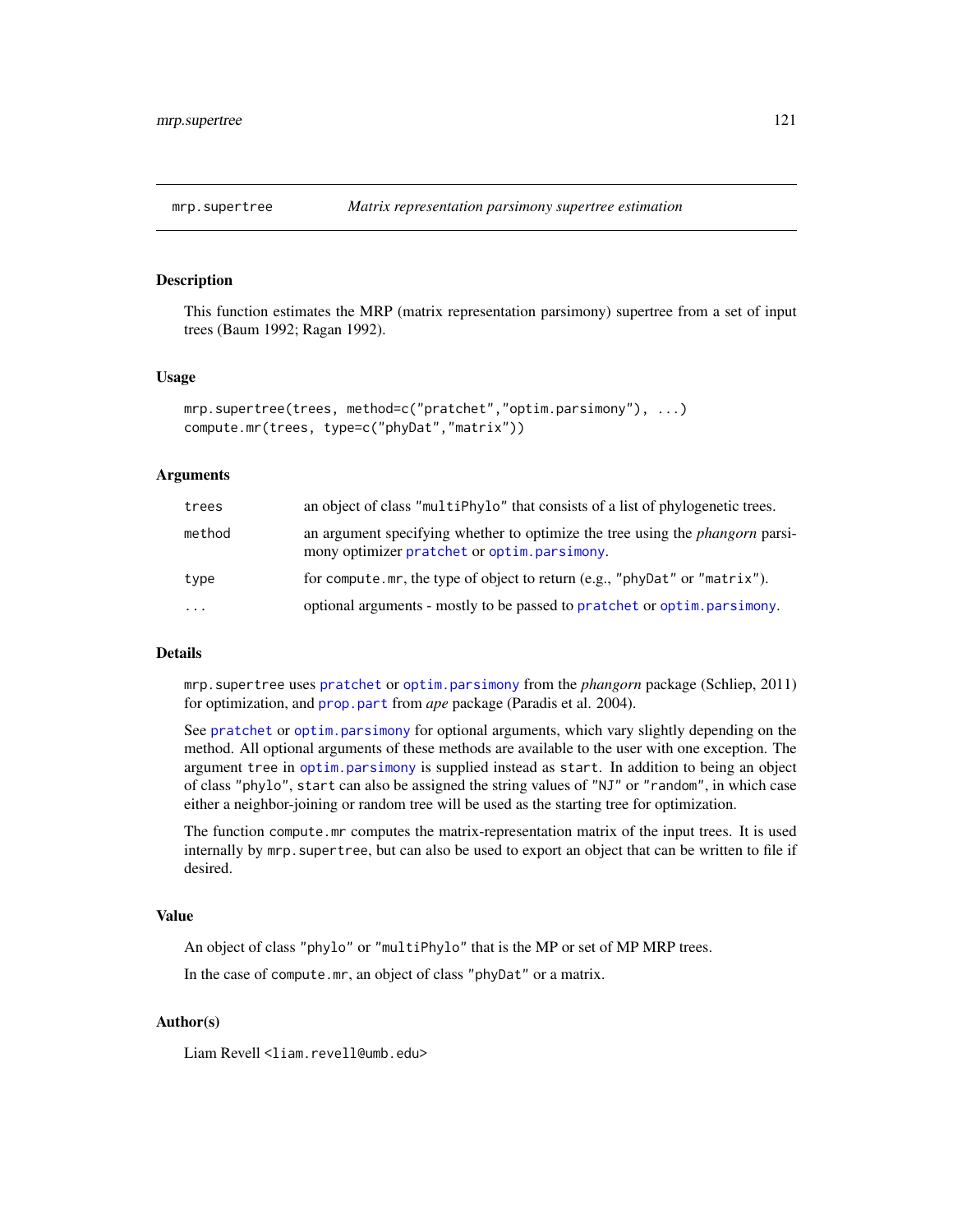## References

Baum, B. R., (1992) Combining trees as a way of combining data sets for phylogenetic inference, and the desirability of combining gene trees. *Taxon*, 41, 3-10.

Felsenstein, J. (2004) *Inferring Phylogenies*. Sinauer.

Paradis, E., J. Claude, and K. Strimmer (2004) APE: Analyses of phylogenetics and evolution in R language. *Bioinformatics*, 20, 289-290.

Ragan, M. A. (1992) Phylogenetic inference based on matrix representation of trees. *Molecular Phylogenetics and Evolution*, *1*, 53-58.

Revell, L. J. (2012) phytools: An R package for phylogenetic comparative biology (and other things). *Methods Ecol. Evol.*, 3, 217-223.

Schliep, K. P. (2011) phangorn: phylogenetic analysis in R. *Bioinformatics*, 27, 592-593.

## See Also

[exhaustiveMP](#page-69-0), [optim.parsimony](#page-0-0), [pratchet](#page-0-0)

multi.mantel *Multiple matrix regression (partial Mantel test)*

#### Description

This function conducting a multiple matrix regression (partial Mantel test) and uses Mantel (1967) permutations to test the significance of the model and individual coefficients. It also returns the residual and predicted matrices.

## Usage

```
multi.mantel(Y, X, nperm=1000)
```
# Arguments

| Y     | single "dependent" square matrix. Can be either a symmetric matrix of class<br>"matrix" or a distance matrix of class "dist".                                      |
|-------|--------------------------------------------------------------------------------------------------------------------------------------------------------------------|
| X     | a single independent matrix or multiple independent matrices in a list. As with<br>Y can be a object of class "matrix" or class "dist", or a list of such objects. |
| nperm | number of Mantel permutations to be used to compute a P-value of the test.                                                                                         |

# Details

Printing the object to screen will result in a summary of the analysis similar to summary.lm, but with p-values derived from Mantel permutations.

Methods residuals and fitted can be used to return residual and fitted matrices, respectively.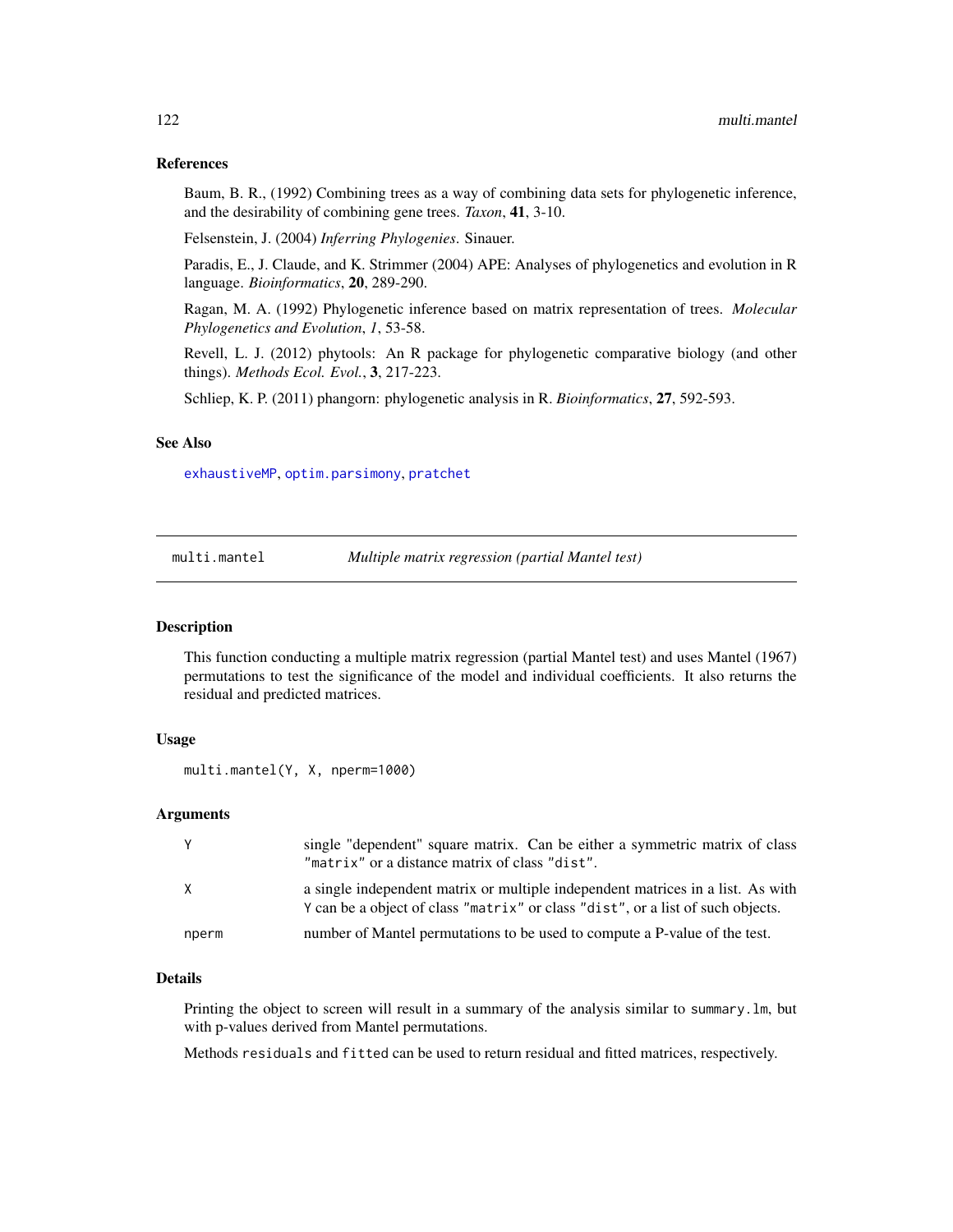#### multiC  $\qquad \qquad$  123

# Value

An object of class "multi.mantel" consisting of the following elements:

| r.squared    | multiple R-squared.                                             |
|--------------|-----------------------------------------------------------------|
| coefficients | model coefficients, including intercept.                        |
| tstatistic   | t-statistics for model coefficients.                            |
| fstatistic   | F-statistic for the overall model.                              |
| probt        | vector of probabilities, based on permutations, for tstatistic. |
| probF        | probability of F, based on Mantel permutations.                 |
| residuals    | matrix of residuals.                                            |
| predicted    | matrix of predicted values.                                     |
| nperm        | the number of permutations used.                                |

# Author(s)

Liam Revell <liam.revell@umb.edu>

# References

Mantel, N. (1967) The detection of disease clustering and a generalized regression approach. *Cancer Research*, 27, 209–220.

Revell, L. J. (2012) phytools: An R package for phylogenetic comparative biology (and other things). *Methods Ecol. Evol.*, 3, 217-223.

multiC *Returns a list with phylogenetic VCV matrix for each mapped state*

# Description

This function takes a modified "phylo" object as input and returns a set of so-called phylogenetic covariance matrices (e.g., see [vcv.phylo](#page-0-0)) as a list: one for each mapped state.

#### Usage

```
multiC(tree, internal=FALSE)
```
# Arguments

| tree     | an object of class "simmap" consisting of a phylogeny with a mapped discrete<br>character. |
|----------|--------------------------------------------------------------------------------------------|
| internal | logical value indicating whether or not internal nodes should be returned.                 |

# Value

A list of matrices.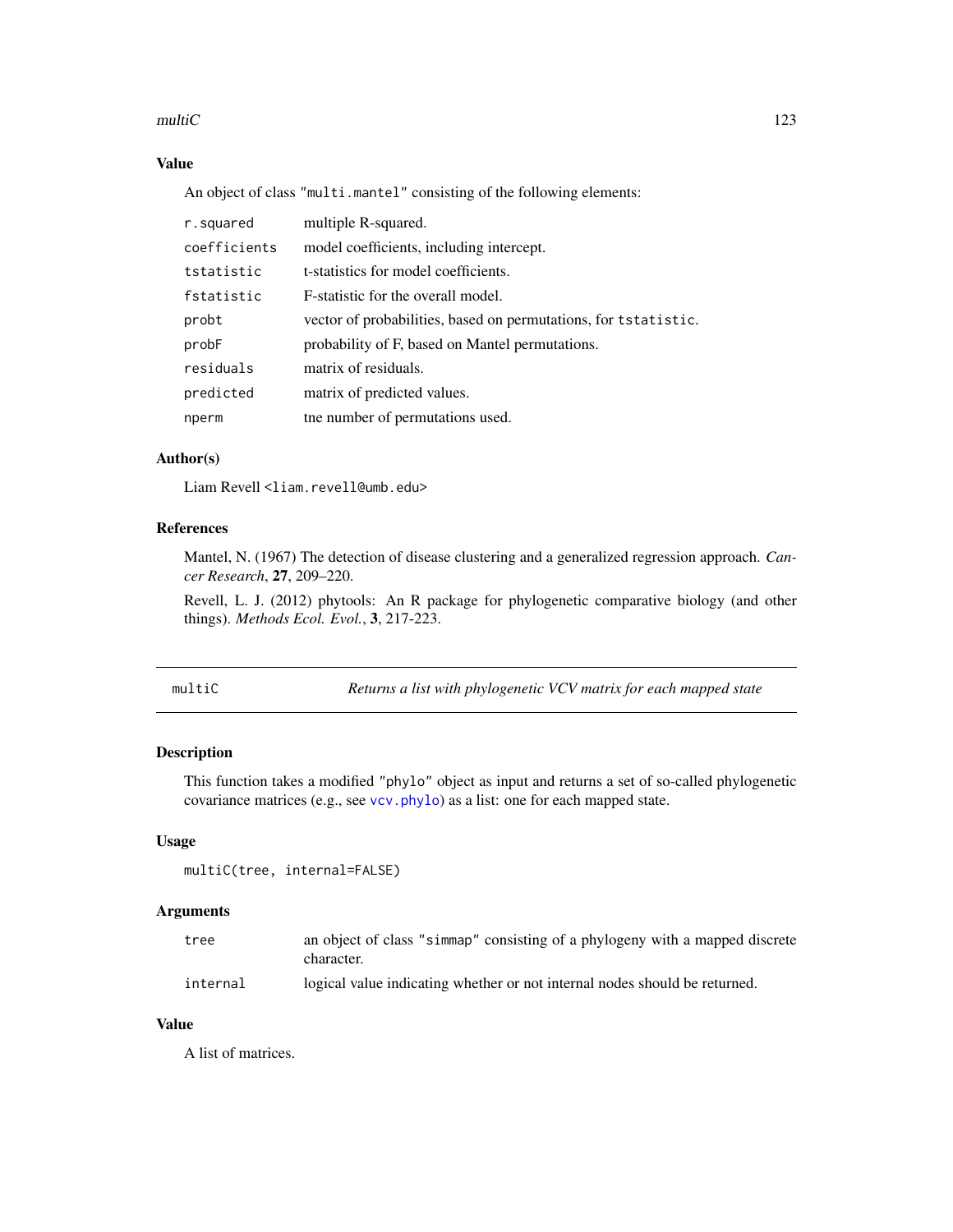## Author(s)

Liam Revell <liam.revell@umb.edu>

## References

Revell, L. J. (2012) phytools: An R package for phylogenetic comparative biology (and other things). *Methods Ecol. Evol.*, 3, 217-223.

## See Also

[evolvcv.lite](#page-67-0), [read.simmap](#page-176-0), [vcvPhylo](#page-208-0), [vcv.phylo](#page-0-0)

multirateBM *Function to fit a multi-rate Brownian evolution model*

## Description

This function fits a flexible Brownian multi-rate model using penalized likelihood.

The model that is being fit is one in which the rate of Brownian motion evolution itself evolves from edge to edge in the tree under a process of geometric Brownian evolution (i.e., Brownian motion evolution on a log scale).

The penalty term, lambda, determines the cost of variation in the rate of evolution from branch to branch. If lambda is *high*, then the rate of evolution will vary relatively little between edges (and in the limiting case converge to the single-rate MLE estimate of the rate). By contrast, if the value of lambda is set to be low, then the rate of evolution can vary from edge to edge with relatively little penalty.

Decreasing the penalty term, however, is not without cost. As lambda is decreased towards zero, estimated rates will tend to become less and less accurate.

#### Usage

```
multirateBM(tree, x, method=c("ML","REML"),
optim=c("L-BFGS-B","Nelder-Mead","BFGS","CG"),
maxit=NULL, n.iter=1, lambda=1, ...)
```
## Arguments

| tree   | an object of class "phylo".                                                                                                                                               |
|--------|---------------------------------------------------------------------------------------------------------------------------------------------------------------------------|
| x      | a named numerical vector. Names should correspond to the species names of<br>tree.                                                                                        |
| method | method of optimization. Currently only method="ML".                                                                                                                       |
| optim  | optimization routine to be used by optim. If more than one is specified and<br>n.iter>1 then they will be alternated. (This is recommended to improve opti-<br>mization.) |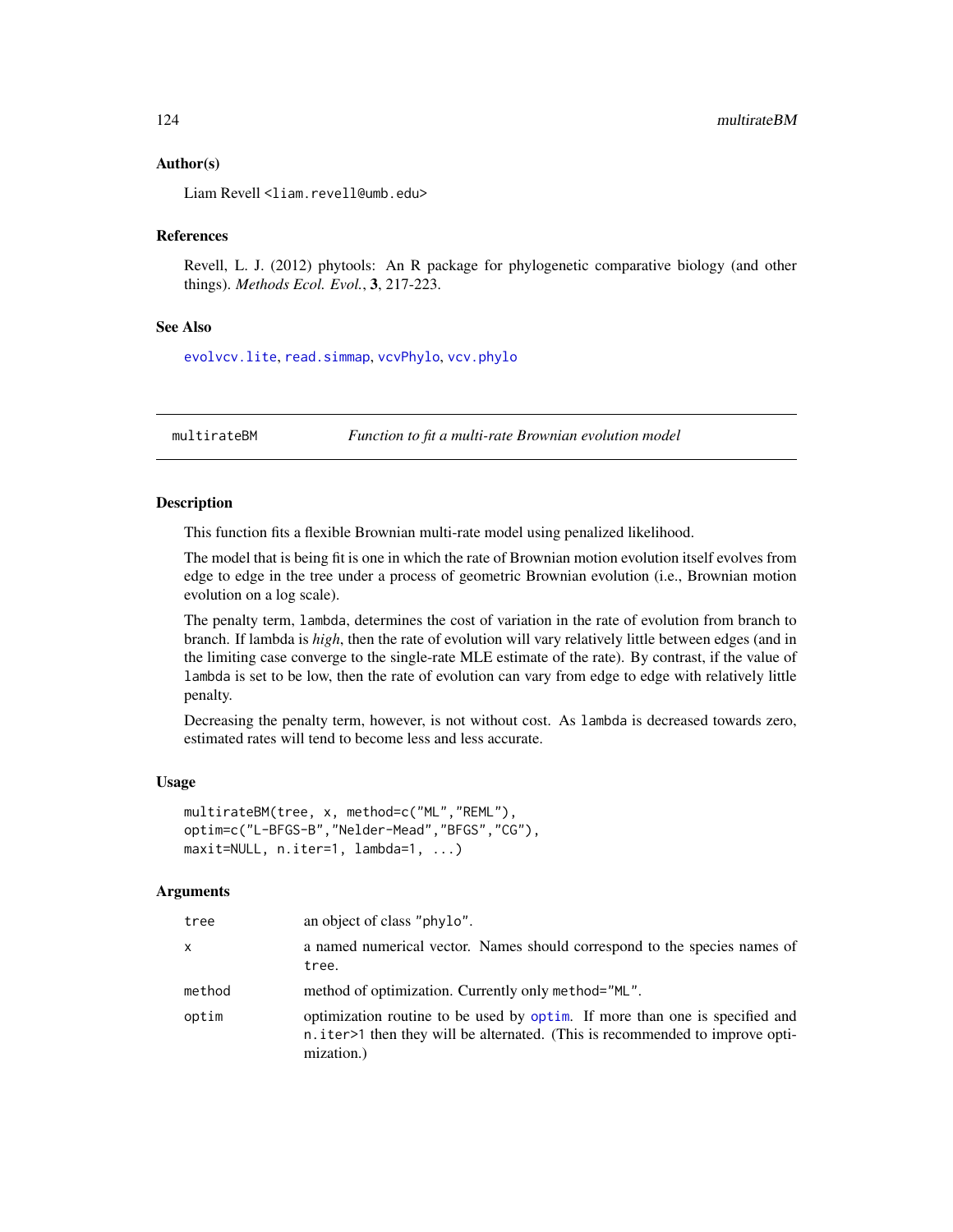#### multirateBM 125

| maxit      | to be passed to optim. If set to maxit=NULL, the default value of maxit will be<br>used, depending on the optimization method.                               |
|------------|--------------------------------------------------------------------------------------------------------------------------------------------------------------|
| n.iter     | number of times to reiterate failed optimization.                                                                                                            |
| lambda     | lambda penalty term. High values of lambda correspond to high penalty for rate<br>heterogeneity among edges. Low values of lambda correspond to low penalty. |
| $\ddots$ . | optional arguments.                                                                                                                                          |

# Value

An object of class "multirateBM".

#### Author(s)

Liam Revell <liam.revell@umb.edu>

# References

Revell, L. J. (2012) phytools: An R package for phylogenetic comparative biology (and other things). *Methods Ecol. Evol.*, 3, 217-223.

Revell, L. J. (2021) A variable-rate quantitative trait evolution model using penalized-likelihood. *PeerJ*, 9, e11997.

# See Also

[brownie.lite](#page-32-0), [evol.rate.mcmc](#page-64-0)

#### Examples

```
## Not run:
## load data
data(sunfish.tree)
data(sunfish.data)
## extract character of interest
gw<-setNames(sunfish.data$gape.width,
   rownames(sunfish.data))
## run penalized-likelihood optimization
## lambda=0.1 is arbitrary
fitBM<-multirateBM(sunfish.tree,gw,
lambda=0.01)
## print and plot the results
print(fitBM)
plot(fitBM,ftype="i",fsize=0.8,lwd=6,
outline=TRUE)
## End(Not run)
```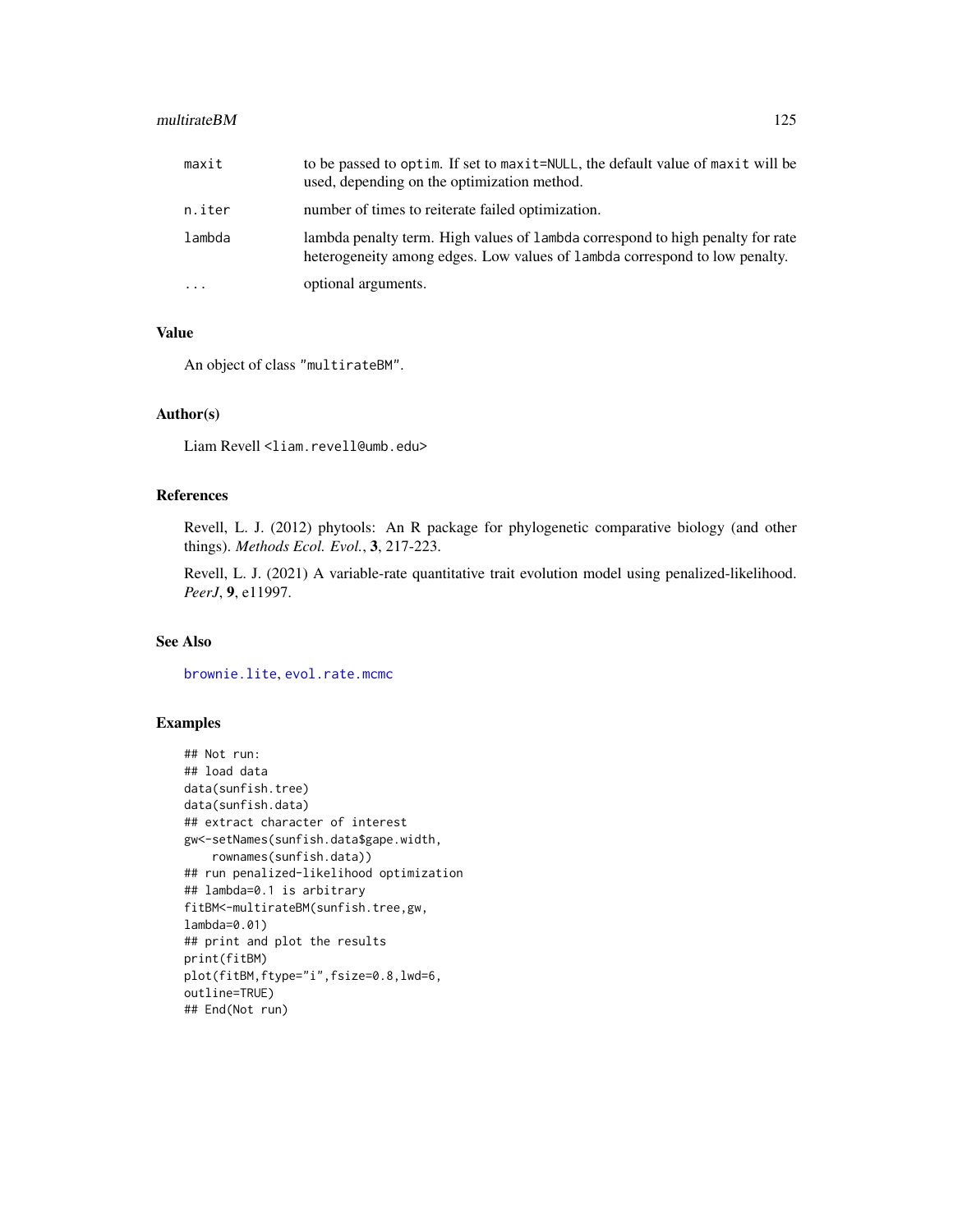Computes the Robinson-Foulds (Robinson & Foulds 1981) distance between a set of trees in an object of class "multiPhylo".

#### Usage

multiRF(trees,quiet=FALSE,multi2di=FALSE)

## Arguments

| trees    | object of class "multiPhylo" consisting of two or more fully bifurcating, un-<br>rooted trees. If trees are rooted, they will be unrooted. |
|----------|--------------------------------------------------------------------------------------------------------------------------------------------|
| quiet    | logical argument indicating whether or not to run quietly. (Defaults to FALSE.)                                                            |
| multi2di | logical argument indicating whether or not to resolve multifurcating trees. (De-<br>faults to FALSE.)                                      |

#### Details

Computes the Robinson-Foulds distance between all phylogenies in an object of class "multiPhylo". Uses [prop.part](#page-0-0) internally for most of the heavy lifting.

## Value

A matrix containing distances.

# Author(s)

Liam Revell <liam.revell@umb.edu>

# References

Robinson, D. R., Foulds, L. R. (1981) Comparison of phylogenetic trees. *Mathematical Biosciences*, 53, 131-147.

Revell, L. J. (2012) phytools: An R package for phylogenetic comparative biology (and other things). *Methods Ecol. Evol.*, 3, 217-223.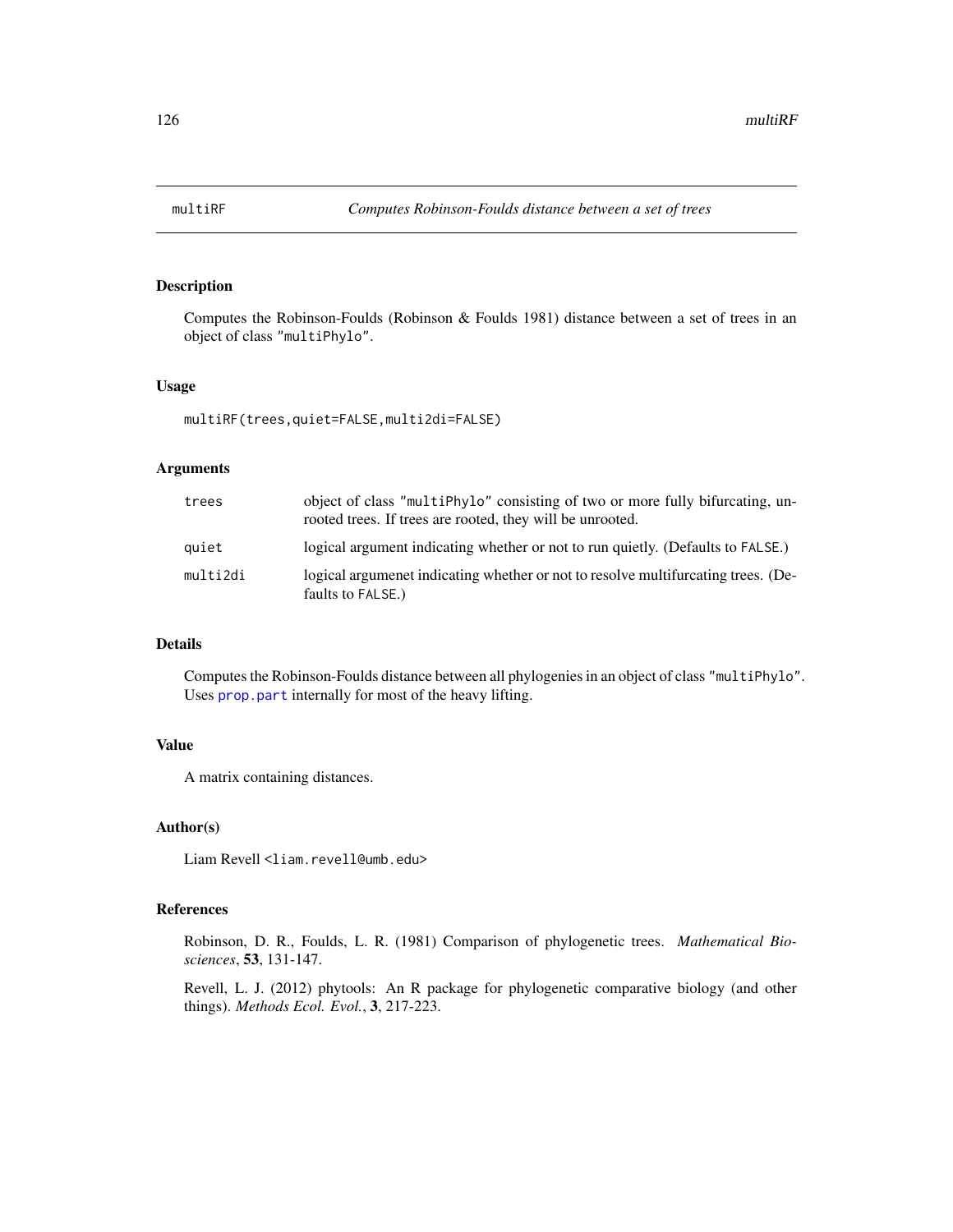nodeHeights computes the height above the root for all nodes in the tree. nodeheight computes the height above the root for a single node.

#### Usage

```
nodeHeights(tree, ...)
nodeheight(tree, node, ...)
```
## Arguments

| tree | a phylogeny as an object of class "phylo".                                                                                                                      |
|------|-----------------------------------------------------------------------------------------------------------------------------------------------------------------|
| node | for nodeheight, the node for which we want to compute a height above the root<br>(or including the root edge, for root, edge=TRUE).                             |
| .    | optional arguments - presently only root edge, a logical value indicating whether<br>or not to include the root edge length in the calculation of node heights. |

#### Details

The function nodeHeights also gives a handy way to get the total length of the tree from the root to the heighest tip which will be given by max(nodeHeights(tree)). Generally speaking, nodeHeights will be faster if the heights of all or a large proportion of nodes is needed, wherease nodeheight will be faster if the height of one or a small number of nodes are needed.

#### Value

Either a matrix of the same dimensions as tree\$edge containing the height above the root of each node in edge (for nodeHeights); or a single positive number (for nodeheight).

## Author(s)

Liam Revell <liam.revell@umb.edu>

# References

Revell, L. J. (2012) phytools: An R package for phylogenetic comparative biology (and other things). *Methods Ecol. Evol.*, 3, 217-223.

# See Also

[vcvPhylo](#page-208-0)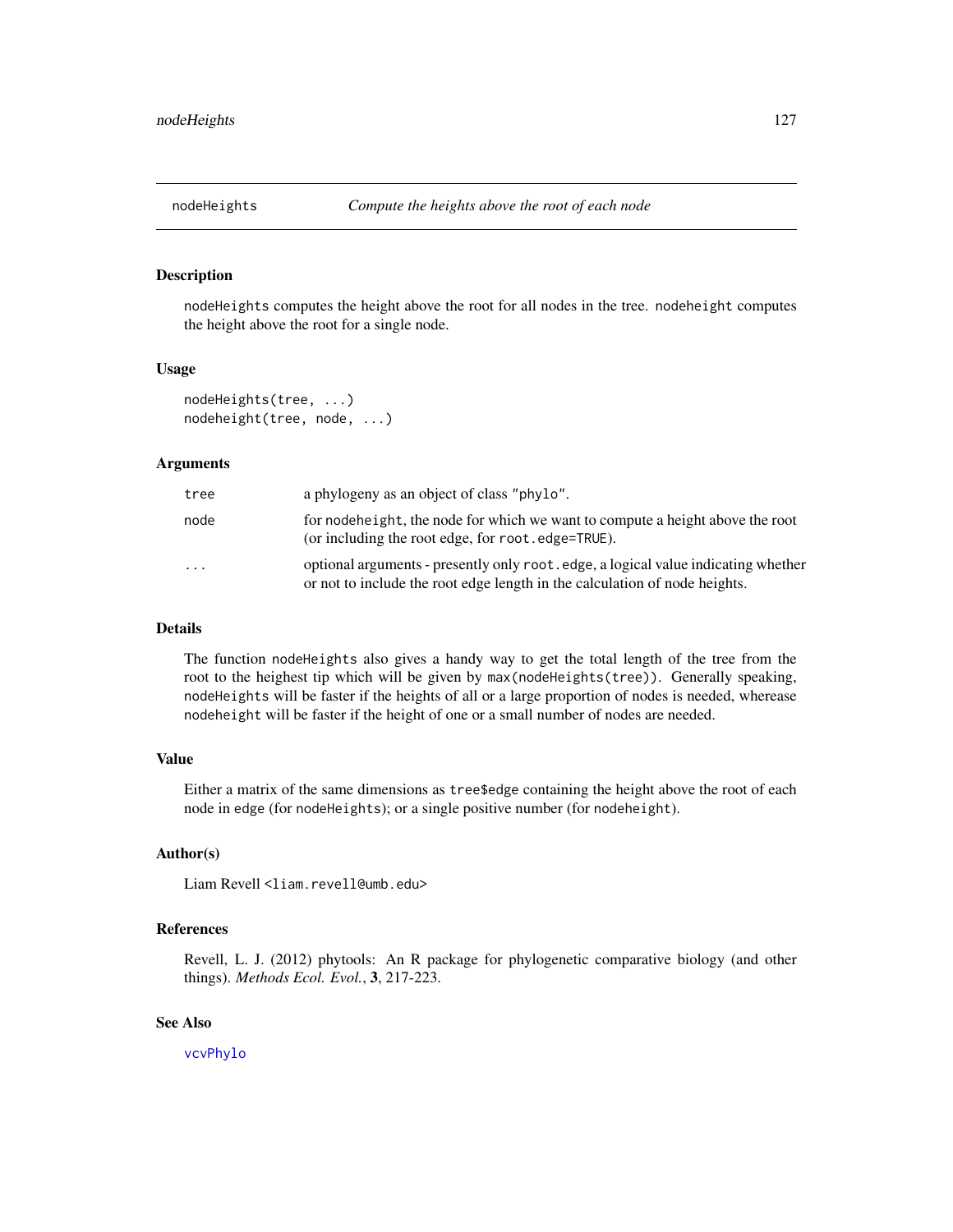## Examples

```
tree<-rtree(10)
X<-nodeHeights(tree)
```
nodelabels.cophylo *Add labels to a plotted "cophylo" object*

# Description

This function adds node, edge, or tip labels to the plotted trees of a "cophylo" object.

## Usage

```
nodelabels.cophylo(..., which=c("left","right"))
edgelabels.cophylo(..., which=c("left","right"))
tiplabels.cophylo(..., which=c("left","right"))
```
# Arguments

| $\cdots$ | arguments to be passed to nodelabels, edgelabels, or tiplabels.                |
|----------|--------------------------------------------------------------------------------|
| which    | argument indicated which of the two plotted trees (the "left" or "right" tree) |
|          | to be used.                                                                    |

#### Details

Note that the order of tips, edges, and nodes may be different in the object of class "cophylo" than they are in the original input trees, particularly if cophylo(..., rotate=TRUE) was used.

#### Author(s)

Liam Revell <liam.revell@umb.edu>

# References

Paradis, E., J. Claude, and K. Strimmer (2004) APE: Analyses of phylogenetics and evolution in R language. *Bioinformatics*, 20, 289-290.

Revell, L. J. (2012) phytools: An R package for phylogenetic comparative biology (and other things). *Methods Ecol. Evol.*, 3, 217-223.

#### See Also

[cophylo](#page-42-0), [edgelabels](#page-0-0), [nodelabels](#page-0-0), [tiplabels](#page-0-0)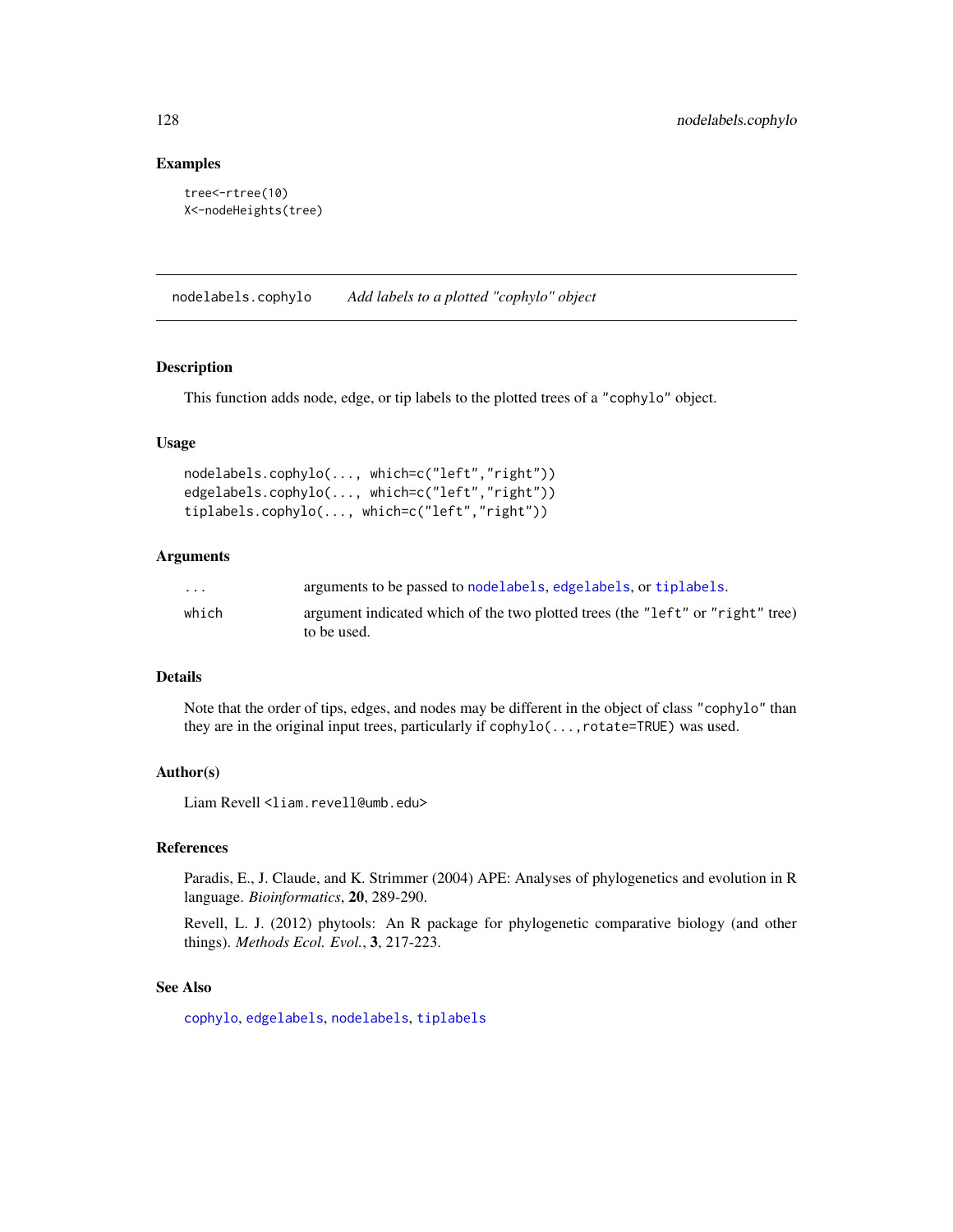optim.phylo.ls *Phylogeny inference using the least squares method*

#### Description

This function performs phylogeny inference using least-squares.

## Usage

```
optim.phylo.ls(D, stree=NULL, set.neg.to.zero=TRUE, fixed=FALSE,
   tol=1e-10, collapse=TRUE)
```
## Arguments

| D               | a distance matrix.                                                                                                 |
|-----------------|--------------------------------------------------------------------------------------------------------------------|
| stree           | an optional starting tree for the optimization.                                                                    |
| set.neg.to.zero |                                                                                                                    |
|                 | a logical value indicating whether to set negative branch lengths to zero (default<br>TRUE).                       |
| fixed           | a logical value indicating whether to estimate the topology - if TRUE only the<br>branch lengths will be computed. |
| tol             | a tolerance value used to assess whether the optimization has converged.                                           |
| collapse        | a logical indicating whether to collapse branches with zero length.                                                |

# Details

Function uses [nni](#page-0-0) from the *phangorn* package (Schliep 2011) to conduct NNIs for topology estimation. Since topology optimization is performed using NNIs, convergence to the true least-squares topology is not guaranteed. It is consequently probably wise to start with a very good tree - such as a NJ tree.

#### Value

An object of class "phylo" that (may be) the least-squares tree with branch lengths; also returns the sum of squares in attr(tree,"Q-score").

# Author(s)

Liam Revell <liam.revell@umb.edu>

# References

Cavalli-Sforza, L. L., and A. W. F. Edwards. (1967) Phylogenetic analysis: Modesl and estimation procedures. *American Journal of Human Genetics*, 19, 233-257.

Felsenstein, J. (2004) *Inferring Phylogenies*. Sinauer.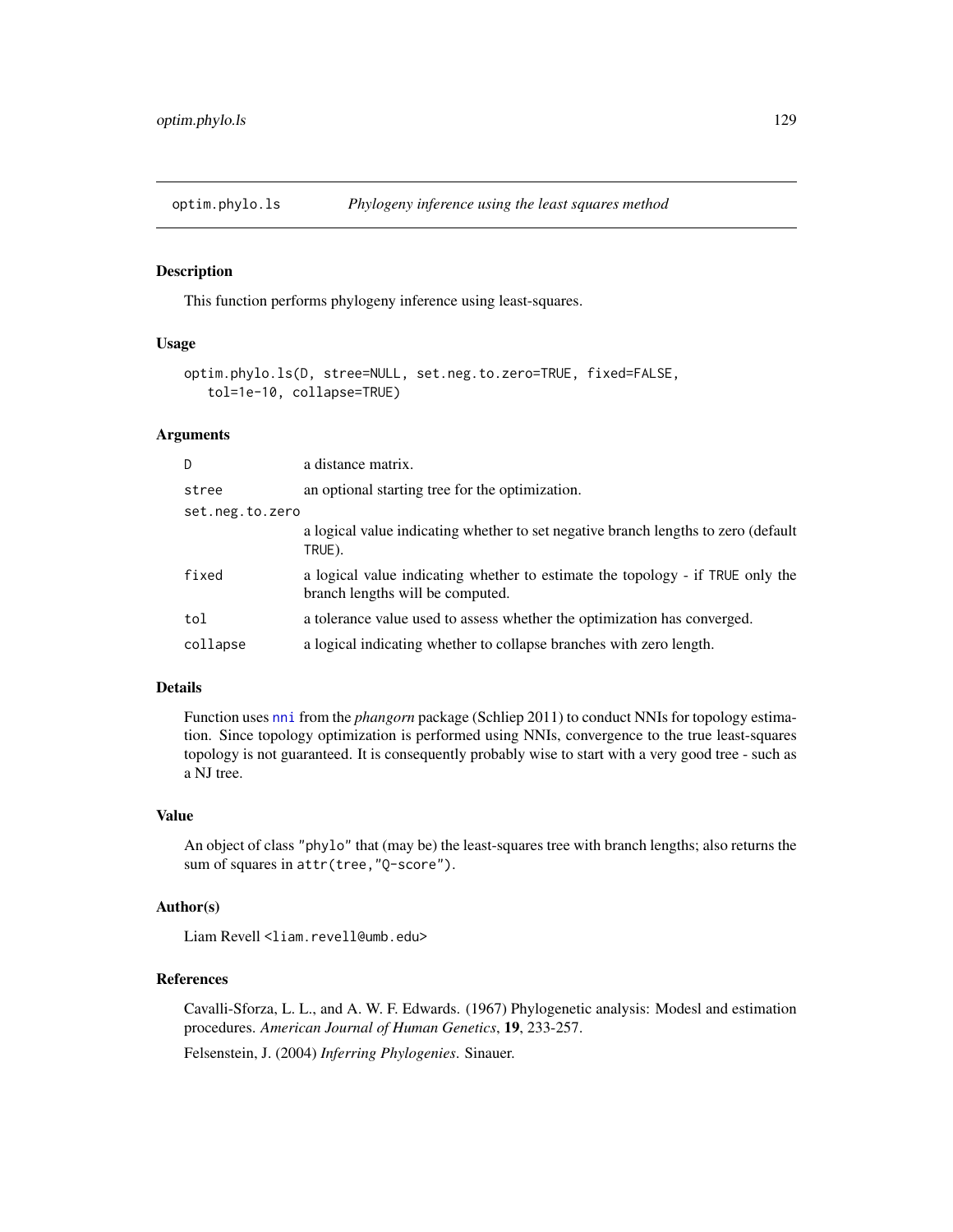Paradis, E., J. Claude, and K. Strimmer. (2004) APE: Analyses of phylogenetics and evolution in R language. *Bioinformatics*, 20, 289-290.

Revell, L. J. (2012) phytools: An R package for phylogenetic comparative biology (and other things). *Methods Ecol. Evol.*, 3, 217-223.

Schliep, K. P. (2011) phangorn: phylogenetic analysis in R. *Bioinformatics*, 27, 592-593.

# See Also

[exhaustiveMP](#page-69-0), [nni](#page-0-0)

orderMappedEdge *Order the columns of mapped.edge to match across trees*

## Description

This function takes a modified object of class "multiPhylo" with a mapped discrete character (e.g., see [read.simmap](#page-176-0) and sorts the columns of each tree\$mapped.edge to have the same state ordering. This is handy if we want to, for instance, run brownie.lite on a set of mapped trees, and then average the fitted parameter values across trees. The function also works for a single tree.

#### Usage

orderMappedEdge(trees, ordering=NULL)

#### Arguments

| trees    | object of class "phylo" or "multiPhylo".                                                                                                                 |
|----------|----------------------------------------------------------------------------------------------------------------------------------------------------------|
| ordering | ordering for the columns of \$mapped.edge. If NULL, then an alphabetical or-<br>der is assumed. Options are "alphabetical", "numerical", or any specific |
|          | ordering of the mapped traits (e.g., $c("A", "B", "C").$                                                                                                 |

# Value

A modified object of class "phylo" or "multiPhylo".

# Author(s)

Liam Revell <liam.revell@umb.edu>

## References

Revell, L. J. (2012) phytools: An R package for phylogenetic comparative biology (and other things). *Methods Ecol. Evol.*, 3, 217-223.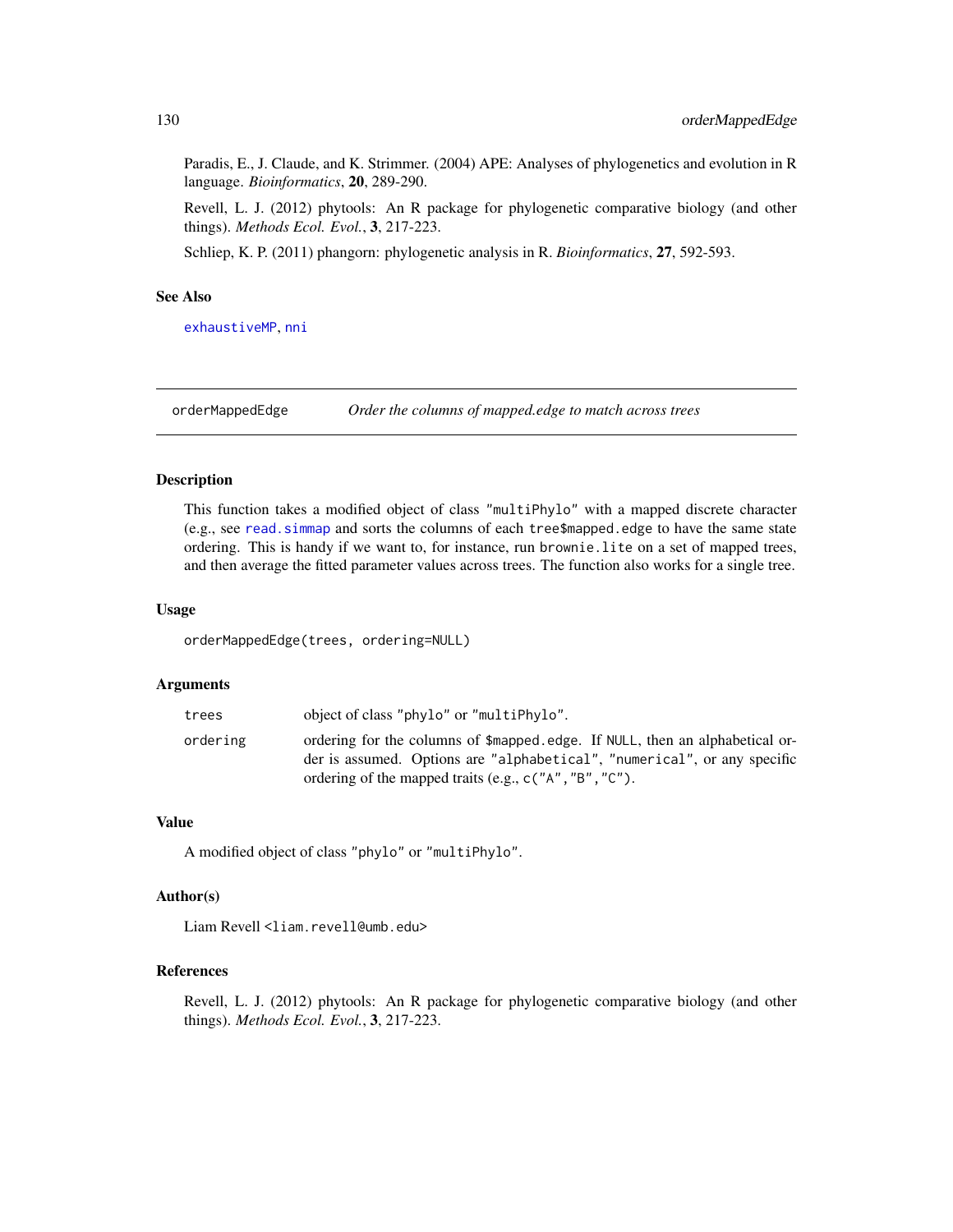This function maps or "paints" an arbitrary, i.e., user-specified, discrete character history on the tree. paintSubTree paints the clade downstream of node with a particular state; whereas paintBranches paints only a specified branch.

## Usage

```
paintSubTree(tree, node, state, anc.state="1", stem=FALSE)
paintBranches(tree, edge, state, anc.state="1")
```
# Arguments

| tree      | a phylogenetic tree as an object of class "phylo" or a modified object with<br>mapped character traits.                                                                                                                                                                      |
|-----------|------------------------------------------------------------------------------------------------------------------------------------------------------------------------------------------------------------------------------------------------------------------------------|
| node      | an integer specifying the node number tipward of which the function should<br>paint the derived state.                                                                                                                                                                       |
| edge      | an integer or vector of integers specifying the node or tip numbers of the edges<br>that should be painted in paintBranches.                                                                                                                                                 |
| state     | a string (or numeric value) specifying the state to paint on the tree tipward of<br>node.                                                                                                                                                                                    |
| anc.state | the ancestral state to use; will only be applied if there are presently no character<br>values mapped on the tree.                                                                                                                                                           |
| stem      | logical or numeric value indicating whether to use the derived state on the<br>stem leading to node (or not, if stem=FALSE), or, alternatively, what fraction<br>of the stem should be assigned to the derived clade. Note that for tip clades<br>stem=FALSE is not allowed. |

#### Value

An object of class "simmap" that contains the specified paintings as a mapped discrete character.

# Author(s)

Liam Revell <liam.revell@umb.edu>

# References

Revell, L. J. (2012) phytools: An R package for phylogenetic comparative biology (and other things). *Methods Ecol. Evol.*, 3, 217-223.

# See Also

[make.simmap](#page-107-0), [read.simmap](#page-176-0), [plotSimmap](#page-160-0), [sim.history](#page-191-0)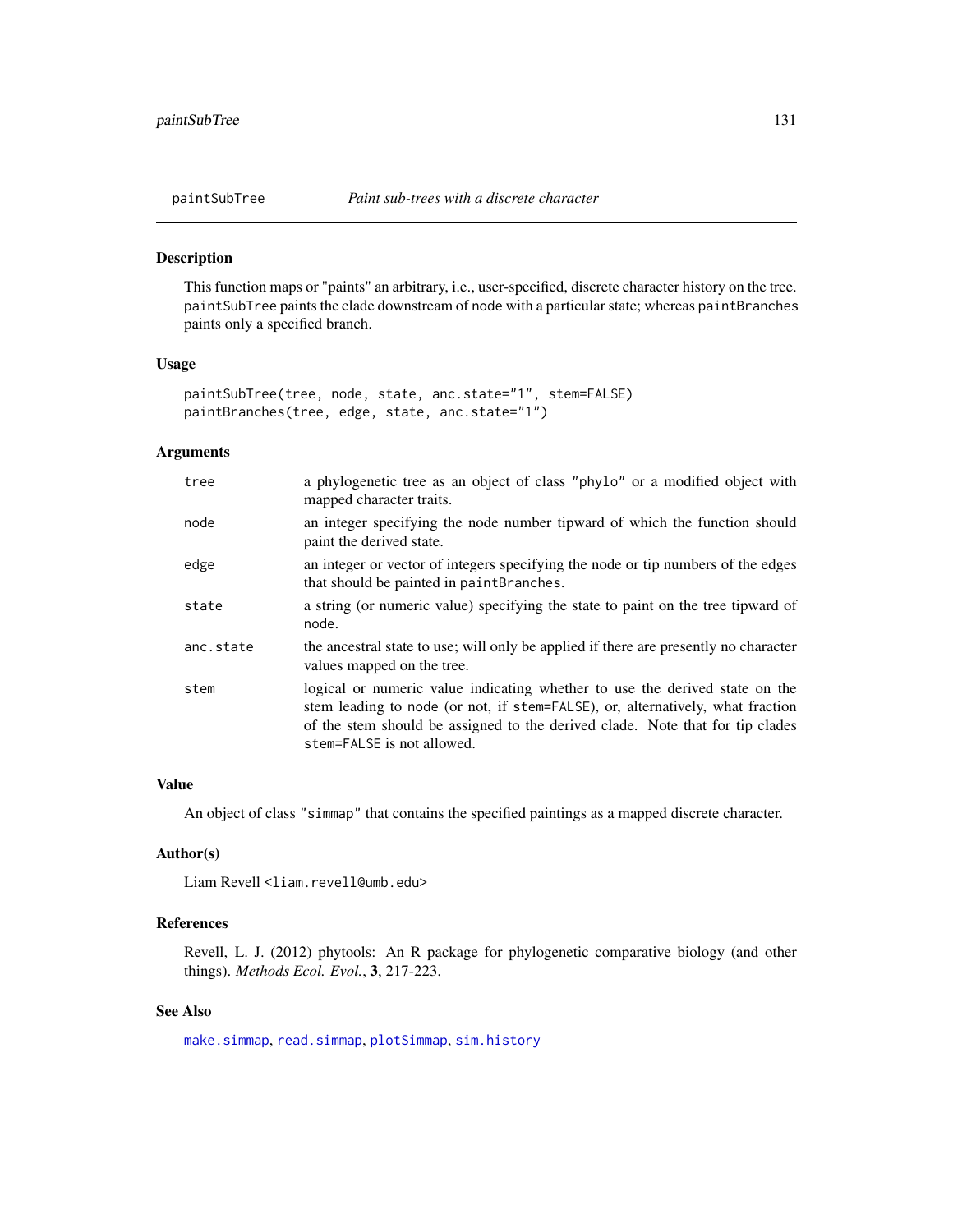Primarily internal function for [posterior.evolrate](#page-168-0); can be used to graft a clade into a receptor tree, at the "sticky tip" labeled with "NA".

#### Usage

paste.tree(tr1, tr2)

## Arguments

| tr1 | receptor tree. |
|-----|----------------|
| tr2 | donor clade.   |

# Details

The donor clade needs to have a root edge, even if it is zero length.

# Value

A tree.

# Author(s)

Liam Revell <liam.revell@umb.edu>

# References

Revell, L. J. (2012) phytools: An R package for phylogenetic comparative biology (and other things). *Methods Ecol. Evol.*, 3, 217-223.

# Examples

```
tr1<-rtree(10)
tr2<-rtree(10)
tr1$tip.label[1]<-"NA"
tr2$root.edge<-0
tr3<-paste.tree(tr1,tr2)
```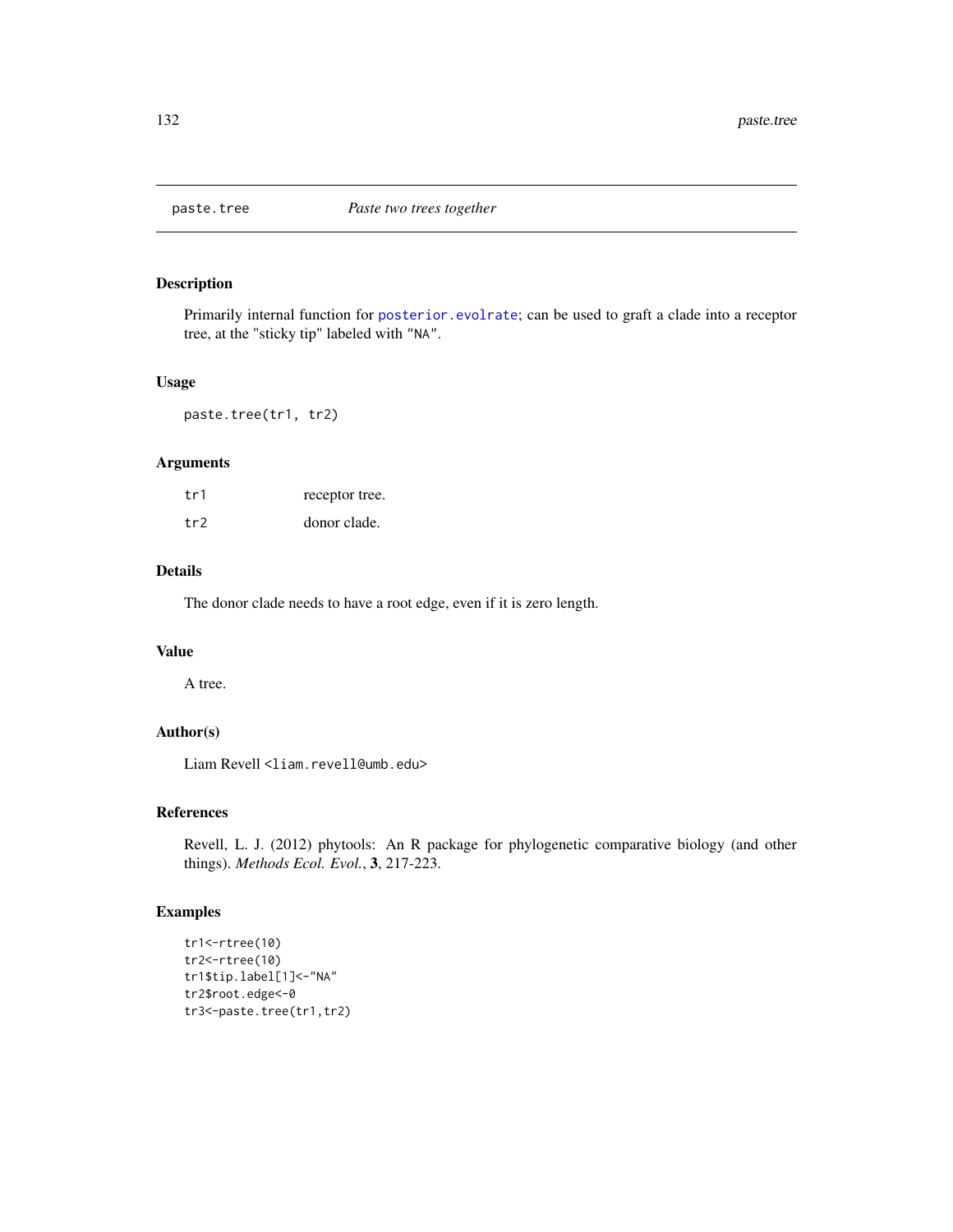This function simulates stochastic birth-death trees. Simulation can be performed conditioning on n, on t, or on both simultaneously. If the both, then (for optional argument method="rejection") rejection sampling is performed whereby trees are simulated given b and t until a tree containing n taxa is found. The giving-up point can be set using the optional argument max.count. Simulations can also be performed in continuous time (the default) or discrete time; the difference being that wait times in the continous-time simulation come from the exponential distribution; whereas waiting times in discrete-time simulations come from the geometric distribution. In addition, discrete-time simulations allow for the possibility that multiple speciation events can occur at (exactly) the same time, so long as they are on separate branches. Finally, sometimes for stopping criterion n in discrete-time there will be a number of tips different from n. This indicates that the last event contained more than one speciation event, and a warning is printed.

method="direct" is presently experimental. It does not really perform direct sampling; however waiting times & birth or death events are sampled first - with only wait-times consistent with n and t being retained. This rejection sampling occurs one layer earlier than for method="rejection". This results in a significant (several-fold) speed-up of the code and enables sampling conditioned on n and t simultaneously for much higher b and d. At the present time, extant.only=TRUE does not work for this mode, nor does type="discrete".

Note that if ape=FALSE, then the function will run faster, and the tree is theoretically compatible with the ape "phylo" standard; however some downstream errors with functions such as [bind.tree](#page-0-0) have been observed.

Lastly, under the taxon number stopping criterion (n) for a non-zero extinction rate  $(d>0)$  sometimes a tree containing fewer than n extant tips is returned because it has gone completely extinct before the end of the simulation.

## Usage

```
pbtree(b=1, d=0, n=NULL, t=NULL, scale=NULL, nsim=1, type=c("continuous",
   "discrete"), ...)
```
#### Arguments

| b     | birth rate or speciation rate for type="continuous"; the probability of speciat-<br>ing per time-step for type="discrete".  |
|-------|-----------------------------------------------------------------------------------------------------------------------------|
| d     | death rate or extinction rate for type="continuous"; the probability of going<br>extinct per time-step for type="discrete". |
| n     | desired number of species ( <i>i.e.</i> , taxa-stop criterion).                                                             |
| t.    | total time for simulation (i.e., time-stop criterion).                                                                      |
| scale | if set, rescales tree to have total length scale.                                                                           |
| nsim  | number of simulated trees to return.                                                                                        |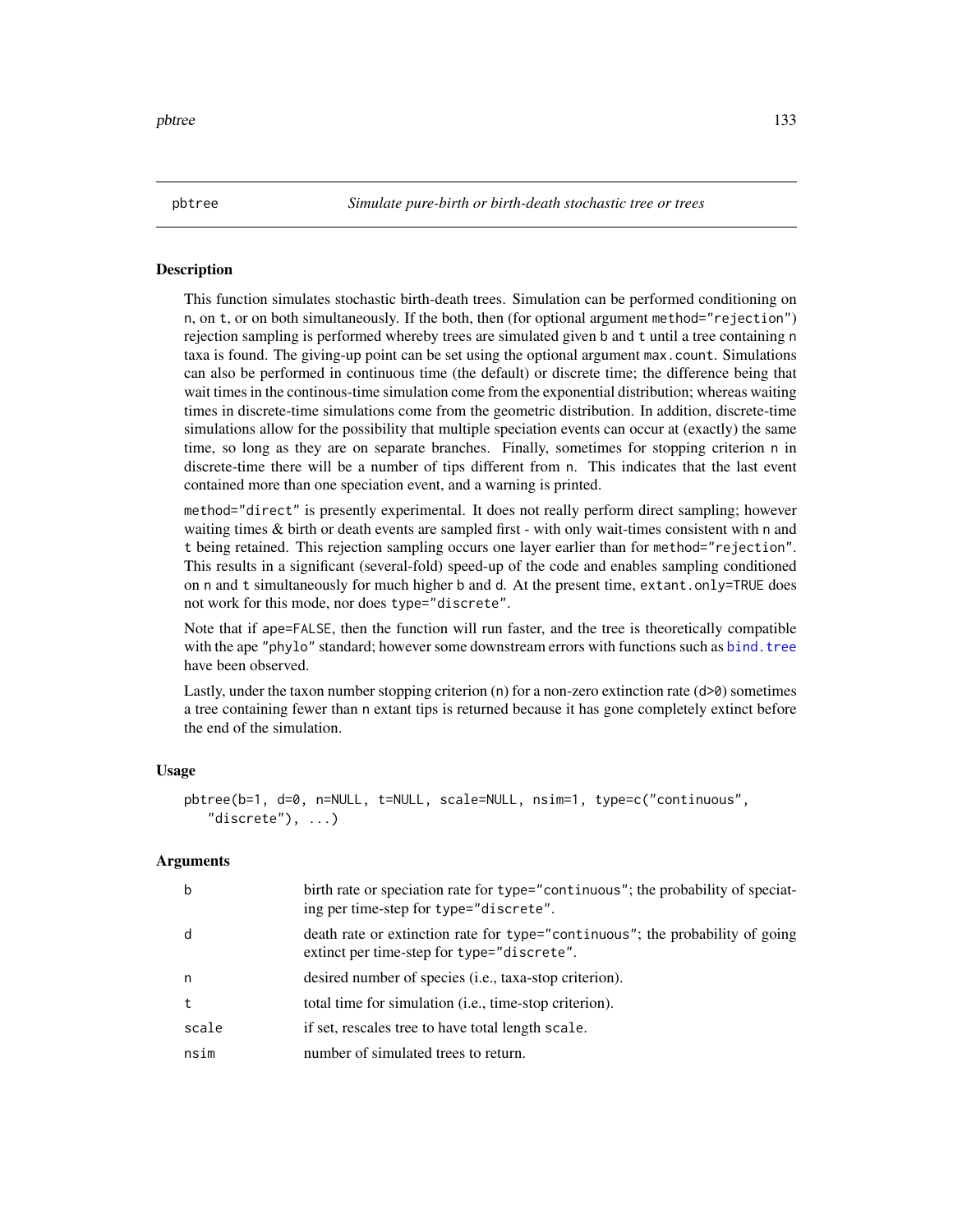| type     | string to indicate whether to simulate trees in continuous or discrete time. If the<br>former, then wait times between speciation events are drawn from an exponen-<br>tial distribution; whereas if the latter then wait times comes from a geometric<br>distribution.                                                                                                                                                                                                                                                                                                                                                                                                                                           |
|----------|-------------------------------------------------------------------------------------------------------------------------------------------------------------------------------------------------------------------------------------------------------------------------------------------------------------------------------------------------------------------------------------------------------------------------------------------------------------------------------------------------------------------------------------------------------------------------------------------------------------------------------------------------------------------------------------------------------------------|
| $\ddots$ | optional arguments including ape, a logical value indicating whether to return<br>nodes in a 'ape' compatible ordering (default is TRUE); extant only a logi-<br>cal value indicating whether or not to return only extant species (defaults to<br>FALSE); max.count a numeric value indicating the maximum number of itera-<br>tions to run is sampling conditioned on both n and t (defaults to 1e5); method<br>gives the method used for simultaneously conditioning on n and t - options are<br>"rejection" and "direct"; tip.label, a vector of tip labels (only works for<br>n!=NULL); and, finally, quiet, a logical value indicating whether or not to sup-<br>press certain message (defaults to FALSE). |

# Value

A tree or list of trees as an object of class "phylo" or "multiPhylo", respectively.

# Author(s)

Liam Revell <liam.revell@umb.edu>

# References

Revell, L. J. (2012) phytools: An R package for phylogenetic comparative biology (and other things). *Methods Ecol. Evol.*, 3, 217-223.

#### Examples

```
# simulate a pure-birth tree with 400 tips, scaled to a length of 1.0
tree<-pbtree(n=400,scale=1)
# simulate a pure-birth tree conditioning on n & t
tt < -log(50) - log(2)tree<-pbtree(n=50,t=tt)
```
pgls.Ives *Phylogenetic regression with intraspecific sampling error*

## Description

This function fits the phylogenetic regression model with within-species sampling error following Ives et al. (2007).

pgls.SEy fits a simpler model in which only sampling error in y is taken into account. This function uses [gls](#page-0-0) from the nlme package internally for optimization and returns an object of class "gls" that is compatible with all methods for that object class.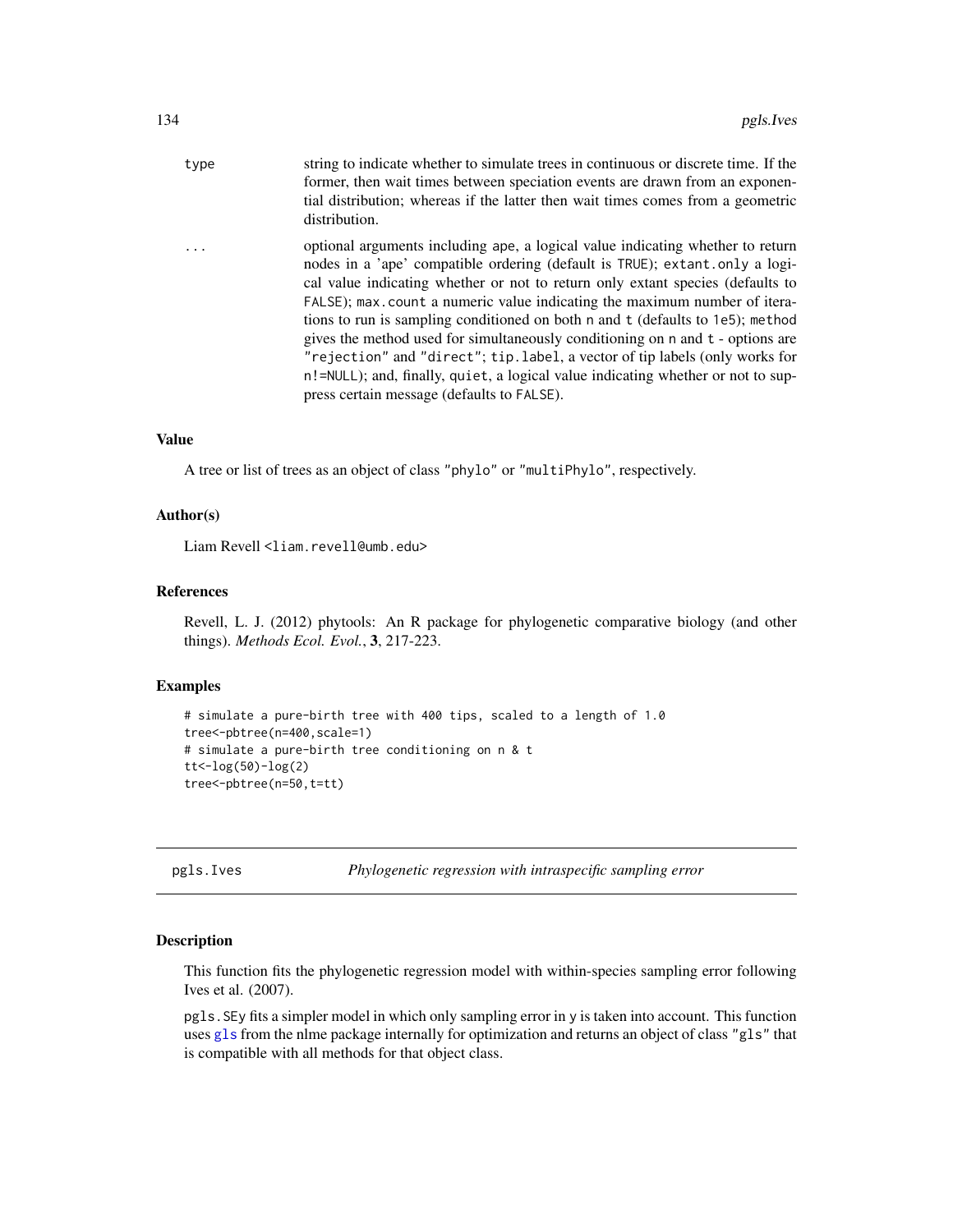#### pgls.Ives 135

# Usage

```
pgls.Ives(tree, X, y, Vx=NULL, Vy=NULL, Cxy=NULL, lower=c(1e-8,1e-8),
fixed.b1=NULL)
pgls.SEy(model, data, corClass=corBrownian, tree,
   se=NULL, method=c("REML","ML"), interval=c(0,1000), ...)
```
# Arguments

| tree     | a phylogeny as an object of class "phylo".                                                                                                                                                                                                                                                                                                                                                                               |
|----------|--------------------------------------------------------------------------------------------------------------------------------------------------------------------------------------------------------------------------------------------------------------------------------------------------------------------------------------------------------------------------------------------------------------------------|
| χ        | a named vector containing a <i>single</i> independent variable (multiple independent<br>variables to be added in future). X can contain the species means, or a single<br>long vector containing the sample of values for each species. In the latter case<br>the names $(X)$ will be repeating - all samples from the same species should have<br>the same name.                                                        |
| y        | vector the dependent variable. Can be species means or individual values, as for<br>Χ.                                                                                                                                                                                                                                                                                                                                   |
| Vx       | sampling variances for X. If NULL, then the within-species variance is computed<br>from the data assuming that individual samples, not species means, have been<br>provided in X.                                                                                                                                                                                                                                        |
| Vy       | sampling variances for y. If NULL, then the within-species variance is computed<br>from the data assuming that individual samples, not species means, have been<br>provided in y.                                                                                                                                                                                                                                        |
| Cxy      | sampling covariances between X and y. This will also be computed from the<br>data if Cxy==NULL. Note than in this case - but not for the calculation of Vx and<br>Vy, the same number of observations and the same ordering must be provided<br>for X and y. If this is not the case, then it is assumed that different individuals<br>have been sampled for X and y and thus Cxy is assumed to be zero for all species. |
| lower    | vector specifying the lower bounds for estimation for $\sigma_x^2$ and $\sigma_y^2$ , respectively.<br>(Must be $> 0.$ )                                                                                                                                                                                                                                                                                                 |
| fixed.b1 | fixed regression slope, $\beta$ . Usually set to zero for null hypothesis testing.                                                                                                                                                                                                                                                                                                                                       |
| model    | model to fit. (For pgls. SEy.)                                                                                                                                                                                                                                                                                                                                                                                           |
| data     | data frame. (For pgls. SEy.)                                                                                                                                                                                                                                                                                                                                                                                             |
| corClass | correlation structure. (For pgls. SEy.)                                                                                                                                                                                                                                                                                                                                                                                  |
| se       | vector of standard errors in y. (For pgls. SEy.)                                                                                                                                                                                                                                                                                                                                                                         |
| method   | optimization method. (For pgls. SEy.)                                                                                                                                                                                                                                                                                                                                                                                    |
| interval | interval over which to perform optimization. (For pgls. SEy.)                                                                                                                                                                                                                                                                                                                                                            |
| $\cdots$ | optional arguments. (For pgls. SEy.)                                                                                                                                                                                                                                                                                                                                                                                     |
|          |                                                                                                                                                                                                                                                                                                                                                                                                                          |

# Details

In the case of pgls.Ives, only the bivariate regression model is implemented. Note that some problems have been reported with the optimization algorithm for this model, which is simple and thus may fail to find the ML solution.

In the case of pgls.SEy the user can (theoretically) specify any class of linear model permitted by [gls](#page-0-0).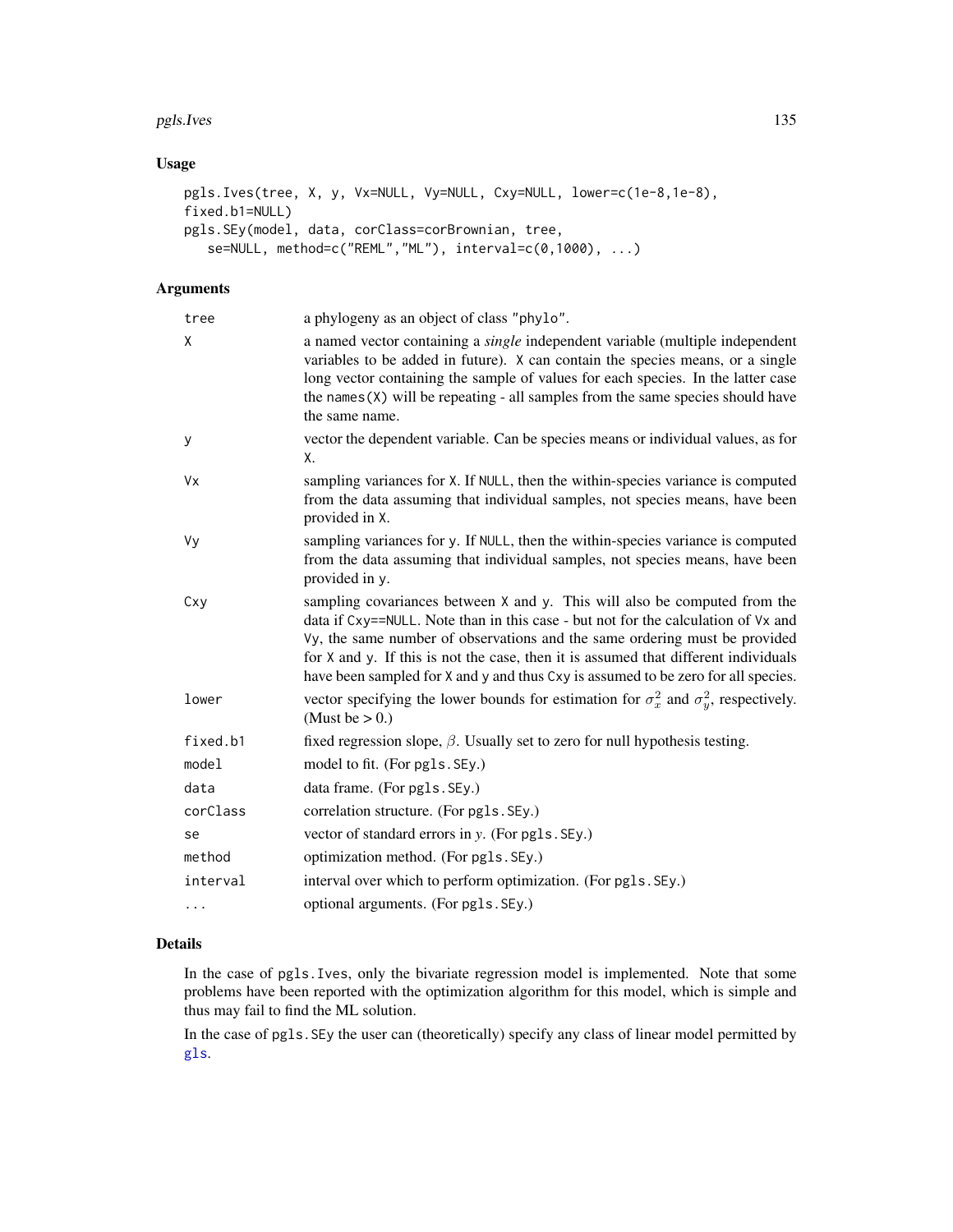## Value

In the case of pgls.Ives, an object of class "pgls.Ives" with the following components:

| beta        | a vector or matrix of regression coefficients.                               |
|-------------|------------------------------------------------------------------------------|
| sig2x       | fitted BM rate for X.                                                        |
| sig2y       | fitted BM rate for y.                                                        |
| a           | fitted ancestral states for X and y.                                         |
| logL        | log-likelihood.                                                              |
| convergence | a value for convergence. convergence=0 is good; see optime for more details. |
| message     | a message for convergence.                                                   |
|             |                                                                              |

In the case of pgls.SEy, an object of class "gls".

# Author(s)

Liam Revell <liam.revell@umb.edu>

# References

Ives, A. R., P. E. Midford, and T. Garland Jr. (2007) Within-species measurement error in phylogenetic comparative methods. *Systematic Biology*, 56, 252-270.

Revell, L. J. (2012) phytools: An R package for phylogenetic comparative biology (and other things). *Methods Ecol. Evol.*, 3, 217-223.

# See Also

[brownie.lite](#page-32-0), [phylosig](#page-155-0), [phyl.resid](#page-141-0)

phenogram *Plot phenogram (traitgram)*

# Description

Function plots a traitgram (Evans et al. 2009), that is, a projection of the phylogenetic tree in a space defined by phenotype (on the *y* axis) and time (on the *x*). If a discrete character is mapped on the tree this will also be plotted.

#### Usage

```
phenogram(tree, x, fsize=1.0, ftype="reg", colors=NULL, axes=list(),
  add=FALSE, ...)
```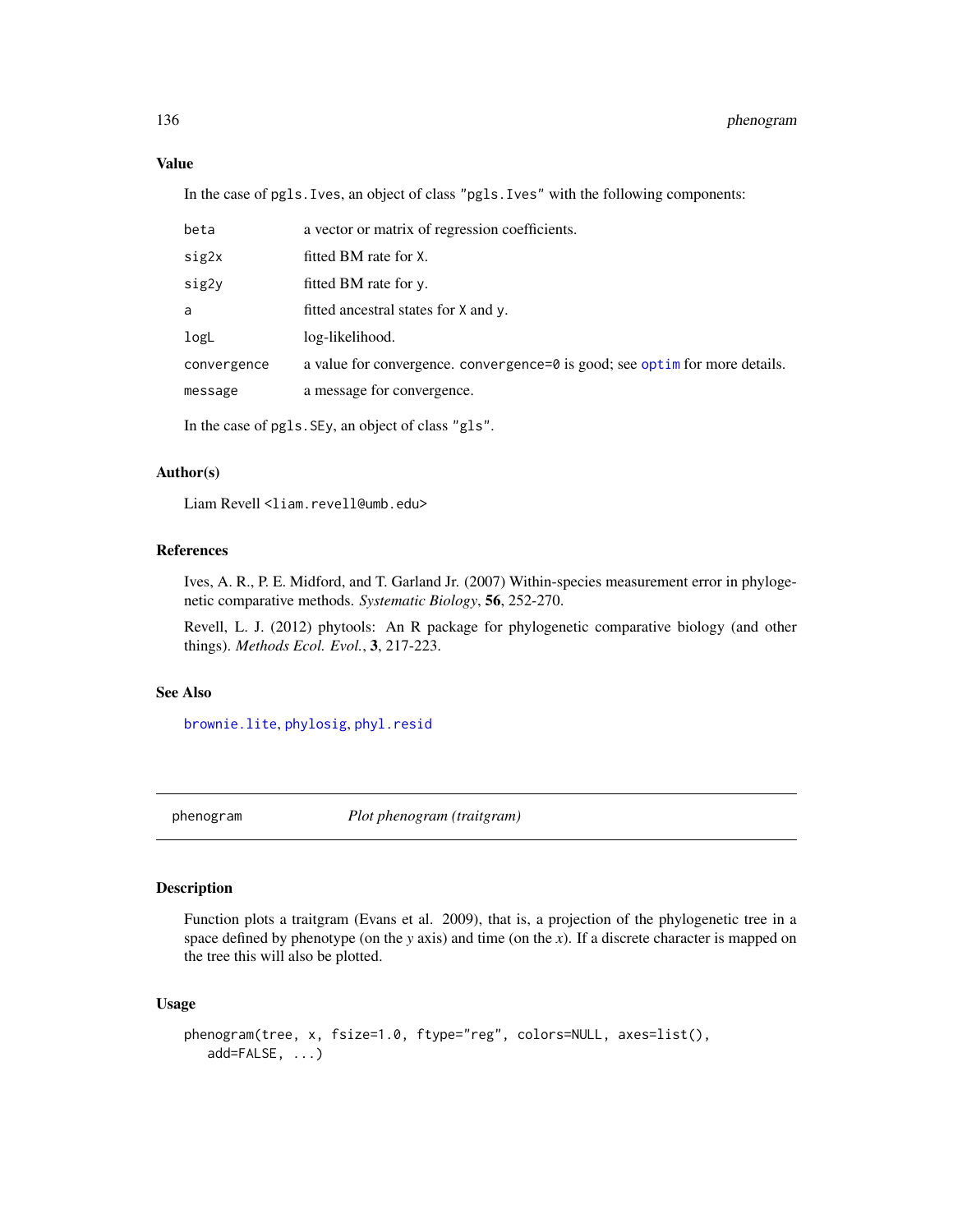# phenogram 137

## Arguments

| tree   | an object of class "phylo", with or without a mapped discrete character.                                                                                                                                                                                                                                                                                                                                                                                                                                                                                                                                                                                                                                                                                                                                                                                                                                                                                                                                                                                                                                                                                                                                                                                                       |
|--------|--------------------------------------------------------------------------------------------------------------------------------------------------------------------------------------------------------------------------------------------------------------------------------------------------------------------------------------------------------------------------------------------------------------------------------------------------------------------------------------------------------------------------------------------------------------------------------------------------------------------------------------------------------------------------------------------------------------------------------------------------------------------------------------------------------------------------------------------------------------------------------------------------------------------------------------------------------------------------------------------------------------------------------------------------------------------------------------------------------------------------------------------------------------------------------------------------------------------------------------------------------------------------------|
| Χ      | a vector containing the states at the tips <i>or</i> the states at all the tips and the internal<br>nodes of the tree.                                                                                                                                                                                                                                                                                                                                                                                                                                                                                                                                                                                                                                                                                                                                                                                                                                                                                                                                                                                                                                                                                                                                                         |
| fsize  | relative font size for tip labels.                                                                                                                                                                                                                                                                                                                                                                                                                                                                                                                                                                                                                                                                                                                                                                                                                                                                                                                                                                                                                                                                                                                                                                                                                                             |
| ftype  | font type - options are "reg", "i" (italics), "b" (bold), or "bi" (bold-italics).                                                                                                                                                                                                                                                                                                                                                                                                                                                                                                                                                                                                                                                                                                                                                                                                                                                                                                                                                                                                                                                                                                                                                                                              |
| colors | colors for plotting the mapped character (if available) in tree. If no character<br>is mapped on the tree, then a single color for all the branches of the tree can be<br>provided.                                                                                                                                                                                                                                                                                                                                                                                                                                                                                                                                                                                                                                                                                                                                                                                                                                                                                                                                                                                                                                                                                            |
| axes   | list of axis dimensions. Items are time and trait.                                                                                                                                                                                                                                                                                                                                                                                                                                                                                                                                                                                                                                                                                                                                                                                                                                                                                                                                                                                                                                                                                                                                                                                                                             |
| add    | optional logical value indicating whether to add to an open plot. If TRUE, then<br>new axes will not be plotted.                                                                                                                                                                                                                                                                                                                                                                                                                                                                                                                                                                                                                                                                                                                                                                                                                                                                                                                                                                                                                                                                                                                                                               |
|        | optional arguments including xlim, ylim, log, main, sub, xlab, ylab, asp,<br>type, lty, lwd, offset, and digits are as in plot. default or par. Note that<br>axes overrides xlim and ylim. spread. labels is a logical value indicating<br>whether or not to minimize tip label overlap (default is TRUE); spread.cost is<br>a numeric vector indicating the relative penalty to be used for label overlap and<br>deviance, respectively (if spread.labels=TRUE); spread.range is the range<br>over which to (potentially) spread the labels - note that if labels do not overlap,<br>not all of that range will be used; finally, link is a numeric value by which<br>to offset the tip labels, linking them to the tips with a dashed line (default is<br>0, if spread. labels=FALSE, or 10-percent of the total tree length otherwise).<br>The optional argument offsetFudge "fudges" the computation of label offset<br>in scaling x1im. It is 1.37, which is the correct fudge in the Windows R GUI,<br>but this may need to be changed in other systems. hold indicates whether (or<br>not) the output to the graphical device should be held using dev. hold before<br>plotting (defaults to hold=TRUE). quiet suppresses some system messages if<br>set to quiet=TRUE. |

# Details

For spread.labels=TRUE numerical optimization is performed to optimize the distribution of the labels vertically, where the solution depends on the vector spread.cost containing the cost of overlap (first) and the cost of deviation from the vertical position of the tip. Note that because this is done via numerical optimization, plotting may hang briefly while the best solution is found (especially for large trees).

# Value

Plots a traitgram, optionally with a mapped discrete character, and (invisibly) returns a matrix containing the coordinates of the plotted tip labels.

# Author(s)

Liam Revell <liam.revell@umb.edu>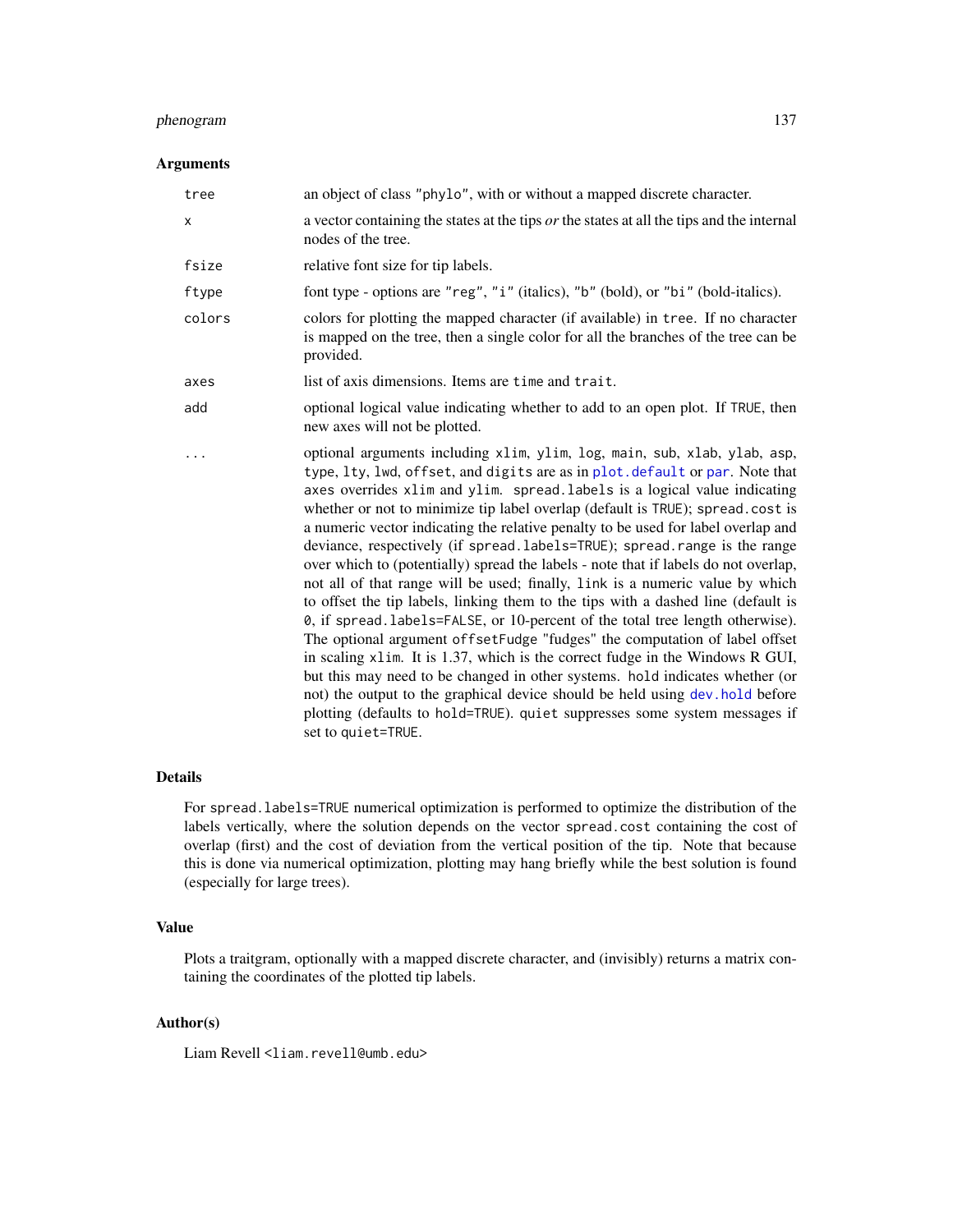## References

Evans, M. E. K., Smith, S. A., Flynn, R. S., Donoghue, M. J. (2009) Climate, niche evolution, and diversification of the "bird-cage" evening primroses (Oenothera, sections Anogra and Kleinia). *American Naturalist*, 173, 225-240.

Revell, L. J. (2012) phytools: An R package for phylogenetic comparative biology (and other things). *Methods Ecol. Evol.*, 3, 217-223.

## Examples

```
## load data from Garland et al. (1992)
data(mammal.tree)
data(mammal.data)
## extract character of interest
ln.bodyMass<-log(setNames(mammal.data$bodyMass,
    rownames(mammal.data)))
## plot traitgram
phenogram(mammal.tree,ln.bodyMass,ftype="i",
    spread.cost=c(1,0),fsize=0.7,xlab="time (ma)",
   ylab="log(body mass)")
```
<span id="page-137-0"></span>

phyl.cca *Phylogenetic canonical correlation analysis*

## Description

This function performs phylogenetic canonical correlation analysis (e.g., Revell & Harrison 2008; *Bioinformatics*).

# Usage

phyl.cca(tree, X, Y, lambda=1.0, fixed=TRUE)

### Arguments

| tree   | a phylogenetic tree in "phylo" format.                                                             |
|--------|----------------------------------------------------------------------------------------------------|
| X      | a data matrix with traits in columns.                                                              |
| Y      | data matrix with traits in columns, to be correlated with X.                                       |
| lambda | optionally, a (fixed) value for $\lambda$ .                                                        |
| fixed  | optionally, a logical value indicating whether or not to estimate $\lambda$ using likeli-<br>hood. |

## Details

(Optional) joint optimization of  $\lambda$  is performed using [optimize](#page-0-0) on the interval (0,1).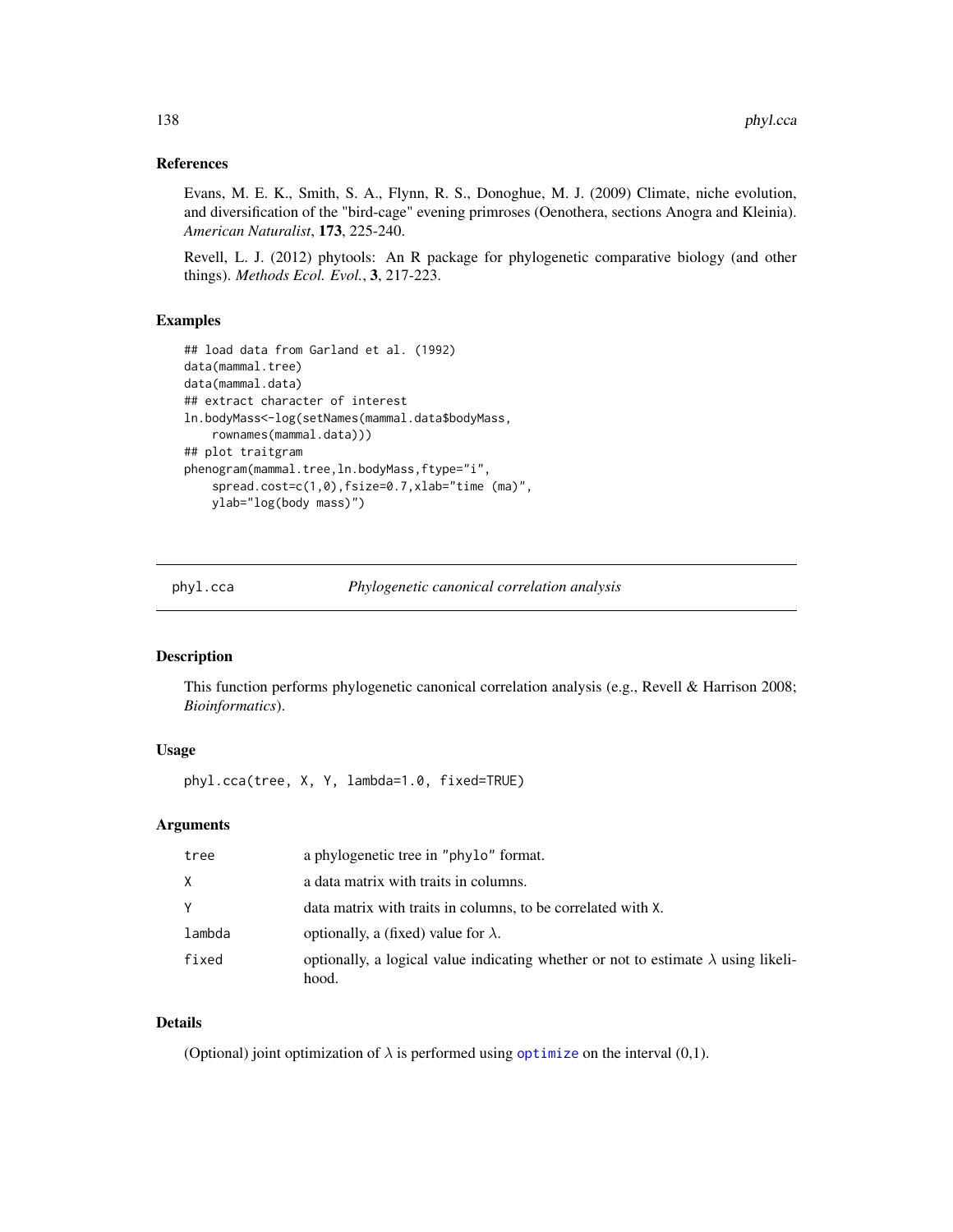# phyl.pairedttest 139

# Value

An object of class "phyl.cca" containing the following components:

| cor     | canonical correlations.                                                                   |
|---------|-------------------------------------------------------------------------------------------|
| xcoef   | coefficients for the canonical variables for X.                                           |
| vcoef   | coefficients for the canonical variables for Y.                                           |
| xscores | matrix with the canonical scores for X.                                                   |
| vscores | matrix with the canonical scores for Y.                                                   |
| chisq   | vector of $\chi^2$ values.                                                                |
| p       | P-values for the hypothesis test that the <i>i</i> th and all subsequent correlations are |
|         | zero.                                                                                     |

# Author(s)

Liam Revell <liam.revell@umb.edu>

## References

Revell, L. J., Harrison, A. S. (2008) PCCA: A program for phylogenetic canonical correlation analysis. *Bioinformatics*, 24, 1018-1020.

Revell, L. J. (2012) phytools: An R package for phylogenetic comparative biology (and other things). *Methods Ecol. Evol.*, 3, 217-223.

# See Also

[phyl.pca](#page-140-0)

phyl.pairedttest *Phylogenetic paired t-test*

# Description

This function conducts a phylogenetic paired t-test, roughly following Lindenfors et al. (2010; *J. Evol. Biol.*). This is not a phylogenetic ANOVA, in which we want to compare the means of different sets of species on the tree. Instead, we are interested in the difference between two characters, or two measures of a character within a species, and we want to know if this difference is significantly different from zero controlling for the phylogenetic non-independence of species.

#### Usage

```
phyl.pairedttest(tree, x1, x2=NULL, se1=NULL, se2=NULL, lambda=1.0, h0=0.0,
  fixed=FALSE, ...)
```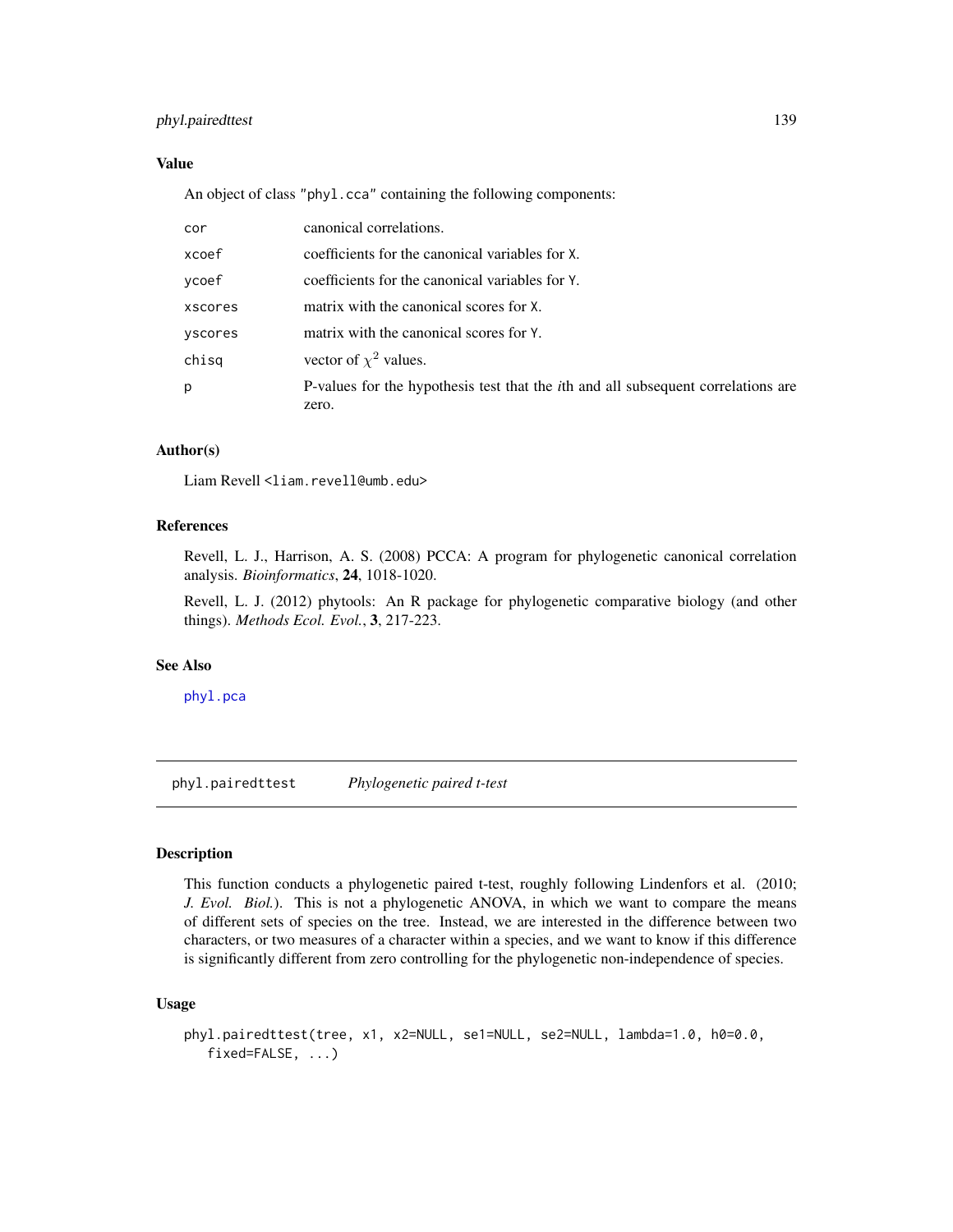# Arguments

| tree           | a phylogeny as an object of class "phylo".                                |
|----------------|---------------------------------------------------------------------------|
| x1             | data vector for first trait, or matrix with two traits in columns.        |
| x <sub>2</sub> | data vector for second trait (or null if x1 is a matrix).                 |
| se1            | standard errors for x1.                                                   |
| se2            | standard errors for x2.                                                   |
| lambda         | starting value for Pagel's $\lambda$ (or fixed value, if fixed=TRUE).     |
| h0             | null hypothesis (to be tested) for the mean difference between x1 and x2. |
| fixed          | logical value specifying whether or not to optimize $\lambda$ .           |
| .              | optional arguments.                                                       |

# Details

Likelihood optimization is performed using [optim](#page-0-0) with method="L-BFGS-B" with box constraints on  $\lambda$  (0,1).

# Value

An object of class "phyl.pairedttest" with the following components:

| dbar   | phylogenetic mean difference.                                 |
|--------|---------------------------------------------------------------|
| se     | standard error of dbar.                                       |
| sig2   | estimated evolutionary variance (of the difference).          |
| lambda | fitted (or fixed) value of $\lambda$ .                        |
| logL   | log-likelihood of the fitted model.                           |
| t.dbar | t-value ((dbar-h0)/se where se is computed from the Hessian). |
| P.dbar | P-value.                                                      |
| df     | the degrees of freedom.                                       |
| h0     | the null hypothesis that was tested.                          |

# Author(s)

Liam Revell <liam.revell@umb.edu>

# References

Lindenfors, P., L. J. Revell, and C. L. Nunn (2010) Sexual dimorphism in primate aerobic capacity: A phylogenetic test. *J. Evol. Biol.*, 23, 1183-1194.

Revell, L. J. (2012) phytools: An R package for phylogenetic comparative biology (and other things). *Methods Ecol. Evol.*, 3, 217-223.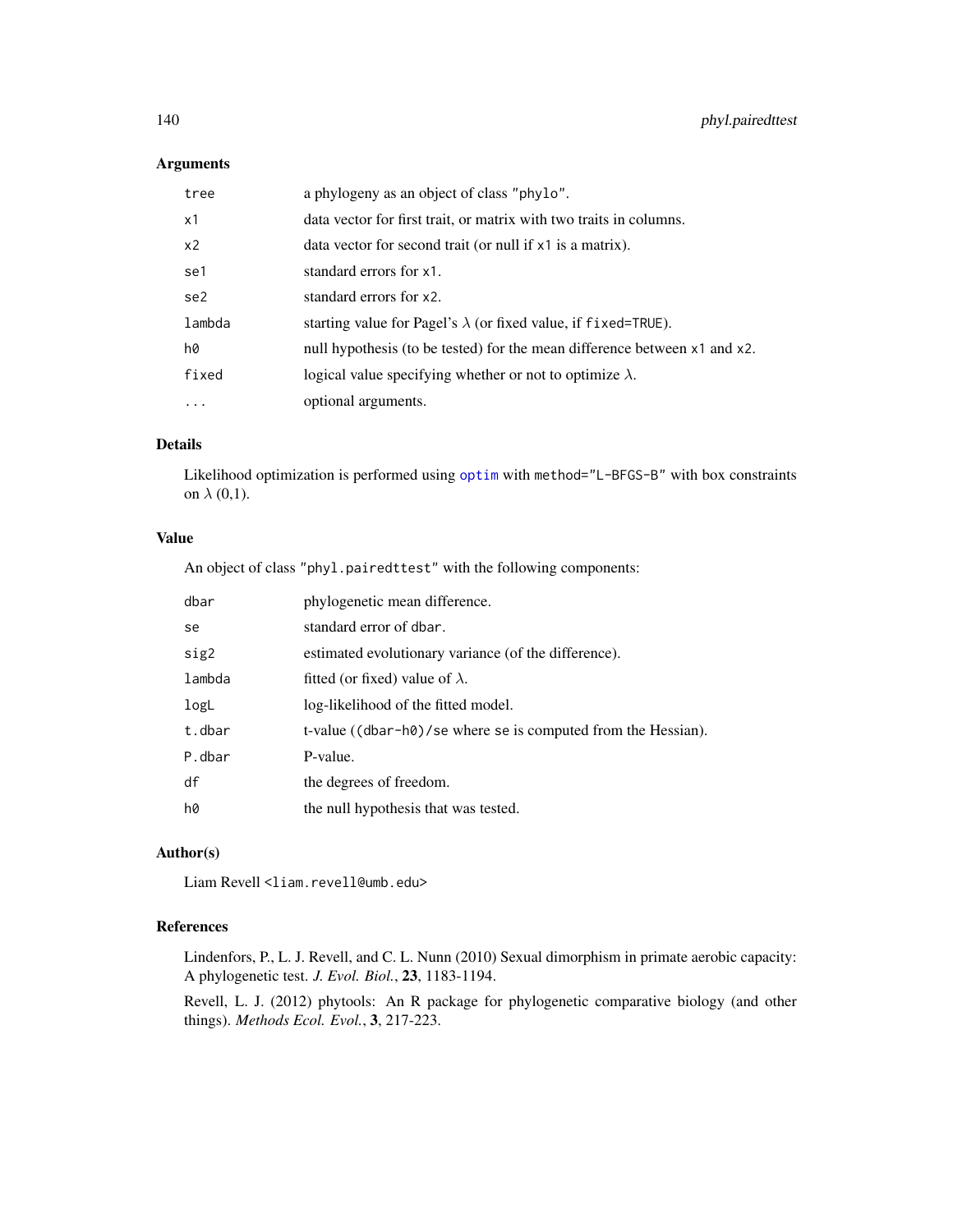<span id="page-140-0"></span>

This function performs phylogenetic PCA (e.g., Revell 2009; *Evolution*).

## Usage

```
phyl.pca(tree, Y, method="BM", mode="cov", ...)
## S3 method for class 'phyl.pca'
biplot(x, \ldots)scores(object, ...)
## S3 method for class 'phyl.pca'
scores(object, ...)
as.princomp(x, ...)
## S3 method for class 'phyl.pca'
as.princomp(x, ...)
```
# **Arguments**

| tree   | phylogeny as an object of class "phylo".                                           |
|--------|------------------------------------------------------------------------------------|
| Y      | data matrix with traits in columns.                                                |
| method | method to obtain the correlation structure: can be "BM" or "lambda".               |
| mode   | is the mode for the PCA: can be "cov" or "corr".                                   |
| X      | object of class "phyl.pca" for biplot and as.princomp methods.                     |
| object | object of class "phyl.pca" for scores method.                                      |
|        | for S3 plotting method biplot.phyl.pca, other arguments to be passed to<br>biplot. |

# Details

If method="lambda" then  $\lambda$  will be [optimize](#page-0-0)d on the interval  $(0,1)$  using optimize. Optimization method can be set using the option opt which can take values "ML", "REML", or "fixed". If the last of these is selected than the user should also specify a value of  $\lambda$  to use via the argument lambda.

S3 methods (print, summary, and biplot) are modified from code provided by Joan Maspons and are based on the same methods for objects of class "prcomp". Function biplot now permits the argument choices to be supplied, which should be a vector of length two indicated the two PC axes to be plotted.

S3 method scores extracts or computes (for a matrix of newdata) PC scores given an object of class "phyl.pca".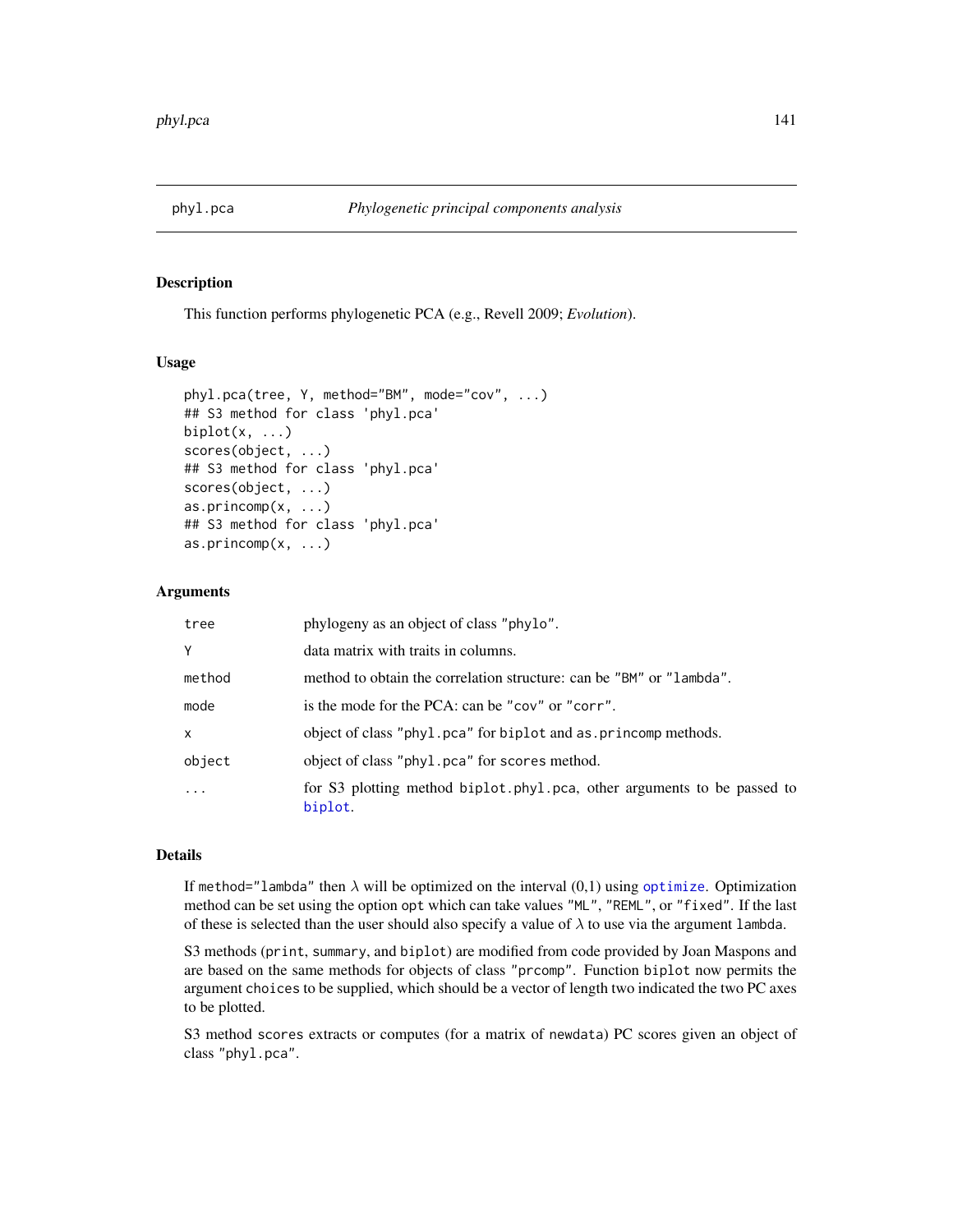# Value

An object of class "phyl.pca" consisting of a list with some or all of the following components:

| Eval         | diagonal matrix of eigenvalues.                          |
|--------------|----------------------------------------------------------|
| Evec         | matrix with eigenvectors in columns.                     |
| -S           | matrix with scores.                                      |
| $\mathsf{L}$ | matrix with loadings.                                    |
| lambda       | fitted value of $\lambda$ (method="lambda" only).        |
| logL         | log-likelihood for $\lambda$ model (method="logL" only). |

# Author(s)

Liam Revell <liam.revell@umb.edu>, Joan Maspons

## References

Revell, L. J. (2009) Size-correction and principal components for interspecific comparative studies. *Evolution*, 63, 3258-3268.

Revell, L. J. (2012) phytools: An R package for phylogenetic comparative biology (and other things). *Methods Ecol. Evol.*, 3, 217-223.

# See Also

[phyl.cca](#page-137-0), [phyl.resid](#page-141-0)

# Examples

```
## load data from Mahler et al. (2010)
data(anoletree)
data(anole.data)
## run phylogenetic PCA
anole.pca<-phyl.pca(anoletree,anole.data)
print(anole.pca)
## plot results
plot(anole.pca)
biplot(anole.pca)
```
<span id="page-141-0"></span>phyl.resid *Phylogenetic size-correction via GLS regression*

# Description

This function fits one or multiple phylogenetic regressions (depending on the number of columns in Y) and computes the residuals. Designed for phylogenetic size correction using GLS regression (e.g., Revell 2009; *Evolution*).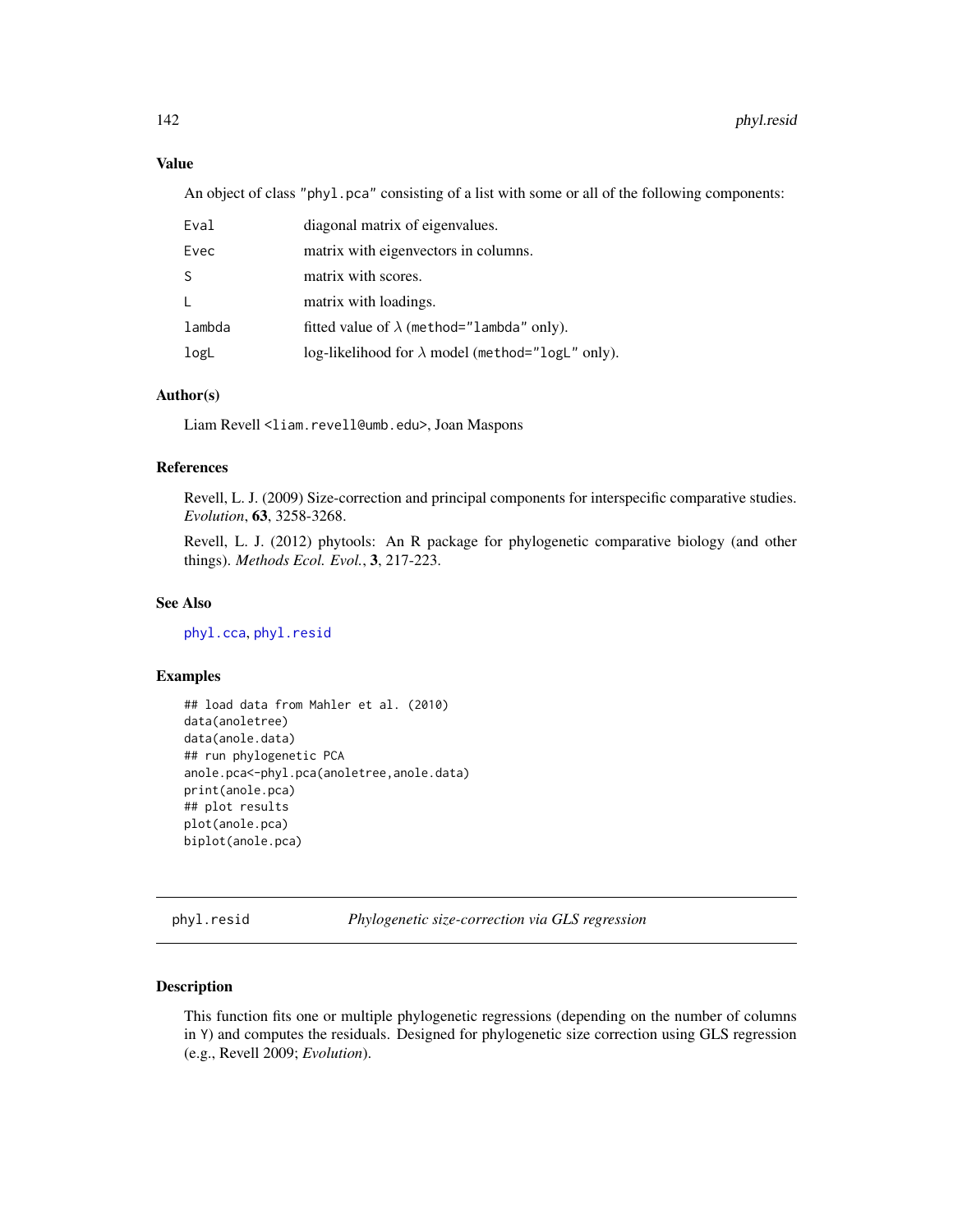#### phyl.resid 143

## Usage

phyl.resid(tree, x, Y, method="BM")

#### Arguments

| tree   | a phylogenetic tree in "phylo" format.                                                                                       |
|--------|------------------------------------------------------------------------------------------------------------------------------|
| X      | vector containing the single independent variable (e.g., size), or matrix with<br>multiple independent variables in columns. |
| Y      | vector or matrix with one or multiple dependent variables in columns.                                                        |
| method | method to obtain the correlation structure: can be "BM" or "lambda".                                                         |

## Details

Optionally fits  $\lambda$  for each regression model. Likelihood optimization of  $\lambda$  is performed for method= "lambda" using [optimize](#page-0-0) on the interval (0,1). This function is theoretically redundant with residuals applied to a "gls" object class in which the correlation structure is based on corBrownian or corPagel; however some users may find this method simpler, and it provides a good way to cross-check your results & make sure that you are using gls correctly.

# Value

A list with the following components:

| beta   | a vector or matrix of regression coefficients.       |
|--------|------------------------------------------------------|
| resid  | a vector or matrix of residuals for species.         |
| lambda | a vector of $\lambda$ values (method="lambda" only). |
| logL   | a vector of log-likelihoods (method="lambda" only).  |

## Author(s)

Liam Revell <liam.revell@umb.edu>

## References

Revell, L. J. (2009) Size-correction and principal components for interspecific comparative studies. *Evolution*, 63, 3258-3268.

Revell, L. J. (2010) Phylogenetic signal and linear regression on species data. *Methods in Ecology and Evolution*, 1, 319-329.

Revell, L. J. (2012) phytools: An R package for phylogenetic comparative biology (and other things). *Methods Ecol. Evol.*, 3, 217-223.

# See Also

[phyl.pca](#page-140-0), [gls](#page-0-0)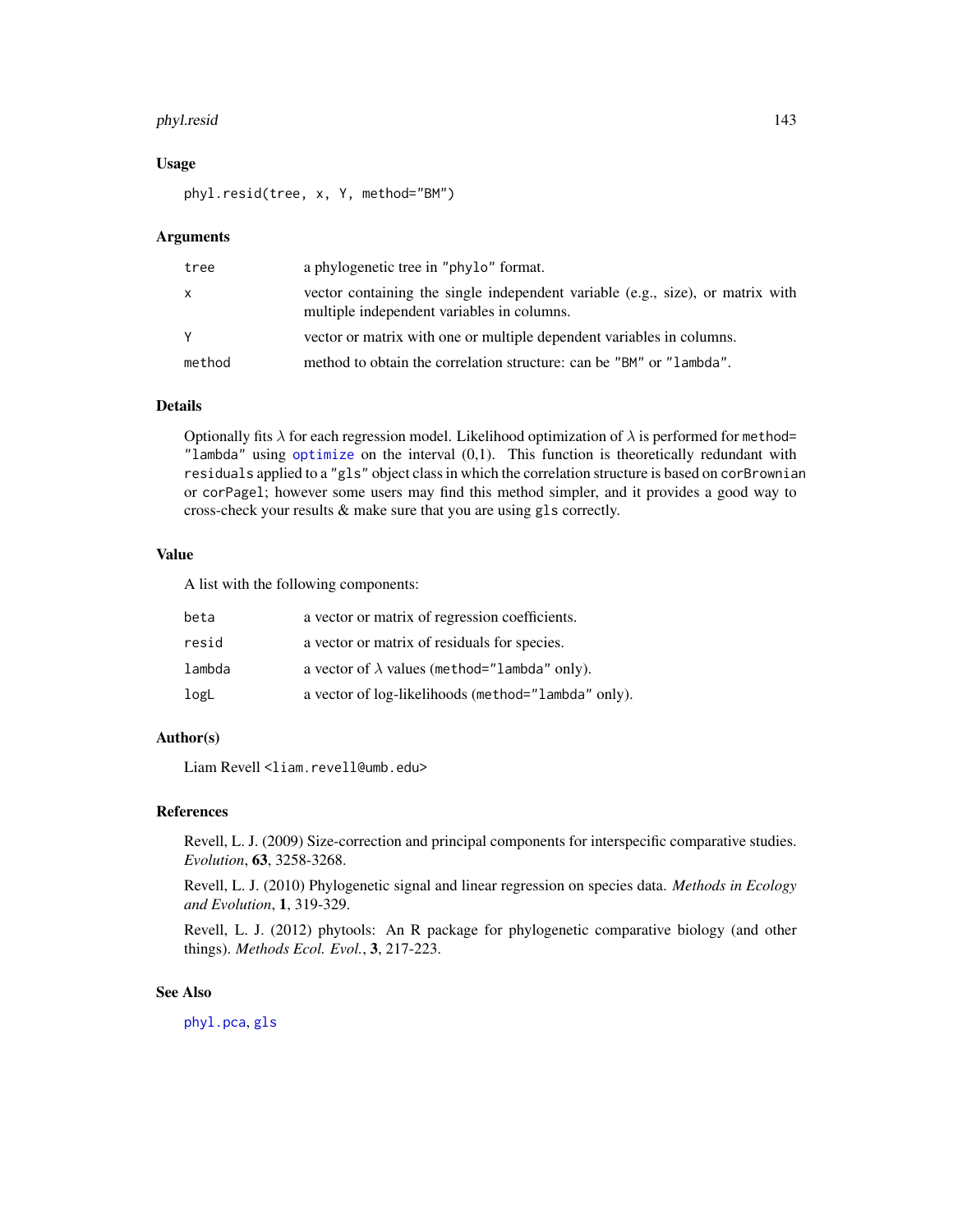This function performs phylogenetic RMA regression.

# Usage

```
phyl.RMA(x, y, tree, method="BM", lambda=NULL, fixed=FALSE, h0=1.0)
## S3 method for class 'phyl.RMA'
coef(object, ...)
## S3 method for class 'phyl.RMA'
plot(x, \ldots)
```
## Arguments

| $\mathsf{x}$ | vector with names. In the case of the S3 plot method x is an object of class<br>"phyl.RMA".          |
|--------------|------------------------------------------------------------------------------------------------------|
| y            | vector with names.                                                                                   |
| tree         | a phylogenetic tree in "phylo" format.                                                               |
| method       | method to obtain the correlation structure: can be "BM" or "lambda".                                 |
| lambda       | value of lambda for fixed $\lambda$ .                                                                |
| fixed        | logical value indicating whether or not $\lambda$ should be optimized using likelihood.              |
| h0           | null hypothesis for $\beta$ . Defaults to 1.0. Note that a null hypothesis of 0.0 is not<br>allowed. |
| object       | for coef method, an object of class "phyl.RMA".                                                      |
| $\cdot$      | optional arguments for S3 methods.                                                                   |
|              |                                                                                                      |

## Details

Optionally jointly estimates  $\lambda$  if method="lambda". Likelihood optimization of  $\lambda$  is performed using [optimize](#page-0-0) on the interval (0,1). Note that some statistician think there is *never* a condition in which a reduced-major-axis regression should be used.

The statistical hypothesis testing is based on Clarke (1980; reviewed in McArdle 1988), which differs from some other implementations of non-phylogenetic major axis regression in R.

## Value

An object of class "phyl.RMA" consisting of a list with the following components:

| RMA.beta | a vector of RMA regression coefficients.          |
|----------|---------------------------------------------------|
| V        | a VCV matrix for the traits.                      |
| lambda   | fitted value of $\lambda$ (method="lambda" only). |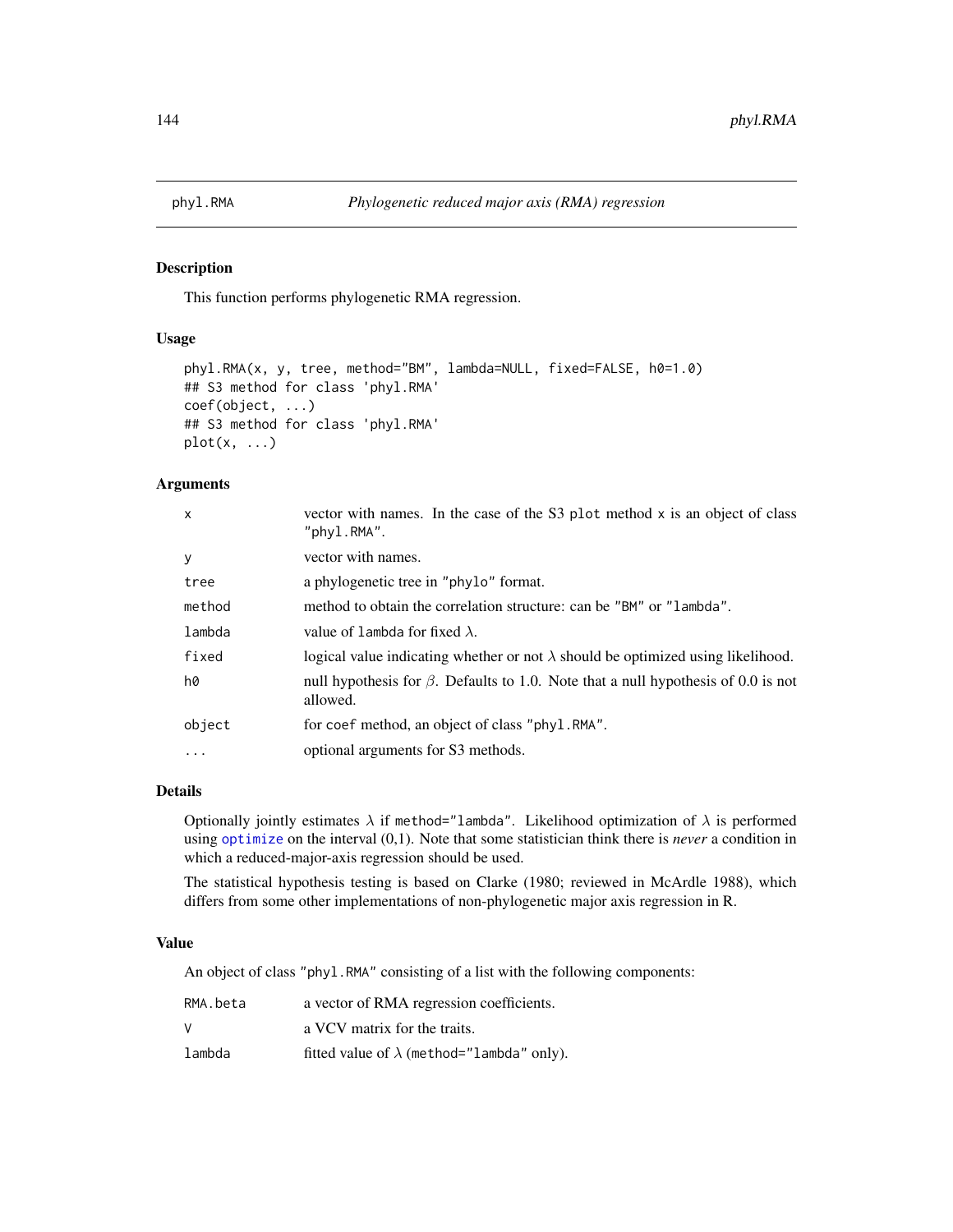#### phyl.vcv 145

| logL  | log-likelihood (method="lambda" only).                        |
|-------|---------------------------------------------------------------|
| test  | a vector containing results for hypothesis tests on $\beta$ . |
| resid | a vector of residuals for y given x.                          |

### Author(s)

Liam Revell <liam.revell@umb.edu>

### **References**

Clarke, M. R. B. (1980) The reduced major axis of a bivariate sample. *Biometrika*, 67, 441-446.

McArdle, B. H. (1988) The structural relationship: Regression in biology. *Can. J. Zool.*, 66, 2329- 2339.

Revell, L. J. (2012) phytools: An R package for phylogenetic comparative biology (and other things). *Methods Ecol. Evol.*, 3, 217-223.

# See Also

[phyl.cca](#page-137-0), [phyl.pca](#page-140-0), [phyl.resid](#page-141-0)

### Examples

```
## load data from Garland et al. (1992)
data(mammal.data)
data(mammal.tree)
## pull out & log transform variables
lnBodyMass<-setNames(log(mammal.data$bodyMass),
rownames(mammal.data))
lnHomeRange<-setNames(log(mammal.data$homeRange),
rownames(mammal.data))
## fit RMA regression & print results
fitted.rma<-phyl.RMA(lnBodyMass,lnHomeRange,
mammal.tree)
print(fitted.rma)
```
phyl.vcv *Compute evolutionary VCV matrix for a tree & dataset*

#### Description

Primarily an internal function for [phyl.pca](#page-140-0); this can be used to compute the phylogenetic trait variance-covariance matrix given a phylogenetic VCV,  $\lambda$ , and a data matrix.

This function should not be confused with [vcv.phylo](#page-0-0) in the *ape* package (although one of the objects returned is the output of vcv.phylo).

### Usage

phyl.vcv(X, C, lambda)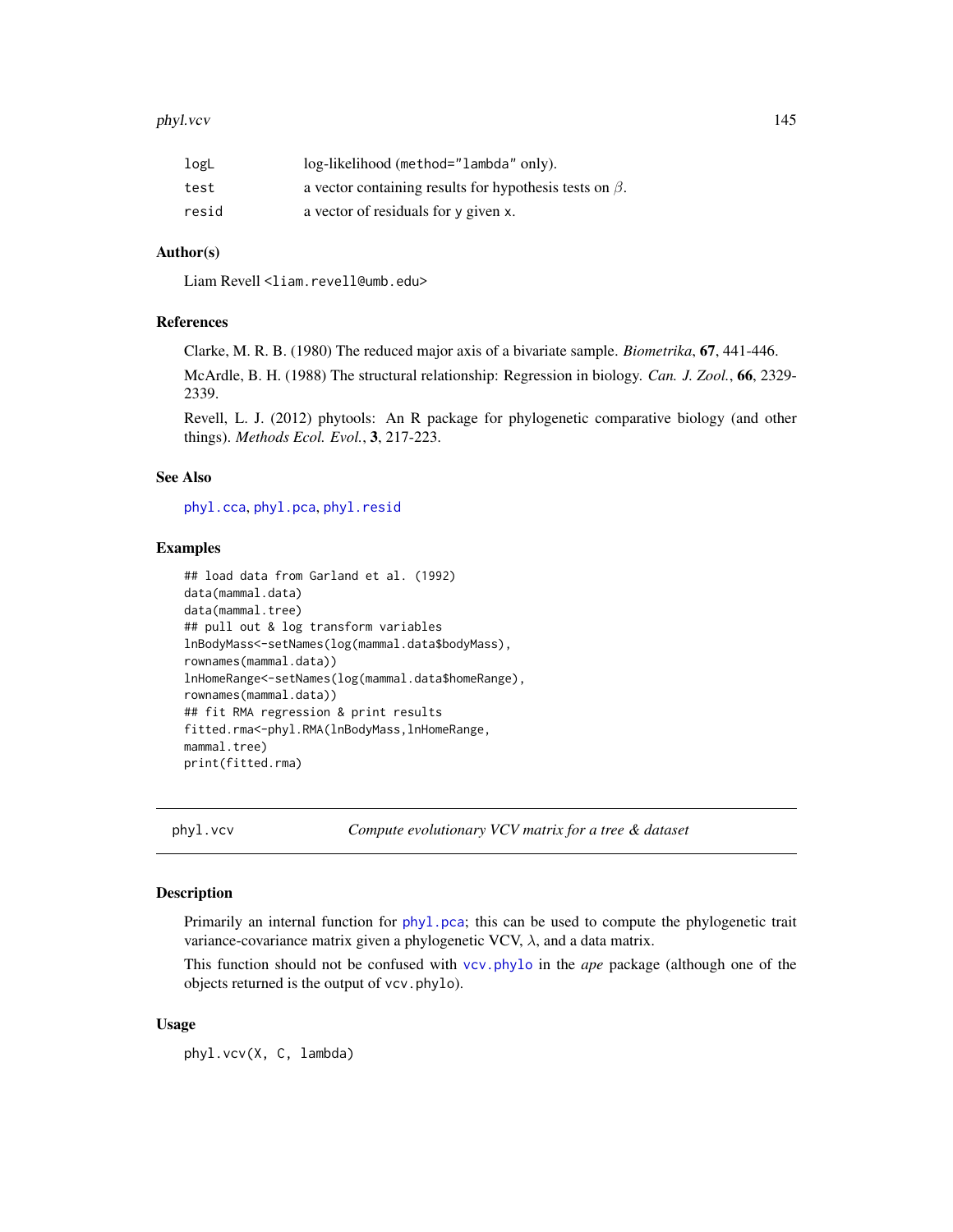146 phylANOVA

#### Arguments

| lambda | value for $\lambda$ transformation.                                                                                                               |
|--------|---------------------------------------------------------------------------------------------------------------------------------------------------|
| X.     | data matrix.                                                                                                                                      |
| C      | matrix containing the height above the root of each pair of species in the tree.<br>Typically this will have been produced by calling vcv. phylo. |

# Value

A list containing three elements, as follows: C, the matrix vcv.phylo transformed by lambda; R, the among trait variance-covariance matrix for the data in X; and alpha, a vector of ancestral states at the root node of the tree.

#### Author(s)

Liam Revell <liam.revell@umb.edu>

# References

Revell, L. J. (2012) phytools: An R package for phylogenetic comparative biology (and other things). *Methods Ecol. Evol.*, 3, 217-223.

phylANOVA *Phylogenetic ANOVA and post-hoc tests*

### Description

This function performs the simulation-based phylogenetic ANOVA of Garland et al. (1993) and (optionally) conducts all posthoc comparisons of means among groups (also obtaining the P-values by phylogenetic simulation).

#### Usage

```
phylANOVA(tree, x, y, nsim=1000, posthoc=TRUE, p.adj="holm")
```

| tree     | a phylogenetic tree in "phylo" format.                                                                         |
|----------|----------------------------------------------------------------------------------------------------------------|
| $\times$ | a vector containing the groups.                                                                                |
| У        | a vector containing the response variable (continuously valued).                                               |
| nsim     | an integer specifying the number of simulations (including the observed data).                                 |
| posthoc  | a logical value indicating whether or not to conduct posthoc tests to compare the<br>mean among groups.        |
| p.adj    | method to adjust P-values for the posthoc tests to account for multiple testing.<br>Options same as p. adjust. |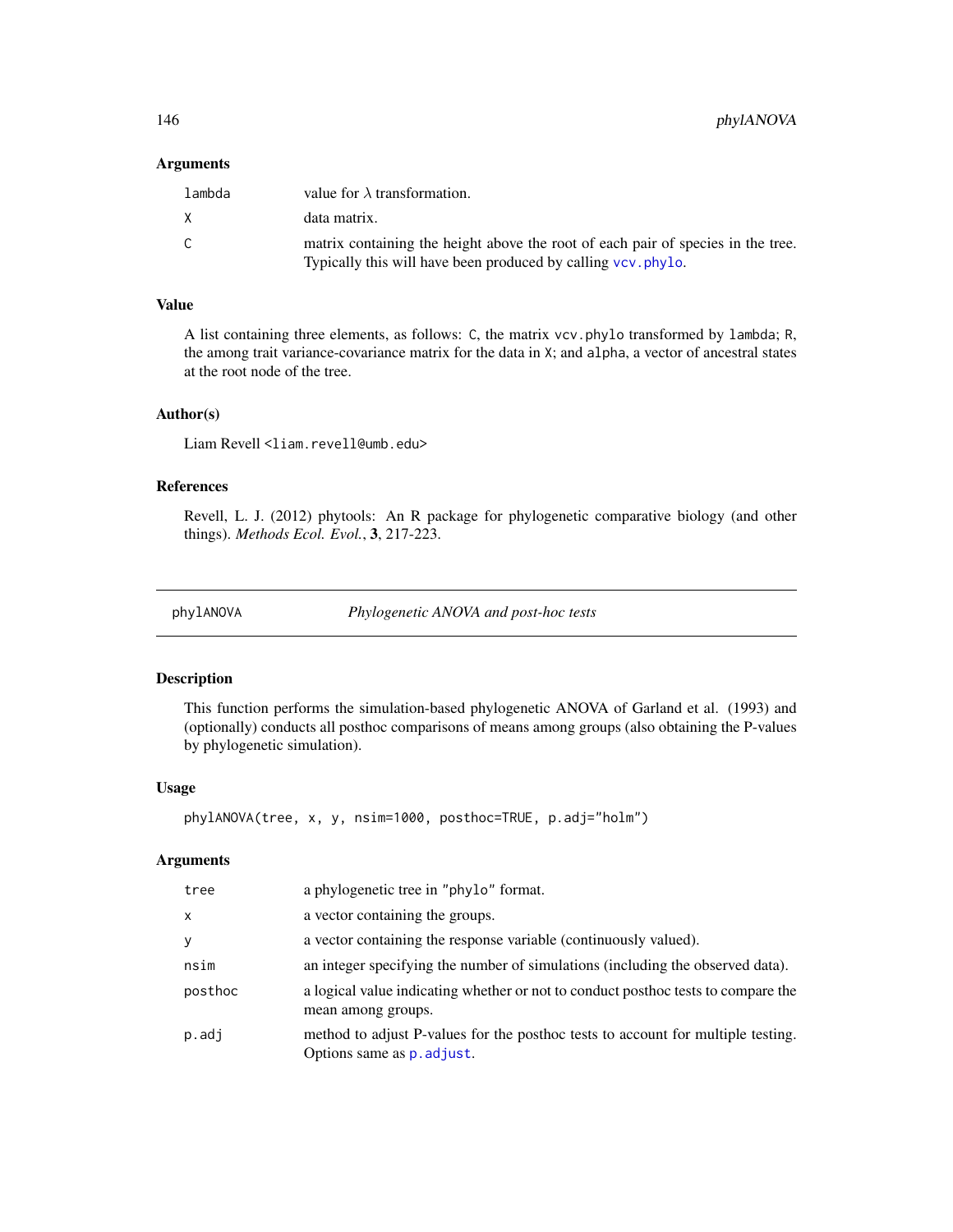# phylo.heatmap 147

### Details

This function uses a little bit of code from both phy. anova in the *geiger* package and [pairwise.t.test](#page-0-0).

#### Value

An object of class "phylANOVA" containing the following elements:

| F  | F from observed data.                                            |
|----|------------------------------------------------------------------|
| Pf | P-value for F from simulation.                                   |
|    | matrix of t-values.                                              |
| Pt | matrix of multiple test corrected P-values from posthoc t-tests. |

### Author(s)

Liam Revell <liam.revell@umb.edu>

### References

Garland, T., Jr., A. W. Dickerman, C. M. Janis, & J. A. Jones. (1993) Phylogenetic analysis of covariance by computer simulation. *Systematic Biology*, 42, 265-292.

Harmon, L. J., J. T. Weir, C. D. Brock, R. E. Glor, W. Challenger. (2008) GEIGER: investigating evolutionary radiations. *Bioinformatics*, 24, 129-131.

Revell, L. J. (2012) phytools: An R package for phylogenetic comparative biology (and other things). *Methods Ecol. Evol.*, 3, 217-223.

#### See Also

[anova](#page-0-0), [pairwise.t.test](#page-0-0)

<span id="page-146-0"></span>phylo.heatmap *Creates a phylogenetic heat map*

### Description

Functions creates a multivariate phylogenetic [heatmap](#page-0-0).

### Usage

```
phylo.heatmap(tree, X, fsize=1, colors=NULL, standardize=FALSE, ...)
```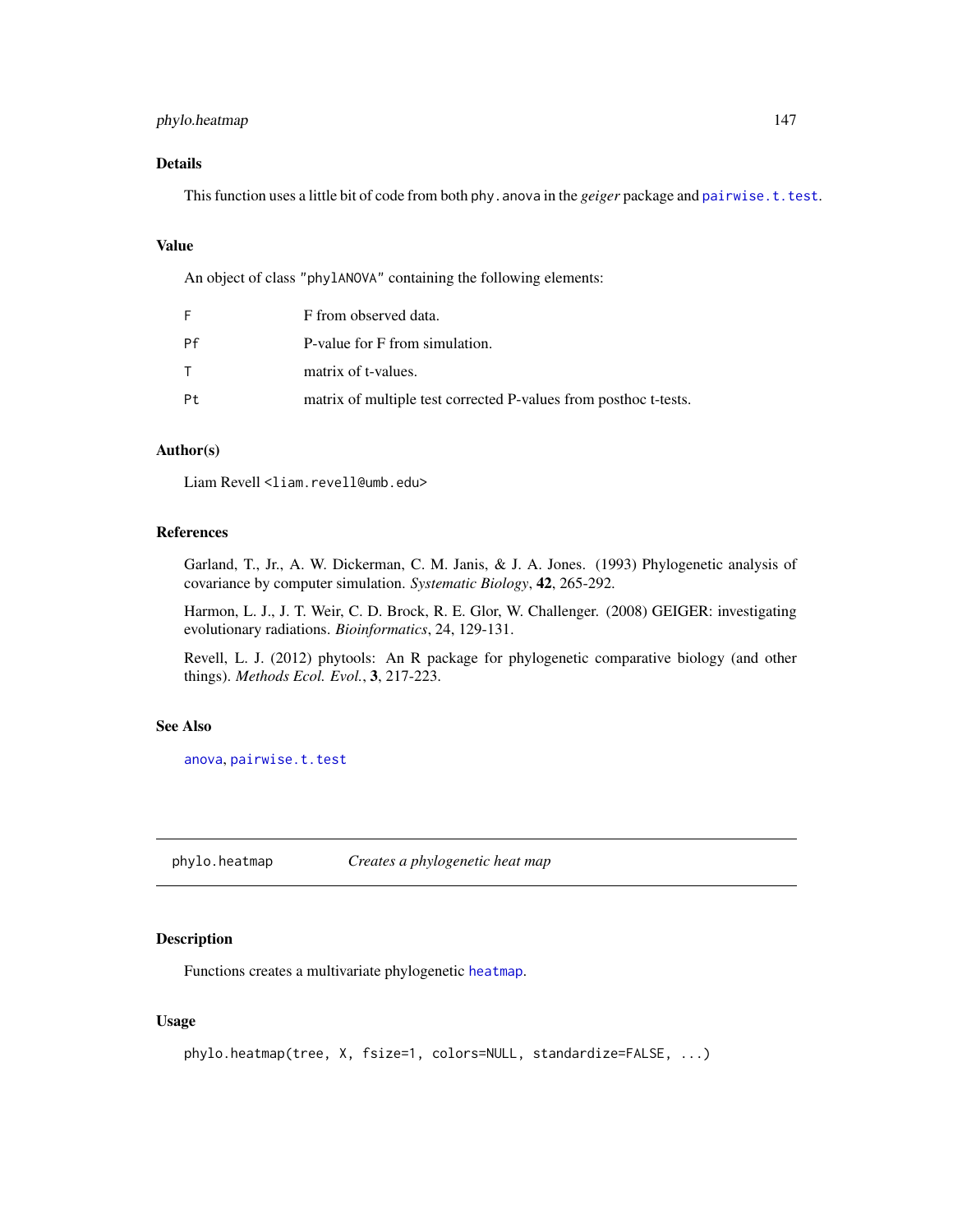### Arguments

| tree        | an object of class "phylo".                                                                                                                                                                                                                                                                                                                                                                                                                                                                                                  |
|-------------|------------------------------------------------------------------------------------------------------------------------------------------------------------------------------------------------------------------------------------------------------------------------------------------------------------------------------------------------------------------------------------------------------------------------------------------------------------------------------------------------------------------------------|
| X           | a matrix containing data for multiple continuous characters in which rownames<br>correspond to the tip labels of the tree.                                                                                                                                                                                                                                                                                                                                                                                                   |
| fsize       | an integer or vector of length 3 containing the font size for the tip labels, the trait<br>labels, and the legend text. (If a single integer is supplied, then the value will be<br>recycled.)                                                                                                                                                                                                                                                                                                                               |
| colors      | a vector of colors to be passed to image. Can be a function call (e.g., heat. colors (n=<br>$200$ [200:1]).                                                                                                                                                                                                                                                                                                                                                                                                                  |
| standardize | a logical value indicating whether or not to standardize each column of X to have<br>the same variance $\&$ mean prior to analysis.                                                                                                                                                                                                                                                                                                                                                                                          |
| .           | optional arguments. So far these include: legend, a logical value indicating<br>whether or not to plot a figure legend (defaults to legend=TRUE); labels, a logi-<br>cal value indicating whether or not to plot trait labels (defaults to labels=TRUE);<br>split, a numeric vector indicating the fraction of the horizontal dimension<br>to use for the tree & heatmap, respectively (defaults to split= $c(0.5, 0.5)$ );<br>xlim, ylim, $\&$ mar, defined as in par; and ftype, lwd, and pts as defined in<br>plotSimmap. |

### Value

Function creates a plot.

#### Author(s)

Liam Revell <liam.revell@umb.edu>

# References

Revell, L. J. (2012) phytools: An R package for phylogenetic comparative biology (and other things). *Methods Ecol. Evol.*, 3, 217-223.

# Examples

```
## load data
data(anoletree)
data(anole.data)
## compute phylogenetic residuals
anole.data<-as.matrix(anole.data)
anole.resids<-cbind(anole.data[,1],
   phyl.resid(anoletree,anole.data[,1,drop=FALSE],
   anole.data[,2:ncol(anole.data)])$resid)
colnames(anole.resids)[1]<-"SVL"
## plot phylogenetic heatmap
phylo.heatmap(anoletree,anole.resids,
    split=c(0.7,0.3),fsize=c(0.4,0.8,0.8),
    standardize=TRUE)
par(max=c(5.1,4.1,4.1,2.1)) ## reset margins to default
```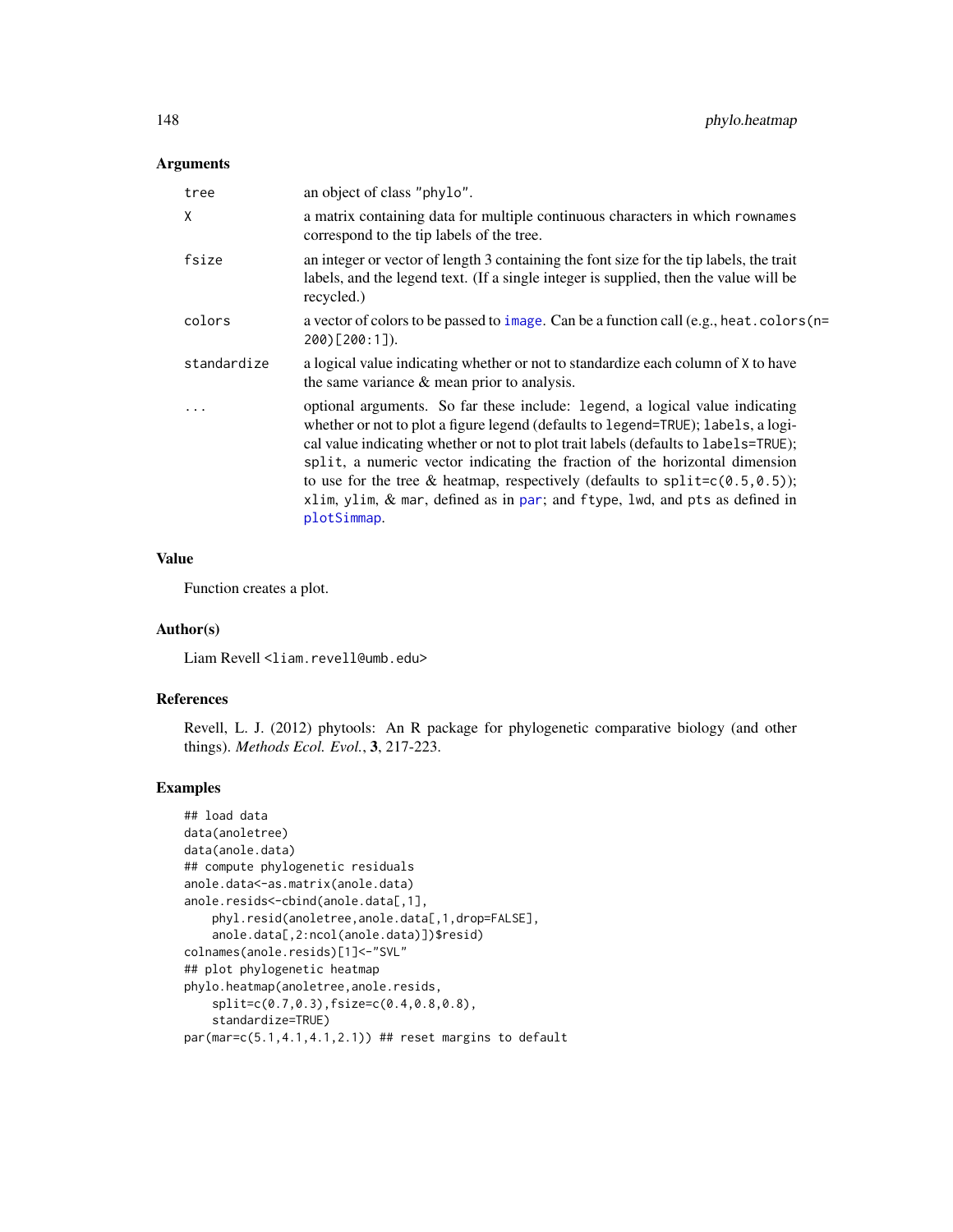#### Description

This function performs phylogenetic imputation using Maximum Likelihood.

#### Usage

phylo.impute(tree, X, ...)

#### Arguments

| tree                    | an object of class "phylo".                                                                     |
|-------------------------|-------------------------------------------------------------------------------------------------|
| X.                      | data matrix with species names as row labels. Missing data to be imputed should<br>be coded NA. |
| $\cdot$ $\cdot$ $\cdot$ | optional arguments.                                                                             |

# Details

This function performs phylogenetic imputation in which the evolution of the characters in X is assumed to have occured by correlation multivariate Brownian motion. Missing values are imputed by maximizing their likelihood jointly with the parameters of the Brownian model. The function [evol.vcv](#page-65-0) is used internally to compute the likelihood. Note that the *Rphylopars* package ([https://](https://CRAN.R-project.org/package=Rphylopars) [CRAN.R-project.org/package=Rphylopars](https://CRAN.R-project.org/package=Rphylopars)) also does phylogenetic imputation for multivariate trait data and it seems to be much faster.

#### Value

An object of class "phylo.impute" consisting of a complete data frame with missing values imputed.

Since optimization is performed numerically using likelihood, a summary of the optimization can be seen by evaluating attr(object,"optim"), in which object is of class "phylo.impute".

#### Author(s)

Liam Revell <liam.revell@umb.edu>

#### References

Revell, L. J. (2012) phytools: An R package for phylogenetic comparative biology (and other things). *Methods Ecol. Evol.*, 3, 217-223.

#### See Also

[evol.vcv](#page-65-0)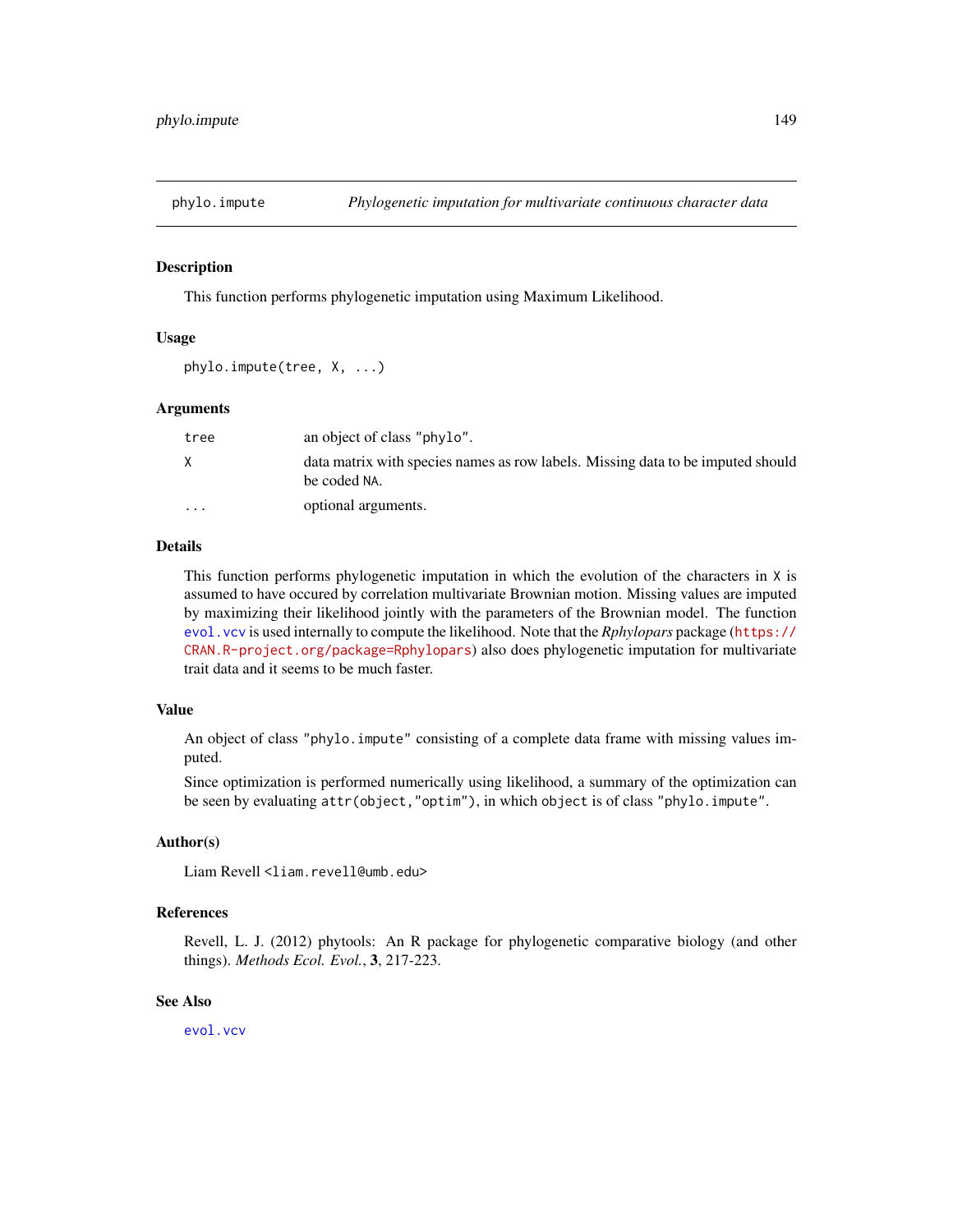# Description

phylo.to.map creates an object of class "phylo.to.map" and (optionally) plots that object.

plot.phylo.to.map plots an object of class "phylo.to.map" in which the tips of the tree point to coordinates on a geographic map.

# Usage

```
phylo.to.map(tree, coords, rotate=TRUE, ...)
## S3 method for class 'phylo.to.map'
plot(x, type=c("phylogram","direct"), ...)
```

| tree   | an object of class "phylo".                                                                                                                                                                                                                                                                                                                                                                                                                                                                                                                                                                                                                                                                                                                                                                                                                                                                                                                                                                                                                                                                                                                                                                                                                                          |
|--------|----------------------------------------------------------------------------------------------------------------------------------------------------------------------------------------------------------------------------------------------------------------------------------------------------------------------------------------------------------------------------------------------------------------------------------------------------------------------------------------------------------------------------------------------------------------------------------------------------------------------------------------------------------------------------------------------------------------------------------------------------------------------------------------------------------------------------------------------------------------------------------------------------------------------------------------------------------------------------------------------------------------------------------------------------------------------------------------------------------------------------------------------------------------------------------------------------------------------------------------------------------------------|
| coords | a matrix containing the latitude (in column 1) and the longitude of all tip species<br>in the tree. The row names should be the same as tree\$tip.label; however,<br>more than one set of coordinates per species can be supplied by duplicating<br>some row names.                                                                                                                                                                                                                                                                                                                                                                                                                                                                                                                                                                                                                                                                                                                                                                                                                                                                                                                                                                                                  |
| rotate | a logical value indicating whether or not to rotate nodes of the tree to better<br>match longitudinal positions.                                                                                                                                                                                                                                                                                                                                                                                                                                                                                                                                                                                                                                                                                                                                                                                                                                                                                                                                                                                                                                                                                                                                                     |
| x      | for plot.phylo.to.map, an object of class "phylo.to.map".                                                                                                                                                                                                                                                                                                                                                                                                                                                                                                                                                                                                                                                                                                                                                                                                                                                                                                                                                                                                                                                                                                                                                                                                            |
| type   | a string indicating whether to map the tips of the tree onto a geographic map<br>from a square phylogram (type="phylogram") or to project the tree directly<br>onto the map (type="direct").                                                                                                                                                                                                                                                                                                                                                                                                                                                                                                                                                                                                                                                                                                                                                                                                                                                                                                                                                                                                                                                                         |
|        | various optional arguments. For the function phylo.to.map, which first cre-<br>ates an object of the special class "phylo.to.map" and then (optionally) plots<br>this object, arguments include: database and regions (see map), as well as<br>any arguments that should be passed to plot.phylo.to.map internally. For<br>phylo.to.map, optional arguments xlim and ylim, which control the plot area<br>for the map; fsize for the font size of plot labels and ftype for the font type<br>(following plotSimmap; split which controls the proportion of vertical (or hor-<br>izontal) space for the tree (first) and map, in a vector; psize the size of the<br>plotted points on the map - or cex. points, a vector contain the size of the tip<br>points and geographic coordinate points, respectively; from. tip a logical value<br>indicating whether to plot the linking lines from the tips (if TRUE) or from the<br>end of the tip label, the default; colors, a single value or a vector of colors for<br>the points and the linking lines; pch a single value or a vector of point types;<br>lwd and lty for the linking lines; and pts a logical value indicating whether or<br>not to plot points at the tips of the tree. mar and asp are as in par. |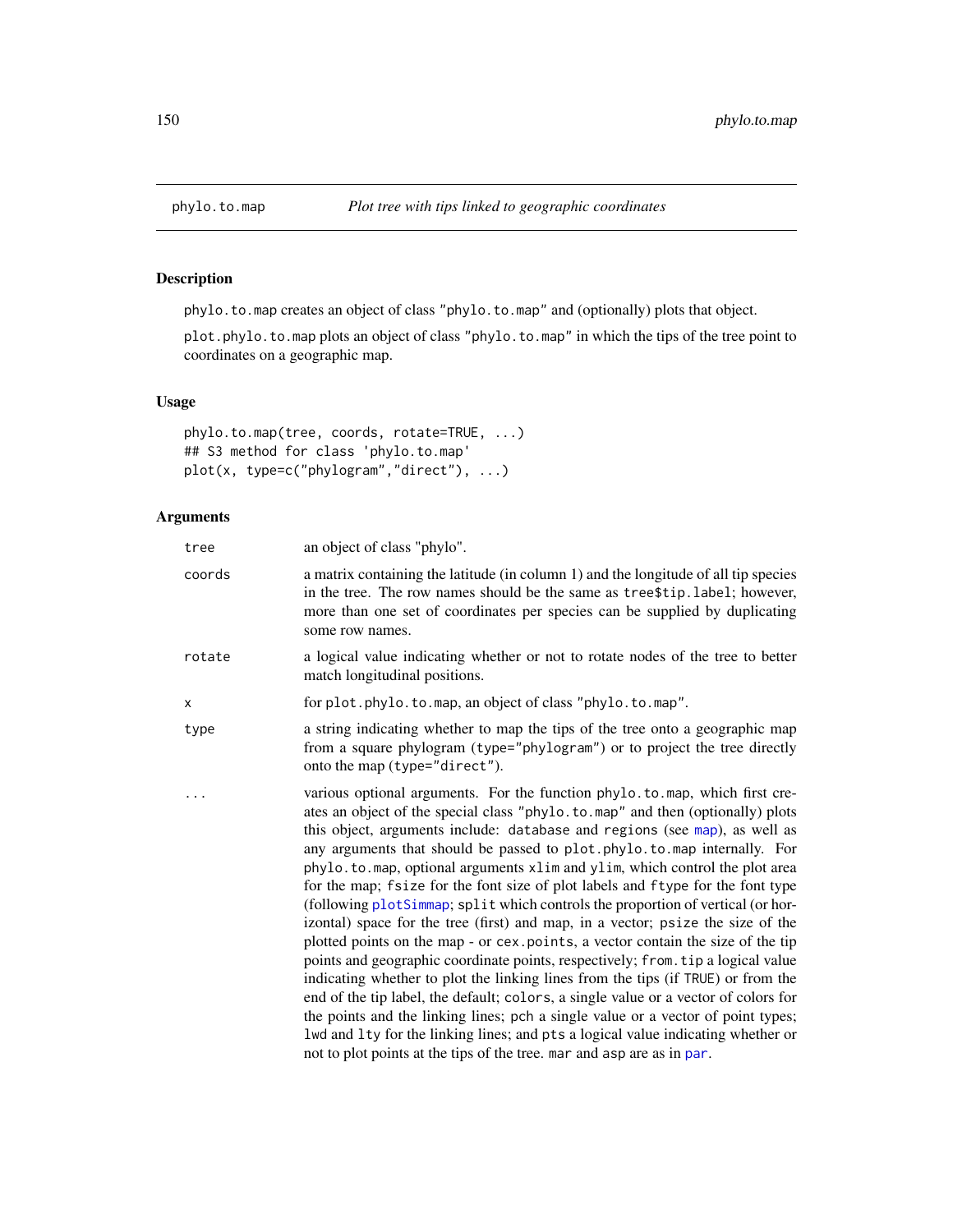# phylo.toBackbone 151

# Value

phylo.to.map creates an object of class "phylo.to.map" and (if plot=TRUE) plots a phylogeny projected onto a geographic map.

plot.phylo.to.map plots on object of class "phylo.to.map".

# Author(s)

Liam Revell <liam.revell@umb.edu>

# References

Revell, L. J. (2012) phytools: An R package for phylogenetic comparative biology (and other things). *Methods Ecol. Evol.*, 3, 217-223.

<span id="page-150-0"></span>phylo.toBackbone *Converts tree to backbone or vice versa*

# Description

Converts between "phylo" and "backbonePhylo".

#### Usage

```
phylo.toBackbone(x, trans, ...)
backbone.toPhylo(x)
```
#### Arguments

| x     | an object of class "phylo" (for the function phylo. to Backbone), or an object<br>of the special class "backbonePhylo" (for backbone. toPhylo).                                                                                                                                                                                                                                                                                                                                                       |
|-------|-------------------------------------------------------------------------------------------------------------------------------------------------------------------------------------------------------------------------------------------------------------------------------------------------------------------------------------------------------------------------------------------------------------------------------------------------------------------------------------------------------|
| trans | data frame containing the attributes necessary to translate a backbone tree to an<br>object of class "backbonePhylo". The data frame should contain the following<br>variables: tip.label: the tip labels in the input tree (not all need be included);<br>clade. Label: labels for the unobserved subtrees; N: number of species in each<br>subtree; and depth: desired depth of each subtree. depth for each terminal<br>taxon in x cannot be greater than the terminal edge length for that taxon. |
|       | optional arguments.                                                                                                                                                                                                                                                                                                                                                                                                                                                                                   |

### Value

Either an object of class "phylo" or an object of class "backbonePhylo", depending on the method.

# Author(s)

Liam Revell <liam.revell@umb.edu>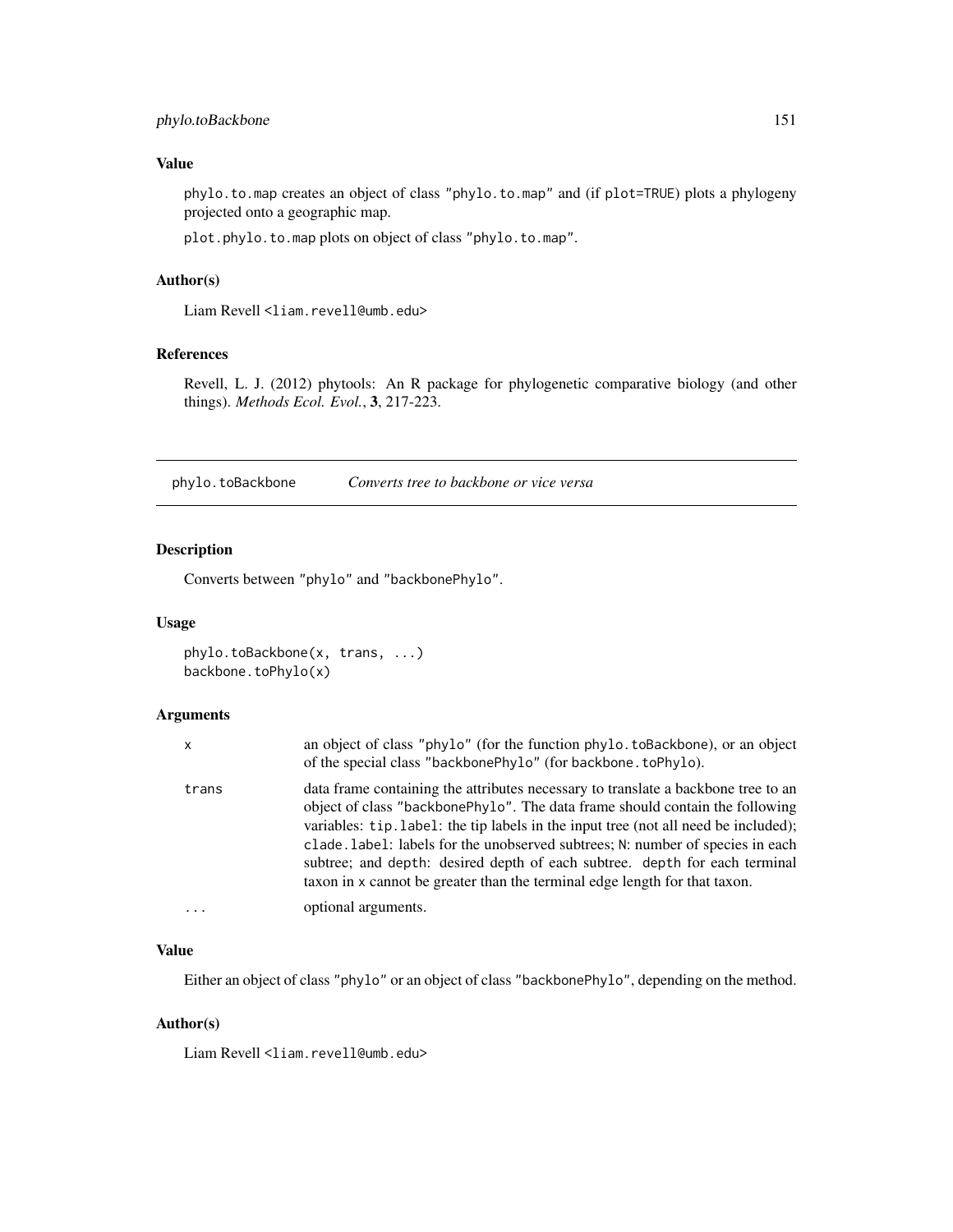# References

Revell, L. J. (2012) phytools: An R package for phylogenetic comparative biology (and other things). *Methods Ecol. Evol.*, 3, 217-223.

### See Also

[plot.backbonePhylo](#page-157-0)

phyloDesign *Compute design matrix for least squares analyses*

### Description

Primarily an internal function for [optim.phylo.ls](#page-128-0), this function creates a design matrix for least squares phylogenetic analysis.

### Usage

phyloDesign(tree)

#### Arguments

tree phylogenetic tree.

### Details

This function returns a matrix containing the edges in the tree (in columns) and pairs of tip node numbers (in rows). Values in the matrix are either 1 if the edge is on the shortest path between the two tips; and 0 otherwise. Probably do not use unless you know what you're doing.

# Value

A matrix.

### Author(s)

Liam Revell <liam.revell@umb.edu>

# References

Revell, L. J. (2012) phytools: An R package for phylogenetic comparative biology (and other things). *Methods Ecol. Evol.*, 3, 217-223.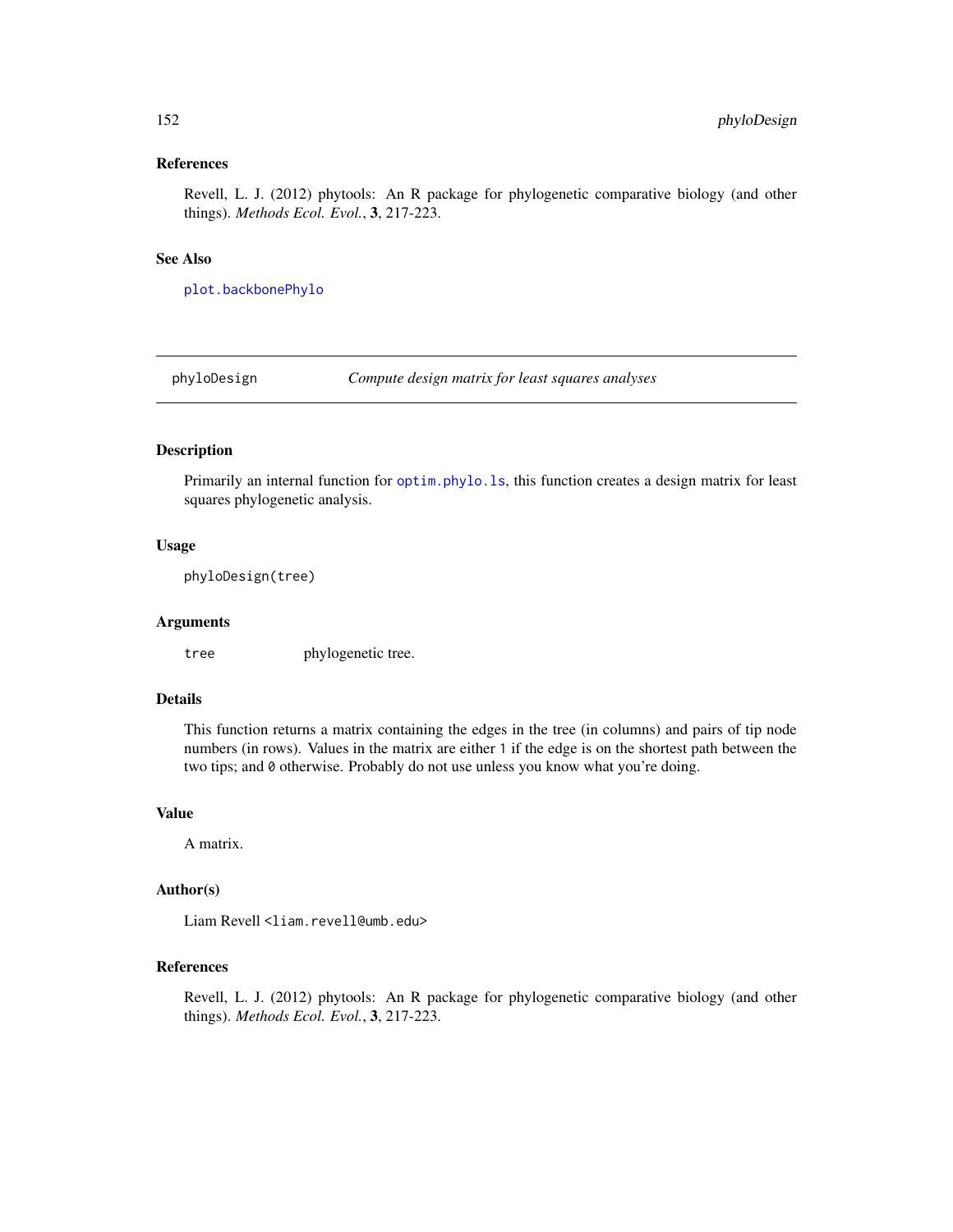# Description

This function creates a phylomorphospace plot (a projection of the tree into morphospace) for two characters following Sidlauskas (2008; *Evolution*). It will also plot a discrete character mapped on tree.

project.phylomorphospace animates the phylomorphospace projection.

<span id="page-152-0"></span>phylomorphospace *Creates phylomorphospace plot*

### Usage

```
phylomorphospace(tree, X, A=NULL, label=c("radial","horizontal","off"),
   control=list(), ...)
project.phylomorphospace(tree, X, nsteps=200, sleep=0,
direction=c("to","from","both"), ...)
```

| tree      | a phylogenetic tree in "phylo" format, or a modified "phylo" object with a<br>mapped discrete character.                                                                                                                                                                                                                                                                                                                                                                                                                                                                                                                                                                                                                                                                                 |
|-----------|------------------------------------------------------------------------------------------------------------------------------------------------------------------------------------------------------------------------------------------------------------------------------------------------------------------------------------------------------------------------------------------------------------------------------------------------------------------------------------------------------------------------------------------------------------------------------------------------------------------------------------------------------------------------------------------------------------------------------------------------------------------------------------------|
| χ         | an n x 2 matrix of tip values for two characters in n species.                                                                                                                                                                                                                                                                                                                                                                                                                                                                                                                                                                                                                                                                                                                           |
| A         | an optional m x 2 matrix (for m nodes) of values for two taits at internal nodes in<br>the tree - if not supplied, these values will be estimated using fastAnc.                                                                                                                                                                                                                                                                                                                                                                                                                                                                                                                                                                                                                         |
| label     | string indicating whether to plot the tip labels in the same direction as the ter-<br>minal edge (label="radial"), horizontally label="horizontal", or not at all<br>"off". label=TRUE and label=FALSE are also acceptable, for compatibility<br>with phytools $\leq$ 0.3-03.                                                                                                                                                                                                                                                                                                                                                                                                                                                                                                            |
| control   | a list containing the following optional control parameters: col.edge: a vector<br>of edge colors; and col. node: a vector of node colors.                                                                                                                                                                                                                                                                                                                                                                                                                                                                                                                                                                                                                                               |
| nsteps    | for project.phylomorphospace the number of frames in the animation be-<br>tween the phylogeny & the phylomorphospace or <i>vice versa</i> .                                                                                                                                                                                                                                                                                                                                                                                                                                                                                                                                                                                                                                              |
| sleep     | for project.phylomorphospace the time between frames.                                                                                                                                                                                                                                                                                                                                                                                                                                                                                                                                                                                                                                                                                                                                    |
| direction | for project.phylomorphospace whether to morph "to" a phylomorphospace,<br>"from" a phylomorphospace, or there & back again ("both").                                                                                                                                                                                                                                                                                                                                                                                                                                                                                                                                                                                                                                                     |
|           | optional arguments for plotting, including xlim, ylim, xlab, ylab, lwd, colors,<br>fsize, and node. by map. colors is only used when there is a mapped discrete<br>character on the tree, in which case control\$col.edge is ignored. fsize is rel-<br>ative to the default, which is $text{texty}(\ldots, \text{cx=0.75})$ . node.by.map is a logical<br>value (defaults to FALSE which tells the function whether or not to plot the node<br>colors using the colors of the mapped discrete character. Setting this option to<br>TRUE will cause control\$col.node to be ignored.node.size is a vector con-<br>taining the point size relative to the default (see par for plotted internal nodes<br>and tips, respectively. Defaults to node. $size=c(1,1.3)$ . If only one number is |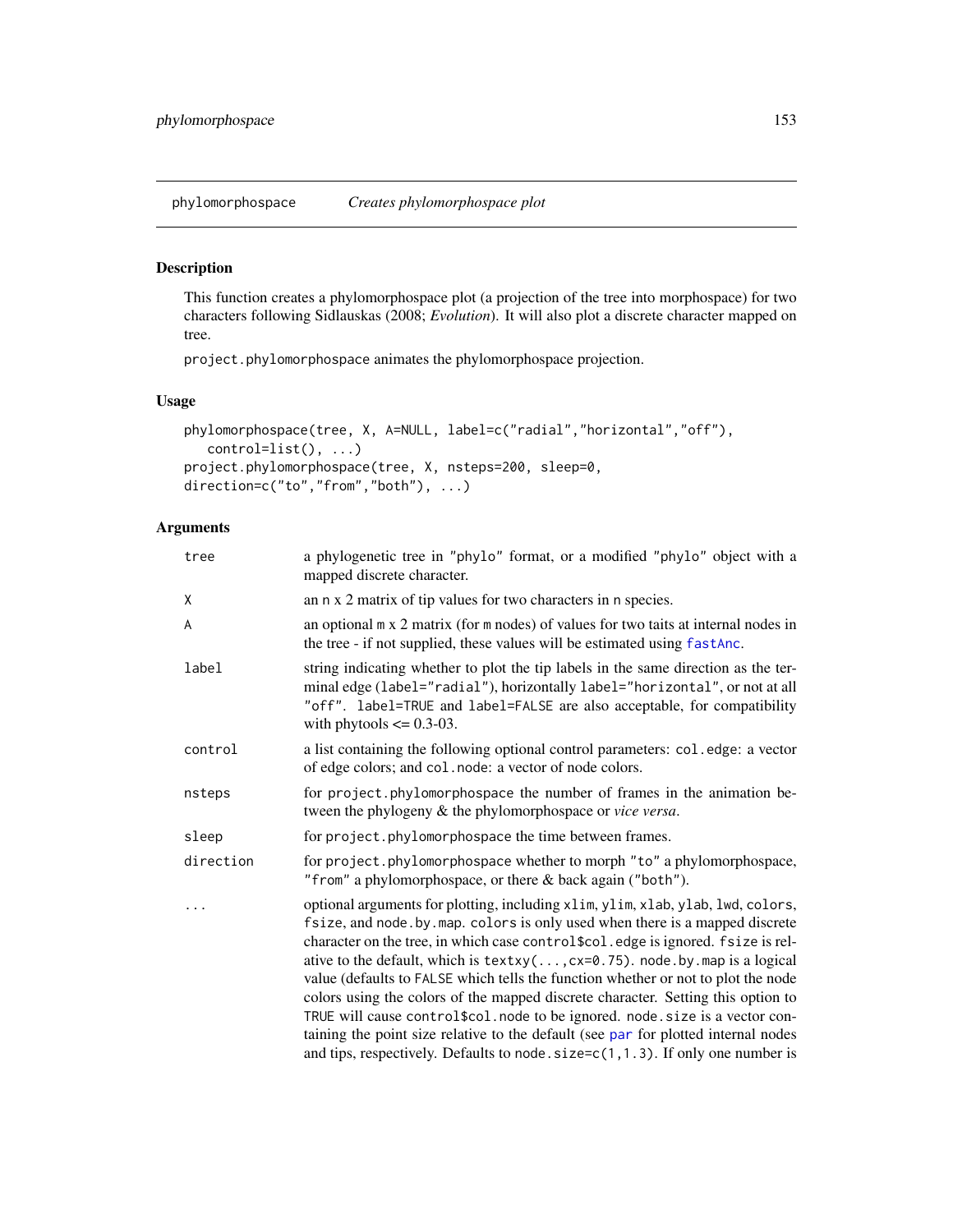provided it will be recycled. axes is a logical value indicating whether or not axes should be plotted (see [plot.default](#page-0-0). Finally, add indicates whether to add the phylmorphospace to the current plot.

#### Value

This function creates a phylomorphospace plot

### Author(s)

Liam Revell <liam.revell@umb.edu>

#### References

Paradis, E., J. Claude, and K. Strimmer (2004) APE: Analyses of phylogenetics and evolution in R language. *Bioinformatics*, 20, 289-90.

Revell, L. J. (2012) phytools: An R package for phylogenetic comparative biology (and other things). *Methods Ecol. Evol.*, 3, 217-223.

Sidlauskas, B. (2008) Continuous and arrested morphological diversification in sister clades of characiform fishes: A phylomorphospace approach. *Evolution*, 62, 3135-3156.

#### Examples

```
## load tree & data from Revell & Collar (2009)
data(sunfish.tree)
data(sunfish.data)
## set colors for mapped discrete character
cols<-setNames(c("blue","red"),
    levels(sunfish.data$feeding.mode))
phylomorphospace(sunfish.tree,sunfish.data[,3:2],
   colors=cols,bty="l",ftype="off",node.by.map=TRUE,
   node.size=c(0,1.2),xlab="relative buccal length",
   ylab="relative gape width")
title(main="Phylomorphospace of buccal morphology in Centrarchidae",
    font.main=3)
```
phylomorphospace3d *Creates tree-dimensional phylomorphospace plot*

### Description

This function creates a phylomorphospace plot for three characters using the 3D visualization package, 'rgl'.

#### Usage

```
phylomorphospace3d(tree, X, A=NULL, label=TRUE, control=list(),
   method=c("dynamic","static"), ...)
```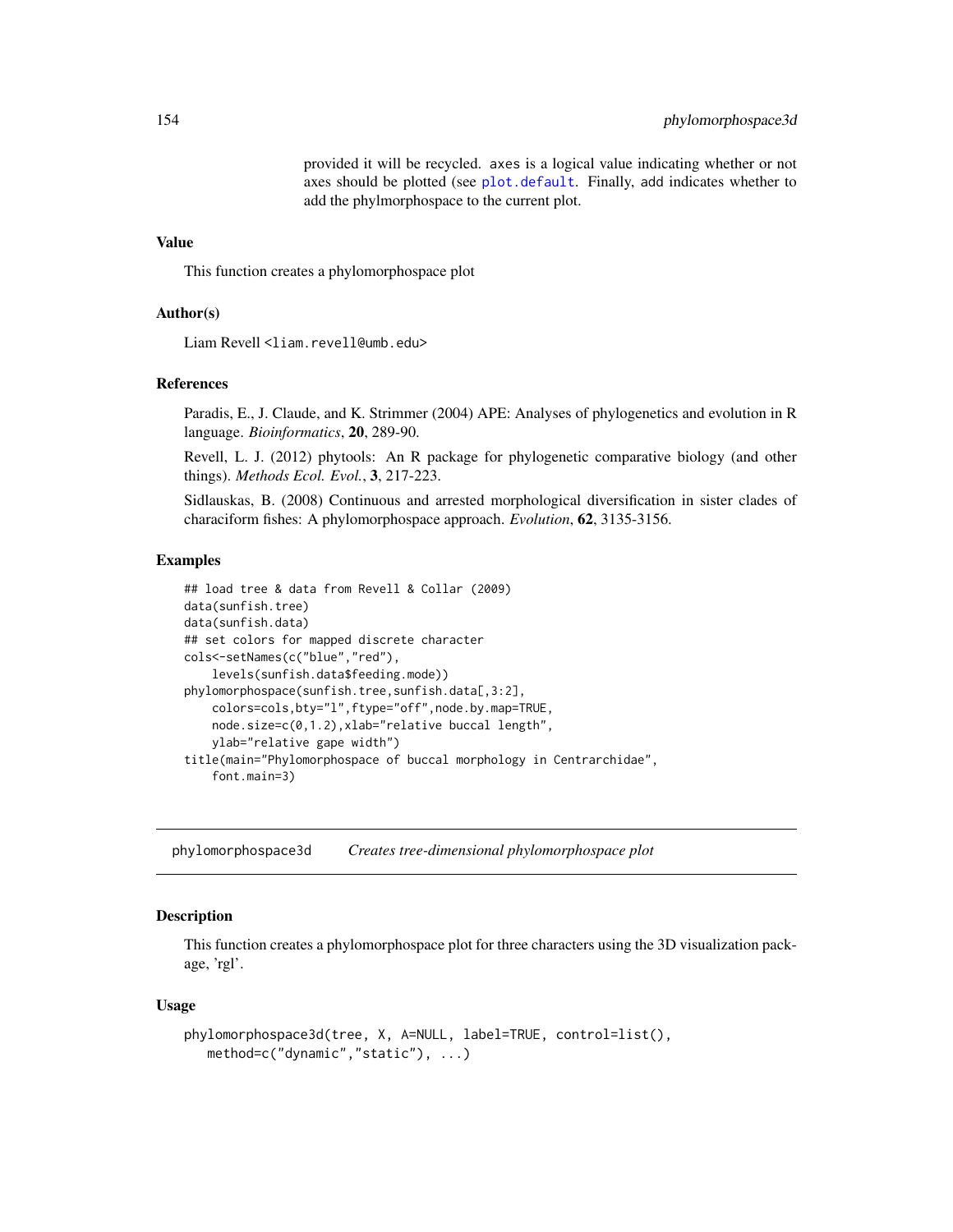### Arguments

| tree    | a phylogenetic tree in "phylo" format.                                                                                                                                                                                                                                                                                                                                                                                                                                                          |
|---------|-------------------------------------------------------------------------------------------------------------------------------------------------------------------------------------------------------------------------------------------------------------------------------------------------------------------------------------------------------------------------------------------------------------------------------------------------------------------------------------------------|
| X       | an n x 3 matrix of tip values for two characters in n species.                                                                                                                                                                                                                                                                                                                                                                                                                                  |
| A       | an optional $m \times 3$ matrix (for $m$ nodes) of values for two taits at internal nodes in<br>the tree - if not supplied, these values will be estimated using anc. ML.                                                                                                                                                                                                                                                                                                                       |
| label   | logical value indicating whether to print tip labels next to terminal nodes in the<br>plot (presently doesn't do anything, but labels can be dropped using control).                                                                                                                                                                                                                                                                                                                            |
| control | a list containing the following optional control parameters: spin: a logical value<br>indicating whether to animate the plot when created; axes: a logical indicating<br>whether to plot the axes; box: a logical value indicating whether to plot in box;<br>simple.axes: logical value indicating whether to replace box and axes with<br>simpler axes; lwd: line widths; ftype: font type ("off" turns off labels alto-<br>gether); col. edge a vector of colors of length nrow(tree\$edge). |
| method  | a string either "dynamic" for a dynamic (animated) plot created using rg1; or<br>"static" for a flat 3D plot created using scatterplot3d and base graphics.<br>The latter has the advantage of being very easy to export in standard format.                                                                                                                                                                                                                                                    |
|         | optional arguments to be passed to scatter plot 3d. Most options not available.<br>angle is an important option that does work here.                                                                                                                                                                                                                                                                                                                                                            |

### Value

This function creates a three dimensional phylomorphospace plot. The function returns a function from spin3d (for method="dynamic"); or a series of functions from [scatterplot3d](#page-0-0) (for method="static").

# Author(s)

Liam Revell <liam.revell@umb.edu>

# References

Revell, L. J. (2012) phytools: An R package for phylogenetic comparative biology (and other things). *Methods Ecol. Evol.*, 3, 217-223.

Sidlauskas, B. (2008) Continuous and arrested morphological diversification in sister clades of characiform fishes: A phylomorphospace approach. *Evolution*, 62, 3135-3156.

#### See Also

[fancyTree](#page-72-0), [phenogram](#page-135-0), [phylomorphospace](#page-152-0)

# Examples

```
data(anoletree)
data(anole.data)
anole.pca<-phyl.pca(anoletree,anole.data)
## Not run:
phylomorphospace3d(anoletree,scores(anole.pca)[,1:3],
```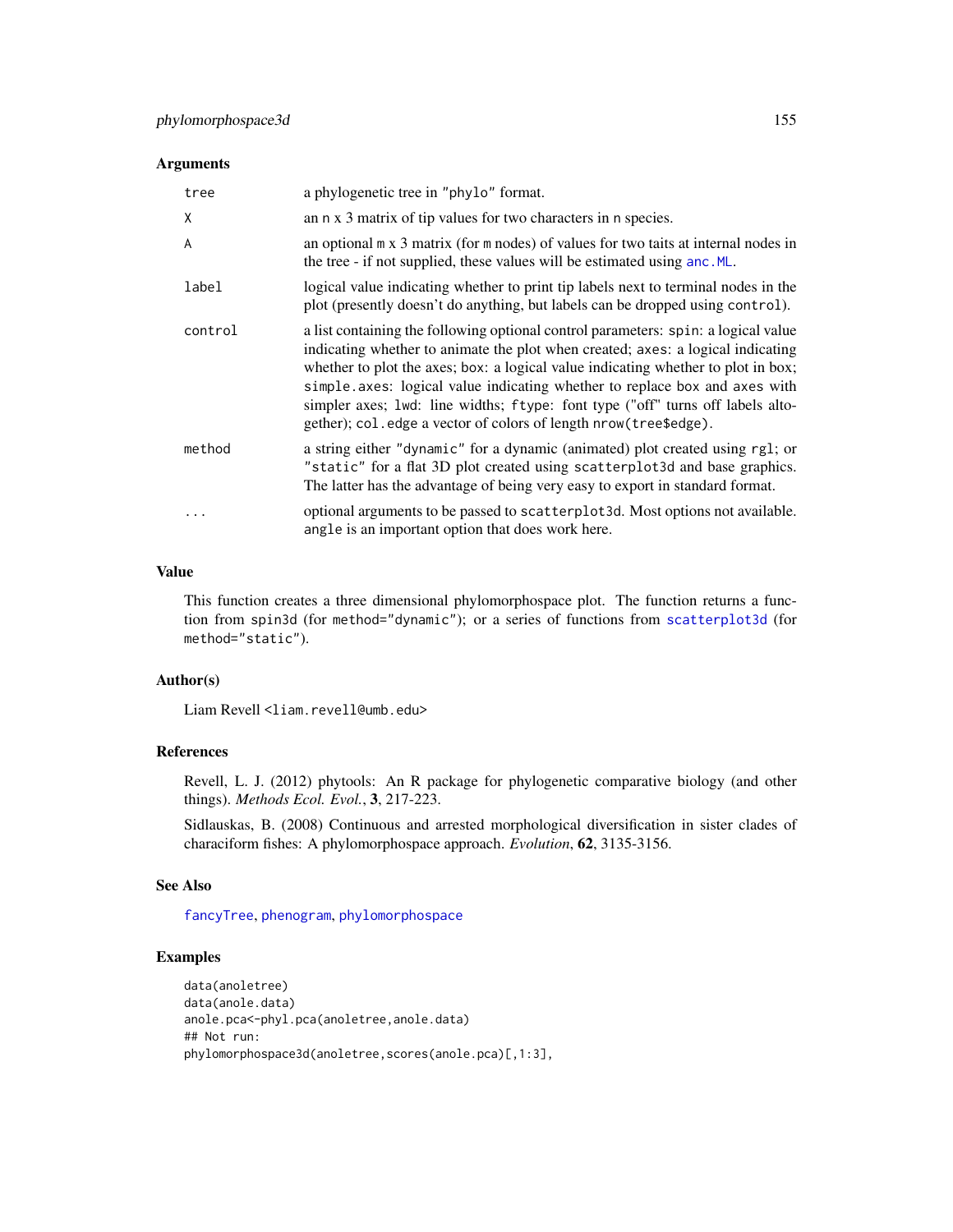156 phylosig

```
control=list(spin=FALSE))
## End(Not run)
par(cex=0.5)
phylomorphospace3d(anoletree,scores(anole.pca)[,1:3],
   method="static",angle=-30)
par(cex=1)
```
phylosig *Compute phylogenetic signal with two methods*

#### Description

This function computes phylogenetic signal using two different methods. It can also conduct the hypothesis tests for significant phylogenetic signal, and estimate phylogenetic signal incorporating sampling error following Ives et al. (2007).

#### Usage

```
phylosig(tree, x, method="K", test=FALSE, nsim=1000, se=NULL, start=NULL,
   control=list())
## S3 method for class 'phylosig'
plot(x, \ldots)
```
### Arguments

| tree         | a phylogenetic tree in "phylo" format.                                                                                                       |
|--------------|----------------------------------------------------------------------------------------------------------------------------------------------|
| $\mathsf{x}$ | vector containing values for a single continuously distributed trait. In the case<br>of the plot method, x is an object of class "phylosig". |
| method       | method to compute signal: can be "K" or "lambda".                                                                                            |
| test         | logical indicating whether or not to conduct a hypothesis test of "K" or "lambda".                                                           |
| nsim         | for method="K", number of simulations in randomization test.                                                                                 |
| se           | named vector containing the standard errors for each species.                                                                                |
| start        | vector of starting values for optimization of (respectively) $\sigma^2$ and $\lambda$ . Only used<br>in method="lambda" and se!=NULL.        |
| control      | list of control parameters for multidimensional optimization, implemented in<br>optim. Only used in method="lambda" and se!=NULL.            |
| .            | optional arguments for plot method.                                                                                                          |

#### Details

 $\lambda$  optimization is performed using [optimize](#page-0-0) with the range of  $\lambda$  set between 0 and the theoretical upper limit of  $\lambda$  (determined by the relative height of the most recent internal node on the tree).

plot.phylosig creates either a plot of the null distribution of *K* or a likelihood surface, depending on the value of method.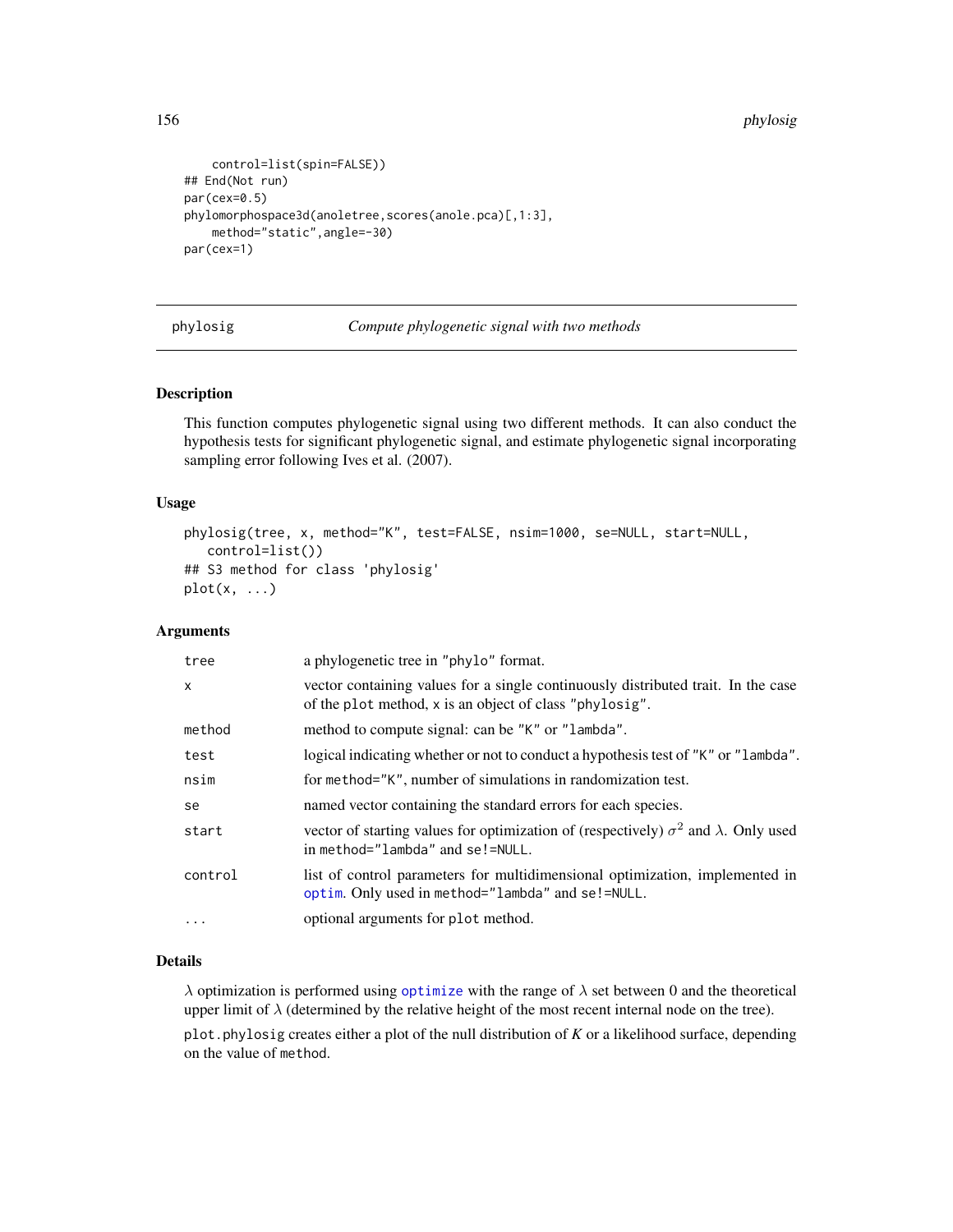#### phylosig 157

### Value

The function returns an object of class "phylosig". With default arguments (method="K", test=FALSE, and se=NULL), this will be a single numeric value. Otherwise, if (method="K"), it will consist of a list with up to the following components:

| K                                                                            | value of the K-statistic.                                                    |  |
|------------------------------------------------------------------------------|------------------------------------------------------------------------------|--|
| sig2                                                                         | rate of evolution, $\sigma^2$ , for estimation with sampling error.          |  |
| logL                                                                         | log-likelihood, for estimation with sampling error.                          |  |
| P                                                                            | optionally, the P-value from the randomization test.                         |  |
| If (method="lambda"), it will be a list with up to the following components: |                                                                              |  |
| lambda                                                                       | fitted value of $\lambda$ .                                                  |  |
| sig2                                                                         | rate of evolution, $\sigma^2$ , for estimation with sampling error.          |  |
| logL                                                                         | log-likelihood.                                                              |  |
| logL0                                                                        | log-likelihood for $\lambda = 0$ .                                           |  |
| P                                                                            | P-value of the likelihood ratio test.                                        |  |
| convergence                                                                  | value for convergence, for estimation with sampling error only. (See optim). |  |
| message                                                                      | message from optim, for estimation with sampling error only.                 |  |

#### Author(s)

Liam Revell <liam.revell@umb.edu>

### References

Blomberg, S. P., T. Garland Jr., A. R. Ives (2003) Testing for phylogenetic signal in comparative data: Behavioral traits are more labile. *Evolution*, 57, 717-745.

Ives, A. R., P. E. Midford, T. Garland Jr. (2007) Within-species variation and measurement error in phylogenetic comparative biology. *Systematic Biology*, 56, 252-270.

Pagel, M. (1999) Inferring the historical patterns of biological evolution. *Nature*, 401, 877-884.

Revell, L. J. (2012) phytools: An R package for phylogenetic comparative biology (and other things). *Methods Ecol. Evol.*, 3, 217-223.

# Examples

```
## load data from Garland et al. (1992)
data(mammal.tree)
data(mammal.data)
## extract characters of interest
ln.bodyMass<-log(setNames(mammal.data$bodyMass,
    rownames(mammal.data)))
ln.homeRange<-log(setNames(mammal.data$homeRange,
    rownames(mammal.data)))
## compute phylogenetic signal K
K.bodyMass<-phylosig(mammal.tree,ln.bodyMass,
    test=TRUE)
```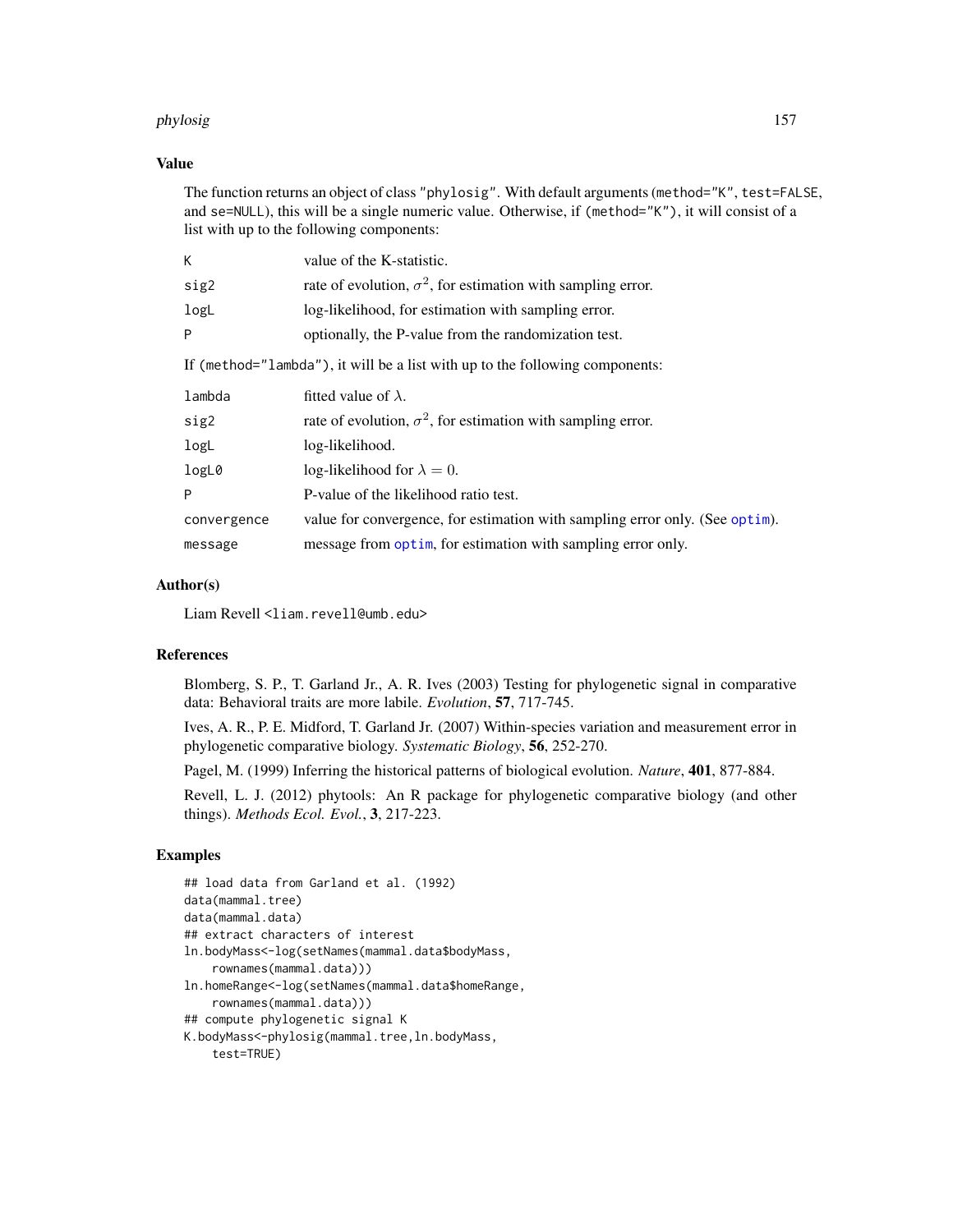```
print(K.bodyMass)
plot(K.bodyMass)
K.homeRange<-phylosig(mammal.tree,ln.homeRange,
    test=TRUE)
print(K.homeRange)
plot(K.homeRange)
## compute phylogenetic signal lambda
lambda.bodyMass<-phylosig(mammal.tree,ln.bodyMass,
    method="lambda", test=TRUE)
print(lambda.bodyMass)
plot(lambda.bodyMass)
lambda.homeRange<-phylosig(mammal.tree,ln.homeRange,
    method="lambda", test=TRUE)
print(lambda.homeRange)
plot(lambda.homeRange)
```
<span id="page-157-0"></span>plot.backbonePhylo *Plots backbone tree with triangles as clades*

# Description

Function plots a backbone tree (stored as an object of class "backbonePhylo") with triangles as subtrees.

#### Usage

## S3 method for class 'backbonePhylo'  $plot(x, \ldots)$ 

### Arguments

| x | an object of class "backbonePhylo".                                                                                                                                                                                                                                                                                                                                                                                                                                                                                                                       |
|---|-----------------------------------------------------------------------------------------------------------------------------------------------------------------------------------------------------------------------------------------------------------------------------------------------------------------------------------------------------------------------------------------------------------------------------------------------------------------------------------------------------------------------------------------------------------|
| . | optional arguments. Includes vscale (to rescale the vertical dimension in plot-<br>ting), fixed height (logical value to fix the plotted height of subtree triangles),<br>print.clade.size (logical), fixed.n1 (logical value indicating whether or not<br>to use the fixed triangle height for subtrees containing only one taxon, or to plot<br>as a leaf - defaults to FALSE), and col (a single value, or a vector with names,<br>giving the clade colors), as well as x1im, y1im, and 1wd (as well as perhaps other<br>standard plotting arguments). |
|   |                                                                                                                                                                                                                                                                                                                                                                                                                                                                                                                                                           |

### Value

Plots a tree.

### Author(s)

Liam Revell <liam.revell@umb.edu>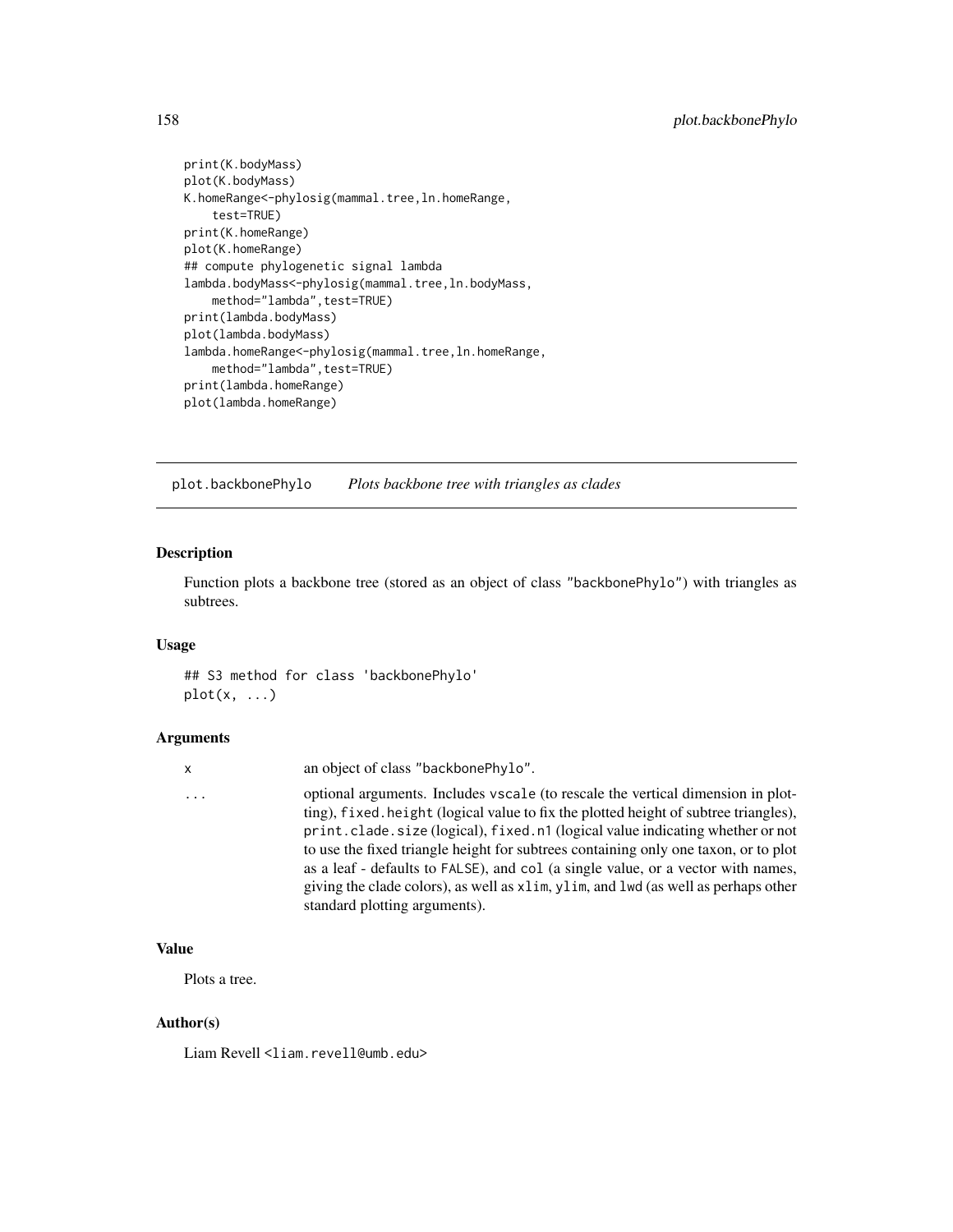# plotBranchbyTrait 159

### References

Revell, L. J. (2012) phytools: An R package for phylogenetic comparative biology (and other things). *Methods Ecol. Evol.*, 3, 217-223.

#### See Also

[phylo.toBackbone](#page-150-0)

# Examples

```
## first create our backbone tree with
## random subtree diversities
tree<-phytools:::lambdaTree(pbtree(n=10),lambda=0.5)
## create a translation table
## leaving a couple of single-taxon clades for fun
tip.label<-sample(tree$tip.label,8)
clade.label<-LETTERS[1:8]
N<-ceiling(runif(n=8,min=1,max=20))
## set crown node depth to 1/2 the maximum depth
depth<-sapply(tip.label,function(x,y)
0.5*y$edge.length[which(tree$edge[,2]==
which(y$tip.label==x))],y=tree)
trans<-data.frame(tip.label,clade.label,N,depth)
rownames(trans)<-NULL
rm(tip.label,clade.label,N,depth)
## here's what trans looks like
trans
## convert
obj<-phylo.toBackbone(tree,trans)
## plot
plot(obj)
```
plotBranchbyTrait *Plot branch colors by a quantitative trait or value*

#### Description

Function plots a tree with branches colored by the value for a quantitative trait or probability, by various methods. Unlike most other tree plotting functions in phytools, this function calls plot. phylo (not plotSimmap) internally.

#### Usage

```
plotBranchbyTrait(tree, x, mode=c("edges","tips","nodes"), palette="rainbow",
   legend=TRUE, xlims=NULL, ...)
```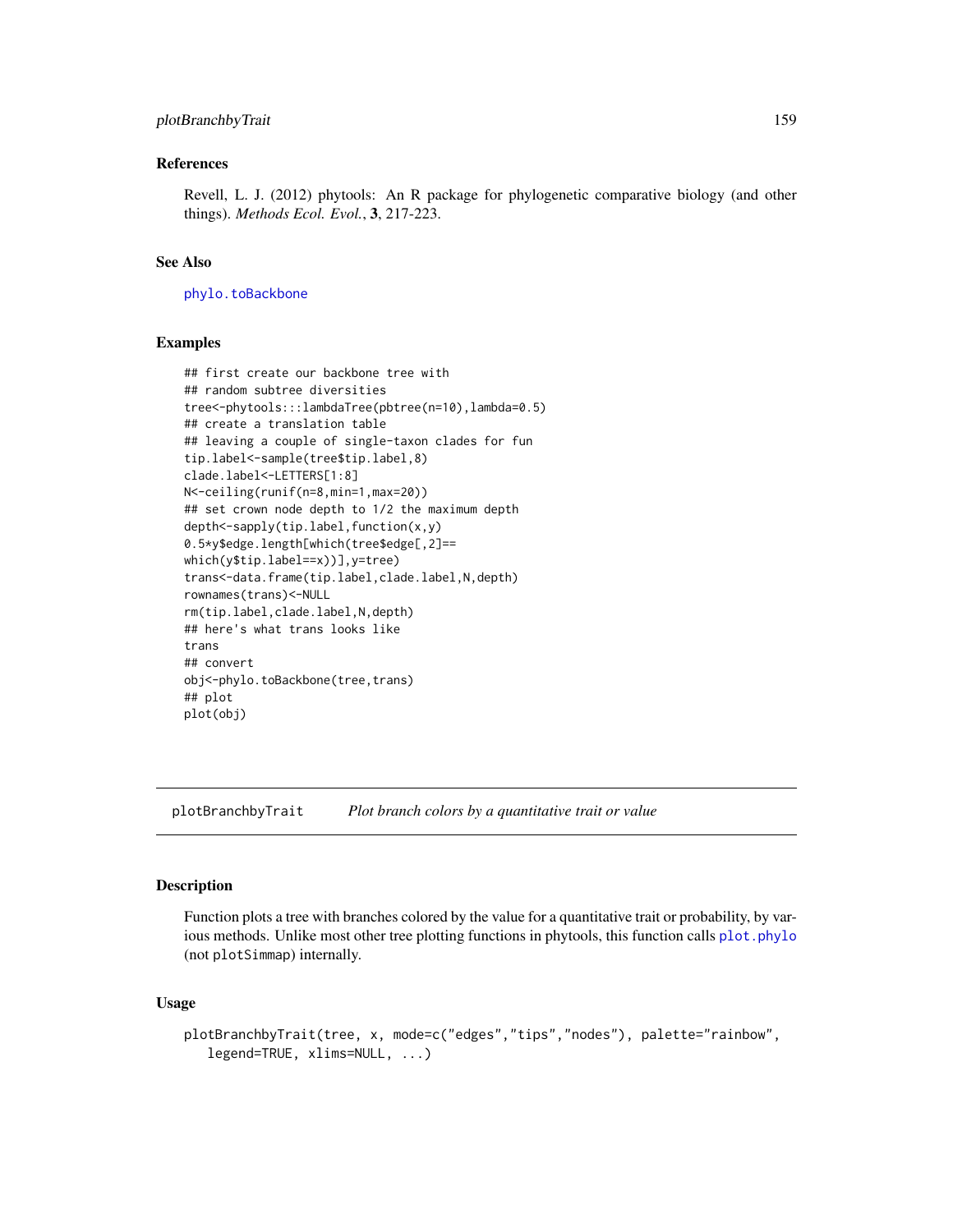# Arguments

| tree    | an object of class "phylo".                                                                                                                                                                                                                                                                                                                                                                                                                                                                                                                                                                                                                                                                                                                                                                                                                |
|---------|--------------------------------------------------------------------------------------------------------------------------------------------------------------------------------------------------------------------------------------------------------------------------------------------------------------------------------------------------------------------------------------------------------------------------------------------------------------------------------------------------------------------------------------------------------------------------------------------------------------------------------------------------------------------------------------------------------------------------------------------------------------------------------------------------------------------------------------------|
| X       | either a vector of states for the edges, tips, or nodes of the tree (for mode="edges",<br>"tips", and "nodes", respectively).                                                                                                                                                                                                                                                                                                                                                                                                                                                                                                                                                                                                                                                                                                              |
| mode    | string indicating plotting mode. mode="edges", the default, requires that the<br>mapping state of each edge in the tree should be provided. mode="tips" takes<br>the tip values and estimates the state at each internal node. The mapped charac-<br>ter value along each branch is the average of the nodes subtending that branch.<br>mode="nodes" similar to "tips", except that the node values are provided in-<br>stead of estimated.                                                                                                                                                                                                                                                                                                                                                                                                |
| palette | color palette to translate character values to color. Options are presently "rainbow"<br>(the default), "heat.colors", and "gray". palette can also be a function pro-<br>duced by colorRampPalette.                                                                                                                                                                                                                                                                                                                                                                                                                                                                                                                                                                                                                                       |
| legend  | can be a logical value (TRUE or FALSE) or a numeric value greater than 0. In the<br>latter case the numeric value gives the length of the plotted legend, which also<br>acts as a scale bar for the branch lengths of the tree.                                                                                                                                                                                                                                                                                                                                                                                                                                                                                                                                                                                                            |
| xlims   | range for the translation map between trait values and the color map. Should be<br>inclusive of all the values in x.                                                                                                                                                                                                                                                                                                                                                                                                                                                                                                                                                                                                                                                                                                                       |
|         | other optional arguments to be passed to plot.phylo - pretty much all argu-<br>ments are available. In addition, there plotBranchbyTrait has the following<br>additional optional arguments: tol a small tolerance value to be added to the<br>range of x; prompt for legend=TRUE, a logical value indicating whether to<br>prompt for the position of the legend (or not) - the default is to put the leg-<br>end in the lower left hand size of the plot; title for legend=TRUE, the title of<br>the legend; and digits for legend=TRUE, the number of digits in the quantita-<br>tive scale of the legend. Finally, cex can be supplied as either a single numeric<br>value, or as a vector of two different values. If the latter is true than the second<br>element of cex will be passed internally to the function add. color. bar. |

### Details

Note that if prompt=TRUE, the function will prompt for the position of the legend.

# Value

Plots a phylogeny.

# Author(s)

Liam Revell <liam.revell@umb.edu>

# References

Revell, L. J. (2012) phytools: An R package for phylogenetic comparative biology (and other things). *Methods Ecol. Evol.*, 3, 217-223.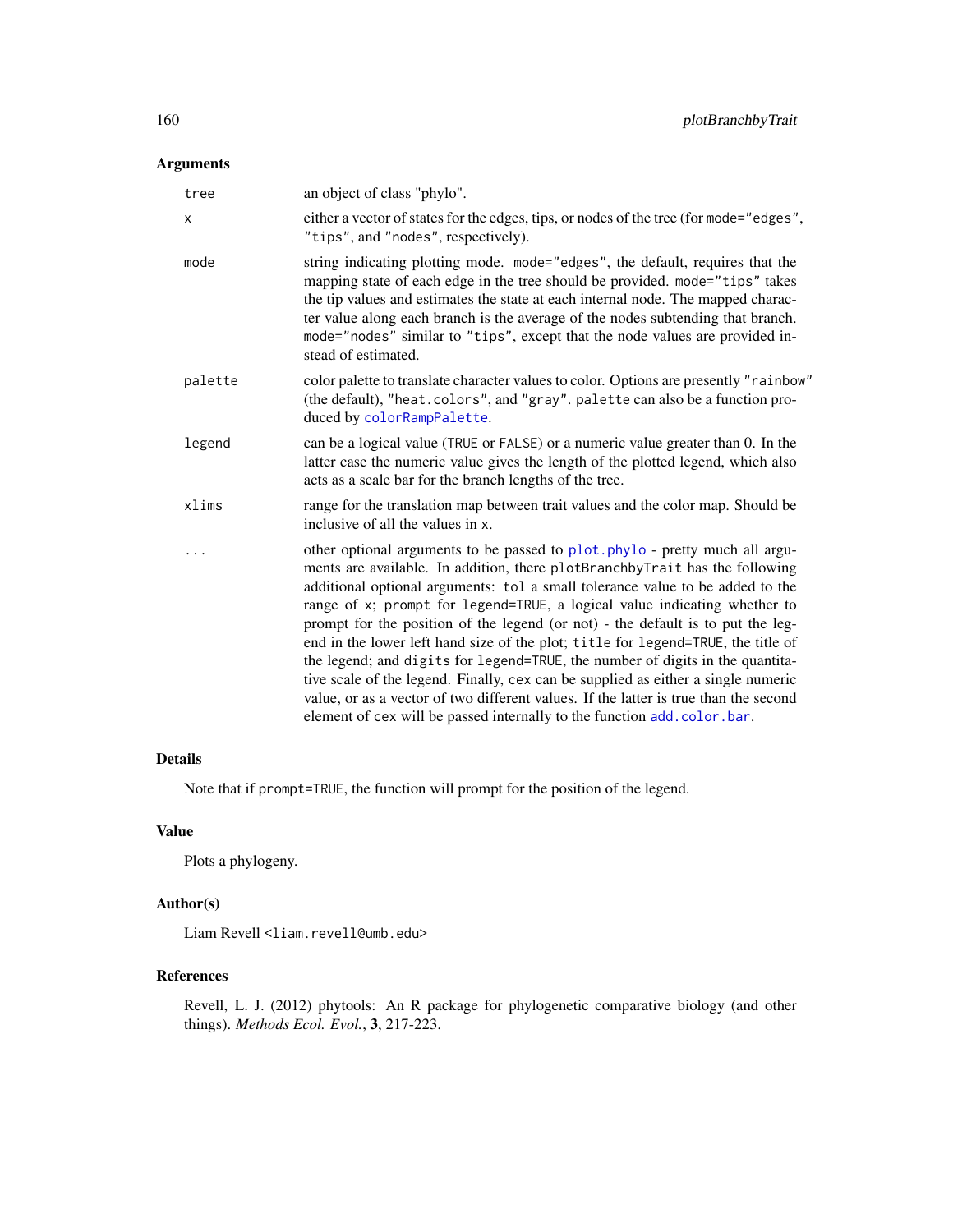<span id="page-160-0"></span>

# Description

Function plots one or multiple stochastic character mapped trees.

# Usage

```
plotSimmap(tree, colors=NULL, fsize=1.0, ftype="reg", lwd=2, pts=FALSE,
   node.numbers=FALSE, mar=NULL, add=FALSE, offset=NULL,
   direction="rightwards", type="phylogram", setEnv=TRUE, part=1.0,
   xlim=NULL, ylim=NULL, nodes="intermediate", tips=NULL, maxY=NULL,
   hold=TRUE, split.vertical=FALSE,
   lend=2, asp=NA, outline=FALSE, plot=TRUE)
## S3 method for class 'simmap'
plot(x, \ldots)## S3 method for class 'multiSimmap'
plot(x, \ldots)
```

| tree         | a modified object of class "phylo" or "multiPhylo" containing a stochastic map-<br>ping or set of mappings (e.g., see read. simmap $\&$ make. simmap).                                            |  |
|--------------|---------------------------------------------------------------------------------------------------------------------------------------------------------------------------------------------------|--|
| colors       | a vector with names translating the mapped states to colors - see Examples.                                                                                                                       |  |
| fsize        | relative font size for tip labels.                                                                                                                                                                |  |
| ftype        | font type - options are "reg", "i" (italics), "b" (bold), or "bi" (bold-italics).                                                                                                                 |  |
| lwd          | line width for plotting.                                                                                                                                                                          |  |
| pts          | logical value indicating whether or not to plot filled circles at each vertex of the<br>tree, as well as at transition points between mapped states. Default is FALSE.                            |  |
| node.numbers | a logical value indicating whether or not node numbers should be plotted.                                                                                                                         |  |
| mar          | vector containing the margins for the plot to be passed to par. If not specified,<br>the default margins are $[0.1, 0.1, 0.1, 0.1]$ .                                                             |  |
| add          | a logical value indicating whether or not to add the plotted tree to the current<br>plot (TRUE) or create a new plot (FALSE, the default).                                                        |  |
| offset       | offset for the tip labels in character widths.                                                                                                                                                    |  |
| direction    | plotting direction. Options are "rightwards" (the default), "leftwards", "upwards"<br>or "downwards". For method="fan" direction is ignored.                                                      |  |
| type         | plot type. Can be "phylogram", "fan", or "cladogram". Only a subset of<br>options are presently available for type="fan".                                                                         |  |
| setEnv       | logical value indicating whether or not to set the environment .PlotPhyloEnv.<br>Setting this to TRUE (the default) will allow compatibility with ape labeling func-<br>tions such as nodelabels. |  |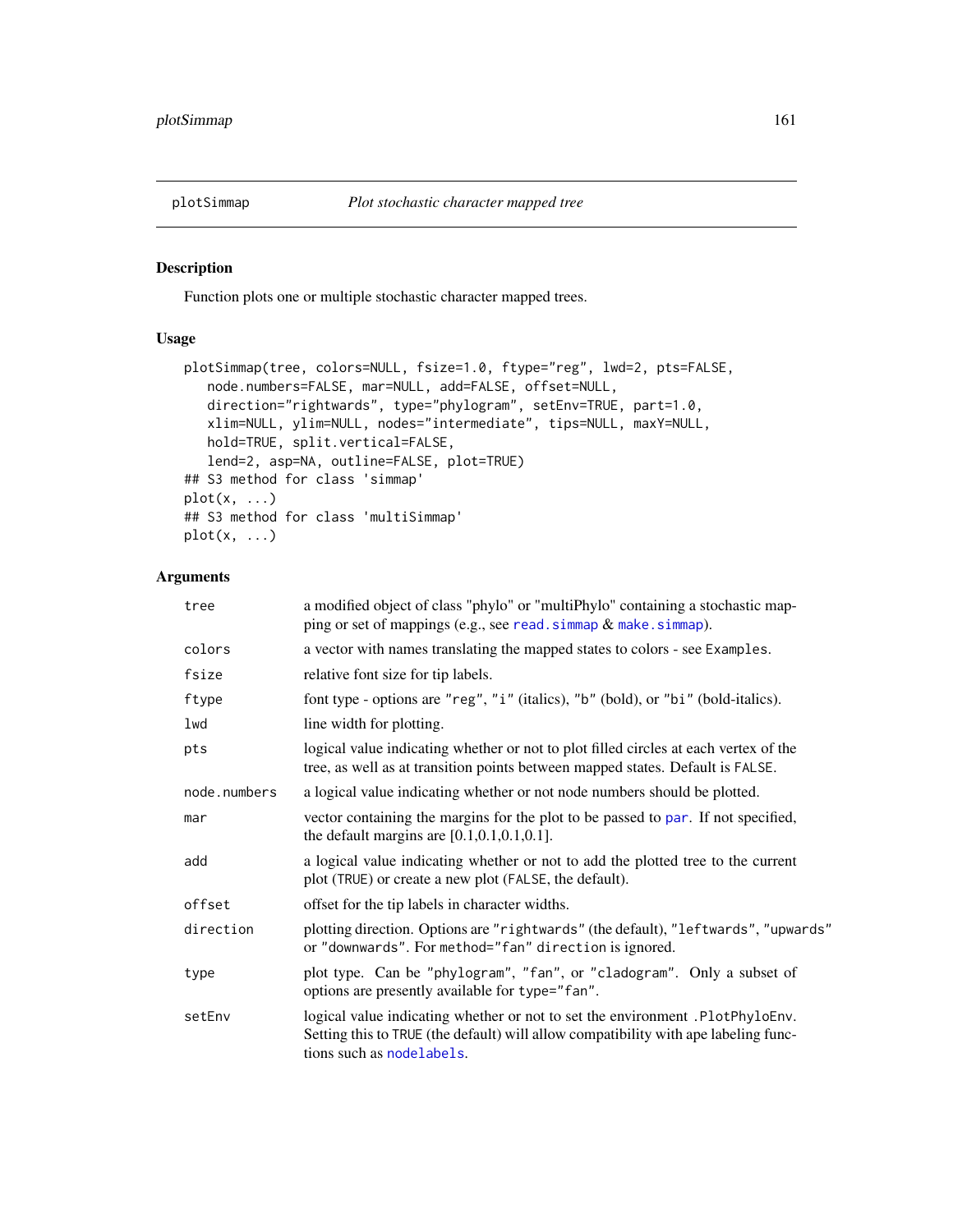| part           | value between 0 and 1 for type="fan" indicating what fraction of the full cir-<br>cular tree to use as plotting area. For instance, part=0.5 will plot a half fan<br>phylogeny. It also affects the axis scaling used. |  |
|----------------|------------------------------------------------------------------------------------------------------------------------------------------------------------------------------------------------------------------------|--|
| xlim           | x-limits for the plot.                                                                                                                                                                                                 |  |
| ylim           | y-limits for the plot.                                                                                                                                                                                                 |  |
| nodes          | node placement following Felsenstein (2004; pp. 574-576). Can be "intermediate",<br>"centered", "weighted", or "inner". So far only works for type="phylogram".                                                        |  |
| tips           | labeled vector containing the vertical position of tips. Normally this will be 1:N<br>for N tips in the tree.                                                                                                          |  |
| maxY           | maximum value of y to use before rotating a tree into fan configuration. This<br>will only make a difference if different from Ntip(tree).                                                                             |  |
| hold           | logical argument indicating whether or not to hold the output to the graphical<br>device before plotting. Defaults to hold=TRUE.                                                                                       |  |
| split.vertical | split the color of the vertically plotted edges by the state of the daughter edges.<br>Only applies if the edge state changes exactly at a node.                                                                       |  |
| lend           | line end style. See par.                                                                                                                                                                                               |  |
| asp            | aspect ratio. See plot.window.                                                                                                                                                                                         |  |
| outline        | logical value indicating whether or not to draw a black outline around the plotted<br>edges of the tree.                                                                                                               |  |
| plot           | logical value indicating whether or not to actually plot the tree. (See equivalent<br>argument in plot.phylo.)                                                                                                         |  |
| X              | for S3 plotting method, object of class "simmap" or "multiSimmap".                                                                                                                                                     |  |
| $\cdots$       | for S3 plotting method, other arguments to be passed to plotSimmap.                                                                                                                                                    |  |

# Details

The underscore character "\_" is automatically swapped for a space in tip labels, as in [plot.phylo](#page-0-0).

### Value

Plots a tree.

#### Author(s)

Liam Revell <liam.revell@umb.edu>

### References

Bollback, J. P. (2006) Stochastic character mapping of discrete traits on phylogenies. *BMC Bioinformatics*, 7, 88.

Felsenstein, J. (2004) *Inferring Phylogenies*. Sinauer.

Huelsenbeck, J. P., R. Neilsen, and J. P. Bollback. (2003) Stochastic mapping of morphological characters. *Systematic Biology*, 52, 131-138.

Revell, L. J. (2012) phytools: An R package for phylogenetic comparative biology (and other things). *Methods Ecol. Evol.*, 3, 217-223.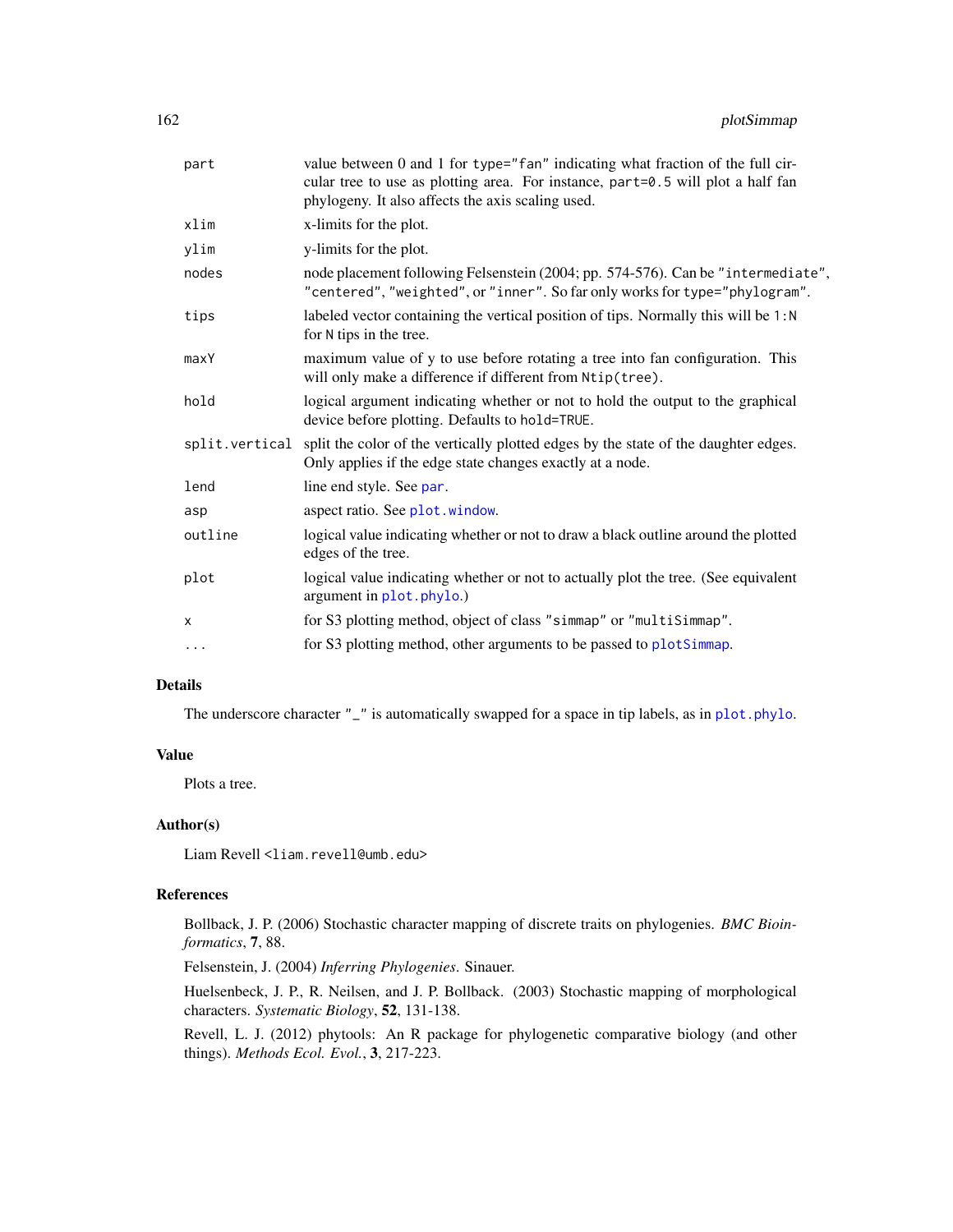#### plotThresh 163

# See Also

[densityMap](#page-48-0), [make.simmap](#page-107-0), [read.simmap](#page-176-0)

### Examples

```
data(anoletree)
cols<-setNames(c("green","#E4D96F","darkgreen",
    "brown","black","darkgrey"),
    c("CG","GB","TC","TG","Tr","Tw"))
plot(anoletree,cols,fsize=0.5,ftype="i",outline=TRUE,
lwd=3,ylim=c(0,Ntip(anoletree)),
    mar=c(0.1,0.1,1.1,0.1))
add.simmap.legend(colors=cols,prompt=FALSE,x=0,y=-0.5,
    vertical=FALSE)
title(main="Caribbean ecomorphs of anoles",font.main=3,
    line=0)
par(max=c(5.1,4.1,4.1,2.1)) ## reset margins to default
```
plotThresh *Tree plotting with posterior probabilities of ancestral states from the threshold model*

#### Description

This function uses the object returned by [ancThresh](#page-19-0) to plot the posterior probabilities of ancestral states under the threshold model. It is also called internally by [ancThresh](#page-19-0).

## Usage

```
plotThresh(tree, x, mcmc, burnin=NULL, piecol, tipcol="input", legend=TRUE,
   ...)
```

| tree     | phylogenetic tree.                                                                                                                                                                                       |
|----------|----------------------------------------------------------------------------------------------------------------------------------------------------------------------------------------------------------|
| $\times$ | a named vector containing discrete character states; or a matrix containing the<br>tip species, in rows, and probabilities of being in each state, in columns.                                           |
| $m$ cmc  | list object returned by ancThresh.                                                                                                                                                                       |
| burnin   | number of generations (not samples) to exclude as burn in; if NULL then 20<br>percent of generations are excluded as burn-in.                                                                            |
| piecol   | a named vector containing the colors for the posterior probabilities plotted as<br>pie charts at internal nodes.                                                                                         |
| tipcol   | a string indicating whether the tip colors should be based on the input data<br>("input") or sampled tip liabilities ("estimated"). These will only differ if<br>there is uncertainty in the tip states. |
| legend   | logical value or text to be plotted in the legend.                                                                                                                                                       |
| .        | other arguments to be passed to plot. $phylo - label.$ offset should be $>0$ so<br>that tip labels and species names do not overlap.                                                                     |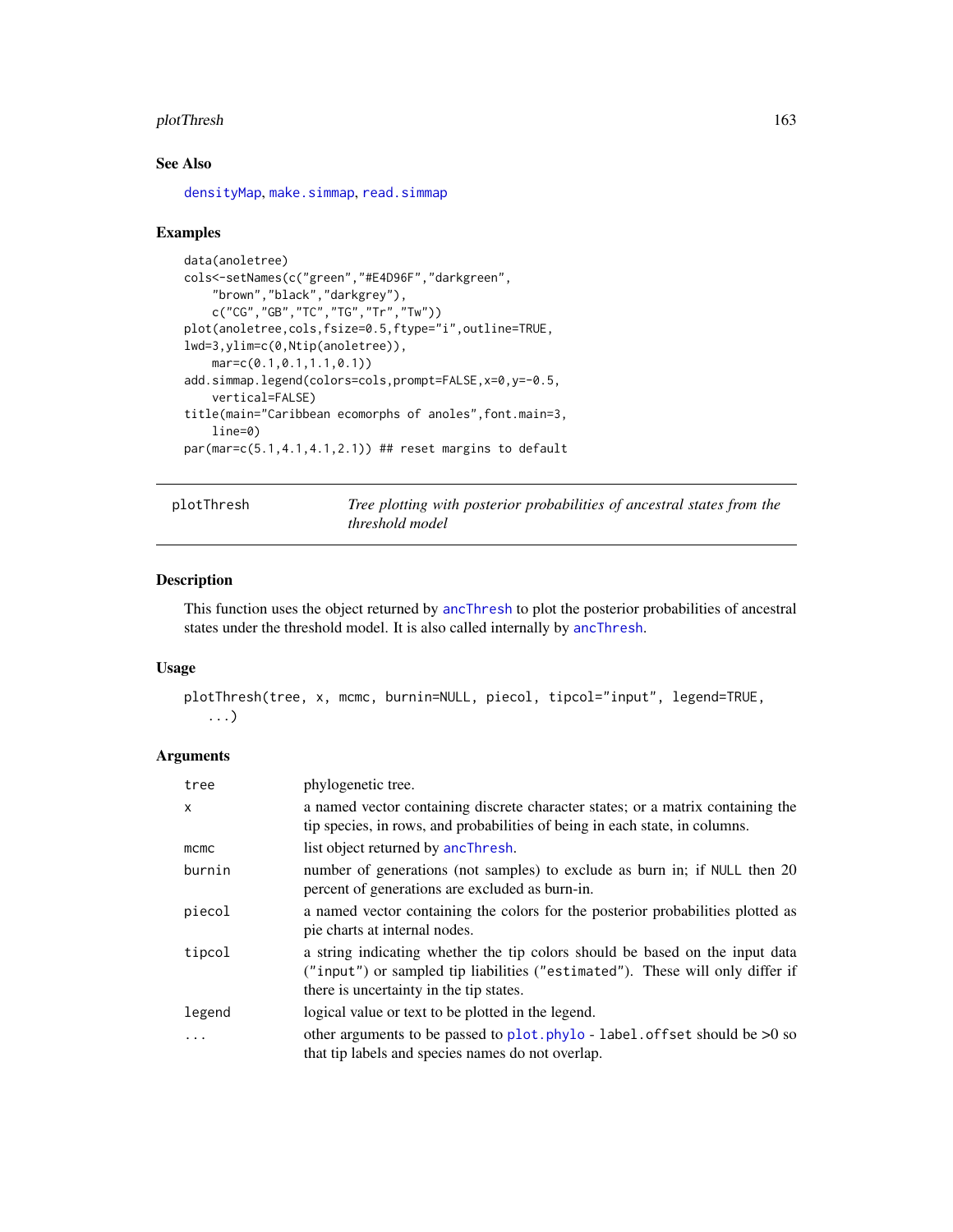### Value

Plots a tree.

# Author(s)

Liam Revell <liam.revell@umb.edu>

### References

Revell, L. J. (2012) phytools: An R package for phylogenetic comparative biology (and other things). *Methods Ecol. Evol.*, 3, 217-223.

Revell, L. J. (2014) Ancestral character estimation under the threshold model from quantitative genetics. *Evolution*, bold68, 743-759.

### See Also

[ancThresh](#page-19-0), [plot.phylo](#page-0-0)

<span id="page-163-0"></span>plotTree *Plots rooted phylogenetic tree*

### Description

This function plots a rooted phylogram. Arguments in ... are passed to [plotSimmap](#page-160-0), with the exception of optional argument color which is used to determine the plotted color of the branch lengths of the tree.

# Usage

plotTree(tree, ...)

#### Arguments

tree a phylogenetic tree in "phylo" format; or multiple trees as an object of class "multiPhylo".

... optional arguments.

### Value

This function plots a rooted phylogram.

#### Author(s)

Liam Revell <liam.revell@umb.edu>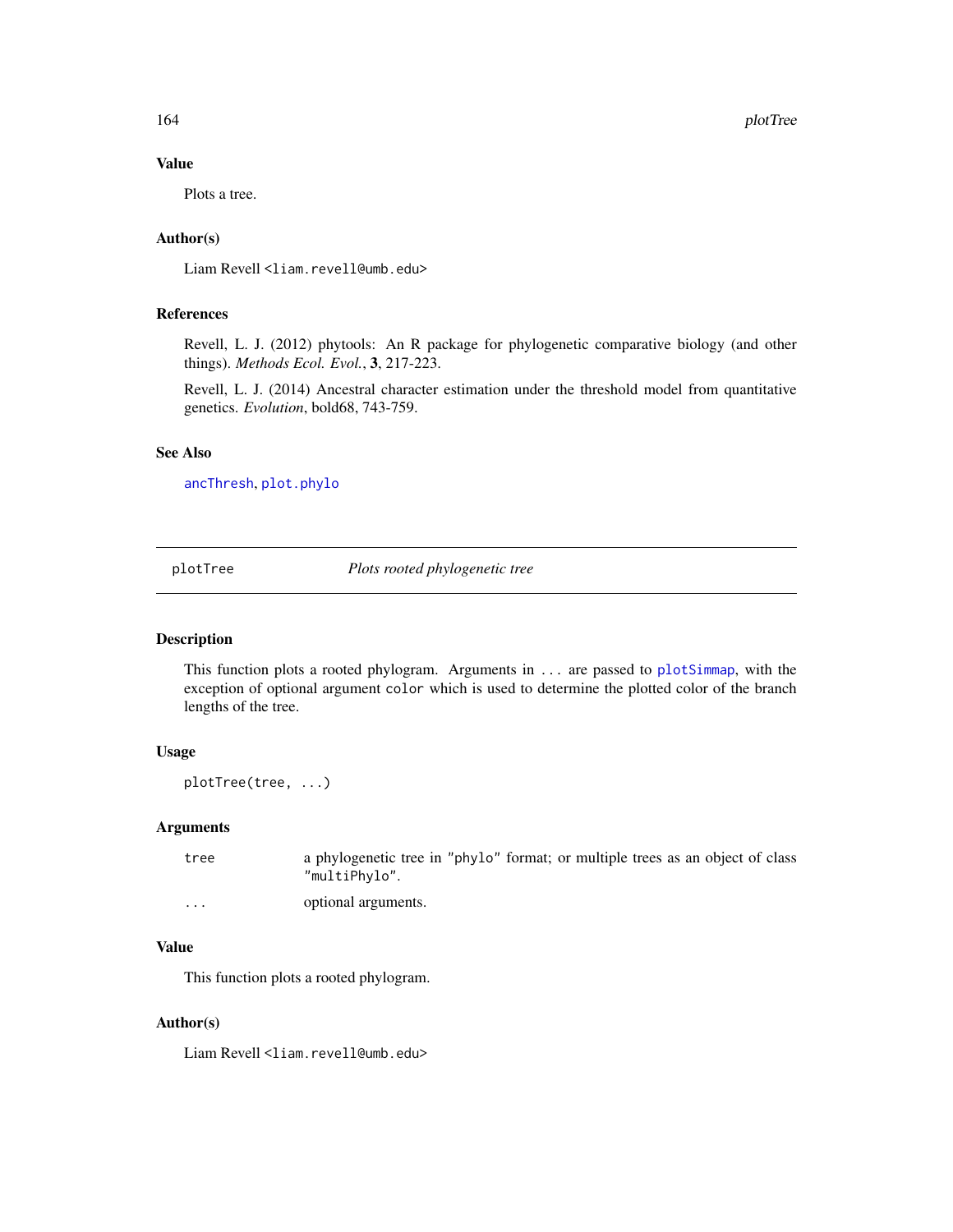# plotTree.datamatrix 165

### References

Revell, L. J. (2012) phytools: An R package for phylogenetic comparative biology (and other things). *Methods Ecol. Evol.*, 3, 217-223.

# See Also

[plot.phylo](#page-0-0), [plotSimmap](#page-160-0)

### Examples

```
data(vertebrate.tree)
plotTree(vertebrate.tree,fsize=1.2,ftype="i")
## reset margins
par(mar=c(5.1,4.1,4.1,2.1))
```
plotTree.datamatrix *Plot a tree with a discrete character data matrix at the tips*

### Description

Function plots a phylogeny next to a matrix of discrete character data.

#### Usage

plotTree.datamatrix(tree, X, ...)

#### Arguments

| tree                    | an object of class "phylo".           |
|-------------------------|---------------------------------------|
| X                       | a data frame with columns as factors. |
| $\cdot$ $\cdot$ $\cdot$ | optional arguments.                   |

### Value

Invisibly returns a list containing the font size, a list of the colors used for each column of the plotted data matrix, and the x-coordinate of the rightmost edge of the matrix.

# Author(s)

Liam Revell <liam.revell@umb.edu>

# References

Revell, L. J. (2012) phytools: An R package for phylogenetic comparative biology (and other things). *Methods Ecol. Evol.*, 3, 217-223.

### See Also

[dotTree](#page-54-0), [phylo.heatmap](#page-146-0)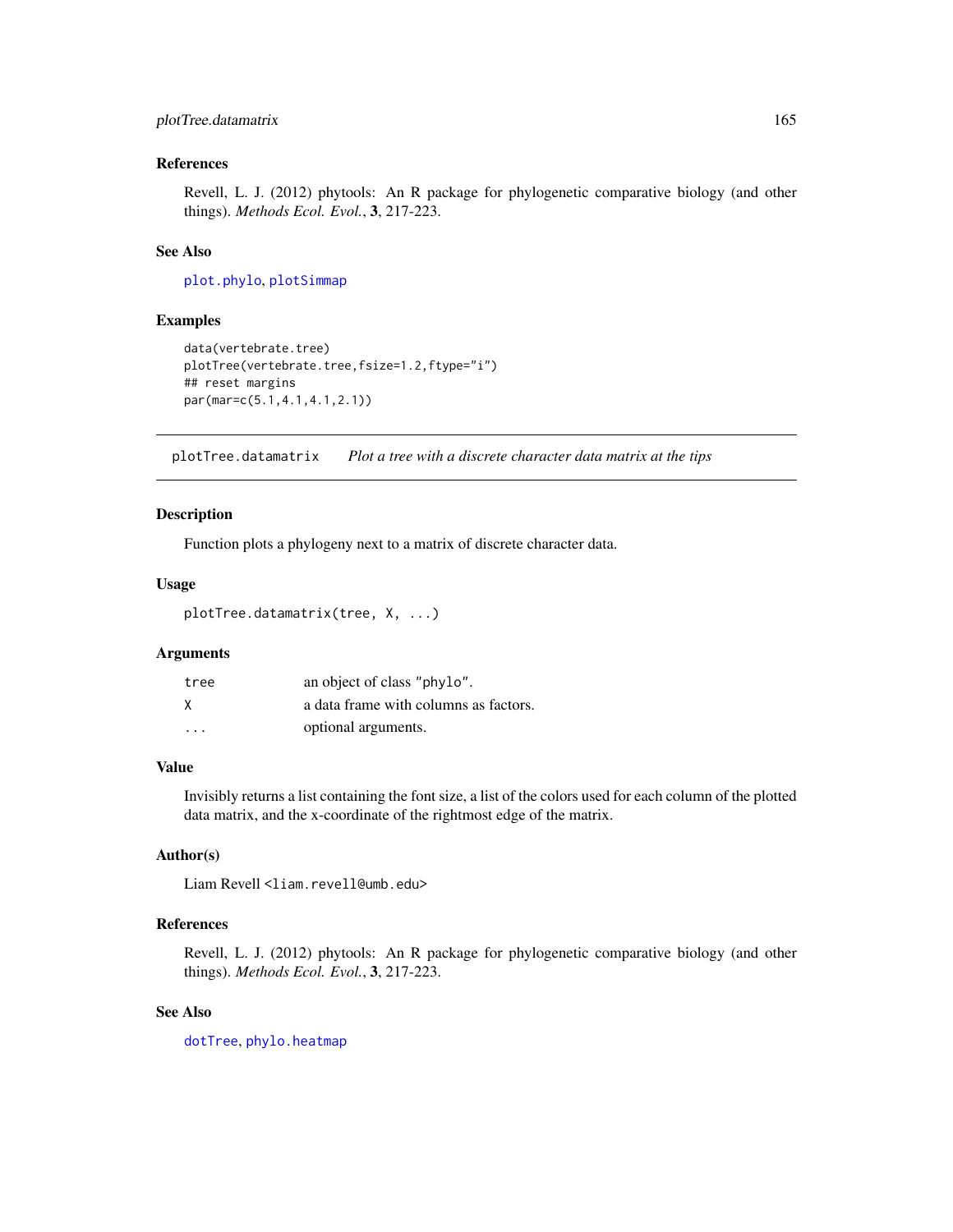plotTree.errorbars *Plot a tree with error bars around divergence dates*

# Description

Plots a tree with error bars around divergence times (nodes).

#### Usage

```
plotTree.errorbars(tree, CI, ...)
```
# Arguments

| tree                    | an object of class "phylo".                                                                    |
|-------------------------|------------------------------------------------------------------------------------------------|
| СI                      | confidence intervals around internal nodes of the tree, measured in time since<br>the present. |
| $\cdot$ $\cdot$ $\cdot$ | optional arguments to be passed to plotTree.                                                   |

#### Details

The matrix CI show contain (in rows) the lower & upper confidence bounds in time since the present.

Optional arguments specific to the error bar plot include gridlines, bar.lwd,cex (for the points plotted at nodes), and bar.col.

### Value

Plots a tree with error bars around internal nodes..

#### Author(s)

Liam Revell <liam.revell@umb.edu>

# References

Revell, L. J. (2012) phytools: An R package for phylogenetic comparative biology (and other things). *Methods Ecol. Evol.*, 3, 217-223.

### See Also

[ltt](#page-103-0), [plotTree](#page-163-0)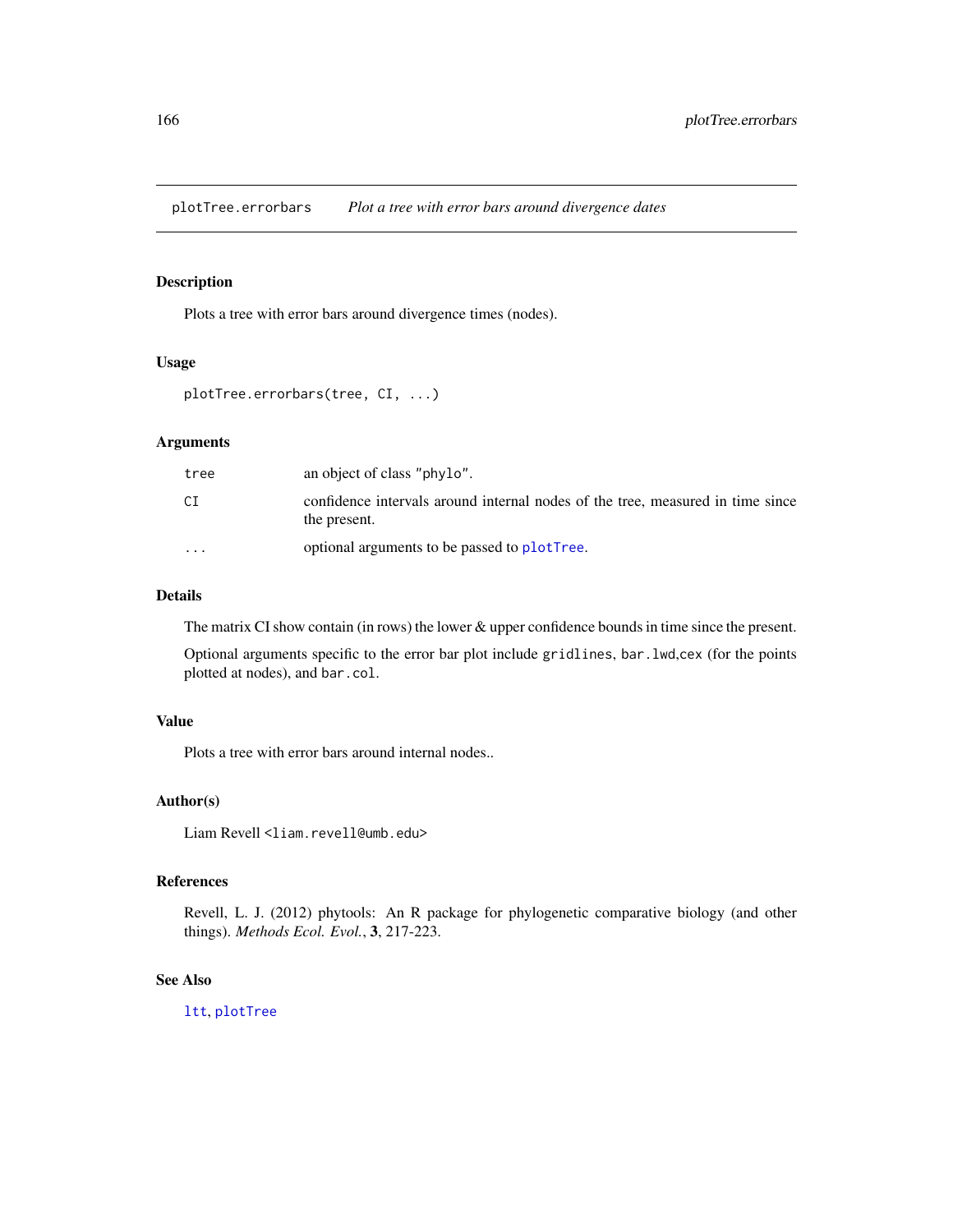### Description

plotTree.wbars plots a phylogeny in phylogram or fan style with bars at the tips representing the values for a phenotypic trait.

plotTree.barplot creates a split plot in which a right-facing phylogram is on the left, and a bar plot is shown on the right.

plotTree.boxplot creates a split plot in which a right-facing phylogram is on the left, and a box plot is shown on the right.

# Usage

```
plotTree.wBars(tree, x, scale=NULL, width=NULL, type="phylogram",
   method="plotTree", tip.labels=FALSE, col="grey", border=NULL,
   ...)
plotTree.barplot(tree, x, args.plotTree=list(), args.barplot=list(),
...)
plotTree.boxplot(tree, x, args.plotTree=list(), args.boxplot=list(),
...)
```

| tree         | an object of class "phylo".                                                                                                                                                                                                                                                                                                                                                                                                                                                                                                                                |  |
|--------------|------------------------------------------------------------------------------------------------------------------------------------------------------------------------------------------------------------------------------------------------------------------------------------------------------------------------------------------------------------------------------------------------------------------------------------------------------------------------------------------------------------------------------------------------------------|--|
| $\mathsf{x}$ | a named vector or matrix of trait values. For plotTree boxplot, the names<br>should repeat for multiple observations per species. For plotTree.boxplot x<br>can also be supplied as a formula, though in that case the factor levels need to be<br>provided in a valid cladewise order of the tips in tree. This order doesn't need<br>to correspond with the current order of the tip labels. For plotTree.barplot<br>x can be a matrix (or a data frame) in which columns are the values of multiple<br>traits to be simultaneously plotted on the tree. |  |
| scale        | scaling factor for the tip bars (relative to the total tree height). If left as NULL a<br>reasonable scaling factor is computed automatically.                                                                                                                                                                                                                                                                                                                                                                                                             |  |
| width        | width of the tip bars.                                                                                                                                                                                                                                                                                                                                                                                                                                                                                                                                     |  |
| type         | plot type. Can be "phylogram" or "fan".                                                                                                                                                                                                                                                                                                                                                                                                                                                                                                                    |  |
| method       | plotting method to use. Can be "plotTree" (for plotTree) or "plotSimmap"<br>(for plotSimmap).                                                                                                                                                                                                                                                                                                                                                                                                                                                              |  |
| tip.labels   | argument indicating whether or not tip labels should be plotted. Defaults to<br>tip.labels=FALSE.                                                                                                                                                                                                                                                                                                                                                                                                                                                          |  |
| col          | colors of the plotted bars. Can be a single value or a vector with length equal to<br>the number of tips in the tree.                                                                                                                                                                                                                                                                                                                                                                                                                                      |  |
| border       | single value specifying the color of the border for the plotted bars. Defaults to<br>border=NULL, which means that black borders will be plotted.                                                                                                                                                                                                                                                                                                                                                                                                          |  |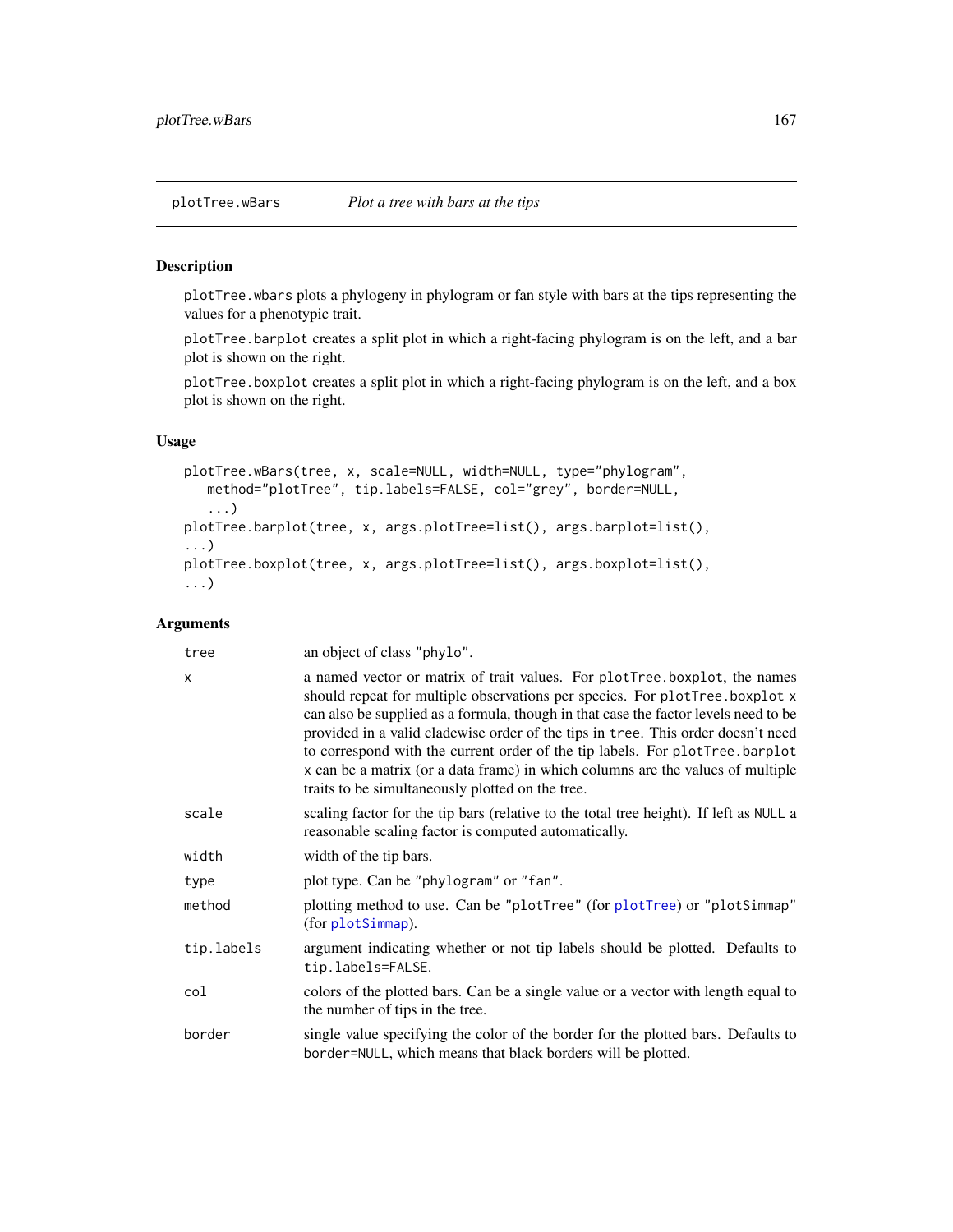| args.plotTree | in plotTree.barplot, arguments to be passed to plotTree.                                                                                                                                                                                                                                                                                                                                                                                                                                                                                                                                                                                                     |
|---------------|--------------------------------------------------------------------------------------------------------------------------------------------------------------------------------------------------------------------------------------------------------------------------------------------------------------------------------------------------------------------------------------------------------------------------------------------------------------------------------------------------------------------------------------------------------------------------------------------------------------------------------------------------------------|
| args.barplot  | in plotTree.barplot, arguments to be passed to barplot.                                                                                                                                                                                                                                                                                                                                                                                                                                                                                                                                                                                                      |
| args.boxplot  | in plotTree.boxplot, arguments to be passed to boxplot.                                                                                                                                                                                                                                                                                                                                                                                                                                                                                                                                                                                                      |
| $\ddots$ .    | optional arguments to be passed to plotTree or plotSimmap in the case of<br>plotTree.wBars. For plotTree.barplot, the only optional arguments are add<br>and ylim. Generally add should not be used; however it can be employed to tell<br>the function to draw the tree $\&$ barplot, respectively, in the next two open plot-<br>ting devices - rather than creating a table of figures in the current plotting device.<br>ylim (which is also an optional argument for plotTree. boxplot should be sup-<br>plied here rather than using args.plotTree or args.boxplot\codeargs.barplot<br>because y axis limits must match exactly between the two plots. |

#### Value

Plots a tree with an associated bar plot for a continuously valued character at the tips.

#### Author(s)

Liam Revell <liam.revell@umb.edu>

# References

Revell, L. J. (2012) phytools: An R package for phylogenetic comparative biology (and other things). *Methods Ecol. Evol.*, 3, 217-223.

### See Also

[barplot](#page-0-0), [dotTree](#page-54-0), [plotSimmap](#page-160-0), [plotTree](#page-163-0)

### Examples

```
## load data from Mahler et al. (2010)
data(anoletree)
data(anole.data)
## extract overall body size (SVL)
svl<-setNames(anole.data$SVL,rownames(anole.data))
## plotTree.wBars
plotTree.wBars(anoletree,svl,type="fan",scal=0.5)
par(mar=c(5.1,4.1,4.1,2.1))
## plotTree.barplot
plotTree.barplot(anoletree,exp(svl),
    args.plotTree=list(fsize=0.5),
    args.barplot=list(xlab="SVL (mm)"))
```

```
## load vertebrate tree and data
data(vertebrate.tree)
data(vertebrate.data)
## plotTree.barplot
options(scipen=3) ## change sci-notation
plotTree.barplot(vertebrate.tree,
```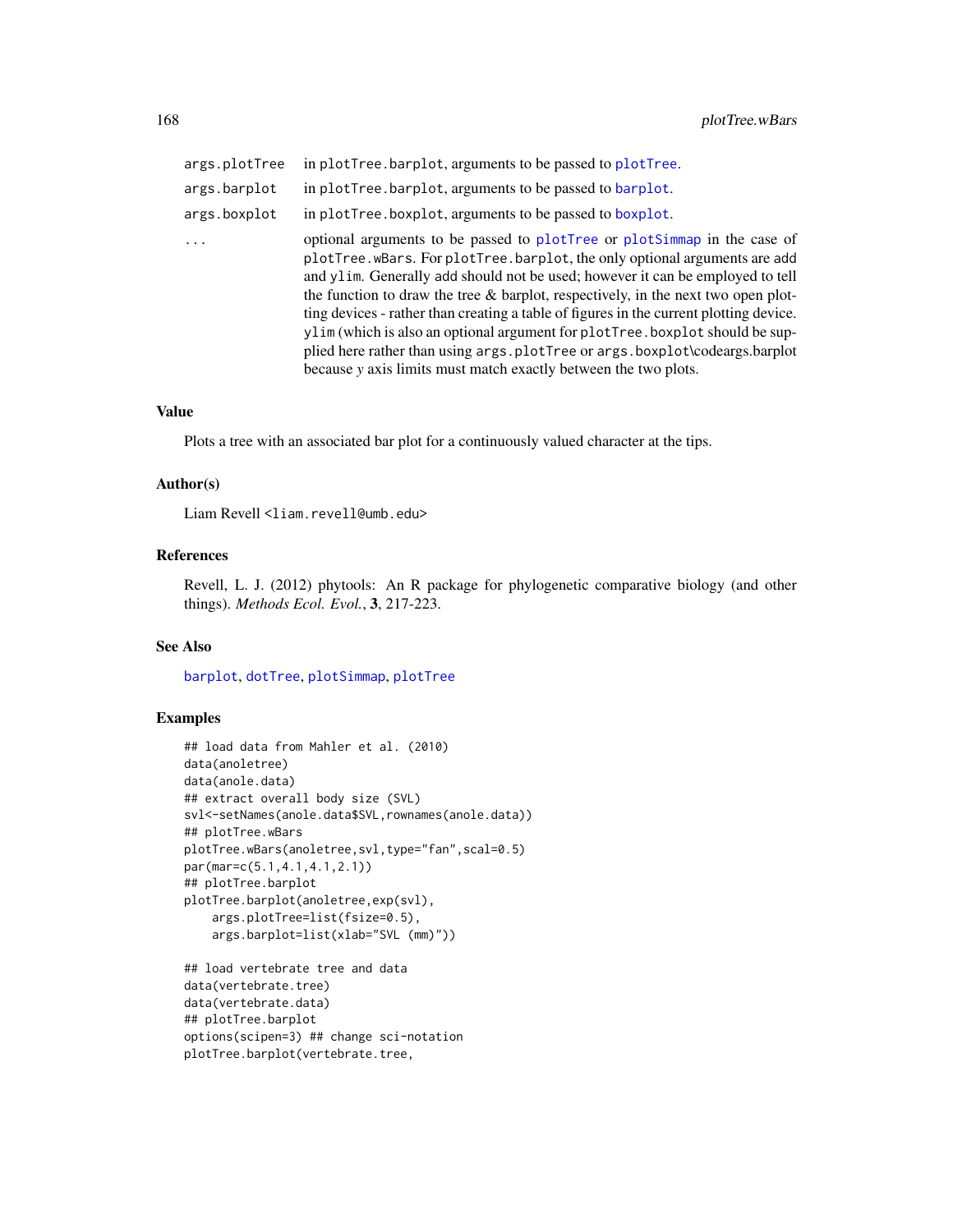# posterior.evolrate 169

```
setNames(vertebrate.data$Mass,
rownames(vertebrate.data)),
args.barplot=list(log="x",
xlab="mass (kg)",
xlim=c(0.01,500000),
col=palette()[4]))
options(scipen=0)
## reset par to defaults
par(mfrow=c(1,1),mar=c(5.1,4.1,4.1,2.1))
```
posterior.evolrate *Analysis of the posterior sample from evol.rate.mcmc*

#### Description

This fucntion takes a phylogenetic tree, an average split position, and a raw MCMC output from evol.rate.mcmc and returns a posterior sample of evolutionary rates rootward  $(\sigma_1^2)$  and tipward  $(\sigma_2^2)$  from the average split.

# Usage

posterior.evolrate(tree, ave.shift, mcmc, tips, showTree=FALSE)

### Arguments

| tree      | a phylogenetic tree in "phylo" format.                                                                                                                                                      |  |
|-----------|---------------------------------------------------------------------------------------------------------------------------------------------------------------------------------------------|--|
| ave.shift | mean or median shift-point from the posterior sample (see minsplit.                                                                                                                         |  |
| $m$ cmc   | matrix \$mcmc from evol.rate.mcmc (probably with burnin excluded).                                                                                                                          |  |
| tips      | list of stips in state $\sigma_1^2$ for each sampled generation of MCMC.                                                                                                                    |  |
| showTree  | optional logical value indicating whether or not to plot the stretched and shrunken<br>tree generated by the pre-processing algorithm implemented in this function (de-<br>fault is FALSE). |  |

### Value

A matrix containing the posterior sample of evolutionary rates and shift-points between rates.

# Author(s)

Liam Revell <liam.revell@umb.edu>

#### References

Revell, L. J., D. L. Mahler, P. Peres-Neto, and B. D. Redelings (2012) A new method for identifying exceptional phenotypic diversification. *Evolution*, 66, 135-146.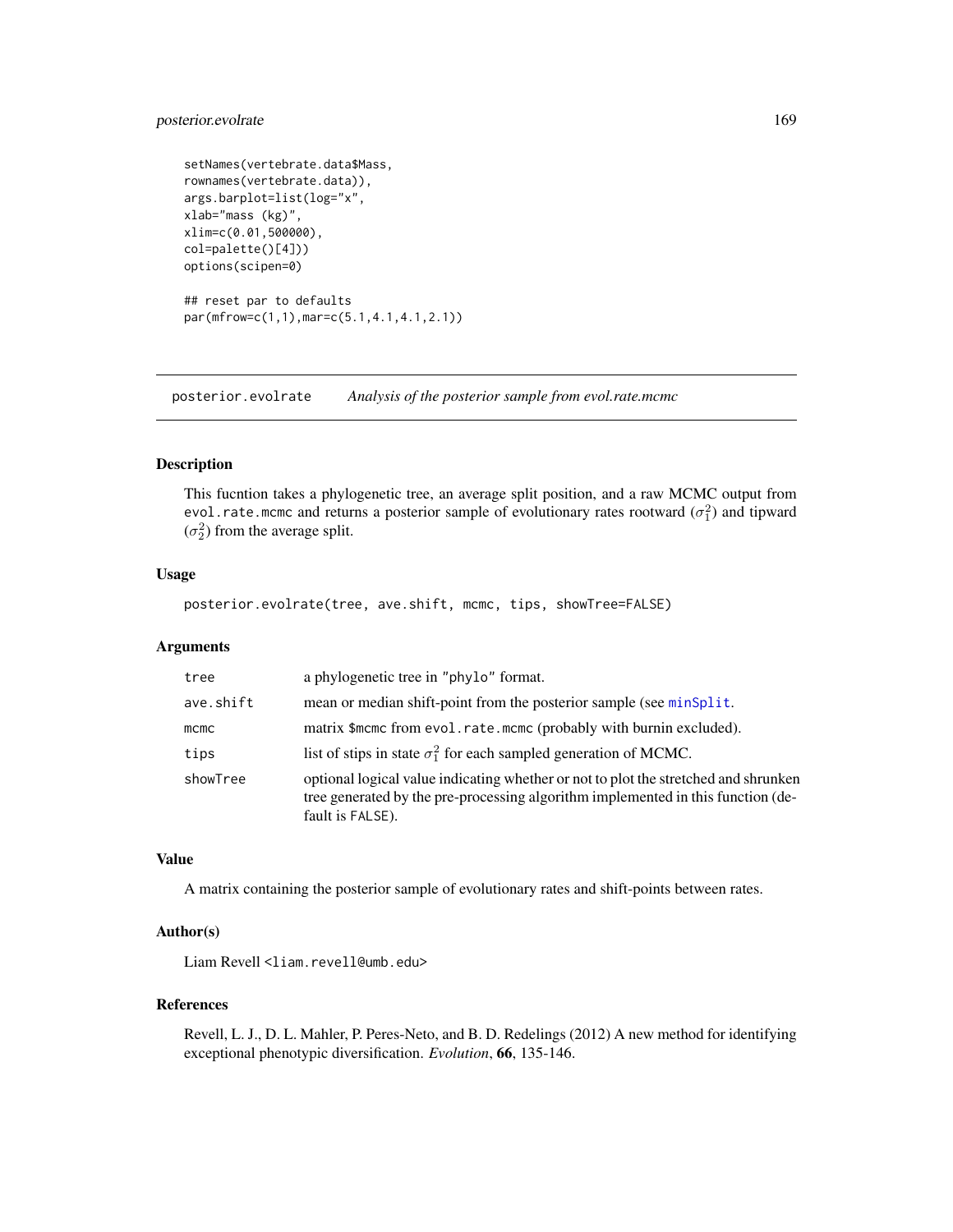# See Also

[evol.rate.mcmc](#page-64-0), [minSplit](#page-118-0)

posthoc *Generic post-hoc test*

# Description

This function conducts posthoc test.

# Usage

posthoc(x, ...)

# Arguments

| X        | an object on which to conduct a post-hoc test. |
|----------|------------------------------------------------|
| $\cdots$ | optional arguments to be passed to method.     |

# Details

So far is only implemented for object class "ratebytree".

# Value

An object.

# Author(s)

Liam Revell <liam.revell@umb.edu>

# See Also

[ratebytree](#page-172-0)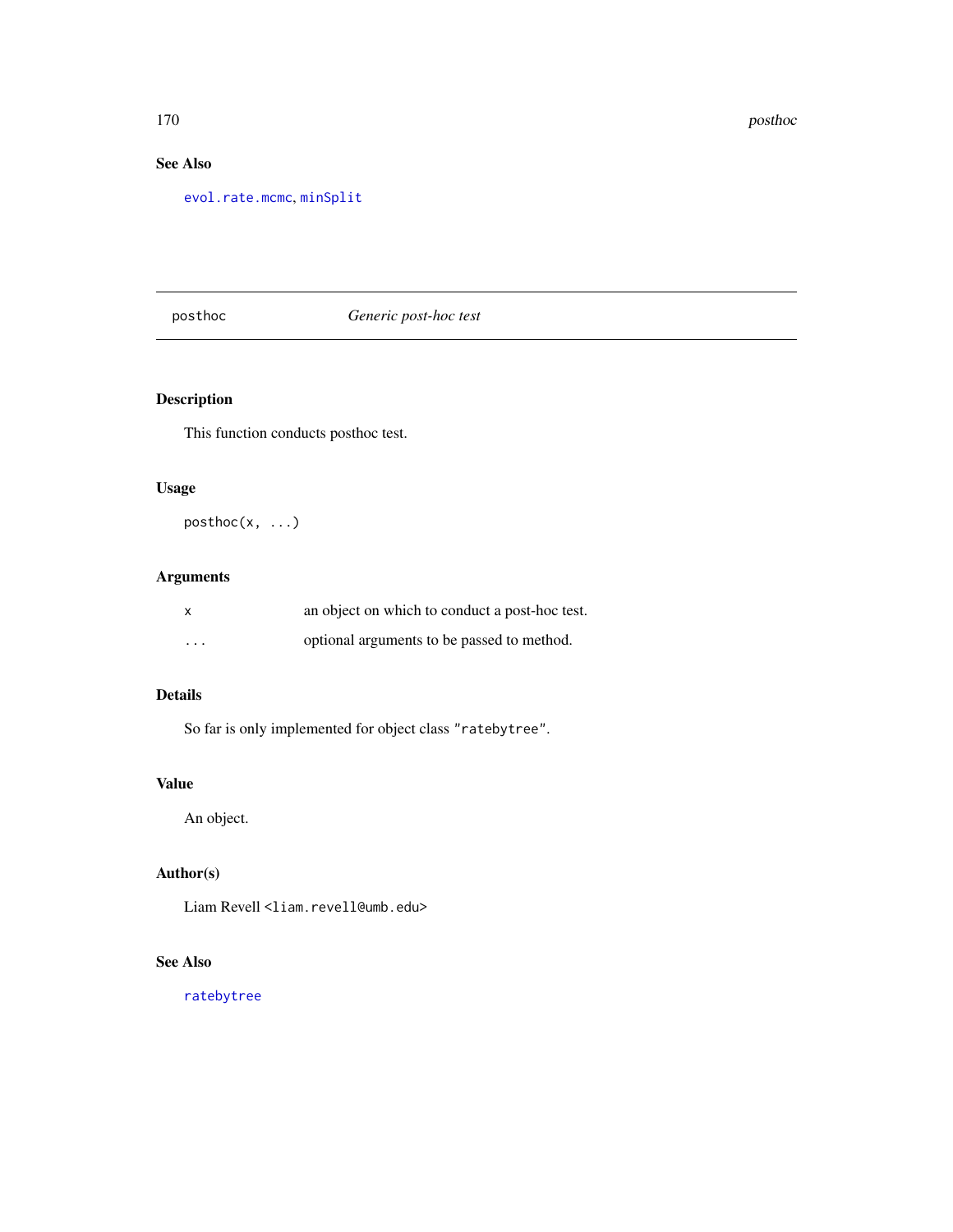print.backbonePhylo *Print method for backbone phylogeny*

### Description

Print method for an object of class "backbonePhylo".

### Usage

```
## S3 method for class 'backbonePhylo'
print(x, \ldots)
```
### Arguments

|                         | an object of class "backbonePhylo". |
|-------------------------|-------------------------------------|
| $\cdot$ $\cdot$ $\cdot$ | optional arguments.                 |

# Value

Prints to screen.

### Author(s)

Liam Revell <liam.revell@umb.edu>

# References

Revell, L. J. (2012) phytools: An R package for phylogenetic comparative biology (and other things). *Methods Ecol. Evol.*, 3, 217-223.

#### See Also

[phylo.toBackbone](#page-150-0)

ratebystate *Method for investigating the rate of one trait as a function of the state of another*

# Description

This function attempts to ask if the rate of a continuous character, y, depends on the state of a separate continuous trait, x. This is accomplished by regressing the squared contrasts in y on the branch or node ancestral estimates of x.

### Usage

```
ratebystate(tree, x, y, nsim=100, corr=c("pearson","spearman"), ...)
```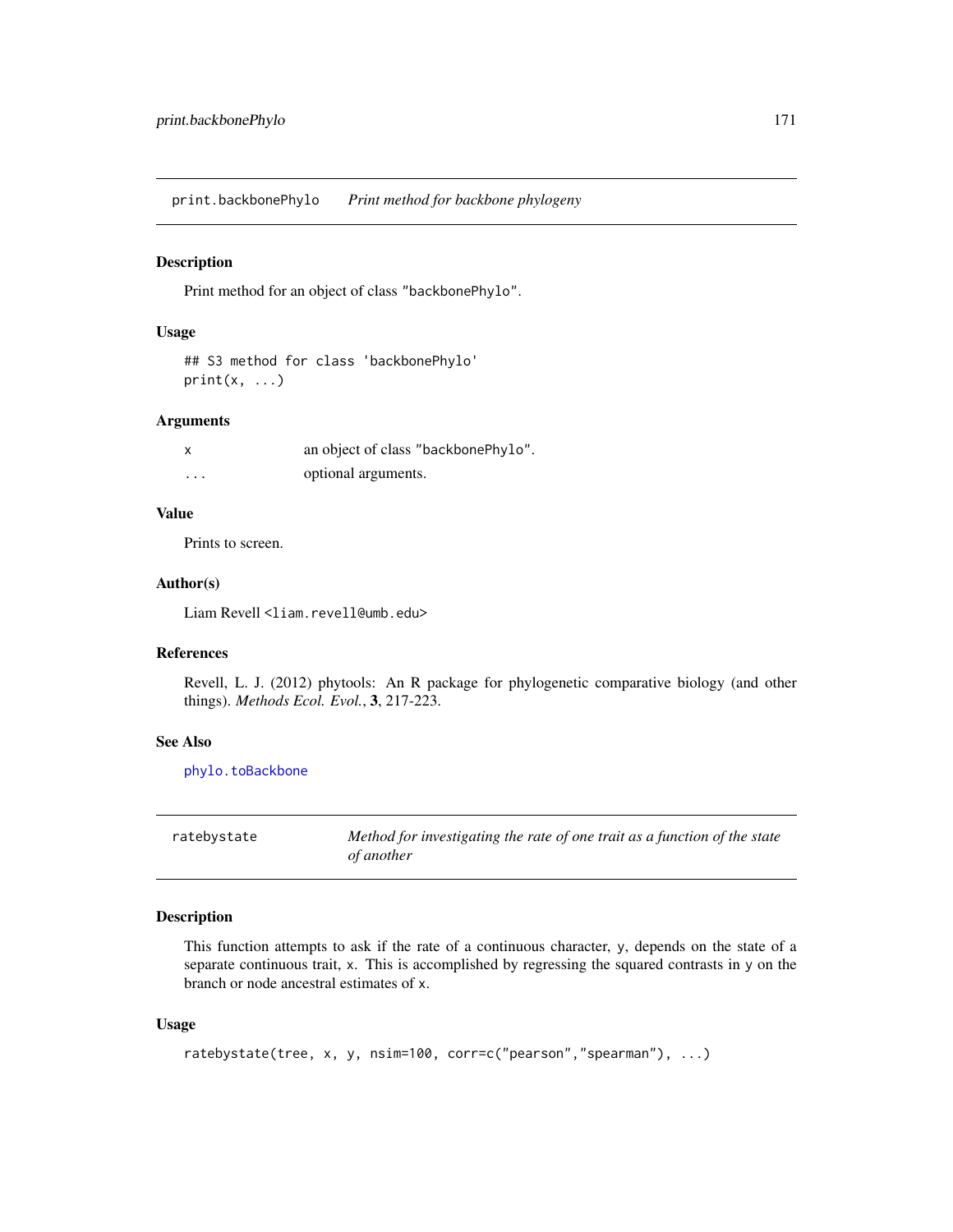# Arguments

| tree | phylogenetic tree.                                                                                                                                                                                                                                                                                                                                                                                                                                                                                                                    |
|------|---------------------------------------------------------------------------------------------------------------------------------------------------------------------------------------------------------------------------------------------------------------------------------------------------------------------------------------------------------------------------------------------------------------------------------------------------------------------------------------------------------------------------------------|
| x    | a continuous character - the dependent variable in the model.                                                                                                                                                                                                                                                                                                                                                                                                                                                                         |
| y    | a second continuous trait - the response variable.                                                                                                                                                                                                                                                                                                                                                                                                                                                                                    |
| nsim | number of simulations for hypothesis testing.                                                                                                                                                                                                                                                                                                                                                                                                                                                                                         |
| corr | correlation method to use. Same as in cor.                                                                                                                                                                                                                                                                                                                                                                                                                                                                                            |
| .    | optional arguments which include sim.method ("fastBM" or "sim.corrs";<br>see fastBM and sim.corrs); method ("by.node" or "by.branch" indicating<br>whether to assume the rate varies as a function of the node state or the mean<br>branch state); message - a logical value indicating whether or not to return corr<br>and method; finally logarithm - indicating whether or not to fit a model in<br>which the variance of Brownian evolution in y changes as a multiplicative func-<br>tion of x. The default is logarithm=FALSE. |

# Value

This function returns an object of class "ratebystate" with up to the following four elements:

| beta   | value of the regression coefficient for square of the contrasts in y regressed on<br>the ancestral or branch-wise estimated states for x. |
|--------|-------------------------------------------------------------------------------------------------------------------------------------------|
|        | correlation coefficient for corr=corr.                                                                                                    |
| corr   | string giving the value of corr.                                                                                                          |
| method | string giving the value of method.                                                                                                        |

# Author(s)

Liam Revell <liam.revell@umb.edu>

# References

Revell, L. J. (2012) phytools: An R package for phylogenetic comparative biology (and other things). *Methods Ecol. Evol.*, 3, 217-223.

# See Also

[fastAnc](#page-74-0), [pic](#page-0-0)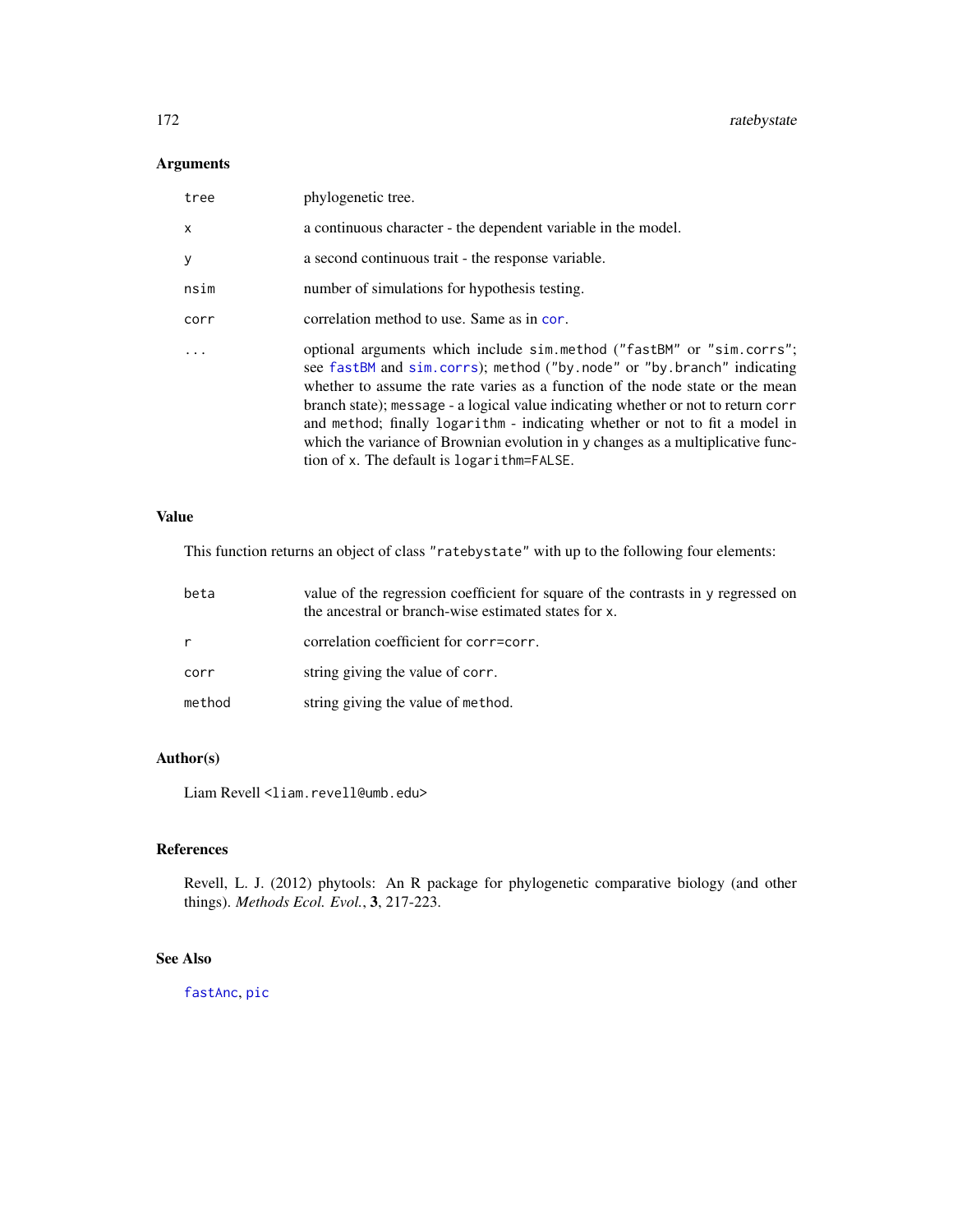<span id="page-172-0"></span>

### Description

This function essentially implements three different methods for comparing the rate or process of evolution between trees: one for continuously-valued traits, a second for discrete characters, and a third for the rate of diversification (speciation & extinction).

In all cases, the function takes an object of class "multiPhylo" containing two or more phylogenies (trees), and (for the first two analyses) a list of trait vectors (x).

For continuous traits, the function then proceeds to fit two models: one in which the rate (or regime, for models "OU" and "EB") of trait evolution is equal among all trees; and a second in which the rates or regimes can differ between trees.

The latter model corresponds to an extension of the *censored* approach of O'Meara et al. (2006; Revell et al. 2018) and should also be related to the method of Adams (2012) for comparing rates among traits. See [brownie.lite](#page-32-0) for a different implementation of the *noncensored* approach of O'Meara et al. (2006).

For discrete traits, the function instead proceeds to fit two variants of the M*k* model (Lewis 2001): one in which the parameters values (transition rates) of the process are free to vary between trees, and a second in which they are fixed to be the same.

For diversification alone, the function fits two different diversification (speciation  $\&$  extinction) models (Nee et al. 1994; Stadler 2012): one in which the birth (speciation) and death (extinction) rates are identical between the trees, and a second in which they are permitted to differ in various ways depending on the value of "model" (Revell 2018).

The method posthoc conducts a post-hoc comparison of parameter estimates between trees in the multi-rate or multi-process model. The parameter that is compared depends on the fitted model. For instance, in model="BM" posthoc comparison is made of sig2; if model="OU" fitted values of alpha are compared; and so on. The argument p.adjust.method can be used to specify a method for adjusting P-values for multiple tests following p.adjust (defaults to p.adjust.method="none".

#### Usage

```
ratebytree(trees, x, ...)
## S3 method for class 'ratebytree'
posthoc(x, \ldots)
```

| trees    | an object of class "multiPhylo". If x consists of a list of different traits to be<br>compared, then trees could also be a simple set of duplicates of the same tree,<br>e.g., $rep(tree, length(x))$ .                                             |
|----------|-----------------------------------------------------------------------------------------------------------------------------------------------------------------------------------------------------------------------------------------------------|
| <b>X</b> | a list of trait vectors for a continuous trait in which the names of each vectors cor-<br>respond to the tip labels of trees. This is not used if type="diversification".<br>In the case of posthoc. rateby tree, an object of class "rateby tree". |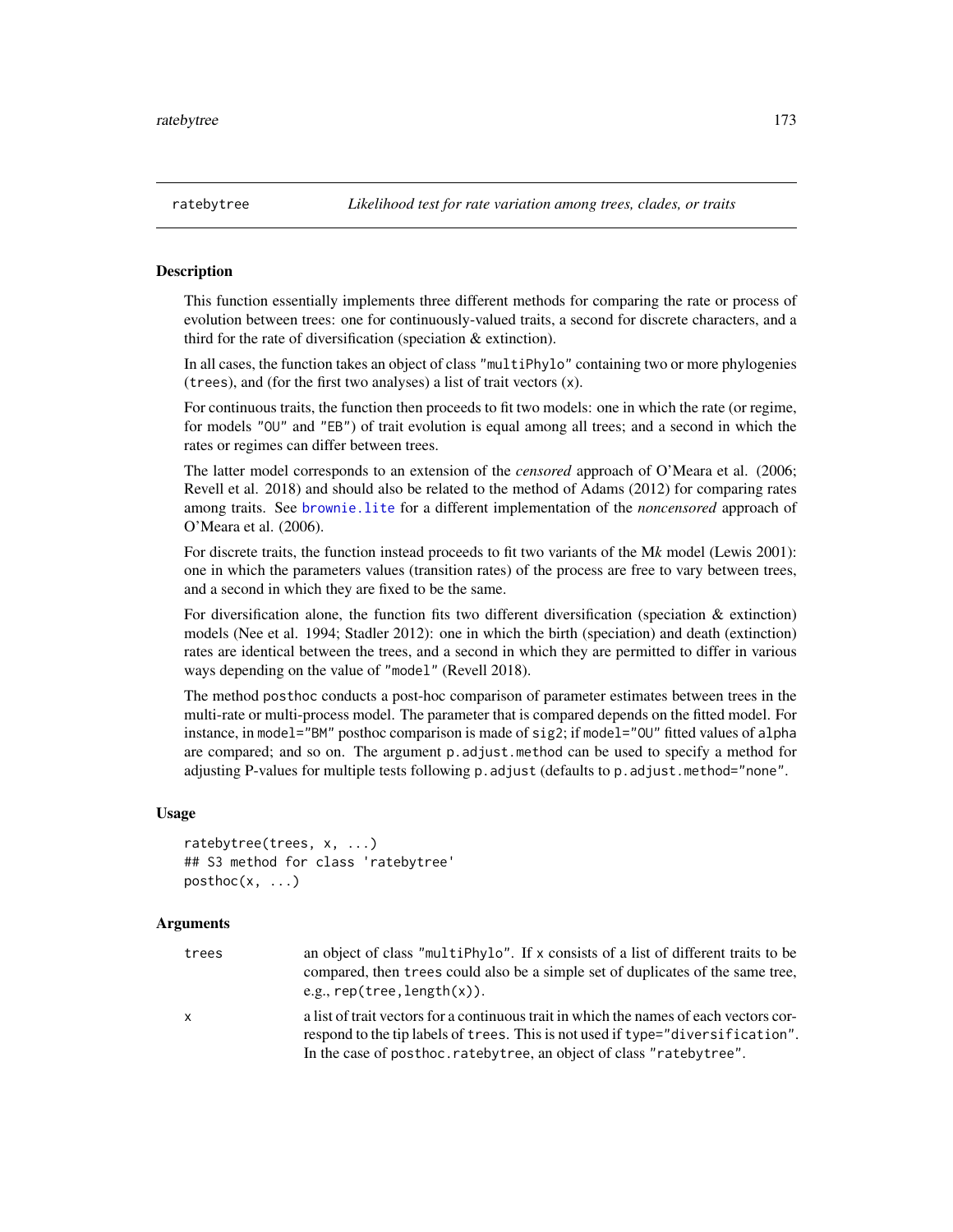... optional arguments, including the argument type ("continuous", "discrete", or "diversification"), which, if not specified, the function will attempt to ascertain. See Details for more information.

#### Details

At present it is not possible to specify different models to fit for the different trees - although if (for instance) character evolution on tree 1 proceeded by a strong *OU* process while character evolution on tree 2 was by *BM*, we would probably reject a constant-process model and tree 2 should show a very low value of alpha.

To compute the standard errors for each fitted paramater value, the function computes the negative inverse of the Hessian matrix at the MLEs; however, if this matrix is computationally singular the generalized inverse ([ginv](#page-0-0)) will be used instead without warning.

The function also conducts a likelihood-ratio test to compare the two models.

For continuous character, optional arguments presently include the following: model, the model of continuous trait evolution (options are "BM", the default, "OU", and "EB"). tol, used as a minimum value for the fitting rates, to prevent problems in optimization. trace, a logical value indicating whether or not to report progress in the optimization. test, the method for hypothesis testing (options are "chisq" and "simulation"). quiet, a logical value indicating whether or not to run perfectly quietly. Finally, se, a list of vectors containing the standard errors for each value of x.

For type="discrete" the optional arguments are slightly different. The argument model can be used, but it must assume the values "ER", "SYM", "ARD", or a numeric matrix following [ace](#page-0-0).

Finally, for type= "diversification" models are so far "birth-death", "equal-extinction", and "equal-specation", and "Yule". It is also important to consider supplying the sampling fractions, rho, which is a vector of values between 0 and 1 of the same length as trees. If not provided the method will assume a sampling fraction of 1.0 for all trees - which is seldom true of empirical studies.

### Value

An object of class "ratebytree" or an object of class "posthoc.ratebytree" in the case of the method posthoc.

### Author(s)

Liam Revell <liam.revell@umb.edu>

#### References

Adams, D. C. (2012) Comparing evolutionary rates for different phenotypic traits on a phylogeny using likelihood. *Syst. Biol.*, 62, 181-192.

Lewis, P. O. (2001) A likelihood approach to estimating phylogeny from discrete morphological character data. *Systematic Biology*, 50, 913-925.

Nee, S., May, R. M. and Harvey, P. H. (1994) The reconstructed evolutionary process. *Philosophical Transactions of the Royal Society of London B*, 344, 305-311.

O'Meara, B. C., C. Ane, M. J. Sanderson, and P. C. Wainwright. (2006) Testing for different rates of continuous trait evolution using likelihood. *Evolution*, 60, 922-933.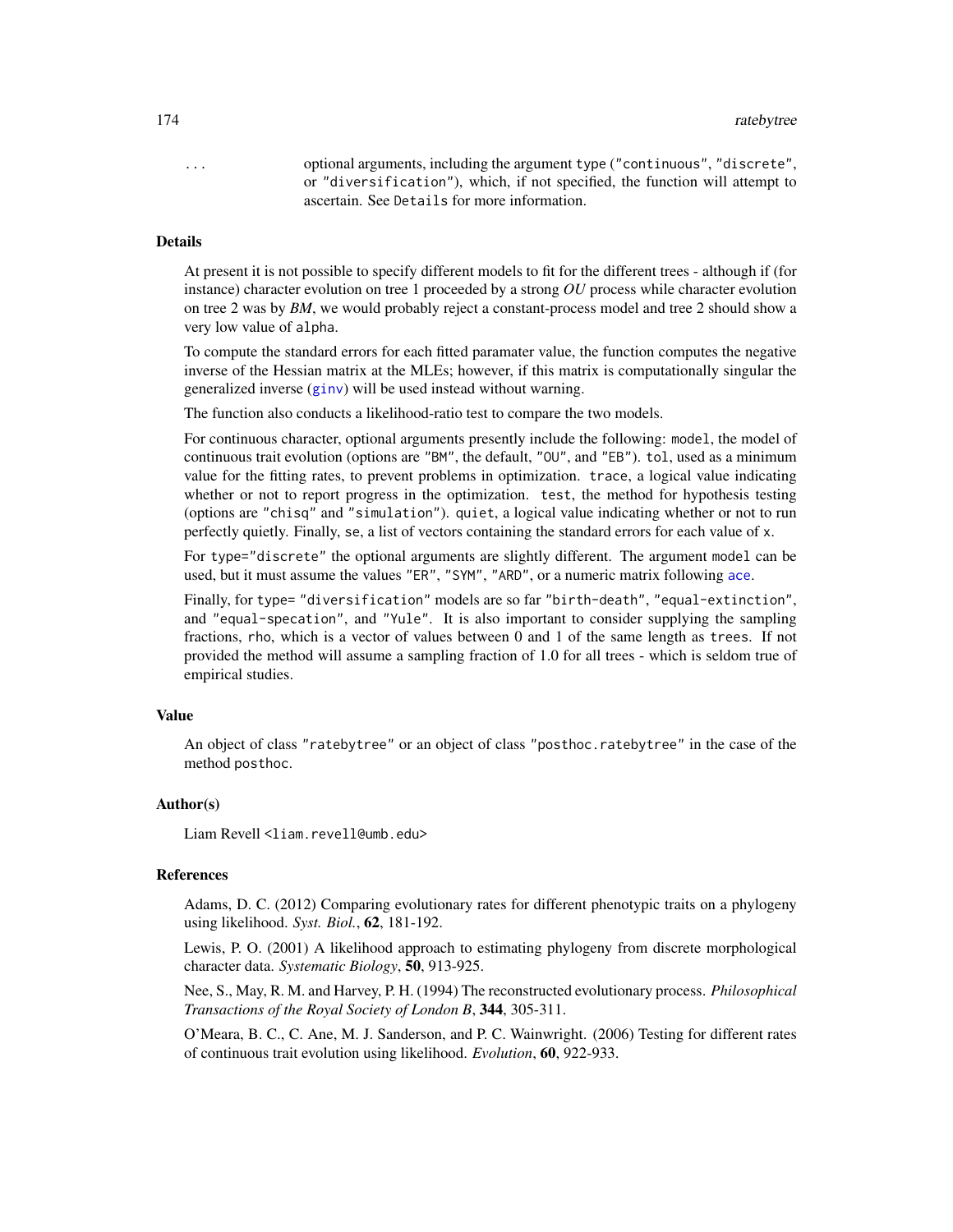#### rateshift 175

Stadler, T. (2012) How can we improve the accuracy of macroevolutionary rate estimates? *Systematic Biology*, 62, 321-329.

Revell, L. J. (2012) phytools: An R package for phylogenetic comparative biology (and other things). *Methods Ecol. Evol.*, 3, 217-223.

Revell, L. J. (2018) Comparing the rates of speciation and extinction between phylogenetic trees. emphEcology and Evolution, 8, 5303-5312.

Revell, L. J., Gonzalez-Valenzuela, L. E., Alfonso, A., Castellanos-Garcia, L. A., Guarnizo, C. E., and Crawford, A. J. (2018) Comparing evolutionary rates between trees, clades, & traits. *Methods Ecol. Evol.*, 9, 994-1005.

#### See Also

[brownie.lite](#page-32-0), [fitMk](#page-83-0)

#### rateshift *Find the temporal position of one or more rate shifts*

#### Description

Function finds the location of one or more rate shifts. likSurface.rateshift plots the likelihood surface (which is sometimes quite rugged).

#### Usage

```
rateshift(tree, x, nrates=1, niter=10, method="ML", ...)
## S3 method for class 'rateshift'
plot(x, \ldots)likSurface.rateshift(tree, x, nrates=2, shift.range=NULL,
   density=20, plot=TRUE, ...)
```

| tree    | object of class "phylo".                                                                                                                                                                                                                                                                                                                                                                                                                                                                |
|---------|-----------------------------------------------------------------------------------------------------------------------------------------------------------------------------------------------------------------------------------------------------------------------------------------------------------------------------------------------------------------------------------------------------------------------------------------------------------------------------------------|
| X       | vector of phenotypic trait values for species. $names(x)$ should contain the<br>species names and match tree\$tip.label. For plot method, x is an object<br>of class "rateshift".                                                                                                                                                                                                                                                                                                       |
| nrates  | number of rates.                                                                                                                                                                                                                                                                                                                                                                                                                                                                        |
| niter   | number of iterations of optimization routine to ensure convergence.                                                                                                                                                                                                                                                                                                                                                                                                                     |
| method  | optimization method. Can be "ML" (maximum likelihood) or "REML" (restricted<br>maximum likelihood).                                                                                                                                                                                                                                                                                                                                                                                     |
| $\cdot$ | optional arguments. In the case of the plot method, these will be passed to<br>plotSimmap. For rateshift, optional arguments include: tol, tolerance; plot<br>& print, logical values indicating whether to plot or print the progress of the<br>optimization (default to FALSE); quiet, logical argument indicating whether to<br>suppress all notifications (defaults to FALSE); minL, numeric value; and fixed. shift,<br>either a vector of fixed shift points, or a logical value. |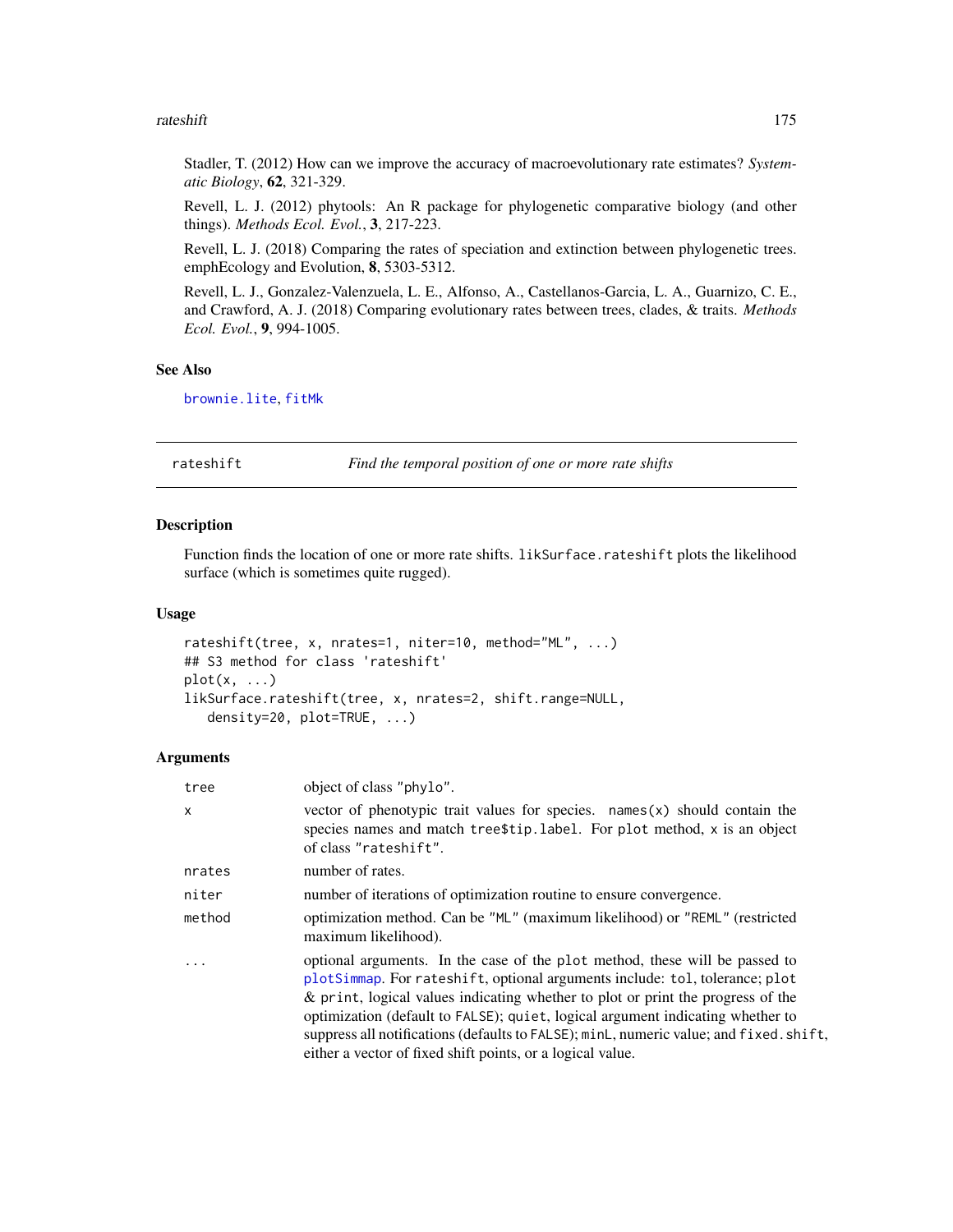176 read.newick

| shift.range | for likSurface.rateshift.                                                                 |
|-------------|-------------------------------------------------------------------------------------------|
| densitv     | for likSurface.rateshift.                                                                 |
| plot        | logical argument for likSurface.rateshift. If plot=FALSE then the surface<br>is returned. |

# Value

A fitted object of class "rateshift", or, in the case of likSurface.rateshift, a likelihood surface for the shift points.

#### Author(s)

Liam Revell <liam.revell@umb.edu>

### References

Revell, L. J. (2012) phytools: An R package for phylogenetic comparative biology (and other things). *Methods Ecol. Evol.*, 3, 217-223.

### See Also

[brownie.lite](#page-32-0)

read.newick *Newick or Nexus style tree reader*

# Description

The function read.newick reads a simple Newick style tree from file.

The function readNexus reads a Nexus formatted tree, optionally with bootstrap values as node labels.

#### Usage

```
read.newick(file="", text, ...)
readNexus(file="", format=c("standard","raxml"))
```

| file     | name of text file with single Newick style tree or multiple trees, one per line.<br>For readNexus this should be a Nexus format tree.                                                                                                                          |
|----------|----------------------------------------------------------------------------------------------------------------------------------------------------------------------------------------------------------------------------------------------------------------|
| text     | character string containing tree.                                                                                                                                                                                                                              |
| format   | file format (source) for readNexus. In the case of format="standard", read.nexus<br>from <i>ape</i> will be used internally. For format="raxml", the parser assumes that<br>bootstrap values have been stored as node labels in the format [&label=bootstrap]. |
| $\cdots$ | optional arguments to be passed to scan. Note that if the arguments sep or<br>what are supplied this could generate an error. Useful optional arguments might<br>include skip (number of lines to skip) and nlines (number of lines to read).                  |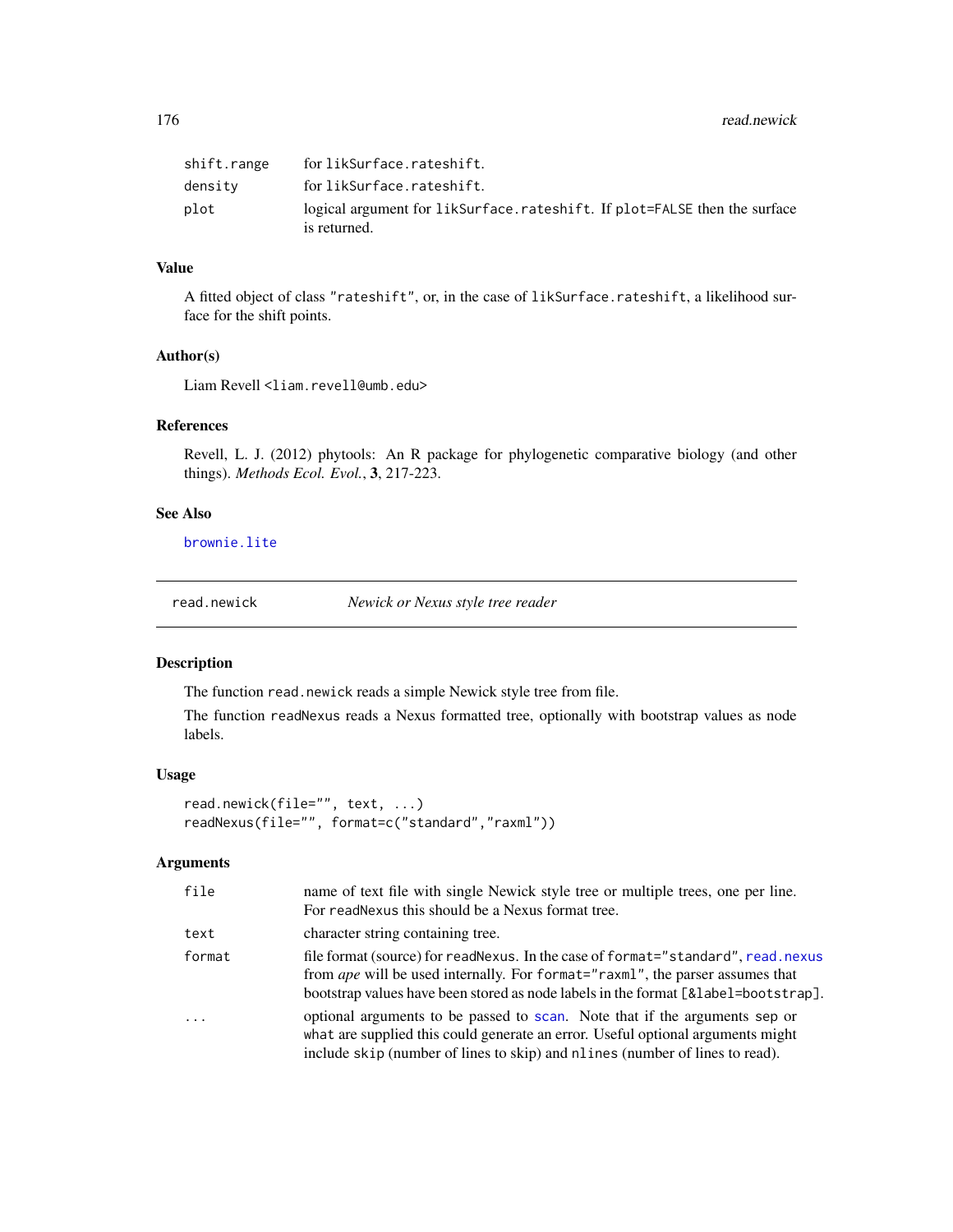### read.simmap 177

### Details

The function read.newick is almost completely redundant with [read.tree](#page-0-0). At the time of development, it was more 'robust' than read.tree in that it didn't fail if the tree contained so-called 'singles' (nodes with only one descendant); however, read.tree can now handle singleton nodes without difficulty.

The function readNexus can read a Nexus formatted tree from file (like [read.nexus](#page-0-0)); however, it can also parse the node labels as bootstrap values. This is the output format from the software *RAxML*. For Nexus tree files with complex node labels (e.g., from the software *MrBayes*) it will probably fail to parse node labels correctly, if at all.

### Value

An object of class "phylo", possibly containing singles (see [collapse.singles](#page-0-0)); or an object of class "multiPhylo".

# Author(s)

Liam Revell <liam.revell@umb.edu>

# References

Revell, L. J. (2012) phytools: An R package for phylogenetic comparative biology (and other things). *Methods Ecol. Evol.*, 3, 217-223.

#### See Also

[read.tree](#page-0-0), [read.nexus](#page-0-0)

#### Examples

```
tree<-"((Human,Chimp),Gorilla),Monkey);"
phy<-read.newick(text=tree)
```
<span id="page-176-0"></span>read.simmap *Read SIMMAP style trees from file*

#### **Description**

This reads one or multiple SIMMAP style trees from file.

#### Usage

```
read.simmap(file="", text, format="nexus", rev.order=TRUE, version=1)
```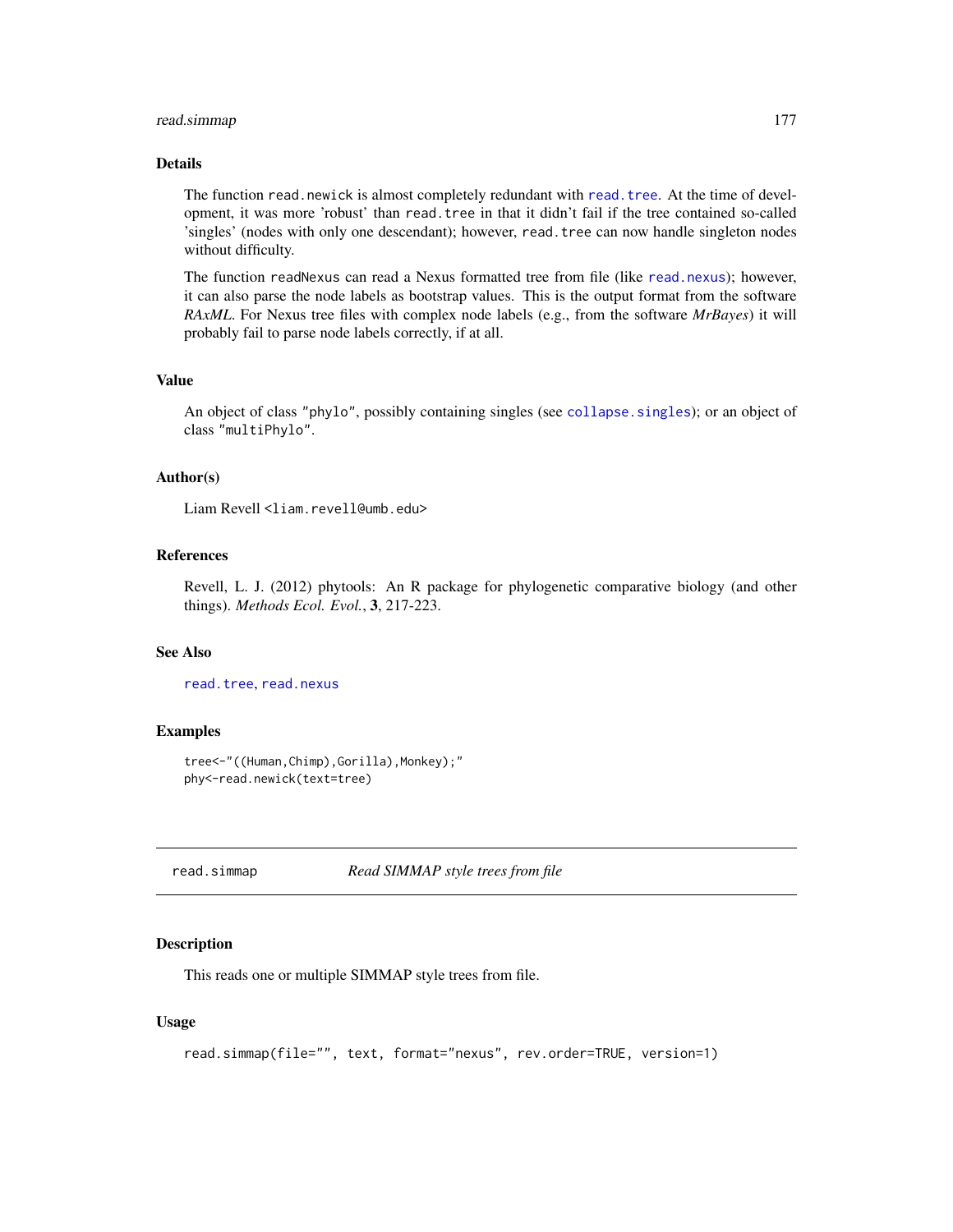### **Arguments**

| file      | name of text file with one or multiple SIMMAP v1.0 or v1.5 style trees.                                                                                                                                                    |
|-----------|----------------------------------------------------------------------------------------------------------------------------------------------------------------------------------------------------------------------------|
| text      | character string containing the tree. If version=1.5 this argument is ignored.<br>(This format tree can only be read from file in the present version.)                                                                    |
| format    | format of the trees: either "phylip" or "nexus" - the latter is the default output<br>from SIMMAP. If version=1.5 this argument is ignored.                                                                                |
| rev.order | a logical value indicating whether the states and times along each branch is<br>given (from root to tip) in right-to-left order (if TRUE) or in left-to-right order.<br>If version=1.5 this argument is ignored.           |
| version   | version of SIMMAP for input tree. If the tree(s) was/were simulated in SIMMAP<br>$v1.0$ or written to file by link{make.simmap} then version=1.0; if the tree(s)<br>was/were simulated using SIMMAP v1.5 then version=1.5. |

# Details

This function now accepts trees in both SIMMAP v1.0 and SIMMAP v1.5 format. In addition, it can read a more flexible format than is produced by SIMMAP (for instance, multi-character mapped states and more than 7 mapped states). Uses some modified code from [read.nexus](#page-0-0) from the "ape" package to read the NEXUS block created by SIMMAP. Also creates the attribute "map.order" which indicates whether the stochastic map was read in from left to right or right to left. This attribute is used by default by write. simmap to write the tree in the same order.

#### Value

A modified object of class "phylo" (or list of class "multiPhylo") with the following additional elements:

| maps        | a list of named vectors containing the times spent in each state on each branch,    |
|-------------|-------------------------------------------------------------------------------------|
|             | in the order in which they occur.                                                   |
| mapped.edge | a matrix containing the total time spent in each state along each edge of the tree. |

### Author(s)

Liam Revell <liam.revell@umb.edu>

### References

Bollback, J. P. (2006) Stochastic character mapping of discrete traits on phylogenies. *BMC Bioinformatics*, 7, 88.

Paradis, E., J. Claude, and K. Strimmer (2004) APE: Analyses of phylogenetics and evolution in R language. *Bioinformatics*, 20, 289-290.

Revell, L. J. (2012) phytools: An R package for phylogenetic comparative biology (and other things). *Methods Ecol. Evol.*, 3, 217-223.

#### See Also

[brownie.lite](#page-32-0), [evol.vcv](#page-65-0), [read.tree](#page-0-0), [read.nexus](#page-0-0)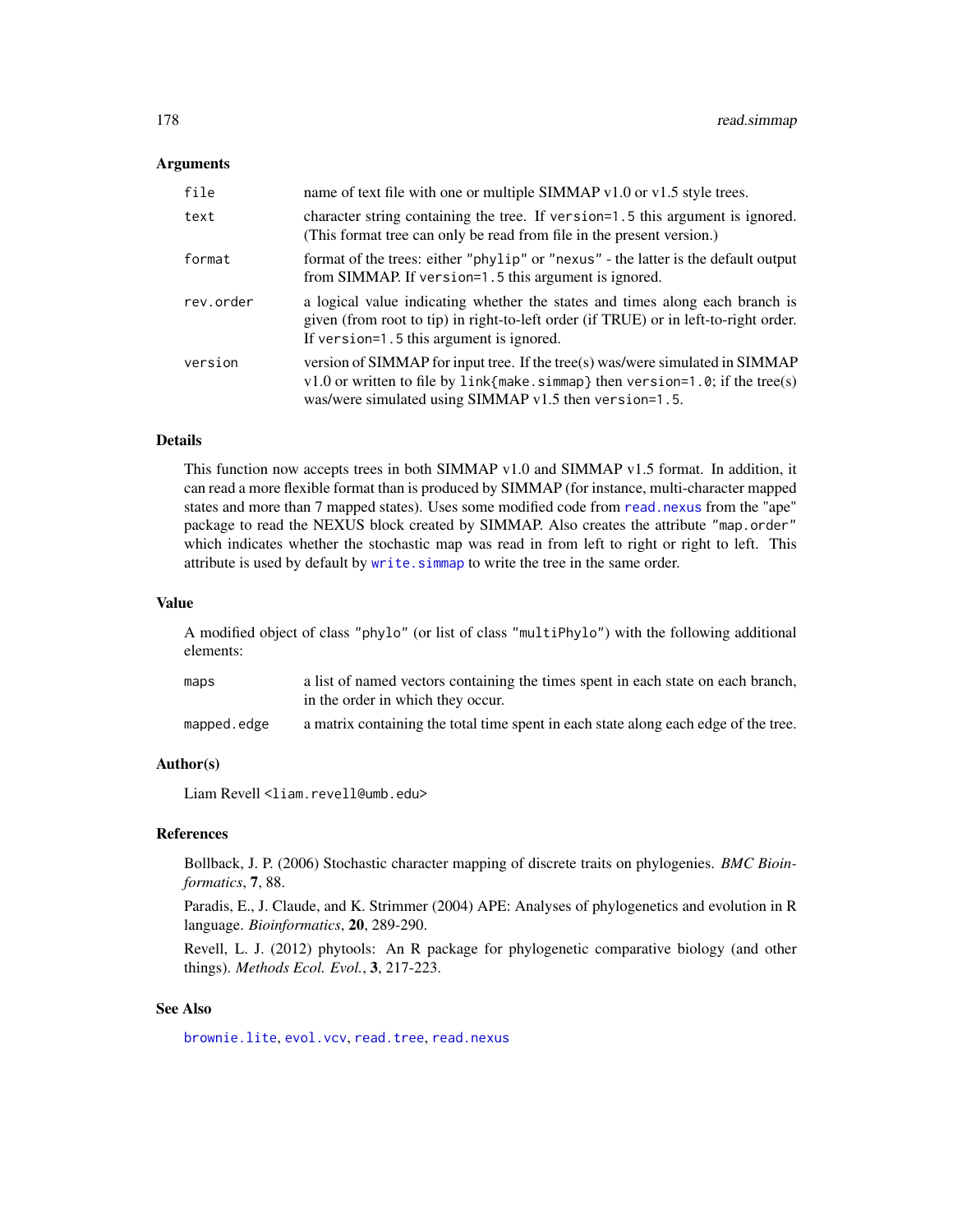reorder.backbonePhylo *Reorders a backbone phylogeny*

# Description

Function reorders an object of class "backbonePhylo".

#### Usage

```
## S3 method for class 'backbonePhylo'
reorder(x, order="cladewise", ...)
```
# Arguments

| x                       | an object of class "backbonePhylo".              |
|-------------------------|--------------------------------------------------|
| order                   | order. See reorder phylo for possible orderings. |
| $\cdot$ $\cdot$ $\cdot$ | optional arguments.                              |

# Value

An object of class "backbonePhylo".

### Author(s)

Liam Revell <liam.revell@umb.edu>

# References

Revell, L. J. (2012) phytools: An R package for phylogenetic comparative biology (and other things). *Methods Ecol. Evol.*, 3, 217-223.

#### See Also

[phylo.toBackbone](#page-150-0)

reorderSimmap *Reorder edges of a simmap tree*

#### Description

Function returns a reordered modified "phylo" object by using reorder.phylo but then sorting the additional elements \$mapped.edge and \$maps to have the same order as \$edge.

### Usage

```
reorderSimmap(tree, order="cladewise", index.only=FALSE, ...)
```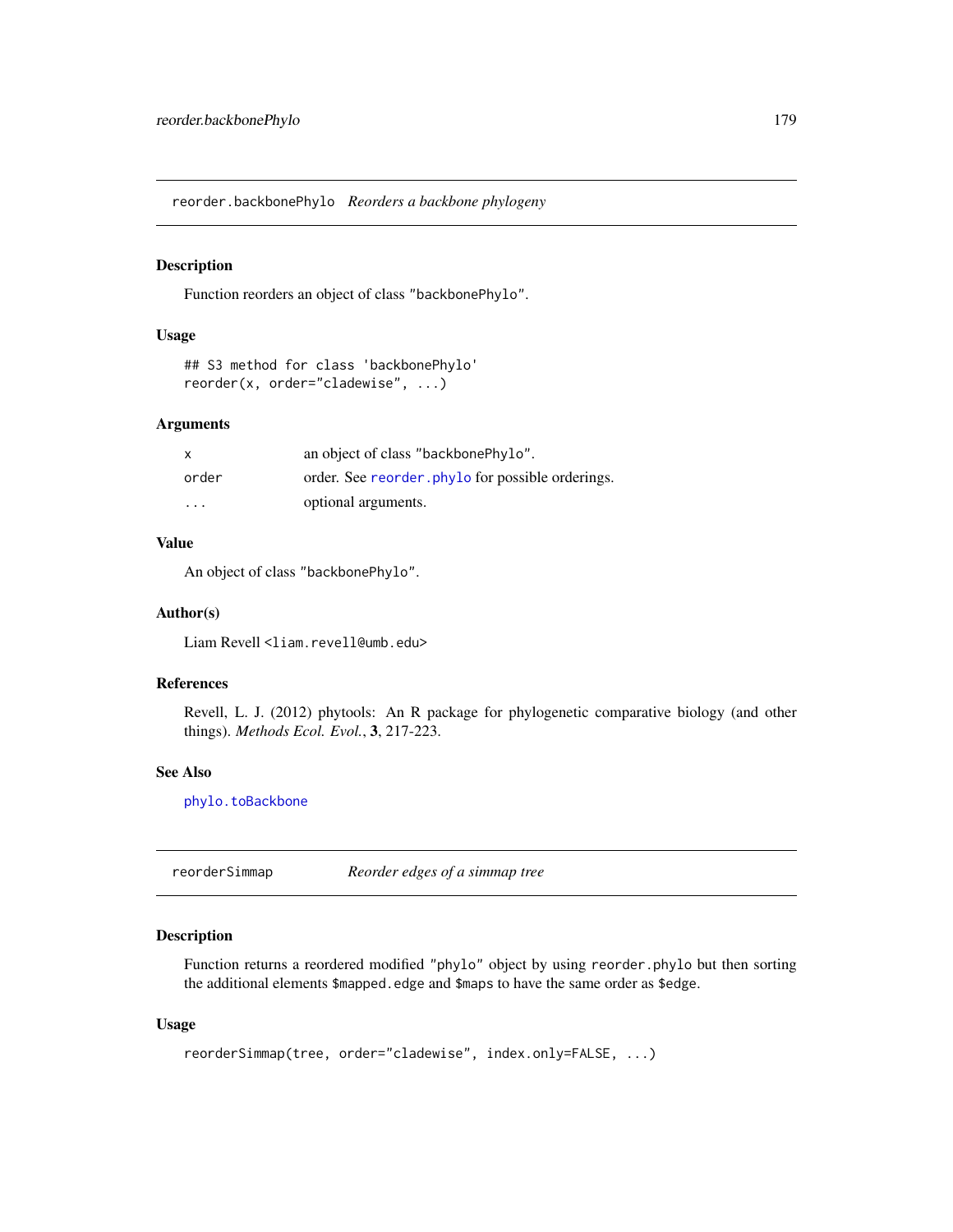# Arguments

| tree                    | a modified object of class "phylo".                                |
|-------------------------|--------------------------------------------------------------------|
| order                   | either "cladewise" or "pruningwise" (see reorder.phylo).           |
| index.only              | logical value indicating whether only an index should be returned. |
| $\cdot$ $\cdot$ $\cdot$ | other arguments.                                                   |

# Value

A modified object of class "phylo".

#### Author(s)

Liam Revell <liam.revell@umb.edu>

# References

Revell, L. J. (2012) phytools: An R package for phylogenetic comparative biology (and other things). *Methods Ecol. Evol.*, 3, 217-223.

### See Also

[reorder.phylo](#page-0-0), [plotSimmap](#page-160-0)

rep.phylo *Replicate a tree or set of trees*

### Description

S3 method rep for object of class "phylo" or "multiPhylo". repPhylo is just an alias for rep.phylo and rep.multiPhylo.

### Usage

```
## S3 method for class 'phylo'
rep(x, \ldots)## S3 method for class 'multiPhylo'
rep(x, \ldots)repPhylo(tree, times)
```

| tree    | object of class "phylo".                                  |
|---------|-----------------------------------------------------------|
| times   | number of times to replicate tree.                        |
| X       | for S3 method an object of class "phylo" or "multiPhylo". |
| $\cdot$ | other arguments for rep (specifically, times).            |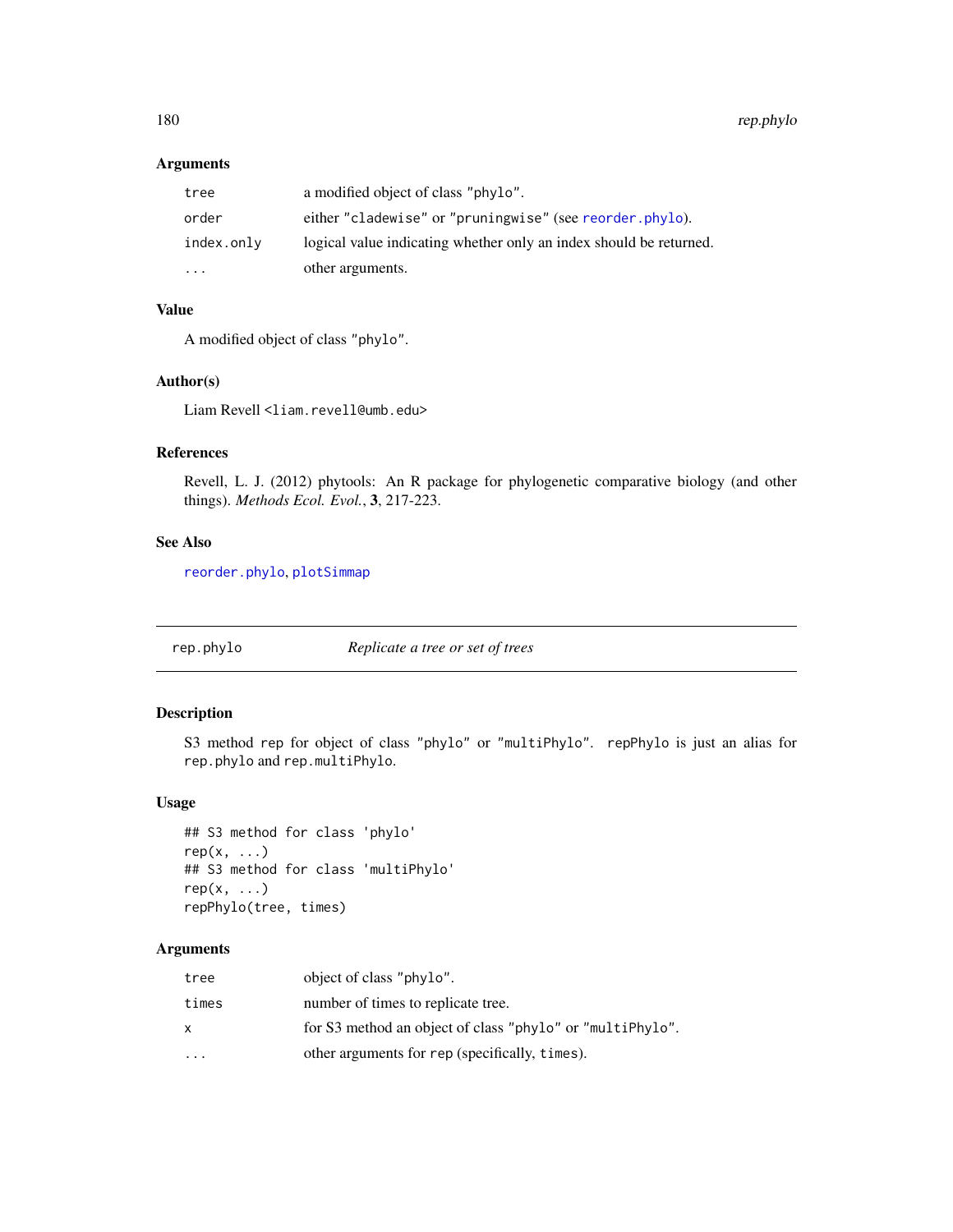#### reroot and the set of the set of the set of the set of the set of the set of the set of the set of the set of the set of the set of the set of the set of the set of the set of the set of the set of the set of the set of th

# Value

An object of class "multiPhylo".

# Author(s)

Liam Revell <liam.revell@umb.edu>

# References

Revell, L. J. (2012) phytools: An R package for phylogenetic comparative biology (and other things). *Methods Ecol. Evol.*, 3, 217-223.

# See Also

[c.phylo](#page-0-0), [rep](#page-0-0)

# Examples

```
tree<-pbtree(n=100)
trees<-rep(tree,100)
```
reroot *Re-root a tree along an edge*

# Description

This function re-roots a phylogenetic tree at an arbitrary position along an edge.

# Usage

reroot(tree, node.number, position=NULL, interactive=FALSE, ...)

# Arguments

| tree        | a phylogenetic tree in "phylo" format.                                                                                                                                            |
|-------------|-----------------------------------------------------------------------------------------------------------------------------------------------------------------------------------|
| node.number | number of the node descending from the target branch in treesedge - this can<br>also be a tip in which case the node number is the index number of the tip in<br>tree\$tip.label. |
| position    | position along the target edge at which to re-root the tree. If not supplied, then<br>the tree will be re-rooted <i>at</i> the node or tip.                                       |
| interactive | logical value indicating whether to use interactive mode (defaults to interactive=<br>FALSE).                                                                                     |
| $\cdots$    | arguments to be passed to plotTree for interactive=TRUE only.                                                                                                                     |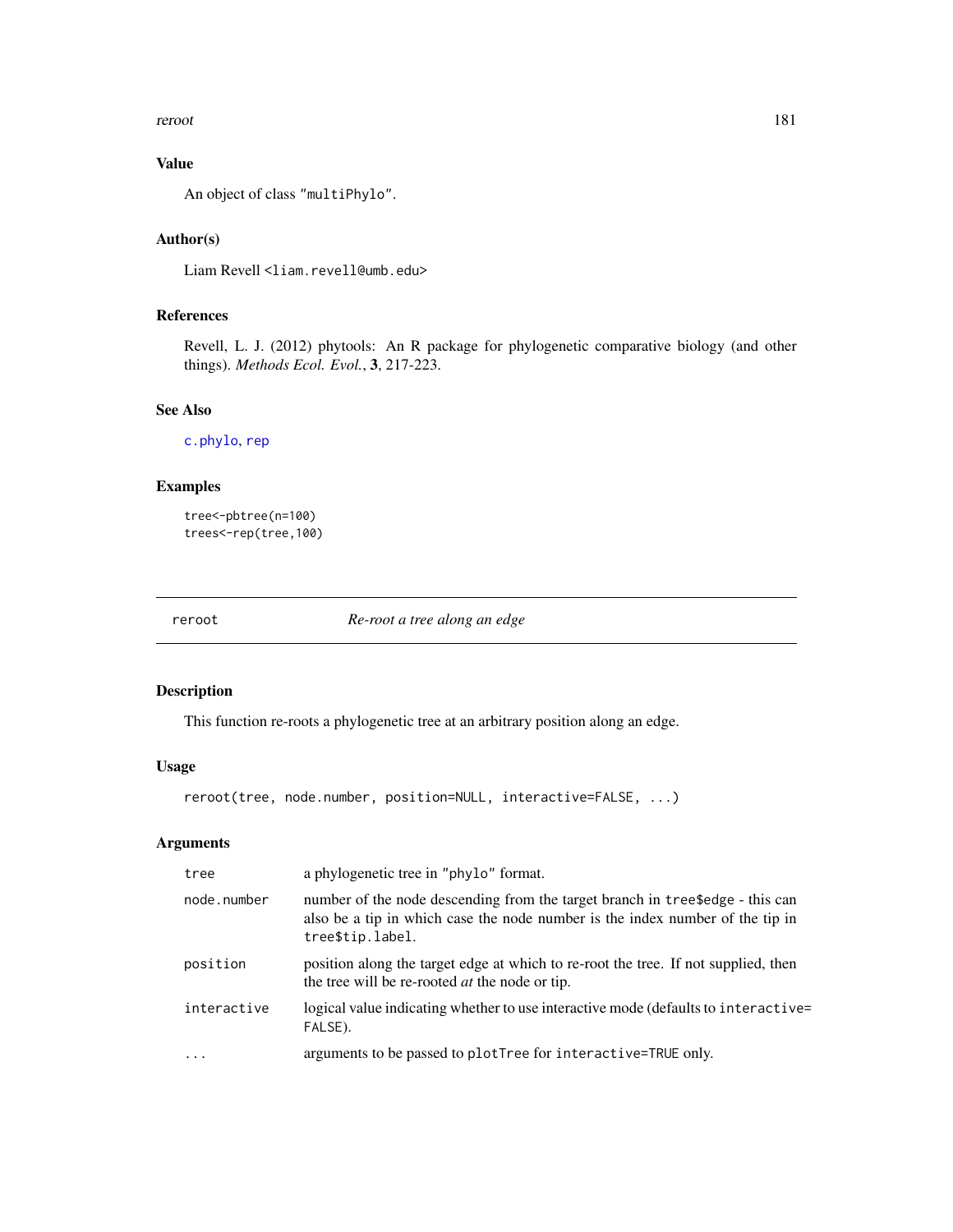# Details

This function had an error for rootings along edges descended from the root node for phytools<=0.2- 47. This should be fixed in the present version. Now uses [paste.tree](#page-131-0), [root](#page-0-0), and [splitTree](#page-199-0) internally. Earlier versions also had an error related to node labels. This should be fixed in phytools>=0.4-47.

#### Value

A phylogenetic tree in "phylo" format.

# Author(s)

Liam Revell <liam.revell@umb.edu>

# References

Paradis, E., J. Claude, and K. Strimmer (2004) APE: Analyses of phylogenetics and evolution in R language. *Bioinformatics*, 20, 289-290.

Revell, L. J. (2012) phytools: An R package for phylogenetic comparative biology (and other things). *Methods Ecol. Evol.*, 3, 217-223.

#### See Also

[splitTree](#page-199-0), [paste.tree](#page-131-0), [root](#page-0-0)

<span id="page-181-0"></span>rerootingMethod *Get marginal ancestral state reconstructions by re-rooting*

#### Description

This function uses the re-rooting method of Yang et al. (1995) to get the marginal ancestral state estimates for each internal node of the tree using likelihood. This method get the conditional scaled likelihoods for the root node (which is the same as the marginal ancestral state reconstruction for that node) and successively moves the root to each node in the tree. The function can also return the posterior probabilities for the tip nodes of the tree.

#### Usage

```
rerootingMethod(tree, x, model=c("ER","SYM"), ...)
```
#### Arguments

| tree | an object of class "phylo".                                                             |
|------|-----------------------------------------------------------------------------------------|
| x.   | a vector of tip values for species, or a matrix containing the prior probability        |
|      | that the tip is in each state. If x is a vector, then names $(x)$ should be the species |
|      | names. If x is a matrix of prior probabilities, then rownames should be species         |
|      | names, column names should be states for the discrete character, and rows of            |
|      | the matrix should sum to 1.0.                                                           |

<span id="page-181-1"></span>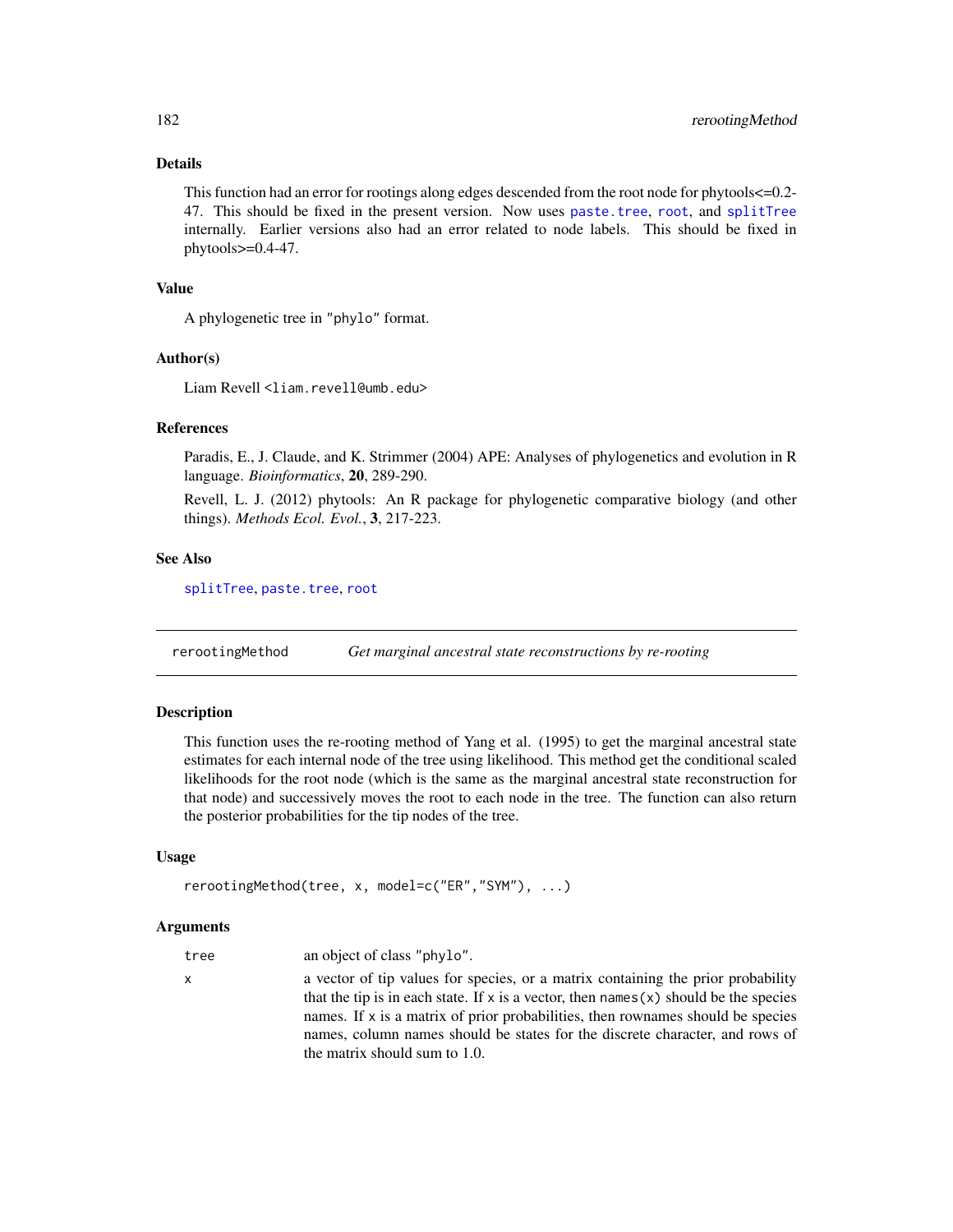| $\cdots$ | model | any revsersible model. model=c("ER", "SYM") recommended.                                                                                                                                                                                                                                                                                                                                                                                                                                                                                                    |
|----------|-------|-------------------------------------------------------------------------------------------------------------------------------------------------------------------------------------------------------------------------------------------------------------------------------------------------------------------------------------------------------------------------------------------------------------------------------------------------------------------------------------------------------------------------------------------------------------|
|          |       | optional arguments. Presently the logical argument tips. If tips=TRUE, then<br>the function will also compute the empirical Bayes posterior probabilities of the<br>tips following Yang (2006). Note that $\dots$ is passed internally to fit Mk, but<br>should be used in this way with caution because any arguments that conflict<br>with the default arguments of the method will cause the function execution to<br>fail. The most practical use of this would be to force a particular value of the<br>transition matrix, Q, via the argument fixedQ. |

#### Details

This function calls [fitMk](#page-83-0) internally. fitMk uses some code adapted from ace in the ape package.

print and plot methods are now available for the object class.

# Value

An object of class "rerootingMethod" containing at least the following elements:

| loglik       | the log-likelihood.                                                                        |
|--------------|--------------------------------------------------------------------------------------------|
| 0            | the fitted transition matrix between states.                                               |
| marginal.anc | the marginal ancestral state reconstructions for each node (and, optionally, each<br>tip). |

# Author(s)

Liam Revell <liam.revell@umb.edu>

# References

Paradis, E., J. Claude, and K. Strimmer (2004) APE: Analyses of phylogenetics and evolution in R language. *Bioinformatics*, 20, 289-290.

Revell, L. J. (2012) phytools: An R package for phylogenetic comparative biology (and other things). *Methods Ecol. Evol.*, 3, 217-223.

Yang, Z., Kumar, S., Nei, M. (1995) A new method of inference of ancestral nucleotide and amino acid sequences. *Genetics*, 141, 1641-1650.

#### See Also

[ace](#page-0-0), [fitMk](#page-83-0), [make.simmap](#page-107-0)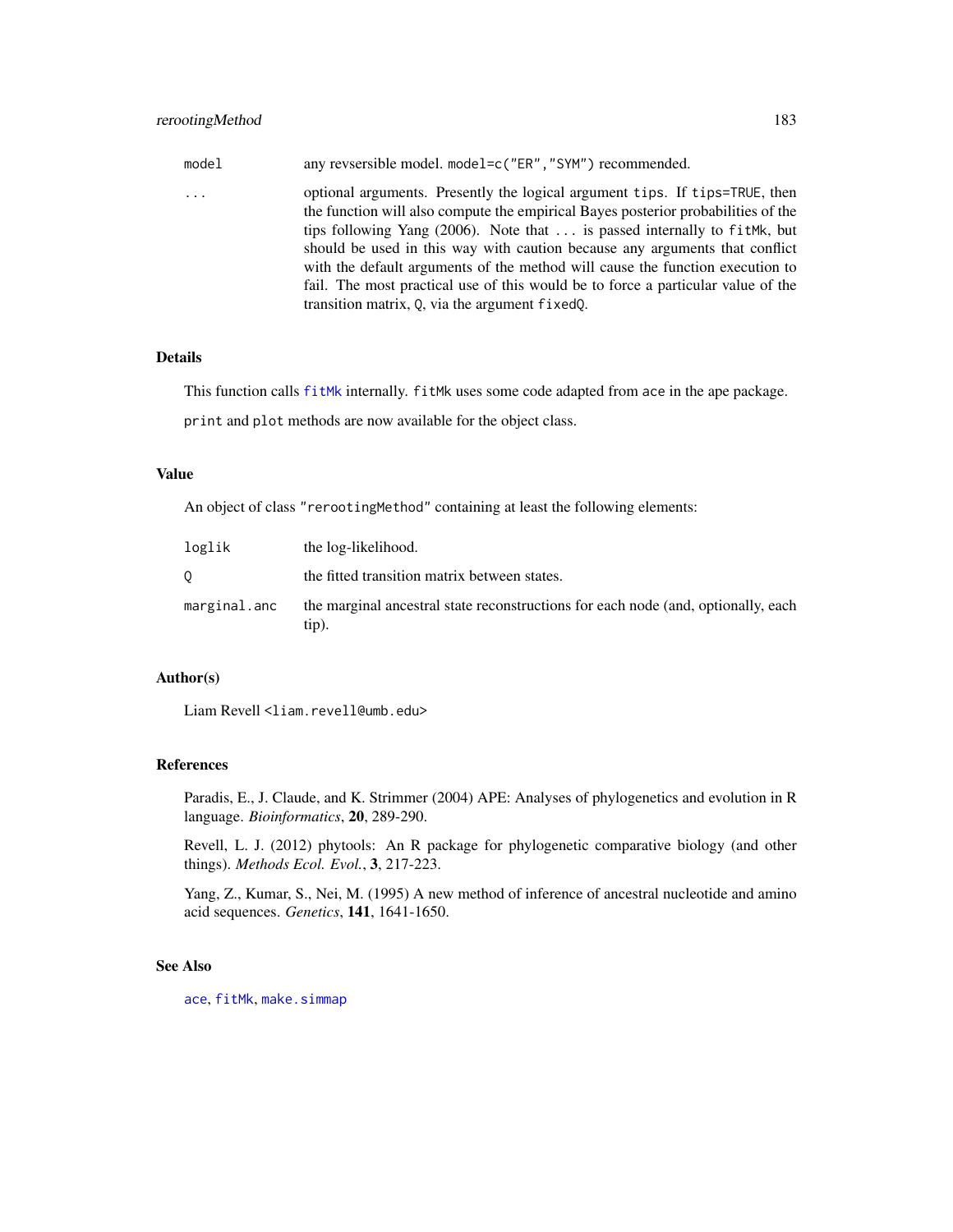This function scales a tree with a mapped discrete character to an arbitrary total height, preserving the relative time spent in each state along each edge.

#### Usage

```
rescaleSimmap(tree, ...)
```
# Arguments

| tree                    | a phylogenetic tree in modified "phylo" format with a discrete character map-<br>ping (e.g., see read. simmap or make. simmap). |
|-------------------------|---------------------------------------------------------------------------------------------------------------------------------|
| $\cdot$ $\cdot$ $\cdot$ | other arguments, such as depth.                                                                                                 |

#### Details

Replaces rescaleTree (now rescale.phylo) in the 'geiger' package for SIMMAP style trees.

# Value

A phylogenetic tree in modified "phylo" format.

#### Author(s)

Liam Revell <liam.revell@umb.edu>

#### References

Revell, L. J. (2012) phytools: An R package for phylogenetic comparative biology (and other things). *Methods Ecol. Evol.*, 3, 217-223.

#### See Also

[make.simmap](#page-107-0), [read.simmap](#page-176-0)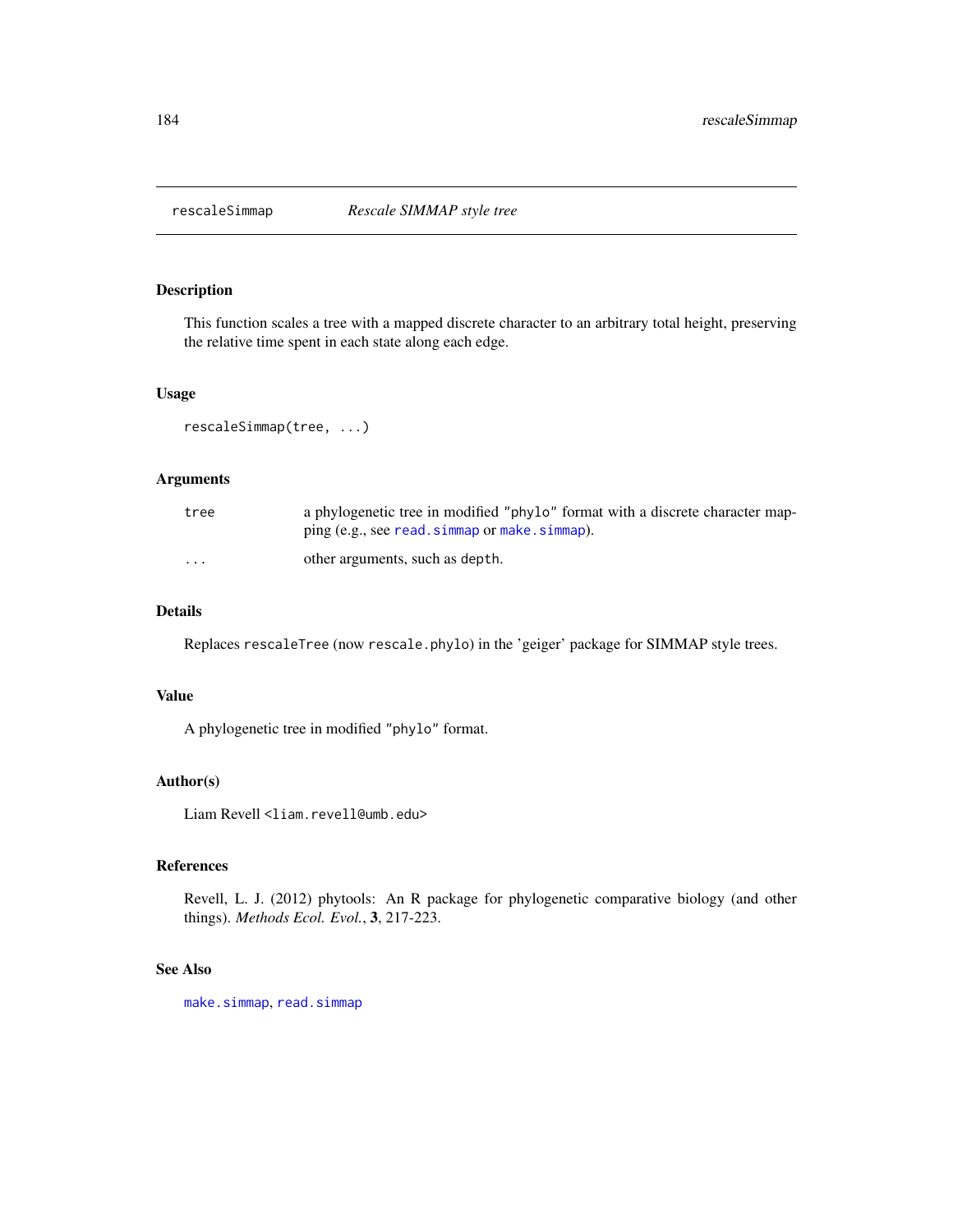This functions resolves a single multifurcation or all multifurcations in a tree in all possible ways. If the input tree has edge lengths, then the resolutions will use internal edges of zero length.

#### Usage

```
resolveNode(tree,node)
resolveAllNodes(tree)
```
#### Arguments

| tree | an object of class "phylo".                            |
|------|--------------------------------------------------------|
| node | for resolve Node, the node with a polytomy to resolve. |

#### Details

For resolveNode applied to a multifurcation with *n* descendants, the number of resolved trees will be equal to the number of possible rooted trees of *n* taxa. (For instance, three for a trifurcation, 15 for a quadrifurcation, and so on.)

For resolveAllNodes the number of fully resolved trees will be equal to the product of numbers for resolveNode applied to each multifurcation separately. (For instance, 45 for a tree containing one trifurcation and one quadrifurcation.)

#### Value

An object of class "multiPhylo" - or, if the input tree is already fully resolved, an object of class "phylo" indentical to tree.

#### Author(s)

Liam Revell <liam.revell@umb.edu>

# References

Revell, L. J. (2012) phytools: An R package for phylogenetic comparative biology (and other things). *Methods Ecol. Evol.*, 3, 217-223.

#### See Also

[multi2di](#page-0-0)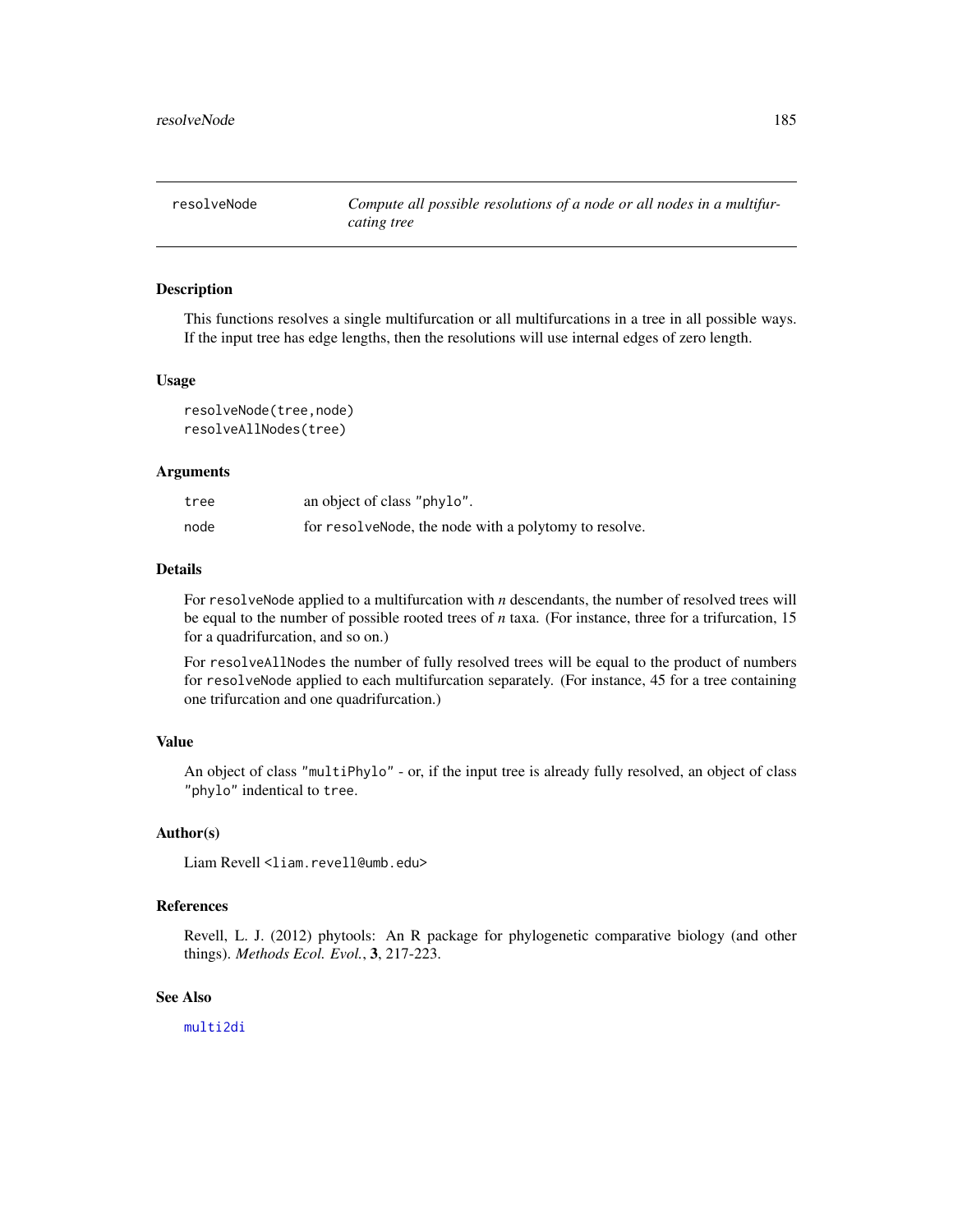The function [rotate](#page-0-0)Nodes is a simple wrapper for rotate which rotates a set of nodes or all nodes.

The function rotate.multi finds all possible rotations around a multifurcating node, given by node. This will be an object of class "multiPhylo", assuming that the node specified is indeed a multifurcation.

The function allRotations computes all possible rotated trees for a given input phylogeny. For a binary tree, this is generally two raised to the power of the number of internal nodes (so a very large number, if *N* is even modest in size).

#### Usage

```
rotateNodes(tree, nodes, polytom=c(1,2), ...)
rotate.multi(tree, node)
allRotations(tree)
```
#### Arguments

| tree              | object of class "phylo".                                                                                                  |
|-------------------|---------------------------------------------------------------------------------------------------------------------------|
| nodes             | either a single node number to rotate, a vector of node numbers, or the string<br>"all"                                   |
| polytom           | a vector of mode numeric and length two specifying the two clades that should<br>be exchanged in a polytomy (see rotate). |
| node              | a single node to rotate (in the case of rotate multi).                                                                    |
| $\cdot\cdot\cdot$ | optional arguments.                                                                                                       |

#### Details

All three functions also address the problem that the product of multiple rotations from [rotate](#page-0-0) can be non-compliant with the implicit "phylo" standard because the tip numbers in tree\$edge are not in numerical order 1:n for n tips.

#### Value

An object of class "phylo" (i.e., a phylogenetic tree), in the case of rotateNodes, or an object of class "multiPhylo" for rotate.multi or allRotations.

#### Author(s)

Liam Revell <liam.revell@umb.edu>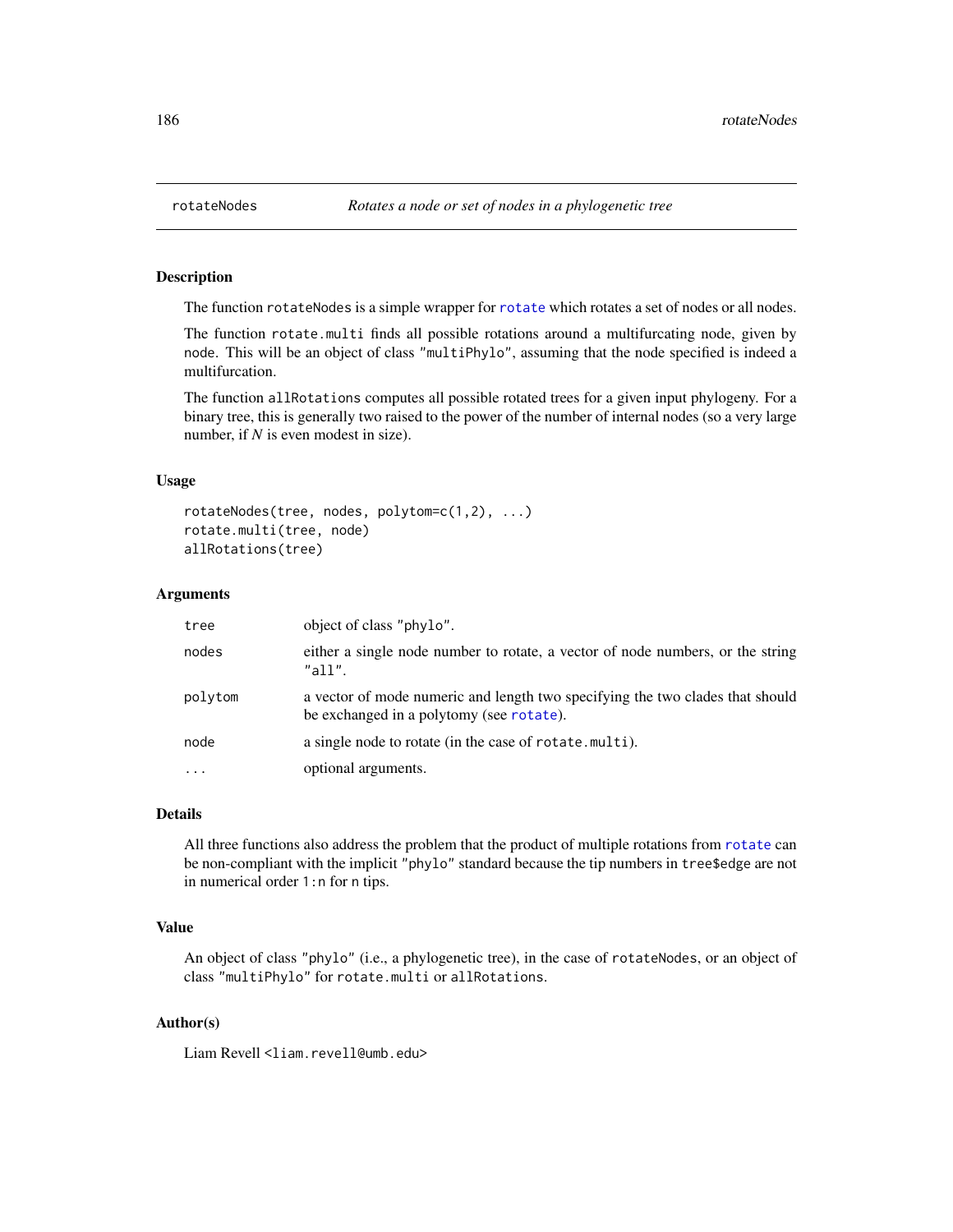# roundBranches 187

# References

Revell, L. J. (2012) phytools: An R package for phylogenetic comparative biology (and other things). *Methods Ecol. Evol.*, 3, 217-223.

roundBranches *Rounds the branch lengths of a tree*

# Description

This function rounds the branch lengths of a tree or trees and reconciles any mappings for objects of class "simmap" or "multiSimmap".

# Usage

```
roundBranches(tree, digits)
```
# Arguments

| tree   | an object of class "phylo", "multiPhylo", "simmap", or "multiSimmap". |
|--------|-----------------------------------------------------------------------|
| digits | number of digits for rounding. Passed to round.                       |

# Value

An object of class "phylo", "multiPhylo", "simmap", or "multiSimmap", with rounded edge lengths.

#### Author(s)

Liam Revell <liam.revell@umb.edu>

# References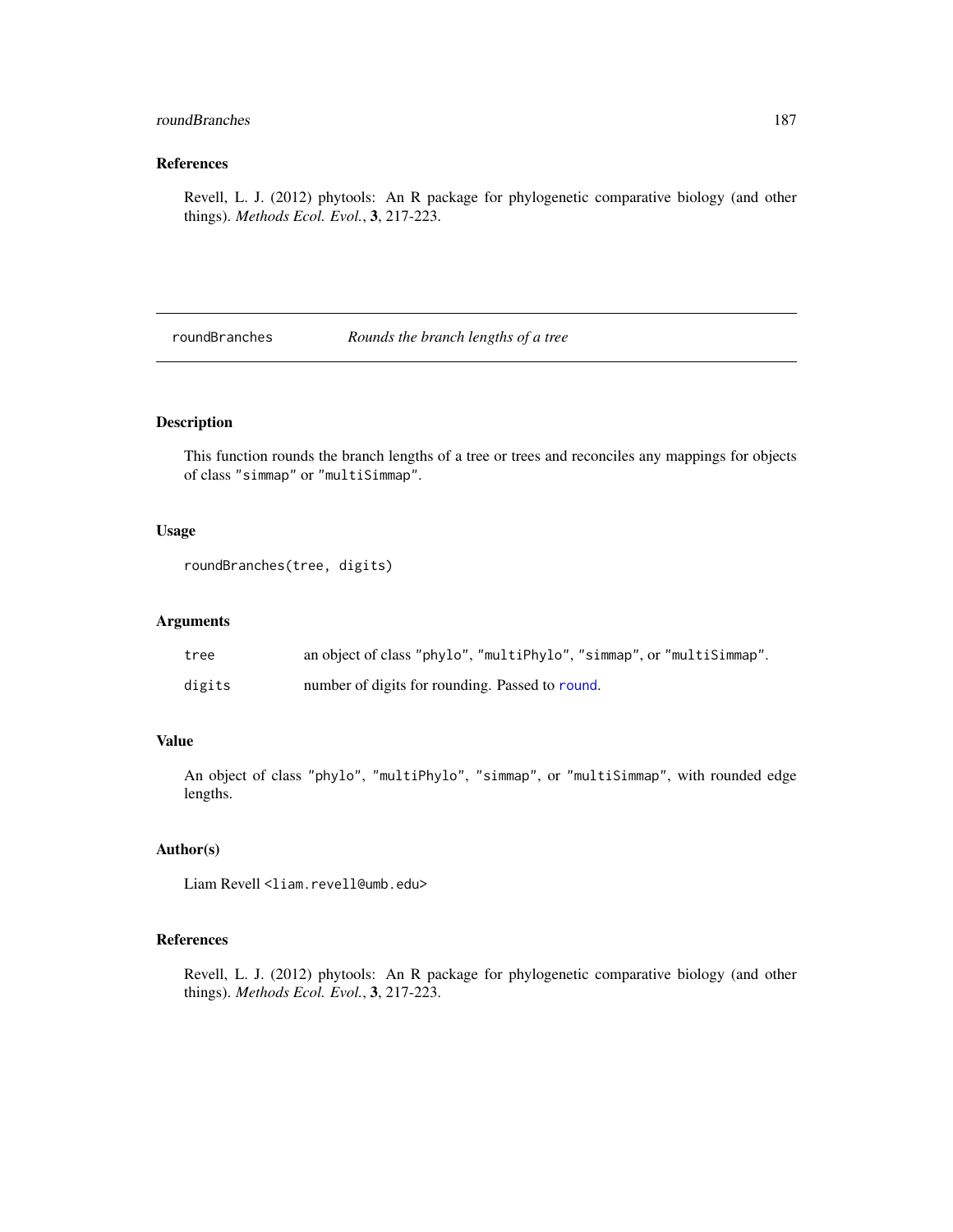<span id="page-187-0"></span>

Function plots one or multiple round phylograms.

#### Usage

```
roundPhylogram(tree, fsize=1.0, ftype="reg", lwd=2, mar=NULL, offset=NULL,
   direction="rightwards", type="phylogram", xlim=NULL, ylim=NULL, ...)
```
# Arguments

| tree      | an object of class "phylo" or "multiPhylo" containing one or multiple phyloge-<br>nies.                                                     |
|-----------|---------------------------------------------------------------------------------------------------------------------------------------------|
| fsize     | relative font size for tip labels.                                                                                                          |
| ftype     | font type - options are "reg", "i" (italics), "b" (bold), or "bi" (bold-italics).                                                           |
| lwd       | line width for plotting.                                                                                                                    |
| mar       | vector containing the margins for the plot to be passed to par. If not specified,<br>the default margins are $[0.1, 0.1, 0.1, 0.1]$ .       |
| offset    | offset for the tip labels.                                                                                                                  |
| direction | plotting direction. Only the option direction="rightwards" is presently sup-<br>ported.                                                     |
| type      | plot type. Can be "phylogram" or "cladogram". If type="cladogram" then<br>the branch lengths are not necessary (and, indeed, are not used). |
| xlim      | x-limits for the plot.                                                                                                                      |
| ylim      | y-limits for the plot.                                                                                                                      |
| .         | optional arguments.                                                                                                                         |

# Details

The underscore character "\_" is automatically swapped for a space in tip labels, as in [plotSimmap](#page-160-0).

# Value

Plots a tree.

#### Author(s)

Liam Revell <liam.revell@umb.edu>

#### References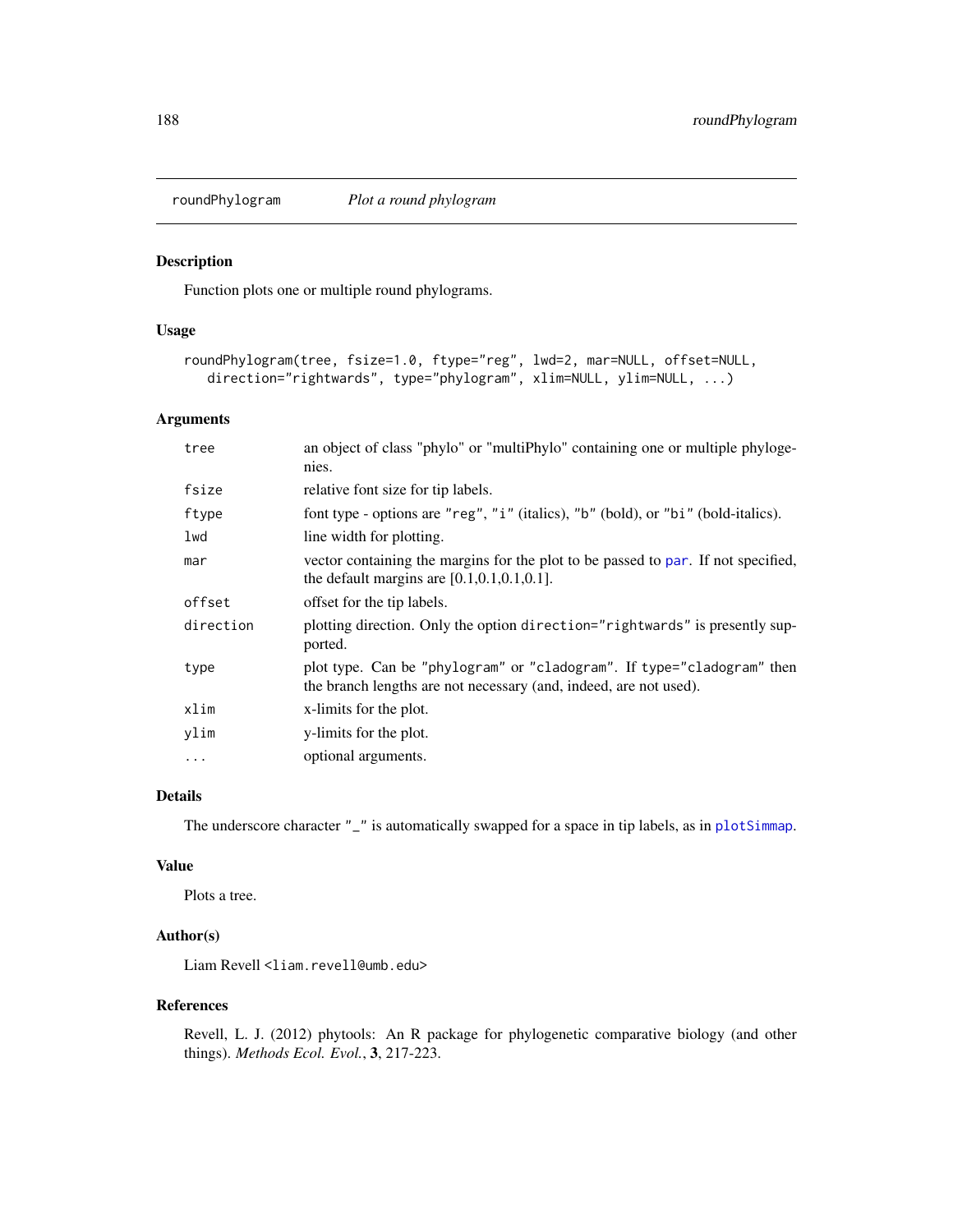#### <span id="page-188-0"></span>rstate and the state of the state of the state of the state of the state of the state of the state of the state of the state of the state of the state of the state of the state of the state of the state of the state of the

# See Also

[plotSimmap](#page-160-0), [plotTree](#page-163-0)

# Examples

```
data(mammal.tree)
roundPhylogram(compute.brlen(mammal.tree),
    fsize=0.8,ftype="i")
par(mar=c(5.1,4.1,4.1,2.1)) ## reset margin to default
```
rstate *Pick a random state according to a vector of probabilities*

#### Description

Primarily an internal function for [make.simmap](#page-107-0).

#### Usage

rstate(y)

# Arguments

y vector of probabilities. Must have names & should probably add to 1.0.

#### Details

This function picks a random element in a vector according to the probability assigned that element. It returns the name. Uses [rmultinom](#page-0-0).

#### Value

A character or string.

#### Author(s)

Liam Revell <liam.revell@umb.edu>

# References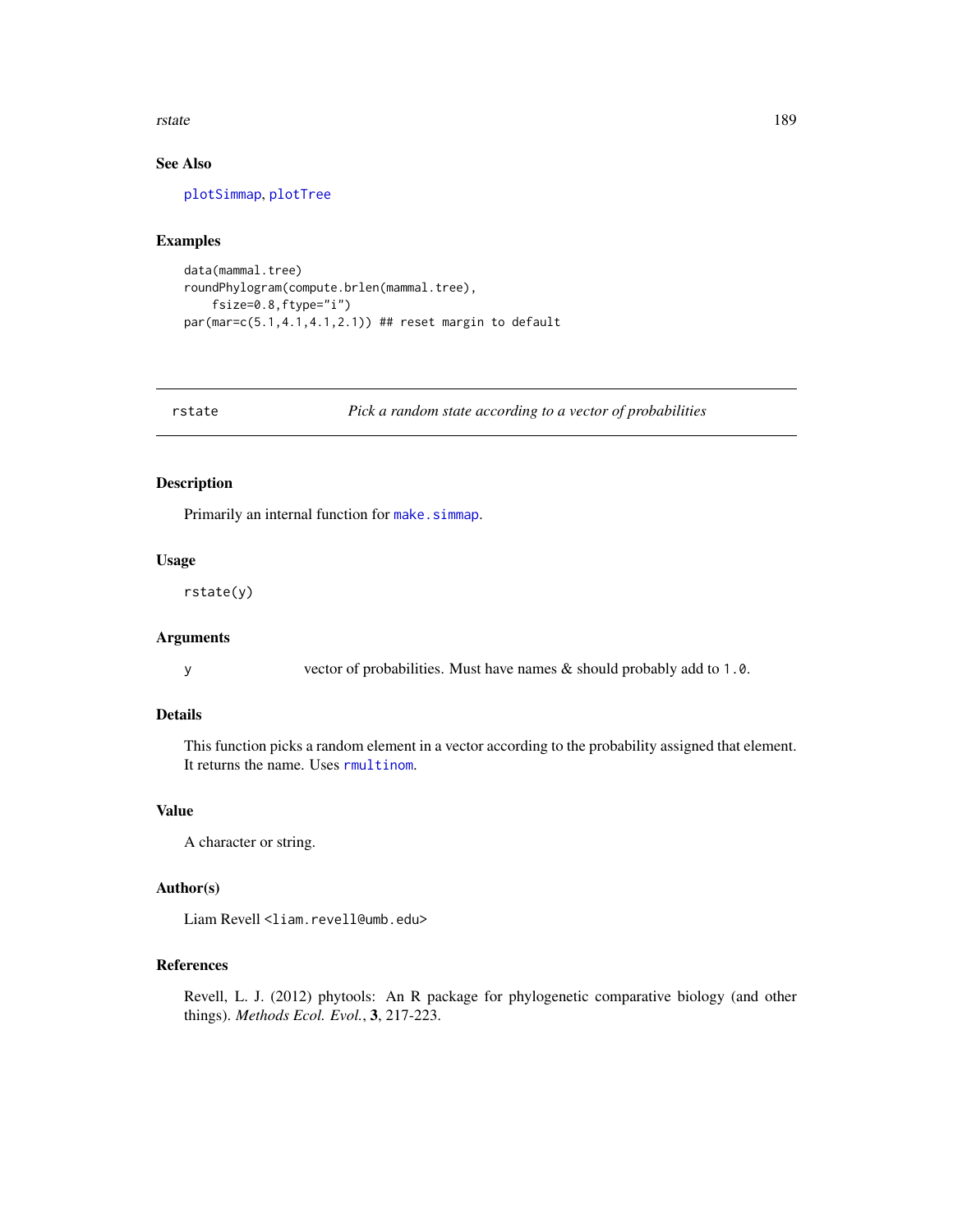Function samples from a set of normal distributions with parameters given in xbar and xvar.

#### Usage

```
sampleFrom(xbar=0, xvar=1, n=1, randn=NULL, type="norm")
```
# Arguments

| xbar  | a named vector of means.                              |
|-------|-------------------------------------------------------|
| xvar  | a named vector of variances.                          |
| n     | a vector containing the sample sizes of each species. |
| randn | a range of sample sizes are to be random.             |
| type  | "norm" is the only distribution implemented so far.   |

# Value

A vector, with labels.

#### Author(s)

Liam Revell <liam.revell@umb.edu>

#### References

Revell, L. J. (2012) phytools: An R package for phylogenetic comparative biology (and other things). *Methods Ecol. Evol.*, 3, 217-223.

setMap *Set color map for various phylogenetic objects of classes*

# Description

Function to change the color map (ramp) in an object of class "contMap", "densityMap", "phyloScattergram", or "multirateBM\_plot".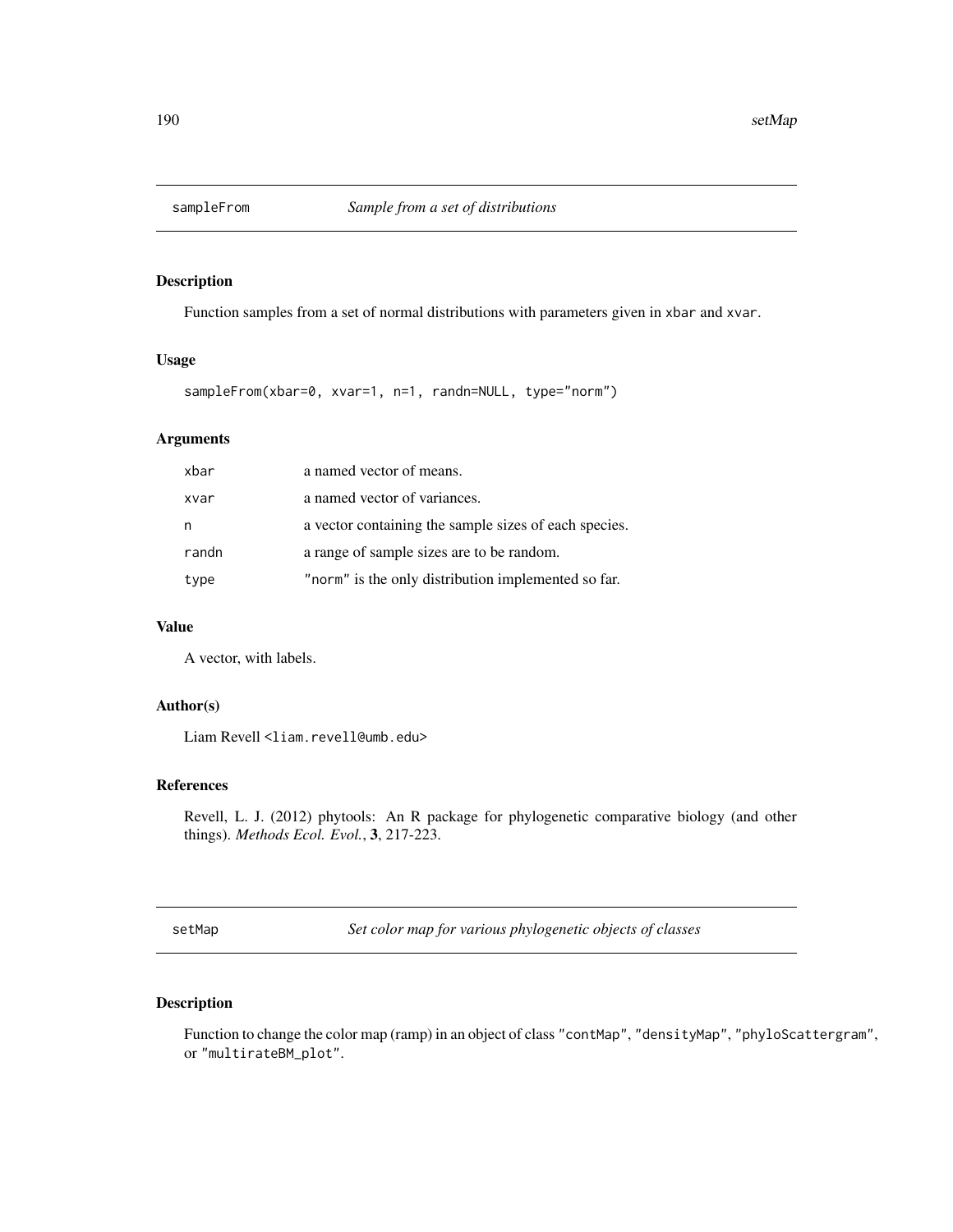#### <span id="page-190-0"></span>sim.corrs 191

#### Usage

```
setMap(x, ...)
## S3 method for class 'contMap'
setMap(x, ...)
## S3 method for class 'densityMap'
setMap(x, ...)
## S3 method for class 'phyloScattergram'
setMap(x, ...)
## S3 method for class 'multirateBM_plot'
setMap(x, \ldots)
```
#### Arguments

|          | an object of class "contMap", "densityMap", "phyloScattergram", or "multirateBM_plot". |
|----------|----------------------------------------------------------------------------------------|
| $\cdots$ | arguments to be passed to colorRampPalette. Also, the argument invert                  |
|          | which (if invert=TRUE) will just flip the current color ramp.                          |

#### Value

An object of class "contMap", "densityMap", "phyloScattergram", or "multirateBM\_plot".

#### Author(s)

Liam Revell <liam.revell@umb.edu>

#### References

Revell, L. J. (2012) phytools: An R package for phylogenetic comparative biology (and other things). *Methods Ecol. Evol.*, 3, 217-223.

Revell, L. J. 2013. Two new graphical methods for mapping trait evolution on phylogenies. *Methods in Ecology and Evolution*, 4, 754-759.

#### See Also

[contMap](#page-40-0), [densityMap](#page-48-0), [multirateBM](#page-123-0)

sim.corrs *Multivariate Brownian simulation with multiple correlations and rates*

#### Description

This function conducts BM simulation on a tree with multiple rates and/or multiple evolutionary correlations between characters. If vcv is a single matrix, instead of a list of matrices, sim.corrs will simulate multivariate BM with a single rate matrix.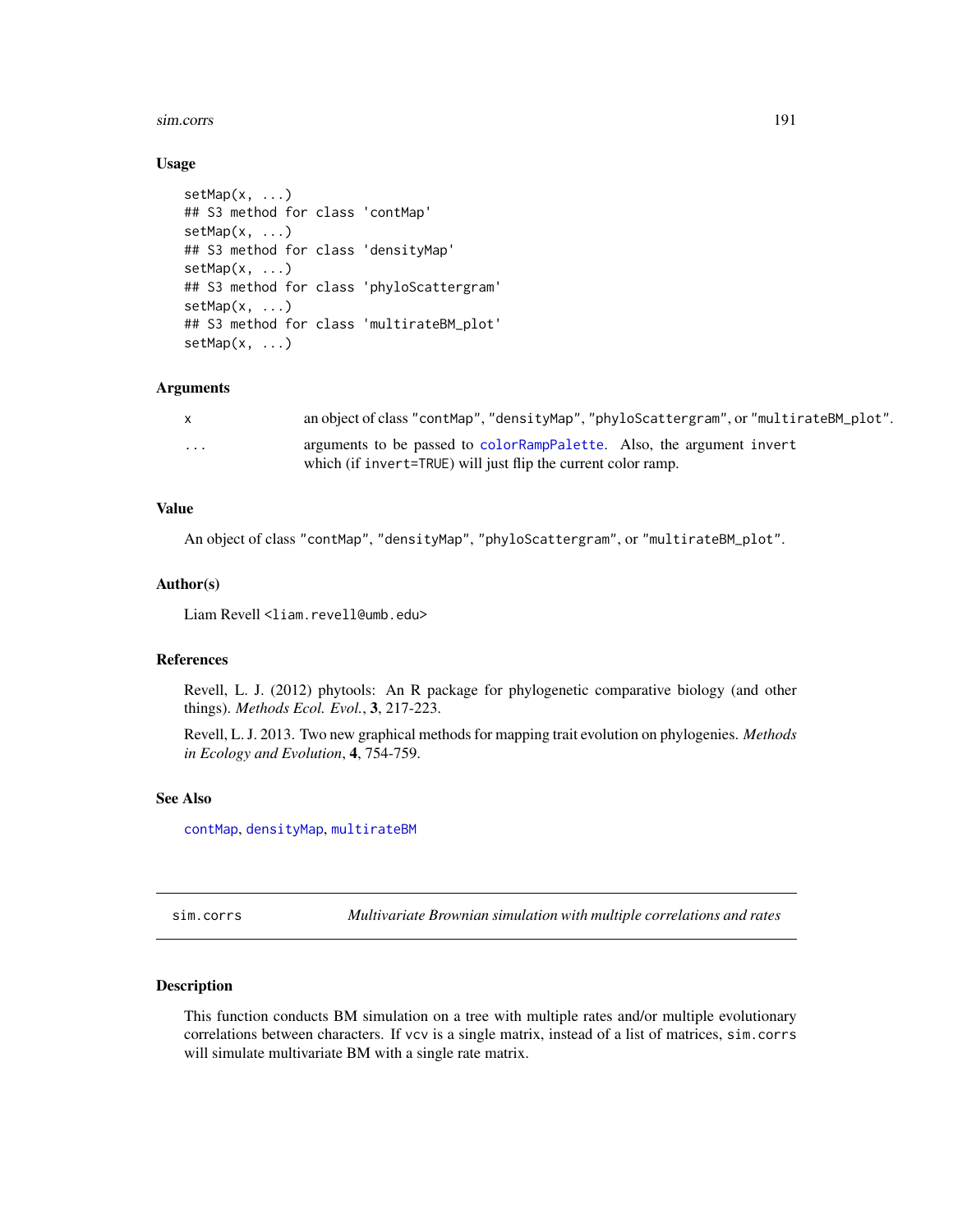#### <span id="page-191-1"></span>Usage

sim.corrs(tree, vcv, anc=NULL, internal=FALSE)

#### Arguments

| tree       | is a phylogenetic tree in 'phylo' format; or a modified 'phylo' tree with a mapped<br>discrete character. |
|------------|-----------------------------------------------------------------------------------------------------------|
| <b>VCV</b> | is a square covariance matrix or named list of matrices (one for each mapped<br>state on the tree).       |
| anc        | optional vector of values for the root state.                                                             |
| internal   | logical value indicating whether to return states at internal nodes.                                      |

#### Value

A matrix containing the multivariate tip states for the n species in the tree (and nodes if internal= TRUE).

## Author(s)

Liam Revell <liam.revell@umb.edu>

#### References

Revell, L. J., and D. C. Collar (2009) Phylogenetic analysis of the evolutionary correlation using likelihood. *Evolution*, 63, 1090-1100.

Revell, L. J. (2012) phytools: An R package for phylogenetic comparative biology (and other things). *Methods Ecol. Evol.*, 3, 217-223.

#### See Also

[fastBM](#page-75-0), [make.simmap](#page-107-0), [read.simmap](#page-176-0), [sim.history](#page-191-0), [sim.rates](#page-194-0)

<span id="page-191-0"></span>sim.history *Simulate character history or a discrete character at the tips of the tree under some model*

# Description

The function sim.history simulates a stochastic character history for a discretely valued character trait on the tree. The resultant tree is stored as a modified "phylo" object in stochastic character map (e.g., [make.simmap](#page-107-0)) format.

The function sim.Mk simulates the states for a discrete character at the tips of the tree only.

Finally, the function sim.multiMk is the same as sim.Mk except that it permits the user to simulate under different values of Q in different parts of the tree.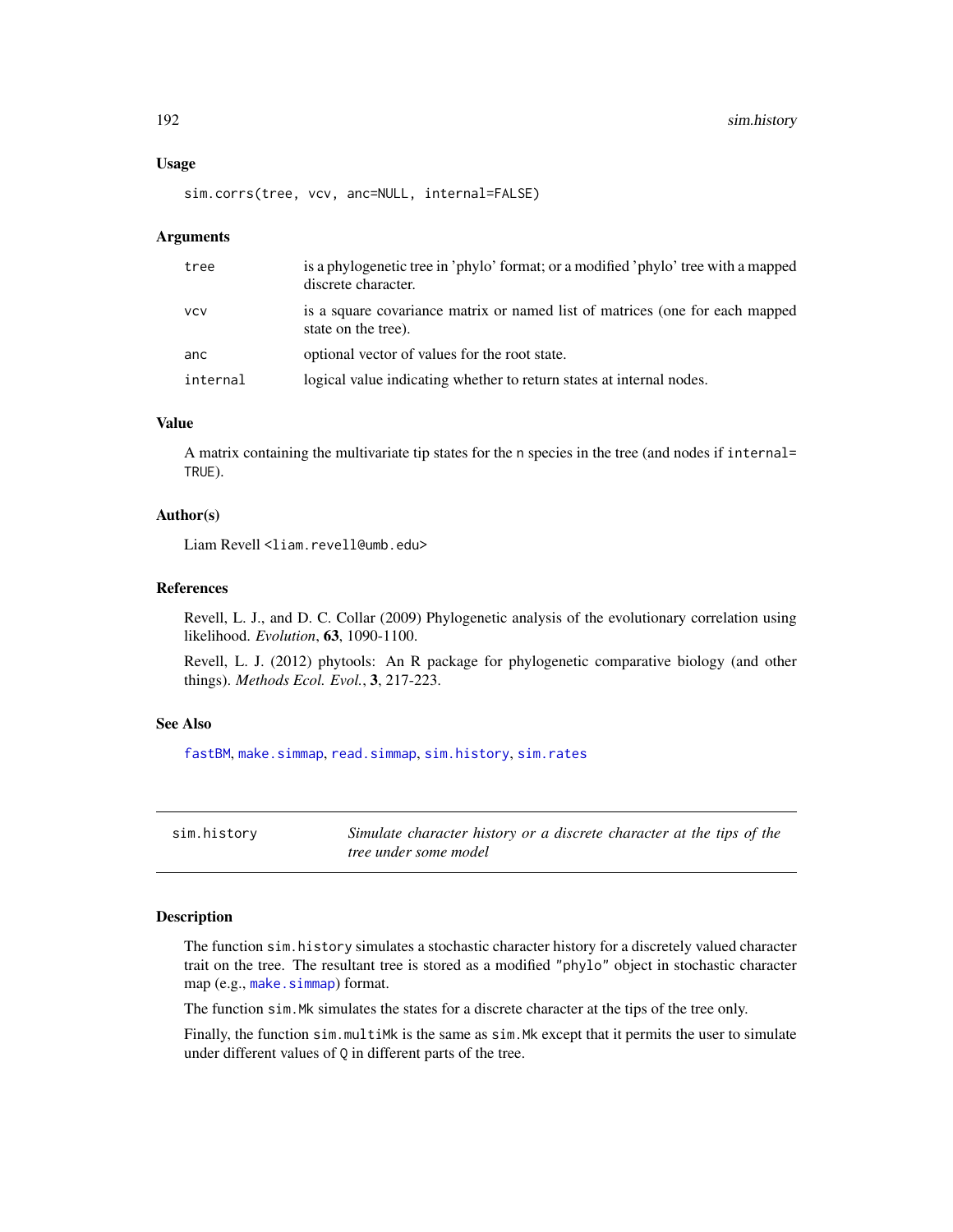# sim.history 193

# Usage

```
sim.history(tree, Q, anc=NULL, nsim=1, direction=c("column_to_row",
"row_to_column"), ...)
sim.Mk(tree, Q, anc=NULL, nsim=1, ...)
sim.multiMk(tree, Q, anc=NULL, nsim=1, ...)
```
# Arguments

| tree      | a phylogenetic tree as an object of class "phylo". For the case of sim.multiMk<br>tree should be an object of class "simmap" in which the regimes for simulation<br>have been mapped onto the tree.                                                                                                                                                                                                                                                                                                                                                                                                                                                                                                                                                                                                                                                                           |
|-----------|-------------------------------------------------------------------------------------------------------------------------------------------------------------------------------------------------------------------------------------------------------------------------------------------------------------------------------------------------------------------------------------------------------------------------------------------------------------------------------------------------------------------------------------------------------------------------------------------------------------------------------------------------------------------------------------------------------------------------------------------------------------------------------------------------------------------------------------------------------------------------------|
| Q         | a matrix containing the instantaneous transition rates between states. Note that<br>for sim. history by default (i.e., when direction="column_to_row", see be-<br>low) normally this is the <i>transpose</i> of the matrix produced by fitDiscrete<br>in the geiger package or make simmap in phytools; that is to say the transi-<br>tion rate from $i \rightarrow j$ should be given by Q[j, i]. However, if your matrix is<br>properly conformed (i.e., rows or columns sum to 0), then sim. history will<br>attempt to transpose your matrix correctly $\&$ will return an informative message<br>(if message=TRUE, see below). For sim. Mk and sim. multiMk this matrix has the<br>same conformation as in fitContinuous and make.simmap. For sim.multiMk<br>Q should be a list of transition matrices with names that correspond to the states<br>mapped onto the tree. |
| anc       | an optional value for the state at the root node; if NULL, a random state will<br>be assigned. anc can be a vector of states, in which one of the states will be<br>chosen randomly for each simulation. For sim. history anc can be a vector of<br>probabilities with names, in which case a state will be chosen in proportion to<br>the given probabilities.                                                                                                                                                                                                                                                                                                                                                                                                                                                                                                               |
| nsim      | number of simulations.                                                                                                                                                                                                                                                                                                                                                                                                                                                                                                                                                                                                                                                                                                                                                                                                                                                        |
| direction | row/column direction of the input transition matrix, Q. direction="column_to_row"<br>indicates that the transition rate from $i \rightarrow j$ should be given by Q[j, i], while<br>direction="row_to_column" indicates the converse.                                                                                                                                                                                                                                                                                                                                                                                                                                                                                                                                                                                                                                         |
| $\cdots$  | other optional arguments. Currently only message, a logical value indicating<br>whether or not to turn on informational messages (defaults to message=TRUE).                                                                                                                                                                                                                                                                                                                                                                                                                                                                                                                                                                                                                                                                                                                  |
|           |                                                                                                                                                                                                                                                                                                                                                                                                                                                                                                                                                                                                                                                                                                                                                                                                                                                                               |

# Value

sim.history returns an object of class "simmap" (a tree with a mapped discrete character) or "multiSimmap" for <code>nsim</code> greater than one.

sim.Mk and sim.multiMk return a factor with the states of our discrete character at the tips of the tree only.

#### Author(s)

Liam Revell <liam.revell@umb.edu>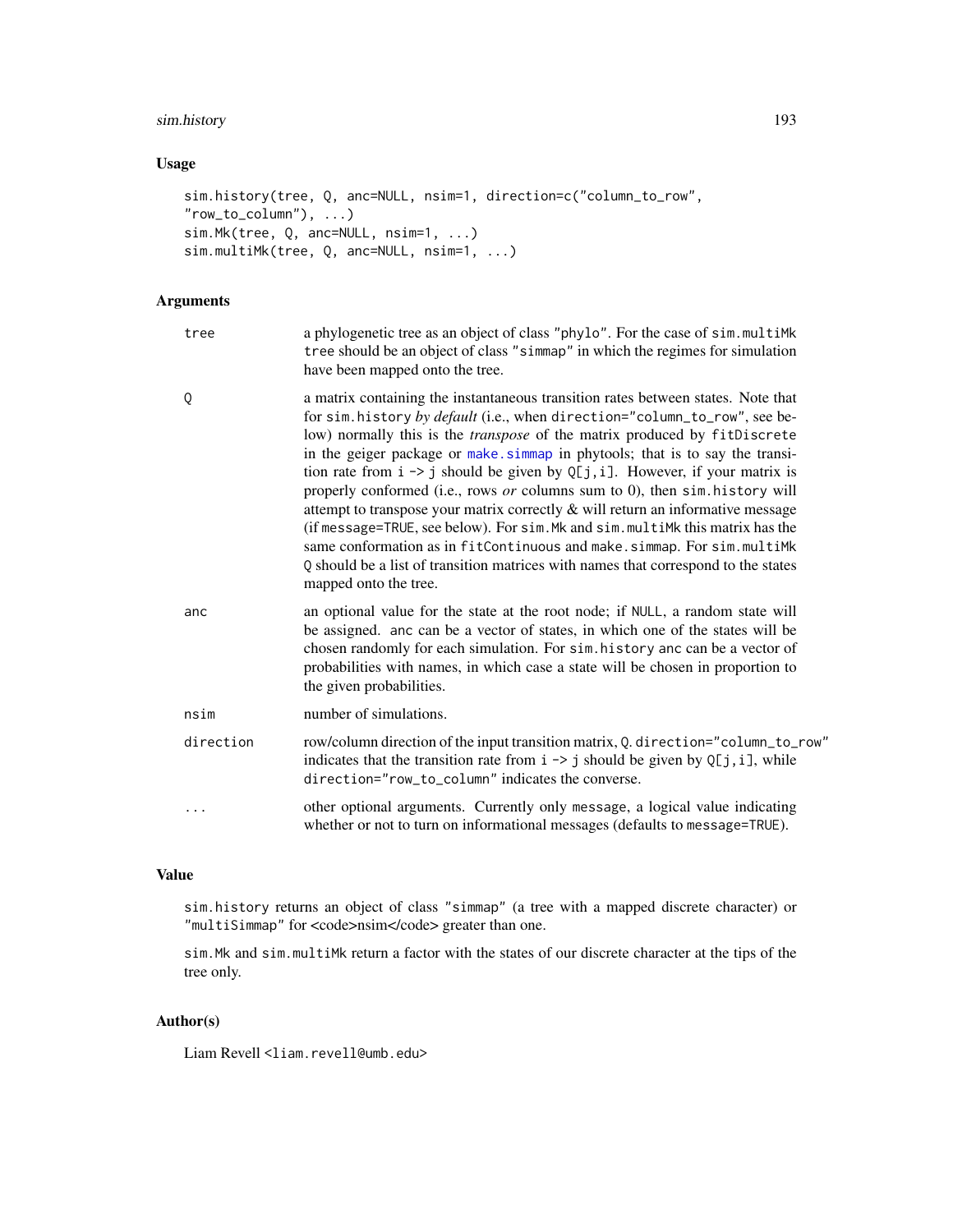# <span id="page-193-0"></span>References

Revell, L. J. (2012) phytools: An R package for phylogenetic comparative biology (and other things). *Methods Ecol. Evol.*, 3, 217-223.

# See Also

[fitMk](#page-83-0), [fitmultiMk](#page-83-1), [make.simmap](#page-107-0), [read.simmap](#page-176-0), [plotSimmap](#page-160-0), [sim.rates](#page-194-0)

sim.ratebystate *Conduct simulation of state dependent rate variation*

# Description

This function attempts to simulate two characters under a model in which the rate of evolution for the second (*y*) depends on the states for the first (*x*). See [ratebystate](#page-170-0) for more details.

# Usage

sim.ratebystate(tree, sig2x=1, sig2y=1, beta=c(0,1), ...)

#### Arguments

| tree  | phylogenetic tree.                                                                                                                                                                                                                                                                                                                                                                                                                                                                                                                                                    |
|-------|-----------------------------------------------------------------------------------------------------------------------------------------------------------------------------------------------------------------------------------------------------------------------------------------------------------------------------------------------------------------------------------------------------------------------------------------------------------------------------------------------------------------------------------------------------------------------|
| sig2x | variance of the Brownian process of evolution for x, $\sigma_r^2$ .                                                                                                                                                                                                                                                                                                                                                                                                                                                                                                   |
| sig2y | variance of the Brownian process of evolution for y when $x$ -min(x)==1 (for<br>logarithm=FALSE) or x==0 (for logarithm=TRUE).                                                                                                                                                                                                                                                                                                                                                                                                                                        |
| beta  | intercept and slope of the relationship between the value of $x$ and the Brownian<br>rate in y.                                                                                                                                                                                                                                                                                                                                                                                                                                                                       |
|       | optional arguments which include method ("by.node" or "by.branch" indi-<br>cating whether to assume the rate varies as a function of the node state or the<br>mean branch state); plot, a logical value indicating whether or not to plot a<br>phenogram with the branches used for simulation of y after rescaling by the state<br>of x; and logarithm, a logical value indicating whether or not simulate changes<br>in the variance of Brownian evolution for y as an additive logarithm=FALSE or<br>multiplicative function of x. The default is logarithm=FALSE. |

#### Value

This function returns a matrix.

#### Author(s)

Liam Revell <liam.revell@umb.edu>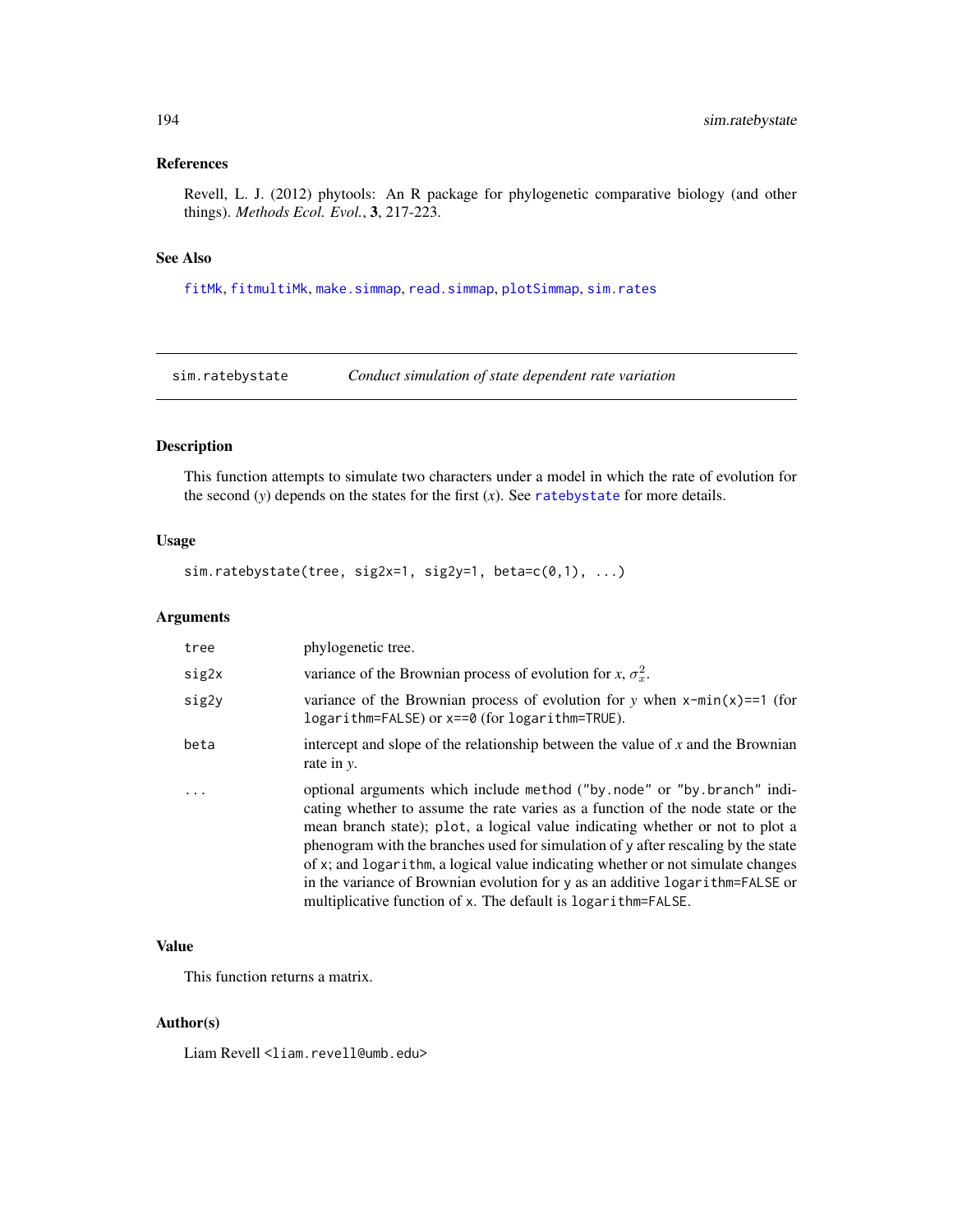#### <span id="page-194-1"></span>sim.rates 195

#### References

Revell, L. J. (2012) phytools: An R package for phylogenetic comparative biology (and other things). *Methods Ecol. Evol.*, 3, 217-223.

## See Also

[fastBM](#page-75-0), [ratebystate](#page-170-0)

<span id="page-194-0"></span>sim.rates *Brownian or OU simulation with multiple evolutionary regimes*

# Description

The function sim.rates conducts BM simulation on a tree with multiple rates.

The function multiOU conducts multi-regime OU simulations on the tree under a range of conditions.

#### Usage

```
sim.rates(tree, sig2, anc=0, nsim=1, internal=FALSE, plot=FALSE)
multiOU(tree, alpha, sig2, theta=NULL, a0=NULL, nsim=1, internal=FALSE, ...)
```
#### Arguments

| tree      | is a stochastic map format phylogenetic tree in modified "phylo" format (e.g.,<br>see make.simmap).  |
|-----------|------------------------------------------------------------------------------------------------------|
| sig2      | a named vector containing the rates for each state; names should be states in<br>mtree.              |
| anc       | optional value for the root state.                                                                   |
| nsim      | number of simulations.                                                                               |
| internal  | logical value indicating whether to return states at internal nodes.                                 |
| plot      | logical value indicating whether or not to visual the rate heterogeneity (default<br>value is FALSE. |
| alpha     | single value or vector of values of the OU $\alpha$ parameter.                                       |
| theta     | single value or vector of values of the OU $\theta$ parameter.                                       |
| a0        | optional value of the root state. Defaults to zero.                                                  |
| $\ddotsc$ | optional arguments.                                                                                  |

# Details

multiOU uses a difference equation approximation of the OU process.

#### Value

A vector (for nsim=1) or matrix containing the tip states for the n species in the tree.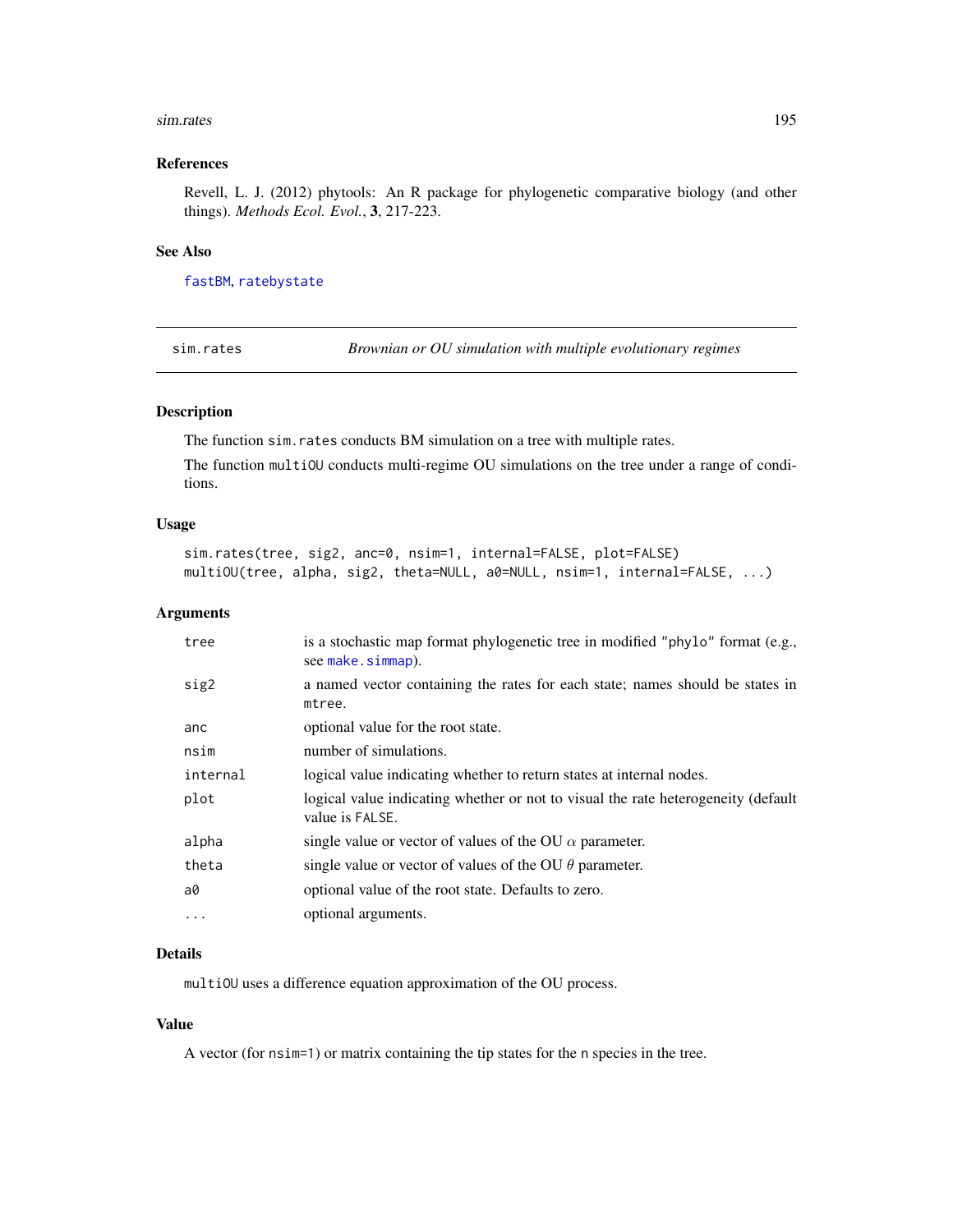# <span id="page-195-0"></span>Author(s)

Liam Revell <liam.revell@umb.edu>

# References

Revell, L. J. (2012) phytools: An R package for phylogenetic comparative biology (and other things). *Methods Ecol. Evol.*, 3, 217-223.

# See Also

[fastBM](#page-75-0), [make.simmap](#page-107-0), [read.simmap](#page-176-0), [sim.history](#page-191-0)

| simBMphylo | Creates a graphical illustration of Brownian motion evolution on a |
|------------|--------------------------------------------------------------------|
|            | phylogeny                                                          |

# Description

The function simulates a discrete-time pure-birth phylogeny (for fixed *N* and *t* using rejection sampling) and then discrete-time Brownian motion on that tree. It then proceeds to generating a plot of the results.

# Usage

```
simBMphylo(n, t, sig2, plot=TRUE, ...)
## S3 method for class 'simBMphylo'
plot(x, ...)
```
# Arguments

| n            | number of taxa to simulate in the output tree.                                                                                                                                                                          |
|--------------|-------------------------------------------------------------------------------------------------------------------------------------------------------------------------------------------------------------------------|
| t            | total time for the simulation.                                                                                                                                                                                          |
| sig2         | the rate of evolution under Brownian motion, $\sigma^2$ , or a vector of rates. If the<br>latter the length of the vector must exactly match t, otherwise the first element<br>of sig2 will just be duplicated t times. |
| plot         | optional logical value indicating whether or not the simulated object should be<br>plotted.                                                                                                                             |
| $\ddots$     | optional arguments to be passed to the plot method.                                                                                                                                                                     |
| $\mathsf{x}$ | in plot method, object of class "simBMphylo".                                                                                                                                                                           |

# Value

An object of class "simBMphylo" or a plot.

## Author(s)

Liam Revell <liam.revell@umb.edu>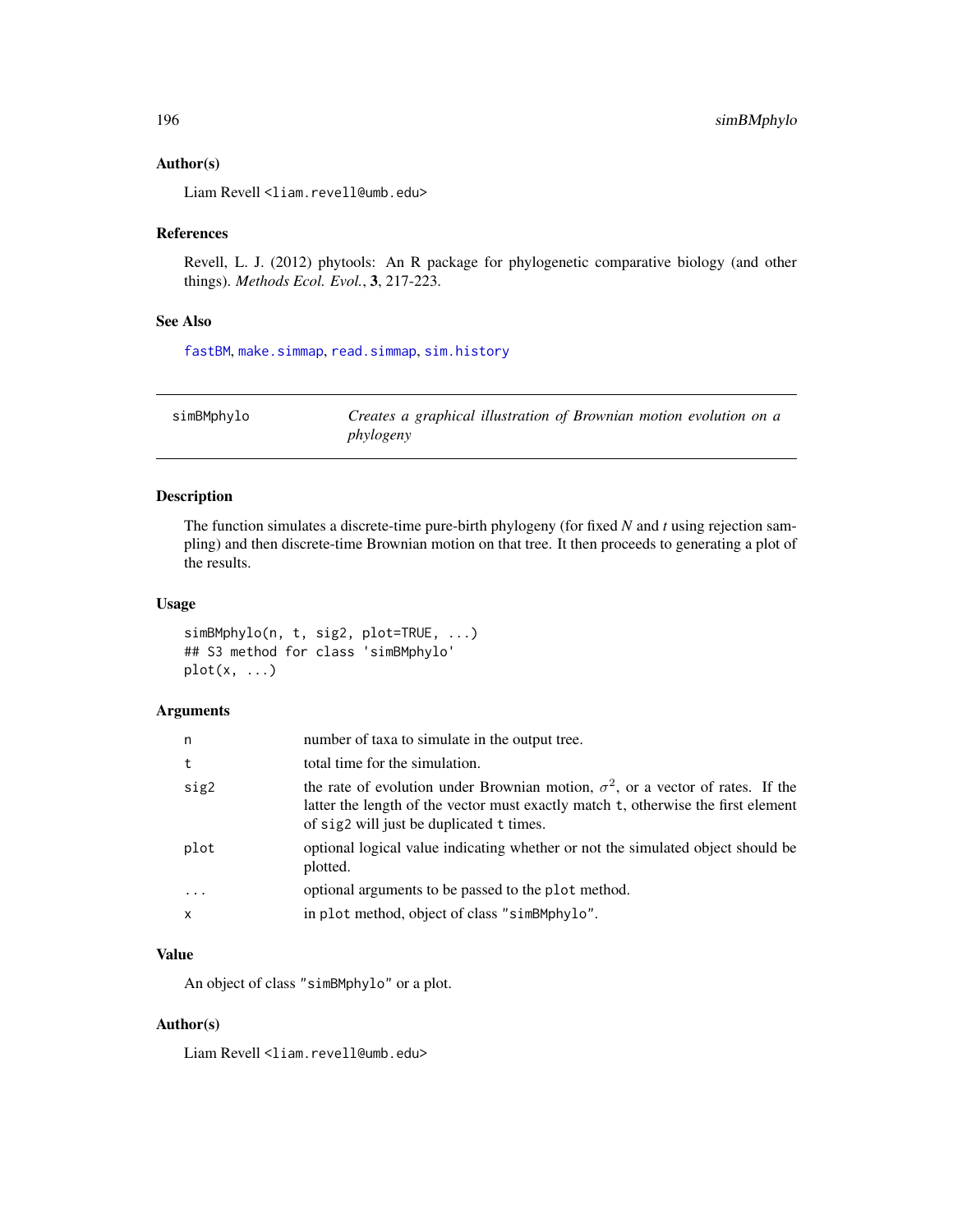#### <span id="page-196-0"></span>skewers and the set of the set of the set of the set of the set of the set of the set of the set of the set of the set of the set of the set of the set of the set of the set of the set of the set of the set of the set of t

# References

Revell, L. J. (2012) phytools: An R package for phylogenetic comparative biology (and other things). *Methods Ecol. Evol.*, 3, 217-223.

# See Also

[bmPlot](#page-30-0), [fastBM](#page-75-0), [pbtree](#page-132-0)

#### Examples

```
set.seed(777)
simBMphylo(n=6,t=100,sig2=0.01)
## reset par to defaults
par(mfrow=c(1,1))
par(mar=c(5.1,4.1,4.1,2.1))
```
skewers *Matrix comparison using the method of random skewers*

# Description

This function performs the random skewers matrix comparison method of Cheverud (1996; also see Cheverud & Marroig 2007 for more details). In addition, it includes a more robust hypothesis test in which random covariance matrices are simulated under a variety of models, and then the mean correlation between response vectors to random skewers are computed.

# Usage

skewers(X, Y, nsim=100, method=NULL)

# Arguments

| X      | covariance matrix.                                                                                                                                                                                                                                                                                                                                                                                                                                                                      |
|--------|-----------------------------------------------------------------------------------------------------------------------------------------------------------------------------------------------------------------------------------------------------------------------------------------------------------------------------------------------------------------------------------------------------------------------------------------------------------------------------------------|
| V      | covariance matrix.                                                                                                                                                                                                                                                                                                                                                                                                                                                                      |
| nsim   | number of random vectors.                                                                                                                                                                                                                                                                                                                                                                                                                                                               |
| method | method to generate a null distribution of the random skewers correlation be-<br>tween matrices. If method=NULL then the correlation will be compared to the<br>correlation between random vectors; however this test has type I error substan-<br>tially above the nominal level for ostensibly random matrices. Other values of<br>method will be passed as covMethod to genPositiveDefMat for a more robust<br>hypothesis test (see below). Recommended values include "unifcorrmat". |

#### Value

A list with the following components:

- r mean random skewers correlation.
- p p-value from simulation.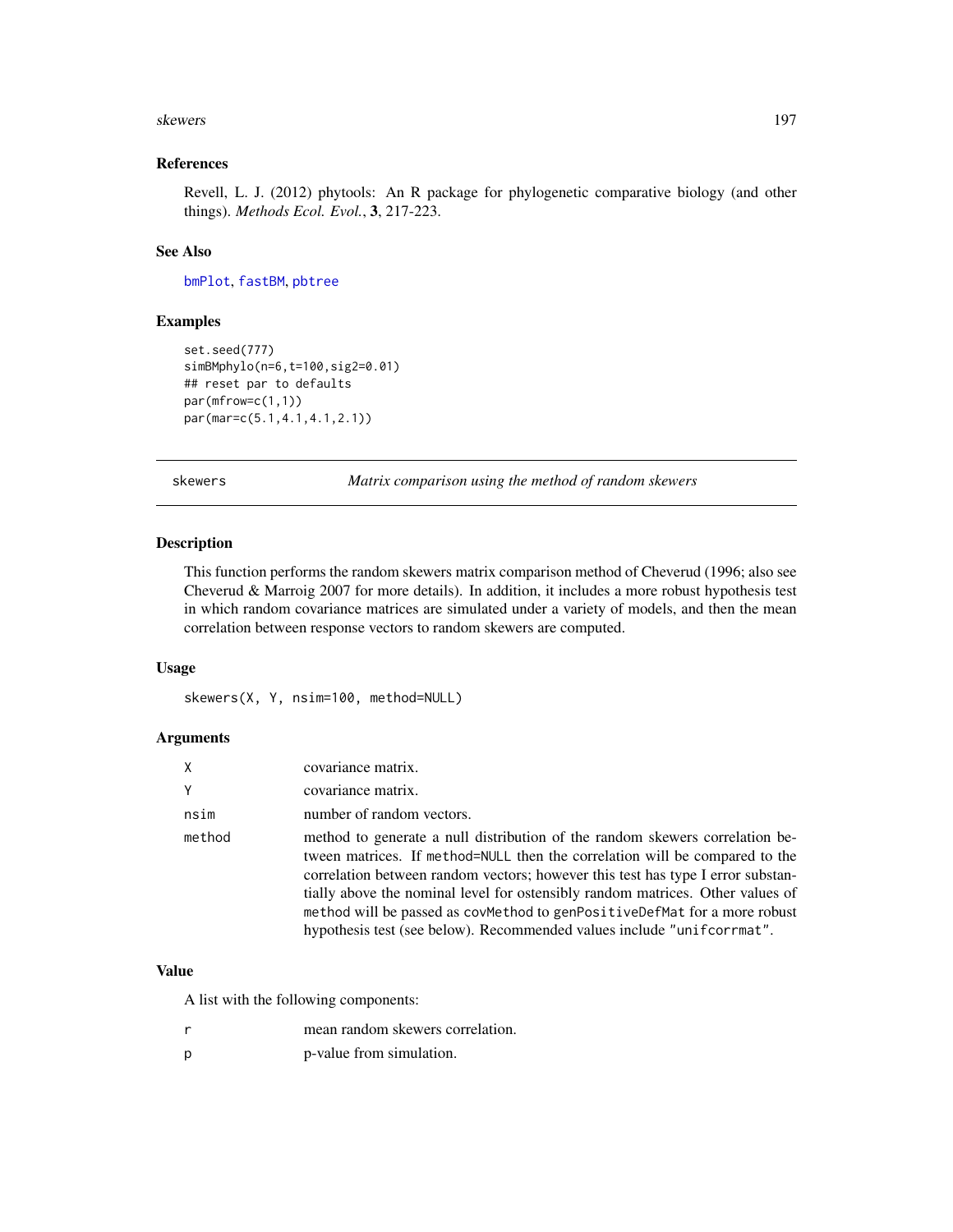#### <span id="page-197-0"></span>Author(s)

Liam Revell <liam.revell@umb.edu>

#### References

Cheverud, J. M. (1996) Quantitative genetic analysis of cranial morphology in the cotton-top (Saguinus oedipus) and saddle-back (S. fuscicollis) tamarins. *J. Evol. Biol.*, 9, 5–42.

Cheverud, J. M. & Marroig, G. (2007) Comparing covariance matrices: Random skewers method compared to the common principal components model. *Genetics & Molecular Biology*, 30, 461– 469.

Revell, L. J. (2012) phytools: An R package for phylogenetic comparative biology (and other things). *Methods Ecol. Evol.*, 3, 217-223.

splitEdgeColor *Split edge colors when descendant edges have different mapped states*

# Description

This function splits the vertical line colors to match the daughter edges when the daughters have different states. Mostly to be used with trees generated using [paintBranches](#page-130-0) or [paintSubTree](#page-130-1). Also used internally by [plotSimmap](#page-160-0).

#### Usage

splitEdgeColor(tree,colors,lwd=2)

#### **Arguments**

| tree   | object of class "simmap".                       |  |
|--------|-------------------------------------------------|--|
| colors | named vector of colors to be used for plotting. |  |
| lwd    | width of the plotted lines.                     |  |

# Author(s)

Liam Revell <liam.revell@umb.edu>

#### References

Revell, L. J. (2012) phytools: An R package for phylogenetic comparative biology (and other things). *Methods Ecol. Evol.*, 3, 217-223.

# See Also

[plotSimmap](#page-160-0)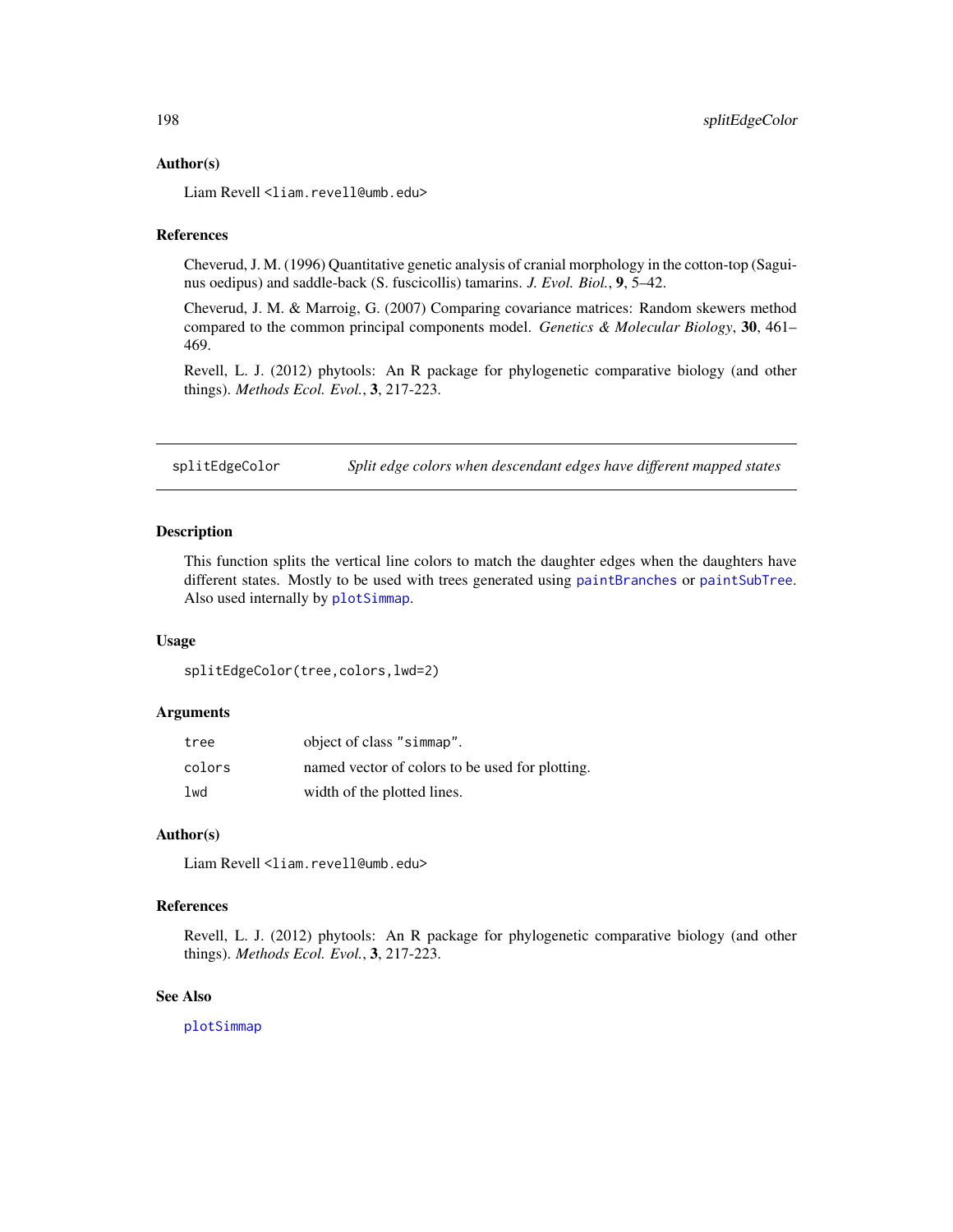Function plots a tree in two columns or windows.

# Usage

```
splitplotTree(tree, fsize=1.0, ftype="reg", lwd=2, split=NULL, new.window=FALSE)
plotTree.splits(tree, splits=NULL, file=NULL, fn=NULL, ...)
```
# Arguments

| tree       | an object of class "phylo".                                                                                                                      |  |
|------------|--------------------------------------------------------------------------------------------------------------------------------------------------|--|
| fsize      | relative font size for tip labels.                                                                                                               |  |
| ftype      | font type - options are "reg", "i" (italics), "b" (bold), or "bi" (bold-italics).                                                                |  |
| lwd        | line width for plotting.                                                                                                                         |  |
| split      | relative vertical position for splitting the tree (between $0 \& 1$ ).                                                                           |  |
| new.window | whether or not to plot the split tree in a new window. If FALSE then the tree will<br>be plotted in two columns within the same plotting window. |  |
| splits     | for plotTree. splits relative positions (from $0$ to $1$ ) to split the tree across<br>pages or devices.                                         |  |
| file       | filename if saving to a PDF file is desired. Otherwise will plot to the default<br>plotting device.                                              |  |
| fn         | function to be executed on each plotted page. For instance, might be: function()<br>cladelabels() if clade labels are desired.                   |  |
| $\cdots$   | other arguments to be passed to plotTree.                                                                                                        |  |

# Value

Plots a tree.

#### Author(s)

Liam Revell <liam.revell@umb.edu>

# References

Revell, L. J. (2012) phytools: An R package for phylogenetic comparative biology (and other things). *Methods Ecol. Evol.*, 3, 217-223.

# See Also

[plotTree](#page-163-0), [plotSimmap](#page-160-0)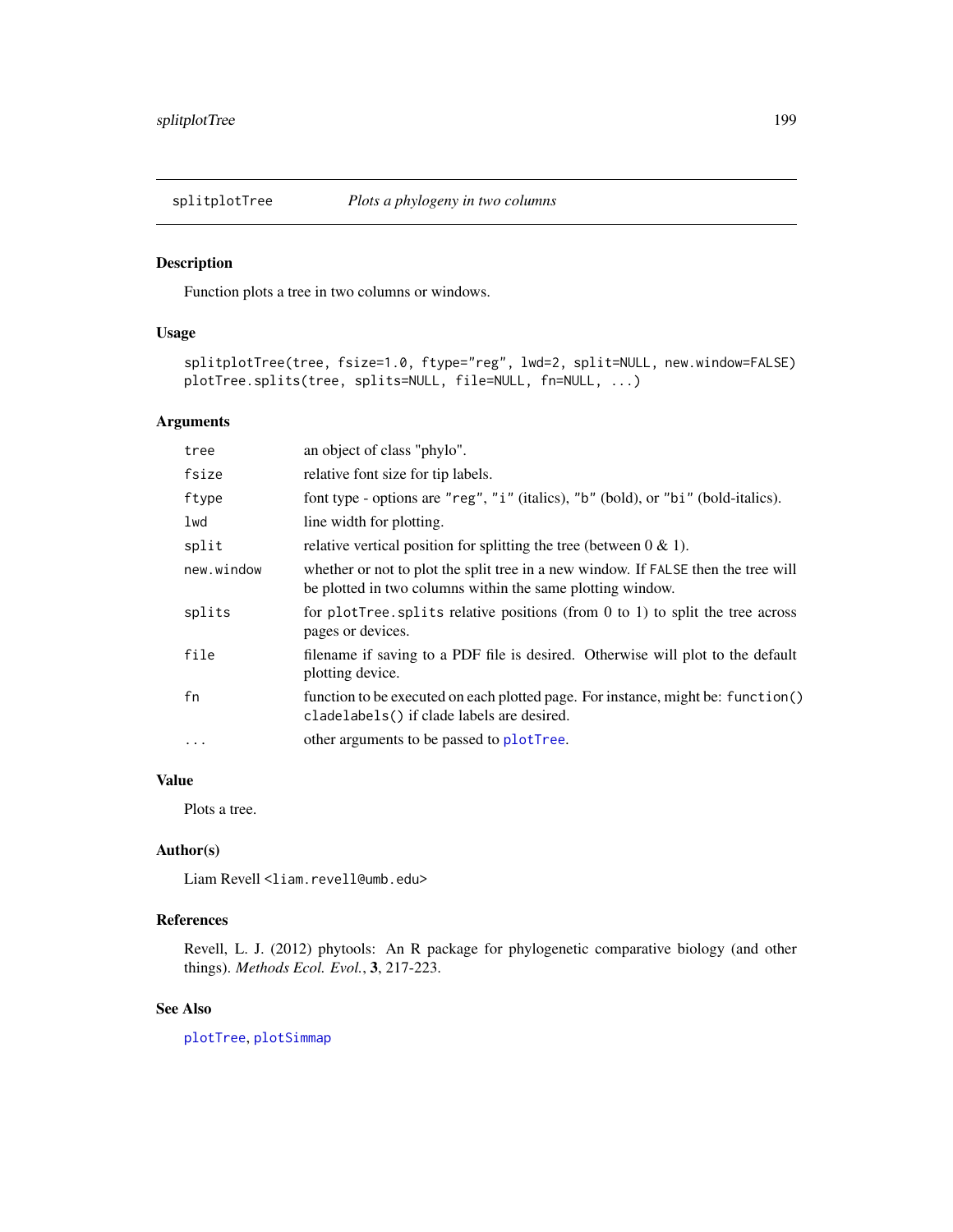<span id="page-199-0"></span>

Primarily an internal function for [posterior.evolrate](#page-168-0), this function splits the tree at a given point, and returns the two subtrees as an object of class "multiPhylo".

# Usage

splitTree(tree, split)

# Arguments

| tree  | phylogenetic tree.                                                                                                                                                                                |
|-------|---------------------------------------------------------------------------------------------------------------------------------------------------------------------------------------------------|
| split | split encoded as a list with two elements: node: the node number tipward of the<br>split; and bp: the position along the branch to break the tree, measured from the<br>rootward end of the edge. |

# Details

Probably do not use this unless you can figure out what you are doing.

# Value

Two trees in a list.

#### Author(s)

Liam Revell <liam.revell@umb.edu>

# References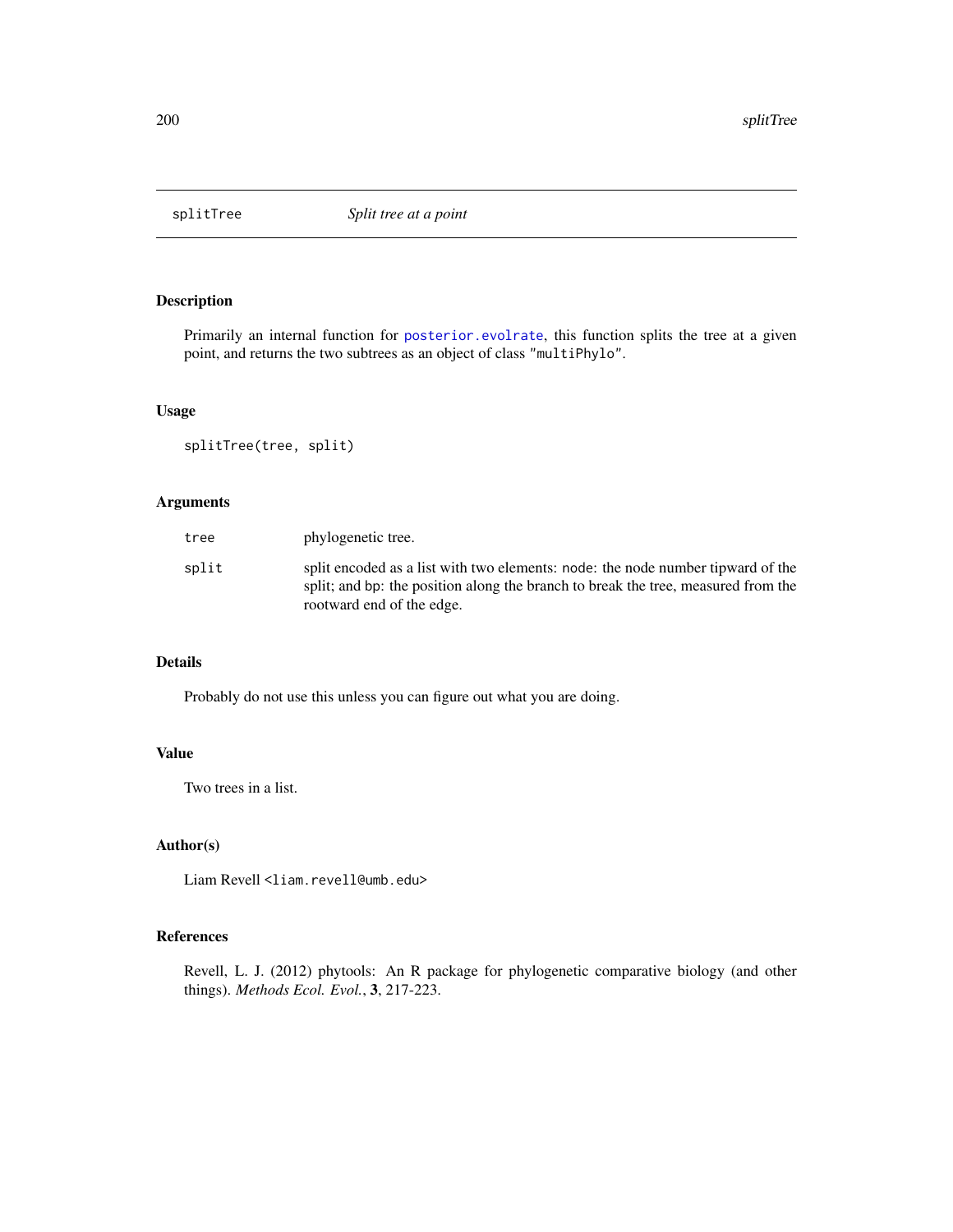This function creates a star phylogeny.

# Usage

starTree(species, branch.lengths=NULL)

# Arguments

species a list of species. branch.lengths an optional list of branch lengths in the same order as species.

#### Details

Creates a star phylogeny with (optionally) user specified branch lengths.

## Value

An object of class "phylo".

# Author(s)

Liam Revell <liam.revell@umb.edu>

# References

Revell, L. J. (2012) phytools: An R package for phylogenetic comparative biology (and other things). *Methods Ecol. Evol.*, 3, 217-223.

#### See Also

[stree](#page-0-0)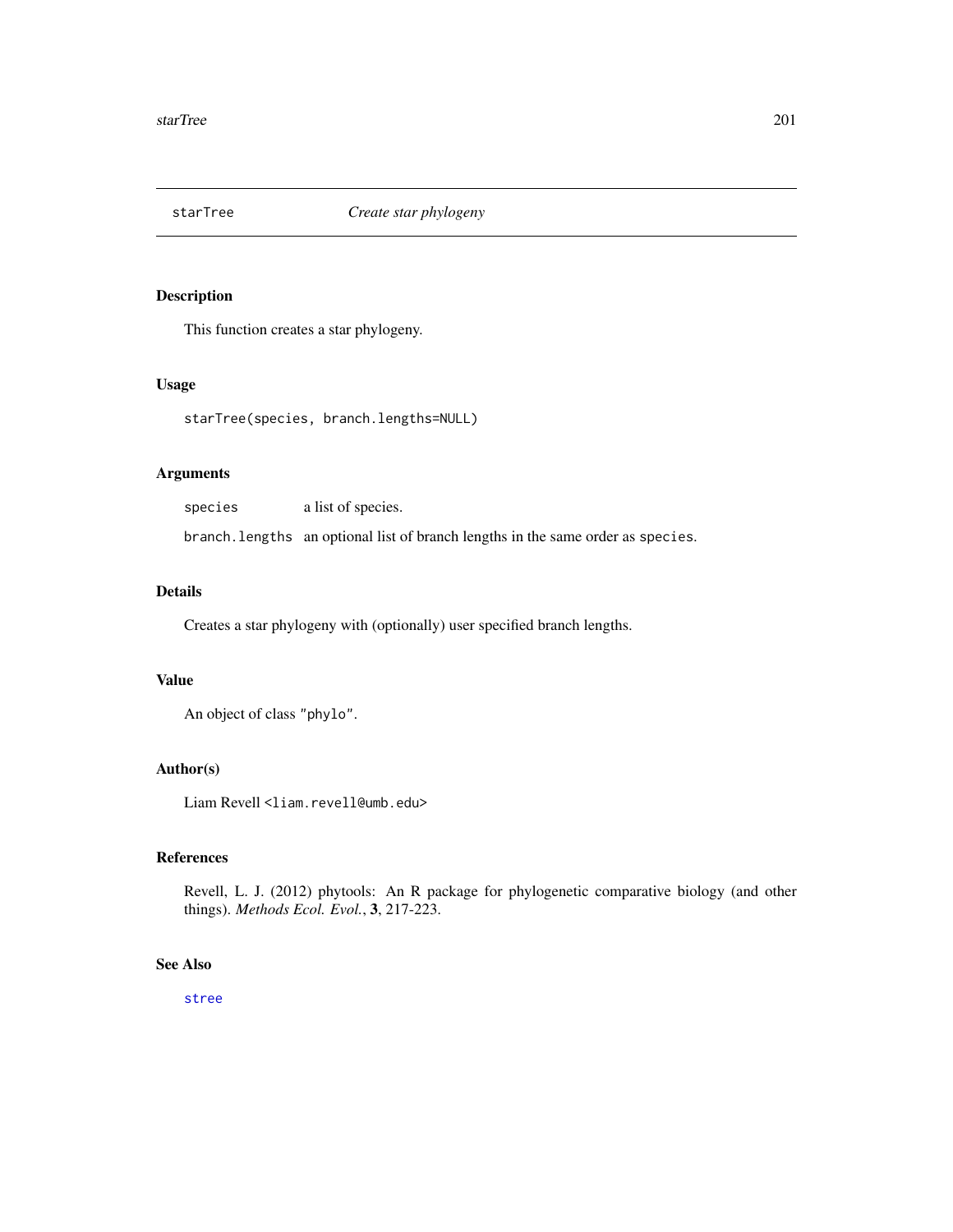The function strahlerNumber computes the Strahler number of all nodes and tips in the tree. For more information about Strahler numbers see [https://en.wikipedia.org/wiki/Strahler\\_](https://en.wikipedia.org/wiki/Strahler_number) [number](https://en.wikipedia.org/wiki/Strahler_number). The function extract.strahlerNumber extracts all of the most inclusive clades of Strahler number i.

#### Usage

```
strahlerNumber(tree, plot=TRUE)
extract.strahlerNumber(tree, i, plot=TRUE)
```
#### Arguments

| tree | an object of class "phylo".                                                                 |
|------|---------------------------------------------------------------------------------------------|
| i    | order of Strahler number to extract for extract.strahlerNumber.                             |
| plot | logical value indicating whether to plot the tree with Strahler numbers for node<br>labels. |

# Value

Either a vector with the Strahler number for each tip and internal node; or (for extract.strahlerNumber the set of (most inclusive) subtrees with Strahler number i as an object of class "multiPhylo".

#### Author(s)

Liam Revell <liam.revell@umb.edu>

#### References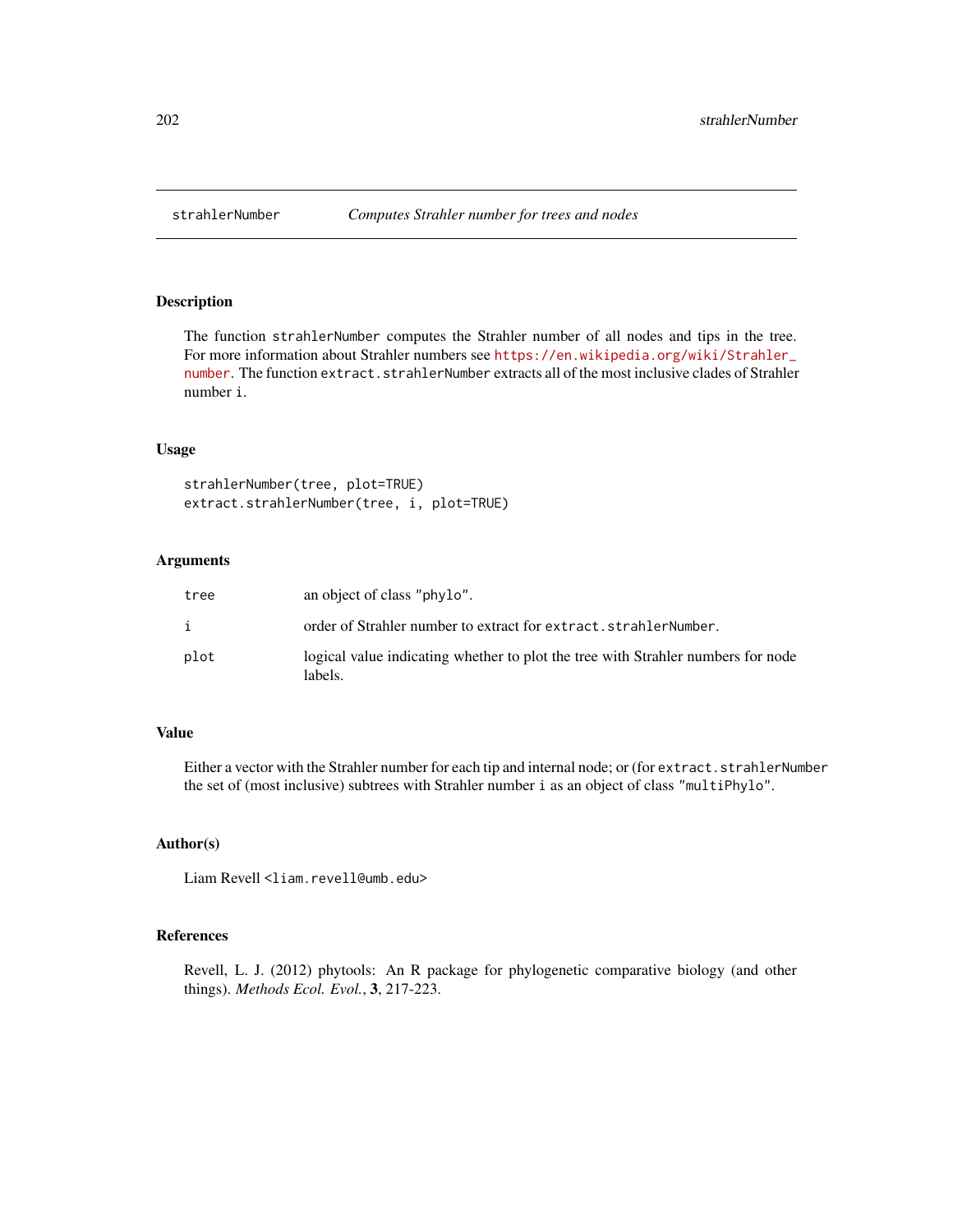<span id="page-202-0"></span>

This function uses Bayesian MCMC to fit the quantitative genetics threshold model (Felsenstein 2012) to data for two discrete characters or one discrete and one continuous character.

# Usage

```
threshBayes(tree, X, types=NULL, ngen=10000, control=list(), ...)
```
#### Arguments

| tree    | an object of class "phylo".                                                                                                                                                                                                                                                                                                                                                                                                                                                                                                                                                                                                                                                                                                                                                                                   |  |
|---------|---------------------------------------------------------------------------------------------------------------------------------------------------------------------------------------------------------------------------------------------------------------------------------------------------------------------------------------------------------------------------------------------------------------------------------------------------------------------------------------------------------------------------------------------------------------------------------------------------------------------------------------------------------------------------------------------------------------------------------------------------------------------------------------------------------------|--|
| X       | a matrix or data frame containing values for a discrete character and a continuous<br>character; or two discrete characters. The row names of X should be species<br>names.                                                                                                                                                                                                                                                                                                                                                                                                                                                                                                                                                                                                                                   |  |
| types   | a vector of length $ncol(X)$ containing the data types for each column of $X$ , for<br>instance c("discrete", "continuous").                                                                                                                                                                                                                                                                                                                                                                                                                                                                                                                                                                                                                                                                                  |  |
| ngen    | a integer indicating the number of generations for the MCMC.                                                                                                                                                                                                                                                                                                                                                                                                                                                                                                                                                                                                                                                                                                                                                  |  |
| control | a list of control parameters for the MCMC. Control parameters include: sample,<br>the sampling interval for the MCMC; propvar, a vector containing (in this or-<br>der) proposal variances for the two rates (if the type is "discrete" this will<br>be ignored), the two ancestral states, and the correlation; propliab, a single<br>proposal variance for the liabilities; pr.mean, a vector for the mean of the<br>prior probability distributions for each parameter, in the same order as propvar;<br>pr. liab, currently ignored; pr. var, a vector with variances for the prior densi-<br>ties for each parameter, in the same order as $pr$ . mean - note that for the rates we<br>use an exponential distribution so the first two means are currently ignored; and<br>pr. vliab currently ignored. |  |
|         | other optional arguments. The argument auto tune adjusts the proposal distri-<br>bution to target an proposal acceptance rate (of 0.234, by default).                                                                                                                                                                                                                                                                                                                                                                                                                                                                                                                                                                                                                                                         |  |

#### Details

The plot method for the object class can be used to generate a three panel plot showing the likelihood profile, the mean acceptance rates (using a sliding window), and a profile plot for the correlation coefficient, *r*.

The density method for the object can be used to plot a posterior density of the correlation coefficient, *r*. This posterior density is of class "density.threshBayes" which can also be plotted using an plot method.

Discrete characters must be binary, but can be coded as any factor.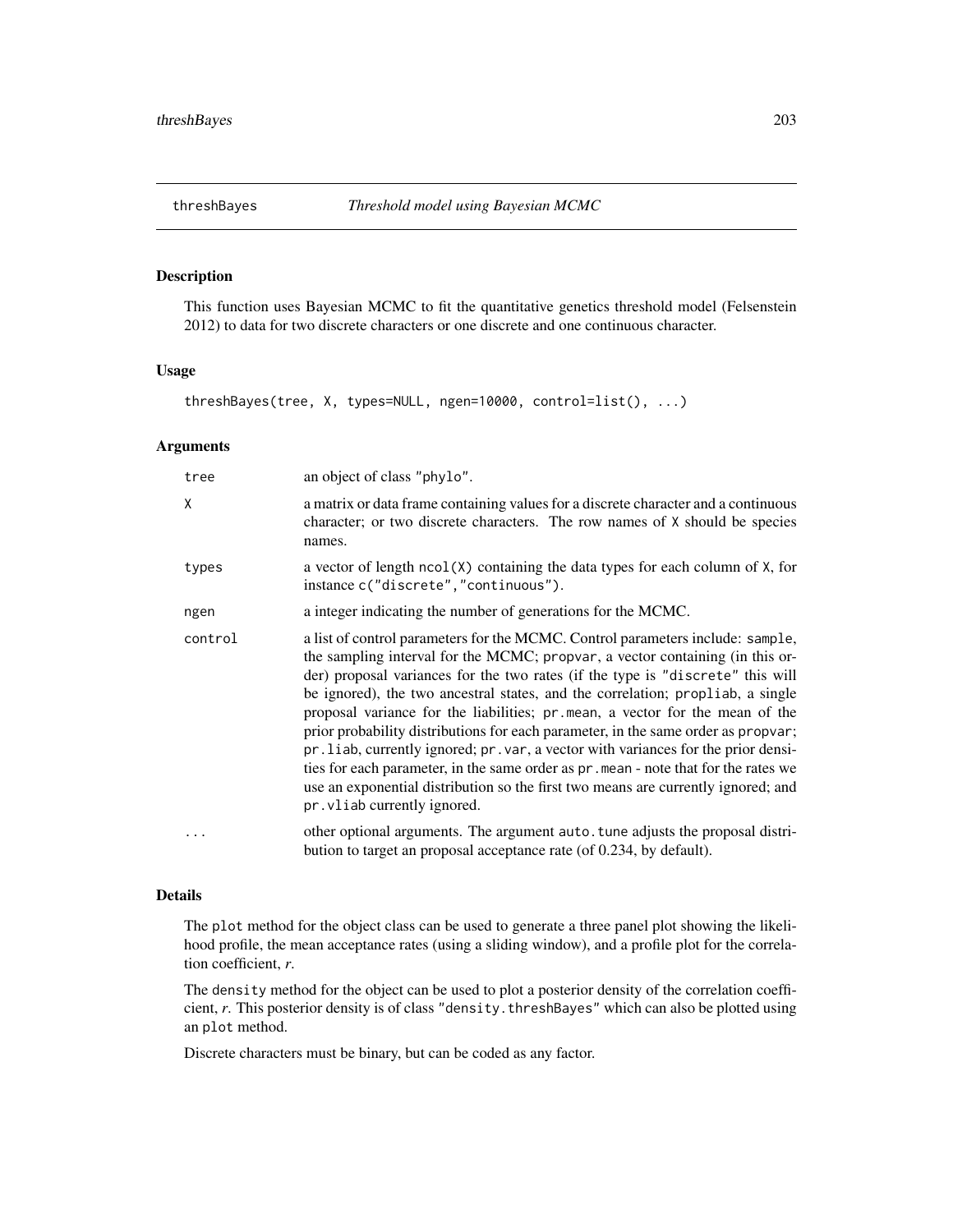# Value

This function returns an object of class "threshBayes" consisting of a list with at least the following two elements: par a matrix containing the posterior sample for the model parameters (evolutionary rates, ancestral states, and correlation); liab a matrix containing the posterior sample of the liabilities. For continuous characters, the liabilities are treated as known and so the posterior samples are just the observed values.

# Author(s)

Liam Revell <liam.revell@umb.edu>

# References

Felsenstein, J. (2012) A comparative method for both discrete and continuous characters using the threshold model. *American Naturalist*, 179, 145-156.

Revell, L. J. (2012) phytools: An R package for phylogenetic comparative biology (and other things). *Methods Ecol. Evol.*, 3, 217-223.

Revell, L. J. (2014) Ancestral character estimation under the threshold model from quantitative genetics. *Evolution*, 68, 743-759.

# See Also

[anc.Bayes](#page-14-0), [bmPlot](#page-30-0), [evol.rate.mcmc](#page-64-0)

<span id="page-203-0"></span>

| threshDIC | Deviance Information Criterion from the threshold model |  |
|-----------|---------------------------------------------------------|--|
|           |                                                         |  |

# Description

This function computes the Deviance Information Criterion from the MCMC object returned by [ancThresh](#page-19-0).

#### Usage

```
threshDIC(tree, x, mcmc, burnin=NULL, sequence=NULL, method="pD")
```
# Arguments

| tree         | phylogenetic tree.                                                                                                                                             |
|--------------|----------------------------------------------------------------------------------------------------------------------------------------------------------------|
| $\mathsf{x}$ | a named vector containing discrete character states; or a matrix containing the<br>tip species, in rows, and probabilities of being in each state, in columns. |
| mcmc         | list object returned by ancThresh.                                                                                                                             |
| burnin       | number of generations (not samples) to exclude as burn in; if not supplied then<br>20 percent of generations are excluded.                                     |

<span id="page-203-1"></span>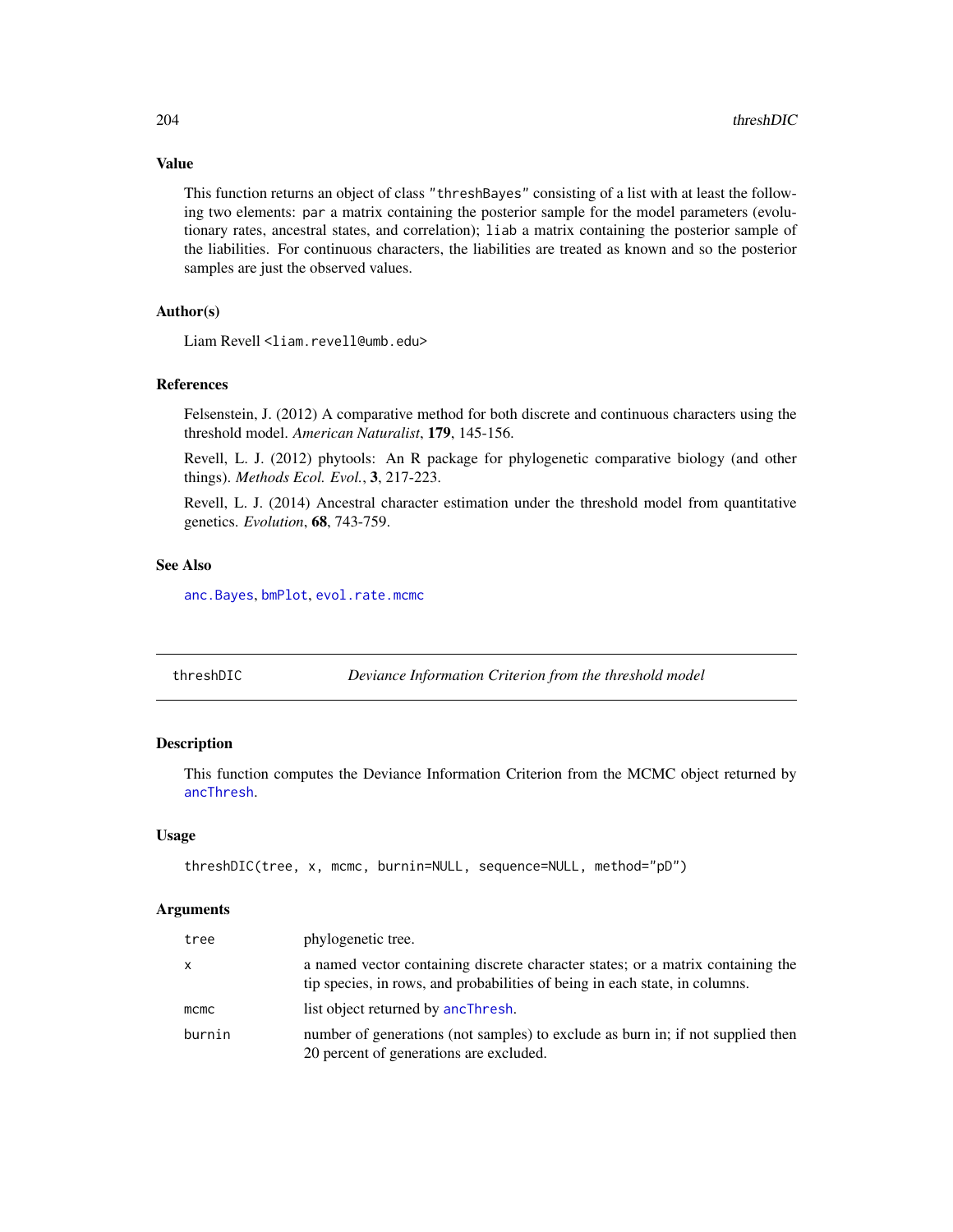#### <span id="page-204-0"></span>threshState 205

| sequence | assumed ordering of the discrete character state. If not supplied and x is a vector<br>then numerical-alphabetical order is assumed; if not supplied and x is a matrix,<br>then the column order of x is used. |
|----------|----------------------------------------------------------------------------------------------------------------------------------------------------------------------------------------------------------------|
| method   | method for computing the effective number of parameters (options are "pD" and<br>"pV".                                                                                                                         |

#### Value

A vector containing the mean deviance and deviance for the parameter means, the effective number of parameters, and the DIC.

# Author(s)

Liam Revell <liam.revell@umb.edu>

# References

Revell, L. J. (2012) phytools: An R package for phylogenetic comparative biology (and other things). *Methods Ecol. Evol.*, 3, 217-223.

Revell, L. J. (2014) Ancestral character estimation under the threshold model from quantitative genetics. *Evolution*, 68, 743-759.

# See Also

[ancThresh](#page-19-0)

| threshState | Computes value for a threshold character from a liability and thresh- |
|-------------|-----------------------------------------------------------------------|
|             | olds                                                                  |

# Description

Primarily to be used internally by [ancThresh](#page-19-0); can also be used to simulate threshold traits.

#### Usage

```
threshState(x, thresholds)
```
# Arguments

| $\boldsymbol{\mathsf{x}}$ | liability.                                |
|---------------------------|-------------------------------------------|
| thresholds                | a named vector containing the thresholds. |

# Value

A discrete character value.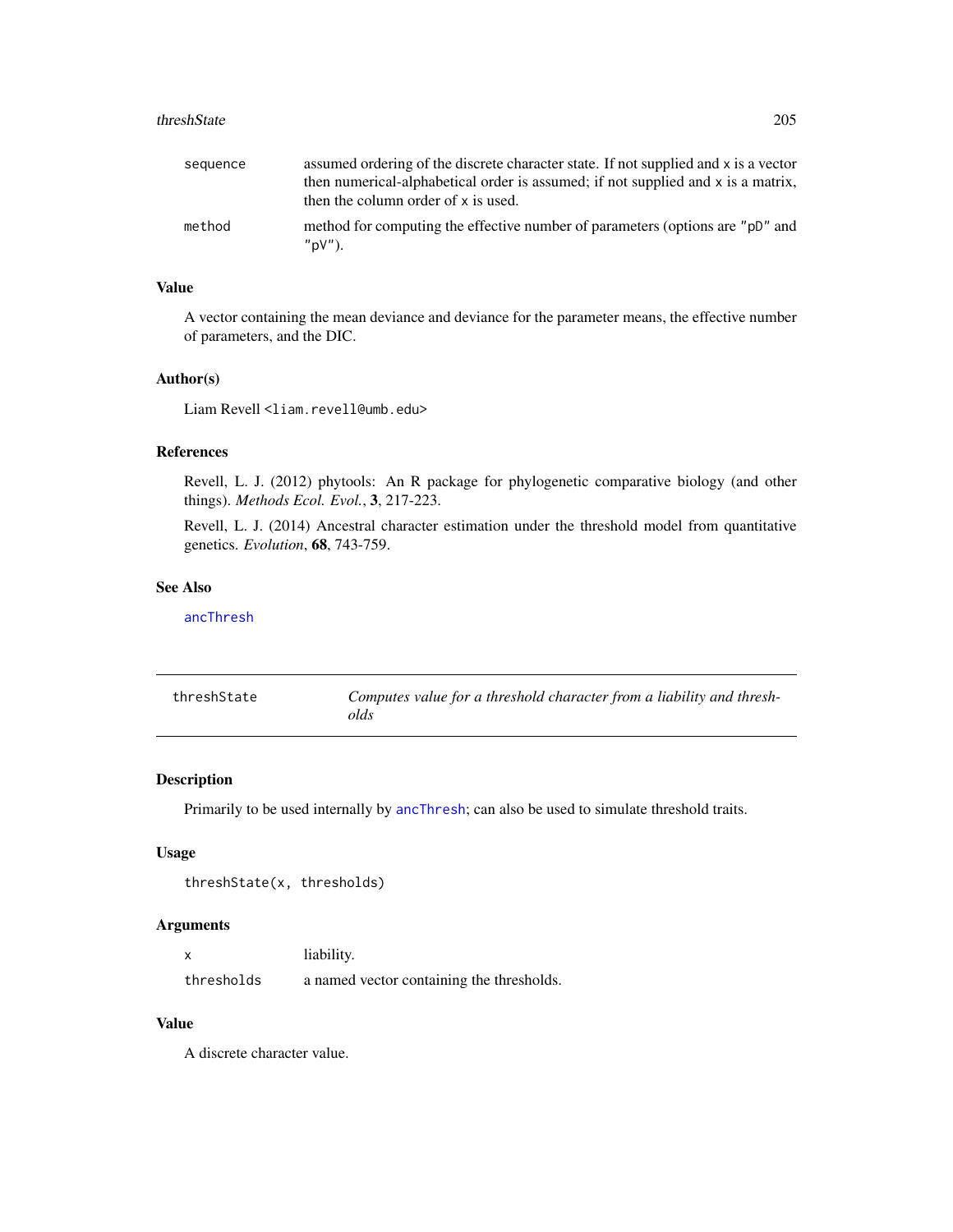#### Author(s)

Liam Revell <liam.revell@umb.edu>

#### References

Revell, L. J. (2012) phytools: An R package for phylogenetic comparative biology (and other things). *Methods Ecol. Evol.*, 3, 217-223.

Revell, L. J. (2014) Ancestral character estimation under the threshold model from quantitative genetics. *Evolution*, 68, 743-759.

# See Also

[ancThresh](#page-19-0), [threshDIC](#page-203-0)

to.matrix *Convert a character vector to a binary matrix*

# Description

This function takes a vector of characters and computes a binary matrix. Primarily to be used internally by [make.simmap](#page-107-0) and [rerootingMethod](#page-181-0).

#### Usage

to.matrix(x, seq)

#### Arguments

| $\boldsymbol{\mathsf{x}}$ | a vector of characters.                            |
|---------------------------|----------------------------------------------------|
| seg                       | the sequence for the columns in the output matrix. |

#### Value

A binary matrix of dimensions length(x) by length(seq).

# Author(s)

Liam Revell <liam.revell@umb.edu>

# References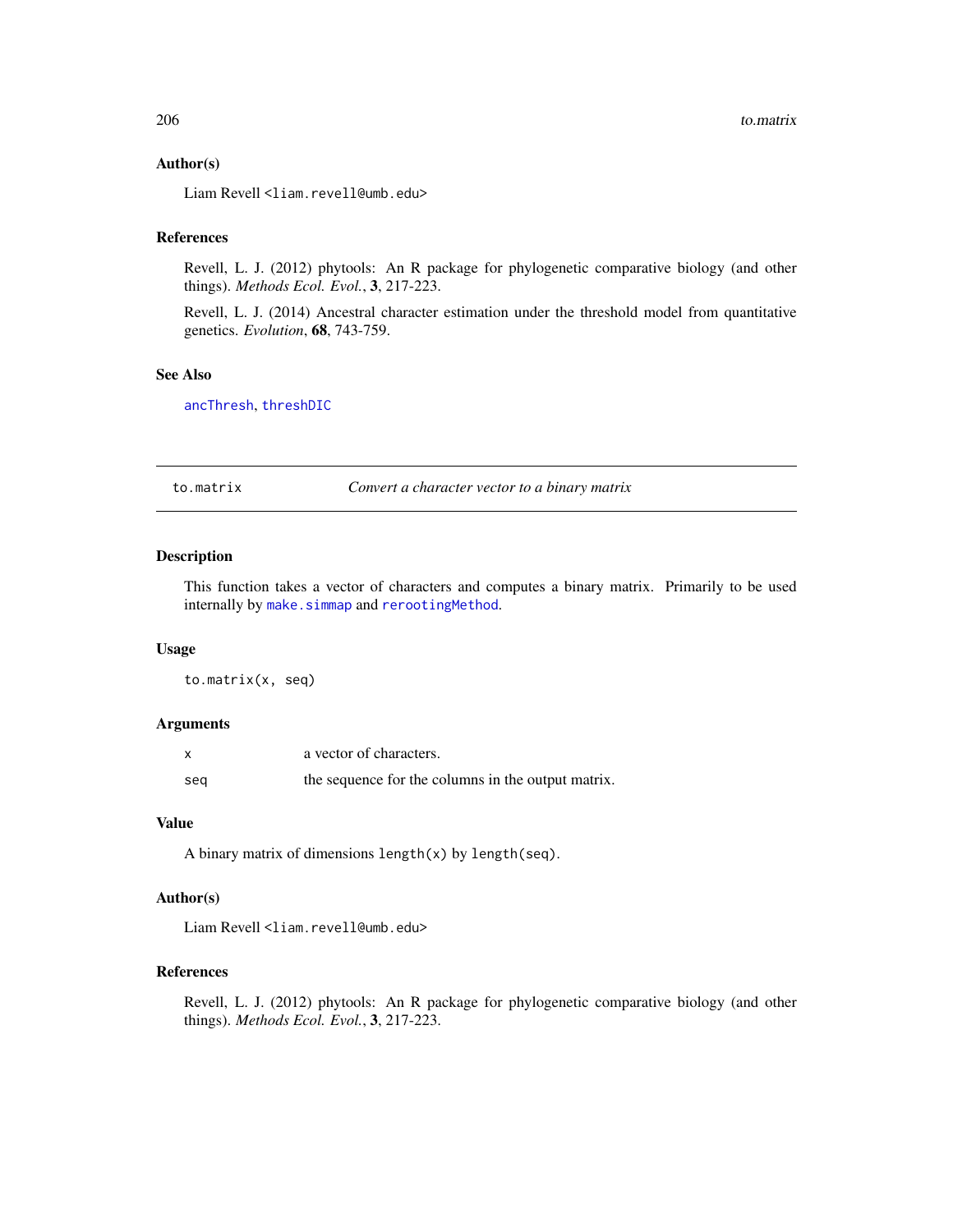<span id="page-206-0"></span>

This function simulates a birth-death tree under user-defined conditions and then creates an animation of that tree growing from left-to-right in the plotting device, or upwards.

# Usage

tree.grow(..., res=200, direction="rightwards", ladderize=TRUE)

# Arguments

| $\ddots$  | arguments to pass to pbtree.                                                                                                                                                    |
|-----------|---------------------------------------------------------------------------------------------------------------------------------------------------------------------------------|
| res       | number of steps (the resolution of the animation). This also corresponds to the<br>number of frames that will be created if the animation is to be converted to a .gif<br>file. |
| direction | the direction to plot the tree. Only direction="rightwards" (the default) and<br>direction="upwards" are supported.                                                             |
| ladderize | logical value indicating whether or not to 'ladderize' the plotted tree. (Defaults<br>to TRUE.)                                                                                 |

#### Value

An object of class "phylo".

# Author(s)

Liam Revell <liam.revell@umb.edu>

# References

Revell, L. J. (2012) phytools: An R package for phylogenetic comparative biology (and other things). *Methods Ecol. Evol.*, 3, 217-223.

#### See Also

[pbtree](#page-132-0)

# Examples

```
## Not run:
## to create a .gif with ImageMagick installed
png(file="pbtree-
tree.grow(b=0.06,d=0.02,t=100)
dev.off()
system("ImageMagick convert -delay 5 -loop 0 *.png pbtree-anim.gif")
## End(Not run)
```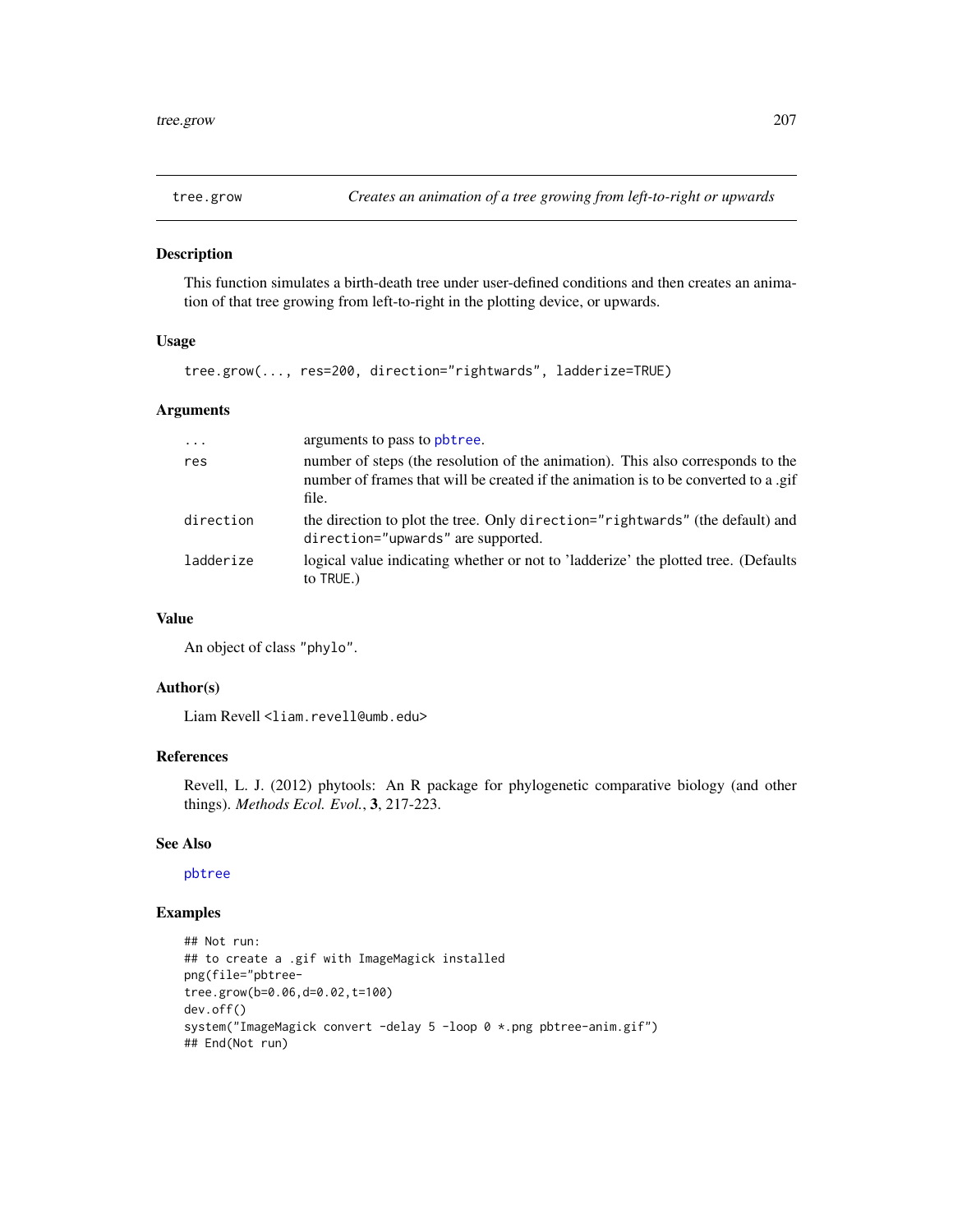208 treeSlice transfer that the contract of the contract of the contract of the contract of the contract of the contract of the contract of the contract of the contract of the contract of the contract of the contract of th

treeSlice *Slices the tree at a particular point and returns all subtrees, or the tree rootward of the point*

# Description

This function slices a tree at a particular height above the root and returns all subtrees or all nontrivial subtrees (i.e., subtrees with more than 1 taxon). Uses [extract.clade](#page-0-0) in the "ape" package.

It can also be used to crop the terminal fraction of a tree for orientation="rootwards".

# Usage

treeSlice(tree, slice, trivial=FALSE, prompt=FALSE, ...)

#### Arguments

| tree     | is a phylogenetic tree in "phylo" format.                                                                                                                                                                                                                                                  |
|----------|--------------------------------------------------------------------------------------------------------------------------------------------------------------------------------------------------------------------------------------------------------------------------------------------|
| slice    | a real number indicating the height above the root at which to slice the tree.                                                                                                                                                                                                             |
| trivial  | a logical value indicating whether or not to return subtrees with a number of tips<br>less than two (default is FALSE).                                                                                                                                                                    |
| prompt   | logical value indicating whether or not the height of the slice should be given<br>interactively.                                                                                                                                                                                          |
| $\cdots$ | for prompt=TRUE, other arguments to be passed to plotTree. In addition, the<br>argument orientation can be used to specify whether the "tipwards" subtrees<br>or the "rootwards" phylogeny are/ is to be returned by the function call (using<br>those two argument values, respectively). |

# Value

An object of class "phylo" or "multiPhylo".

#### Author(s)

Liam Revell <liam.revell@umb.edu>

# References

Revell, L. J. (2012) phytools: An R package for phylogenetic comparative biology (and other things). *Methods Ecol. Evol.*, 3, 217-223.

# See Also

[extract.clade](#page-0-0)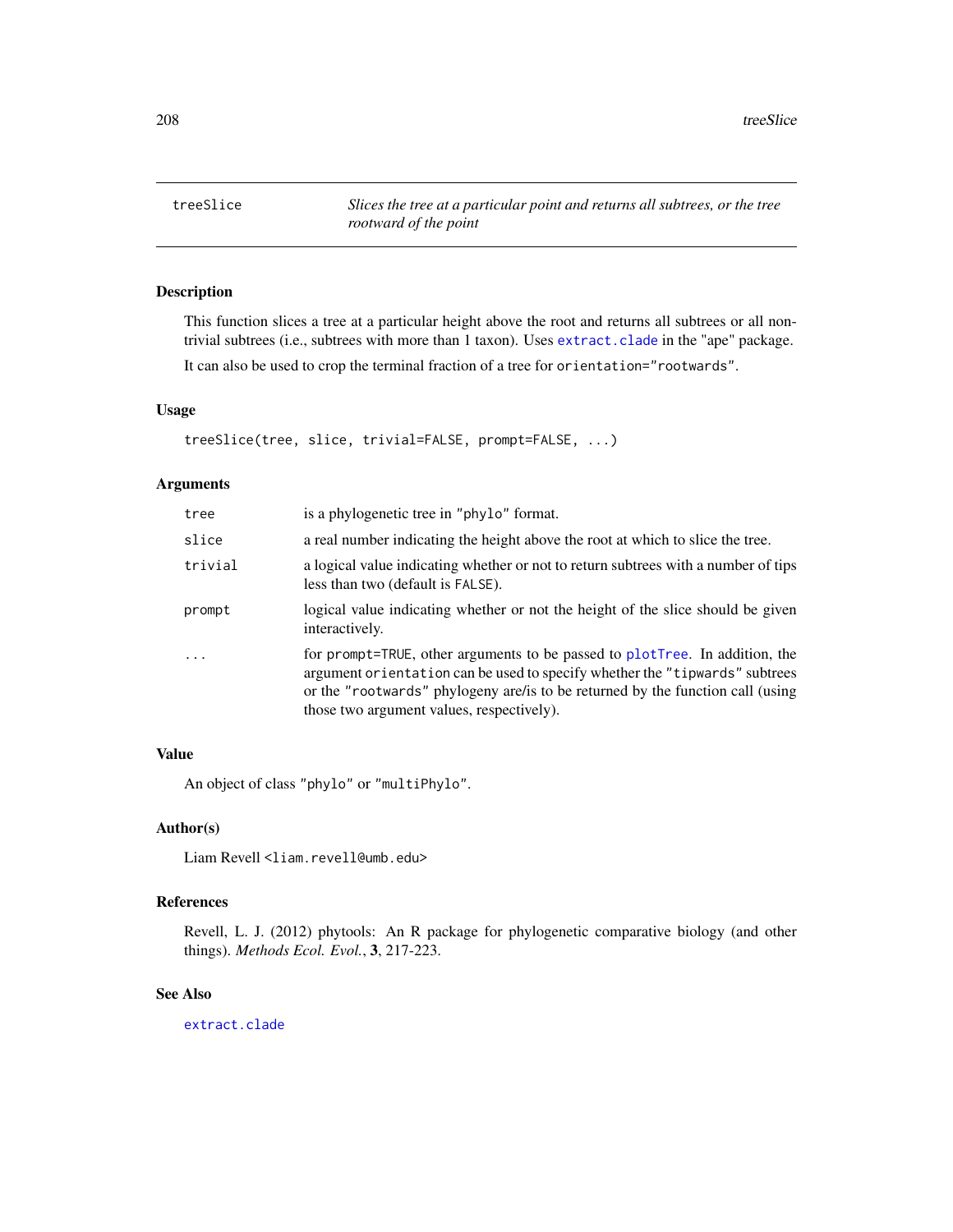This function attempts to untangle the branches of a tree that are tangled in plotting with plot. phylo, [plotTree](#page-163-0), or [plotSimmap](#page-160-0).

# Usage

untangle(tree, method=c("reorder","read.tree"))

# Arguments

| tree   | tree as an object of class "phylo" or "simmap".                            |
|--------|----------------------------------------------------------------------------|
| method | method to use to attempt to untangle branches. method="reorder" uses two   |
|        | calls of reorder phylo or reorder Simmap; method="read.tree" writes the    |
|        | tree to a text string and then reads it back into memory using read. tree. |

#### Value

An object of class "phylo" or "simmap".

# Author(s)

Liam Revell <liam.revell@umb.edu>

# References

Revell, L. J. (2012) phytools: An R package for phylogenetic comparative biology (and other things). *Methods Ecol. Evol.*, 3, 217-223.

vcvPhylo *Calculates cophenetic (i.e., phylogenetic VCV) matrix*

## Description

This function returns a so-called *phylogenetic variance covariance matrix* (e.g., see [vcv.phylo](#page-0-0)), but (optionally) including ancestral nodes and under different evolutionary models.

#### Usage

```
vcvPhylo(tree, anc.nodes=TRUE, ...)
```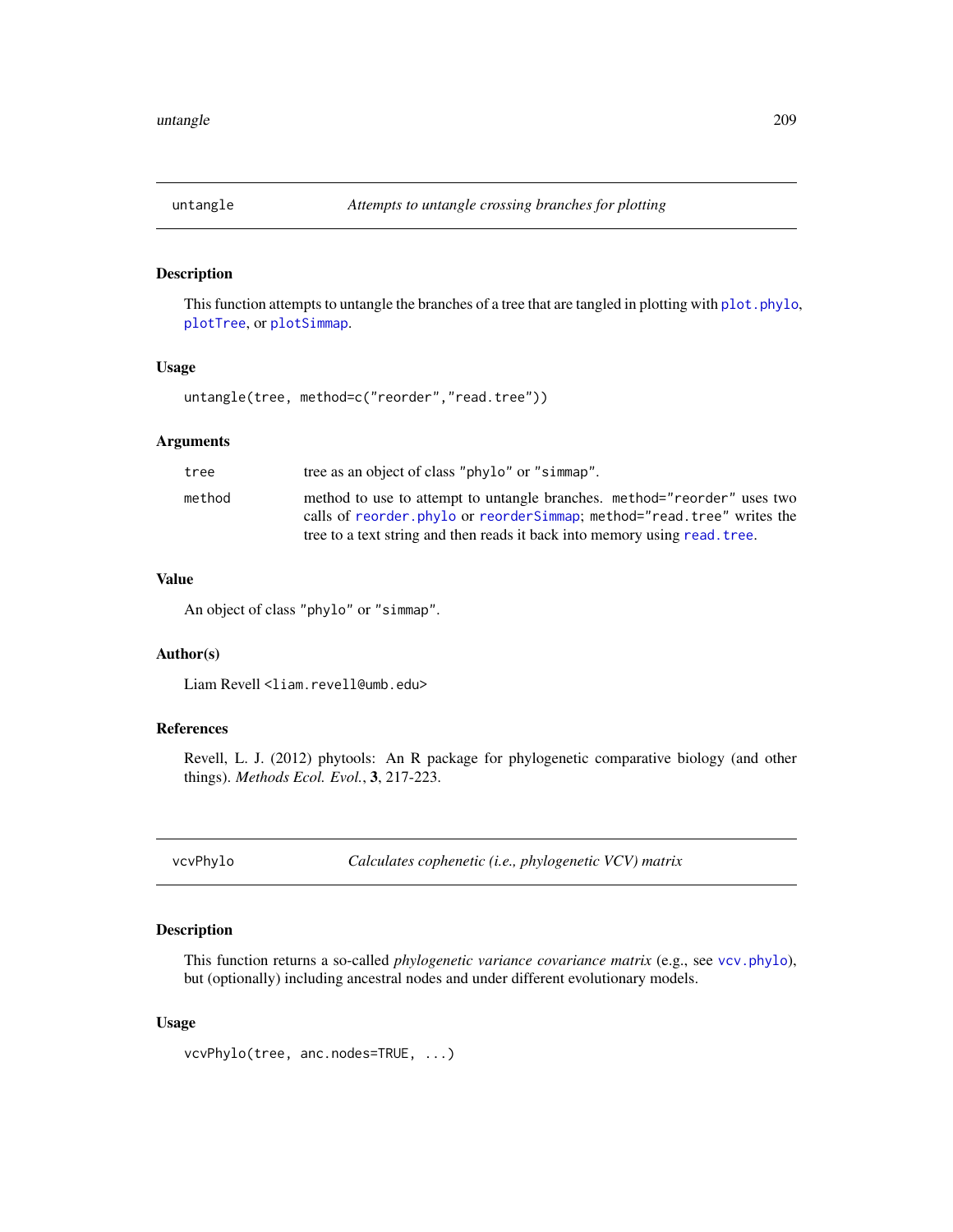# <span id="page-209-1"></span>Arguments

| tree      | object of class "phylo".                                                                                            |
|-----------|---------------------------------------------------------------------------------------------------------------------|
| anc.nodes | logical value indicating whether or not to include ancestral nodes.                                                 |
| .         | optional arguments including internal (synonym of anc.nodes) and model<br>$\alpha$ (can be "BM", "OU", or "lambda". |

# Value

A matrix.

#### Author(s)

Liam Revell <liam.revell@umb.edu>

# References

Revell, L. J. (2012) phytools: An R package for phylogenetic comparative biology (and other things). *Methods Ecol. Evol.*, 3, 217-223.

<span id="page-209-0"></span>write.simmap *Write a stochastic character mapped tree to file*

# Description

This function writes stochastic character mapped trees to file in multiple SIMMAP formats (Bollback 2006).

#### Usage

```
write.simmap(tree, file=NULL, append=FALSE, map.order=NULL, quiet=FALSE,
format="phylip", version=1.0)
```
# Arguments

| tree      | an object of class "simmap" or "multiSimmap".                                                                                                                                                                                                                                    |
|-----------|----------------------------------------------------------------------------------------------------------------------------------------------------------------------------------------------------------------------------------------------------------------------------------|
| file      | an optional filename.                                                                                                                                                                                                                                                            |
| append    | a logical value indicating whether to append to file.                                                                                                                                                                                                                            |
| map.order | a optional value specifying whether to write the map in left-to-right or right-to-<br>left order. Acceptable values are "left-to-right" or "right-to-left" or some abbre-<br>viation of either. If not provided, write. simmap will use attr(tree, "map.order")<br>if available. |
| quiet     | logical value indicating whether or not to print a warning message when map.order<br>is neither specified by a function argument or as an attribute of tree.                                                                                                                     |
| format    | file format for output.                                                                                                                                                                                                                                                          |
| version   | version of SIMMAP. Note that the options are 1.0 and 1.5. version=1.5 is<br>generally recommended because in this format the tree can also be parsed by<br>typical tree readers, but absent its mapped trait.                                                                    |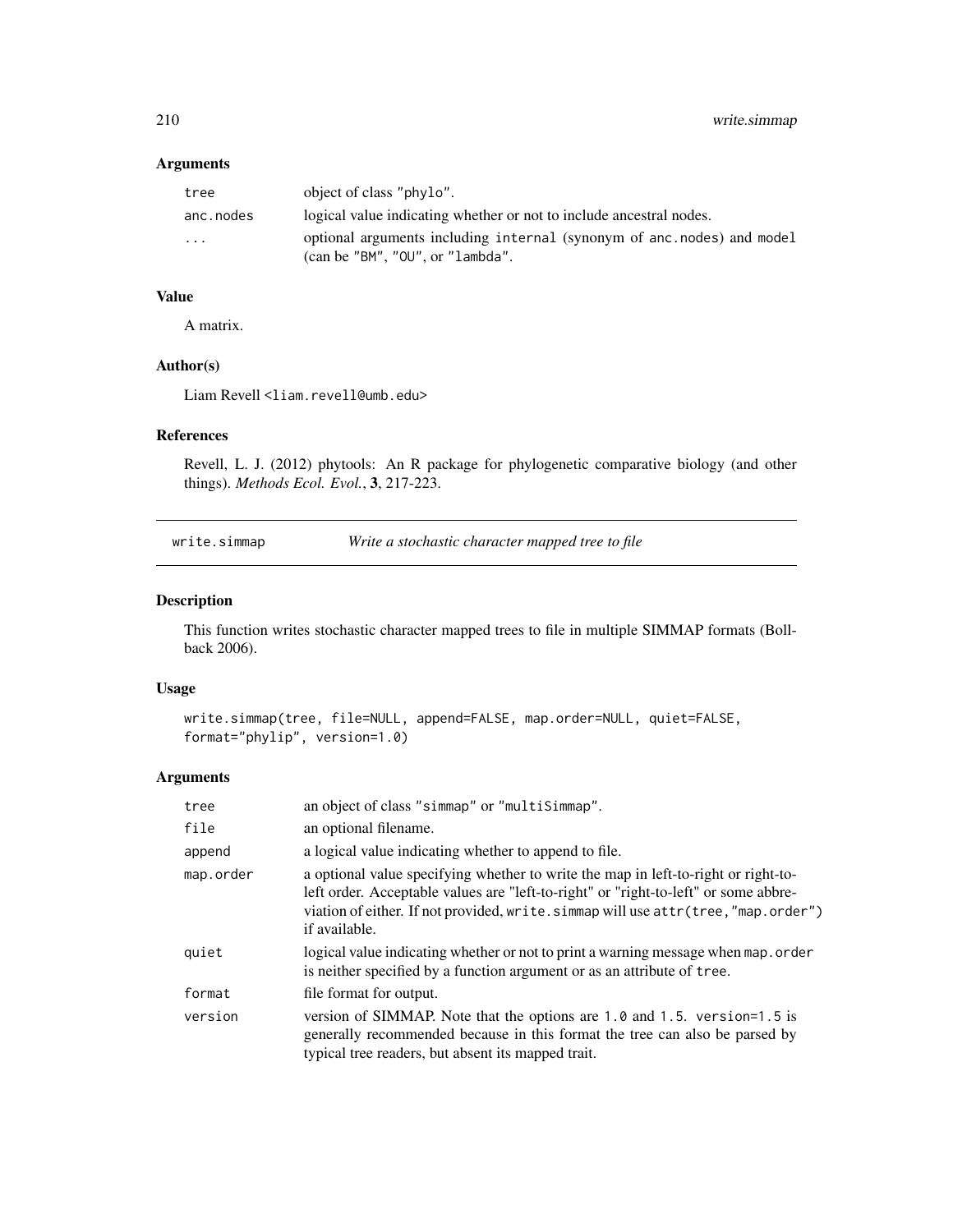#### <span id="page-210-0"></span>writeAncestors 211

#### Value

A file.

# Author(s)

Liam Revell <liam.revell@umb.edu>

## References

Bollback, J. P. (2006) Stochastic character mapping of discrete traits on phylogenies. *BMC Bioinformatics*, 7, 88.

Huelsenbeck, J. P., R. Neilsen, and J. P. Bollback (2003) Stochastic mapping of morphological characters. *Systematic Biology*, 52, 131-138.

Revell, L. J. (2012) phytools: An R package for phylogenetic comparative biology (and other things). *Methods Ecol. Evol.*, 3, 217-223.

# See Also

[make.simmap](#page-107-0), [read.simmap](#page-176-0), [plotSimmap](#page-160-0)

writeAncestors *Write a tree to file with ancestral states and (optionally) CIs at nodes*

# Description

This function writes a tree to file with ancestral character states and (optionally) 95-percent confidence intervals stored as node value..

#### Usage

```
writeAncestors(tree, Anc=NULL, file="", digits=6, format=c("phylip","nexus"),
   ...)
```
# Arguments

| tree   | a phylogenetic tree or set of trees as an object of class "phylo" or "multiPhylo".                                                                                                                                                          |
|--------|---------------------------------------------------------------------------------------------------------------------------------------------------------------------------------------------------------------------------------------------|
| Anc    | a vector of ancestral states, a list containing the ancestral states and 95-percent<br>confidence intervals (as from fast Andre or ace, or a list of such results.                                                                          |
| file   | an optional string with the filename for output.                                                                                                                                                                                            |
| digits | an integer indicating the number of digits to print for branch lengths and ances-<br>tral character values.                                                                                                                                 |
| format | a string indicating whether to output the result in simple Newick (i.e., "phylip")<br>or Nexus format.                                                                                                                                      |
| .      | additional arguments including x: a vector of character values, in which case<br>ancestral states are estimated internally using fastanc; and CI: a logical value<br>indicating whether or not to estimate 95-percent confidence intervals. |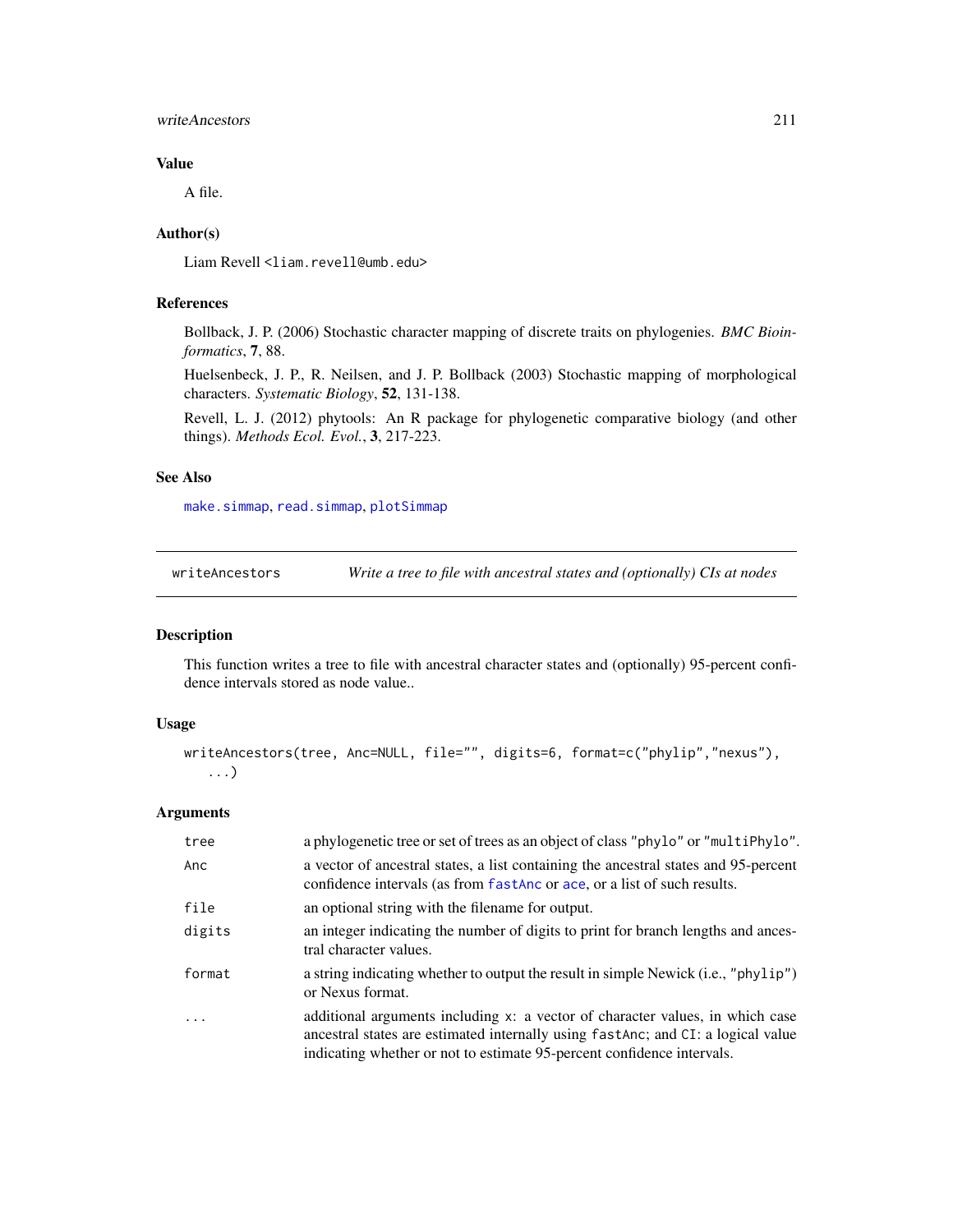#### Value

A file, string, or vector of strings.

#### Author(s)

Liam Revell <liam.revell@umb.edu>

# References

Revell, L. J. (2012) phytools: An R package for phylogenetic comparative biology (and other things). *Methods Ecol. Evol.*, 3, 217-223.

#### See Also

[ace](#page-0-0), [fastAnc](#page-74-0), [write.tree](#page-0-0)

writeNexus *Write a tree to file in Nexus format*

#### Description

This function writes one or multiple phylogenetic trees to file in NEXUS format. Redundant with ape:[:write.nexus](#page-0-0).

#### Usage

writeNexus(tree, file="")

# Arguments

| tree | object of class "phylo" or "multiPhylo". |
|------|------------------------------------------|
| file | file name for output.                    |

# Value

Trees written to file.

#### Author(s)

Liam Revell <liam.revell@umb.edu>

# References

Revell, L. J. (2012) phytools: An R package for phylogenetic comparative biology (and other things). *Methods Ecol. Evol.*, 3, 217-223.

#### See Also

[write.simmap](#page-209-0), [write.nexus](#page-0-0)

<span id="page-211-0"></span>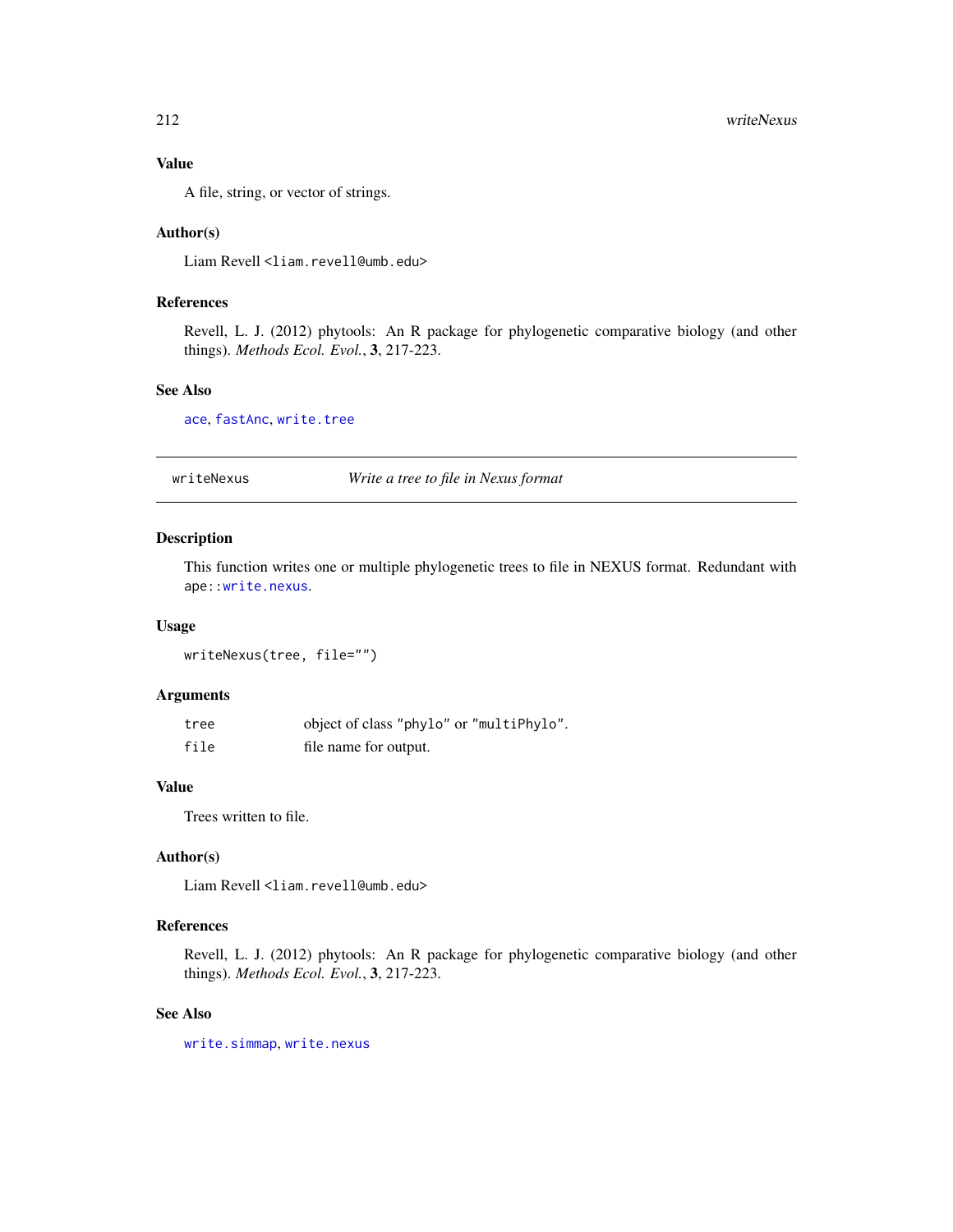# **Index**

∗ ancestral states anc.Bayes, [15](#page-14-1) anc.ML, [17](#page-16-0) anc.trend, [18](#page-17-0) ancThresh, [20](#page-19-1) contMap, [41](#page-40-1) countSimmap, [46](#page-45-0) ctt, [47](#page-46-0) density.multiSimmap, [48](#page-47-0) densityMap, [49](#page-48-1) describe.simmap, [53](#page-52-0) edge.widthMap, [62](#page-61-0) edgeProbs, [63](#page-62-0) fastAnc, [75](#page-74-1) make.simmap, [108](#page-107-1) map.overlap, [111](#page-110-0) markChanges, [114](#page-113-0) mergeMappedStates, [116](#page-115-0) phenogram, [136](#page-135-0) phylomorphospace, [153](#page-152-0) phylomorphospace3d, [154](#page-153-0) plotBranchbyTrait, [159](#page-158-0) plotSimmap, [161](#page-160-1) plotThresh, [163](#page-162-0) rerootingMethod, [182](#page-181-1) ∗ animation branching.diffusion, [32](#page-31-0) phylomorphospace3d, [154](#page-153-0) ∗ bayesian anc.Bayes, [15](#page-14-1) ancThresh, [20](#page-19-1) ave.rates, [26](#page-25-0) Dtest, [61](#page-60-0) evol.rate.mcmc, [65](#page-64-1) fitBayes, [82](#page-81-0) fitMk, [84](#page-83-2) make.simmap, [108](#page-107-1) markChanges, [114](#page-113-0) mergeMappedStates, [116](#page-115-0)

minSplit, [119](#page-118-0) plotThresh, [163](#page-162-0) posterior.evolrate, [169](#page-168-1) rerootingMethod, [182](#page-181-1) threshBayes, [203](#page-202-0) threshDIC, [204](#page-203-1) ∗ biogeography phylo.to.map, [150](#page-149-0) ∗ co-phylogenetics cophylo, [43](#page-42-0) cospeciation, [45](#page-44-0) ∗ comparative methods fit.bd, [80](#page-79-0) ∗ comparative method add.color.bar, [7](#page-6-0) add.simmap.legend, [11](#page-10-0) anc.Bayes, [15](#page-14-1) anc.ML, [17](#page-16-0) anc.trend, [18](#page-17-0) ancThresh, [20](#page-19-1) as.Qmatrix, [25](#page-24-0) ave.rates, [26](#page-25-0) bd, [27](#page-26-0) brownie.lite, [33](#page-32-0) brownieREML, [35](#page-34-0) contMap, [41](#page-40-1) ctt, [47](#page-46-0) density.multiSimmap, [48](#page-47-0) densityMap, [49](#page-48-1) describe.simmap, [53](#page-52-0) di2multi.simmap, [54](#page-53-0) Dtest, [61](#page-60-0) edge.widthMap, [62](#page-61-0) estDiversity, [64](#page-63-0) evol.rate.mcmc, [65](#page-64-1) evol.vcv, [66](#page-65-0) evolvcv.lite, [68](#page-67-0) fancyTree, [73](#page-72-0) fastAnc, [75](#page-74-1)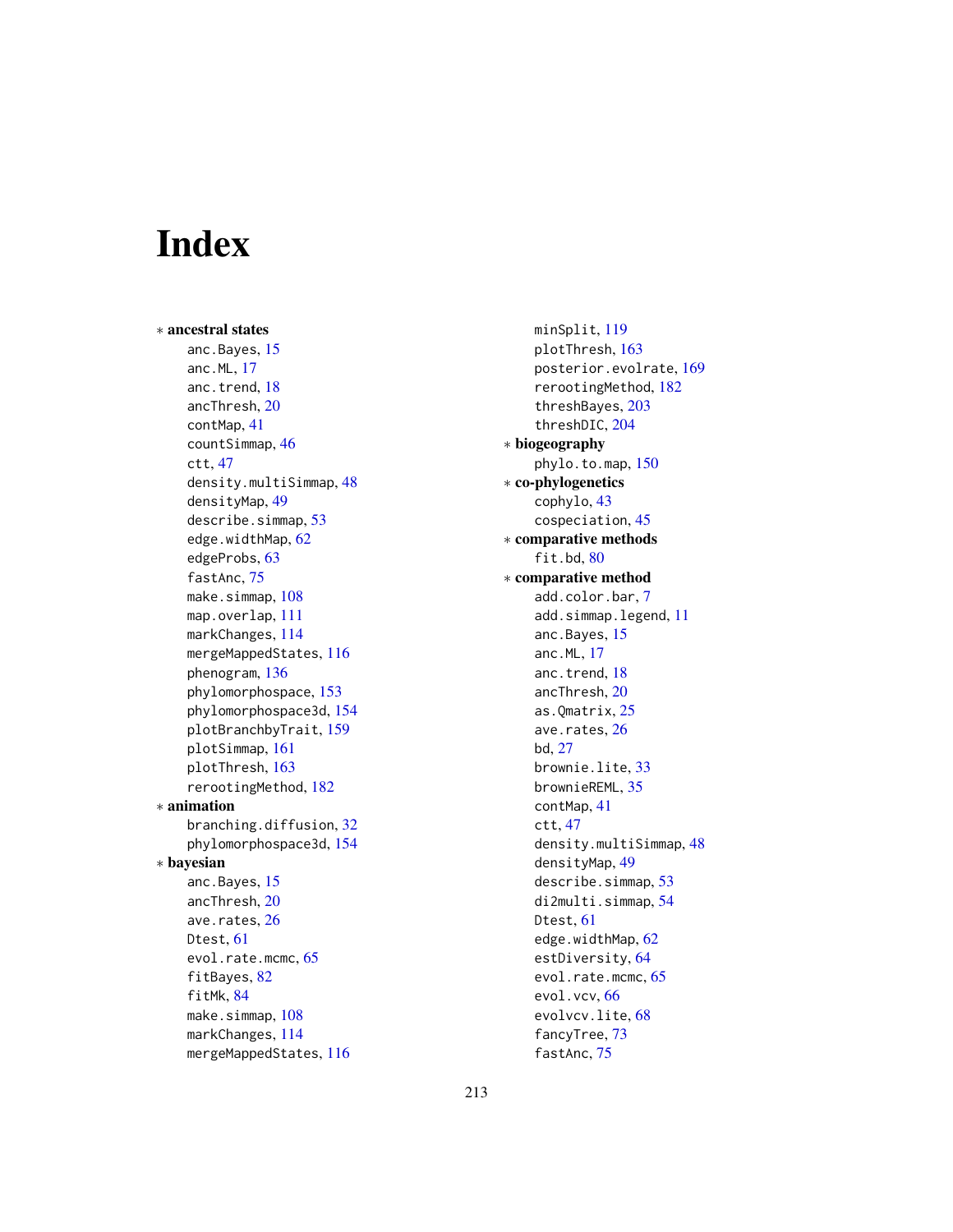#### 214 INDEX

fitBayes, [82](#page-81-0) fitDiversityModel, [83](#page-82-0) fitMk, [84](#page-83-2) fitPagel, [88](#page-87-0) gammatest, [90](#page-89-0) lambda.transform, [99](#page-98-0) likMlambda, [100](#page-99-0) make.era.map, [107](#page-106-0) make.simmap, [108](#page-107-1) map.overlap, [111](#page-110-0) mapped.states, [113](#page-112-0) mergeMappedStates, [116](#page-115-0) minSplit, [119](#page-118-0) multi.mantel, [122](#page-121-0) multirateBM, [124](#page-123-1) nodeHeights, [127](#page-126-0) paintSubTree, [131](#page-130-2) pgls.Ives, [134](#page-133-0) phenogram, [136](#page-135-0) phyl.cca, [138](#page-137-0) phyl.pairedttest, [139](#page-138-0) phyl.pca, [141](#page-140-0) phyl.resid, [142](#page-141-0) phyl.RMA, [144](#page-143-0) phylANOVA, [146](#page-145-0) phylo.impute, [149](#page-148-0) phylomorphospace, [153](#page-152-0) phylomorphospace3d, [154](#page-153-0) phylosig, [156](#page-155-0) plotBranchbyTrait, [159](#page-158-0) plotSimmap, [161](#page-160-1) plotThresh, [163](#page-162-0) plotTree.datamatrix, [165](#page-164-0) plotTree.wBars, [167](#page-166-0) posterior.evolrate, [169](#page-168-1) ratebystate, [171](#page-170-1) ratebytree, [173](#page-172-0) rateshift, [175](#page-174-0) read.simmap, [177](#page-176-1) reorderSimmap, [179](#page-178-1) rerootingMethod, [182](#page-181-1) roundPhylogram, [188](#page-187-0) sim.corrs, [191](#page-190-0) sim.ratebystate, [194](#page-193-0) sim.rates, [195](#page-194-1) simBMphylo, [196](#page-195-0) skewers, [197](#page-196-0) splitEdgeColor, [198](#page-197-0)

threshBayes, [203](#page-202-0) threshDIC, [204](#page-203-1) threshState, [205](#page-204-0) tree.grow, [207](#page-206-0) write.simmap, [210](#page-209-1) writeAncestors, [211](#page-210-0) ∗ consensus tree averageTree, [27](#page-26-0) consensus.edges, [40](#page-39-0) ls.tree, [104](#page-103-0) mrp.supertree, [121](#page-120-0) ∗ continuous characters ave.rates, [26](#page-25-0) ∗ continuous character anc.Bayes, [15](#page-14-1) anc.ML, [17](#page-16-0) anc.trend, [18](#page-17-0) bmPlot, [31](#page-30-1) branching.diffusion, [32](#page-31-0) brownie.lite, [33](#page-32-0) brownieREML, [35](#page-34-0) contMap, [41](#page-40-1) dotTree, [55](#page-54-0) edge.widthMap, [62](#page-61-0) estDiversity, [64](#page-63-0) evol.rate.mcmc, [65](#page-64-1) evol.vcv, [66](#page-65-0) evolvcv.lite, [68](#page-67-0) fastAnc, [75](#page-74-1) fastBM, [76](#page-75-1) fitBayes, [82](#page-81-0) fitDiversityModel, [83](#page-82-0) locate.fossil, [102](#page-101-0) locate.yeti, [103](#page-102-0) multirateBM, [124](#page-123-1) phenogram, [136](#page-135-0) phylo.heatmap, [147](#page-146-0) phylo.impute, [149](#page-148-0) phylomorphospace, [153](#page-152-0) phylomorphospace3d, [154](#page-153-0) phylosig, [156](#page-155-0) plotBranchbyTrait, [159](#page-158-0) plotTree.wBars, [167](#page-166-0) posterior.evolrate, [169](#page-168-1) ratebystate, [171](#page-170-1) ratebytree, [173](#page-172-0) rateshift, [175](#page-174-0) sim.corrs, [191](#page-190-0)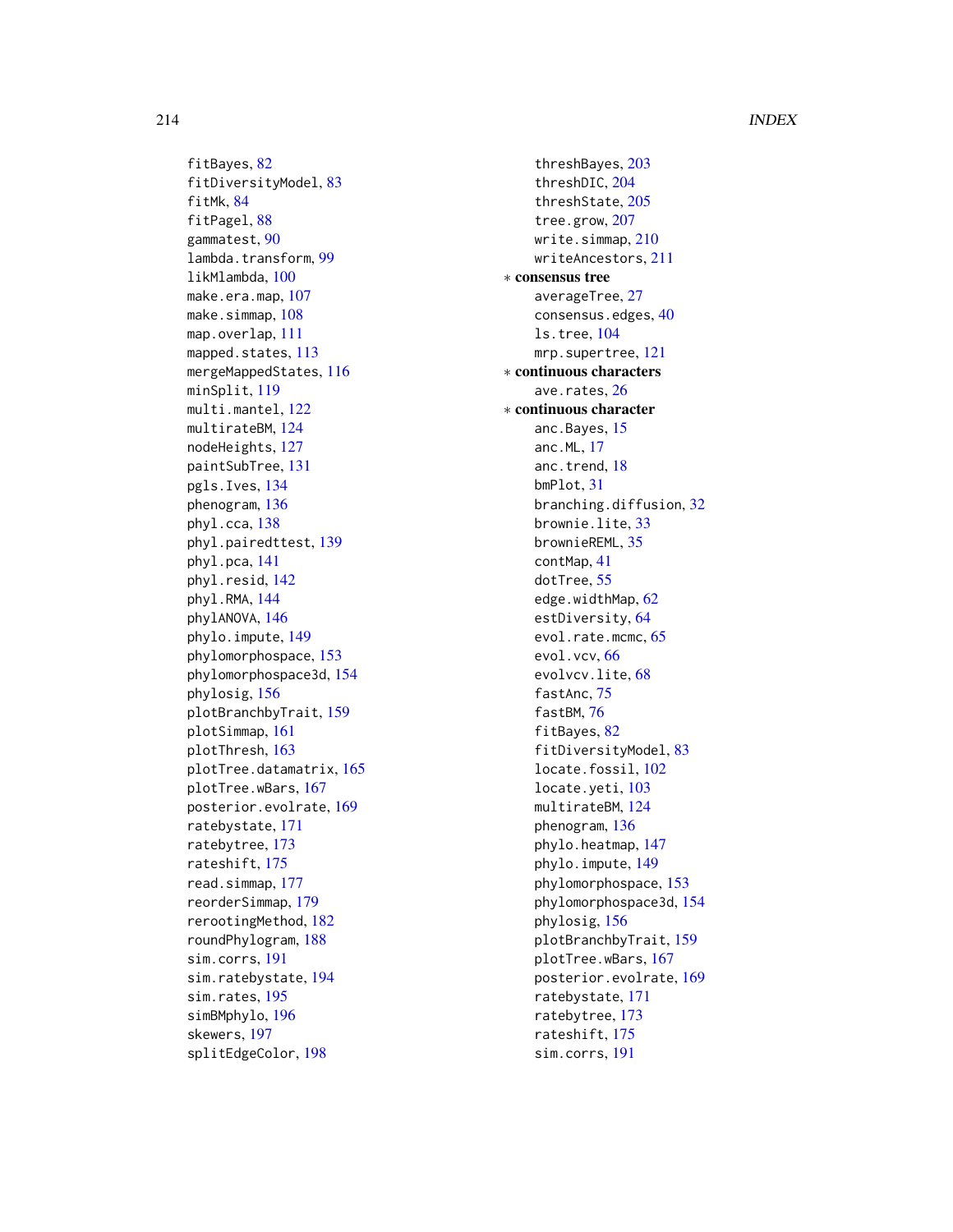#### INDEX 215

sim.ratebystate , [194](#page-193-0) sim.rates , [195](#page-194-1) simBMphylo , [196](#page-195-0) threshBayes , [203](#page-202-0) ∗ datasets anoletree , [22](#page-21-0) ∗ discrete character add.simmap.legend, [11](#page-10-0) ancThresh , [20](#page-19-1) as.Qmatrix , [25](#page-24-0) countSimmap , [46](#page-45-0) ctt , [47](#page-46-0) density.multiSimmap, [48](#page-47-0) densityMap , [49](#page-48-1) describe.simmap, [53](#page-52-0) dotTree, [55](#page-54-0) Dtest , [61](#page-60-0) edgeProbs , [63](#page-62-0) fitMk , [84](#page-83-2) fitPagel, [88](#page-87-0) genSeq , [91](#page-90-0) getStates , [97](#page-96-0) make.simmap, [108](#page-107-1) map.overlap, [111](#page-110-0) markChanges , [114](#page-113-0) mergeMappedStates , [116](#page-115-0) plotSimmap , [161](#page-160-1) plotThresh , [163](#page-162-0) plotTree.datamatrix, [165](#page-164-0) ratebytree , [173](#page-172-0) read.simmap , [177](#page-176-1) rstate , [189](#page-188-0) sim.history , [192](#page-191-1) threshBayes , [203](#page-202-0) threshState , [205](#page-204-0) ∗ distance matrix multi.mantel,[122](#page-121-0) optim.phylo.ls , [129](#page-128-0) ∗ diversification bd , [27](#page-26-0) cophylo , [43](#page-42-0) cospeciation , [45](#page-44-0) estDiversity, [64](#page-63-0) fit.bd, [80](#page-79-0) fitDiversityModel , [83](#page-82-0) gammatest , [90](#page-89-0) ltt , [104](#page-103-0) ltt95 , [106](#page-105-0)

pbtree , [133](#page-132-1) tree.grow , [207](#page-206-0) ∗ information criteria aic.w , [13](#page-12-0) threshDIC , [204](#page-203-1) ∗ input/output read.newick , [176](#page-175-0) read.simmap , [177](#page-176-1) write.simmap, $210\,$  $210\,$ writeAncestors , [211](#page-210-0) writeNexus , [212](#page-211-0) ∗ least squares ls.tree , [104](#page-103-0) multi.mantel,[122](#page-121-0) optim.phylo.ls , [129](#page-128-0) pgls.Ives , [134](#page-133-0) phyl.cca , [138](#page-137-0) phyl.pairedttest , [139](#page-138-0) phyl.resid , [142](#page-141-0) phylANOVA , [146](#page-145-0) phyloDesign , [152](#page-151-0) ∗ math aic.w , [13](#page-12-0) ave.rates, [26](#page-25-0) lambda.transform , [99](#page-98-0) likMlambda , [100](#page-99-0) rstate , [189](#page-188-0) ∗ maximum likelihood aic.w , [13](#page-12-0) anc.ML , [17](#page-16-0) anc.trend, [18](#page-17-0) as.Qmatrix, $25$ bd , [27](#page-26-0) brownie.lite, [33](#page-32-0) brownieREML , [35](#page-34-0) contMap , [41](#page-40-1) edge.widthMap, <mark>6</mark>2 estDiversity, [64](#page-63-0) evol.vcv, <mark>[66](#page-65-0)</mark> evolvcv.lite, [68](#page-67-0) fastAnc, [75](#page-74-1) fit.bd,  $80$ fitDiversityModel , [83](#page-82-0) fitMk , [84](#page-83-2) fitPagel, [88](#page-87-0) likMlambda , [100](#page-99-0) locate.fossil, [102](#page-101-0) locate.yeti, [103](#page-102-0)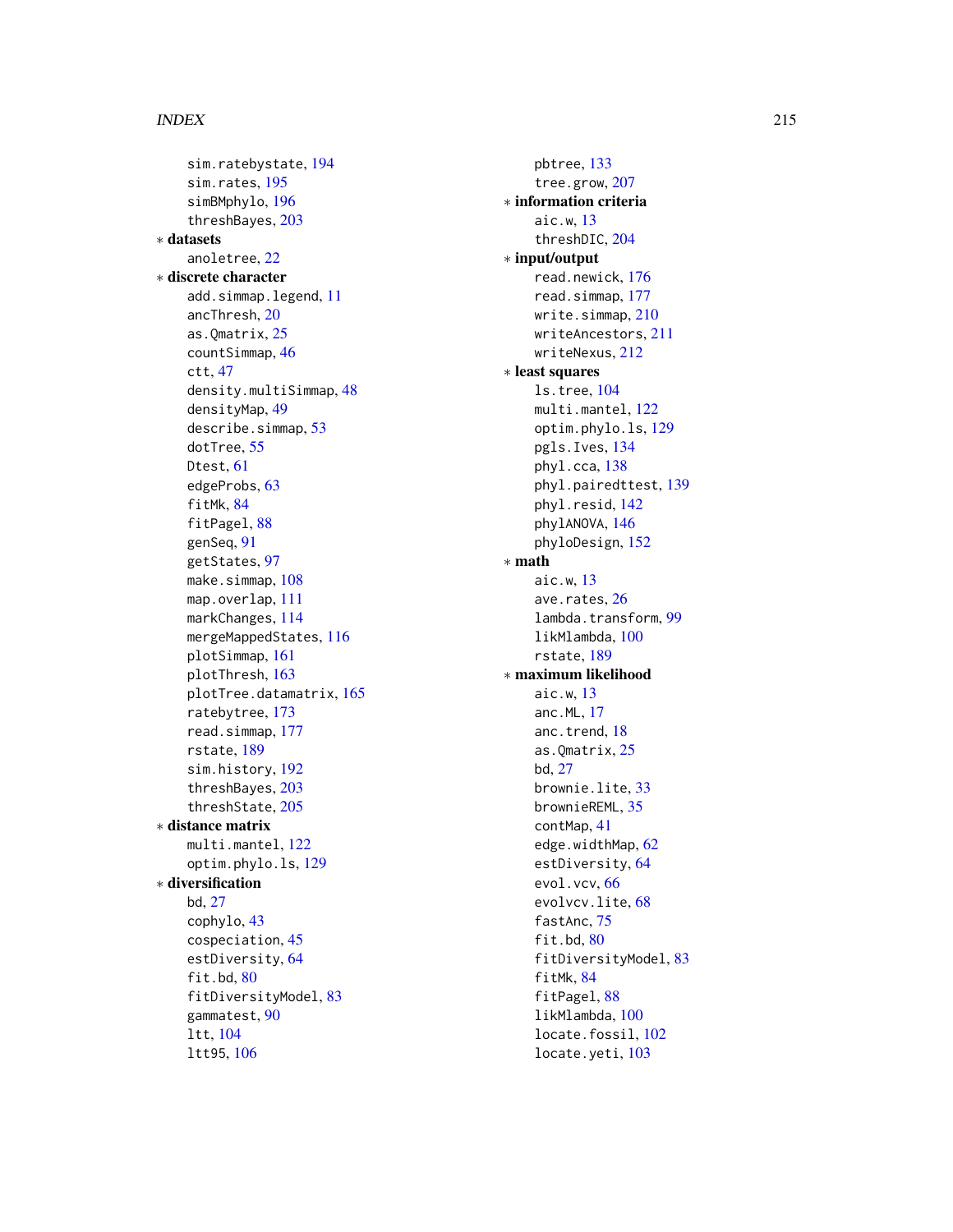216 **INDEX** 

multirateBM , [124](#page-123-1) pgls.Ives , [134](#page-133-0) phyl.pairedttest , [139](#page-138-0) phyl.pca , [141](#page-140-0) phyl.resid , [142](#page-141-0) phyl.RMA , [144](#page-143-0) phylosig , [156](#page-155-0) ratebystate , [171](#page-170-1) ratebytree , [173](#page-172-0) rateshift , [175](#page-174-0) rerootingMethod , [182](#page-181-1) ∗ package phytools-package , [5](#page-4-0) ∗ parsimony exhaustiveMP, [70](#page-69-0) mrp.supertree , [121](#page-120-0) ∗ phylogenetics add.arrow , [6](#page-5-0) add.color.bar , [7](#page-6-0) add.everywhere , [9](#page-8-0) add.random, [9](#page-8-0) add.simmap.legend, [11](#page-10-0) add.species.to.genus, [12](#page-11-0) allFurcTrees , [14](#page-13-0) anc.Bayes, [15](#page-14-1) anc.ML , [17](#page-16-0) anc.trend, [18](#page-17-0) ancThresh , [20](#page-19-1) applyBranchLengths , [23](#page-22-0) as.multiPhylo , [24](#page-23-0) as.Qmatrix , [25](#page-24-0) ave.rates, [26](#page-25-0) averageTree, [27](#page-26-0) bd , [27](#page-26-0) bind.tip, [28](#page-27-0) bind.tree.simmap, [30](#page-29-0) bmPlot , [31](#page-30-1) branching.diffusion, [32](#page-31-0) brownie.lite, [33](#page-32-0) brownieREML , [35](#page-34-0) cladelabels , [36](#page-35-0) collapse.to.star , [38](#page-37-0) collapseTree , [38](#page-37-0) compare.chronograms, [39](#page-38-0) consensus.edges , [40](#page-39-0) contMap , [41](#page-40-1) cophylo , [43](#page-42-0) cospeciation , [45](#page-44-0)

countSimmap , [46](#page-45-0) ctt , [47](#page-46-0) density.multiSimmap, [48](#page-47-0) densityMap , [49](#page-48-1) densityTree , [51](#page-50-0) describe.simmap, [53](#page-52-0) di2multi.simmap , [54](#page-53-0) dotTree , [55](#page-54-0) drop.clade , [57](#page-56-0) drop.leaves , [57](#page-56-0) drop.tip.contMap , [58](#page-57-0) drop.tip.multiPhylo , [59](#page-58-0) drop.tip.simmap , [60](#page-59-0) Dtest, [61](#page-60-0) edge.widthMap, <mark>6</mark>2 edgeProbs , [63](#page-62-0) estDiversity, [64](#page-63-0) evol.rate.mcmc, [65](#page-64-1) evol.vcv, <mark>[66](#page-65-0)</mark> evolvcv.lite, <mark>[68](#page-67-0)</mark> exhaustiveMP,<mark>7</mark>0 expand.clade , [71](#page-70-0) export.as.xml , [72](#page-71-0) fancyTree, [73](#page-72-0) fastAnc, [75](#page-74-1) fastBM, [76](#page-75-1) fastMRCA, [78](#page-77-0) findMRCA , [79](#page-78-0) fit.bd, [80](#page-79-0) fitBayes, [82](#page-81-0) fitDiversityModel , [83](#page-82-0) fitMk , [84](#page-83-2) fitPagel, [88](#page-87-0) gammatest , [90](#page-89-0) genSeq , [91](#page-90-0) geo.legend, [92](#page-91-0) getCladesofSize , [94](#page-93-0) getDescendants , [94](#page-93-0) getExtant , [95](#page-94-0) getSisters , [96](#page-95-0) getStates , [97](#page-96-0) ladderize.simmap , [99](#page-98-0) lambda.transform , [99](#page-98-0) likMlambda , [100](#page-99-0) locate.fossil, [102](#page-101-0) locate.yeti, [103](#page-102-0) ls.tree , [104](#page-103-0) ltt , [104](#page-103-0)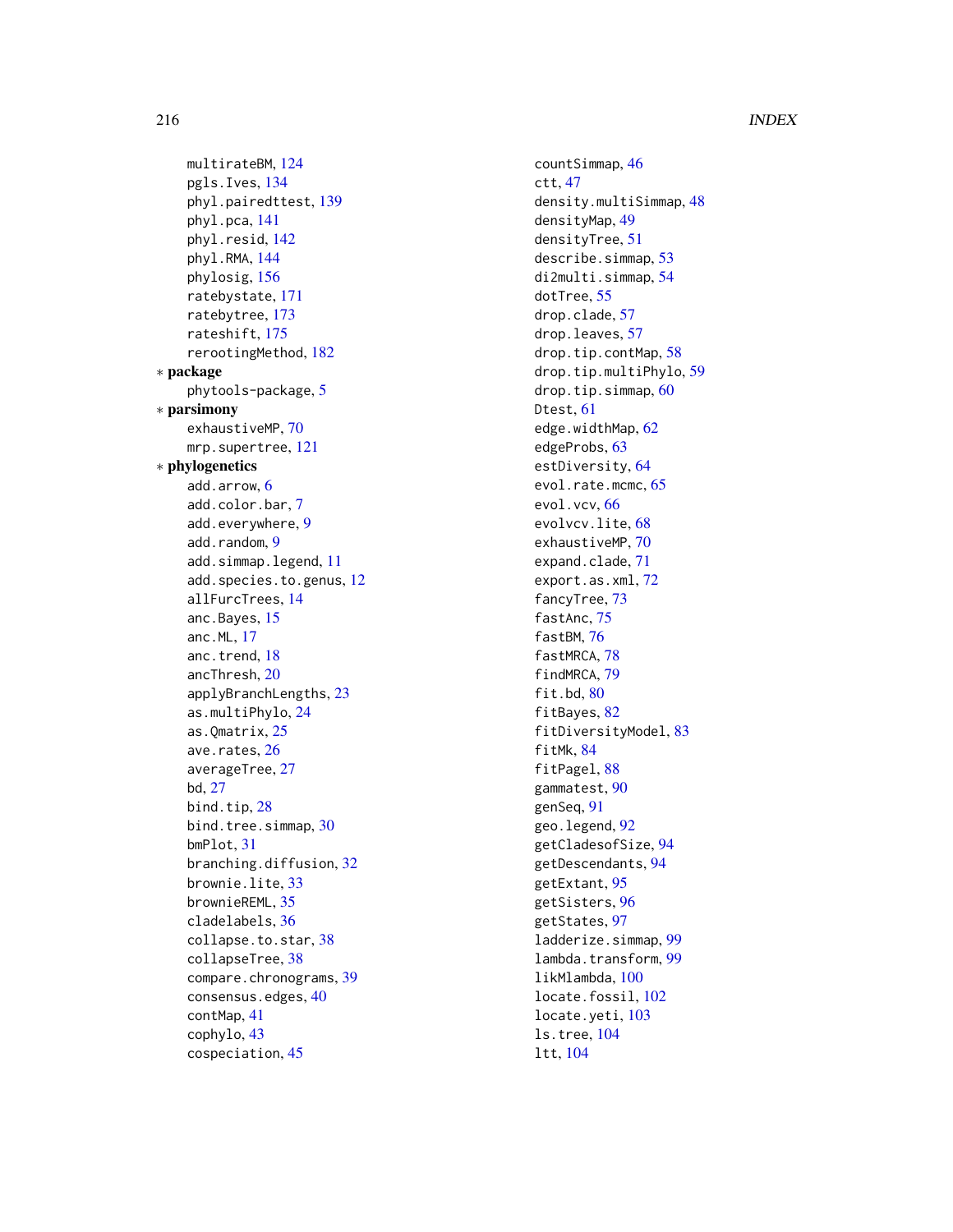ltt95, [106](#page-105-0) make.era.map, [107](#page-106-0) make.simmap, [108](#page-107-0) map.overlap, [111](#page-110-0) map.to.singleton, [112](#page-111-0) mapped.states, [113](#page-112-0) markChanges, [114](#page-113-0) matchNodes, [115](#page-114-0) mergeMappedStates, [116](#page-115-0) midpoint.root, [117](#page-116-0) minRotate, [118](#page-117-0) minSplit, [119](#page-118-0) modified.Grafen, [120](#page-119-0) mrp.supertree, [121](#page-120-0) multiC, [123](#page-122-0) multirateBM, [124](#page-123-0) multiRF, [126](#page-125-0) nodeHeights, [127](#page-126-0) nodelabels.cophylo, [128](#page-127-0) optim.phylo.ls, [129](#page-128-0) orderMappedEdge, [130](#page-129-0) paintSubTree, [131](#page-130-0) paste.tree, [132](#page-131-0) pbtree, [133](#page-132-0) pgls.Ives, [134](#page-133-0) phenogram, [136](#page-135-0) phyl.cca, [138](#page-137-0) phyl.pairedttest, [139](#page-138-0) phyl.pca, [141](#page-140-0) phyl.resid, [142](#page-141-0) phyl.RMA, [144](#page-143-0) phyl.vcv, [145](#page-144-0) phylANOVA, [146](#page-145-0) phylo.heatmap, [147](#page-146-0) phylo.impute, [149](#page-148-0) phylo.to.map, [150](#page-149-0) phylo.toBackbone, [151](#page-150-0) phyloDesign, [152](#page-151-0) phylomorphospace, [153](#page-152-0) phylomorphospace3d, [154](#page-153-0) phylosig, [156](#page-155-0) plot.backbonePhylo, [158](#page-157-0) plotBranchbyTrait, [159](#page-158-0) plotSimmap, [161](#page-160-0) plotThresh, [163](#page-162-0) plotTree, [164](#page-163-0) plotTree.datamatrix, [165](#page-164-0) plotTree.errorbars, [166](#page-165-0)

plotTree.wBars, [167](#page-166-0) posterior.evolrate, [169](#page-168-0) print.backbonePhylo, [171](#page-170-0) ratebystate, [171](#page-170-0) ratebytree, [173](#page-172-0) rateshift, [175](#page-174-0) read.newick, [176](#page-175-0) read.simmap, [177](#page-176-0) reorder.backbonePhylo, [179](#page-178-0) reorderSimmap, [179](#page-178-0) rep.phylo, [180](#page-179-0) reroot, [181](#page-180-0) rerootingMethod, [182](#page-181-0) rescaleSimmap, [184](#page-183-0) resolveNode, [185](#page-184-0) rotateNodes, [186](#page-185-0) roundBranches, [187](#page-186-0) roundPhylogram, [188](#page-187-0) sampleFrom, [190](#page-189-0) setMap, [190](#page-189-0) sim.corrs, [191](#page-190-0) sim.history, [192](#page-191-0) sim.ratebystate, [194](#page-193-0) sim.rates, [195](#page-194-0) simBMphylo, [196](#page-195-0) splitEdgeColor, [198](#page-197-0) splitplotTree, [199](#page-198-0) splitTree, [200](#page-199-0) starTree, [201](#page-200-0) strahlerNumber, [202](#page-201-0) threshBayes, [203](#page-202-0) threshDIC, [204](#page-203-0) threshState, [205](#page-204-0) tree.grow, [207](#page-206-0) treeSlice, [208](#page-207-0) untangle, [209](#page-208-0) vcvPhylo, [209](#page-208-0) write.simmap, [210](#page-209-0) writeAncestors, [211](#page-210-0) writeNexus, [212](#page-211-0) ∗ phylogeny inference allFurcTrees, [14](#page-13-0) consensus.edges, [40](#page-39-0) exhaustiveMP, [70](#page-69-0) locate.fossil, [102](#page-101-0) locate.yeti, [103](#page-102-0) ls.tree, [104](#page-103-0) midpoint.root, [117](#page-116-0)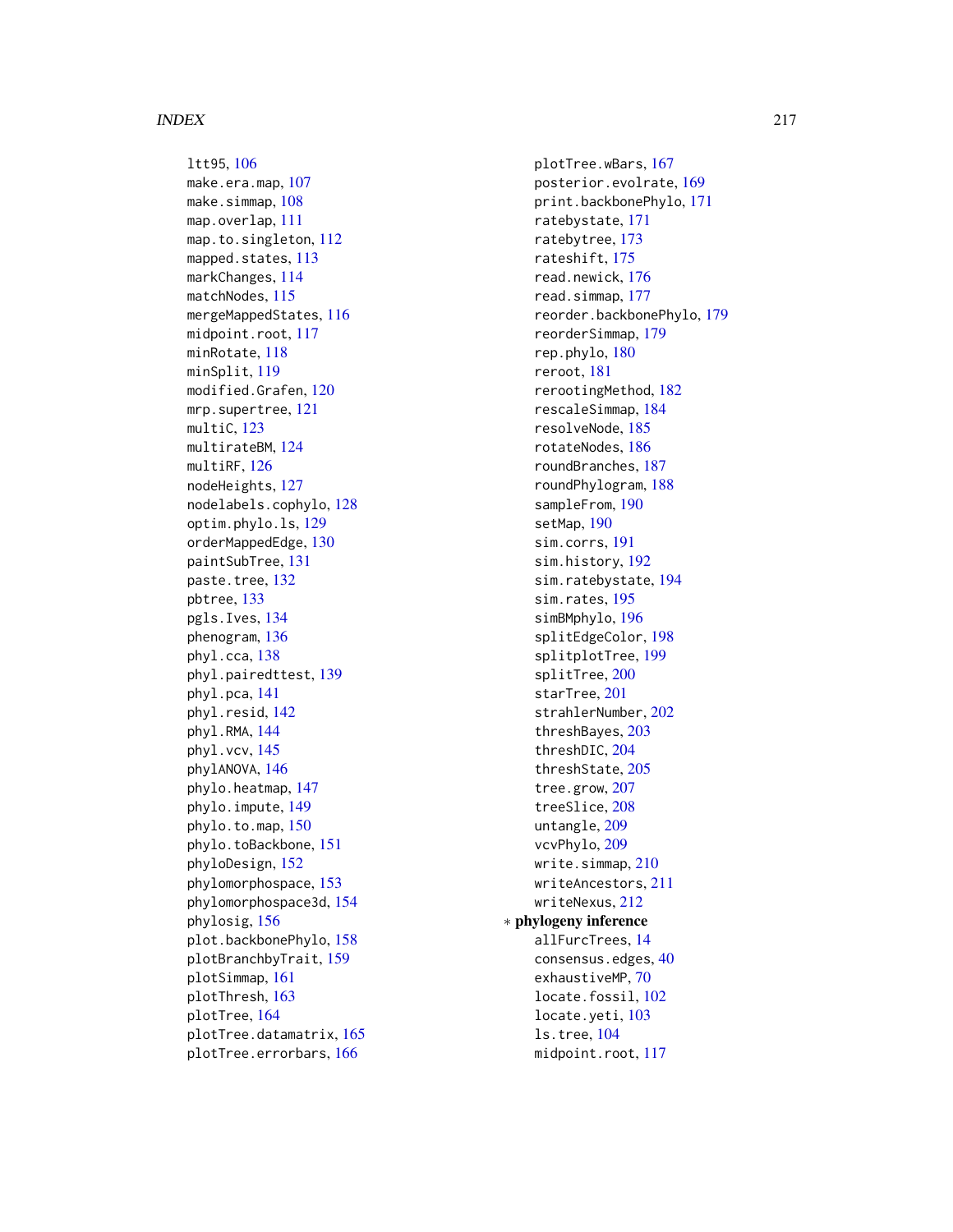mrp.supertree, [121](#page-120-0) multiRF, [126](#page-125-0) optim.phylo.ls, [129](#page-128-0) phyloDesign, [152](#page-151-0) ∗ plotting add.arrow, [6](#page-5-0) add.color.bar, [7](#page-6-0) add.simmap.legend, [11](#page-10-0) bmPlot, [31](#page-30-0) branching.diffusion, [32](#page-31-0) collapseTree, [38](#page-37-0) compare.chronograms, [39](#page-38-0) contMap, [41](#page-40-0) cophylo, [43](#page-42-0) cospeciation, [45](#page-44-0) ctt, [47](#page-46-0) densityMap, [49](#page-48-0) densityTree, [51](#page-50-0) dotTree, [55](#page-54-0) edge.widthMap, [62](#page-61-0) edgeProbs, [63](#page-62-0) expand.clade, [71](#page-70-0) fancyTree, [73](#page-72-0) geo.legend, [92](#page-91-0) get.treepos, [93](#page-92-0) labelnodes, [98](#page-97-0) linklabels, [101](#page-100-0) ltt, [104](#page-103-0) ltt95, [106](#page-105-0) map.to.singleton, [112](#page-111-0) markChanges, [114](#page-113-0) phenogram, [136](#page-135-0) phylo.heatmap, [147](#page-146-0) phylo.to.map, [150](#page-149-0) phylo.toBackbone, [151](#page-150-0) phylomorphospace, [153](#page-152-0) phylomorphospace3d, [154](#page-153-0) plot.backbonePhylo, [158](#page-157-0) plotBranchbyTrait, [159](#page-158-0) plotSimmap, [161](#page-160-0) plotTree, [164](#page-163-0) plotTree.datamatrix, [165](#page-164-0) plotTree.errorbars, [166](#page-165-0) plotTree.wBars, [167](#page-166-0) print.backbonePhylo, [171](#page-170-0) reorder.backbonePhylo, [179](#page-178-0) roundPhylogram, [188](#page-187-0) setMap, [190](#page-189-0)

simBMphylo, [196](#page-195-0) splitEdgeColor, [198](#page-197-0) splitplotTree, [199](#page-198-0) tree.grow, [207](#page-206-0) ∗ simulation bmPlot, [31](#page-30-0) branching.diffusion, [32](#page-31-0) Dtest, [61](#page-60-0) fastBM, [76](#page-75-0) genSeq, [91](#page-90-0) make.simmap, [108](#page-107-0) mergeMappedStates, [116](#page-115-0) pbtree, [133](#page-132-0) phylANOVA, [146](#page-145-0) phylosig, [156](#page-155-0) rstate, [189](#page-188-0) sim.corrs, [191](#page-190-0) sim.history, [192](#page-191-0) sim.ratebystate, [194](#page-193-0) sim.rates, [195](#page-194-0) threshState, [205](#page-204-0) tree.grow, [207](#page-206-0) ∗ statistics aic.w, [13](#page-12-0) force.ultrametric, [89](#page-88-0) multi.mantel, [122](#page-121-0) pgls.Ives, [134](#page-133-0) phyl.cca, [138](#page-137-0) phyl.pairedttest, [139](#page-138-0) phyl.pca, [141](#page-140-0) phyl.resid, [142](#page-141-0) phyl.RMA, [144](#page-143-0) phyl.vcv, [145](#page-144-0) phylANOVA, [146](#page-145-0) phylo.impute, [149](#page-148-0) posthoc, [170](#page-169-0) rstate, [189](#page-188-0) sampleFrom, [190](#page-189-0) skewers, [197](#page-196-0) threshDIC, [204](#page-203-0) vcvPhylo, [209](#page-208-0) ∗ supertree mrp.supertree, [121](#page-120-0) ∗ utilities add.arrow, [6](#page-5-0) add.color.bar, [7](#page-6-0) add.everywhere, [9](#page-8-0) add.random, [9](#page-8-0)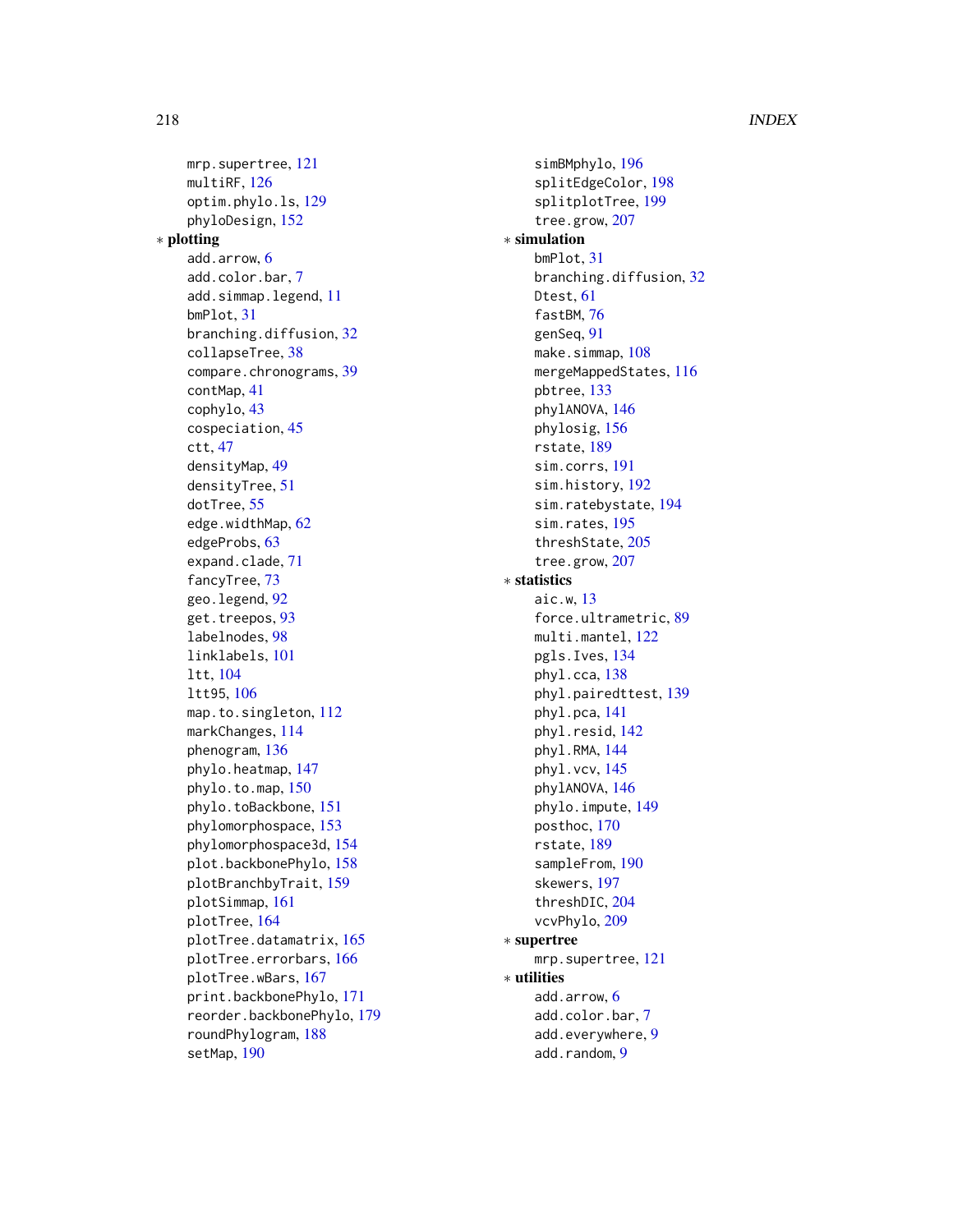add.simmap.legend, [11](#page-10-0) add.species.to.genus , [12](#page-11-0) aic.w , [13](#page-12-0) applyBranchLengths , [23](#page-22-0) as.multiPhylo , [24](#page-23-0) as.Qmatrix , [25](#page-24-0) bd , [27](#page-26-0) bind.tip, [28](#page-27-0) bind.tree.simmap, [30](#page-29-0) cladelabels , [36](#page-35-0) collapse.to.star , [38](#page-37-0) collapseTree , [38](#page-37-0) consensus.edges , [40](#page-39-0) countSimmap , [46](#page-45-0) density.multiSimmap, [48](#page-47-0) describe.simmap, [53](#page-52-0) di2multi.simmap , [54](#page-53-0) drop.clade , [57](#page-56-0) drop.leaves , [57](#page-56-0) drop.tip.contMap , [58](#page-57-0) drop.tip.multiPhylo , [59](#page-58-0) drop.tip.simmap , [60](#page-59-0) expand.clade , [71](#page-70-0) export.as.xml , [72](#page-71-0) fastMRCA, [78](#page-77-0) findMRCA , [79](#page-78-0) force.ultrametric , [89](#page-88-0) get.treepos, [93](#page-92-0) getCladesofSize , [94](#page-93-0) getDescendants , [94](#page-93-0) getExtant , [95](#page-94-0) getSisters , [96](#page-95-0) getStates , [97](#page-96-0) labelnodes , [98](#page-97-0) ladderize.simmap , [99](#page-98-0) lambda.transform , [99](#page-98-0) likMlambda , [100](#page-99-0) linklabels , [101](#page-100-0) map.to.singleton , [112](#page-111-0) mapped.states, [113](#page-112-0) matchNodes, [115](#page-114-0) mergeMappedStates , [116](#page-115-0) midpoint.root, [117](#page-116-0) minRotate , [118](#page-117-0) modified.Grafen , [120](#page-119-0) multiC, [123](#page-122-0) multiRF, [126](#page-125-0) nodeHeights , [127](#page-126-0)

nodelabels.cophylo , [128](#page-127-0) orderMappedEdge , [130](#page-129-0) paintSubTree , [131](#page-130-0) paste.tree, [132](#page-131-0) phyl.vcv , [145](#page-144-0) reorder.backbonePhylo , [179](#page-178-0) reorderSimmap , [179](#page-178-0) rep.phylo , [180](#page-179-0) reroot , [181](#page-180-0) rescaleSimmap , [184](#page-183-0) resolveNode , [185](#page-184-0) rotateNodes , [186](#page-185-0) roundBranches , [187](#page-186-0) rstate , [189](#page-188-0) sampleFrom , [190](#page-189-0) splitTree , [200](#page-199-0) starTree , [201](#page-200-0) strahlerNumber , [202](#page-201-0) threshState , [205](#page-204-0) to.matrix , [206](#page-205-0) treeSlice , [208](#page-207-0) untangle, [209](#page-208-0) vcvPhylo, [209](#page-208-0) ace, [16](#page-15-0), [18](#page-17-0), [19](#page-18-0), [64](#page-63-0), [76](#page-75-0), [86](#page-85-0)[–89](#page-88-0), [109](#page-108-0), [110](#page-109-0), [174](#page-173-0), *[183](#page-182-0)* , *[211](#page-210-0) , [212](#page-211-0)* add.arrow , [6](#page-5-0) add.color.bar , [7](#page-6-0) , *[160](#page-159-0)* add.everywhere , [9](#page-8-0) , *[10](#page-9-0)* , *[14](#page-13-0)* add.random , [9](#page-8-0) , *[13](#page-12-0)* add.simmap.legend, [11](#page-10-0) add.species.to.genus , [12](#page-11-0) aic.w , [13](#page-12-0) all.equal.phylo , *[53](#page-52-0)* allFurcTrees, [9](#page-8-0), [10](#page-9-0), [14](#page-13-0) allRotations *(*rotateNodes *)* , [186](#page-185-0) anc.Bayes , [15](#page-14-0) , *[18](#page-17-0) , [19](#page-18-0)* , *[21](#page-20-0)* , *[66](#page-65-0)* , *[76](#page-75-0)* , *[83](#page-82-0)* , *[204](#page-203-0)* anc.ML , *[16,](#page-15-0) [17](#page-16-0)* , [17](#page-16-0) , *[19](#page-18-0)* , *[43](#page-42-0)* , *[73](#page-72-0)* , *[76](#page-75-0)* , *[155](#page-154-0)* anc.trend , *[16](#page-15-0)* , [18](#page-17-0) ancThresh , [20](#page-19-0) , *[163](#page-162-0) , [164](#page-163-0)* , *[204](#page-203-0) [–206](#page-205-0)* anole.data *(*anoletree *)* , [22](#page-21-0) anoletree , [22](#page-21-0) anova , *[147](#page-146-0)* applyBranchLengths , [23](#page-22-0) arc.cladelabels *(*cladelabels *)* , [36](#page-35-0) as.multiPhylo , [24](#page-23-0) as.princomp *(*phyl.pca *)* , [141](#page-140-0) as.Qmatrix, $25$ ave. $r$ ates,  $26$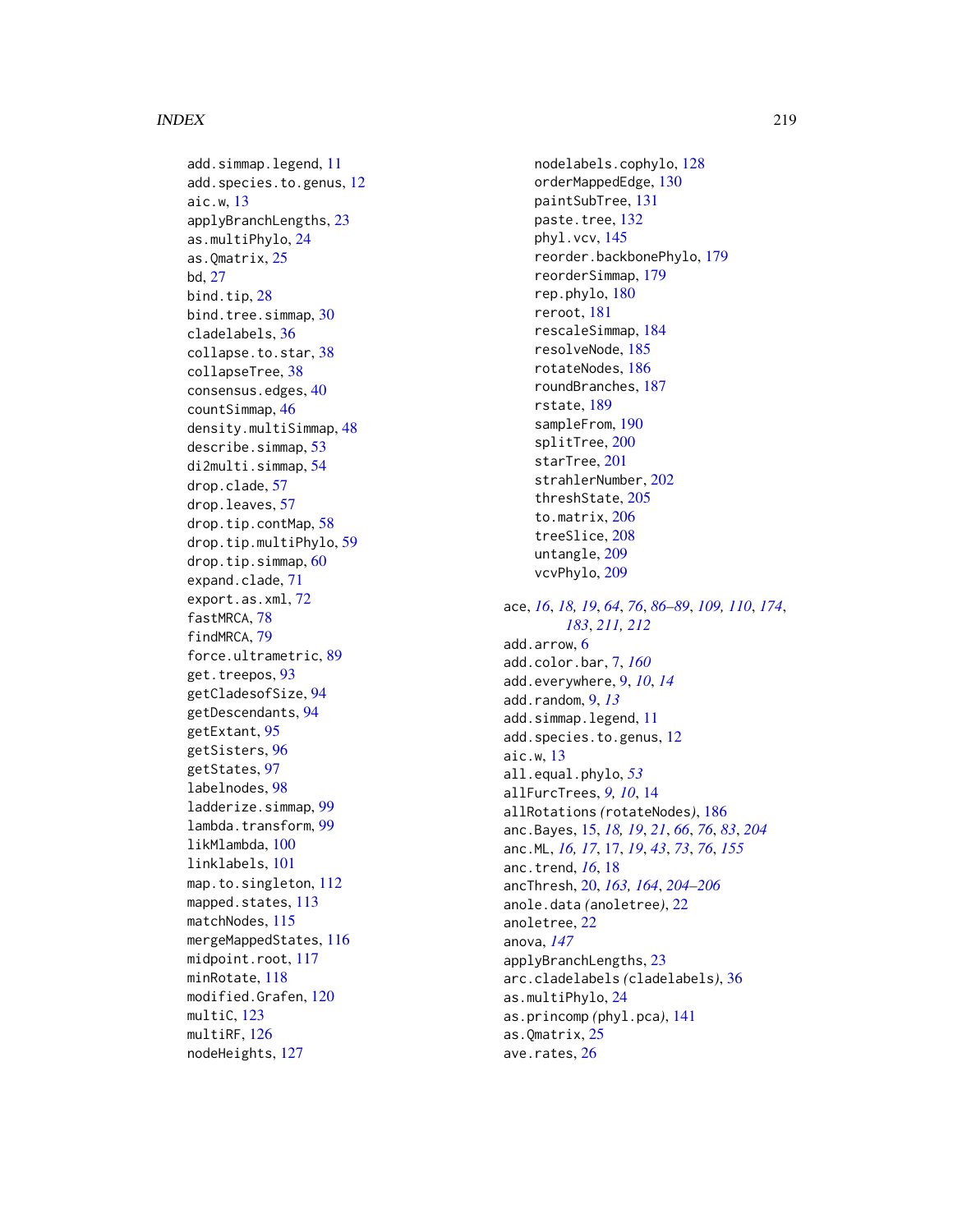```
averageTree, 27
```
backbone.toPhylo *(*phylo.toBackbone*)*, [151](#page-150-0) barplot, *[168](#page-167-0)* bd, [27](#page-26-0) bind.tip, *[13](#page-12-0)*, [28](#page-27-0) bind.tree, *[29,](#page-28-0) [30](#page-29-0)*, *[133](#page-132-0)* bind.tree.simmap, [30](#page-29-0) biplot, *[141](#page-140-0)* biplot.phyl.pca *(*phyl.pca*)*, [141](#page-140-0) birthdeath, *[28](#page-27-0)*, *[81](#page-80-0)* bmPlot, [31,](#page-30-0) *[33](#page-32-0)*, *[197](#page-196-0)*, *[204](#page-203-0)* boxplot, *[168](#page-167-0)* branching.diffusion, [32](#page-31-0) brownie.lite, [33,](#page-32-0) *[35,](#page-34-0) [36](#page-35-0)*, *[61](#page-60-0)*, *[66](#page-65-0)*, *[68,](#page-67-0) [69](#page-68-0)*, *[83,](#page-82-0) [84](#page-83-0)*, *[111](#page-110-0)*, *[125](#page-124-0)*, *[136](#page-135-0)*, *[173](#page-172-0)*, *[175,](#page-174-0) [176](#page-175-0)*, *[178](#page-177-0)* brownieREML, *[35](#page-34-0)*, [35,](#page-34-0) *[111](#page-110-0)* c.phylo, *[181](#page-180-0)* cladelabels, [36,](#page-35-0) *[98](#page-97-0)*, *[101](#page-100-0)* coef.phyl.RMA *(*phyl.RMA*)*, [144](#page-143-0) collapse.singles, *[113](#page-112-0)*, *[177](#page-176-0)* collapse.to.star, [38](#page-37-0) collapseTree, [38](#page-37-0) colorRampPalette, *[160](#page-159-0)*, *[191](#page-190-0)* compare.chronograms, [39](#page-38-0) compute.brlen, *[120](#page-119-0)* compute.mr *(*mrp.supertree*)*, [121](#page-120-0) consensus.edges, [40](#page-39-0) contMap, *[8](#page-7-0)*, [41,](#page-40-0) *[55](#page-54-0)*, *[58,](#page-57-0) [59](#page-58-0)*, *[62](#page-61-0)*, *[73,](#page-72-0) [74](#page-73-0)*, *[191](#page-190-0)* cophylo, [43,](#page-42-0) *[46](#page-45-0)*, *[118](#page-117-0)*, *[128](#page-127-0)* cophyloplot, *[44](#page-43-0)* cor, *[172](#page-171-0)* cospeciation, [45](#page-44-0) cotangleplot *(*cophylo*)*, [43](#page-42-0) countSimmap, [46,](#page-45-0) *[53](#page-52-0)*, *[111](#page-110-0)* ctt, [47](#page-46-0) density.anc.Bayes *(*anc.Bayes*)*, [15](#page-14-0) density.mcmcMk *(*fitMk*)*, [84](#page-83-0)

```
density.multiSimmap, 48
densityMap, 8, 43, 49, 49, 55, 58, 59, 73, 74,
         163, 191
densityTree, 51
Descendants, 95
describe.simmap, 53, 97, 111
dev.hold, 73, 137
di2multi, 55
di2multi.contMap (di2multi.simmap), 54
```
di2multi.densityMap *(*di2multi.simmap*)*, [54](#page-53-0) di2multi.multiSimmap *(*di2multi.simmap*)*, [54](#page-53-0) di2multi.simmap, [54](#page-53-0) dot.legend *(*dotTree*)*, [55](#page-54-0) dotTree, [55,](#page-54-0) *[165](#page-164-0)*, *[168](#page-167-0)* drop.clade, [57](#page-56-0) drop.leaves, [57](#page-56-0) drop.tip, *[58](#page-57-0)[–61](#page-60-0)*, *[74](#page-73-0)*, *[113](#page-112-0)* drop.tip.contMap, [58](#page-57-0) drop.tip.densityMap *(*drop.tip.contMap*)*, [58](#page-57-0) drop.tip.multiPhylo, [59](#page-58-0) drop.tip.multiSimmap *(*drop.tip.multiPhylo*)*, [59](#page-58-0) drop.tip.simmap, *[58](#page-57-0)[–60](#page-59-0)*, [60](#page-59-0) drop.tip.singleton *(*map.to.singleton*)*, [112](#page-111-0) Dtest, [61](#page-60-0) edge.widthMap, [62](#page-61-0) edgelabels, *[128](#page-127-0)* edgelabels.cophylo *(*nodelabels.cophylo*)*, [128](#page-127-0) edgeProbs, [63](#page-62-0) errorbar.contMap, *[8](#page-7-0)* errorbar.contMap *(*contMap*)*, [41](#page-40-0) estDiversity, [64,](#page-63-0) *[84](#page-83-0)* evol.rate.mcmc, *[16](#page-15-0)*, *[26](#page-25-0)*, *[36](#page-35-0)*, [65,](#page-64-0) *[68](#page-67-0)*, *[83,](#page-82-0) [84](#page-83-0)*, *[119](#page-118-0)*, *[125](#page-124-0)*, *[170](#page-169-0)*, *[204](#page-203-0)* evol.vcv, *[35,](#page-34-0) [36](#page-35-0)*, *[66](#page-65-0)*, [66,](#page-65-0) *[69](#page-68-0)*, *[111](#page-110-0)*, *[149](#page-148-0)*, *[178](#page-177-0)* evolvcv.lite, [68,](#page-67-0) *[124](#page-123-0)* exhaustiveMP, *[9](#page-8-0)*, *[14](#page-13-0)*, [70,](#page-69-0) *[122](#page-121-0)*, *[130](#page-129-0)* expand.clade, [71](#page-70-0) export.as.xml, [72](#page-71-0) extract.clade, *[60,](#page-59-0) [61](#page-60-0)*, *[94](#page-93-0)*, *[208](#page-207-0)* extract.clade.simmap *(*drop.tip.simmap*)*, [60](#page-59-0) extract.strahlerNumber *(*strahlerNumber*)*, [202](#page-201-0) fancyTree, [73,](#page-72-0) *[155](#page-154-0)* fastAnc, *[16](#page-15-0)[–18](#page-17-0)*, *[41](#page-40-0)*, *[43](#page-42-0)*, *[62](#page-61-0)*, [75,](#page-74-0) *[153](#page-152-0)*, *[172](#page-171-0)*, *[211,](#page-210-0) [212](#page-211-0)* fastBM, *[32,](#page-31-0) [33](#page-32-0)*, [76,](#page-75-0) *[172](#page-171-0)*, *[192](#page-191-0)*, *[195](#page-194-0)[–197](#page-196-0)* fastDist *(*fastMRCA*)*, [78](#page-77-0) fastHeight *(*fastMRCA*)*, [78](#page-77-0)

fastMRCA, [78](#page-77-0)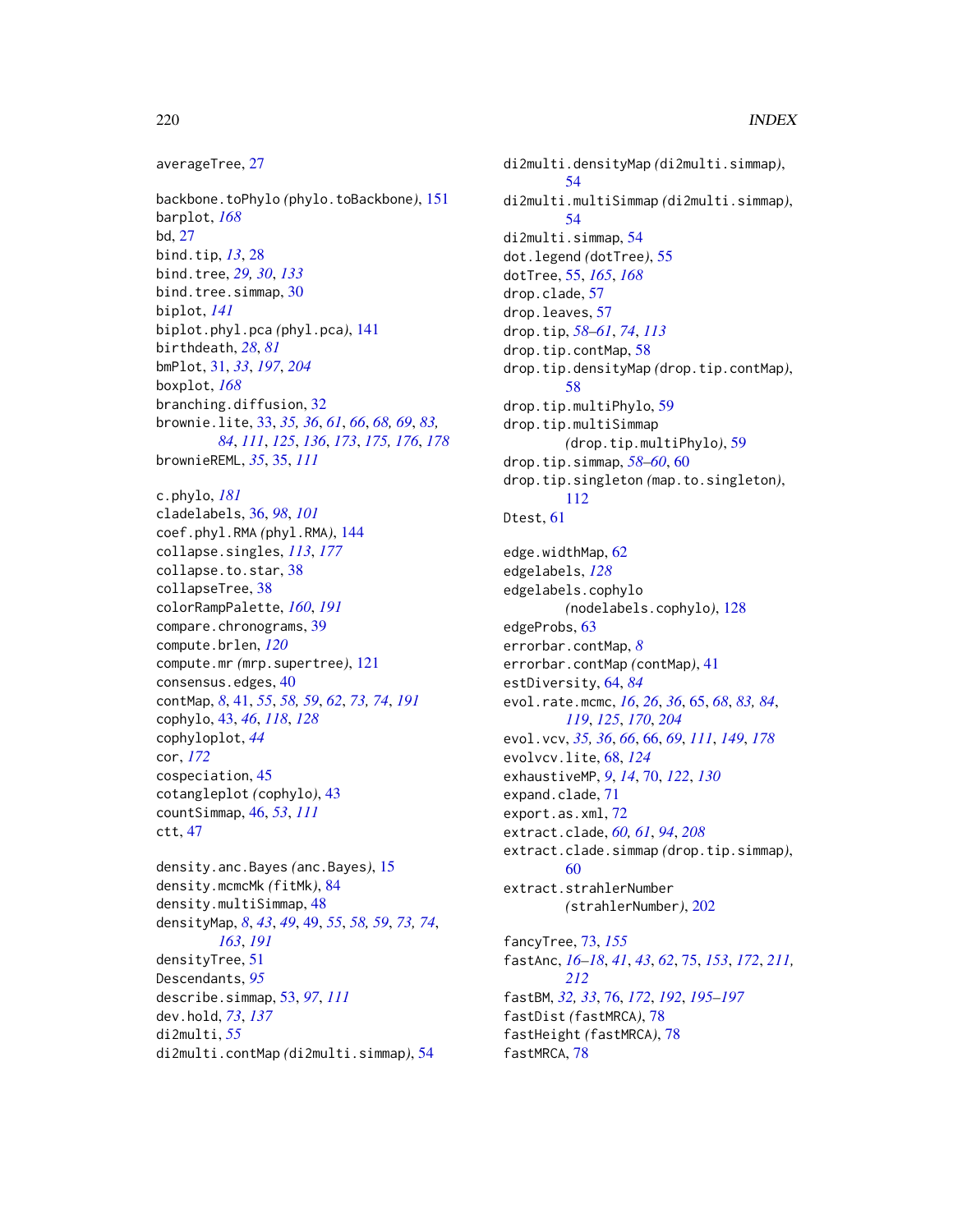findMRCA, *[78](#page-77-0)*, [79,](#page-78-0) *[80](#page-79-0)* fit.bd, *[27,](#page-26-0) [28](#page-27-0)*, [80](#page-79-0) fit.yule, *[27,](#page-26-0) [28](#page-27-0)* fit.yule *(*fit.bd*)*, [80](#page-79-0) fitBayes, [82](#page-81-0) fitDiversityModel, *[65](#page-64-0)*, [83](#page-82-0) fitHRM *(*fitMk*)*, [84](#page-83-0) fitMk, *[25](#page-24-0)*, [84,](#page-83-0) *[89](#page-88-0)*, *[175](#page-174-0)*, *[183](#page-182-0)*, *[194](#page-193-0)* fitmultiMk, *[194](#page-193-0)* fitmultiMk *(*fitMk*)*, [84](#page-83-0) fitPagel, [88](#page-87-0) fitpolyMk *(*fitMk*)*, [84](#page-83-0) flatworm.data *(*anoletree*)*, [22](#page-21-0) flatworm.tree *(*anoletree*)*, [22](#page-21-0) force.ultrametric, *[12](#page-11-0)*, [89](#page-88-0) gammatest, [90,](#page-89-0) *[106](#page-105-0)* genSeq, [91](#page-90-0) genus.to.species.tree *(*add.species.to.genus*)*, [12](#page-11-0) geo.legend, [92](#page-91-0) geo.palette *(*geo.legend*)*, [92](#page-91-0) get.treepos, [93](#page-92-0) getCladesofSize, [94](#page-93-0) getDescendants, *[94](#page-93-0)*, [94,](#page-93-0) *[97](#page-96-0)* getExtant, [95](#page-94-0) getExtinct *(*getExtant*)*, [95](#page-94-0) getMRCA, *[78,](#page-77-0) [79](#page-78-0)* getnode *(*get.treepos*)*, [93](#page-92-0) getParent *(*getDescendants*)*, [94](#page-93-0) getSisters, [96](#page-95-0) getStates, [97](#page-96-0) ginv, *[174](#page-173-0)* gls, *[134,](#page-133-0) [135](#page-134-0)*, *[143](#page-142-0)* graph.polyMk *(*fitMk*)*, [84](#page-83-0) gtt *(*ltt*)*, [104](#page-103-0)

heatmap, *[147](#page-146-0)*

image, *[148](#page-147-0)* is.ultrametric, *[89,](#page-88-0) [90](#page-89-0)*

keep.tip, *[59](#page-58-0)* keep.tip.contMap *(*drop.tip.contMap*)*, [58](#page-57-0)

labelnodes, [98](#page-97-0) ladderize, *[99](#page-98-0)* ladderize.simmap, [99](#page-98-0) lambda.transform, [99](#page-98-0) lik.bd *(*fit.bd*)*, [80](#page-79-0) likMlambda, [100](#page-99-0) likSurface.rateshift *(*rateshift*)*, [175](#page-174-0) linklabels, [101](#page-100-0) locate.fossil, [102](#page-101-0) locate.yeti, *[102](#page-101-0)*, [103](#page-102-0) logLik.fitDiversityModel *(*fitDiversityModel*)*, [83](#page-82-0) ls.consensus *(*averageTree*)*, [27](#page-26-0) ls.tree, [104](#page-103-0) ltt, *[48](#page-47-0)*, *[90,](#page-89-0) [91](#page-90-0)*, [104,](#page-103-0) *[107](#page-106-0)*, *[166](#page-165-0)* ltt95, *[106](#page-105-0)*, [106](#page-105-0) make.era.map, [107](#page-106-0) make.simmap, *[34,](#page-33-0) [35](#page-34-0)*, *[49](#page-48-0)[–51](#page-50-0)*, *[55](#page-54-0)*, *[61](#page-60-0)*, *[64](#page-63-0)*, *[72](#page-71-0)*, *[87](#page-86-0)*, *[89](#page-88-0)*, *[97](#page-96-0)*, *[99](#page-98-0)*, *[108](#page-107-0)*, [108,](#page-107-0) *[112,](#page-111-0) [113](#page-112-0)*, *[116](#page-115-0)*, *[131](#page-130-0)*, *[161](#page-160-0)*, *[163](#page-162-0)*, *[183,](#page-182-0) [184](#page-183-0)*, *[189](#page-188-0)*, *[192](#page-191-0)[–196](#page-195-0)*, *[206](#page-205-0)*, *[211](#page-210-0)* make.transparent *(*densityTree*)*, [51](#page-50-0) mammal.data *(*anoletree*)*, [22](#page-21-0) mammal.tree *(*anoletree*)*, [22](#page-21-0) map, *[150](#page-149-0)* Map.Overlap *(*map.overlap*)*, [111](#page-110-0) map.overlap, *[61](#page-60-0)*, [111](#page-110-0) map.to.singleton, [112](#page-111-0) mapped.states, [113](#page-112-0) markChanges, [114](#page-113-0) matchLabels *(*matchNodes*)*, [115](#page-114-0) matchNodes, [115](#page-114-0) mccr, *[91](#page-90-0)* mccr *(*ltt*)*, [104](#page-103-0) mcmcMk *(*fitMk*)*, [84](#page-83-0) mergeMappedStates, [116](#page-115-0) midpoint, *[117](#page-116-0)* midpoint.root, [117](#page-116-0) minRotate, [118](#page-117-0) minSplit, *[26](#page-25-0)*, *[66](#page-65-0)*, [119,](#page-118-0) *[169,](#page-168-0) [170](#page-169-0)* minTreeDist *(*averageTree*)*, [27](#page-26-0) modified.Grafen, [120](#page-119-0) mrca, *[78–](#page-77-0)[80](#page-79-0)* mrp.supertree, *[70](#page-69-0)*, [121](#page-120-0) multi.mantel, [122](#page-121-0) multi2di, *[55](#page-54-0)*, *[185](#page-184-0)* multi2di.contMap *(*di2multi.simmap*)*, [54](#page-53-0) multi2di.densityMap *(*di2multi.simmap*)*, [54](#page-53-0) multi2di.multiSimmap *(*di2multi.simmap*)*, [54](#page-53-0) multi2di.simmap *(*di2multi.simmap*)*, [54](#page-53-0)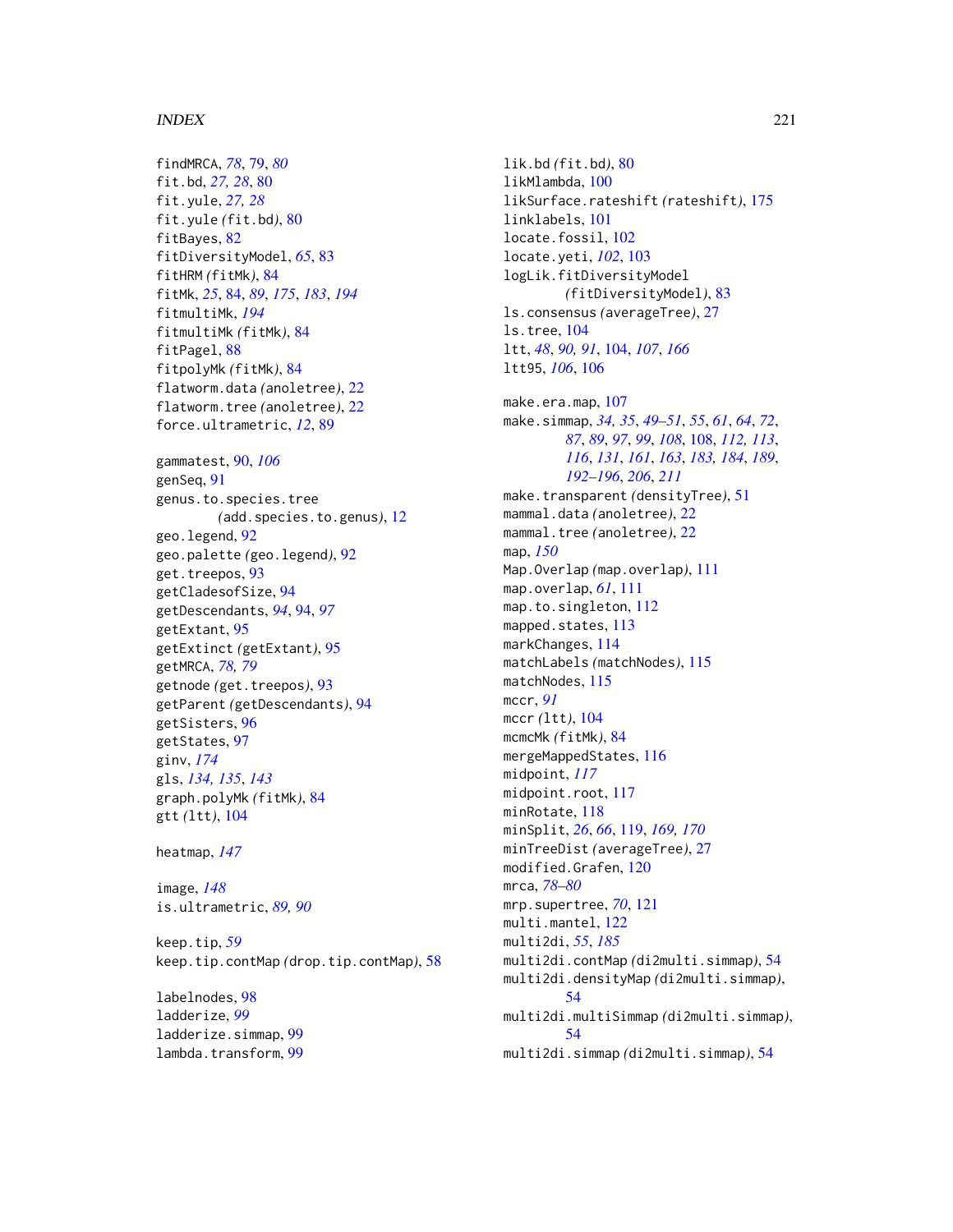multiC, [123](#page-122-0) multiOU *(*sim.rates*)*, [195](#page-194-0) multirateBM, [124,](#page-123-0) *[191](#page-190-0)* multiRF, [126](#page-125-0)

nni, *[129,](#page-128-0) [130](#page-129-0)* nnls.tree, *[89,](#page-88-0) [90](#page-89-0)* node.paths *(*modified.Grafen*)*, [120](#page-119-0) nodeheight *(*nodeHeights*)*, [127](#page-126-0) nodeHeights, *[96](#page-95-0)*, [127](#page-126-0) nodelabels, *[7](#page-6-0)*, *[37](#page-36-0)*, *[98](#page-97-0)*, *[101](#page-100-0)*, *[128](#page-127-0)*, *[161](#page-160-0)* nodelabels.cophylo, [128](#page-127-0)

optim, *[18,](#page-17-0) [19](#page-18-0)*, *[36](#page-35-0)*, *[67](#page-66-0)*, *[124](#page-123-0)*, *[136](#page-135-0)*, *[140](#page-139-0)*, *[156,](#page-155-0) [157](#page-156-0)* optim.parsimony, *[70](#page-69-0)*, *[121,](#page-120-0) [122](#page-121-0)* optim.phylo.ls, *[104](#page-103-0)*, [129,](#page-128-0) *[152](#page-151-0)* optimize, *[138](#page-137-0)*, *[141](#page-140-0)*, *[143,](#page-142-0) [144](#page-143-0)*, *[156](#page-155-0)* orderMappedEdge, [130](#page-129-0)

p.adjust, *[146](#page-145-0)* paintBranches, *[198](#page-197-0)* paintBranches *(*paintSubTree*)*, [131](#page-130-0) paintSubTree, *[34](#page-33-0)*, *[84](#page-83-0)*, *[95](#page-94-0)*, [131,](#page-130-0) *[198](#page-197-0)* pairwise.t.test, *[147](#page-146-0)* palette, *[113](#page-112-0)* par, *[107](#page-106-0)*, *[137](#page-136-0)*, *[148](#page-147-0)*, *[150](#page-149-0)*, *[153](#page-152-0)*, *[161,](#page-160-0) [162](#page-161-0)*, *[188](#page-187-0)* parsimony, *[70](#page-69-0)* paste.tree, [132,](#page-131-0) *[182](#page-181-0)* pbtree, *[32](#page-31-0)*, [133,](#page-132-0) *[197](#page-196-0)*, *[207](#page-206-0)* pgls.Ives, [134](#page-133-0) pgls.SEy *(*pgls.Ives*)*, [134](#page-133-0) phenogram, *[32](#page-31-0)*, *[73,](#page-72-0) [74](#page-73-0)*, [136,](#page-135-0) *[155](#page-154-0)* phenogram95 *(*fancyTree*)*, [73](#page-72-0) phyDat, *[70](#page-69-0)* phyl.cca, [138,](#page-137-0) *[142](#page-141-0)*, *[145](#page-144-0)* phyl.pairedttest, [139](#page-138-0) phyl.pca, *[99,](#page-98-0) [100](#page-99-0)*, *[139](#page-138-0)*, [141,](#page-140-0) *[143](#page-142-0)*, *[145](#page-144-0)* phyl.resid, *[136](#page-135-0)*, *[142](#page-141-0)*, [142,](#page-141-0) *[145](#page-144-0)* phyl.RMA, [144](#page-143-0) phyl.vcv, [145](#page-144-0) phylANOVA, [146](#page-145-0) phylo.heatmap, *[56](#page-55-0)*, [147,](#page-146-0) *[165](#page-164-0)* phylo.impute, [149](#page-148-0) phylo.to.map, *[118](#page-117-0)*, [150](#page-149-0) phylo.toBackbone, [151,](#page-150-0) *[159](#page-158-0)*, *[171](#page-170-0)*, *[179](#page-178-0)* phyloDesign, [152](#page-151-0) phylomorphospace, *[73](#page-72-0)*, [153,](#page-152-0) *[155](#page-154-0)* phylomorphospace3d, *[73,](#page-72-0) [74](#page-73-0)*, [154](#page-153-0) phyloScattergram, *[73](#page-72-0)*

phyloScattergram *(*fancyTree*)*, [73](#page-72-0) phylosig, *[136](#page-135-0)*, [156](#page-155-0) phytools *(*phytools-package*)*, [5](#page-4-0) phytools-package, [5](#page-4-0) pic, *[76](#page-75-0)*, *[172](#page-171-0)* plot, *[16](#page-15-0)*, *[104](#page-103-0)* plot.anc.Bayes *(*anc.Bayes*)*, [15](#page-14-0) plot.backbonePhylo, *[152](#page-151-0)*, [158](#page-157-0) plot.changesMap *(*density.multiSimmap*)*, [48](#page-47-0) plot.contMap, *[8](#page-7-0)* plot.contMap *(*contMap*)*, [41](#page-40-0) plot.cophylo *(*cophylo*)*, [43](#page-42-0) plot.cospeciation *(*cospeciation*)*, [45](#page-44-0) plot.default, *[105](#page-104-0)*, *[137](#page-136-0)*, *[154](#page-153-0)* plot.density, *[16](#page-15-0)* plot.density.mcmcMk *(*fitMk*)*, [84](#page-83-0) plot.densityMap, *[8](#page-7-0)* plot.densityMap *(*densityMap*)*, [49](#page-48-0) plot.describe.simmap *(*describe.simmap*)*, [53](#page-52-0) plot.edge.widthMap *(*edge.widthMap*)*, [62](#page-61-0) plot.expand.clade *(*expand.clade*)*, [71](#page-70-0) plot.fitHRM *(*fitMk*)*, [84](#page-83-0) plot.fitMk *(*fitMk*)*, [84](#page-83-0) plot.fitPagel *(*fitPagel*)*, [88](#page-87-0) plot.fitpolyMk *(*fitMk*)*, [84](#page-83-0) plot.gfit *(*fitMk*)*, [84](#page-83-0) plot.ltt95 *(*ltt95*)*, [106](#page-105-0) plot.mcmcMk *(*fitMk*)*, [84](#page-83-0) plot.multiSimmap *(*plotSimmap*)*, [161](#page-160-0) plot.phyl.RMA *(*phyl.RMA*)*, [144](#page-143-0) plot.phylo, *[10](#page-9-0)*, *[74](#page-73-0)*, *[112](#page-111-0)*, *[159,](#page-158-0) [160](#page-159-0)*, *[162](#page-161-0)[–165](#page-164-0)*, *[209](#page-208-0)* plot.phylo.to.map *(*phylo.to.map*)*, [150](#page-149-0) plot.phylosig *(*phylosig*)*, [156](#page-155-0) plot.Qmatrix *(*as.Qmatrix*)*, [25](#page-24-0) plot.rateshift *(*rateshift*)*, [175](#page-174-0) plot.simBMphylo *(*simBMphylo*)*, [196](#page-195-0) plot.simmap *(*plotSimmap*)*, [161](#page-160-0) plot.summary.evol.rate.mcmc *(*evol.rate.mcmc*)*, [65](#page-64-0) plot.window, *[162](#page-161-0)* plotBranchbyTrait, *[8](#page-7-0)*, [159](#page-158-0) plotSimmap, *[10,](#page-9-0) [11](#page-10-0)*, *[39](#page-38-0)*, *[41](#page-40-0)*, *[43,](#page-42-0) [44](#page-43-0)*, *[50,](#page-49-0) [51](#page-50-0)*, *[64](#page-63-0)*, *[74](#page-73-0)*, *[108](#page-107-0)*, *[111](#page-110-0)*, *[115](#page-114-0)*, *[131](#page-130-0)*, *[148](#page-147-0)*, *[150](#page-149-0)*, [161,](#page-160-0) *[162](#page-161-0)*, *[164,](#page-163-0) [165](#page-164-0)*, *[167,](#page-166-0) [168](#page-167-0)*, *[175](#page-174-0)*, *[180](#page-179-0)*, *[188,](#page-187-0) [189](#page-188-0)*, *[194](#page-193-0)*, *[198,](#page-197-0) [199](#page-198-0)*, *[209](#page-208-0)*,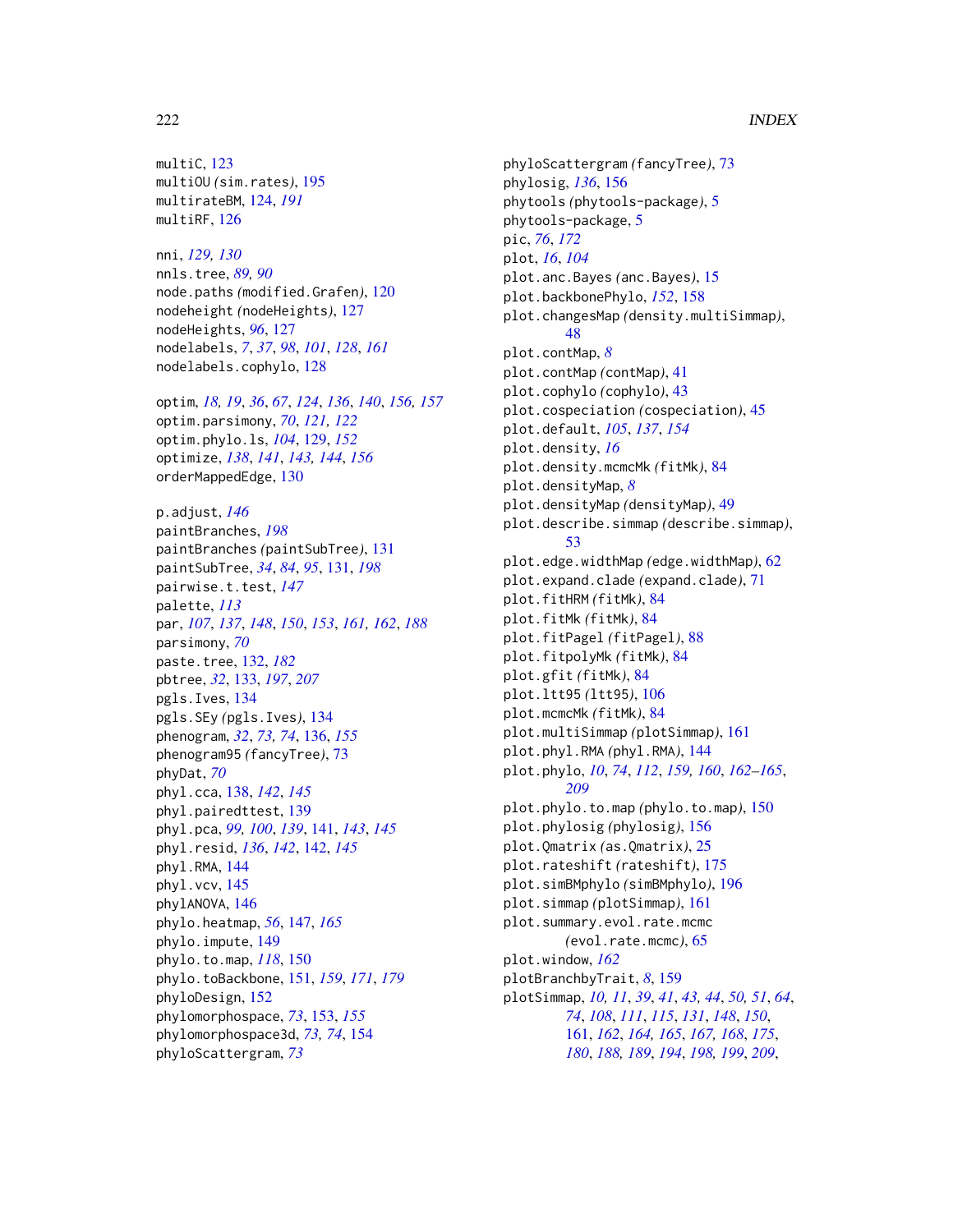# *[211](#page-210-0)*

plotThresh, *[21](#page-20-0)*, [163](#page-162-0) plotTree, *[39](#page-38-0)*, *[56](#page-55-0)*, *[62](#page-61-0)*, *[112](#page-111-0)*, [164,](#page-163-0) *[166–](#page-165-0)[168](#page-167-0)*, *[189](#page-188-0)*, *[199](#page-198-0)*, *[208,](#page-207-0) [209](#page-208-0)* plotTree.barplot *(*plotTree.wBars*)*, [167](#page-166-0) plotTree.boxplot *(*plotTree.wBars*)*, [167](#page-166-0) plotTree.datamatrix, [165](#page-164-0) plotTree.errorbars, [166](#page-165-0) plotTree.singletons *(*map.to.singleton*)*, [112](#page-111-0) plotTree.splits *(*splitplotTree*)*, [199](#page-198-0) plotTree.wBars, [167](#page-166-0) posterior.evolrate, *[26](#page-25-0)*, *[57](#page-56-0)*, *[66](#page-65-0)*, *[119](#page-118-0)*, *[132](#page-131-0)*, [169,](#page-168-0) *[200](#page-199-0)* posthoc, [170](#page-169-0) posthoc.ratebytree *(*ratebytree*)*, [173](#page-172-0) pratchet, *[70](#page-69-0)*, *[121,](#page-120-0) [122](#page-121-0)* print.backbonePhylo, [171](#page-170-0) print.cospeciation *(*cospeciation*)*, [45](#page-44-0) print.evol.rate.mcmc *(*evol.rate.mcmc*)*, [65](#page-64-0) print.fit.bd *(*fit.bd*)*, [80](#page-79-0) print.fitDiversityModel *(*fitDiversityModel*)*, [83](#page-82-0) print.Qmatrix *(*as.Qmatrix*)*, [25](#page-24-0) print.summary.evol.rate.mcmc *(*evol.rate.mcmc*)*, [65](#page-64-0) project.phylomorphospace *(*phylomorphospace*)*, [153](#page-152-0) prop.part, *[121](#page-120-0)*, *[126](#page-125-0)* ratebystate, [171,](#page-170-0) *[194,](#page-193-0) [195](#page-194-0)* ratebytree, *[35,](#page-34-0) [36](#page-35-0)*, *[170](#page-169-0)*, [173](#page-172-0) rateshift, [175](#page-174-0) read.newick, [176](#page-175-0) read.nexus, *[72](#page-71-0)*, *[176](#page-175-0)[–178](#page-177-0)* read.simmap, *[23](#page-22-0)*, *[33](#page-32-0)[–35](#page-34-0)*, *[50,](#page-49-0) [51](#page-50-0)*, *[55](#page-54-0)*, *[60,](#page-59-0) [61](#page-60-0)*, *[72](#page-71-0)*, *[97](#page-96-0)*, *[108](#page-107-0)*, *[111,](#page-110-0) [112](#page-111-0)*, *[116](#page-115-0)*, *[124](#page-123-0)*, *[130,](#page-129-0) [131](#page-130-0)*, *[161](#page-160-0)*, *[163](#page-162-0)*, [177,](#page-176-0) *[184](#page-183-0)*, *[192](#page-191-0)*, *[194](#page-193-0)*, *[196](#page-195-0)*, *[211](#page-210-0)* read.tree, *[177,](#page-176-0) [178](#page-177-0)*, *[209](#page-208-0)* readNexus *(*read.newick*)*, [176](#page-175-0) reorder.backbonePhylo, [179](#page-178-0) reorder.phylo, *[179,](#page-178-0) [180](#page-179-0)*, *[209](#page-208-0)* reorderSimmap, [179,](#page-178-0) *[209](#page-208-0)* rep, *[181](#page-180-0)* rep.multiPhylo *(*rep.phylo*)*, [180](#page-179-0) rep.phylo, [180](#page-179-0) repPhylo *(*rep.phylo*)*, [180](#page-179-0)

reroot, *[117](#page-116-0)*, [181](#page-180-0) rerootingMethod, [182,](#page-181-0) *[206](#page-205-0)* rescaleSimmap, [184](#page-183-0) resolveAllNodes *(*resolveNode*)*, [185](#page-184-0) resolveNode, [185](#page-184-0) rmultinom, *[189](#page-188-0)* root, *[117](#page-116-0)*, *[182](#page-181-0)* rootedge.to.singleton *(*map.to.singleton*)*, [112](#page-111-0) rotate, *[186](#page-185-0)* rotate.multi *(*rotateNodes*)*, [186](#page-185-0) rotateNodes, [186](#page-185-0) round, *[24](#page-23-0)*, *[187](#page-186-0)* roundBranches, [187](#page-186-0) roundPhylogram, [188](#page-187-0) rstate, [189](#page-188-0) salamanders *(*anoletree*)*, [22](#page-21-0) sampleFrom, [190](#page-189-0) scan, *[176](#page-175-0)* scatterplot3d, *[155](#page-154-0)* scores *(*phyl.pca*)*, [141](#page-140-0) setMap, [190](#page-189-0) Siblings, *[97](#page-96-0)* sim.corrs, *[77](#page-76-0)*, *[172](#page-171-0)*, [191](#page-190-0) sim.ctt *(*ctt*)*, [47](#page-46-0) sim.history, *[61](#page-60-0)*, *[97](#page-96-0)*, *[131](#page-130-0)*, *[192](#page-191-0)*, [192,](#page-191-0) *[196](#page-195-0)* sim.Mk, *[91](#page-90-0)* sim.Mk *(*sim.history*)*, [192](#page-191-0) sim.multiCtt *(*ctt*)*, [47](#page-46-0) sim.multiMk *(*sim.history*)*, [192](#page-191-0) sim.ratebystate, [194](#page-193-0) sim.rates, *[192](#page-191-0)*, *[194](#page-193-0)*, [195](#page-194-0) simBMphylo, [196](#page-195-0) skewers, [197](#page-196-0) splitEdgeColor, [198](#page-197-0) splitplotTree, [199](#page-198-0) splitTree, *[38](#page-37-0)*, *[182](#page-181-0)*, [200](#page-199-0) starTree, *[38](#page-37-0)*, [201](#page-200-0) strahlerNumber, [202](#page-201-0) stree, *[201](#page-200-0)* summary.evol.rate.mcmc *(*evol.rate.mcmc*)*, [65](#page-64-0) summary.multiSimmap *(*describe.simmap*)*, [53](#page-52-0) summary.simmap *(*describe.simmap*)*, [53](#page-52-0) sunfish.data *(*anoletree*)*, [22](#page-21-0) sunfish.tree *(*anoletree*)*, [22](#page-21-0)